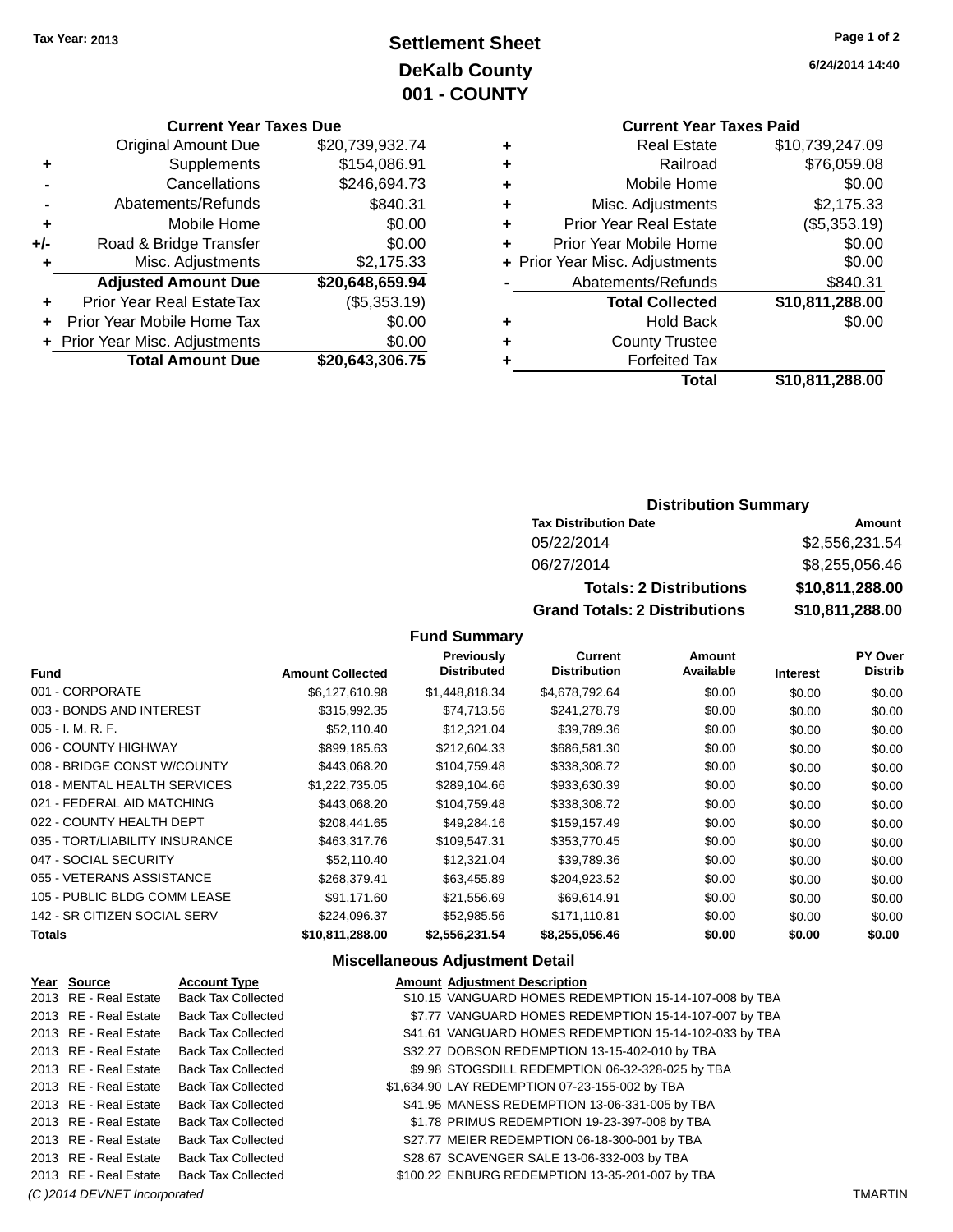### **Settlement Sheet Tax Year: 2013 Page 2 of 2 DeKalb County**

### **6/24/2014 14:40**

### **Miscellaneous Adjustment Detail**

**Year Source 19 Account Type**<br> **Amount Adjustment Description**<br>
2013 RE - Real Estate Paymt In Lieu of Tax \$111.82 HOUSING AUTHORITY-S  $\overline{3111.82}$  HOUSING AUTHORITY-SUNSET VIEW APTS. by TBA 2013 RE - Real Estate Paymt In Lieu of Tax \$126.44 HOUSING AUTHORITY-SEQUOYA APTS by TBA **Totals 13 entries \$2,175.33**

### **Abatement Detail**

|                       |                      | Арактисти рекан                                          |  |
|-----------------------|----------------------|----------------------------------------------------------|--|
| <u>Year Source</u>    | <b>Account Type</b>  | <b>Amount Adjustment Description</b>                     |  |
| 2013 RE - Real Estate | <b>PTAB Decision</b> | \$8.65 PTAB INTEREST REFUND 03-30-276-011 by TBA         |  |
| 2013 RE - Real Estate | <b>PTAB Decision</b> | \$7.51 PTAB INTEREST REFUND 08-12-451-004 by TBA         |  |
| 2013 RE - Real Estate | PTAB Decision        | \$55.32 PTAB INTEREST REFUND 08-12-451-005 by TBA        |  |
| 2013 RE - Real Estate | PTAB Decision        | \$0.02 PTAB INTEREST REFUND 08-12-451-007 by TBA         |  |
| 2013 RE - Real Estate | PTAB Decision        | \$12.34 PTAB INTEREST REFUND 08-12-451-014 by TBA        |  |
| 2013 RE - Real Estate | <b>PTAB Decision</b> | \$56.07 PTAB INTEREST REFUND 15-14-400-041 by TBA        |  |
| 2013 RE - Real Estate | <b>PTAB Decision</b> | \$1.05 PTAB INTEREST REFUND 07-23-332-002 by TBA         |  |
| 2013 RE - Real Estate | <b>PTAB Decision</b> | \$1.30 PTAB INTEREST REFUND 13-15-176-011 by TBA         |  |
| 2013 RE - Real Estate | <b>PTAB Decision</b> | \$1.74 PTAB INTEREST REFUND 15-14-302-006 by TBA         |  |
| 2013 RE - Real Estate | <b>PTAB Decision</b> | \$3.22 PTAB INTEREST REFUND 15-14-302-007 by TBA         |  |
| 2013 RE - Real Estate | <b>PTAB Decision</b> | \$0.64 PTAB INTEREST REFUND 15-15-403-020 by TBA         |  |
| 2013 RE - Real Estate | <b>PTAB Decision</b> | \$3.91 PTAB INTEREST REFUND 19-26-431-010 by TBA         |  |
| 2013 RE - Real Estate | <b>PTAB Decision</b> | \$4.42 PTAB INTEREST REFUND 15-14-302-007 by TBA         |  |
| 2013 RE - Real Estate | <b>PTAB Decision</b> | \$478.67 PTAB INTEREST REFUND 08-25-100-021 by TBA       |  |
| 2013 RE - Real Estate | <b>RE</b> Abatement  | \$205.46 CLARK PRIOR YEAR ABATEMENT 09-17-100-015 by TBA |  |
| Totals 15 entries     |                      | \$840.32                                                 |  |
|                       |                      |                                                          |  |

*(C )2014 DEVNET Incorporated* TMARTIN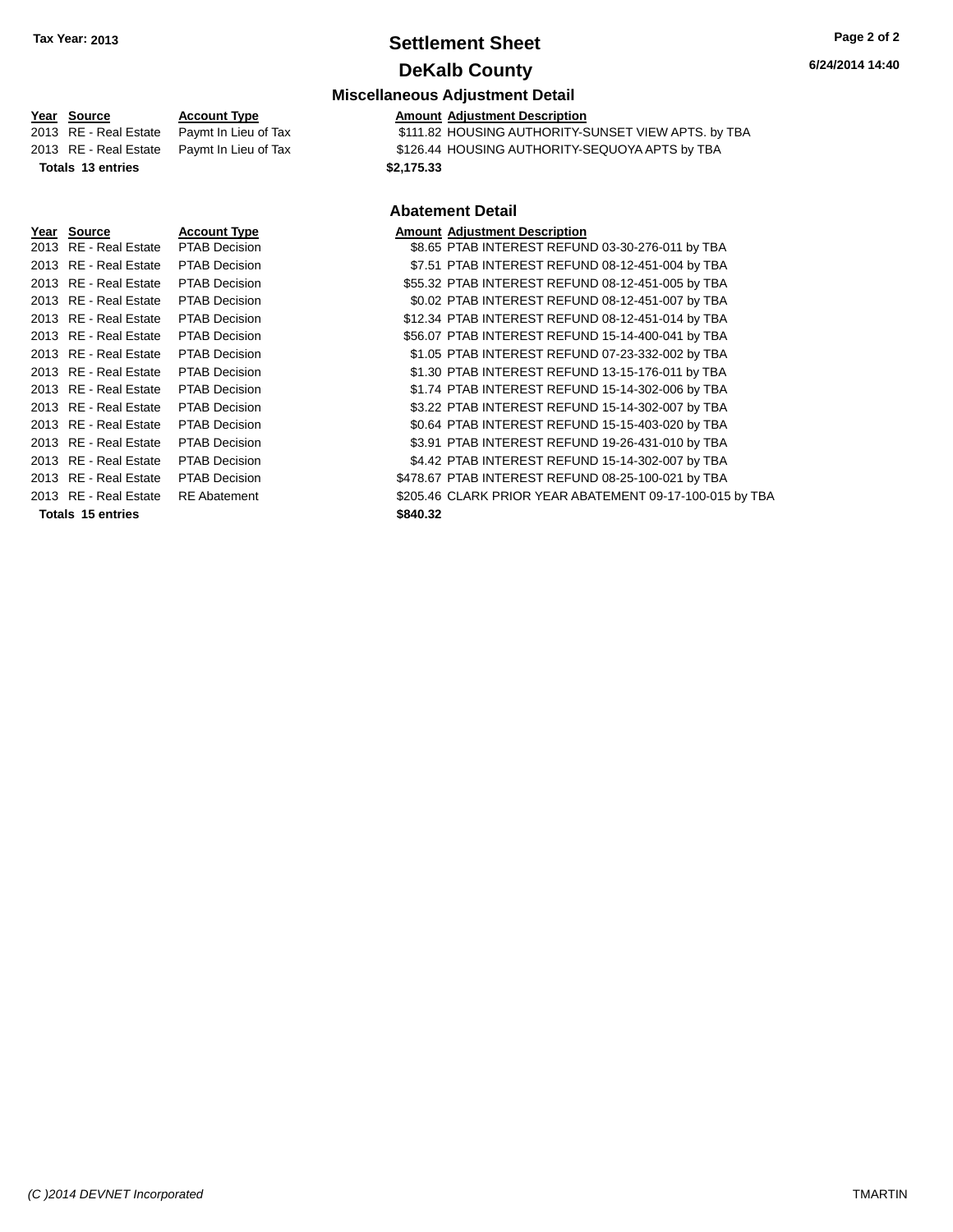### **Settlement Sheet Tax Year: 2013 Page 1 of 2 DeKalb County 002 - FOREST PRESERVE**

**6/24/2014 14:40**

#### **Current Year Taxes Paid**

|       | <b>Total Amount Due</b>        | \$1,470,159.36 |
|-------|--------------------------------|----------------|
|       | + Prior Year Misc. Adjustments | \$0.00         |
|       | Prior Year Mobile Home Tax     | \$0.00         |
| ٠     | Prior Year Real EstateTax      | (\$407.48)     |
|       | <b>Adjusted Amount Due</b>     | \$1,470,566.84 |
| ٠     | Misc. Adjustments              | \$38.32        |
| $+/-$ | Road & Bridge Transfer         | \$0.00         |
| ÷     | Mobile Home                    | \$0.00         |
|       | Abatements/Refunds             | \$59.60        |
|       | Cancellations                  | \$17,499.01    |
| ٠     | Supplements                    | \$16,937.24    |
|       | <b>Original Amount Due</b>     | \$1,471,149.89 |
|       |                                |                |

**Current Year Taxes Due**

|   | <b>Real Estate</b>             | \$764,766.33 |
|---|--------------------------------|--------------|
| ٠ | Railroad                       | \$5,395.22   |
| ٠ | Mobile Home                    | \$0.00       |
| ٠ | Misc. Adjustments              | \$38.32      |
|   | <b>Prior Year Real Estate</b>  | (\$407.48)   |
|   | Prior Year Mobile Home         | \$0.00       |
|   | + Prior Year Misc. Adjustments | \$0.00       |
|   | Abatements/Refunds             | \$59.60      |
|   | <b>Total Collected</b>         | \$769,732.79 |
| ٠ | <b>Hold Back</b>               | \$0.00       |
|   | <b>County Trustee</b>          |              |
|   | <b>Forfeited Tax</b>           |              |
|   | Total                          | \$769,732.79 |
|   |                                |              |

### **Distribution Summary Tax Distribution Date Amount** 05/22/2014 \$181,191.11 06/27/2014 \$588,541.68 **Totals: 2 Distributions \$769,732.79 Grand Totals: 2 Distributions \$769,732.79**

#### **Fund Summary**

| <b>Fund</b>                                         | <b>Amount Collected</b> | <b>Previously</b><br><b>Distributed</b> | Current<br><b>Distribution</b> | Amount<br>Available | <b>Interest</b> | PY Over<br><b>Distrib</b> |
|-----------------------------------------------------|-------------------------|-----------------------------------------|--------------------------------|---------------------|-----------------|---------------------------|
| 001 - CORPORATE                                     | \$542.001.97            | \$127.584.46                            | \$414,417.51                   | \$0.00              | \$0.00          | \$0.00                    |
| $005 - I. M. R. F.$                                 | \$175,337.43            | \$41.273.52                             | \$134,063.91                   | \$0.00              | \$0.00          | \$0.00                    |
| 035 - TORT JUDGEMENTS/LIABILITY<br><b>INSURANCE</b> | \$39.294.85             | \$9,249.80                              | \$30,045.05                    | \$0.00              | \$0.00          | \$0.00                    |
| 047 - SOCIAL SECURITY                               | \$13,098.54             | \$3.083.33                              | \$10.015.21                    | \$0.00              | \$0.00          | \$0.00                    |
| <b>Totals</b>                                       | \$769.732.79            | \$181.191.11                            | \$588,541.68                   | \$0.00              | \$0.00          | \$0.00                    |

#### **Miscellaneous Adjustment Detail**

| Year Source              | <b>Account Type</b>       | <b>Amount Adjustment Description</b>                  |
|--------------------------|---------------------------|-------------------------------------------------------|
| 2013 RE - Real Estate    | <b>Back Tax Collected</b> | \$0.72 VANGUARD HOMES REDEMPTION 15-14-107-008 by TBA |
| 2013 RE - Real Estate    | <b>Back Tax Collected</b> | \$0.55 VANGUARD HOMES REDEMPTION 15-14-107-007 by TBA |
| 2013 RE - Real Estate    | <b>Back Tax Collected</b> | \$2.95 VANGUARD HOMES REDEMPTION 15-14-102-033 by TBA |
| 2013 RE - Real Estate    | <b>Back Tax Collected</b> | \$2.29 DOBSON REDEMPTION 13-15-402-010 by TBA         |
| 2013 RE - Real Estate    | <b>Back Tax Collected</b> | \$0.71 STOGSDILL REDEMPTION 06-32-328-025 by TBA      |
| 2013 RE - Real Estate    | <b>Back Tax Collected</b> | \$0.00 LAY REDEMPTION 07-23-155-002 by TBA            |
| 2013 RE - Real Estate    | <b>Back Tax Collected</b> | \$2.97 MANESS REDEMPTION 13-06-331-005 by TBA         |
| 2013 RE - Real Estate    | <b>Back Tax Collected</b> | \$0.12 PRIMUS REDEMPTION 19-23-397-008 by TBA         |
| 2013 RE - Real Estate    | <b>Back Tax Collected</b> | \$1.97 MEIER REDEMPTION 06-18-300-001 by TBA          |
| 2013 RE - Real Estate    | <b>Back Tax Collected</b> | \$2.03 SCAVENGER SALE 13-06-332-003 by TBA            |
| 2013 RE - Real Estate    | <b>Back Tax Collected</b> | \$7.11 ENBURG REDEMPTION 13-35-201-007 by TBA         |
| 2013 RE - Real Estate    | Paymt In Lieu of Tax      | \$7.93 HOUSING AUTHORITY-SUNSET VIEW APTS. by TBA     |
| 2013 RE - Real Estate    | Paymt In Lieu of Tax      | \$8.97 HOUSING AUTHORITY-SEQUOYA APTS by TBA          |
| <b>Totals 13 entries</b> |                           | \$38.32                                               |
|                          |                           |                                                       |

### **Abatement Detail**

#### **Year Source Account Type Amount Adjustment Description**<br>2013 RE - Real Estate PTAB Decision **Amount Adjustment Description** \$0.61 PTAB INTEREST REFUND 03-30-276-011 by TBA

2013 RE - Real Estate PTAB Decision \$0.53 PTAB INTEREST REFUND 08-12-451-004 by TBA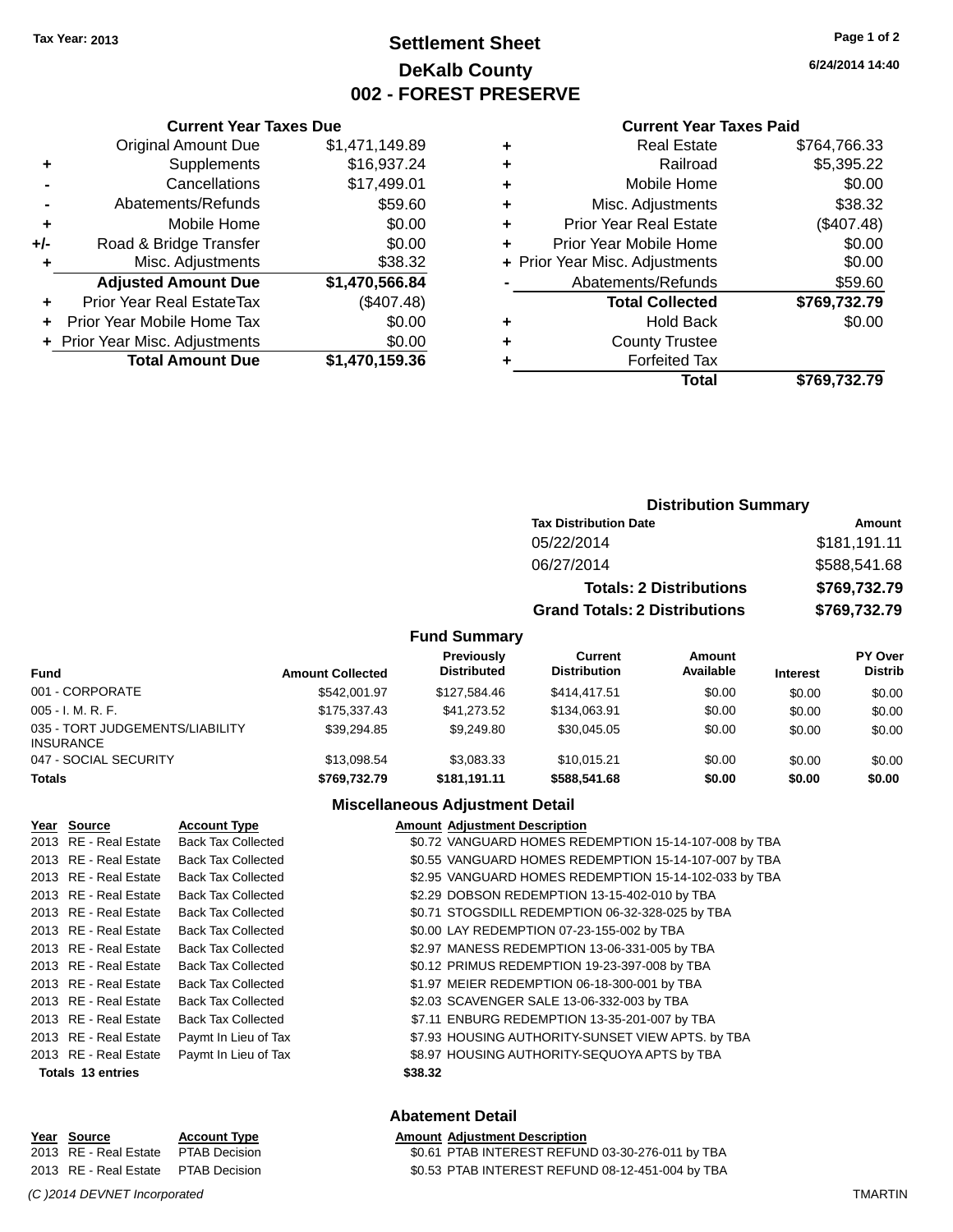| Year | Source                   | <b>Account Type</b>  | Amount  |
|------|--------------------------|----------------------|---------|
|      | 2013 RE - Real Estate    | <b>PTAB Decision</b> | \$3.92  |
|      | 2013 RE - Real Estate    | <b>PTAB Decision</b> | \$0.00  |
|      | 2013 RE - Real Estate    | <b>PTAB Decision</b> | \$0.88  |
|      | 2013 RE - Real Estate    | <b>PTAB Decision</b> | \$3.98  |
|      | 2013 RE - Real Estate    | <b>PTAB Decision</b> | \$0.08  |
|      | 2013 RE - Real Estate    | <b>PTAB Decision</b> | \$0.09  |
|      | 2013 RE - Real Estate    | <b>PTAB Decision</b> | \$0.12  |
|      | 2013 RE - Real Estate    | <b>PTAB Decision</b> | \$0.23  |
|      | 2013 RE - Real Estate    | <b>PTAB Decision</b> | \$0.05  |
|      | 2013 RE - Real Estate    | <b>PTAB Decision</b> | \$0.28  |
|      | 2013 RE - Real Estate    | PTAB Decision        | \$0.31  |
|      | 2013 RE - Real Estate    | <b>PTAB Decision</b> | \$33.95 |
|      | 2013 RE - Real Estate    | <b>RE</b> Abatement  | \$14.57 |
|      | <b>Totals 15 entries</b> |                      | \$59.60 |

### **Settlement Sheet Tax Year: 2013 Page 2 of 2 DeKalb County Abatement Detail**

**6/24/2014 14:40**

### **Amount Adjustment Description**

\$3.92 PTAB INTEREST REFUND 08-12-451-005 by TBA \$0.00 PTAB INTEREST REFUND 08-12-451-007 by TBA \$0.88 PTAB INTEREST REFUND 08-12-451-014 by TBA \$3.98 PTAB INTEREST REFUND 15-14-400-041 by TBA \$0.08 PTAB INTEREST REFUND 07-23-332-002 by TBA \$0.09 PTAB INTEREST REFUND 13-15-176-011 by TBA \$0.12 PTAB INTEREST REFUND 15-14-302-006 by TBA \$0.23 PTAB INTEREST REFUND 15-14-302-007 by TBA \$0.05 PTAB INTEREST REFUND 15-15-403-020 by TBA \$0.28 PTAB INTEREST REFUND 19-26-431-010 by TBA \$0.31 PTAB INTEREST REFUND 15-14-302-007 by TBA \$33.95 PTAB INTEREST REFUND 08-25-100-021 by TBA \$14.57 CLARK PRIOR YEAR ABATEMENT 09-17-100-015 by TBA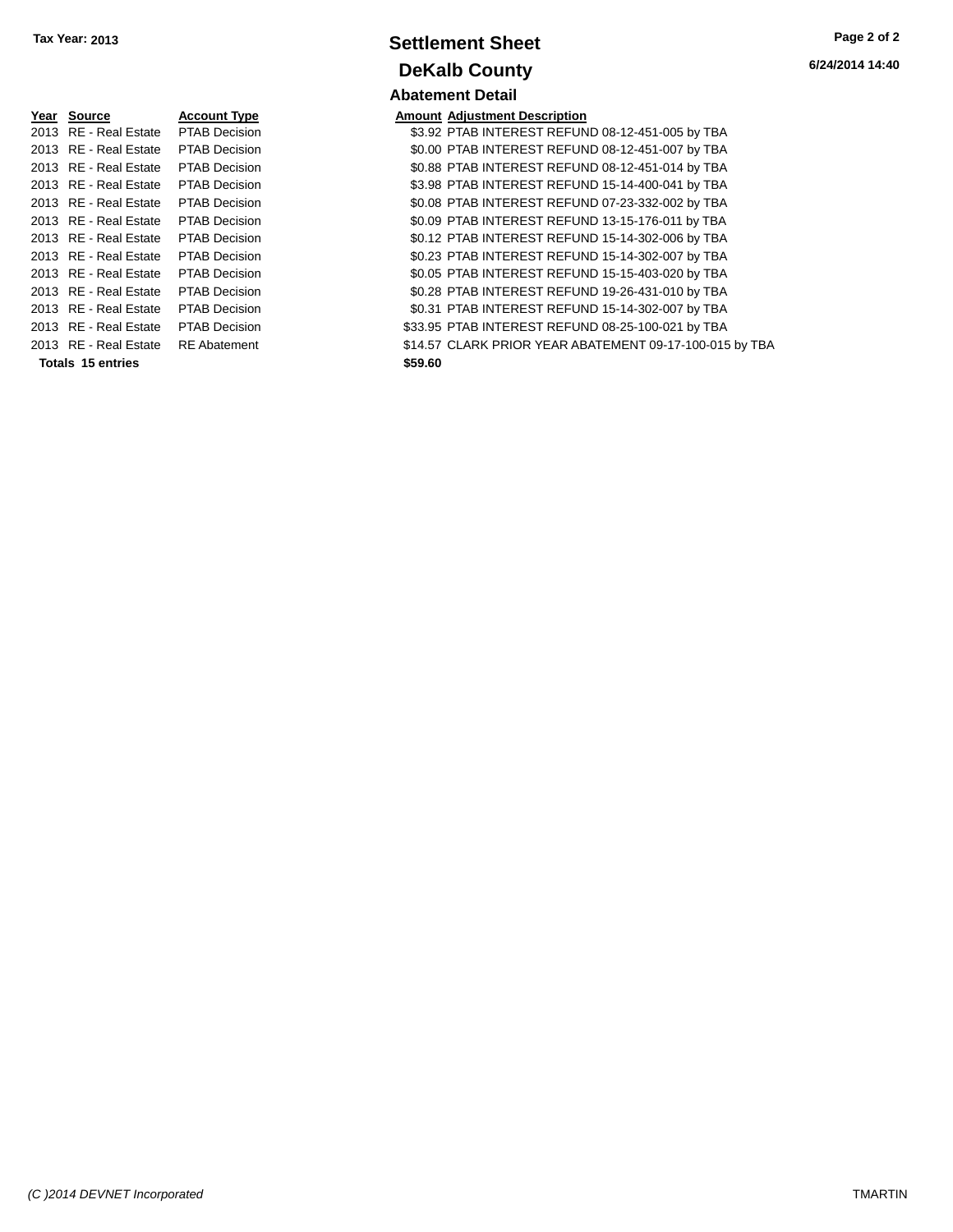## **Settlement Sheet Tax Year: 2013 Page 1 of 1 DeKalb County 003 - AFTON TOWNSHIP**

**6/24/2014 14:40**

### **Current Year Taxes Paid**

|     | <b>Current Year Taxes Due</b>  |             |
|-----|--------------------------------|-------------|
|     | <b>Original Amount Due</b>     | \$73,996.98 |
| ٠   | Supplements                    | \$282.42    |
|     | Cancellations                  | \$314.32    |
|     | Abatements/Refunds             | \$0.00      |
| ٠   | Mobile Home                    | \$0.00      |
| +/- | Road & Bridge Transfer         | \$0.00      |
|     | Misc. Adjustments              | \$0.00      |
|     | <b>Adjusted Amount Due</b>     | \$73,965.08 |
| ÷   | Prior Year Real EstateTax      | \$0.00      |
|     | Prior Year Mobile Home Tax     | \$0.00      |
|     | + Prior Year Misc. Adjustments | \$0.00      |
|     | <b>Total Amount Due</b>        | \$73.965.08 |
|     |                                |             |

| ٠ | <b>Real Estate</b>             | \$39,503.32 |
|---|--------------------------------|-------------|
| ٠ | Railroad                       | \$747.59    |
| ٠ | Mobile Home                    | \$0.00      |
| ٠ | Misc. Adjustments              | \$0.00      |
| ٠ | <b>Prior Year Real Estate</b>  | \$0.00      |
| ٠ | Prior Year Mobile Home         | \$0.00      |
|   | + Prior Year Misc. Adjustments | \$0.00      |
|   | Abatements/Refunds             | \$0.00      |
|   | <b>Total Collected</b>         | \$40,250.91 |
| ٠ | <b>Hold Back</b>               | \$0.00      |
| ٠ | <b>County Trustee</b>          |             |
| ٠ | <b>Forfeited Tax</b>           |             |
|   | Total                          | \$40,250.91 |
|   |                                |             |

| <b>Distribution Summary</b>          |             |  |  |  |
|--------------------------------------|-------------|--|--|--|
| <b>Tax Distribution Date</b>         | Amount      |  |  |  |
| 05/22/2014                           | \$5,481.92  |  |  |  |
| 06/27/2014                           | \$34,768.99 |  |  |  |
| <b>Totals: 2 Distributions</b>       | \$40,250.91 |  |  |  |
| <b>Grand Totals: 2 Distributions</b> | \$40,250.91 |  |  |  |

| <b>Fund</b>                                         | <b>Amount Collected</b> | <b>Previously</b><br><b>Distributed</b> | Current<br><b>Distribution</b> | Amount<br>Available | <b>Interest</b> | PY Over<br><b>Distrib</b> |
|-----------------------------------------------------|-------------------------|-----------------------------------------|--------------------------------|---------------------|-----------------|---------------------------|
| 001 - CORPORATE                                     | \$31.024.84             | \$4.225.38                              | \$26,799.46                    | \$0.00              | \$0.00          | \$0.00                    |
| $005 - I. M. R. F.$                                 | \$3,535.96              | \$481.58                                | \$3,054.38                     | \$0.00              | \$0.00          | \$0.00                    |
| 027 - AUDIT                                         | \$408.87                | \$55.69                                 | \$353.18                       | \$0.00              | \$0.00          | \$0.00                    |
| 035 - TORT JUDGEMENTS/LIABILITY<br><b>INSURANCE</b> | \$1,633.58              | \$222.48                                | \$1,411.10                     | \$0.00              | \$0.00          | \$0.00                    |
| 047 - SOCIAL SECURITY                               | \$3,265.28              | \$444.71                                | \$2,820.57                     | \$0.00              | \$0.00          | \$0.00                    |
| 054 - GENERAL ASSISTANCE                            | \$382.38                | \$52.08                                 | \$330.30                       | \$0.00              | \$0.00          | \$0.00                    |
| <b>Totals</b>                                       | \$40,250.91             | \$5,481.92                              | \$34,768.99                    | \$0.00              | \$0.00          | \$0.00                    |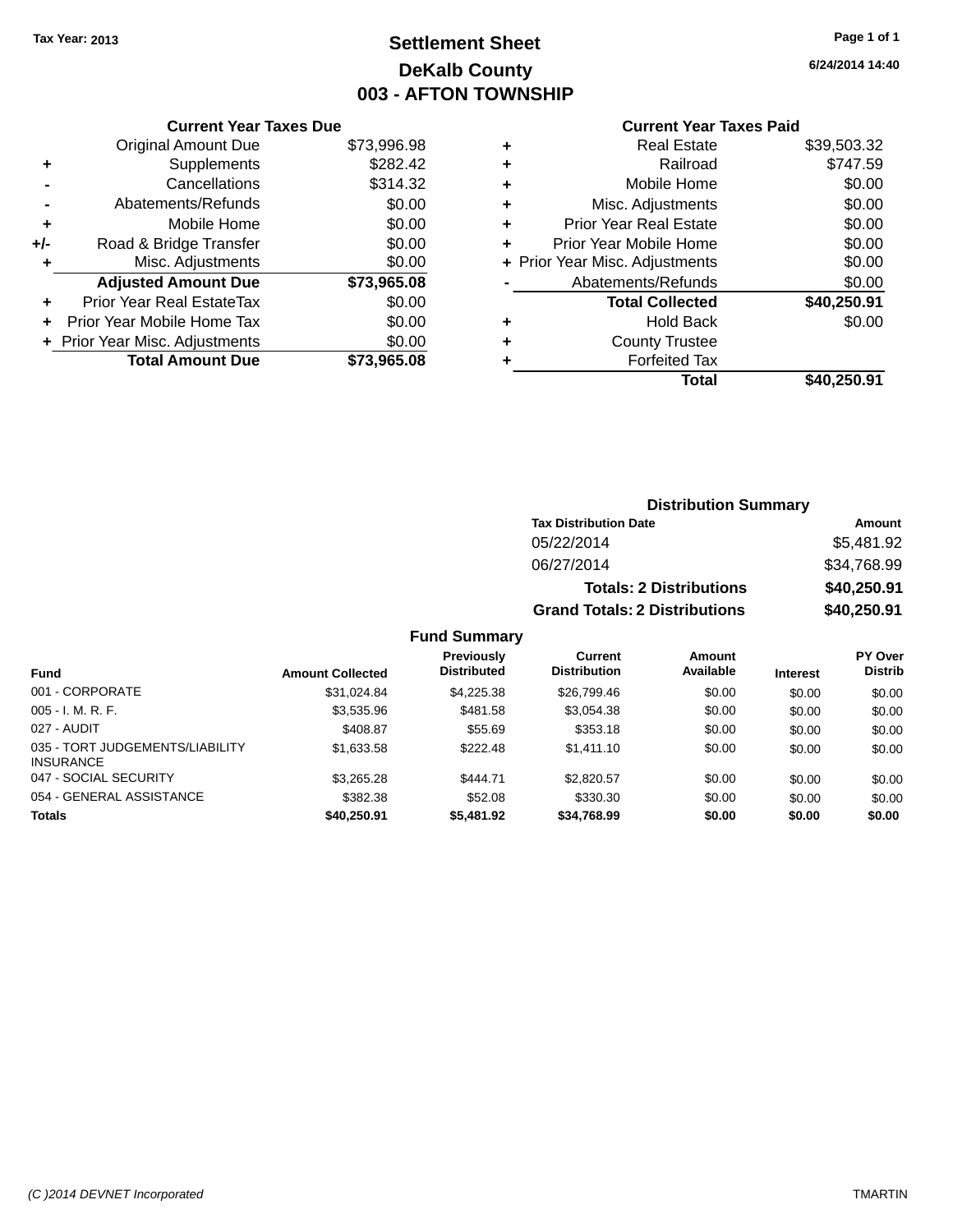### **Settlement Sheet Tax Year: 2013 Page 1 of 1 DeKalb County 004 - AFTON ROAD & BRIDGE**

**6/24/2014 14:40**

#### **Current Year Taxes Paid**

|     | <b>Original Amount Due</b>     | \$306,333.88 |
|-----|--------------------------------|--------------|
| ٠   | Supplements                    | \$1,105.22   |
|     | Cancellations                  | \$1,230.04   |
|     | Abatements/Refunds             | \$0.00       |
| ٠   | Mobile Home                    | \$0.00       |
| +/- | Road & Bridge Transfer         | (\$8,948.46) |
|     | Misc. Adjustments              | \$0.00       |
|     | <b>Adjusted Amount Due</b>     | \$297,260.60 |
| ÷   | Prior Year Real EstateTax      | \$0.00       |
| ÷   | Prior Year Mobile Home Tax     | \$0.00       |
|     | + Prior Year Misc. Adjustments | \$0.00       |
|     | <b>Total Amount Due</b>        | \$297,260.60 |
|     |                                |              |

**Current Year Taxes Due**

| ٠ | <b>Real Estate</b>             | \$154,588.26 |
|---|--------------------------------|--------------|
| ٠ | Railroad                       | \$3,094.88   |
| ٠ | Mobile Home                    | \$0.00       |
| ٠ | Misc. Adjustments              | \$0.00       |
| ٠ | <b>Prior Year Real Estate</b>  | \$0.00       |
| ٠ | Prior Year Mobile Home         | \$0.00       |
|   | + Prior Year Misc. Adjustments | \$0.00       |
|   | Abatements/Refunds             | \$0.00       |
|   | <b>Total Collected</b>         | \$157,683.14 |
| ٠ | <b>Hold Back</b>               | \$0.00       |
| ٠ | <b>County Trustee</b>          |              |
| ٠ | <b>Forfeited Tax</b>           |              |
|   | Total                          | \$157,683.14 |
|   |                                |              |

**Grand Totals: 2 Distributions \$157,683.14**

| <b>Road and Bridge Summary</b> |             |               | <b>Distribution Summary</b>    |              |  |  |
|--------------------------------|-------------|---------------|--------------------------------|--------------|--|--|
| Municipality                   | Amt. Due    | Amt. Distrib. | <b>Tax Distribution Date</b>   | Amount       |  |  |
| CITY OF DEKALB                 | \$16,416.17 | \$8.948.46    | 05/22/2014                     | \$21,452.74  |  |  |
| Totals                         | \$16,416.17 | \$8,948.46    | 06/27/2014                     | \$136,230.40 |  |  |
|                                |             |               | <b>Totals: 2 Distributions</b> | \$157,683.14 |  |  |

**Fund Summary Fund Interest Amount Collected Distributed PY Over Distrib Amount Available Current Distribution Previously** 007 - ROAD AND BRIDGE 60.00 \$92,222.25 \$12,537.23 \$79,685.02 \$0.00 \$0.00 \$0.00 \$0.00 008 - BRIDGE CONST W/COUNTY  $$8,154.62$   $$1,110.63$   $$7,043.99$   $$0.00$   $$0.00$   $$0.00$ 009 - PERMANENT ROAD \$43,705.63 \$5,952.53 \$37,753.10 \$0.00 \$0.00 \$0.00 010 - EQUIPMENT AND BUILDING \$13,600.64 \$1,852.35 \$11,748.29 \$0.00 \$0.00 \$0.00 **Totals \$157,683.14 \$21,452.74 \$136,230.40 \$0.00 \$0.00 \$0.00**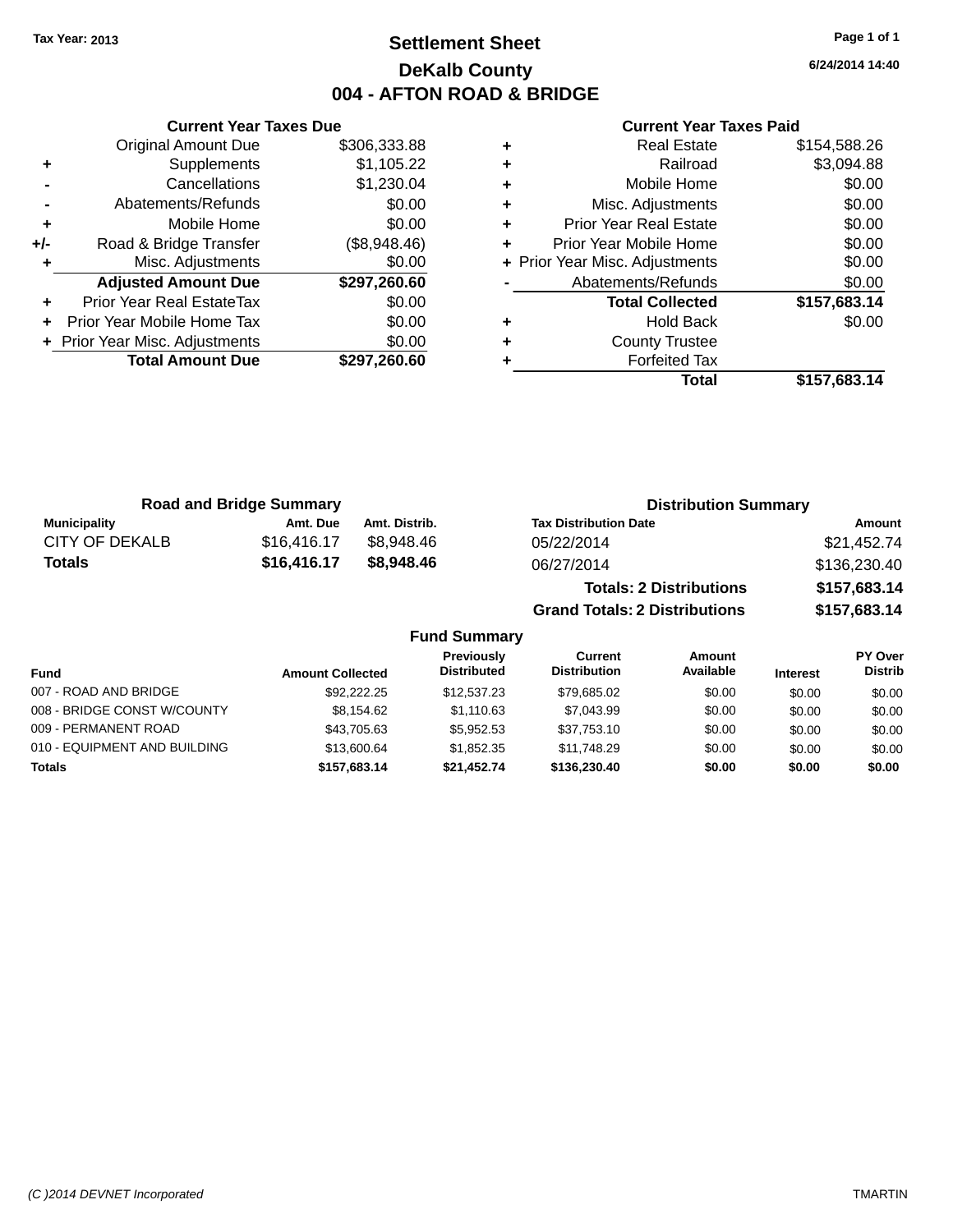### **Settlement Sheet Tax Year: 2013 Page 1 of 1 DeKalb County 005 - CLINTON TOWNSHIP**

**6/24/2014 14:40**

|     | <b>Current Year Taxes Due</b>  |             |  |  |  |
|-----|--------------------------------|-------------|--|--|--|
|     | <b>Original Amount Due</b>     | \$94,462.56 |  |  |  |
| ٠   | Supplements                    | \$532.60    |  |  |  |
|     | Cancellations                  | \$575.24    |  |  |  |
|     | Abatements/Refunds             | \$0.00      |  |  |  |
| ٠   | Mobile Home                    | \$0.00      |  |  |  |
| +/- | Road & Bridge Transfer         | \$0.00      |  |  |  |
| ٠   | Misc. Adjustments              | \$0.00      |  |  |  |
|     | <b>Adjusted Amount Due</b>     | \$94,419.92 |  |  |  |
|     | Prior Year Real EstateTax      | \$0.00      |  |  |  |
|     | Prior Year Mobile Home Tax     | \$0.00      |  |  |  |
|     | + Prior Year Misc. Adjustments | \$0.00      |  |  |  |
|     | <b>Total Amount Due</b>        | \$94,419.92 |  |  |  |
|     |                                |             |  |  |  |

### **Current Year Taxes Paid**

|   | <b>Real Estate</b>             | \$48,895.07 |
|---|--------------------------------|-------------|
| ÷ | Railroad                       | \$988.07    |
| ٠ | Mobile Home                    | \$0.00      |
| ٠ | Misc. Adjustments              | \$0.00      |
| ٠ | <b>Prior Year Real Estate</b>  | \$0.00      |
| ٠ | Prior Year Mobile Home         | \$0.00      |
|   | + Prior Year Misc. Adjustments | \$0.00      |
|   | Abatements/Refunds             | \$0.00      |
|   | <b>Total Collected</b>         | \$49,883.14 |
| ٠ | <b>Hold Back</b>               | \$0.00      |
| ٠ | <b>County Trustee</b>          |             |
| ٠ | <b>Forfeited Tax</b>           |             |
|   | Total                          | \$49,883.14 |
|   |                                |             |

### **Distribution Summary Tax Distribution Date Amount** 05/22/2014 \$11,049.60 06/27/2014 \$38,833.54 **Totals: 2 Distributions \$49,883.14 Grand Totals: 2 Distributions \$49,883.14**

| <b>Fund</b>                                         | <b>Amount Collected</b> | <b>Previously</b><br><b>Distributed</b> | Current<br><b>Distribution</b> | Amount<br>Available | <b>Interest</b> | <b>PY Over</b><br><b>Distrib</b> |
|-----------------------------------------------------|-------------------------|-----------------------------------------|--------------------------------|---------------------|-----------------|----------------------------------|
| 001 - CORPORATE                                     | \$40.662.15             | \$9,007.06                              | \$31,655.09                    | \$0.00              | \$0.00          | \$0.00                           |
| $005 - I. M. R. F.$                                 | \$28.04                 | \$6.21                                  | \$21.83                        | \$0.00              | \$0.00          | \$0.00                           |
| 027 - AUDIT                                         | \$212.75                | \$47.13                                 | \$165.62                       | \$0.00              | \$0.00          | \$0.00                           |
| 035 - TORT JUDGEMENTS/LIABILITY<br><b>INSURANCE</b> | \$2,641.91              | \$585.21                                | \$2,056.70                     | \$0.00              | \$0.00          | \$0.00                           |
| 047 - SOCIAL SECURITY                               | \$2.113.54              | \$468.17                                | \$1.645.37                     | \$0.00              | \$0.00          | \$0.00                           |
| 054 - GENERAL ASSISTANCE                            | \$4.224.75              | \$935.82                                | \$3.288.93                     | \$0.00              | \$0.00          | \$0.00                           |
| <b>Totals</b>                                       | \$49,883.14             | \$11,049.60                             | \$38,833.54                    | \$0.00              | \$0.00          | \$0.00                           |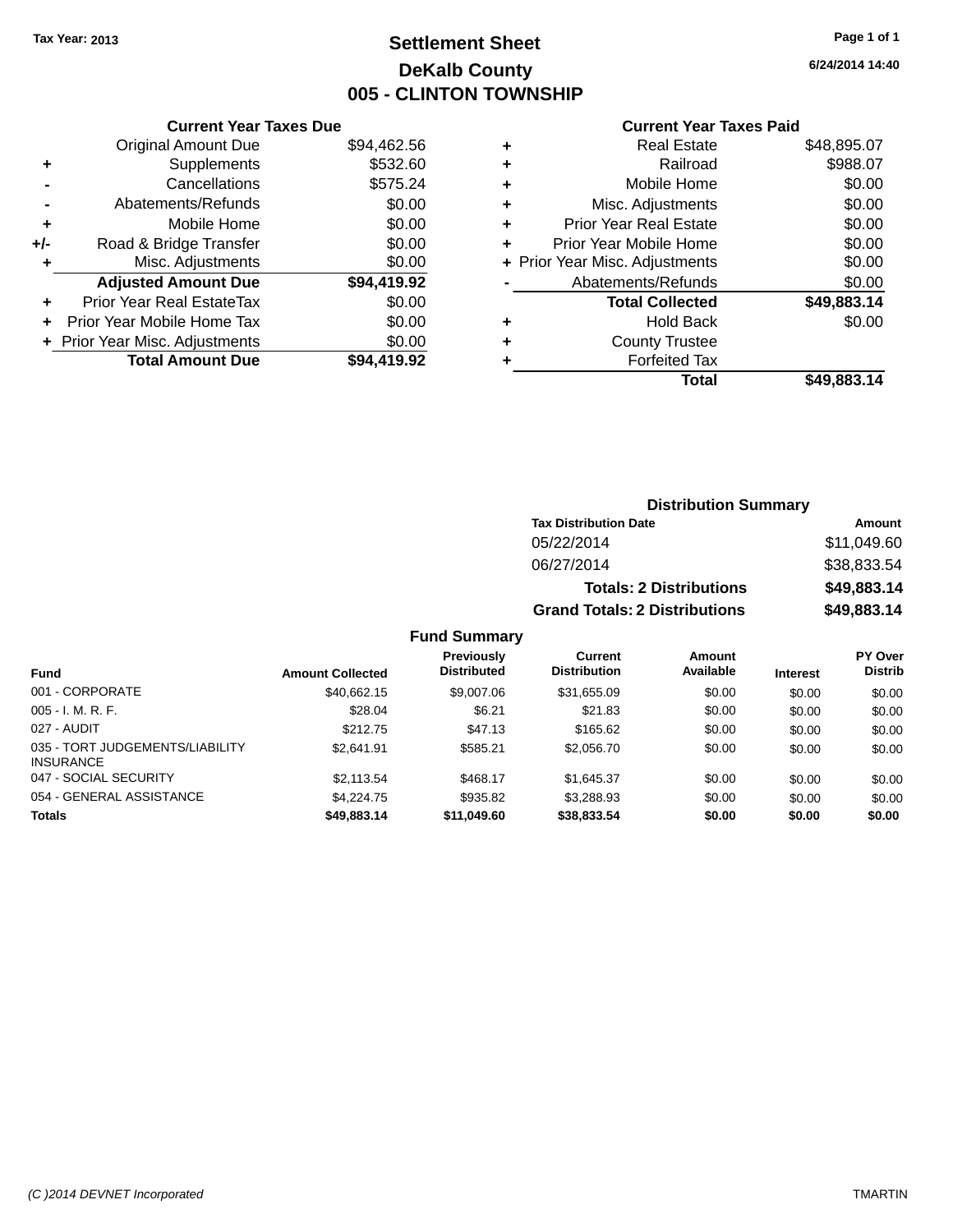### **Settlement Sheet Tax Year: 2013 Page 1 of 1 DeKalb County 006 - CLINTON TWP LIBRARY**

**6/24/2014 14:40**

|     | <b>Current Year Taxes Due</b>  |             |
|-----|--------------------------------|-------------|
|     | <b>Original Amount Due</b>     | \$86,276.44 |
| ٠   | Supplements                    | \$486.43    |
|     | Cancellations                  | \$525.41    |
|     | Abatements/Refunds             | \$0.00      |
| ٠   | Mobile Home                    | \$0.00      |
| +/- | Road & Bridge Transfer         | \$0.00      |
| ٠   | Misc. Adjustments              | \$0.00      |
|     | <b>Adjusted Amount Due</b>     | \$86,237.46 |
| ÷   | Prior Year Real EstateTax      | \$0.00      |
| ٠   | Prior Year Mobile Home Tax     | \$0.00      |
|     | + Prior Year Misc. Adjustments | \$0.00      |
|     | <b>Total Amount Due</b>        | \$86,237,46 |

| ٠ | <b>Real Estate</b>             | \$44,657.82 |
|---|--------------------------------|-------------|
| ٠ | Railroad                       | \$902.44    |
| ٠ | Mobile Home                    | \$0.00      |
| ٠ | Misc. Adjustments              | \$0.00      |
| ٠ | <b>Prior Year Real Estate</b>  | \$0.00      |
| ٠ | Prior Year Mobile Home         | \$0.00      |
|   | + Prior Year Misc. Adjustments | \$0.00      |
|   | Abatements/Refunds             | \$0.00      |
|   | <b>Total Collected</b>         | \$45,560.26 |
| ٠ | Hold Back                      | \$0.00      |
| ٠ | <b>County Trustee</b>          |             |
| ٠ | <b>Forfeited Tax</b>           |             |
|   | Total                          | \$45,560.26 |
|   |                                |             |

|               |                         |                                  | <b>Distribution Summary</b>           |                                |                 |                           |  |
|---------------|-------------------------|----------------------------------|---------------------------------------|--------------------------------|-----------------|---------------------------|--|
|               |                         |                                  | <b>Tax Distribution Date</b>          |                                |                 | <b>Amount</b>             |  |
|               |                         |                                  | 05/22/2014                            |                                |                 | \$10,092.12               |  |
|               |                         |                                  | 06/27/2014                            |                                |                 | \$35,468.14               |  |
|               |                         |                                  |                                       | <b>Totals: 2 Distributions</b> |                 | \$45,560.26               |  |
|               |                         |                                  | <b>Grand Totals: 2 Distributions</b>  |                                |                 | \$45,560.26               |  |
|               |                         | <b>Fund Summary</b>              |                                       |                                |                 |                           |  |
| <b>Fund</b>   | <b>Amount Collected</b> | Previously<br><b>Distributed</b> | <b>Current</b><br><b>Distribution</b> | Amount<br>Available            | <b>Interest</b> | PY Over<br><b>Distrib</b> |  |
| 016 - LIBRARY | \$45,560.26             | \$10.092.12                      | \$35,468.14                           | \$0.00                         | \$0.00          | \$0.00                    |  |
| <b>Totals</b> | \$45,560.26             | \$10,092.12                      | \$35,468.14                           | \$0.00                         | \$0.00          | \$0.00                    |  |
|               |                         |                                  |                                       |                                |                 |                           |  |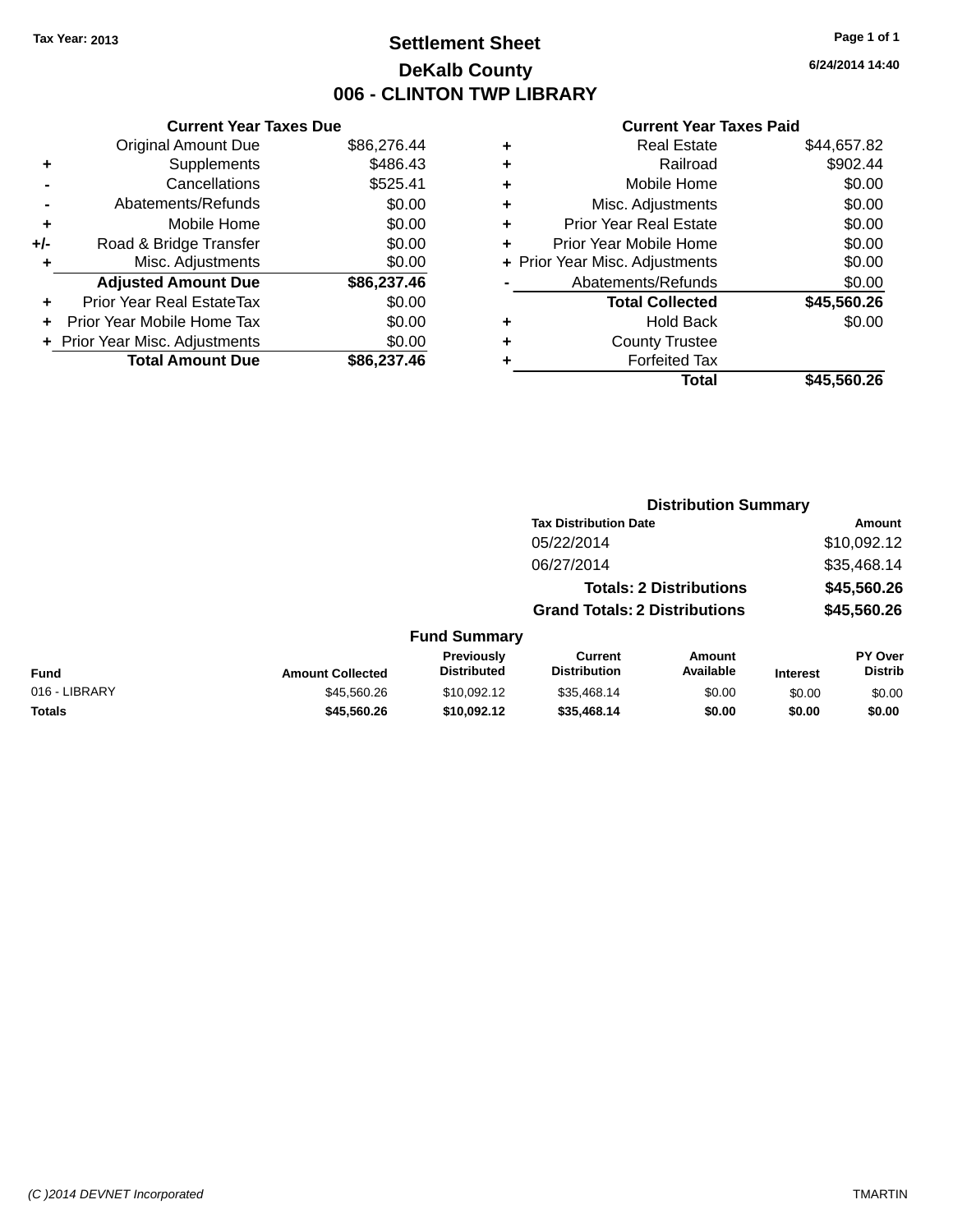### **Settlement Sheet Tax Year: 2013 Page 1 of 1 DeKalb County 007 - CLINTON TWP CEMETERY**

**6/24/2014 14:40**

|     | <b>Current Year Taxes Due</b>  |             |  |  |  |  |
|-----|--------------------------------|-------------|--|--|--|--|
|     | <b>Original Amount Due</b>     | \$22,052.82 |  |  |  |  |
| ٠   | Supplements                    | \$124.33    |  |  |  |  |
|     | Cancellations                  | \$134.30    |  |  |  |  |
|     | Abatements/Refunds             | \$0.00      |  |  |  |  |
| ٠   | Mobile Home                    | \$0.00      |  |  |  |  |
| +/- | Road & Bridge Transfer         | \$0.00      |  |  |  |  |
|     | Misc. Adjustments              | \$0.00      |  |  |  |  |
|     | <b>Adjusted Amount Due</b>     | \$22,042.85 |  |  |  |  |
| ÷   | Prior Year Real EstateTax      | \$0.00      |  |  |  |  |
|     | Prior Year Mobile Home Tax     | \$0.00      |  |  |  |  |
|     | + Prior Year Misc. Adjustments | \$0.00      |  |  |  |  |
|     | <b>Total Amount Due</b>        | \$22.042.85 |  |  |  |  |
|     |                                |             |  |  |  |  |

| ٠ | <b>Real Estate</b>             | \$11,414.90 |
|---|--------------------------------|-------------|
| ٠ | Railroad                       | \$230.68    |
| ٠ | Mobile Home                    | \$0.00      |
| ٠ | Misc. Adjustments              | \$0.00      |
| ٠ | <b>Prior Year Real Estate</b>  | \$0.00      |
|   | Prior Year Mobile Home         | \$0.00      |
|   | + Prior Year Misc. Adjustments | \$0.00      |
|   | Abatements/Refunds             | \$0.00      |
|   | <b>Total Collected</b>         | \$11,645.58 |
| ٠ | <b>Hold Back</b>               | \$0.00      |
| ٠ | <b>County Trustee</b>          |             |
| ٠ | <b>Forfeited Tax</b>           |             |
|   | Total                          | \$11.645.58 |
|   |                                |             |

|                |                         |                                  | <b>Distribution Summary</b>           |                                |                 |                           |
|----------------|-------------------------|----------------------------------|---------------------------------------|--------------------------------|-----------------|---------------------------|
|                |                         |                                  | <b>Tax Distribution Date</b>          |                                |                 | <b>Amount</b>             |
|                |                         |                                  | 05/22/2014                            |                                |                 | \$2,579.58                |
|                |                         |                                  | 06/27/2014                            |                                |                 | \$9,066.00                |
|                |                         |                                  |                                       | <b>Totals: 2 Distributions</b> |                 | \$11,645.58               |
|                |                         |                                  | <b>Grand Totals: 2 Distributions</b>  |                                |                 | \$11,645.58               |
|                |                         | <b>Fund Summary</b>              |                                       |                                |                 |                           |
| <b>Fund</b>    | <b>Amount Collected</b> | Previously<br><b>Distributed</b> | <b>Current</b><br><b>Distribution</b> | Amount<br>Available            | <b>Interest</b> | PY Over<br><b>Distrib</b> |
| 017 - CEMETERY | \$11,645.58             | \$2,579.58                       | \$9,066,00                            | \$0.00                         | \$0.00          | \$0.00                    |
| <b>Totals</b>  | \$11,645.58             | \$2,579.58                       | \$9,066.00                            | \$0.00                         | \$0.00          | \$0.00                    |
|                |                         |                                  |                                       |                                |                 |                           |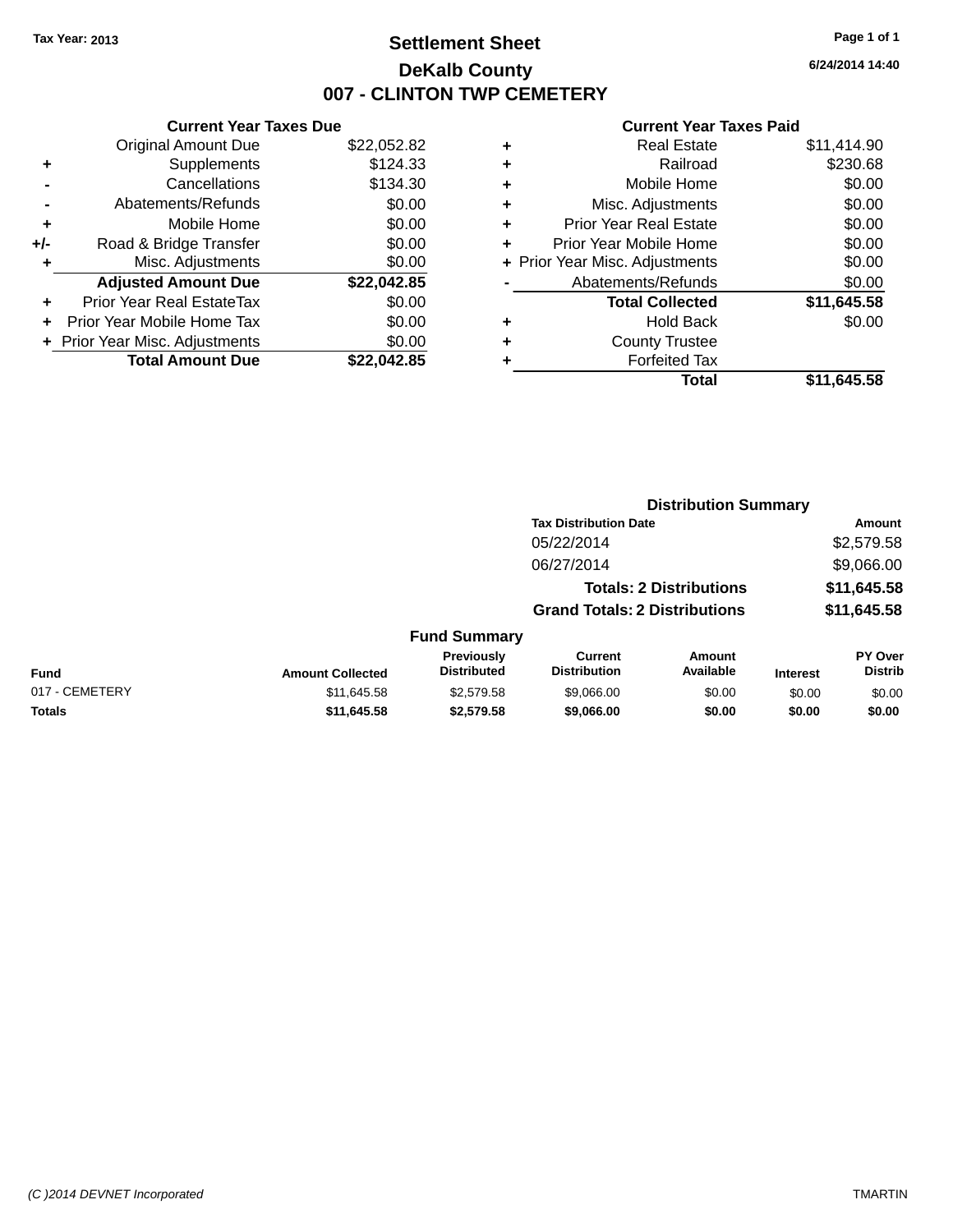## **Settlement Sheet Tax Year: 2013 Page 1 of 1 DeKalb County 008 - CLINTON COMM BLDG**

**6/24/2014 14:40**

|     | <b>Current Year Taxes Due</b>  |            |
|-----|--------------------------------|------------|
|     | <b>Original Amount Due</b>     | \$9,102.66 |
| ٠   | Supplements                    | \$51.32    |
|     | Cancellations                  | \$55.43    |
|     | Abatements/Refunds             | \$0.00     |
| ٠   | Mobile Home                    | \$0.00     |
| +/- | Road & Bridge Transfer         | \$0.00     |
|     | Misc. Adjustments              | \$0.00     |
|     | <b>Adjusted Amount Due</b>     | \$9,098.55 |
| ÷   | Prior Year Real EstateTax      | \$0.00     |
| ÷   | Prior Year Mobile Home Tax     | \$0.00     |
|     | + Prior Year Misc. Adjustments | \$0.00     |
|     | <b>Total Amount Due</b>        | \$9.098.55 |

|   | <b>Real Estate</b>             | \$4,711.72 |
|---|--------------------------------|------------|
| ٠ | Railroad                       | \$95.22    |
| ٠ | Mobile Home                    | \$0.00     |
| ٠ | Misc. Adjustments              | \$0.00     |
| ٠ | <b>Prior Year Real Estate</b>  | \$0.00     |
| ÷ | Prior Year Mobile Home         | \$0.00     |
|   | + Prior Year Misc. Adjustments | \$0.00     |
|   | Abatements/Refunds             | \$0.00     |
|   | <b>Total Collected</b>         | \$4,806.94 |
| ٠ | <b>Hold Back</b>               | \$0.00     |
| ٠ | <b>County Trustee</b>          |            |
| ٠ | <b>Forfeited Tax</b>           |            |
|   | Total                          | \$4,806.94 |
|   |                                |            |

|                 |                         |                                  | <b>Distribution Summary</b>           |                                |                 |                           |
|-----------------|-------------------------|----------------------------------|---------------------------------------|--------------------------------|-----------------|---------------------------|
|                 |                         |                                  | <b>Tax Distribution Date</b>          |                                |                 | Amount                    |
|                 |                         |                                  | 05/22/2014                            |                                |                 | \$1,064.71                |
|                 |                         |                                  | 06/27/2014                            |                                |                 | \$3,742.23                |
|                 |                         |                                  |                                       | <b>Totals: 2 Distributions</b> |                 | \$4,806.94                |
|                 |                         |                                  | <b>Grand Totals: 2 Distributions</b>  |                                |                 | \$4,806.94                |
|                 |                         | <b>Fund Summary</b>              |                                       |                                |                 |                           |
| <b>Fund</b>     | <b>Amount Collected</b> | Previously<br><b>Distributed</b> | <b>Current</b><br><b>Distribution</b> | Amount<br>Available            | <b>Interest</b> | PY Over<br><b>Distrib</b> |
| 001 - CORPORATE | \$4,806.94              | \$1,064.71                       | \$3,742.23                            | \$0.00                         | \$0.00          | \$0.00                    |
| <b>Totals</b>   | \$4,806.94              | \$1,064.71                       | \$3,742.23                            | \$0.00                         | \$0.00          | \$0.00                    |
|                 |                         |                                  |                                       |                                |                 |                           |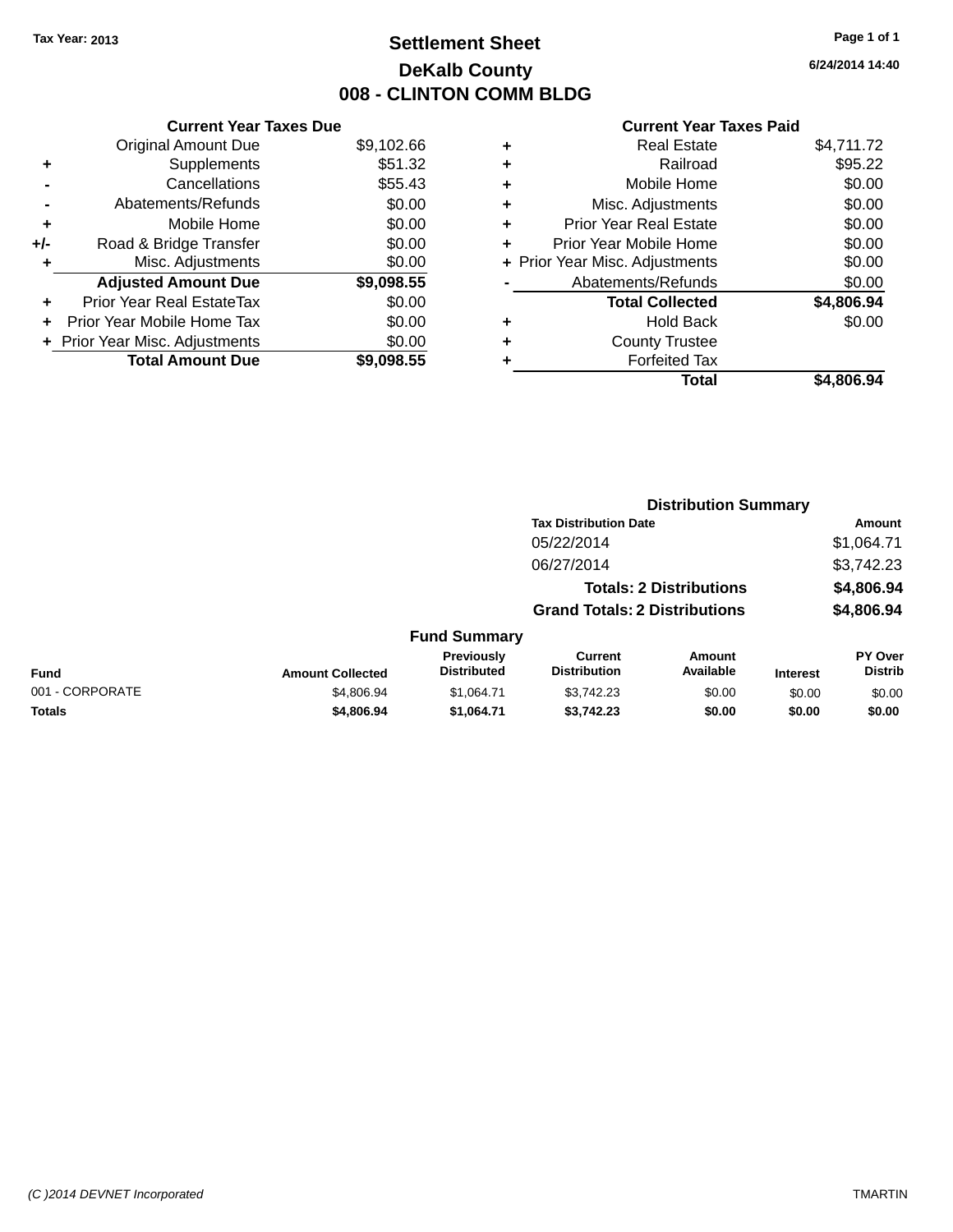### **Settlement Sheet Tax Year: 2013 Page 1 of 1 DeKalb County 009 - CLINTON ROAD & BRIDGE**

**6/24/2014 14:40**

|     | <b>Current Year Taxes Due</b>  |               |
|-----|--------------------------------|---------------|
|     | <b>Original Amount Due</b>     | \$245,011.40  |
| ٠   | Supplements                    | \$1,192.64    |
|     | Cancellations                  | \$1,288.20    |
|     | Abatements/Refunds             | \$0.00        |
| ٠   | Mobile Home                    | \$0.00        |
| +/- | Road & Bridge Transfer         | (\$17,449.18) |
|     | Misc. Adjustments              | \$0.00        |
|     | <b>Adjusted Amount Due</b>     | \$227,466.66  |
| ٠   | Prior Year Real EstateTax      | \$0.00        |
|     | Prior Year Mobile Home Tax     | \$0.00        |
|     | + Prior Year Misc. Adjustments | \$0.00        |
|     | <b>Total Amount Due</b>        | \$227,466.66  |
|     |                                |               |

|   | Total                          | \$111,934.72 |
|---|--------------------------------|--------------|
|   | <b>Forfeited Tax</b>           |              |
| ٠ | <b>County Trustee</b>          |              |
| ٠ | <b>Hold Back</b>               | \$0.00       |
|   | <b>Total Collected</b>         | \$111,934.72 |
|   | Abatements/Refunds             | \$0.00       |
|   | + Prior Year Misc. Adjustments | \$0.00       |
| ٠ | Prior Year Mobile Home         | \$0.00       |
| ٠ | <b>Prior Year Real Estate</b>  | \$0.00       |
| ٠ | Misc. Adjustments              | \$0.00       |
| ٠ | Mobile Home                    | \$0.00       |
| ٠ | Railroad                       | \$2,441.74   |
|   | <b>Real Estate</b>             | \$109,492.98 |

| <b>Road and Bridge Summary</b> |             |                         | <b>Distribution Summary</b>          |              |
|--------------------------------|-------------|-------------------------|--------------------------------------|--------------|
| <b>Municipality</b>            | Amt. Due    | Amt. Distrib.           | <b>Tax Distribution Date</b>         | Amount       |
| <b>VILLAGE OF WATERMAN</b>     | \$33,003.62 | \$17,449.18             | 05/22/2014                           | \$24,743.94  |
| Totals                         |             | \$33,003.62 \$17,449.18 | 06/27/2014                           | \$87,190.78  |
|                                |             |                         | <b>Totals: 2 Distributions</b>       | \$111,934.72 |
|                                |             |                         | <b>Grand Totals: 2 Distributions</b> | \$111,934.72 |
|                                |             | E. A.                   |                                      |              |

|  | <b>Fund Summary</b> |
|--|---------------------|
|--|---------------------|

| <b>Fund</b>                             | <b>Amount Collected</b> | Previously<br><b>Distributed</b> | Current<br><b>Distribution</b> | Amount<br>Available | <b>Interest</b> | PY Over<br><b>Distrib</b> |
|-----------------------------------------|-------------------------|----------------------------------|--------------------------------|---------------------|-----------------|---------------------------|
| 007 - ROAD AND BRIDGE                   | \$44.336.68             | \$9.770.28                       | \$34,566.40                    | \$0.00              | \$0.00          | \$0.00                    |
| 009 - PERMANENT ROAD                    | \$45,415,30             | \$10,059.95                      | \$35,355.35                    | \$0.00              | \$0.00          | \$0.00                    |
| 010 - EQUIPMENT AND BUILDING            | \$19,540.85             | \$4.328.50                       | \$15,212.35                    | \$0.00              | \$0.00          | \$0.00                    |
| 035 - TORT JUDGEMENTS/LIABILITY<br>INS. | \$2.641.89              | \$585.21                         | \$2.056.68                     | \$0.00              | \$0.00          | \$0.00                    |
| <b>Totals</b>                           | \$111.934.72            | \$24.743.94                      | \$87.190.78                    | \$0.00              | \$0.00          | \$0.00                    |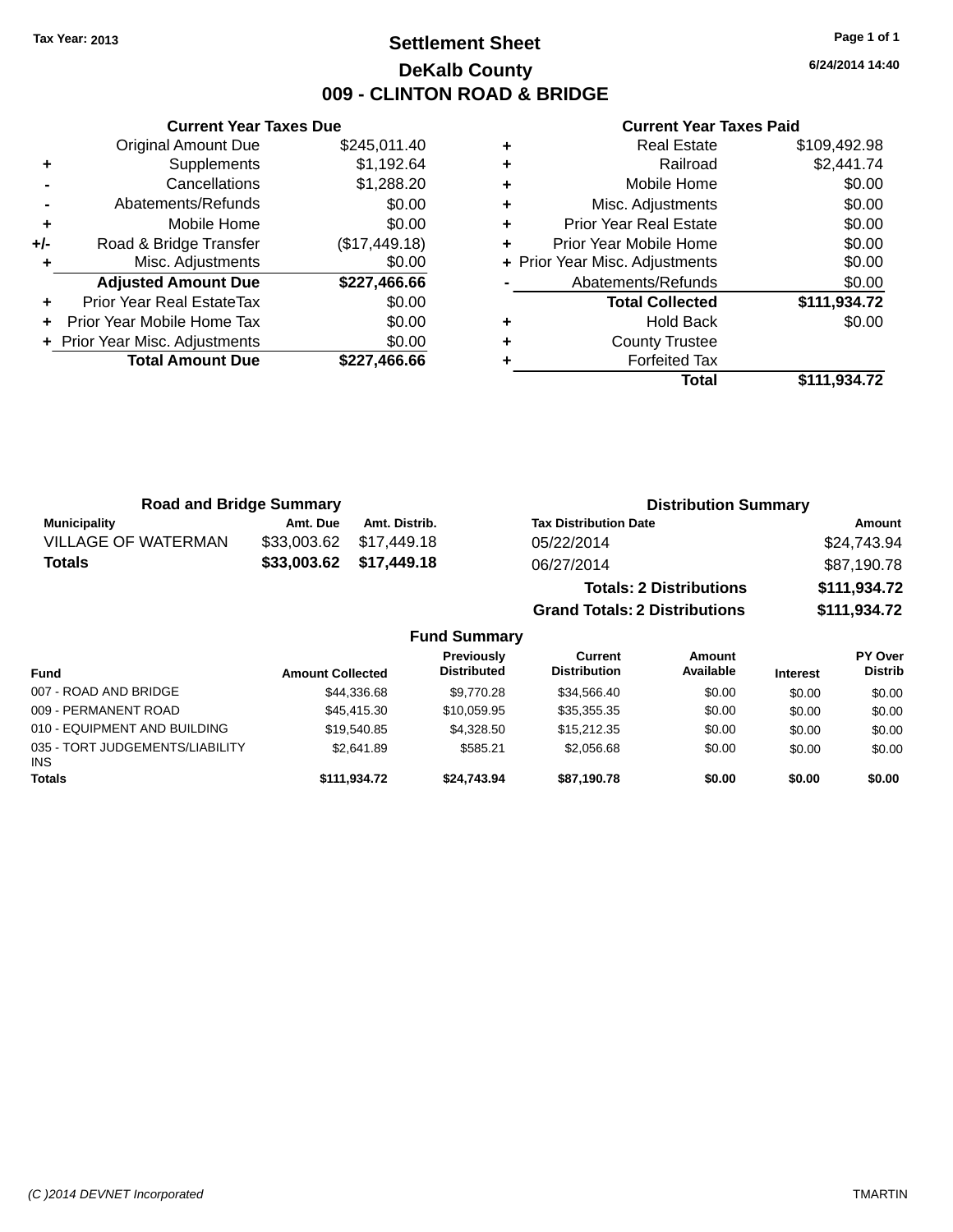### **Settlement Sheet Tax Year: 2013 Page 1 of 1 DeKalb County 010 - CORTLAND TOWNSHIP**

**6/24/2014 14:40**

|       | <b>Current Year Taxes Due</b>  |              |  |  |  |  |
|-------|--------------------------------|--------------|--|--|--|--|
|       | <b>Original Amount Due</b>     | \$246,720.94 |  |  |  |  |
|       | Supplements                    | \$763.02     |  |  |  |  |
|       | Cancellations                  | \$1,077.31   |  |  |  |  |
|       | Abatements/Refunds             | \$20.90      |  |  |  |  |
| ٠     | Mobile Home                    | \$0.00       |  |  |  |  |
| $+/-$ | Road & Bridge Transfer         | \$0.00       |  |  |  |  |
| ٠     | Misc. Adjustments              | \$0.00       |  |  |  |  |
|       | <b>Adjusted Amount Due</b>     | \$246,385.75 |  |  |  |  |
|       | Prior Year Real EstateTax      | (\$72.55)    |  |  |  |  |
|       | Prior Year Mobile Home Tax     | \$0.00       |  |  |  |  |
|       | + Prior Year Misc. Adjustments | \$0.00       |  |  |  |  |
|       | <b>Total Amount Due</b>        | \$246,313.20 |  |  |  |  |
|       |                                |              |  |  |  |  |

|    | <b>Current Year Taxes Paid</b> |              |
|----|--------------------------------|--------------|
| Ŧ. | <b>Real Estate</b>             | \$126,162.30 |
| Ŧ. | Railroad                       | \$784.84     |
| ÷. | Mobile Home                    | \$0.00       |
| ÷. | Misc. Adjustments              | \$0.00       |
| ÷. | <b>Prior Year Real Estate</b>  | (\$72.55)    |
| ÷  | Prior Year Mobile Home         | \$0.00       |
|    | + Prior Year Misc. Adjustments | \$0.00       |
|    | Abatements/Refunds             | \$20.90      |
|    | <b>Total Collected</b>         | \$126,853.69 |
| ÷  | Hold Back                      | \$0.00       |

|   | Total                 | \$126,853.69 |
|---|-----------------------|--------------|
| ٠ | <b>Forfeited Tax</b>  |              |
| ٠ | <b>County Trustee</b> |              |

| <b>Distribution Summary</b>          |              |  |  |  |  |
|--------------------------------------|--------------|--|--|--|--|
| <b>Tax Distribution Date</b>         | Amount       |  |  |  |  |
| 05/22/2014                           | \$32,934.32  |  |  |  |  |
| 06/27/2014                           | \$93,919.37  |  |  |  |  |
| <b>Totals: 2 Distributions</b>       | \$126,853.69 |  |  |  |  |
| <b>Grand Totals: 2 Distributions</b> | \$126,853.69 |  |  |  |  |

#### **Fund Summary**

| <b>Fund</b>                             | <b>Amount Collected</b> | Previously<br><b>Distributed</b> | <b>Current</b><br><b>Distribution</b> | Amount<br>Available | <b>Interest</b> | PY Over<br><b>Distrib</b> |
|-----------------------------------------|-------------------------|----------------------------------|---------------------------------------|---------------------|-----------------|---------------------------|
| 001 - CORPORATE                         | \$101,931.25            | \$26,463.84                      | \$75,467.41                           | \$0.00              | \$0.00          | \$0.00                    |
| $005 - I. M. R. F.$                     | \$6,196.81              | \$1,608.84                       | \$4,587.97                            | \$0.00              | \$0.00          | \$0.00                    |
| 027 - AUDIT                             | \$1,640.09              | \$425.81                         | \$1,214.28                            | \$0.00              | \$0.00          | \$0.00                    |
| 035 - TORT JUDGEMENTS/LIABILITY<br>INS. | \$6,643,20              | \$1,724,74                       | \$4.918.46                            | \$0.00              | \$0.00          | \$0.00                    |
| 047 - SOCIAL SECURITY                   | \$5,636.37              | \$1,463.34                       | \$4,173.03                            | \$0.00              | \$0.00          | \$0.00                    |
| 054 - GENERAL ASSISTANCE                | \$4,805.97              | \$1,247.75                       | \$3,558.22                            | \$0.00              | \$0.00          | \$0.00                    |
| Totals                                  | \$126,853.69            | \$32,934.32                      | \$93,919.37                           | \$0.00              | \$0.00          | \$0.00                    |

### **Abatement Detail**

**<u>Year Source</u>**<br> **Account Type**<br> **ADDEC ADDEC READ**<br> **ADDEC READ**<br> **ADDEC READ** 

**Totals 1 entries \$20.90**

Amount Adjustment Description<br>\$20.90 CLARK PRIOR YEAR ABATEMENT 09-17-100-015 by TBA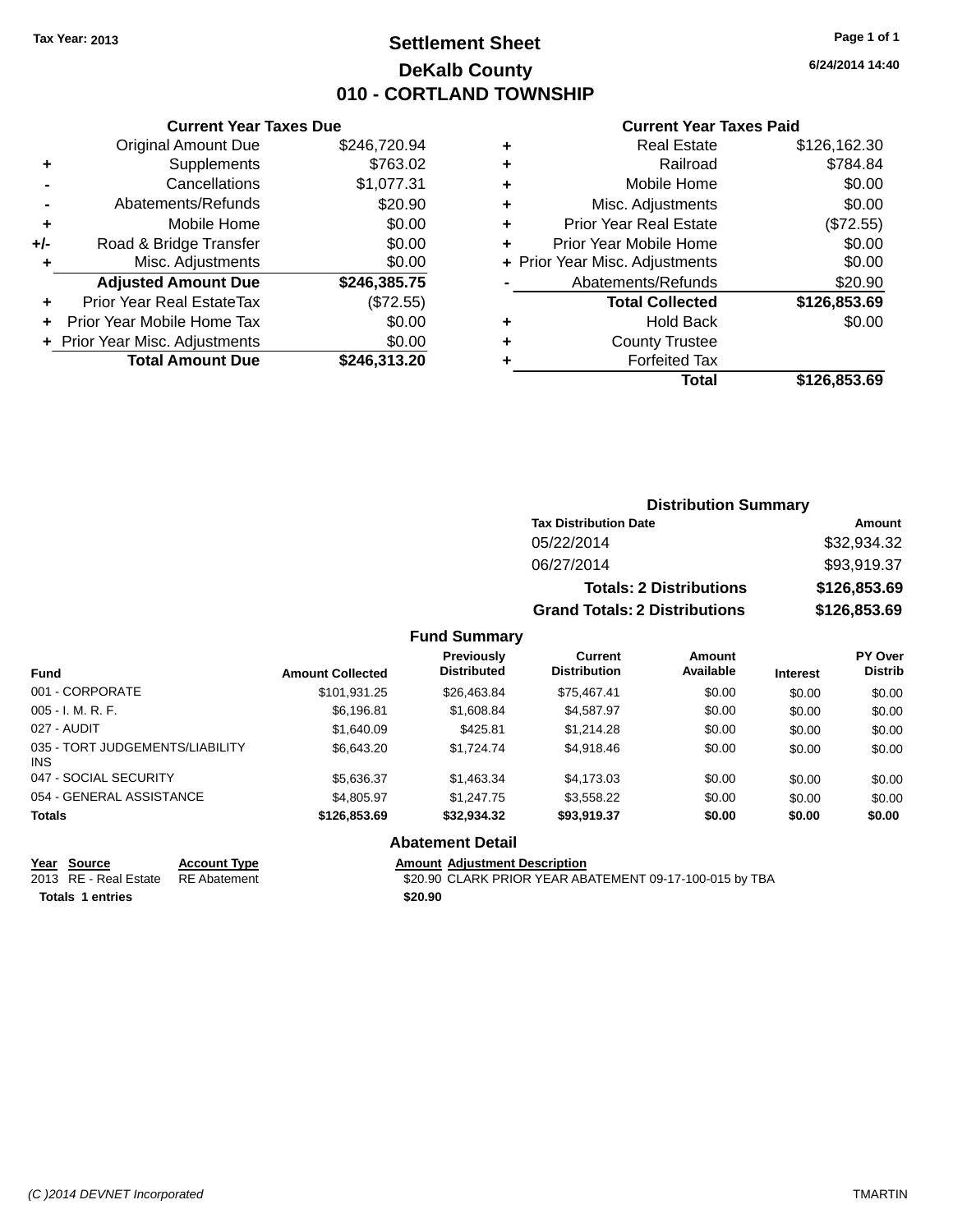### **Settlement Sheet Tax Year: 2013 Page 1 of 1 DeKalb County 011 - CORTLAND ROAD & BRIDGE**

**6/24/2014 14:40**

#### **Current Year Taxes Paid**

|       | <b>Current Year Taxes Due</b>  |               |  |  |  |  |
|-------|--------------------------------|---------------|--|--|--|--|
|       | <b>Original Amount Due</b>     | \$447,614.16  |  |  |  |  |
| ÷     | Supplements                    | \$1,636.80    |  |  |  |  |
|       | Cancellations                  | \$1,764.92    |  |  |  |  |
|       | Abatements/Refunds             | \$34.25       |  |  |  |  |
| ٠     | Mobile Home                    | \$0.00        |  |  |  |  |
| $+/-$ | Road & Bridge Transfer         | (\$22,221.69) |  |  |  |  |
|       | Misc. Adjustments              | \$0.00        |  |  |  |  |
|       | <b>Adjusted Amount Due</b>     | \$425,230.10  |  |  |  |  |
|       | Prior Year Real EstateTax      | (\$118.73)    |  |  |  |  |
|       | Prior Year Mobile Home Tax     | \$0.00        |  |  |  |  |
|       | + Prior Year Misc. Adjustments | \$0.00        |  |  |  |  |
|       | <b>Total Amount Due</b>        | \$425,111.37  |  |  |  |  |
|       |                                |               |  |  |  |  |

|   | <b>Real Estate</b>             | \$206,881.12 |
|---|--------------------------------|--------------|
| ٠ | Railroad                       | \$1,407.76   |
| ٠ | Mobile Home                    | \$0.00       |
| ٠ | Misc. Adjustments              | \$0.00       |
| ٠ | Prior Year Real Estate         | (\$118.73)   |
| ٠ | Prior Year Mobile Home         | \$0.00       |
|   | + Prior Year Misc. Adjustments | \$0.00       |
|   | Abatements/Refunds             | \$34.25      |
|   | <b>Total Collected</b>         | \$208,135.90 |
| ٠ | <b>Hold Back</b>               | \$0.00       |
| ٠ | <b>County Trustee</b>          |              |
|   | <b>Forfeited Tax</b>           |              |
|   | Total                          | \$208,135.90 |

| <b>Road and Bridge Summary</b> |             |               | <b>Distribution Summary</b>          |              |
|--------------------------------|-------------|---------------|--------------------------------------|--------------|
| <b>Municipality</b>            | Amt. Due    | Amt. Distrib. | <b>Tax Distribution Date</b>         | Amount       |
| TOWN OF CORTLAND               | \$13,294.45 | \$6.847.26    | 05/22/2014                           | \$53,954.97  |
| CITY OF DEKALB                 | \$942.10    | \$485.25      | 06/27/2014                           | \$154,180.93 |
| VILLAGE OF MAPLE PARK          | \$3,052.35  | \$1,572.23    | <b>Totals: 2 Distributions</b>       | \$208,135.90 |
| CITY OF SYCAMORE               | \$25,853.73 | \$13,316.95   | <b>Grand Totals: 2 Distributions</b> | \$208,135.90 |
| <b>Totals</b>                  | \$43,142.63 | \$22,221.69   |                                      |              |

|                                         |                         | <b>Fund Summary</b>                     |                                |                     |                 |                                  |
|-----------------------------------------|-------------------------|-----------------------------------------|--------------------------------|---------------------|-----------------|----------------------------------|
| <b>Fund</b>                             | <b>Amount Collected</b> | <b>Previously</b><br><b>Distributed</b> | Current<br><b>Distribution</b> | Amount<br>Available | <b>Interest</b> | <b>PY Over</b><br><b>Distrib</b> |
| $005 - I. M. R. F.$                     | \$3.521.94              | \$913.53                                | \$2,608.41                     | \$0.00              | \$0.00          | \$0.00                           |
| 007 - ROAD AND BRIDGE                   | \$27.731.36             | \$7.161.33                              | \$20,570.03                    | \$0.00              | \$0.00          | \$0.00                           |
| 009 - PERMANENT ROAD                    | \$141.880.00            | \$36,801.08                             | \$105,078.92                   | \$0.00              | \$0.00          | \$0.00                           |
| 010 - EQUIPMENT AND BUILDING            | \$22.815.53             | \$5,917.93                              | \$16,897.60                    | \$0.00              | \$0.00          | \$0.00                           |
| 027 - AUDIT                             | \$1,527.28              | \$396.15                                | \$1.131.13                     | \$0.00              | \$0.00          | \$0.00                           |
| 035 - TORT JUDGEMENTS/LIABILITY<br>INS. | \$8,114,34              | \$2.104.71                              | \$6,009.63                     | \$0.00              | \$0.00          | \$0.00                           |
| 047 - SOCIAL SECURITY                   | \$2,545.45              | \$660.24                                | \$1,885.21                     | \$0.00              | \$0.00          | \$0.00                           |
| <b>Totals</b>                           | \$208,135.90            | \$53.954.97                             | \$154.180.93                   | \$0.00              | \$0.00          | \$0.00                           |
|                                         |                         | <b>Abatement Detail</b>                 |                                |                     |                 |                                  |

**Totals 1 entries \$37.92**

**Year Source Account Type Amount Adjustment Description**<br>2013 RE - Real Estate RE Abatement **Amount SA SA SA SA SA SA SA SA SA ARA** B \$37.92 CLARK PRIOR YEAR ABATEMENT 09-17-100-015 by TBA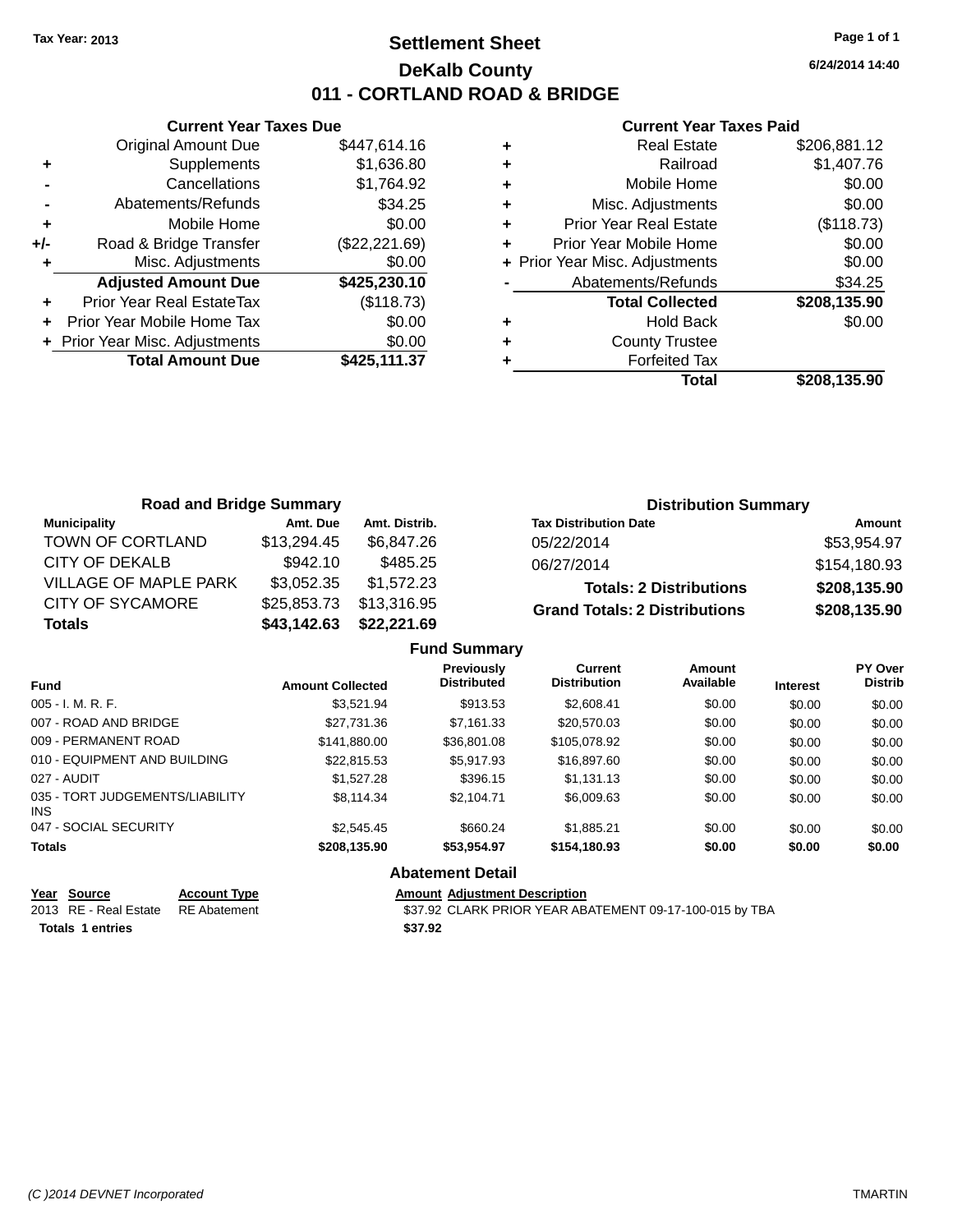### **Settlement Sheet Tax Year: 2013 Page 1 of 1 DeKalb County 012 - DEKALB TOWNSHIP**

**6/24/2014 14:40**

#### **Current Year Taxes Paid**

|     | <b>Current Year Taxes Due</b>  |              |
|-----|--------------------------------|--------------|
|     | <b>Original Amount Due</b>     | \$910,746.82 |
| ٠   | Supplements                    | \$14,870.52  |
|     | Cancellations                  | \$26,640.08  |
|     | Abatements/Refunds             | \$77.75      |
| ٠   | Mobile Home                    | \$0.00       |
| +/- | Road & Bridge Transfer         | \$0.00       |
|     | Misc. Adjustments              | \$0.00       |
|     | <b>Adjusted Amount Due</b>     | \$898,899.51 |
| ÷   | Prior Year Real EstateTax      | (\$48.48)    |
| ÷   | Prior Year Mobile Home Tax     | \$0.00       |
|     | + Prior Year Misc. Adjustments | \$0.00       |
|     | <b>Total Amount Due</b>        | \$898.851.03 |

| ٠ | <b>Real Estate</b>             | \$450,471.53 |
|---|--------------------------------|--------------|
| ٠ | Railroad                       | \$1,844.90   |
| ٠ | Mobile Home                    | \$0.00       |
| ٠ | Misc. Adjustments              | \$0.00       |
| ٠ | <b>Prior Year Real Estate</b>  | (\$48.48)    |
| ٠ | Prior Year Mobile Home         | \$0.00       |
|   | + Prior Year Misc. Adjustments | \$0.00       |
|   | Abatements/Refunds             | \$77.75      |
|   | <b>Total Collected</b>         | \$452,190.20 |
| ٠ | <b>Hold Back</b>               | \$0.00       |
| ٠ | <b>County Trustee</b>          |              |
| ٠ | <b>Forfeited Tax</b>           |              |
|   | Total                          | \$452,190.20 |
|   |                                |              |

|                                               |                          |                      |                                                  |                                                  | <b>Distribution Summary</b>          |                                |                 |                                  |  |
|-----------------------------------------------|--------------------------|----------------------|--------------------------------------------------|--------------------------------------------------|--------------------------------------|--------------------------------|-----------------|----------------------------------|--|
|                                               |                          |                      |                                                  |                                                  | <b>Tax Distribution Date</b>         |                                | Amount          |                                  |  |
|                                               |                          |                      |                                                  |                                                  | 05/22/2014                           |                                |                 | \$103,148.91                     |  |
|                                               |                          |                      |                                                  |                                                  | 06/27/2014                           |                                | \$349,041.29    |                                  |  |
|                                               |                          |                      |                                                  |                                                  |                                      | <b>Totals: 2 Distributions</b> | \$452,190.20    |                                  |  |
|                                               |                          |                      |                                                  |                                                  | <b>Grand Totals: 2 Distributions</b> |                                | \$452,190.20    |                                  |  |
|                                               |                          |                      |                                                  | <b>Fund Summary</b>                              |                                      |                                |                 |                                  |  |
| <b>Fund</b>                                   |                          |                      | <b>Amount Collected</b>                          | Previously<br><b>Distributed</b>                 | Current<br><b>Distribution</b>       | <b>Amount</b><br>Available     | <b>Interest</b> | <b>PY Over</b><br><b>Distrib</b> |  |
|                                               | 001 - CORPORATE          |                      | \$350,062.13                                     | \$79,852.52                                      | \$270,209.61                         | \$0.00                         | \$0.00          | \$0.00                           |  |
|                                               | 054 - GENERAL ASSISTANCE |                      | \$102,128.07                                     | \$23,296.39                                      | \$78,831.68                          | \$0.00                         | \$0.00          | \$0.00                           |  |
| <b>Totals</b>                                 |                          |                      | \$452,190.20                                     | \$103,148.91                                     | \$349,041.29                         | \$0.00                         | \$0.00          | \$0.00                           |  |
|                                               |                          |                      |                                                  | <b>Abatement Detail</b>                          |                                      |                                |                 |                                  |  |
|                                               | Year Source              | <b>Account Type</b>  |                                                  | <b>Amount Adjustment Description</b>             |                                      |                                |                 |                                  |  |
|                                               | 2013 RE - Real Estate    | <b>PTAB Decision</b> | \$1.06 PTAB INTEREST REFUND 08-12-451-004 by TBA |                                                  |                                      |                                |                 |                                  |  |
| 2013                                          | RE - Real Estate         | <b>PTAB Decision</b> | \$7.77 PTAB INTEREST REFUND 08-12-451-005 by TBA |                                                  |                                      |                                |                 |                                  |  |
| 2013 RE - Real Estate<br><b>PTAB Decision</b> |                          |                      |                                                  | \$0.00 PTAB INTEREST REFUND 08-12-451-007 by TBA |                                      |                                |                 |                                  |  |

**Totals 5 entries \$77.75**

2013 RE - Real Estate PTAB Decision \$1.73 PTAB INTEREST REFUND 08-12-451-014 by TBA 2013 RE - Real Estate PTAB Decision \$67.19 PTAB INTEREST REFUND 08-25-100-021 by TBA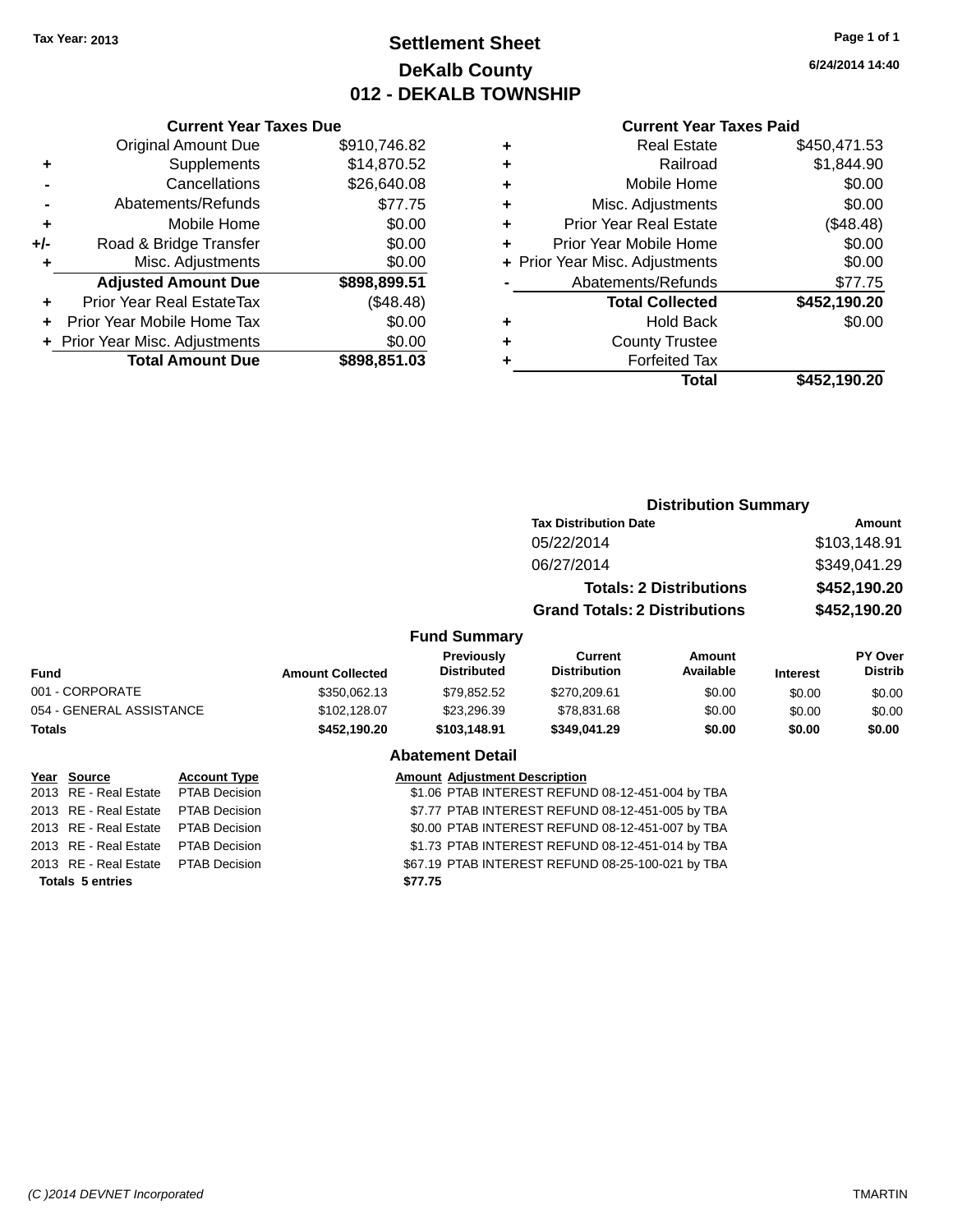**+** Supplements

**Current Year Taxes Due**

**-** Cancellations \$27,105.23 **-** Abatements/Refunds \$79.13 **+** Mobile Home \$0.00 **+/-** Road & Bridge Transfer (\$70,660.37) **+** Misc. Adjustments \$0.00

**+** Prior Year Real EstateTax (\$95.12) **+** Prior Year Mobile Home Tax \$0.00 **+ Prior Year Misc. Adjustments**  $$0.00$ 

Original Amount Due \$1,067,354.57<br>Supplements \$26,705.43

**Adjusted Amount Due \$996,215.27**

**Total Amount Due \$996,120.15**

### **Settlement Sheet Tax Year: 2013 Page 1 of 1 DeKalb County 013 - DEKALB ROAD & BRIDGE**

**6/24/2014 14:40**

#### **Current Year Taxes Paid**

| ٠ | Real Estate                    | \$464,124.96 |
|---|--------------------------------|--------------|
| ÷ | Railroad                       | \$1,949.78   |
| ÷ | Mobile Home                    | \$0.00       |
| ÷ | Misc. Adjustments              | \$0.00       |
| ٠ | <b>Prior Year Real Estate</b>  | (\$95.12)    |
| ٠ | Prior Year Mobile Home         | \$0.00       |
|   | + Prior Year Misc. Adjustments | \$0.00       |
|   | Abatements/Refunds             | \$79.13      |
|   | <b>Total Collected</b>         | \$465,900.49 |
| ٠ | <b>Hold Back</b>               | \$0.00       |
| ٠ | <b>County Trustee</b>          |              |
| ٠ | <b>Forfeited Tax</b>           |              |
|   | Total                          | \$465,900.49 |
|   |                                |              |

| <b>Road and Bridge Summary</b> |              |               | <b>Distribution Summary</b>          |              |
|--------------------------------|--------------|---------------|--------------------------------------|--------------|
| <b>Municipality</b>            | Amt. Due     | Amt. Distrib. | <b>Tax Distribution Date</b>         | Amount       |
| CITY OF DEKALB                 | \$130,589.23 | \$65.688.53   | 05/22/2014                           | \$104,948.82 |
| <b>CITY OF SYCAMORE</b>        | \$9,883.78   | \$4.971.84    | 06/27/2014                           | \$360,951.67 |
| <b>Totals</b>                  | \$140,473.01 | \$70,660.37   | <b>Totals: 2 Distributions</b>       | \$465,900.49 |
|                                |              |               | <b>Grand Totals: 2 Distributions</b> | \$465,900.49 |

#### **Fund Summary**

| <b>Fund</b>                  | <b>Amount Collected</b> | <b>Previously</b><br><b>Distributed</b> | Current<br><b>Distribution</b> | Amount<br>Available | <b>Interest</b> | <b>PY Over</b><br><b>Distrib</b> |
|------------------------------|-------------------------|-----------------------------------------|--------------------------------|---------------------|-----------------|----------------------------------|
| 007 - ROAD AND BRIDGE        | \$78,431.12             | \$17,653.81                             | \$60,777.31                    | \$0.00              | \$0.00          | \$0.00                           |
| 009 - PERMANENT ROAD         | \$333,664.12            | \$75.172.95                             | \$258.491.17                   | \$0.00              | \$0.00          | \$0.00                           |
| 010 - EQUIPMENT AND BUILDING | \$53,805.25             | \$12,122.06                             | \$41,683.19                    | \$0.00              | \$0.00          | \$0.00                           |
| <b>Totals</b>                | \$465,900.49            | \$104.948.82                            | \$360,951.67                   | \$0.00              | \$0.00          | \$0.00                           |

### **Abatement Detail**

| Year Source                         | <b>Account Type</b> |         | <b>Amount Adjustment Description</b>              |
|-------------------------------------|---------------------|---------|---------------------------------------------------|
| 2013 RE - Real Estate PTAB Decision |                     |         | \$1.24 PTAB INTEREST REFUND 08-12-451-004 by TBA  |
| 2013 RE - Real Estate PTAB Decision |                     |         | \$9.10 PTAB INTEREST REFUND 08-12-451-005 by TBA  |
| 2013 RE - Real Estate PTAB Decision |                     |         | \$0.00 PTAB INTEREST REFUND 08-12-451-007 by TBA  |
| 2013 RE - Real Estate PTAB Decision |                     |         | \$2.03 PTAB INTEREST REFUND 08-12-451-014 by TBA  |
| 2013 RE - Real Estate PTAB Decision |                     |         | \$78.77 PTAB INTEREST REFUND 08-25-100-021 by TBA |
| <b>Totals 5 entries</b>             |                     | \$91.14 |                                                   |
|                                     |                     |         |                                                   |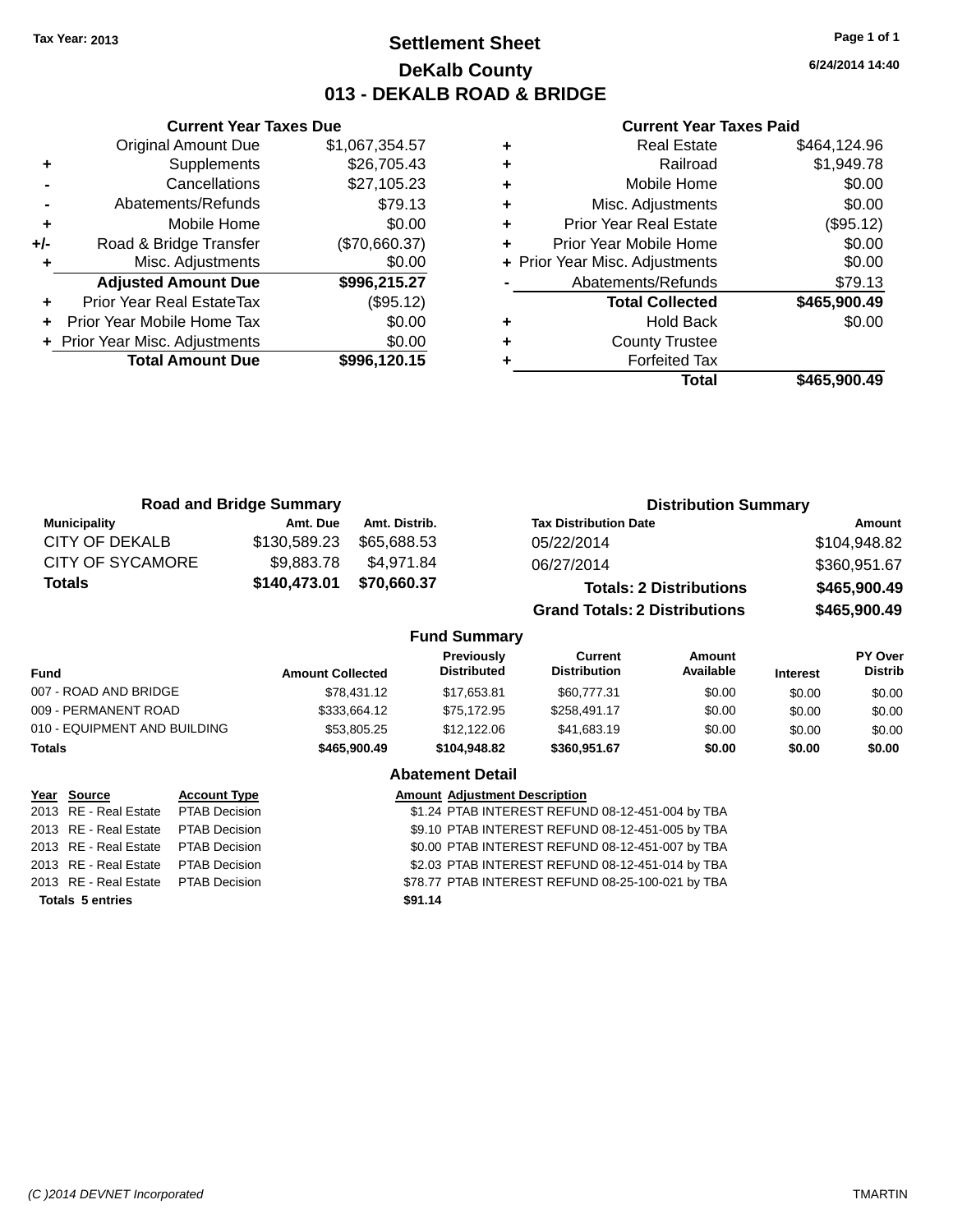## **Settlement Sheet Tax Year: 2013 Page 1 of 1 DeKalb County 014 - FRANKLIN TOWNSHIP**

### **Current Year Taxes Due**

|       | <b>Original Amount Due</b>     | \$105,809.29 |
|-------|--------------------------------|--------------|
| ٠     | Supplements                    | \$554.45     |
|       | Cancellations                  | \$605.24     |
|       | Abatements/Refunds             | \$0.00       |
| ٠     | Mobile Home                    | \$0.00       |
| $+/-$ | Road & Bridge Transfer         | \$0.00       |
| ٠     | Misc. Adjustments              | \$0.00       |
|       | <b>Adjusted Amount Due</b>     | \$105,758.50 |
|       | Prior Year Real EstateTax      | \$0.00       |
|       | Prior Year Mobile Home Tax     | \$0.00       |
|       | + Prior Year Misc. Adjustments | \$0.00       |
|       | <b>Total Amount Due</b>        | \$105,758.50 |

### **Current Year Taxes Paid**

|   | <b>Real Estate</b>             | \$55,990.11 |
|---|--------------------------------|-------------|
| ٠ | Railroad                       | \$512.31    |
| ٠ | Mobile Home                    | \$0.00      |
| ٠ | Misc. Adjustments              | \$0.00      |
| ٠ | <b>Prior Year Real Estate</b>  | \$0.00      |
| ٠ | Prior Year Mobile Home         | \$0.00      |
|   | + Prior Year Misc. Adjustments | \$0.00      |
|   | Abatements/Refunds             | \$0.00      |
|   | <b>Total Collected</b>         | \$56,502.42 |
| ٠ | <b>Hold Back</b>               | \$0.00      |
| ٠ | <b>County Trustee</b>          |             |
| ٠ | <b>Forfeited Tax</b>           |             |
|   | Total                          | \$56,502.42 |
|   |                                |             |

| <b>Distribution Summary</b>          |             |  |  |  |  |
|--------------------------------------|-------------|--|--|--|--|
| <b>Tax Distribution Date</b>         | Amount      |  |  |  |  |
| 05/22/2014                           | \$13,103.99 |  |  |  |  |
| 06/27/2014                           | \$43,398.43 |  |  |  |  |
| <b>Totals: 2 Distributions</b>       | \$56,502.42 |  |  |  |  |
| <b>Grand Totals: 2 Distributions</b> | \$56,502.42 |  |  |  |  |

| <b>Fund</b>              | <b>Amount Collected</b> | <b>Previously</b><br><b>Distributed</b> | Current<br><b>Distribution</b> | Amount<br>Available | <b>Interest</b> | <b>PY Over</b><br><b>Distrib</b> |
|--------------------------|-------------------------|-----------------------------------------|--------------------------------|---------------------|-----------------|----------------------------------|
| 001 - CORPORATE          | \$51,693.04             | \$11,988.60                             | \$39.704.44                    | \$0.00              | \$0.00          | \$0.00                           |
| $005 - I. M. R. F.$      | \$3.739.40              | \$867.24                                | \$2,872.16                     | \$0.00              | \$0.00          | \$0.00                           |
| 054 - GENERAL ASSISTANCE | \$1.069.98              | \$248.15                                | \$821.83                       | \$0.00              | \$0.00          | \$0.00                           |
| <b>Totals</b>            | \$56,502.42             | \$13,103.99                             | \$43,398.43                    | \$0.00              | \$0.00          | \$0.00                           |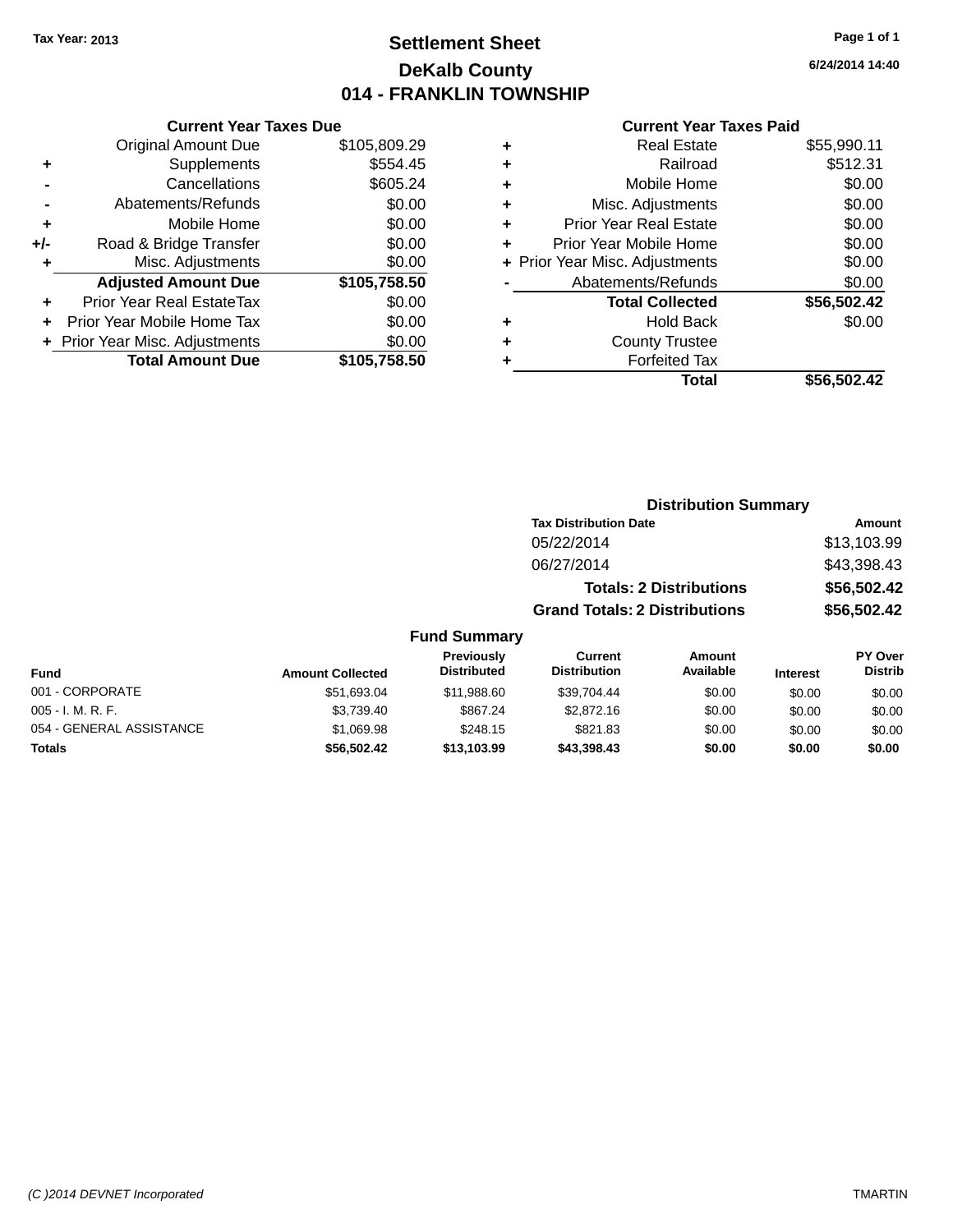### **Settlement Sheet Tax Year: 2013 Page 1 of 1 DeKalb County 015 - FRANKLIN TWP CEMETERY**

**6/24/2014 14:40**

|     | <b>Current Year Taxes Due</b>  |             |
|-----|--------------------------------|-------------|
|     | <b>Original Amount Due</b>     | \$31,739.42 |
| ٠   | Supplements                    | \$166.31    |
|     | Cancellations                  | \$181.55    |
|     | Abatements/Refunds             | \$0.00      |
| ٠   | Mobile Home                    | \$0.00      |
| +/- | Road & Bridge Transfer         | \$0.00      |
| ٠   | Misc. Adjustments              | \$0.00      |
|     | <b>Adjusted Amount Due</b>     | \$31,724.18 |
| ٠   | Prior Year Real EstateTax      | \$0.00      |
| ٠   | Prior Year Mobile Home Tax     | \$0.00      |
|     | + Prior Year Misc. Adjustments | \$0.00      |
|     | <b>Total Amount Due</b>        | \$31,724.18 |
|     |                                |             |

| ٠ | <b>Real Estate</b>             | \$16,795.10 |
|---|--------------------------------|-------------|
| ٠ | Railroad                       | \$153.68    |
| ٠ | Mobile Home                    | \$0.00      |
| ٠ | Misc. Adjustments              | \$0.00      |
| ٠ | <b>Prior Year Real Estate</b>  | \$0.00      |
| ٠ | Prior Year Mobile Home         | \$0.00      |
|   | + Prior Year Misc. Adjustments | \$0.00      |
|   | Abatements/Refunds             | \$0.00      |
|   | <b>Total Collected</b>         | \$16,948.78 |
| ٠ | <b>Hold Back</b>               | \$0.00      |
| ٠ | <b>County Trustee</b>          |             |
| ٠ | <b>Forfeited Tax</b>           |             |
|   | Total                          | \$16,948.78 |
|   |                                |             |

|                |                         |                                  | <b>Distribution Summary</b>           |                                |                 |                           |
|----------------|-------------------------|----------------------------------|---------------------------------------|--------------------------------|-----------------|---------------------------|
|                |                         |                                  | <b>Tax Distribution Date</b>          |                                |                 | Amount                    |
|                |                         |                                  | 05/22/2014                            |                                |                 | \$3,930.93                |
|                |                         |                                  | 06/27/2014                            |                                |                 | \$13,017.85               |
|                |                         |                                  |                                       | <b>Totals: 2 Distributions</b> |                 | \$16,948.78               |
|                |                         |                                  | <b>Grand Totals: 2 Distributions</b>  |                                |                 | \$16,948.78               |
|                |                         | <b>Fund Summary</b>              |                                       |                                |                 |                           |
| <b>Fund</b>    | <b>Amount Collected</b> | Previously<br><b>Distributed</b> | <b>Current</b><br><b>Distribution</b> | Amount<br>Available            | <b>Interest</b> | PY Over<br><b>Distrib</b> |
| 017 - CEMETERY | \$16,948.78             | \$3,930.93                       | \$13,017.85                           | \$0.00                         | \$0.00          | \$0.00                    |
| <b>Totals</b>  | \$16,948.78             | \$3,930.93                       | \$13,017.85                           | \$0.00                         | \$0.00          | \$0.00                    |
|                |                         |                                  |                                       |                                |                 |                           |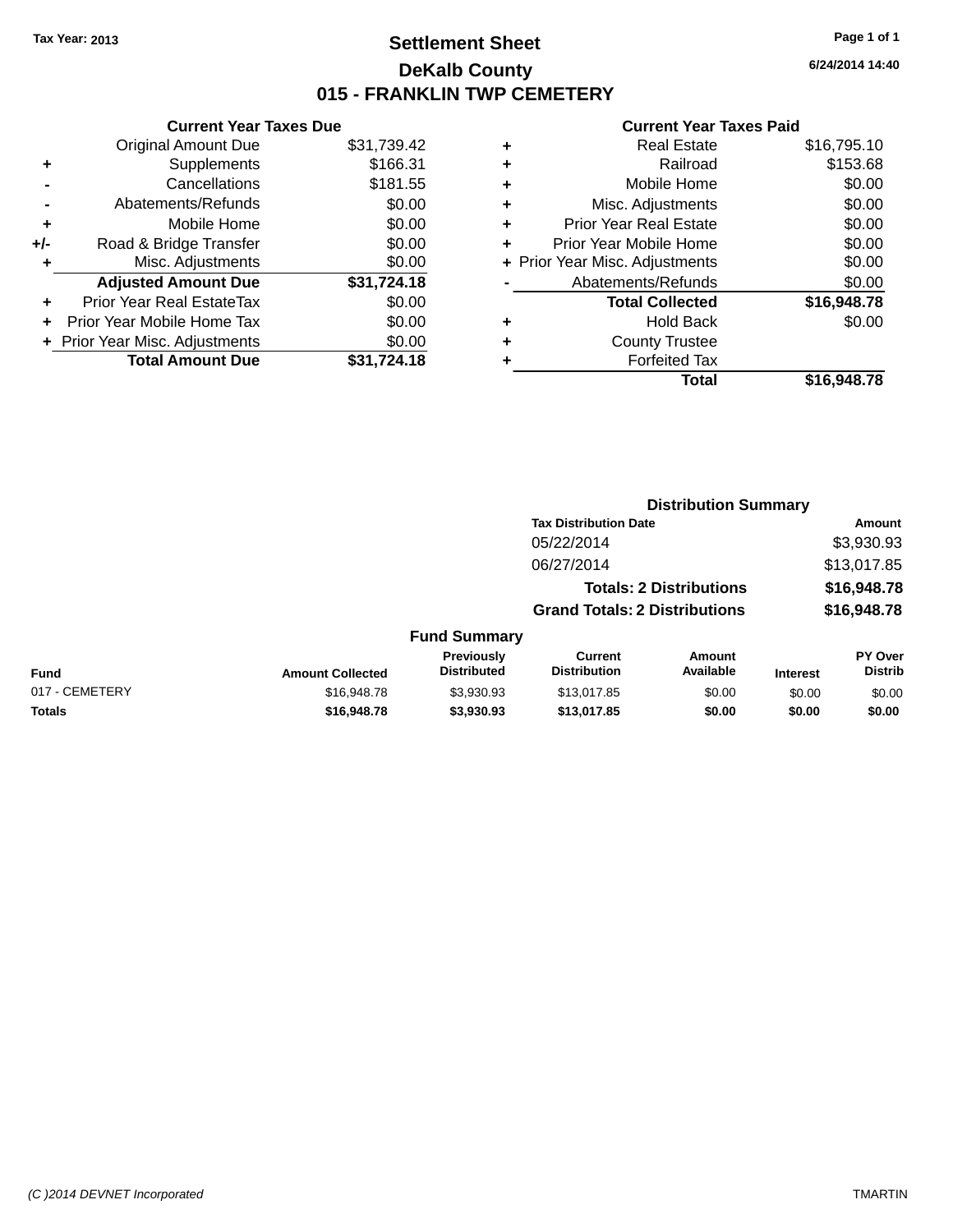### **Settlement Sheet Tax Year: 2013 Page 1 of 1 DeKalb County 016 - FRANKLIN ROAD & BRIDGE**

**6/24/2014 14:40**

#### **Current Year Taxes Paid**

|     | <b>Current Year Taxes Due</b>  |               |  |  |  |
|-----|--------------------------------|---------------|--|--|--|
|     | <b>Original Amount Due</b>     | \$238,512.53  |  |  |  |
| ٠   | Supplements                    | \$1,118.04    |  |  |  |
|     | Cancellations                  | \$1,220.47    |  |  |  |
|     | Abatements/Refunds             | \$0.00        |  |  |  |
| ٠   | Mobile Home                    | \$0.00        |  |  |  |
| +/- | Road & Bridge Transfer         | (\$13,342.60) |  |  |  |
|     | Misc. Adjustments              | \$0.00        |  |  |  |
|     | <b>Adjusted Amount Due</b>     | \$225,067.50  |  |  |  |
| ٠   | Prior Year Real EstateTax      | \$0.00        |  |  |  |
|     | Prior Year Mobile Home Tax     | \$0.00        |  |  |  |
|     | + Prior Year Misc. Adjustments | \$0.00        |  |  |  |
|     | <b>Total Amount Due</b>        | \$225,067.50  |  |  |  |
|     |                                |               |  |  |  |

| <b>Real Estate</b>            | \$112,904.98                   |
|-------------------------------|--------------------------------|
| Railroad                      | \$1,118.87                     |
| Mobile Home                   | \$0.00                         |
| Misc. Adjustments             | \$0.00                         |
| <b>Prior Year Real Estate</b> | \$0.00                         |
| Prior Year Mobile Home        | \$0.00                         |
|                               | \$0.00                         |
| Abatements/Refunds            | \$0.00                         |
| <b>Total Collected</b>        | \$114,023.85                   |
| <b>Hold Back</b>              | \$0.00                         |
| <b>County Trustee</b>         |                                |
| <b>Forfeited Tax</b>          |                                |
| Total                         | \$114.023.85                   |
|                               | + Prior Year Misc. Adjustments |

**Grand Totals: 2 Distributions \$114,023.85**

| <b>Road and Bridge Summary</b> |             |               | <b>Distribution Summary</b>    |              |  |
|--------------------------------|-------------|---------------|--------------------------------|--------------|--|
| Municipality                   | Amt. Due    | Amt. Distrib. | <b>Tax Distribution Date</b>   | Amount       |  |
| VILLAGE OF KIRKLAND            | \$24.962.97 | \$13.342.60   | 05/22/2014                     | \$26,424.42  |  |
| Totals                         | \$24,962.97 | \$13,342.60   | 06/27/2014                     | \$87,599.43  |  |
|                                |             |               | <b>Totals: 2 Distributions</b> | \$114,023.85 |  |

**Fund Summary Fund Interest Amount Collected Distributed PY Over Distrib Amount Available Current Distribution Previously** 007 - ROAD AND BRIDGE 60.00 \$38,188.98 \$38,188.98 \$8,836.86 \$29,352.12 \$0.00 \$0.00 \$0.00 008 - BRIDGE CONST W/COUNTY  $$10,681.96$   $$2,477.35$   $$8,204.61$   $$0.00$   $$0.00$   $$0.00$ 009 - PERMANENT ROAD \$53,401.07 \$12,384.74 \$41,016.33 \$0.00 \$0.00 \$0.00 \$0.00 010 - EQUIPMENT AND BUILDING \$8,010.32 \$1,857.74 \$6,152.58 \$0.00 \$0.00 \$0.00 035 - TORT JUDGEMENTS/LIABILITY INS \$3,205.43 \$743.40 \$2,462.03 \$0.00 \$0.00 \$0.00 047 - SOCIAL SECURITY \$536.09 \$124.33 \$0.00 \$0.00 \$0.00 \$0.00 **Totals \$114,023.85 \$26,424.42 \$87,599.43 \$0.00 \$0.00 \$0.00**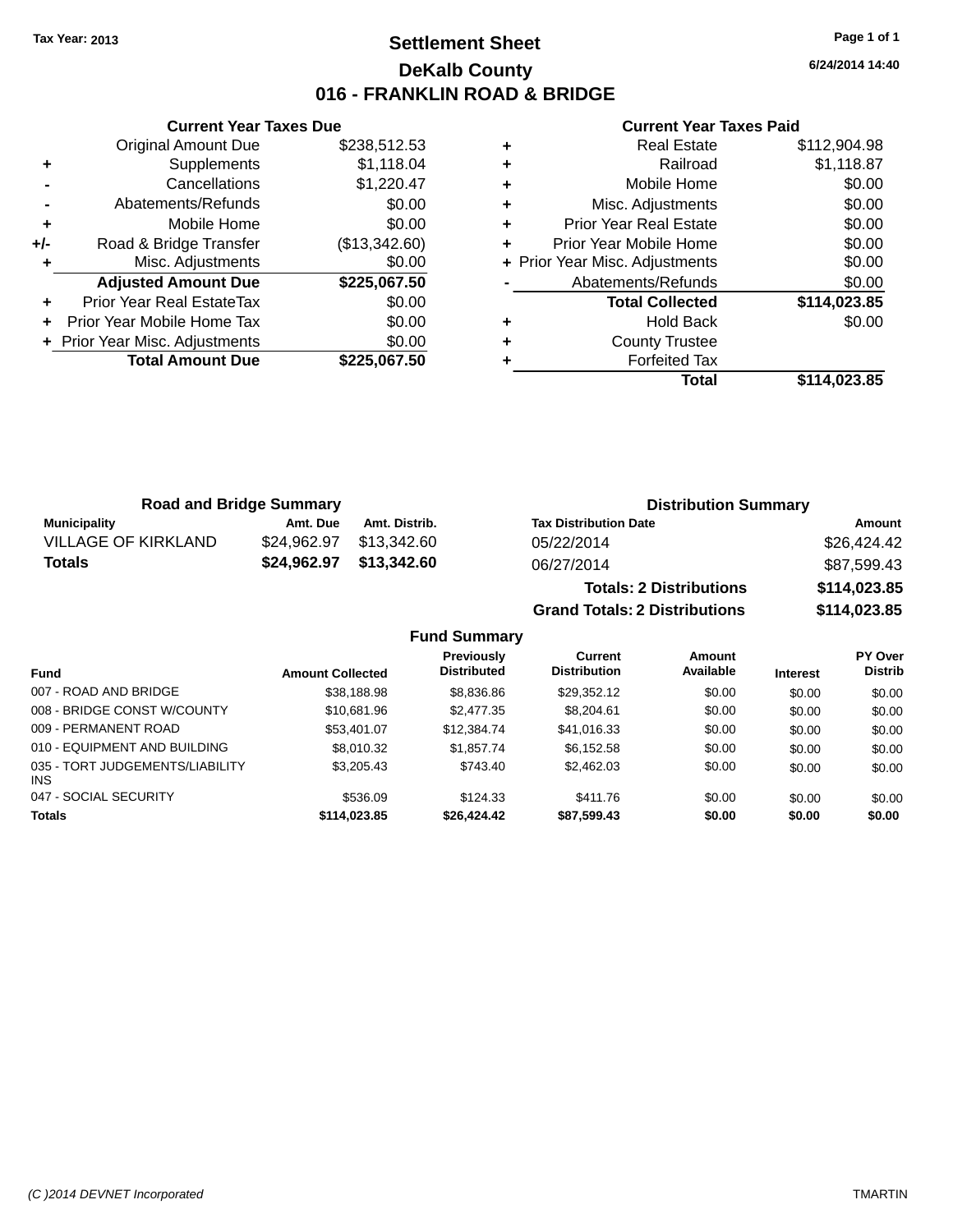## **Settlement Sheet Tax Year: 2013 Page 1 of 1 DeKalb County 017 - GENOA TOWNSHIP**

**6/24/2014 14:40**

### **Current Year Taxes Paid**

|       | <b>Current Year Taxes Due</b>  |              |
|-------|--------------------------------|--------------|
|       | <b>Original Amount Due</b>     | \$232,205.35 |
| ٠     | Supplements                    | \$1,186.47   |
|       | Cancellations                  | \$1,801.08   |
|       | Abatements/Refunds             | \$1.78       |
| ٠     | Mobile Home                    | \$0.00       |
| $+/-$ | Road & Bridge Transfer         | \$0.00       |
| ٠     | Misc. Adjustments              | \$0.00       |
|       | <b>Adjusted Amount Due</b>     | \$231,588.96 |
| ٠     | Prior Year Real EstateTax      | (\$62.44)    |
|       | Prior Year Mobile Home Tax     | \$0.00       |
|       | + Prior Year Misc. Adjustments | \$0.00       |
|       | <b>Total Amount Due</b>        | \$231,526.52 |
|       |                                |              |

| ٠ | <b>Real Estate</b>             | \$121,564.22 |
|---|--------------------------------|--------------|
| ٠ | Railroad                       | \$848.88     |
| ٠ | Mobile Home                    | \$0.00       |
| ٠ | Misc. Adjustments              | \$0.00       |
| ٠ | <b>Prior Year Real Estate</b>  | (\$62.44)    |
| ÷ | Prior Year Mobile Home         | \$0.00       |
|   | + Prior Year Misc. Adjustments | \$0.00       |
|   | Abatements/Refunds             | \$1.78       |
|   | <b>Total Collected</b>         | \$122,348.88 |
| ٠ | Hold Back                      | \$0.00       |
| ٠ | <b>County Trustee</b>          |              |
| ٠ | <b>Forfeited Tax</b>           |              |
|   | Total                          | \$122,348,88 |
|   |                                |              |

|      | <b>Distribution Summary</b>          |              |
|------|--------------------------------------|--------------|
|      | <b>Tax Distribution Date</b>         | Amount       |
|      | 05/22/2014                           | \$30,059.90  |
|      | 06/27/2014                           | \$92,288.98  |
|      | <b>Totals: 2 Distributions</b>       | \$122,348.88 |
|      | <b>Grand Totals: 2 Distributions</b> | \$122,348.88 |
| marv |                                      |              |

### **Fund Summary**

| <b>Fund</b>                                   | <b>Amount Collected</b> | Previously<br><b>Distributed</b> | Current<br><b>Distribution</b> | Amount<br>Available | <b>Interest</b> | PY Over<br><b>Distrib</b> |
|-----------------------------------------------|-------------------------|----------------------------------|--------------------------------|---------------------|-----------------|---------------------------|
| 001 - CORPORATE                               | \$102.824.43            | \$25,262.93                      | \$77.561.50                    | \$0.00              | \$0.00          | \$0.00                    |
| 035 - TORT JUDGEMENTS/LIABILITY<br><b>INS</b> | \$2,304.32              | \$566.15                         | \$1.738.17                     | \$0.00              | \$0.00          | \$0.00                    |
| 047 - SOCIAL SECURITY                         | \$5,807.79              | \$1.426.92                       | \$4.380.87                     | \$0.00              | \$0.00          | \$0.00                    |
| 054 - GENERAL ASSISTANCE                      | \$11.412.34             | \$2,803.90                       | \$8,608,44                     | \$0.00              | \$0.00          | \$0.00                    |
| <b>Totals</b>                                 | \$122,348,88            | \$30,059.90                      | \$92,288,98                    | \$0.00              | \$0.00          | \$0.00                    |

### **Abatement Detail**

Amount Adjustment Description<br>\$1.78 PTAB INTEREST REFUND 03-30-276-011 by TBA

**Totals 1 entries \$1.78**

**<u>Year Source</u>**<br> **Account Type**<br> **AMOURE ADDED ADDED ADDED ADDED ADDED PROPERTY**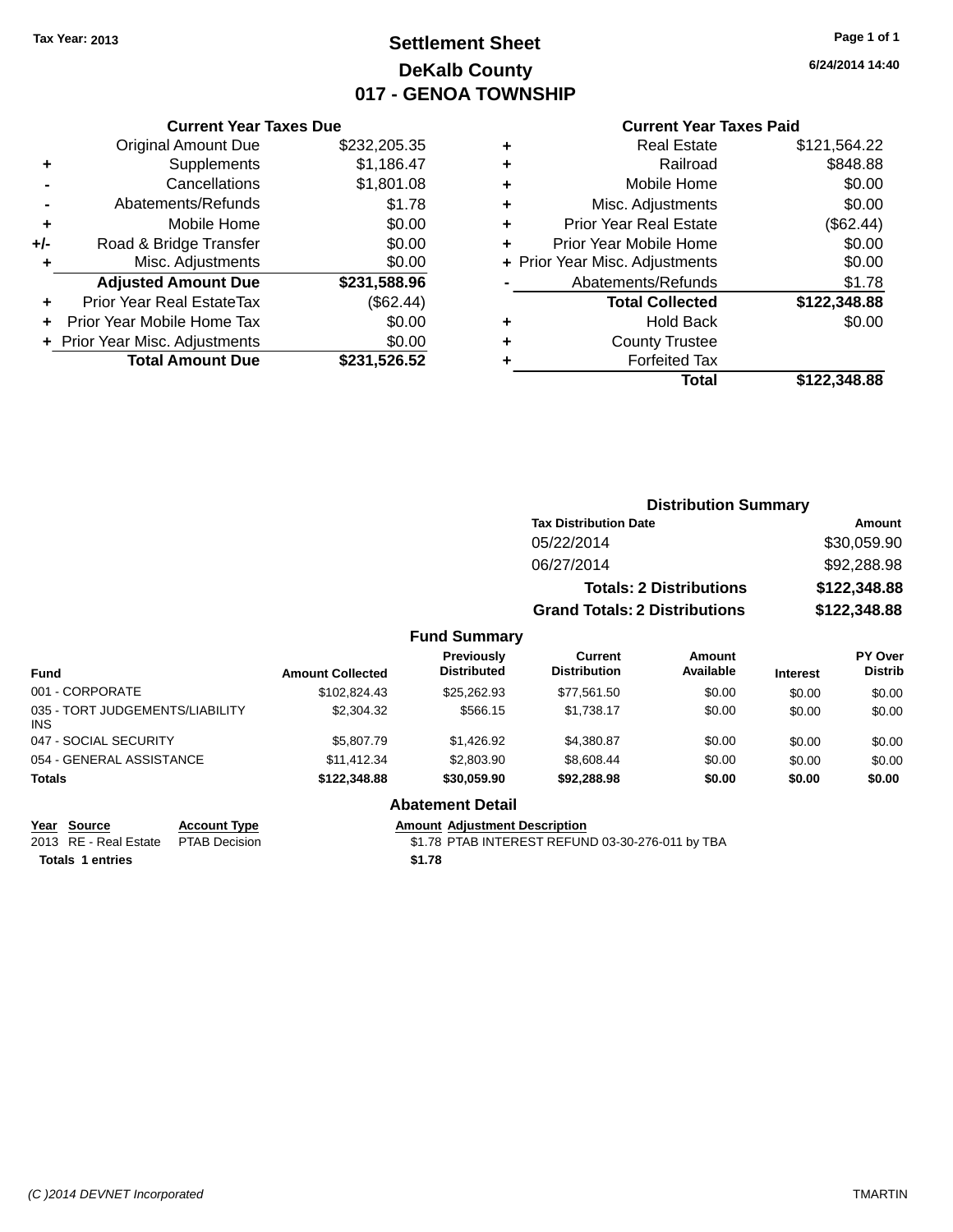### **Settlement Sheet Tax Year: 2013 Page 1 of 1 DeKalb County 018 - GENOA ROAD & BRIDGE**

**6/24/2014 14:40**

#### **Current Year Taxes Paid**

|     | <b>Current Year Taxes Due</b>  |               |  |  |  |  |
|-----|--------------------------------|---------------|--|--|--|--|
|     | <b>Original Amount Due</b>     | \$174,375.00  |  |  |  |  |
| ٠   | Supplements                    | \$1,102.33    |  |  |  |  |
|     | Cancellations                  | \$1,161.51    |  |  |  |  |
|     | Abatements/Refunds             | \$1.15        |  |  |  |  |
| ÷   | Mobile Home                    | \$0.00        |  |  |  |  |
| +/- | Road & Bridge Transfer         | (\$12,946.26) |  |  |  |  |
| ٠   | Misc. Adjustments              | \$0.00        |  |  |  |  |
|     | <b>Adjusted Amount Due</b>     | \$161,368.41  |  |  |  |  |
| ÷   | Prior Year Real EstateTax      | $(\$40.00)$   |  |  |  |  |
|     | Prior Year Mobile Home Tax     | \$0.00        |  |  |  |  |
|     | + Prior Year Misc. Adjustments | \$0.00        |  |  |  |  |
|     | <b>Total Amount Due</b>        | \$161,328.41  |  |  |  |  |
|     |                                |               |  |  |  |  |

| ٠ | <b>Real Estate</b>             | \$78,565.06 |
|---|--------------------------------|-------------|
| ٠ | Railroad                       | \$604.61    |
| ٠ | Mobile Home                    | \$0.00      |
| ٠ | Misc. Adjustments              | \$0.00      |
| ٠ | <b>Prior Year Real Estate</b>  | $(\$40.00)$ |
| ٠ | Prior Year Mobile Home         | \$0.00      |
|   | + Prior Year Misc. Adjustments | \$0.00      |
|   | Abatements/Refunds             | \$1.15      |
|   | <b>Total Collected</b>         | \$79,128.52 |
| ٠ | Hold Back                      | \$0.00      |
| ٠ | <b>County Trustee</b>          |             |
| ٠ | <b>Forfeited Tax</b>           |             |
|   | Total                          | \$79,128.52 |
|   |                                |             |

| <b>Road and Bridge Summary</b> |          | <b>Distribution Summary</b> |                                |             |
|--------------------------------|----------|-----------------------------|--------------------------------|-------------|
| <b>Municipality</b>            | Amt. Due | Amt. Distrib.               | <b>Tax Distribution Date</b>   | Amount      |
| CITY OF GENOA                  |          | \$24,495.80 \$12,946.26     | 05/22/2014                     | \$19,466.13 |
| Totals                         |          | \$24,495.80 \$12,946.26     | 06/27/2014                     | \$59,662.39 |
|                                |          |                             | <b>Totals: 2 Distributions</b> | \$79,128.52 |

**Grand Totals: 2 Distributions \$79,128.52**

| ıls: 2 Distributions |  |
|----------------------|--|
|                      |  |

**Fund Summary**

| <b>Fund</b>                                   | <b>Amount Collected</b> | Previously<br><b>Distributed</b> | Current<br><b>Distribution</b> | Amount<br>Available | <b>Interest</b> | PY Over<br><b>Distrib</b> |
|-----------------------------------------------|-------------------------|----------------------------------|--------------------------------|---------------------|-----------------|---------------------------|
| 007 - ROAD AND BRIDGE                         | \$27,934.01             | \$6.862.97                       | \$21,071.04                    | \$0.00              | \$0.00          | \$0.00                    |
| 008 - BRIDGE CONST W/COUNTY                   | \$436.99                | \$107.58                         | \$329.41                       | \$0.00              | \$0.00          | \$0.00                    |
| 009 - PERMANENT ROAD                          | \$40.239.53             | \$9.906.24                       | \$30,333.29                    | \$0.00              | \$0.00          | \$0.00                    |
| 010 - EQUIPMENT AND BUILDING                  | \$4,454.49              | \$1,096.62                       | \$3,357.87                     | \$0.00              | \$0.00          | \$0.00                    |
| 035 - TORT JUDGEMENTS/LIABILITY<br><b>INS</b> | \$4,459.46              | \$1,097.84                       | \$3,361.62                     | \$0.00              | \$0.00          | \$0.00                    |
| 047 - SOCIAL SECURITY                         | \$1,604.04              | \$394.88                         | \$1,209.16                     | \$0.00              | \$0.00          | \$0.00                    |
| <b>Totals</b>                                 | \$79,128.52             | \$19,466.13                      | \$59,662.39                    | \$0.00              | \$0.00          | \$0.00                    |
|                                               |                         | AL - 4 - -- - -- 4 B - 4 - 51    |                                |                     |                 |                           |

### **Abatement Detail**

**Totals 1 entries \$1.34**

**Year Source Account Type Anneurs Amount Adjustment Description**<br>2013 RE - Real Estate PTAB Decision **Amount Adjustment Description** \$1.34 PTAB INTEREST REFUND 03-30-276-011 by TBA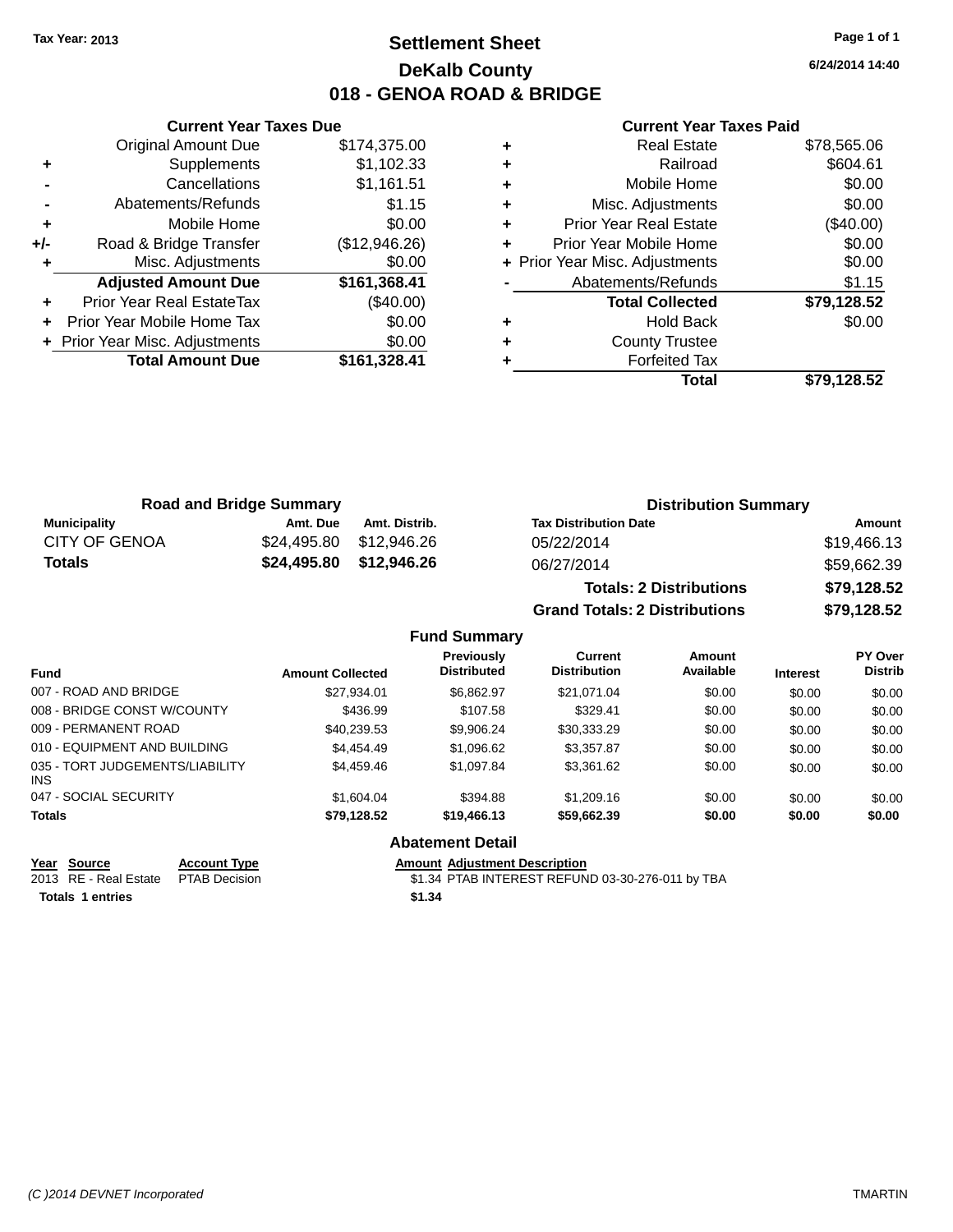## **Settlement Sheet Tax Year: 2013 Page 1 of 1 DeKalb County 019 - KINGSTON TOWNSHIP**

**6/24/2014 14:40**

|     | <b>Current Year Taxes Due</b>  |             |
|-----|--------------------------------|-------------|
|     | <b>Original Amount Due</b>     | \$86,762.57 |
| ÷   | Supplements                    | \$224.50    |
|     | Cancellations                  | \$271.57    |
|     | Abatements/Refunds             | \$0.00      |
| ٠   | Mobile Home                    | \$0.00      |
| +/- | Road & Bridge Transfer         | \$0.00      |
| ٠   | Misc. Adjustments              | \$0.00      |
|     | <b>Adjusted Amount Due</b>     | \$86,715.50 |
| ÷   | Prior Year Real EstateTax      | \$35.46     |
| ÷   | Prior Year Mobile Home Tax     | \$0.00      |
|     | + Prior Year Misc. Adjustments | \$0.00      |
|     | <b>Total Amount Due</b>        | \$86.750.96 |

| ٠ | <b>Real Estate</b>             | \$46,030.60 |
|---|--------------------------------|-------------|
| ٠ | Railroad                       | \$560.27    |
| ٠ | Mobile Home                    | \$0.00      |
| ٠ | Misc. Adjustments              | \$0.00      |
| ٠ | <b>Prior Year Real Estate</b>  | \$35.46     |
| ٠ | Prior Year Mobile Home         | \$0.00      |
|   | + Prior Year Misc. Adjustments | \$0.00      |
|   | Abatements/Refunds             | \$0.00      |
|   | <b>Total Collected</b>         | \$46,626.33 |
| ٠ | <b>Hold Back</b>               | \$0.00      |
| ٠ | <b>County Trustee</b>          |             |
| ٠ | <b>Forfeited Tax</b>           |             |
|   | Total                          | \$46,626.33 |
|   |                                |             |

| <b>Distribution Summary</b> |                                                 |                                                                                                        |                           |
|-----------------------------|-------------------------------------------------|--------------------------------------------------------------------------------------------------------|---------------------------|
|                             |                                                 |                                                                                                        | <b>Amount</b>             |
|                             |                                                 |                                                                                                        | \$11,952.44               |
|                             |                                                 |                                                                                                        | \$34,673.89               |
|                             |                                                 |                                                                                                        | \$46,626.33               |
|                             |                                                 |                                                                                                        | \$46,626.33               |
|                             |                                                 |                                                                                                        |                           |
| <b>Current</b>              | <b>Amount</b><br>Available                      | <b>Interest</b>                                                                                        | PY Over<br><b>Distrib</b> |
| \$34,430.76                 | \$0.00                                          | \$0.00                                                                                                 | \$0.00                    |
| \$243.13                    | \$0.00                                          | \$0.00                                                                                                 | \$0.00                    |
| \$34,673.89                 | \$0.00                                          | \$0.00                                                                                                 | \$0.00                    |
|                             | 05/22/2014<br>06/27/2014<br><b>Distribution</b> | <b>Tax Distribution Date</b><br><b>Totals: 2 Distributions</b><br><b>Grand Totals: 2 Distributions</b> |                           |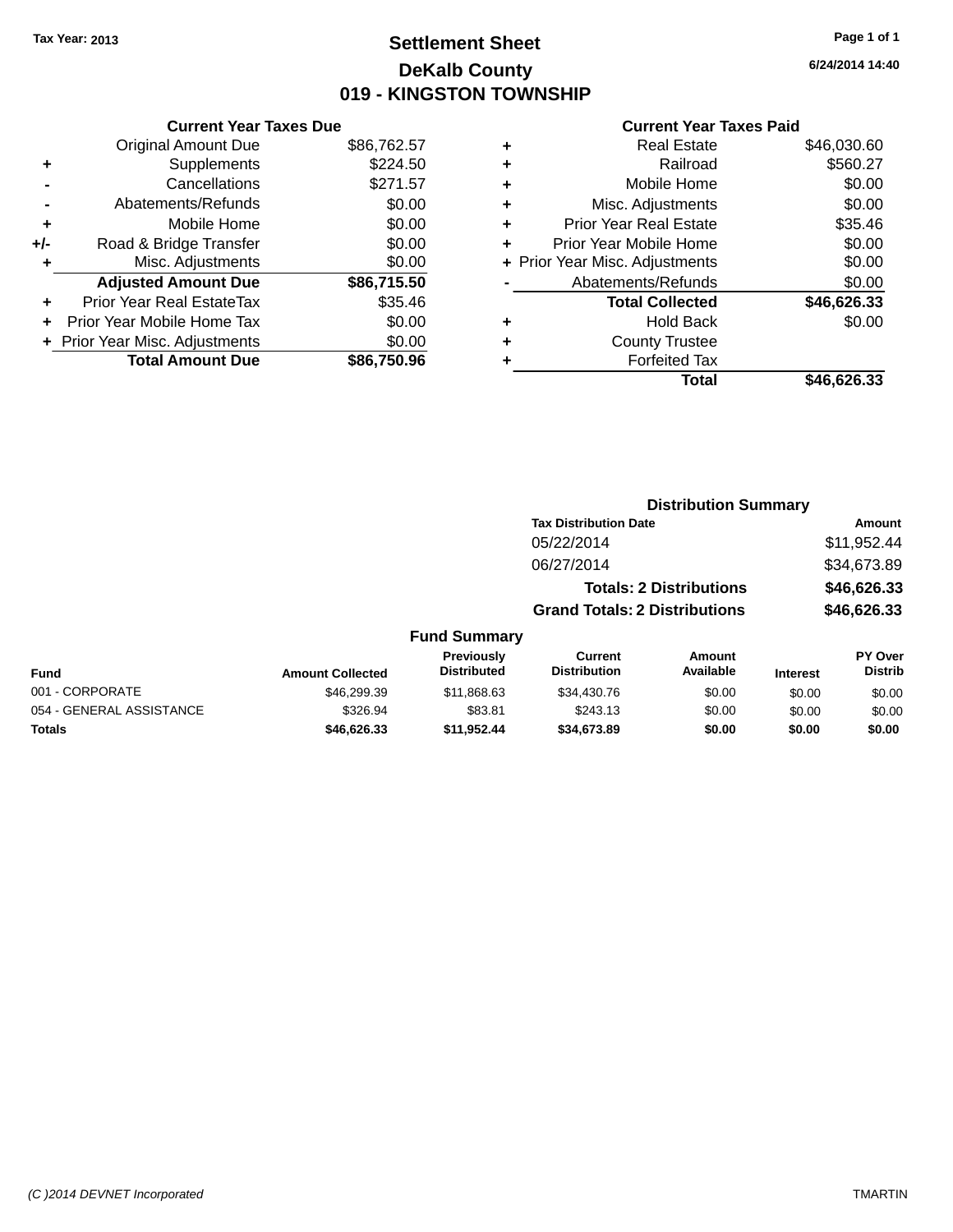### **Settlement Sheet Tax Year: 2013 Page 1 of 1 DeKalb County 020 - KINGSTON ROAD & BRIDGE**

**6/24/2014 14:40**

#### **Current Year Taxes Paid**

|     | <b>Current Year Taxes Due</b>  |               |  |  |  |  |
|-----|--------------------------------|---------------|--|--|--|--|
|     | <b>Original Amount Due</b>     | \$318,309.62  |  |  |  |  |
| ٠   | Supplements                    | \$764.95      |  |  |  |  |
|     | Cancellations                  | \$925.27      |  |  |  |  |
|     | Abatements/Refunds             | \$0.00        |  |  |  |  |
| ٠   | Mobile Home                    | \$0.00        |  |  |  |  |
| +/- | Road & Bridge Transfer         | (\$12,075.38) |  |  |  |  |
|     | Misc. Adjustments              | \$0.00        |  |  |  |  |
|     | <b>Adjusted Amount Due</b>     | \$306,073.92  |  |  |  |  |
| ٠   | Prior Year Real EstateTax      | \$132.89      |  |  |  |  |
|     | Prior Year Mobile Home Tax     | \$0.00        |  |  |  |  |
|     | + Prior Year Misc. Adjustments | \$0.00        |  |  |  |  |
|     | <b>Total Amount Due</b>        | \$306,206.81  |  |  |  |  |
|     |                                |               |  |  |  |  |

| <b>Real Estate</b>             | \$156,833.39 |
|--------------------------------|--------------|
| Railroad                       | \$2,030.78   |
| Mobile Home                    | \$0.00       |
| Misc. Adjustments              | \$0.00       |
| <b>Prior Year Real Estate</b>  | \$132.89     |
| Prior Year Mobile Home         | \$0.00       |
| + Prior Year Misc. Adjustments | \$0.00       |
| Abatements/Refunds             | \$0.00       |
| <b>Total Collected</b>         | \$158,997.06 |
| <b>Hold Back</b>               | \$0.00       |
| <b>County Trustee</b>          |              |
| <b>Forfeited Tax</b>           |              |
| Total                          | \$158,997.06 |
|                                |              |

| <b>Road and Bridge Summary</b> |             |               | <b>Distribution Summary</b>          |              |  |
|--------------------------------|-------------|---------------|--------------------------------------|--------------|--|
| <b>Municipality</b>            | Amt. Due    | Amt. Distrib. | <b>Tax Distribution Date</b>         | Amount       |  |
| <b>CITY OF GENOA</b>           | \$8,566.49  | \$4,608.60    | 05/22/2014                           | \$40,735.75  |  |
| <b>VILLAGE OF KINGSTON</b>     | \$13,882.76 | \$7.466.78    | 06/27/2014                           | \$118,261.31 |  |
| <b>Totals</b>                  | \$22,449.25 | \$12,075.38   | <b>Totals: 2 Distributions</b>       | \$158,997.06 |  |
|                                |             |               | <b>Grand Totals: 2 Distributions</b> | \$158,997.06 |  |

| <b>Fund</b>                  | <b>Amount Collected</b> | Previously<br><b>Distributed</b> | Current<br><b>Distribution</b> | Amount<br>Available | <b>Interest</b> | <b>PY Over</b><br><b>Distrib</b> |
|------------------------------|-------------------------|----------------------------------|--------------------------------|---------------------|-----------------|----------------------------------|
| 007 - ROAD AND BRIDGE        | \$46,821.61             | \$11,973.85                      | \$34,847.76                    | \$0.00              | \$0.00          | \$0.00                           |
| 008 - BRIDGE CONST W/COUNTY  | \$4,205.64              | \$1.078.33                       | \$3.127.31                     | \$0.00              | \$0.00          | \$0.00                           |
| 009 - PERMANENT ROAD         | \$93.958.63             | \$24.091.09                      | \$69.867.54                    | \$0.00              | \$0.00          | \$0.00                           |
| 010 - EQUIPMENT AND BUILDING | \$14,011.18             | \$3,592.48                       | \$10,418.70                    | \$0.00              | \$0.00          | \$0.00                           |
| Totals                       | \$158,997.06            | \$40,735.75                      | \$118,261,31                   | \$0.00              | \$0.00          | \$0.00                           |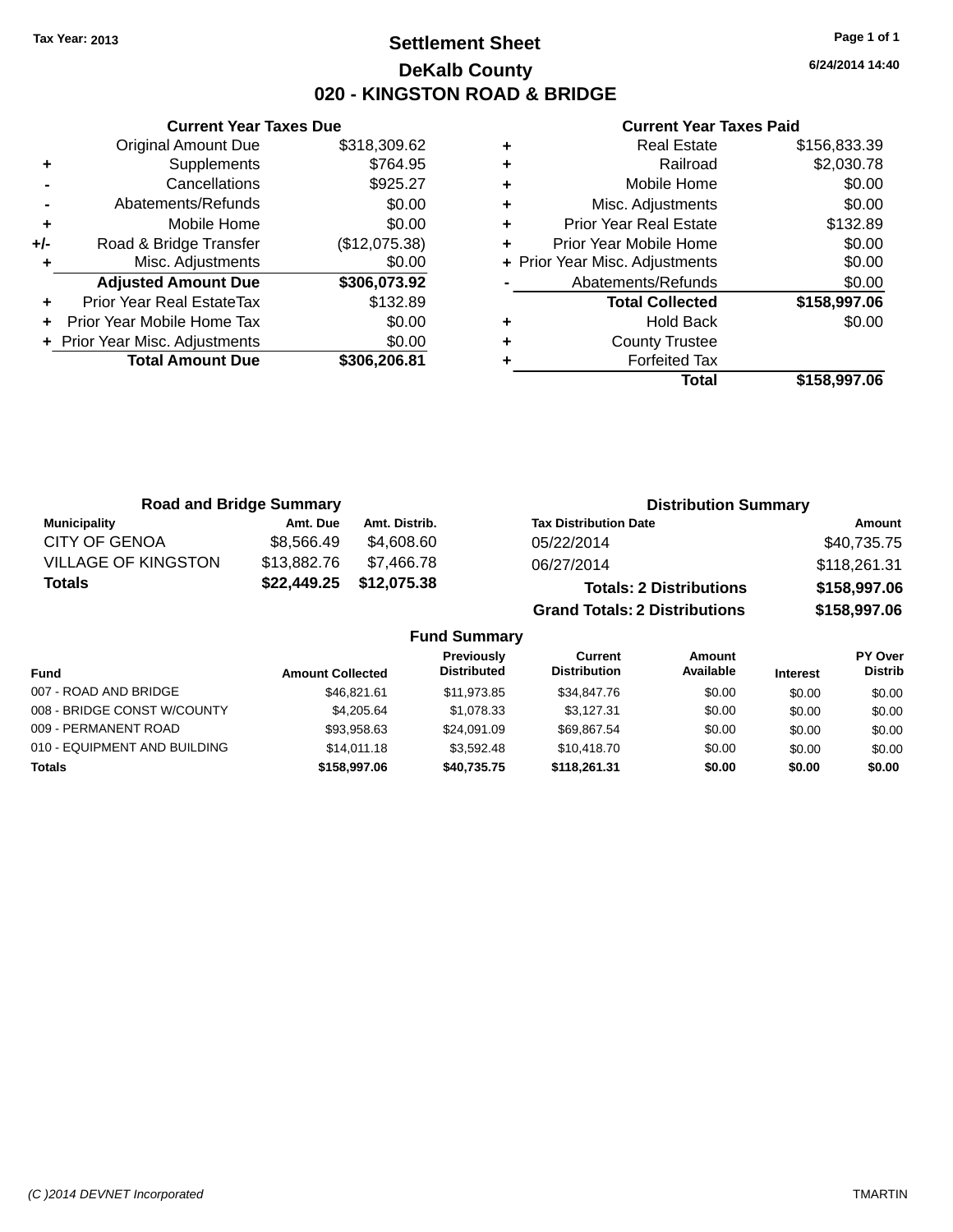### **Settlement Sheet Tax Year: 2013 Page 1 of 1 DeKalb County 021 - KINGSTON TWP CEMETERY**

**6/24/2014 14:40**

|     | <b>Current Year Taxes Due</b>  |             |
|-----|--------------------------------|-------------|
|     | <b>Original Amount Due</b>     | \$14,496.43 |
| ٠   | Supplements                    | \$37.51     |
|     | Cancellations                  | \$45.37     |
|     | Abatements/Refunds             | \$0.00      |
| ÷   | Mobile Home                    | \$0.00      |
| +/- | Road & Bridge Transfer         | \$0.00      |
| ٠   | Misc. Adjustments              | \$0.00      |
|     | <b>Adjusted Amount Due</b>     | \$14,488.57 |
| ÷   | Prior Year Real EstateTax      | \$5.93      |
| ٠   | Prior Year Mobile Home Tax     | \$0.00      |
|     | + Prior Year Misc. Adjustments | \$0.00      |
|     | <b>Total Amount Due</b>        | \$14,494.50 |
|     |                                |             |

|   | <b>Real Estate</b>             | \$7,690.88 |
|---|--------------------------------|------------|
| ٠ | Railroad                       | \$93.61    |
| ٠ | Mobile Home                    | \$0.00     |
| ٠ | Misc. Adjustments              | \$0.00     |
| ٠ | <b>Prior Year Real Estate</b>  | \$5.93     |
| ٠ | Prior Year Mobile Home         | \$0.00     |
|   | + Prior Year Misc. Adjustments | \$0.00     |
|   | Abatements/Refunds             | \$0.00     |
|   | <b>Total Collected</b>         | \$7,790.42 |
| ٠ | Hold Back                      | \$0.00     |
| ٠ | <b>County Trustee</b>          |            |
|   | <b>Forfeited Tax</b>           |            |
|   | Total                          | \$7,790.42 |
|   |                                |            |

|                |                         |                                         |                                       | <b>Distribution Summary</b>    |                 |                           |
|----------------|-------------------------|-----------------------------------------|---------------------------------------|--------------------------------|-----------------|---------------------------|
|                |                         |                                         | <b>Tax Distribution Date</b>          |                                |                 | Amount                    |
|                |                         |                                         | 05/22/2014                            |                                |                 | \$1,997.18                |
|                |                         |                                         | 06/27/2014                            |                                |                 | \$5,793.24                |
|                |                         |                                         |                                       | <b>Totals: 2 Distributions</b> |                 | \$7,790.42                |
|                |                         |                                         | <b>Grand Totals: 2 Distributions</b>  |                                |                 | \$7,790.42                |
|                |                         | <b>Fund Summary</b>                     |                                       |                                |                 |                           |
| <b>Fund</b>    | <b>Amount Collected</b> | <b>Previously</b><br><b>Distributed</b> | <b>Current</b><br><b>Distribution</b> | Amount<br>Available            | <b>Interest</b> | PY Over<br><b>Distrib</b> |
| 017 - CEMETERY | \$7.790.42              | \$1,997.18                              | \$5.793.24                            | \$0.00                         | \$0.00          | \$0.00                    |
| <b>Totals</b>  | \$7,790.42              | \$1,997.18                              | \$5,793.24                            | \$0.00                         | \$0.00          | \$0.00                    |
|                |                         |                                         |                                       |                                |                 |                           |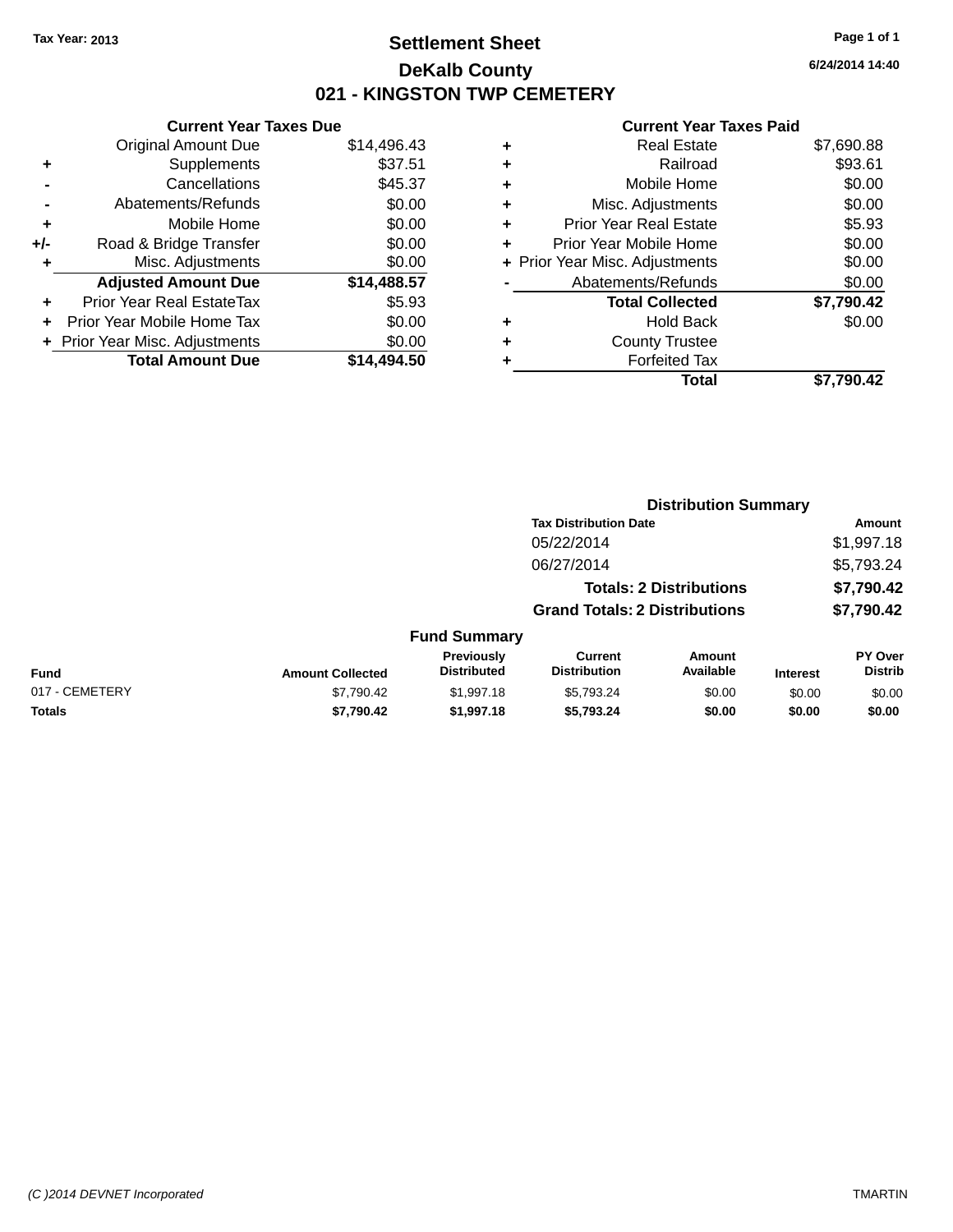## **Settlement Sheet Tax Year: 2013 Page 1 of 1 DeKalb County 022 - MALTA TOWNSHIP**

**6/24/2014 14:40**

|     | <b>Current Year Taxes Due</b>  |             |
|-----|--------------------------------|-------------|
|     | <b>Original Amount Due</b>     | \$63,899.06 |
| ٠   | Supplements                    | \$329.61    |
|     | Cancellations                  | \$376.19    |
|     | Abatements/Refunds             | \$0.20      |
| ٠   | Mobile Home                    | \$0.00      |
| +/- | Road & Bridge Transfer         | \$0.00      |
| ٠   | Misc. Adjustments              | \$0.00      |
|     | <b>Adjusted Amount Due</b>     | \$63,852.28 |
| ٠   | Prior Year Real EstateTax      | (\$12.02)   |
|     | Prior Year Mobile Home Tax     | \$0.00      |
|     | + Prior Year Misc. Adjustments | \$0.00      |
|     | <b>Total Amount Due</b>        | \$63,840.26 |
|     |                                |             |

### **Current Year Taxes Paid**

|   | <b>Real Estate</b>             | \$33,486.32 |
|---|--------------------------------|-------------|
| ٠ | Railroad                       | \$1,378.83  |
| ٠ | Mobile Home                    | \$0.00      |
| ٠ | Misc. Adjustments              | \$0.00      |
| ٠ | <b>Prior Year Real Estate</b>  | (\$12.02)   |
| ÷ | Prior Year Mobile Home         | \$0.00      |
|   | + Prior Year Misc. Adjustments | \$0.00      |
|   | Abatements/Refunds             | \$0.20      |
|   | <b>Total Collected</b>         | \$34,852.93 |
| ٠ | <b>Hold Back</b>               | \$0.00      |
| ٠ | <b>County Trustee</b>          |             |
|   | <b>Forfeited Tax</b>           |             |
|   | Total                          | \$34,852.93 |
|   |                                |             |

|                                      |                                                  |                         |                                         |                                            | <b>Distribution Summary</b>    |                 |                           |
|--------------------------------------|--------------------------------------------------|-------------------------|-----------------------------------------|--------------------------------------------|--------------------------------|-----------------|---------------------------|
|                                      |                                                  |                         |                                         | <b>Tax Distribution Date</b>               |                                |                 | Amount                    |
|                                      |                                                  |                         |                                         | 05/22/2014                                 |                                |                 | \$7,548.89                |
|                                      |                                                  |                         |                                         | 06/27/2014                                 |                                |                 | \$27,304.04               |
|                                      |                                                  |                         |                                         |                                            | <b>Totals: 2 Distributions</b> |                 | \$34,852.93               |
|                                      |                                                  |                         |                                         | <b>Grand Totals: 2 Distributions</b>       |                                |                 | \$34,852.93               |
|                                      |                                                  |                         | <b>Fund Summary</b>                     |                                            |                                |                 |                           |
| Fund                                 |                                                  | <b>Amount Collected</b> | <b>Previously</b><br><b>Distributed</b> | Current<br><b>Distribution</b>             | Amount<br>Available            | <b>Interest</b> | PY Over<br><b>Distrib</b> |
| 001 - CORPORATE                      |                                                  | \$34,445.88             | \$7,460.72                              | \$26,985.16                                | \$0.00                         | \$0.00          | \$0.00                    |
| 054 - GENERAL ASSISTANCE             |                                                  | \$407.05                | \$88.17                                 | \$318.88                                   | \$0.00                         | \$0.00          | \$0.00                    |
| <b>Totals</b>                        |                                                  | \$34,852.93             | \$7,548.89                              | \$27,304.04                                | \$0.00                         | \$0.00          | \$0.00                    |
|                                      |                                                  |                         | <b>Miscellaneous Adjustment Detail</b>  |                                            |                                |                 |                           |
| Year Source<br>2013 RE - Real Estate | <b>Account Type</b><br><b>Back Tax Collected</b> |                         | <b>Amount Adjustment Description</b>    | \$0.00 LAY REDEMPTION 07-23-155-002 by TBA |                                |                 |                           |
| <b>Totals 1 entries</b>              |                                                  |                         | \$0.00                                  |                                            |                                |                 |                           |
|                                      |                                                  |                         | <b>Abatement Detail</b>                 |                                            |                                |                 |                           |
| Year Source                          | <b>Account Type</b>                              |                         | <b>Amount Adjustment Description</b>    |                                            |                                |                 |                           |

### **<u>Year Source</u> <b>Account Type**<br> **Account Type ADJUST**<br> **ACCOUNT ADDED**<br> **ACCOUNT ADDED**<br> **ACCOUNT Totals 1 entries \$0.20**

<u>2006 Realistment Description</u><br>2013 PTAB INTEREST REFUND 07-23-332-002 by TBA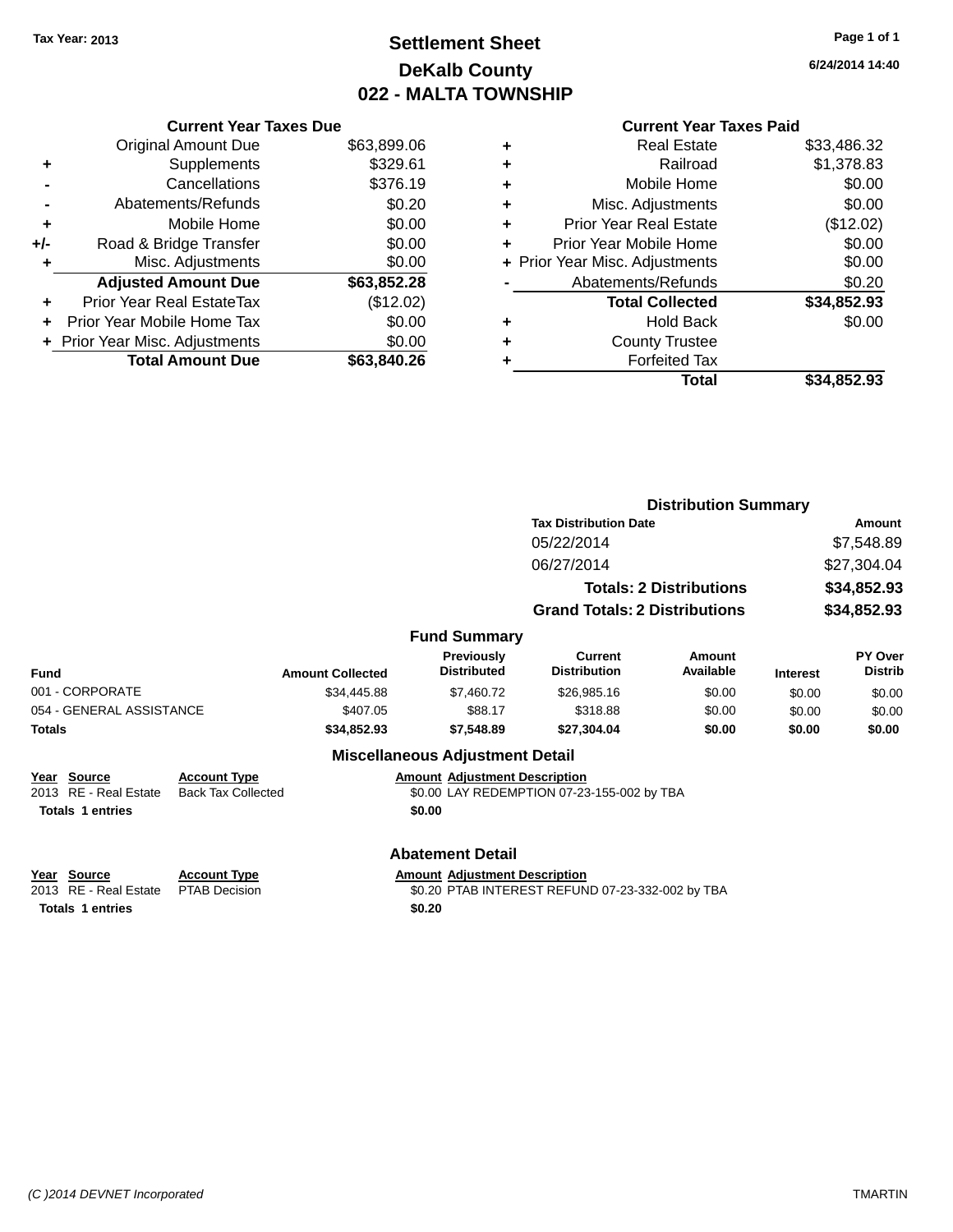## **Settlement Sheet Tax Year: 2013 Page 1 of 1 DeKalb County 023 - MALTA TWP LIBRARY**

**6/24/2014 14:40**

| <b>Original Amount Due</b> | \$123,149.70                                                    |
|----------------------------|-----------------------------------------------------------------|
| Supplements                | \$635.26                                                        |
| Cancellations              | \$725.01                                                        |
| Abatements/Refunds         | \$0.38                                                          |
| Mobile Home                | \$0.00                                                          |
| Road & Bridge Transfer     | \$0.00                                                          |
| Misc. Adjustments          | \$0.00                                                          |
| <b>Adjusted Amount Due</b> | \$123,059.57                                                    |
| Prior Year Real EstateTax  | (\$23.17)                                                       |
| Prior Year Mobile Home Tax | \$0.00                                                          |
|                            | \$0.00                                                          |
| <b>Total Amount Due</b>    | \$123,036.40                                                    |
|                            | <b>Current Year Taxes Due</b><br>+ Prior Year Misc. Adjustments |

|   | <b>Real Estate</b>             | \$64,537.36 |
|---|--------------------------------|-------------|
| ٠ | Railroad                       | \$2,657.36  |
| ٠ | Mobile Home                    | \$0.00      |
| ٠ | Misc. Adjustments              | \$0.00      |
| ٠ | <b>Prior Year Real Estate</b>  | (\$23.17)   |
| ÷ | Prior Year Mobile Home         | \$0.00      |
|   | + Prior Year Misc. Adjustments | \$0.00      |
|   | Abatements/Refunds             | \$0.38      |
|   | <b>Total Collected</b>         | \$67,171.17 |
| ٠ | <b>Hold Back</b>               | \$0.00      |
| ٠ | <b>County Trustee</b>          |             |
|   | <b>Forfeited Tax</b>           |             |
|   | Total                          | \$67,171.17 |
|   |                                |             |

|                         |                                                                          |                                         | <b>Distribution Summary</b>                |                                |                 |                           |
|-------------------------|--------------------------------------------------------------------------|-----------------------------------------|--------------------------------------------|--------------------------------|-----------------|---------------------------|
|                         |                                                                          |                                         | <b>Tax Distribution Date</b>               |                                | <b>Amount</b>   |                           |
|                         |                                                                          |                                         | 05/22/2014                                 |                                |                 | \$14,548.62               |
|                         |                                                                          |                                         | 06/27/2014                                 |                                |                 | \$52,622.55               |
|                         |                                                                          |                                         |                                            |                                |                 |                           |
|                         |                                                                          |                                         |                                            | <b>Totals: 2 Distributions</b> |                 | \$67,171.17               |
|                         |                                                                          |                                         | <b>Grand Totals: 2 Distributions</b>       |                                |                 | \$67,171.17               |
|                         |                                                                          | <b>Fund Summary</b>                     |                                            |                                |                 |                           |
| <b>Fund</b>             | <b>Amount Collected</b>                                                  | <b>Previously</b><br><b>Distributed</b> | Current<br><b>Distribution</b>             | Amount<br>Available            | <b>Interest</b> | PY Over<br><b>Distrib</b> |
| 016 - LIBRARY           | \$67,171.17                                                              | \$14,548.62                             | \$52,622.55                                | \$0.00                         | \$0.00          | \$0.00                    |
| <b>Totals</b>           | \$67,171.17                                                              | \$14,548.62                             | \$52,622.55                                | \$0.00                         | \$0.00          | \$0.00                    |
|                         |                                                                          | <b>Miscellaneous Adjustment Detail</b>  |                                            |                                |                 |                           |
| Year Source             | <b>Account Type</b>                                                      | <b>Amount Adjustment Description</b>    |                                            |                                |                 |                           |
| 2013 RE - Real Estate   | <b>Back Tax Collected</b>                                                |                                         | \$0.00 LAY REDEMPTION 07-23-155-002 by TBA |                                |                 |                           |
| <b>Totals 1 entries</b> |                                                                          | \$0.00                                  |                                            |                                |                 |                           |
|                         |                                                                          | <b>Abatement Detail</b>                 |                                            |                                |                 |                           |
| Year Source             | <b>Account Type</b>                                                      | <b>Amount Adjustment Description</b>    |                                            |                                |                 |                           |
| 2013 RE - Real Estate   | <b>PTAB Decision</b><br>\$0.38 PTAB INTEREST REFUND 07-23-332-002 by TBA |                                         |                                            |                                |                 |                           |
| <b>Totals 1 entries</b> |                                                                          | \$0.38                                  |                                            |                                |                 |                           |
|                         |                                                                          |                                         |                                            |                                |                 |                           |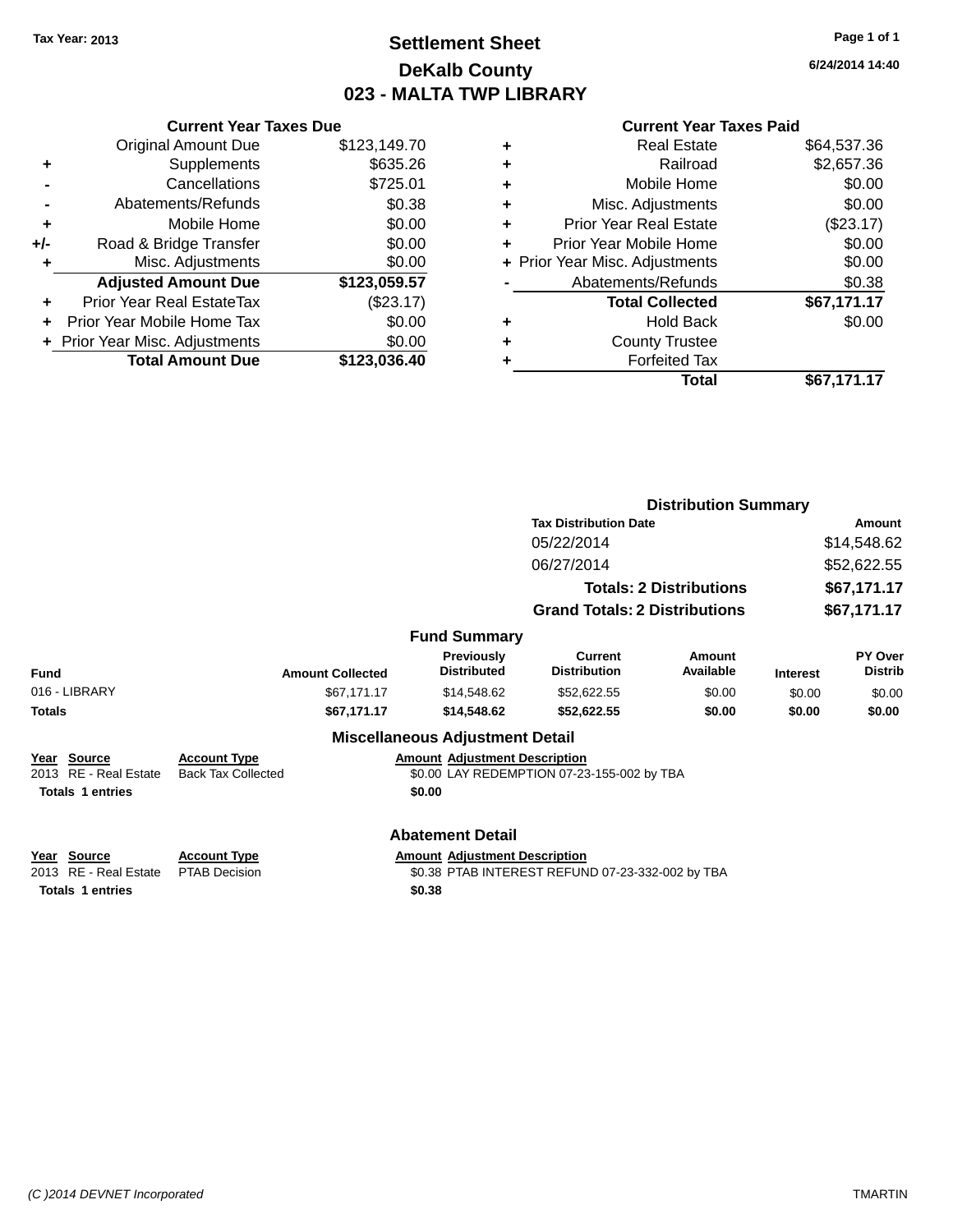### **Settlement Sheet Tax Year: 2013 Page 1 of 1 DeKalb County 024 - MALTA ROAD & BRIDGE**

**6/24/2014 14:40**

#### **Current Year Taxes Paid**

|     | <b>Current Year Taxes Due</b>    |              |
|-----|----------------------------------|--------------|
|     | <b>Original Amount Due</b>       | \$160,749.53 |
| ٠   | Supplements                      | \$771.53     |
|     | Cancellations                    | \$880.54     |
|     | Abatements/Refunds               | \$0.46       |
| ٠   | Mobile Home                      | \$0.00       |
| +/- | Road & Bridge Transfer           | (\$5,911.17) |
|     | Misc. Adjustments                | \$0.00       |
|     | <b>Adjusted Amount Due</b>       | \$154,728.89 |
| ٠   | <b>Prior Year Real EstateTax</b> | (\$28.00)    |
|     | Prior Year Mobile Home Tax       | \$0.00       |
|     | + Prior Year Misc. Adjustments   | \$0.00       |
|     | <b>Total Amount Due</b>          | \$154,700.89 |
|     |                                  |              |

| ٠ | <b>Real Estate</b>             | \$78,381.85 |
|---|--------------------------------|-------------|
| ٠ | Railroad                       | \$3,415.65  |
| ٠ | Mobile Home                    | \$0.00      |
| ٠ | Misc. Adjustments              | \$0.00      |
| ٠ | <b>Prior Year Real Estate</b>  | (\$28.00)   |
| ٠ | Prior Year Mobile Home         | \$0.00      |
|   | + Prior Year Misc. Adjustments | \$0.00      |
|   | Abatements/Refunds             | \$0.46      |
|   | <b>Total Collected</b>         | \$81,769.04 |
| ٠ | <b>Hold Back</b>               | \$0.00      |
| ٠ | <b>County Trustee</b>          |             |
| ٠ | <b>Forfeited Tax</b>           |             |
|   | Total                          | \$81,769.04 |
|   |                                |             |

| <b>Road and Bridge Summary</b> |             |               | <b>Distribution Summary</b>  |             |
|--------------------------------|-------------|---------------|------------------------------|-------------|
| Municipality                   | Amt. Due    | Amt. Distrib. | <b>Tax Distribution Date</b> | Amount      |
| <b>VILLAGE OF MALTA</b>        | \$10.795.81 | \$5.911.17    | 05/22/2014                   | \$17,669.75 |
| Totals                         | \$10,795.81 | \$5.911.17    | 06/27/2014                   | \$64,099.29 |

| <b>Totals: 2 Distributions</b> | \$81,769.04 |
|--------------------------------|-------------|
| Grand Totals: 2 Distributions  | \$81,769.04 |

### **Fund Summary**

| Fund                         | <b>Amount Collected</b> | Previously<br><b>Distributed</b> | Current<br><b>Distribution</b> | Amount<br>Available | <b>Interest</b> | <b>PY Over</b><br><b>Distrib</b> |
|------------------------------|-------------------------|----------------------------------|--------------------------------|---------------------|-----------------|----------------------------------|
| 007 - ROAD AND BRIDGE        | \$25.214.07             | \$5,420.48                       | \$19,793.59                    | \$0.00              | \$0.00          | \$0.00                           |
| 008 - BRIDGE CONST W/COUNTY  | \$10.289.71             | \$2,228.65                       | \$8,061.06                     | \$0.00              | \$0.00          | \$0.00                           |
| 009 - PERMANENT ROAD         | \$36,976.68             | \$8,008.80                       | \$28,967.88                    | \$0.00              | \$0.00          | \$0.00                           |
| 010 - EQUIPMENT AND BUILDING | \$9,288.58              | \$2.011.82                       | \$7.276.76                     | \$0.00              | \$0.00          | \$0.00                           |
| Totals                       | \$81,769.04             | \$17,669.75                      | \$64,099.29                    | \$0.00              | \$0.00          | \$0.00                           |

### **Miscellaneous Adjustment Detail**

**Year Source Account Type**<br>
2013 RE - Real Estate Back Tax Collected **Amount Adjustment Description**<br>
\$0.00 LAY REDEMPTION 07-23 **Totals 1 entries \$0.00**

\$0.00 LAY REDEMPTION 07-23-155-002 by TBA

### **Abatement Detail**

**Year Source Account Type Anneurs Amount Adjustment Description**<br>
2013 RE - Real Estate PTAB Decision **Amount Adjustment Description Totals 1 entries \$0.50**

\$0.50 PTAB INTEREST REFUND 07-23-332-002 by TBA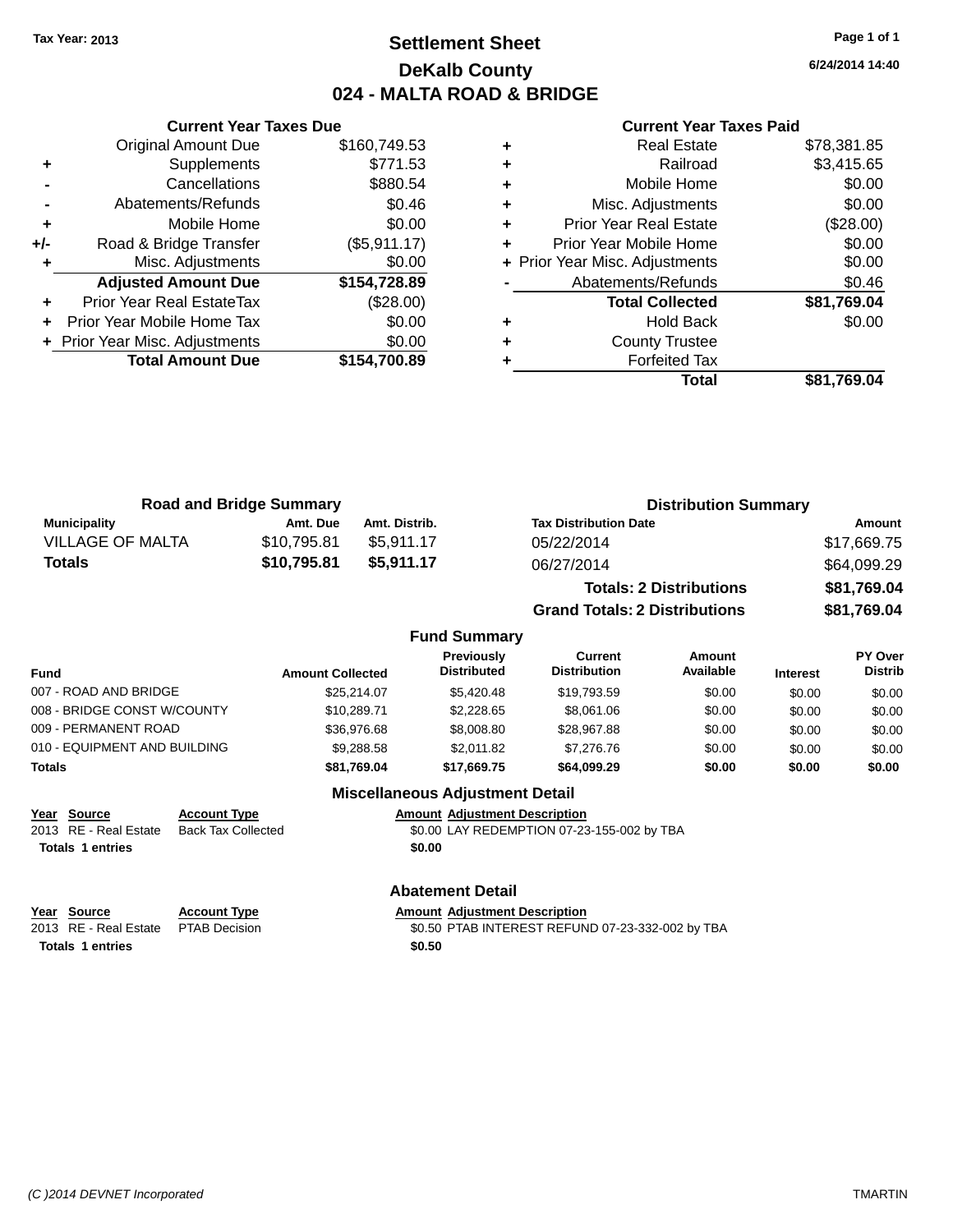## **Settlement Sheet Tax Year: 2013 Page 1 of 1 DeKalb County 025 - MAYFIELD TOWNSHIP**

**6/24/2014 14:40**

|     | <b>Current Year Taxes Due</b>  |             |
|-----|--------------------------------|-------------|
|     | <b>Original Amount Due</b>     | \$98,003.50 |
| ٠   | Supplements                    | \$0.00      |
|     | Cancellations                  | \$0.00      |
|     | Abatements/Refunds             | \$0.00      |
| ٠   | Mobile Home                    | \$0.00      |
| +/- | Road & Bridge Transfer         | \$0.00      |
| ٠   | Misc. Adjustments              | \$0.00      |
|     | <b>Adjusted Amount Due</b>     | \$98,003.50 |
| ٠   | Prior Year Real EstateTax      | \$0.00      |
|     | Prior Year Mobile Home Tax     | \$0.00      |
|     | + Prior Year Misc. Adjustments | \$0.00      |
|     | <b>Total Amount Due</b>        | \$98,003.50 |

### **Current Year Taxes Paid**

|   | Total                          | \$53,543.69 |
|---|--------------------------------|-------------|
| ٠ | <b>Forfeited Tax</b>           |             |
| ٠ | <b>County Trustee</b>          |             |
| ٠ | <b>Hold Back</b>               | \$0.00      |
|   | <b>Total Collected</b>         | \$53,543.69 |
|   | Abatements/Refunds             | \$0.00      |
|   | + Prior Year Misc. Adjustments | \$0.00      |
| ٠ | Prior Year Mobile Home         | \$0.00      |
| ٠ | <b>Prior Year Real Estate</b>  | \$0.00      |
| ٠ | Misc. Adjustments              | \$0.00      |
| ٠ | Mobile Home                    | \$0.00      |
| ٠ | Railroad                       | \$0.00      |
|   | <b>Real Estate</b>             | \$53,543.69 |

|                          |                         |                                  | <b>Distribution Summary</b>          |                                |                 |                                  |
|--------------------------|-------------------------|----------------------------------|--------------------------------------|--------------------------------|-----------------|----------------------------------|
|                          |                         |                                  | <b>Tax Distribution Date</b>         |                                |                 | Amount                           |
|                          |                         |                                  | 05/22/2014                           |                                |                 | \$12,459.00                      |
|                          |                         |                                  | 06/27/2014                           |                                |                 | \$41,084.69                      |
|                          |                         |                                  |                                      | <b>Totals: 2 Distributions</b> |                 | \$53,543.69                      |
|                          |                         |                                  | <b>Grand Totals: 2 Distributions</b> |                                |                 | \$53,543.69                      |
|                          |                         | <b>Fund Summary</b>              |                                      |                                |                 |                                  |
| <b>Fund</b>              | <b>Amount Collected</b> | Previously<br><b>Distributed</b> | Current<br><b>Distribution</b>       | Amount<br>Available            | <b>Interest</b> | <b>PY Over</b><br><b>Distrib</b> |
| 001 - CORPORATE          | \$49,992.08             | \$11,632.58                      | \$38,359.50                          | \$0.00                         | \$0.00          | \$0.00                           |
| 054 - GENERAL ASSISTANCE | \$3.551.61              | \$826.42                         | \$2.725.19                           | \$0.00                         | \$0.00          | \$0.00                           |

**Totals \$53,543.69 \$12,459.00 \$41,084.69 \$0.00 \$0.00 \$0.00**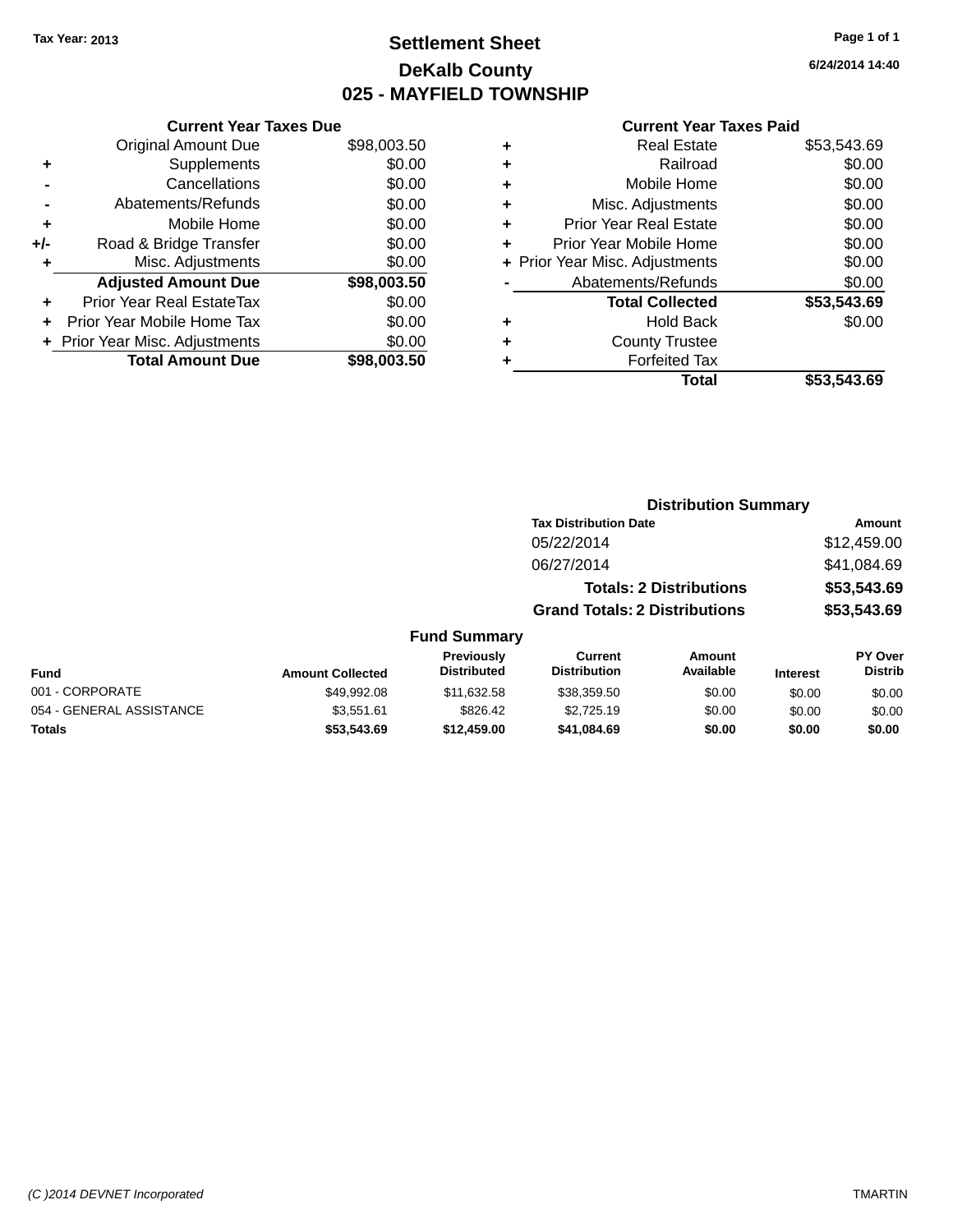### **Settlement Sheet Tax Year: 2013 Page 1 of 1 DeKalb County 026 - MAYFIELD ROAD & BRIDGE**

**6/24/2014 14:40**

### **Current Year Taxes Paid**

| \$0.00<br>\$0.00<br>\$0.00<br>\$0.00<br>\$0.00<br>\$242,509.31<br>\$0.00<br>\$0.00<br>\$0.00 |
|----------------------------------------------------------------------------------------------|

| ٠ | <b>Real Estate</b>             | \$132,493.84 |
|---|--------------------------------|--------------|
| ٠ | Railroad                       | \$0.00       |
| ٠ | Mobile Home                    | \$0.00       |
| ٠ | Misc. Adjustments              | \$0.00       |
| ٠ | <b>Prior Year Real Estate</b>  | \$0.00       |
| ٠ | Prior Year Mobile Home         | \$0.00       |
|   | + Prior Year Misc. Adjustments | \$0.00       |
|   | Abatements/Refunds             | \$0.00       |
|   | <b>Total Collected</b>         | \$132,493.84 |
| ٠ | <b>Hold Back</b>               | \$0.00       |
| ٠ | <b>County Trustee</b>          |              |
| ٠ | <b>Forfeited Tax</b>           |              |
|   | Total                          | \$132,493.84 |
|   |                                |              |

| <b>Distribution Summary</b>          |              |  |
|--------------------------------------|--------------|--|
| <b>Tax Distribution Date</b>         | Amount       |  |
| 05/22/2014                           | \$30,829.85  |  |
| 06/27/2014                           | \$101,663.99 |  |
| <b>Totals: 2 Distributions</b>       | \$132,493.84 |  |
| <b>Grand Totals: 2 Distributions</b> | \$132,493.84 |  |

| <b>Fund</b>                                         | <b>Amount Collected</b> | <b>Previously</b><br><b>Distributed</b> | Current<br><b>Distribution</b> | Amount<br>Available | <b>Interest</b> | <b>PY Over</b><br><b>Distrib</b> |
|-----------------------------------------------------|-------------------------|-----------------------------------------|--------------------------------|---------------------|-----------------|----------------------------------|
| 007 - ROAD AND BRIDGE                               | \$84,410.49             | \$19.641.39                             | \$64,769.10                    | \$0.00              | \$0.00          | \$0.00                           |
| 008 - BRIDGE CONST W/COUNTY                         | \$4.372.30              | \$1.017.39                              | \$3.354.91                     | \$0.00              | \$0.00          | \$0.00                           |
| 009 - PERMANENT ROAD                                | \$32.235.49             | \$7,500.84                              | \$24.734.65                    | \$0.00              | \$0.00          | \$0.00                           |
| 010 - EQUIPMENT AND BUILDING                        | \$5.463.65              | \$1,271,33                              | \$4,192.32                     | \$0.00              | \$0.00          | \$0.00                           |
| 035 - TORT JUDGMENTS, LIABILITY<br><b>INSURANCE</b> | \$3.825.76              | \$890.21                                | \$2,935.55                     | \$0.00              | \$0.00          | \$0.00                           |
| 047 - SOCIAL SECURITY                               | \$2.186.15              | \$508.69                                | \$1,677,46                     | \$0.00              | \$0.00          | \$0.00                           |
| <b>Totals</b>                                       | \$132,493.84            | \$30,829.85                             | \$101,663.99                   | \$0.00              | \$0.00          | \$0.00                           |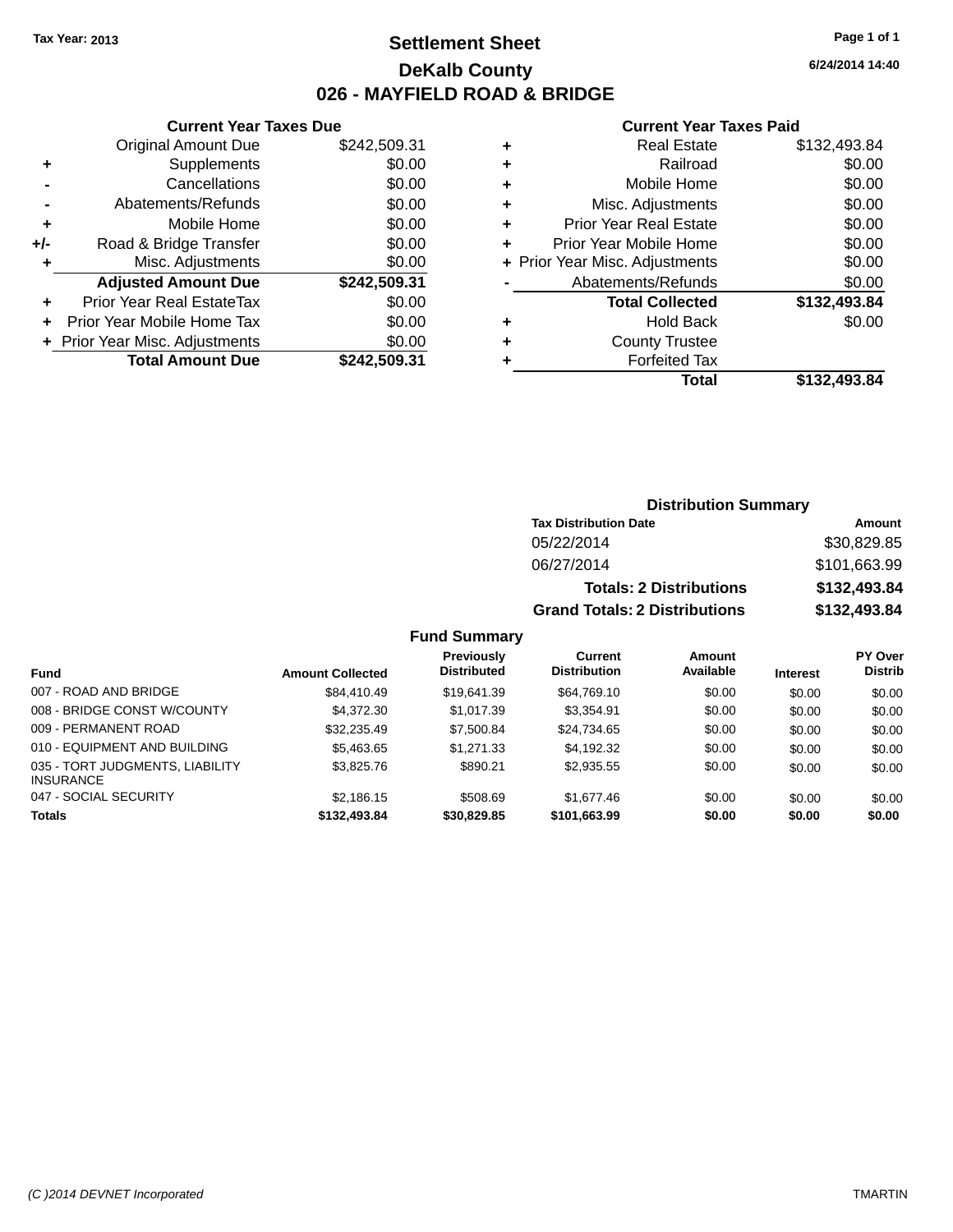## **Settlement Sheet Tax Year: 2013 Page 1 of 1 DeKalb County 027 - MILAN TOWNSHIP**

**6/24/2014 14:40**

|     | <b>Current Year Taxes Due</b>  |             |
|-----|--------------------------------|-------------|
|     | <b>Original Amount Due</b>     | \$40,001.74 |
| ٠   | Supplements                    | \$77.23     |
|     | Cancellations                  | \$84.62     |
|     | Abatements/Refunds             | \$0.00      |
| ٠   | Mobile Home                    | \$0.00      |
| +/- | Road & Bridge Transfer         | \$0.00      |
| ٠   | Misc. Adjustments              | \$0.00      |
|     | <b>Adjusted Amount Due</b>     | \$39,994.35 |
| ٠   | Prior Year Real EstateTax      | \$0.00      |
| ÷   | Prior Year Mobile Home Tax     | \$0.00      |
|     | + Prior Year Misc. Adjustments | \$0.00      |
|     | <b>Total Amount Due</b>        | \$39,994.35 |

|   | Total                          | \$22,632.23 |
|---|--------------------------------|-------------|
| ٠ | <b>Forfeited Tax</b>           |             |
| ٠ | <b>County Trustee</b>          |             |
| ٠ | Hold Back                      | \$0.00      |
|   | <b>Total Collected</b>         | \$22,632.23 |
|   | Abatements/Refunds             | \$0.00      |
|   | + Prior Year Misc. Adjustments | \$0.00      |
| ٠ | Prior Year Mobile Home         | \$0.00      |
| ÷ | <b>Prior Year Real Estate</b>  | \$0.00      |
| ٠ | Misc. Adjustments              | \$0.00      |
| ٠ | Mobile Home                    | \$0.00      |
| ٠ | Railroad                       | \$0.00      |
| ٠ | <b>Real Estate</b>             | \$22,632.23 |
|   |                                |             |

|                 |                         |                                  | <b>Distribution Summary</b>           |                                |                 |                                  |  |
|-----------------|-------------------------|----------------------------------|---------------------------------------|--------------------------------|-----------------|----------------------------------|--|
|                 |                         |                                  | <b>Tax Distribution Date</b>          |                                |                 | Amount                           |  |
|                 |                         |                                  | 05/22/2014                            |                                |                 | \$1,924.71                       |  |
|                 |                         |                                  | 06/27/2014                            |                                |                 | \$20,707.52                      |  |
|                 |                         |                                  |                                       | <b>Totals: 2 Distributions</b> |                 | \$22,632.23                      |  |
|                 |                         |                                  | <b>Grand Totals: 2 Distributions</b>  |                                |                 | \$22,632.23                      |  |
|                 |                         | <b>Fund Summary</b>              |                                       |                                |                 |                                  |  |
| <b>Fund</b>     | <b>Amount Collected</b> | Previously<br><b>Distributed</b> | <b>Current</b><br><b>Distribution</b> | Amount<br>Available            | <b>Interest</b> | <b>PY Over</b><br><b>Distrib</b> |  |
| 001 - CORPORATE | \$22,632,23             | \$1.924.71                       | \$20,707.52                           | \$0.00                         | \$0.00          | \$0.00                           |  |
| <b>Totals</b>   | \$22,632.23             | \$1,924.71                       | \$20,707.52                           | \$0.00                         | \$0.00          | \$0.00                           |  |
|                 |                         |                                  |                                       |                                |                 |                                  |  |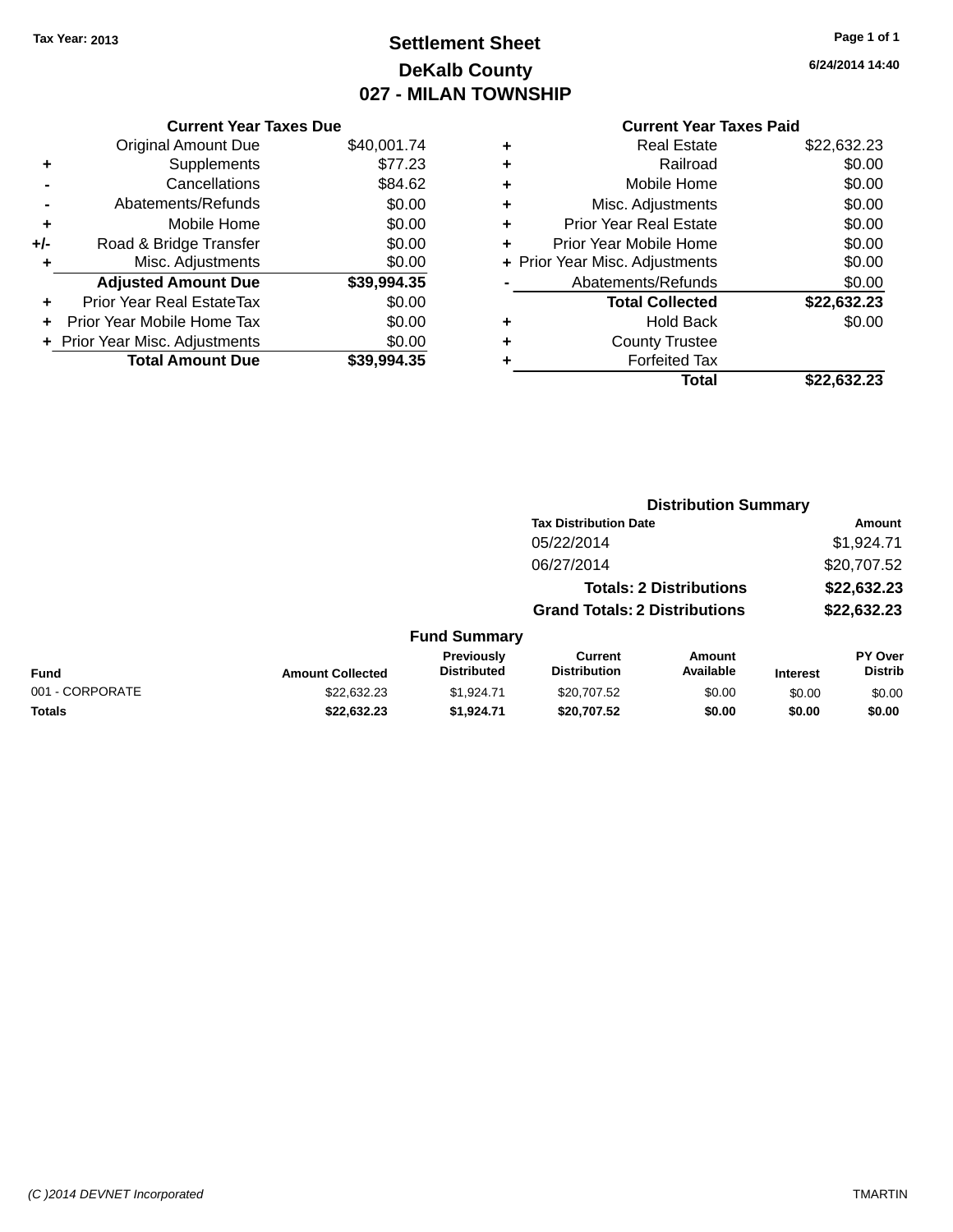## **Settlement Sheet Tax Year: 2013 Page 1 of 1 DeKalb County 028 - MILAN ROAD & BRIDGE**

**6/24/2014 14:40**

#### **Current Year Taxes Paid**

|     | <b>Current Year Taxes Due</b>  |             |
|-----|--------------------------------|-------------|
|     | <b>Original Amount Due</b>     | \$62,806.62 |
| ٠   | Supplements                    | \$121.24    |
|     | Cancellations                  | \$132.87    |
|     | Abatements/Refunds             | \$0.00      |
| ٠   | Mobile Home                    | \$0.00      |
| +/- | Road & Bridge Transfer         | \$0.00      |
|     | Misc. Adjustments              | \$0.00      |
|     | <b>Adjusted Amount Due</b>     | \$62,794.99 |
| ٠   | Prior Year Real EstateTax      | \$0.00      |
|     | Prior Year Mobile Home Tax     | \$0.00      |
|     | + Prior Year Misc. Adjustments | \$0.00      |
|     | <b>Total Amount Due</b>        | \$62.794.99 |
|     |                                |             |

| ٠ | <b>Real Estate</b>             | \$35,534.38 |
|---|--------------------------------|-------------|
| ٠ | Railroad                       | \$0.00      |
| ٠ | Mobile Home                    | \$0.00      |
| ٠ | Misc. Adjustments              | \$0.00      |
| ٠ | <b>Prior Year Real Estate</b>  | \$0.00      |
| ٠ | Prior Year Mobile Home         | \$0.00      |
|   | + Prior Year Misc. Adjustments | \$0.00      |
|   | Abatements/Refunds             | \$0.00      |
|   | <b>Total Collected</b>         | \$35,534.38 |
| ٠ | <b>Hold Back</b>               | \$0.00      |
| ٠ | <b>County Trustee</b>          |             |
| ٠ | <b>Forfeited Tax</b>           |             |
|   | Total                          | \$35,534.38 |
|   |                                |             |

| <b>Distribution Summary</b>          |             |
|--------------------------------------|-------------|
| <b>Tax Distribution Date</b>         | Amount      |
| 05/22/2014                           | \$3,021.92  |
| 06/27/2014                           | \$32,512.46 |
| <b>Totals: 2 Distributions</b>       | \$35,534.38 |
| <b>Grand Totals: 2 Distributions</b> | \$35,534.38 |

| <b>Fund</b>                 | <b>Amount Collected</b> | Previously<br><b>Distributed</b> | Current<br><b>Distribution</b> | Amount<br>Available | <b>Interest</b> | <b>PY Over</b><br><b>Distrib</b> |
|-----------------------------|-------------------------|----------------------------------|--------------------------------|---------------------|-----------------|----------------------------------|
| 007 - ROAD AND BRIDGE       | \$24,583.53             | \$2.090.63                       | \$22,492.90                    | \$0.00              | \$0.00          | \$0.00                           |
| 008 - BRIDGE CONST W/COUNTY | \$2,462.96              | \$209.46                         | \$2,253,50                     | \$0.00              | \$0.00          | \$0.00                           |
| 009 - PERMANENT ROAD        | \$8,487.89              | \$721.83                         | \$7,766.06                     | \$0.00              | \$0.00          | \$0.00                           |
| <b>Totals</b>               | \$35,534,38             | \$3.021.92                       | \$32.512.46                    | \$0.00              | \$0.00          | \$0.00                           |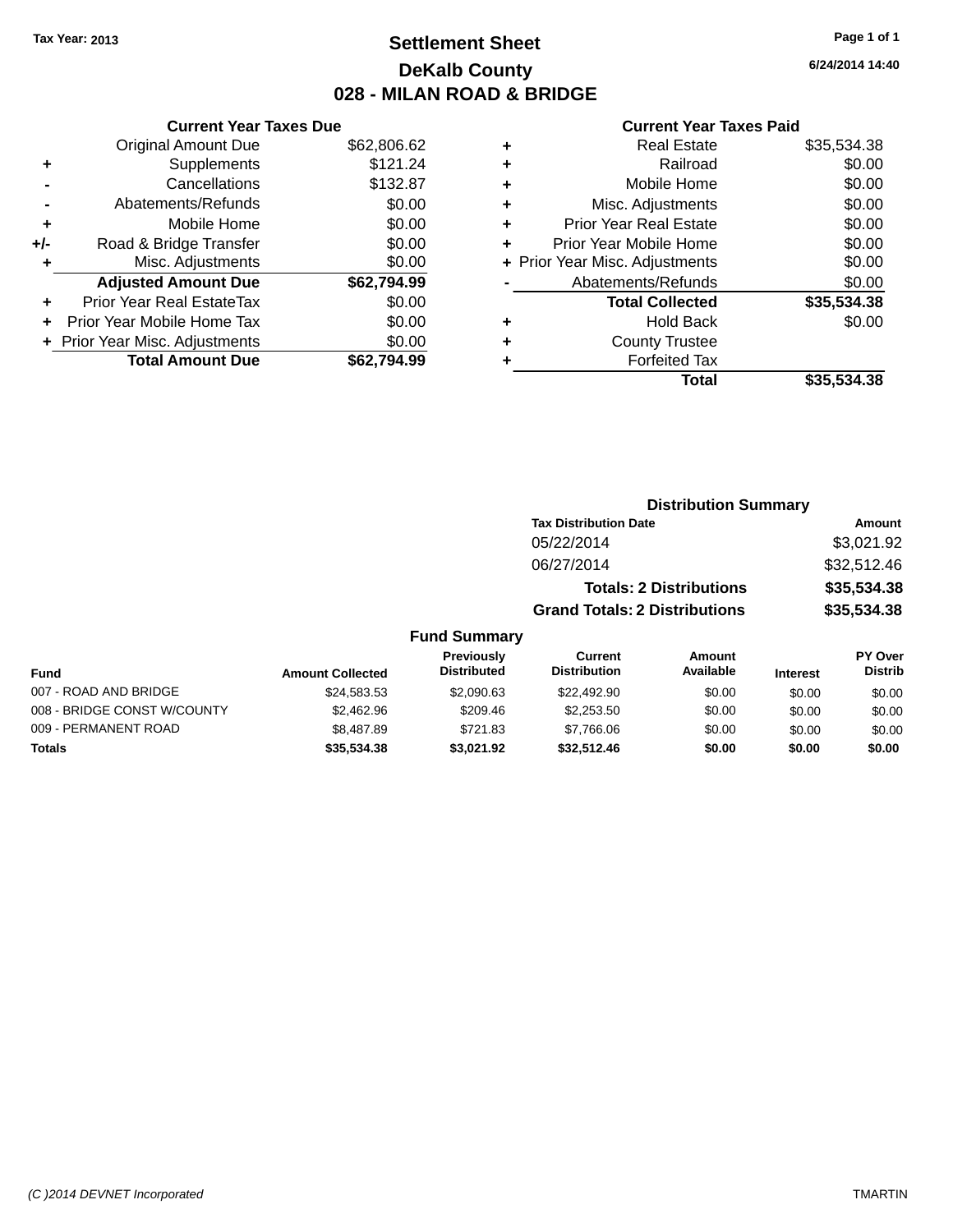## **Settlement Sheet Tax Year: 2013 Page 1 of 1 DeKalb County 029 - PAW PAW TOWNSHIP**

**6/24/2014 14:40**

### **Current Year Taxes Paid**

| <b>Current Year Taxes Due</b> |                         |
|-------------------------------|-------------------------|
| <b>Original Amount Due</b>    | \$66,323.14             |
| Supplements                   | \$0.00                  |
| Cancellations                 | \$0.00                  |
| Abatements/Refunds            | \$0.00                  |
| Mobile Home                   | \$0.00                  |
| Road & Bridge Transfer        | \$0.00                  |
| Misc. Adjustments             | \$0.00                  |
| <b>Adjusted Amount Due</b>    | \$66,323.14             |
| Prior Year Real EstateTax     | \$0.00                  |
| Prior Year Mobile Home Tax    | \$0.00                  |
| Prior Year Misc. Adjustments  | \$0.00                  |
|                               | \$66.323.14             |
|                               | <b>Total Amount Due</b> |

| ٠ | <b>Real Estate</b>             | \$35,901.66 |
|---|--------------------------------|-------------|
| ٠ | Railroad                       | \$1,530.06  |
| ٠ | Mobile Home                    | \$0.00      |
| ٠ | Misc. Adjustments              | \$0.00      |
| ٠ | <b>Prior Year Real Estate</b>  | \$0.00      |
| ÷ | Prior Year Mobile Home         | \$0.00      |
|   | + Prior Year Misc. Adjustments | \$0.00      |
|   | Abatements/Refunds             | \$0.00      |
|   | <b>Total Collected</b>         | \$37,431.72 |
| ٠ | Hold Back                      | \$0.00      |
| ٠ | <b>County Trustee</b>          |             |
| ٠ | <b>Forfeited Tax</b>           |             |
|   | Total                          | \$37,431.72 |
|   |                                |             |

|                     | <b>Distribution Summary</b>          |             |
|---------------------|--------------------------------------|-------------|
|                     | <b>Tax Distribution Date</b>         | Amount      |
|                     | 05/22/2014                           | \$8,525.01  |
|                     | 06/27/2014                           | \$28,906.71 |
|                     | <b>Totals: 2 Distributions</b>       | \$37,431.72 |
|                     | <b>Grand Totals: 2 Distributions</b> | \$37,431.72 |
| <b>Fund Summary</b> |                                      |             |

#### **Fund Interest Amount Collected Distributed PY Over Distrib Amount Available Current Distribution Previously** 001 - CORPORATE 60.00 \$35,159.28 \$35,159.28 \$8,007.46 \$27,151.82 \$0.00 \$0.00 \$0.00 \$0.00 017 - CEMETERY \$1,421.24 \$323.69 \$1,097.55 \$0.00 \$0.00 \$0.00 034 - GENERAL ASSISTANCE \$851.20 \$657.34 \$0.00 \$0.00 \$0.00 **Totals \$37,431.72 \$8,525.01 \$28,906.71 \$0.00 \$0.00 \$0.00**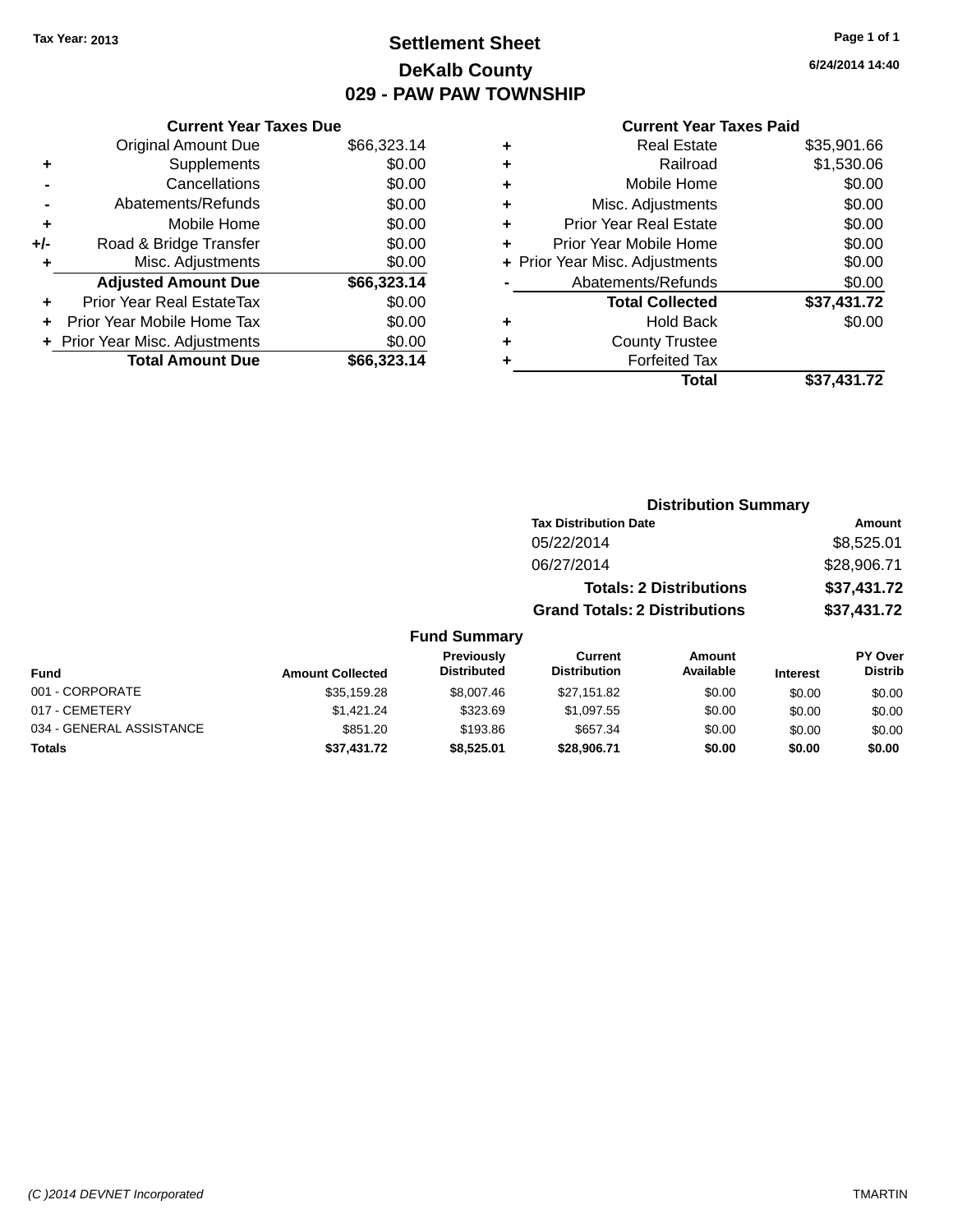### **Settlement Sheet Tax Year: 2013 Page 1 of 1 DeKalb County 030 - PAW PAW ROAD & BRIDGE**

**6/24/2014 14:40**

#### **Current Year Taxes Paid**

|     | <b>Current Year Taxes Due</b>  |             |
|-----|--------------------------------|-------------|
|     | <b>Original Amount Due</b>     | \$91,476.59 |
| ٠   | Supplements                    | \$0.00      |
|     | Cancellations                  | \$0.00      |
|     | Abatements/Refunds             | \$0.00      |
| ÷   | Mobile Home                    | \$0.00      |
| +/- | Road & Bridge Transfer         | \$0.00      |
|     | Misc. Adjustments              | \$0.00      |
|     | <b>Adjusted Amount Due</b>     | \$91,476.59 |
| ٠   | Prior Year Real EstateTax      | \$0.00      |
|     | Prior Year Mobile Home Tax     | \$0.00      |
|     | + Prior Year Misc. Adjustments | \$0.00      |
|     | <b>Total Amount Due</b>        | \$91.476.59 |
|     |                                |             |

|   | <b>Real Estate</b>             | \$49,517.51 |
|---|--------------------------------|-------------|
| ٠ | Railroad                       | \$2,110.34  |
| ٠ | Mobile Home                    | \$0.00      |
| ٠ | Misc. Adjustments              | \$0.00      |
| ٠ | <b>Prior Year Real Estate</b>  | \$0.00      |
|   | Prior Year Mobile Home         | \$0.00      |
|   | + Prior Year Misc. Adjustments | \$0.00      |
|   | Abatements/Refunds             | \$0.00      |
|   | <b>Total Collected</b>         | \$51,627.85 |
| ٠ | <b>Hold Back</b>               | \$0.00      |
| ٠ | <b>County Trustee</b>          |             |
| ٠ | <b>Forfeited Tax</b>           |             |
|   | Total                          | \$51,627.85 |
|   |                                |             |

| <b>Distribution Summary</b>          |             |  |  |  |
|--------------------------------------|-------------|--|--|--|
| <b>Tax Distribution Date</b>         | Amount      |  |  |  |
| 05/22/2014                           | \$11,758.15 |  |  |  |
| 06/27/2014                           | \$39,869.70 |  |  |  |
| <b>Totals: 2 Distributions</b>       | \$51,627.85 |  |  |  |
| <b>Grand Totals: 2 Distributions</b> | \$51,627.85 |  |  |  |

| <b>Fund</b>                            | <b>Amount Collected</b> | <b>Previously</b><br><b>Distributed</b> | Current<br><b>Distribution</b> | Amount<br>Available | <b>Interest</b> | <b>PY Over</b><br><b>Distrib</b> |
|----------------------------------------|-------------------------|-----------------------------------------|--------------------------------|---------------------|-----------------|----------------------------------|
| 007 - ROAD AND BRIDGE                  | \$25,035.84             | \$5.701.88                              | \$19,333,96                    | \$0.00              | \$0.00          | \$0.00                           |
| 009 - PERMANENT ROAD                   | \$20,047.20             | \$4.565.71                              | \$15,481.49                    | \$0.00              | \$0.00          | \$0.00                           |
| 010 - EQUIPMENT AND BUILDING           | \$2.754.81              | \$627.40                                | \$2.127.41                     | \$0.00              | \$0.00          | \$0.00                           |
| 027 - AUDIT                            | \$418.70                | \$95.36                                 | \$323.34                       | \$0.00              | \$0.00          | \$0.00                           |
| 035 - TORT JUDGEMENTS/LIABILITY<br>INS | \$2,660.23              | \$605.86                                | \$2.054.37                     | \$0.00              | \$0.00          | \$0.00                           |
| 047 - SOCIAL SECURITY                  | \$711.07                | \$161.94                                | \$549.13                       | \$0.00              | \$0.00          | \$0.00                           |
| <b>Totals</b>                          | \$51,627.85             | \$11,758.15                             | \$39,869.70                    | \$0.00              | \$0.00          | \$0.00                           |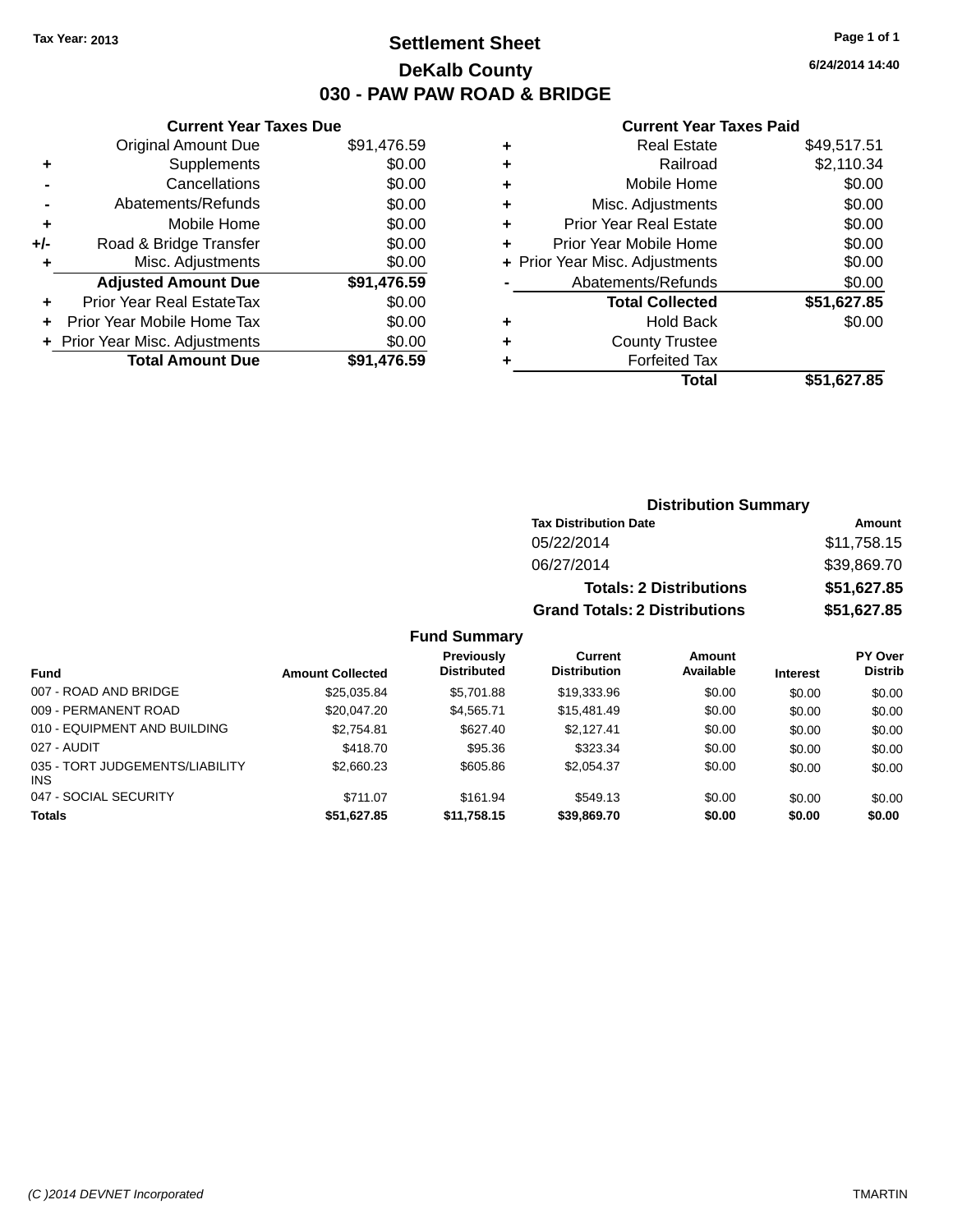## **Settlement Sheet Tax Year: 2013 Page 1 of 1 DeKalb County 031 - PIERCE TOWNSHIP**

**6/24/2014 14:40**

### **Current Year Taxes Paid**

|       | <b>Current Year Taxes Due</b>  |             |  |  |  |
|-------|--------------------------------|-------------|--|--|--|
|       | <b>Original Amount Due</b>     | \$55,961.88 |  |  |  |
| ٠     | Supplements                    | \$305.77    |  |  |  |
|       | Cancellations                  | \$326.31    |  |  |  |
|       | Abatements/Refunds             | \$0.00      |  |  |  |
| ٠     | Mobile Home                    | \$0.00      |  |  |  |
| $+/-$ | Road & Bridge Transfer         | \$0.00      |  |  |  |
| ٠     | Misc. Adjustments              | \$0.00      |  |  |  |
|       | <b>Adjusted Amount Due</b>     | \$55,941.34 |  |  |  |
| ٠     | Prior Year Real EstateTax      | \$0.00      |  |  |  |
|       | Prior Year Mobile Home Tax     | \$0.00      |  |  |  |
|       | + Prior Year Misc. Adjustments | \$0.00      |  |  |  |
|       | <b>Total Amount Due</b>        | \$55,941.34 |  |  |  |
|       |                                |             |  |  |  |

|   | <b>Real Estate</b>             | \$31,253.38 |
|---|--------------------------------|-------------|
| ٠ | Railroad                       | \$0.00      |
| ٠ | Mobile Home                    | \$0.00      |
| ٠ | Misc. Adjustments              | \$0.00      |
| ٠ | <b>Prior Year Real Estate</b>  | \$0.00      |
| ÷ | Prior Year Mobile Home         | \$0.00      |
|   | + Prior Year Misc. Adjustments | \$0.00      |
|   | Abatements/Refunds             | \$0.00      |
|   | <b>Total Collected</b>         | \$31,253.38 |
| ٠ | <b>Hold Back</b>               | \$0.00      |
| ٠ | <b>County Trustee</b>          |             |
| ٠ | <b>Forfeited Tax</b>           |             |
|   | Total                          | \$31,253.38 |
|   |                                |             |

### **Distribution Summary Tax Distribution Date Amount** 05/22/2014 \$9,762.68 06/27/2014 \$21,490.70 **Totals: 2 Distributions \$31,253.38 Grand Totals: 2 Distributions \$31,253.38**

| <b>Fund</b>                                   | <b>Amount Collected</b> | <b>Previously</b><br><b>Distributed</b> | Current<br><b>Distribution</b> | Amount<br>Available | <b>Interest</b> | <b>PY Over</b><br><b>Distrib</b> |
|-----------------------------------------------|-------------------------|-----------------------------------------|--------------------------------|---------------------|-----------------|----------------------------------|
| 001 - CORPORATE                               | \$23,235.91             | \$7.258.24                              | \$15,977.67                    | \$0.00              | \$0.00          | \$0.00                           |
| $005 - I. M. R. F.$                           | \$2.011.49              | \$628.33                                | \$1,383.16                     | \$0.00              | \$0.00          | \$0.00                           |
| 027 - AUDIT                                   | \$503.37                | \$157.24                                | \$346.13                       | \$0.00              | \$0.00          | \$0.00                           |
| 035 - TORT JUDGEMENTS/LIABILITY<br><b>INS</b> | \$2,290.12              | \$715.37                                | \$1.574.75                     | \$0.00              | \$0.00          | \$0.00                           |
| 047 - SOCIAL SECURITY                         | \$1,536.58              | \$479.99                                | \$1.056.59                     | \$0.00              | \$0.00          | \$0.00                           |
| 054 - GENERAL ASSISTANCE                      | \$1,675.91              | \$523.51                                | \$1.152.40                     | \$0.00              | \$0.00          | \$0.00                           |
| <b>Totals</b>                                 | \$31,253.38             | \$9,762.68                              | \$21,490.70                    | \$0.00              | \$0.00          | \$0.00                           |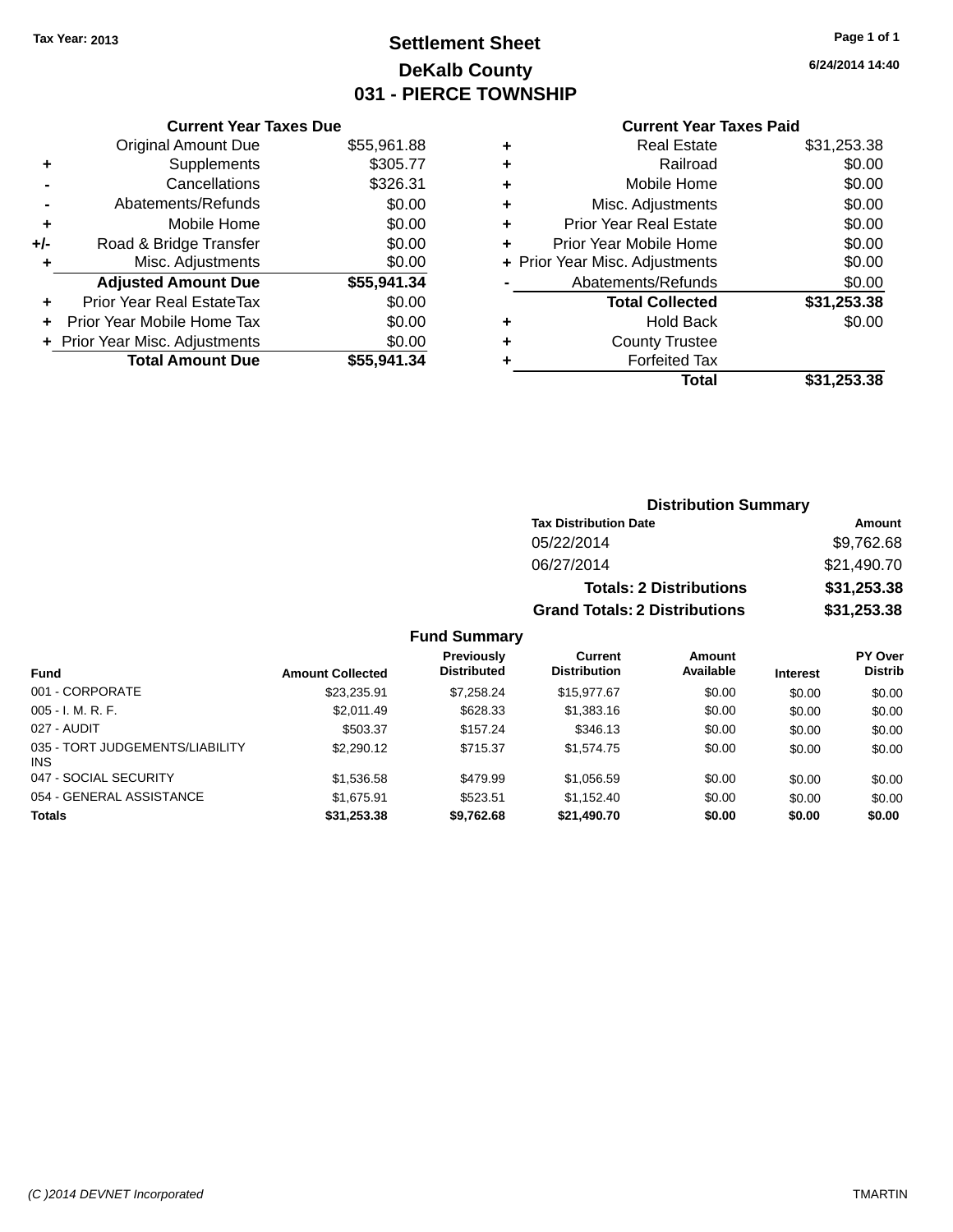### **Settlement Sheet Tax Year: 2013 Page 1 of 1 DeKalb County 032 - PIERCE ROAD & BRIDGE**

**6/24/2014 14:40**

#### **Current Year Taxes Paid**

|     | <b>Current Year Taxes Due</b>  |              |  |  |  |
|-----|--------------------------------|--------------|--|--|--|
|     | <b>Original Amount Due</b>     | \$164,768.41 |  |  |  |
| ٠   | Supplements                    | \$900.28     |  |  |  |
|     | Cancellations                  | \$960.75     |  |  |  |
|     | Abatements/Refunds             | \$0.00       |  |  |  |
| ٠   | Mobile Home                    | \$0.00       |  |  |  |
| +/- | Road & Bridge Transfer         | \$0.00       |  |  |  |
| ٠   | Misc. Adjustments              | \$0.00       |  |  |  |
|     | <b>Adjusted Amount Due</b>     | \$164,707.94 |  |  |  |
| ٠   | Prior Year Real EstateTax      | \$0.00       |  |  |  |
|     | Prior Year Mobile Home Tax     | \$0.00       |  |  |  |
|     | + Prior Year Misc. Adjustments | \$0.00       |  |  |  |
|     | <b>Total Amount Due</b>        | \$164.707.94 |  |  |  |
|     |                                |              |  |  |  |

| ٠ | <b>Real Estate</b>             | \$92,019.03 |
|---|--------------------------------|-------------|
| ٠ | Railroad                       | \$0.00      |
| ÷ | Mobile Home                    | \$0.00      |
| ٠ | Misc. Adjustments              | \$0.00      |
| ٠ | <b>Prior Year Real Estate</b>  | \$0.00      |
| ٠ | Prior Year Mobile Home         | \$0.00      |
|   | + Prior Year Misc. Adjustments | \$0.00      |
|   | Abatements/Refunds             | \$0.00      |
|   | <b>Total Collected</b>         | \$92,019.03 |
| ٠ | <b>Hold Back</b>               | \$0.00      |
| ٠ | <b>County Trustee</b>          |             |
| ٠ | <b>Forfeited Tax</b>           |             |
|   | Total                          | \$92,019.03 |
|   |                                |             |

### **Distribution Summary Tax Distribution Date Amount** 05/22/2014 \$28,743.99 06/27/2014 \$63,275.04 **Totals: 2 Distributions \$92,019.03 Grand Totals: 2 Distributions \$92,019.03**

|                              |                         | <b>Previously</b>  | Current             | Amount    |                 | <b>PY Over</b> |
|------------------------------|-------------------------|--------------------|---------------------|-----------|-----------------|----------------|
| <b>Fund</b>                  | <b>Amount Collected</b> | <b>Distributed</b> | <b>Distribution</b> | Available | <b>Interest</b> | <b>Distrib</b> |
| $005 - I. M. R. F.$          | \$65.14                 | \$20.34            | \$44.80             | \$0.00    | \$0.00          | \$0.00         |
| 007 - ROAD AND BRIDGE        | \$65.466.94             | \$20,449.91        | \$45,017.03         | \$0.00    | \$0.00          | \$0.00         |
| 008 - BRIDGE CONST W/COUNTY  | \$5,198.52              | \$1,623.86         | \$3,574.66          | \$0.00    | \$0.00          | \$0.00         |
| 009 - PERMANENT ROAD         | \$16,982.76             | \$5,304.91         | \$11.677.85         | \$0.00    | \$0.00          | \$0.00         |
| 010 - EQUIPMENT AND BUILDING | \$3.641.66              | \$1.137.55         | \$2.504.11          | \$0.00    | \$0.00          | \$0.00         |
| 047 - SOCIAL SECURITY        | \$664.01                | \$207.42           | \$456.59            | \$0.00    | \$0.00          | \$0.00         |
| <b>Totals</b>                | \$92,019.03             | \$28.743.99        | \$63,275.04         | \$0.00    | \$0.00          | \$0.00         |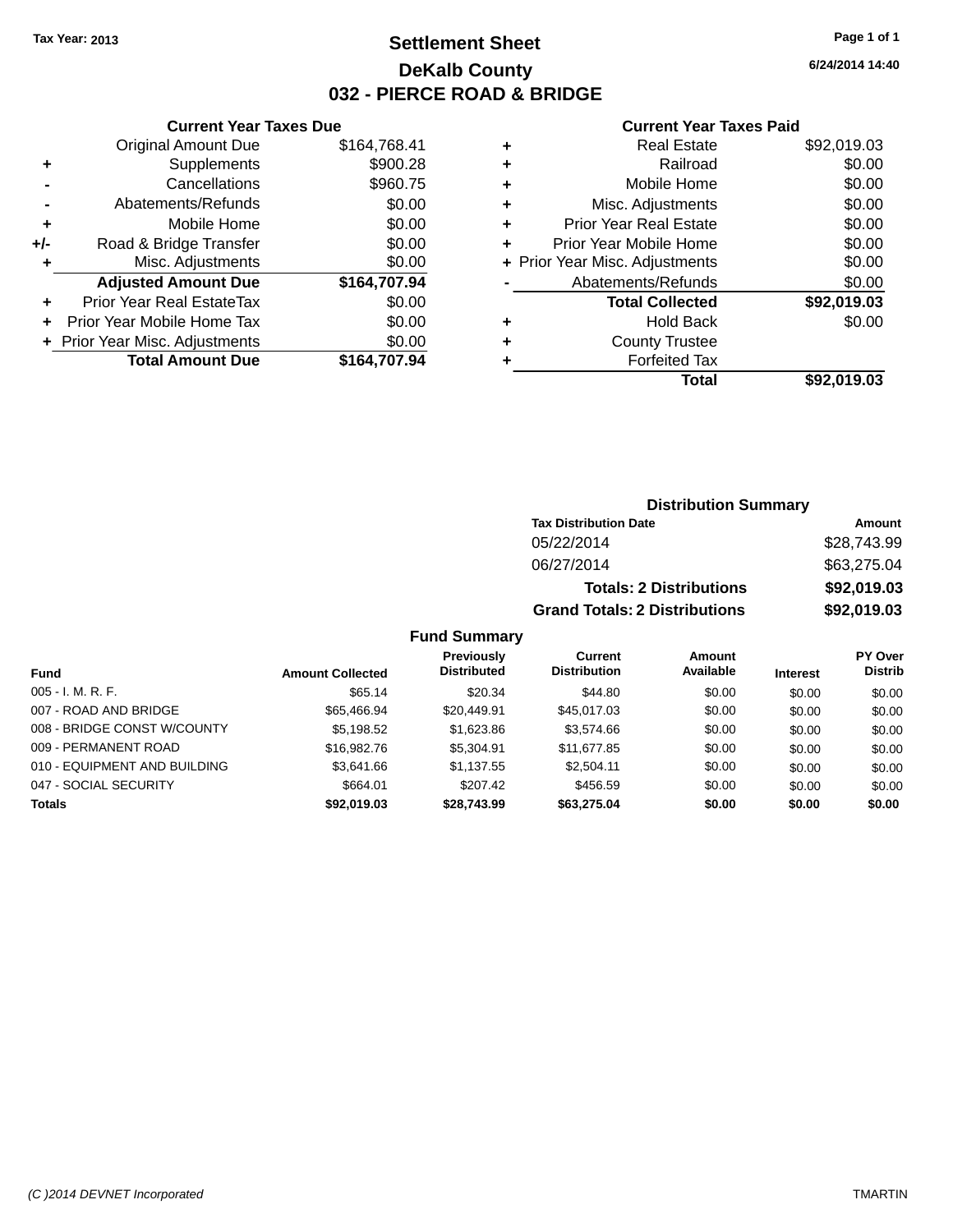### **Settlement Sheet Tax Year: 2013 Page 1 of 1 DeKalb County 033 - SANDWICH TOWNSHIP**

**6/24/2014 14:40**

#### **Current Year Taxes Paid**

|       | <b>Original Amount Due</b>       | \$240,980.33 |
|-------|----------------------------------|--------------|
| ٠     | Supplements                      | \$1,225.51   |
|       | Cancellations                    | \$1,381.97   |
|       | Abatements/Refunds               | \$0.58       |
| ÷     | Mobile Home                      | \$0.00       |
| $+/-$ | Road & Bridge Transfer           | \$0.00       |
| ٠     | Misc. Adjustments                | \$0.26       |
|       | <b>Adjusted Amount Due</b>       | \$240,823.55 |
| ÷     | <b>Prior Year Real EstateTax</b> | (\$21.48)    |
|       | Prior Year Mobile Home Tax       | \$0.00       |
|       | + Prior Year Misc. Adjustments   | \$0.00       |
|       | <b>Total Amount Due</b>          | \$240,802.07 |
|       |                                  |              |

**Current Year Taxes Due**

|   | <b>Real Estate</b>             | \$127,352.46 |
|---|--------------------------------|--------------|
| ٠ | Railroad                       | \$465.32     |
| ٠ | Mobile Home                    | \$0.00       |
| ٠ | Misc. Adjustments              | \$0.26       |
| ٠ | <b>Prior Year Real Estate</b>  | (\$21.48)    |
| ÷ | Prior Year Mobile Home         | \$0.00       |
|   | + Prior Year Misc. Adjustments | \$0.00       |
|   | Abatements/Refunds             | \$0.58       |
|   | <b>Total Collected</b>         | \$127,795.98 |
| ٠ | Hold Back                      | \$0.00       |
| ٠ | <b>County Trustee</b>          |              |
| ٠ | <b>Forfeited Tax</b>           |              |
|   | Total                          | \$127,795.98 |
|   |                                |              |

| <b>Distribution Summary</b>          |              |
|--------------------------------------|--------------|
| <b>Tax Distribution Date</b>         | Amount       |
| 05/22/2014                           | \$30,984.65  |
| 06/27/2014                           | \$96,811.33  |
| <b>Totals: 2 Distributions</b>       | \$127,795.98 |
| <b>Grand Totals: 2 Distributions</b> | \$127,795.98 |

### **Fund Summary**

| Fund                     | <b>Amount Collected</b> | Previously<br><b>Distributed</b> | <b>Current</b><br><b>Distribution</b> | Amount<br>Available | <b>Interest</b> | PY Over<br><b>Distrib</b> |
|--------------------------|-------------------------|----------------------------------|---------------------------------------|---------------------|-----------------|---------------------------|
| 001 - CORPORATE          | \$64.372.01             | \$15,607.26                      | \$48.764.75                           | \$0.00              | \$0.00          | \$0.00                    |
| 005 - I. M. R. F.        | \$7,938.82              | \$1.924.80                       | \$6,014.02                            | \$0.00              | \$0.00          | \$0.00                    |
| 017 - CEMETERY           | \$40.979.82             | \$9.935.72                       | \$31,044.10                           | \$0.00              | \$0.00          | \$0.00                    |
| 047 - SOCIAL SECURITY    | \$3.922.69              | \$951.07                         | \$2,971.62                            | \$0.00              | \$0.00          | \$0.00                    |
| 054 - GENERAL ASSISTANCE | \$10.582.64             | \$2,565.80                       | \$8,016.84                            | \$0.00              | \$0.00          | \$0.00                    |
| <b>Totals</b>            | \$127.795.98            | \$30,984.65                      | \$96,811,33                           | \$0.00              | \$0.00          | \$0.00                    |

### **Miscellaneous Adjustment Detail**

**Year Source Account Type Amount Adjustment Description**

\$0.26 PRIMUS REDEMPTION 19-23-397-008 by TBA **Totals 1 entries \$0.26**

# **<u>Year Source</u> <b>Account Type Amount Adjustment Description**<br>
2013 RE - Real Estate PTAB Decision **60.58 PTAB INTEREST REFUN**

**Totals 1 entries \$0.58**

### **Abatement Detail**

\$0.58 PTAB INTEREST REFUND 19-26-431-010 by TBA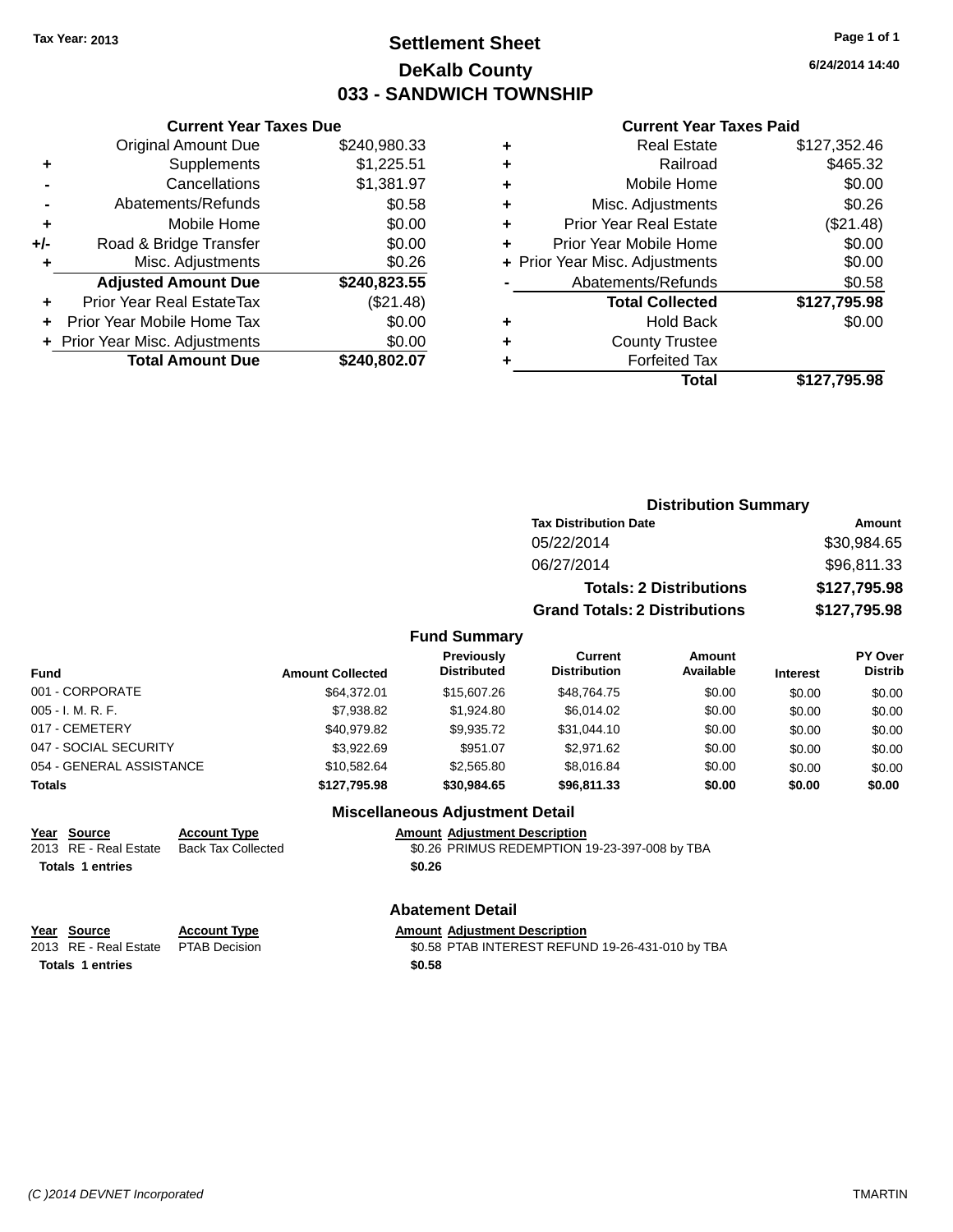### **Settlement Sheet Tax Year: 2013 Page 1 of 1 DeKalb County 034 - SANDWICH PUBLIC LIBRARY DISTRICT**

|     | <b>Current Year Taxes Due</b>  |              |  |  |
|-----|--------------------------------|--------------|--|--|
|     | <b>Original Amount Due</b>     | \$548,721.26 |  |  |
| ٠   | Supplements                    | \$2,790.54   |  |  |
|     | Cancellations                  | \$3,146.82   |  |  |
|     | Abatements/Refunds             | \$1.32       |  |  |
| ٠   | Mobile Home                    | \$0.00       |  |  |
| +/- | Road & Bridge Transfer         | \$0.00       |  |  |
| ٠   | \$0.59<br>Misc. Adjustments    |              |  |  |
|     | <b>Adjusted Amount Due</b>     | \$548,364.25 |  |  |
| ٠   | Prior Year Real EstateTax      | (\$49.05)    |  |  |
| ٠   | Prior Year Mobile Home Tax     | \$0.00       |  |  |
|     | + Prior Year Misc. Adjustments | \$0.00       |  |  |
|     | <b>Total Amount Due</b>        | \$548,315.20 |  |  |

#### **Current Year Taxes Paid**

| ٠ | <b>Real Estate</b>             | \$289,986.44 |
|---|--------------------------------|--------------|
| ٠ | Railroad                       | \$1,059.54   |
| ٠ | Mobile Home                    | \$0.00       |
| ٠ | Misc. Adjustments              | \$0.59       |
| ٠ | Prior Year Real Estate         | (\$49.05)    |
| ٠ | Prior Year Mobile Home         | \$0.00       |
|   | + Prior Year Misc. Adjustments | \$0.00       |
|   | Abatements/Refunds             | \$1.32       |
|   | <b>Total Collected</b>         | \$290,996.20 |
| ٠ | Hold Back                      | \$0.00       |
| ٠ | <b>County Trustee</b>          |              |
| ٠ | <b>Forfeited Tax</b>           |              |
|   | Total                          | \$290,996.20 |
|   |                                |              |

### **Distribution Summary Tax Distribution Date Amount** 05/22/2014 \$70,552.84 06/27/2014 \$220,443.36 **Totals: 2 Distributions \$290,996.20 Grand Totals: 2 Distributions \$290,996.20**

#### **Fund Summary**

| <b>Fund</b>                             | <b>Amount Collected</b> | Previously<br><b>Distributed</b> | Current<br><b>Distribution</b> | Amount<br>Available | <b>Interest</b> | <b>PY Over</b><br><b>Distrib</b> |
|-----------------------------------------|-------------------------|----------------------------------|--------------------------------|---------------------|-----------------|----------------------------------|
| 001 - CORPORATE                         | \$146.841.61            | \$35,602.15                      | \$111,239.46                   | \$0.00              | \$0.00          | \$0.00                           |
| 003 - BONDS AND INTEREST                | \$110,337.62            | \$26,751.66                      | \$83,585.96                    | \$0.00              | \$0.00          | \$0.00                           |
| 004 - OPERATIONS & MAINTENANCE          | \$13,786.83             | \$3,342.66                       | \$10,444.17                    | \$0.00              | \$0.00          | \$0.00                           |
| 005 - I. M. R. F.                       | \$5,955.83              | \$1,444.01                       | \$4,511.82                     | \$0.00              | \$0.00          | \$0.00                           |
| 027 - AUDIT                             | \$1,012.96              | \$245.60                         | \$767.36                       | \$0.00              | \$0.00          | \$0.00                           |
| 035 - TORT JUDGEMENTS/LIABILITY<br>INS. | \$8.017.81              | \$1.943.94                       | \$6.073.87                     | \$0.00              | \$0.00          | \$0.00                           |
| 047 - SOCIAL SECURITY                   | \$5.043.54              | \$1,222.82                       | \$3.820.72                     | \$0.00              | \$0.00          | \$0.00                           |
| <b>Totals</b>                           | \$290,996.20            | \$70,552.84                      | \$220,443.36                   | \$0.00              | \$0.00          | \$0.00                           |

#### **Miscellaneous Adjustment Detail**

### **Year Source Account Type Amount Adjustment Description**  $\overline{$0.59}$  PRIMUS REDEMPTION 19-23-397-008 by TBA

**Totals 1 entries \$0.59**

### **Abatement Detail**

| Year Source |                         | <b>Account Type</b>                 | <b>Amount Adiustment Description</b>             |
|-------------|-------------------------|-------------------------------------|--------------------------------------------------|
|             |                         | 2013 RE - Real Estate PTAB Decision | \$1.32 PTAB INTEREST REFUND 19-26-431-010 by TBA |
|             | <b>Totals 1 entries</b> |                                     | \$1.32                                           |

**6/24/2014 14:40**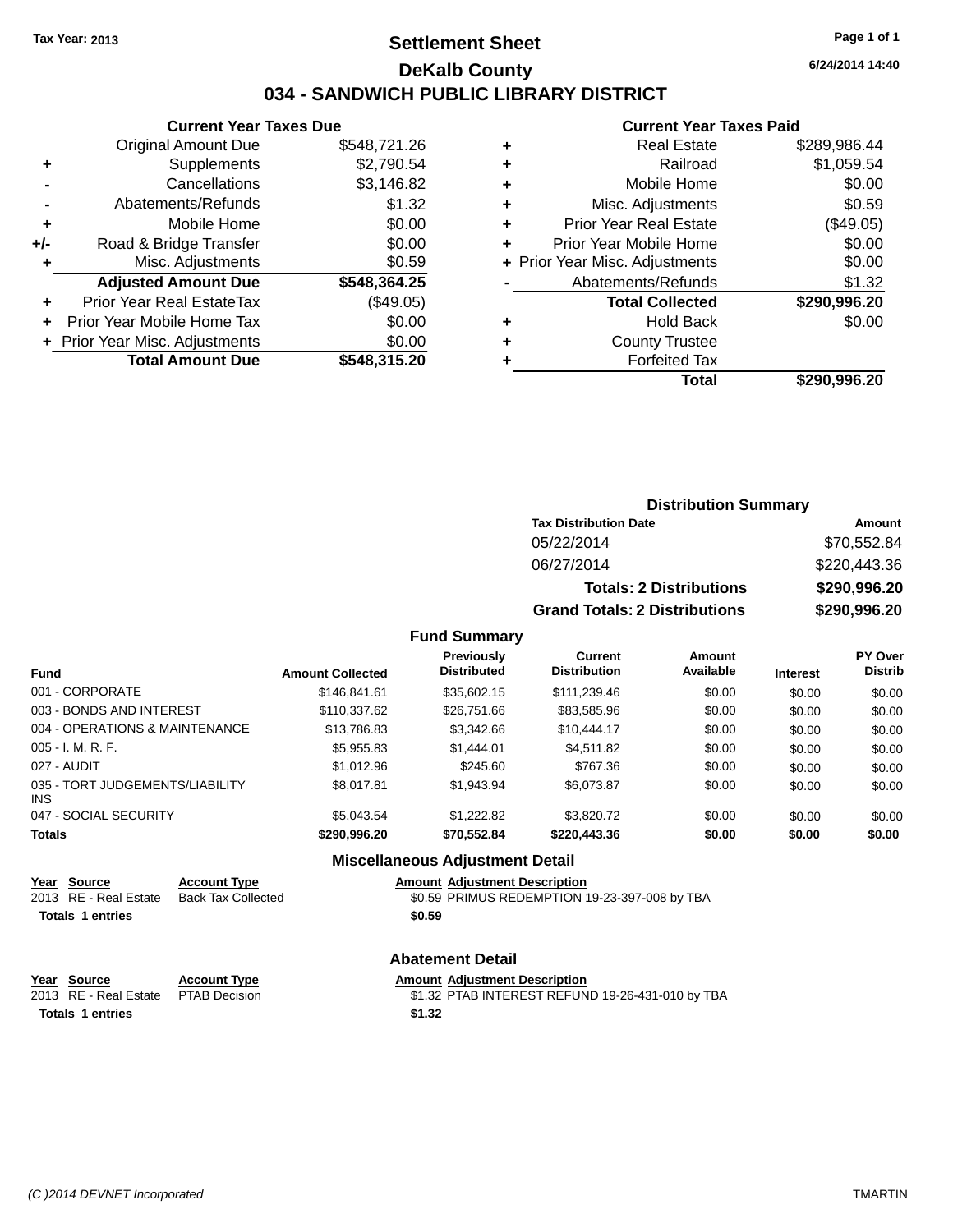## **Settlement Sheet Tax Year: 2013 Page 1 of 1 DeKalb County 035 - SANDWICH ROAD & BRIDGE**

|     | <b>Current Year Taxes Due</b>  |               |  |  |  |
|-----|--------------------------------|---------------|--|--|--|
|     | <b>Original Amount Due</b>     | \$232,675.96  |  |  |  |
| ٠   | Supplements                    | \$968.26      |  |  |  |
|     | Cancellations                  | \$1,091.94    |  |  |  |
|     | Abatements/Refunds             | \$0.46        |  |  |  |
| ٠   | Mobile Home                    | \$0.00        |  |  |  |
| +/- | Road & Bridge Transfer         | (\$22,384.24) |  |  |  |
| ٠   | Misc. Adjustments              | \$0.25        |  |  |  |
|     | <b>Adjusted Amount Due</b>     | \$210,167.83  |  |  |  |
|     | Prior Year Real EstateTax      | (\$16.94)     |  |  |  |
|     | Prior Year Mobile Home Tax     | \$0.00        |  |  |  |
|     | + Prior Year Misc. Adjustments | \$0.00        |  |  |  |
|     | <b>Total Amount Due</b>        | \$210,150.89  |  |  |  |
|     |                                |               |  |  |  |

#### **Current Year Taxes Paid**

|   | <b>Real Estate</b>             | \$100,624.95 |
|---|--------------------------------|--------------|
| ٠ | Railroad                       | \$399.70     |
| ٠ | Mobile Home                    | \$0.00       |
| ٠ | Misc. Adjustments              | \$0.25       |
| ٠ | Prior Year Real Estate         | (\$16.94)    |
|   | Prior Year Mobile Home         | \$0.00       |
|   | + Prior Year Misc. Adjustments | \$0.00       |
|   | Abatements/Refunds             | \$0.46       |
|   | <b>Total Collected</b>         | \$101,007.50 |
| ٠ | <b>Hold Back</b>               | \$0.00       |
|   | <b>County Trustee</b>          |              |
|   | <b>Forfeited Tax</b>           |              |
|   | Total                          | \$101,007.50 |
|   |                                |              |

**Grand Totals: 2 Distributions \$101,007.50**

| <b>Road and Bridge Summary</b> |             |                         | <b>Distribution Summary</b>    |              |  |
|--------------------------------|-------------|-------------------------|--------------------------------|--------------|--|
| Municipality                   | Amt. Due    | Amt. Distrib.           | <b>Tax Distribution Date</b>   | Amount       |  |
| <b>CITY OF SANDWICH</b>        |             | \$42,174,30 \$22,384,24 | 05/22/2014                     | \$24,481.92  |  |
| <b>Totals</b>                  | \$42,174.30 | \$22,384.24             | 06/27/2014                     | \$76,525.58  |  |
|                                |             |                         | <b>Totals: 2 Distributions</b> | \$101,007.50 |  |

#### **Fund Summary Fund Interest Amount Collected Distributed PY Over Distrib Amount Available Current Distribution Previously** 007 - ROAD AND BRIDGE \$28,689.57 \$6,948.14 \$21,741.43 \$0.00 \$0.00 \$0.00 \$0.00 009 - PERMANENT ROAD \$48,530.47 \$11,766.41 \$36,764.06 \$0.00 \$0.00 \$0.00 \$0.00 \$0.00 \$0.00 \$0.00 010 - EQUIPMENT AND BUILDING \$23,528.83 \$5,704.66 \$17,824.17 \$0.00 \$0.00 \$0.00 \$0.00 047 - SOCIAL SECURITY \$258.63 \$195.92 \$0.00 \$0.00 \$0.00 \$0.00 **Totals \$101,007.50 \$24,481.92 \$76,525.58 \$0.00 \$0.00 \$0.00 Miscellaneous Adjustment Detail**

## **Year Source Account Type Amount Adjustment Description**

External Estate Back Tax Collected **30.25 PRIMUS REDEMPTION 19-23-397-008 by TBA Totals 1 entries \$0.25**

### **Abatement Detail**

**Year Source Account Type Anneurs Adjustment Description**<br>
2013 RE - Real Estate PTAB Decision **Amount Adjustment Description** PTAB Decision  $$0.56$  PTAB INTEREST REFUND 19-26-431-010 by TBA **Totals 1 entries \$0.56**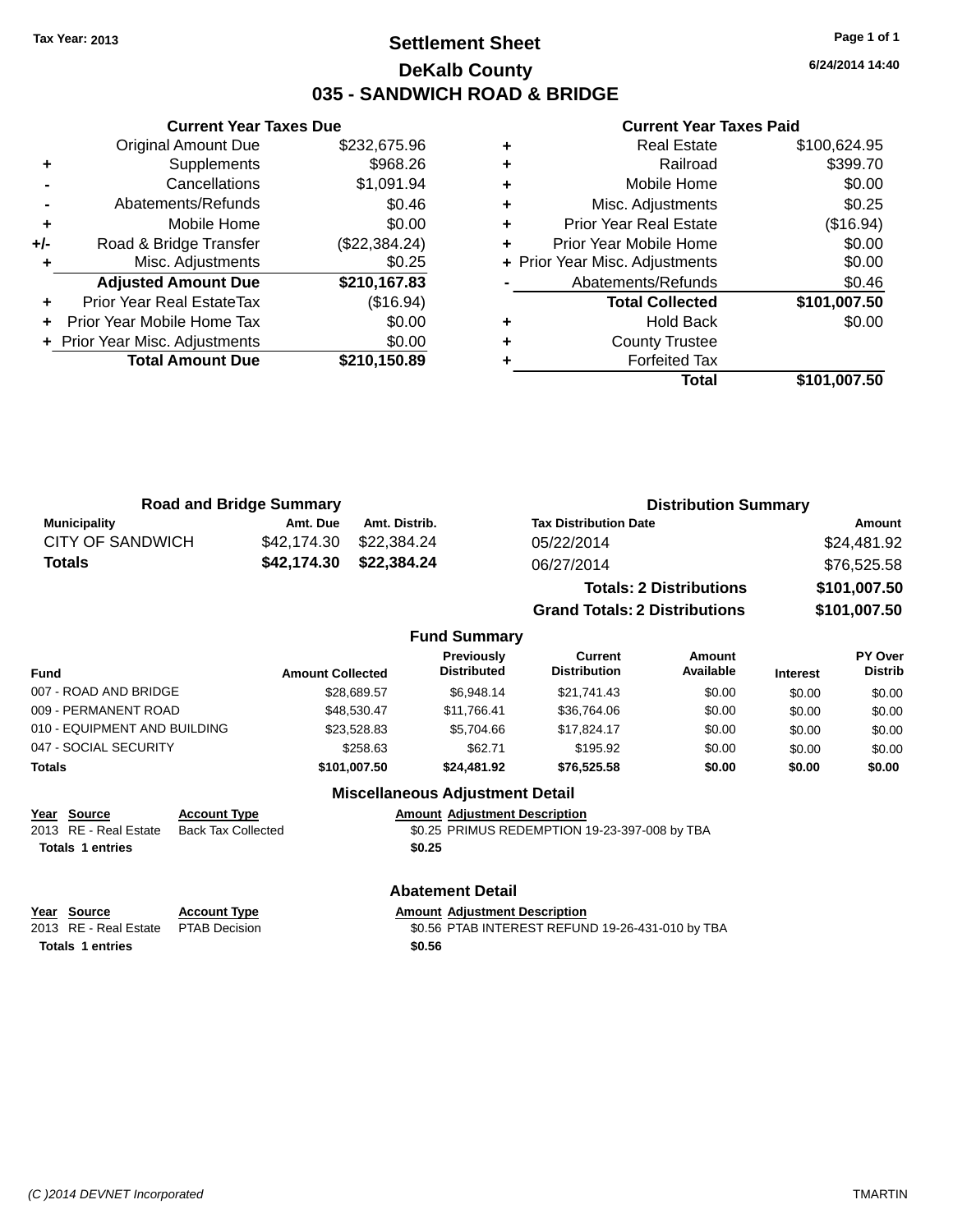## **Settlement Sheet Tax Year: 2013 Page 1 of 1 DeKalb County 036 - SHABBONA TOWNSHIP**

**6/24/2014 14:40**

### **Current Year Taxes Paid**

|     | <b>Current Year Taxes Due</b>  |             |
|-----|--------------------------------|-------------|
|     | <b>Original Amount Due</b>     | \$92,003.79 |
| ٠   | Supplements                    | \$178.53    |
|     | Cancellations                  | \$209.51    |
|     | Abatements/Refunds             | \$0.27      |
| ٠   | Mobile Home                    | \$0.00      |
| +/- | Road & Bridge Transfer         | \$0.00      |
|     | Misc. Adjustments              | \$68.47     |
|     | <b>Adjusted Amount Due</b>     | \$92,041.01 |
| ٠   | Prior Year Real EstateTax      | (\$11.66)   |
|     | Prior Year Mobile Home Tax     | \$0.00      |
|     | + Prior Year Misc. Adjustments | \$0.00      |
|     | <b>Total Amount Due</b>        | \$92.029.35 |
|     |                                |             |

| ٠ | <b>Real Estate</b>             | \$48,297.58 |
|---|--------------------------------|-------------|
| ٠ | Railroad                       | \$1,675.79  |
| ٠ | Mobile Home                    | \$0.00      |
| ٠ | Misc. Adjustments              | \$68.47     |
| ٠ | <b>Prior Year Real Estate</b>  | (\$11.66)   |
| ٠ | Prior Year Mobile Home         | \$0.00      |
|   | + Prior Year Misc. Adjustments | \$0.00      |
|   | Abatements/Refunds             | \$0.27      |
|   | <b>Total Collected</b>         | \$50,029.91 |
| ٠ | <b>Hold Back</b>               | \$0.00      |
|   | <b>County Trustee</b>          |             |
| ٠ | <b>Forfeited Tax</b>           |             |
|   | Total                          | \$50,029.91 |
|   |                                |             |

|                                         |                                      | <b>Distribution Summary</b> |                 |                                  |
|-----------------------------------------|--------------------------------------|-----------------------------|-----------------|----------------------------------|
|                                         | <b>Tax Distribution Date</b>         | Amount                      |                 |                                  |
|                                         | 05/22/2014                           | \$10,427.65                 |                 |                                  |
|                                         | 06/27/2014                           |                             | \$39,602.26     |                                  |
|                                         | <b>Totals: 2 Distributions</b>       |                             | \$50,029.91     |                                  |
|                                         | <b>Grand Totals: 2 Distributions</b> |                             |                 | \$50,029.91                      |
| <b>Fund Summary</b>                     |                                      |                             |                 |                                  |
| <b>Previously</b><br><b>Distributed</b> | Current<br><b>Distribution</b>       | Amount<br>Available         | <b>Interest</b> | <b>PY Over</b><br><b>Distrib</b> |

| Fund                     | <b>Amount Collected</b> | <b>FIEVIOUSIV</b><br><b>Distributed</b> | uurent<br><b>Distribution</b> | AIIIOUIIL<br>Available | <b>Interest</b> | г г оvег<br><b>Distrib</b> |
|--------------------------|-------------------------|-----------------------------------------|-------------------------------|------------------------|-----------------|----------------------------|
| 001 - CORPORATE          | \$34,203.86             | \$7.129.06                              | \$27.074.80                   | \$0.00                 | \$0.00          | \$0.00                     |
| 017 - CEMETERY           | \$15,769.92             | \$3.286.89                              | \$12,483.03                   | \$0.00                 | \$0.00          | \$0.00                     |
| 054 - GENERAL ASSISTANCE | \$56.13                 | \$11.70                                 | \$44.43                       | \$0.00                 | \$0.00          | \$0.00                     |
| Totals                   | \$50,029.91             | \$10,427.65                             | \$39,602.26                   | \$0.00                 | \$0.00          | \$0.00                     |

### **Miscellaneous Adjustment Detail**

| Year Source             | <b>Account Type</b>                        | <b>Amount Adjustment Description</b>           |
|-------------------------|--------------------------------------------|------------------------------------------------|
|                         | 2013 RE - Real Estate Back Tax Collected   | \$6.70 DOBSON REDEMPTION 13-15-402-010 by TBA  |
|                         | 2013 RE - Real Estate Back Tax Collected   | \$8.71 MANESS REDEMPTION 13-06-331-005 by TBA  |
|                         | 2013 RE - Real Estate Back Tax Collected   | \$5.96 SCAVENGER SALE 13-06-332-003 by TBA     |
|                         | 2013 RE - Real Estate Back Tax Collected   | \$20.83 ENBURG REDEMPTION 13-35-201-007 by TBA |
|                         | 2013 RE - Real Estate Paymt In Lieu of Tax | \$26.27 HOUSING AUTHORITY-SEQUOYA APTS by TBA  |
| <b>Totals 5 entries</b> |                                            | \$68.47                                        |

### **Abatement Detail**

| Year Source                         | <b>Account Type</b> | <b>Amount Adjustment Description</b>             |
|-------------------------------------|---------------------|--------------------------------------------------|
| 2013 RE - Real Estate PTAB Decision |                     | \$0.27 PTAB INTEREST REFUND 13-15-176-011 by TBA |
| Totals 1 entries                    |                     | \$0.27                                           |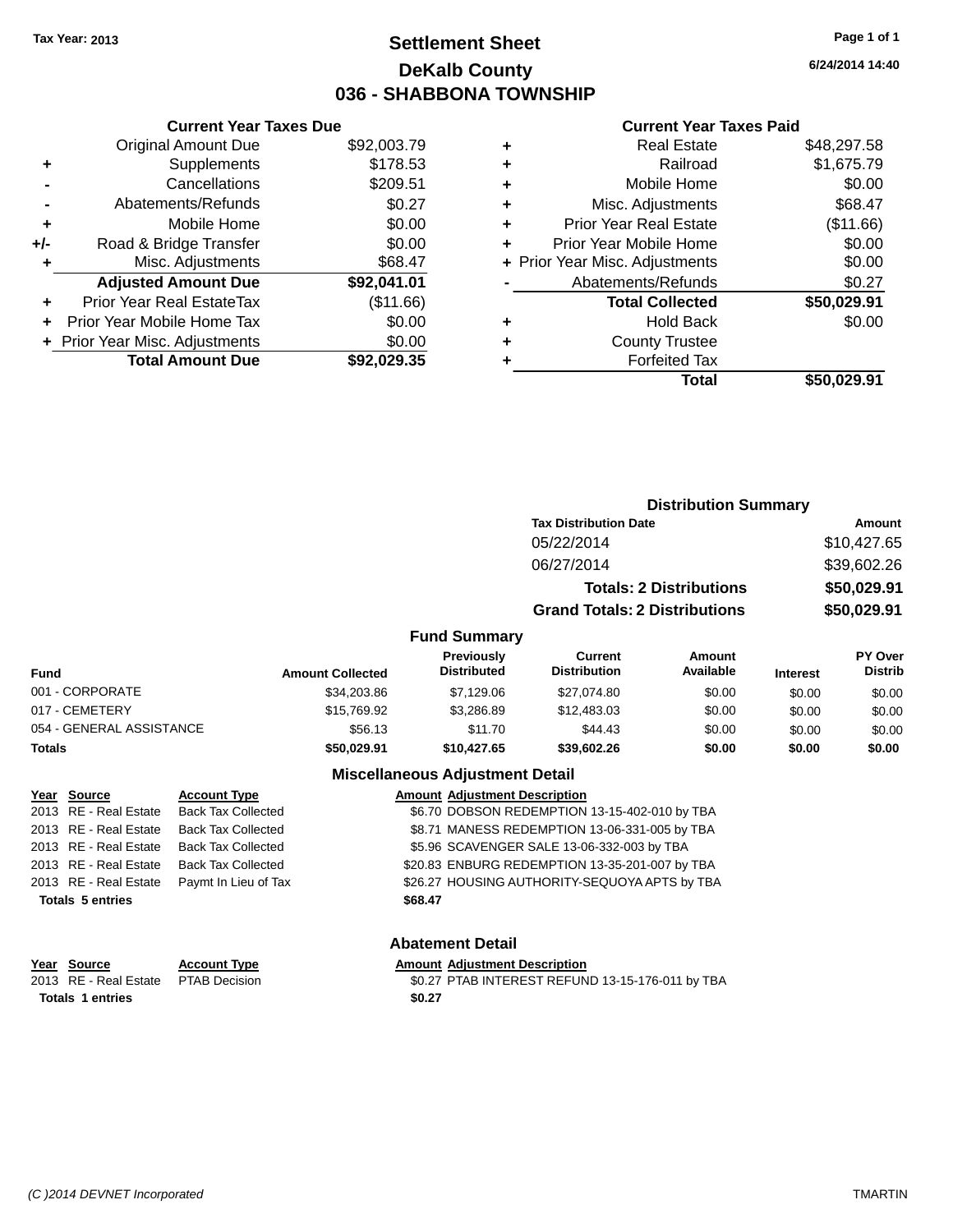## **Settlement Sheet Tax Year: 2013 Page 1 of 1 DeKalb County 037 - SHABBONA ROAD & BRIDGE**

**6/24/2014 14:40**

#### **Current Year Taxes Paid**

|     | <b>Current Year Taxes Due</b>  |              |  |  |  |
|-----|--------------------------------|--------------|--|--|--|
|     | <b>Original Amount Due</b>     | \$165,166.40 |  |  |  |
| ٠   | Supplements                    | \$286.04     |  |  |  |
|     | Cancellations                  | \$346.86     |  |  |  |
|     | Abatements/Refunds             | \$0.46       |  |  |  |
| ٠   | Mobile Home                    | \$0.00       |  |  |  |
| +/- | Road & Bridge Transfer         | (\$6,881.18) |  |  |  |
| ٠   | Misc. Adjustments              | \$122.92     |  |  |  |
|     | <b>Adjusted Amount Due</b>     | \$158,346.86 |  |  |  |
|     | Prior Year Real EstateTax      | (\$18.19)    |  |  |  |
|     | Prior Year Mobile Home Tax     | \$0.00       |  |  |  |
|     | + Prior Year Misc. Adjustments | \$0.00       |  |  |  |
|     | <b>Total Amount Due</b>        | \$158,328.67 |  |  |  |
|     |                                |              |  |  |  |

|   | <b>Real Estate</b>             | \$79,953.36 |
|---|--------------------------------|-------------|
| ÷ | Railroad                       | \$2,876.56  |
| ÷ | Mobile Home                    | \$0.00      |
| ٠ | Misc. Adjustments              | \$122.92    |
| ٠ | <b>Prior Year Real Estate</b>  | (\$18.19)   |
| ٠ | Prior Year Mobile Home         | \$0.00      |
|   | + Prior Year Misc. Adjustments | \$0.00      |
|   | Abatements/Refunds             | \$0.46      |
|   | <b>Total Collected</b>         | \$82,934.19 |
| ٠ | Hold Back                      | \$0.00      |
| ٠ | <b>County Trustee</b>          |             |
|   | <b>Forfeited Tax</b>           |             |
|   | Total                          | \$82.934.19 |

| <b>Road and Bridge Summary</b> |             |               | <b>Distribution Summary</b>          |             |
|--------------------------------|-------------|---------------|--------------------------------------|-------------|
| <b>Municipality</b>            | Amt. Due    | Amt. Distrib. | <b>Tax Distribution Date</b>         | Amount      |
| <b>VILLAGE OF LEE</b>          | \$1,556.18  | \$846.28      | 05/22/2014                           | \$17,265.44 |
| <b>VILLAGE OF SHABBONA</b>     | \$11,085.26 | \$6,034.90    | 06/27/2014                           | \$65,668.75 |
| Totals                         | \$12,641.44 | \$6,881.18    | <b>Totals: 2 Distributions</b>       | \$82,934.19 |
|                                |             |               | <b>Grand Totals: 2 Distributions</b> | \$82,934.19 |

### **Fund Summary**

| <b>Fund</b>                  | <b>Amount Collected</b> | <b>Previously</b><br><b>Distributed</b> | Current<br><b>Distribution</b> | Amount<br>Available | <b>Interest</b> | PY Over<br><b>Distrib</b> |
|------------------------------|-------------------------|-----------------------------------------|--------------------------------|---------------------|-----------------|---------------------------|
| 007 - ROAD AND BRIDGE        | \$24,793.28             | \$5.146.64                              | \$19,646.64                    | \$0.00              | \$0.00          | \$0.00                    |
| 008 - BRIDGE CONST W/COUNTY  | \$10,868.83             | \$2,265.48                              | \$8,603.35                     | \$0.00              | \$0.00          | \$0.00                    |
| 009 - PERMANENT ROAD         | \$39.119.45             | \$8.154.00                              | \$30.965.45                    | \$0.00              | \$0.00          | \$0.00                    |
| 010 - EQUIPMENT AND BUILDING | \$8.152.63              | \$1.699.32                              | \$6.453.31                     | \$0.00              | \$0.00          | \$0.00                    |
| <b>Totals</b>                | \$82,934.19             | \$17.265.44                             | \$65,668.75                    | \$0.00              | \$0.00          | \$0.00                    |

### **Miscellaneous Adjustment Detail**

| Year Source             | <b>Account Type</b>       |          | <b>Amount Adjustment Description</b>           |
|-------------------------|---------------------------|----------|------------------------------------------------|
| 2013 RE - Real Estate   | <b>Back Tax Collected</b> |          | \$12.03 DOBSON REDEMPTION 13-15-402-010 by TBA |
| 2013 RE - Real Estate   | <b>Back Tax Collected</b> |          | \$15.64 MANESS REDEMPTION 13-06-331-005 by TBA |
| 2013 RE - Real Estate   | <b>Back Tax Collected</b> |          | \$10.70 SCAVENGER SALE 13-06-332-003 by TBA    |
| 2013 RE - Real Estate   | <b>Back Tax Collected</b> |          | \$37.39 ENBURG REDEMPTION 13-35-201-007 by TBA |
| 2013 RE - Real Estate   | Paymt In Lieu of Tax      |          | \$47.16 HOUSING AUTHORITY-SEQUOYA APTS by TBA  |
| <b>Totals 5 entries</b> |                           | \$122.92 |                                                |
|                         |                           |          |                                                |

### **Abatement Detail**

| Year Source                          | <b>Account Type</b> | <b>Amount Adjustment Description</b>             |
|--------------------------------------|---------------------|--------------------------------------------------|
| 2013 RE - Real Estate  PTAB Decision |                     | \$0.49 PTAB INTEREST REFUND 13-15-176-011 by TBA |
| <b>Totals 1 entries</b>              |                     | \$0.49                                           |
|                                      |                     |                                                  |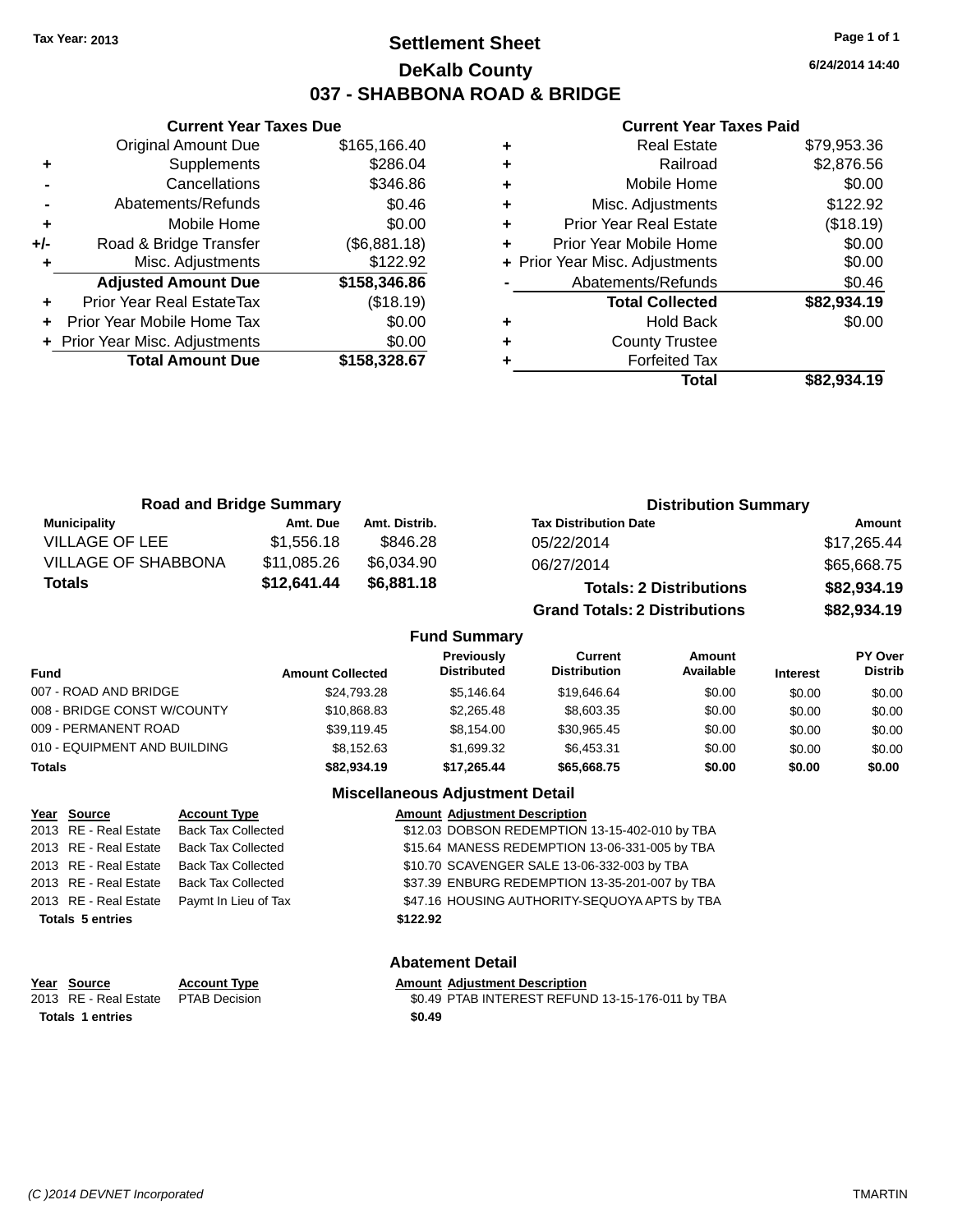## **Settlement Sheet Tax Year: 2013 Page 1 of 1 DeKalb County 038 - SOMONAUK TOWNSHIP**

**6/24/2014 14:40**

#### **Current Year Taxes Paid**

|     | <b>Current Year Taxes Due</b>  |             |
|-----|--------------------------------|-------------|
|     | <b>Original Amount Due</b>     | \$79,480.84 |
| ٠   | Supplements                    | \$199.66    |
|     | Cancellations                  | \$227.29    |
|     | Abatements/Refunds             | \$0.00      |
| ٠   | Mobile Home                    | \$0.00      |
| +/- | Road & Bridge Transfer         | \$0.00      |
| ٠   | Misc. Adjustments              | \$0.00      |
|     | <b>Adjusted Amount Due</b>     | \$79,453.21 |
| ÷   | Prior Year Real EstateTax      | (\$32.24)   |
|     | Prior Year Mobile Home Tax     | \$0.00      |
|     | + Prior Year Misc. Adjustments | \$0.00      |
|     | <b>Total Amount Due</b>        | \$79.420.97 |
|     |                                |             |

| ٠ | <b>Real Estate</b>             | \$44,260.07 |
|---|--------------------------------|-------------|
| ٠ | Railroad                       | \$734.26    |
| ٠ | Mobile Home                    | \$0.00      |
| ٠ | Misc. Adjustments              | \$0.00      |
| ٠ | <b>Prior Year Real Estate</b>  | (\$32.24)   |
| ٠ | Prior Year Mobile Home         | \$0.00      |
|   | + Prior Year Misc. Adjustments | \$0.00      |
|   | Abatements/Refunds             | \$0.00      |
|   | <b>Total Collected</b>         | \$44,962.09 |
| ٠ | <b>Hold Back</b>               | \$0.00      |
| ٠ | <b>County Trustee</b>          |             |
| ٠ | <b>Forfeited Tax</b>           |             |
|   | Total                          | \$44,962.09 |
|   |                                |             |

|                          |                         |                                  |                                       | <b>Distribution Summary</b>    |                 |                           |
|--------------------------|-------------------------|----------------------------------|---------------------------------------|--------------------------------|-----------------|---------------------------|
|                          |                         |                                  | <b>Tax Distribution Date</b>          |                                |                 | <b>Amount</b>             |
|                          |                         |                                  | 05/22/2014                            |                                |                 | \$14,380.00               |
|                          |                         |                                  | 06/27/2014                            |                                |                 | \$30,582.09               |
|                          |                         |                                  |                                       | <b>Totals: 2 Distributions</b> |                 | \$44,962.09               |
|                          |                         |                                  | <b>Grand Totals: 2 Distributions</b>  |                                |                 | \$44,962.09               |
|                          |                         | <b>Fund Summary</b>              |                                       |                                |                 |                           |
| Fund                     | <b>Amount Collected</b> | Previously<br><b>Distributed</b> | <b>Current</b><br><b>Distribution</b> | <b>Amount</b><br>Available     | <b>Interest</b> | PY Over<br><b>Distrib</b> |
| 001 - CORPORATE          | \$44,813.99             | \$14,332.64                      | \$30,481.35                           | \$0.00                         | \$0.00          | \$0.00                    |
| 054 - GENERAL ASSISTANCE | \$148.10                | \$47.36                          | \$100.74                              | \$0.00                         | \$0.00          | \$0.00                    |

**Totals \$44,962.09 \$14,380.00 \$30,582.09 \$0.00 \$0.00 \$0.00**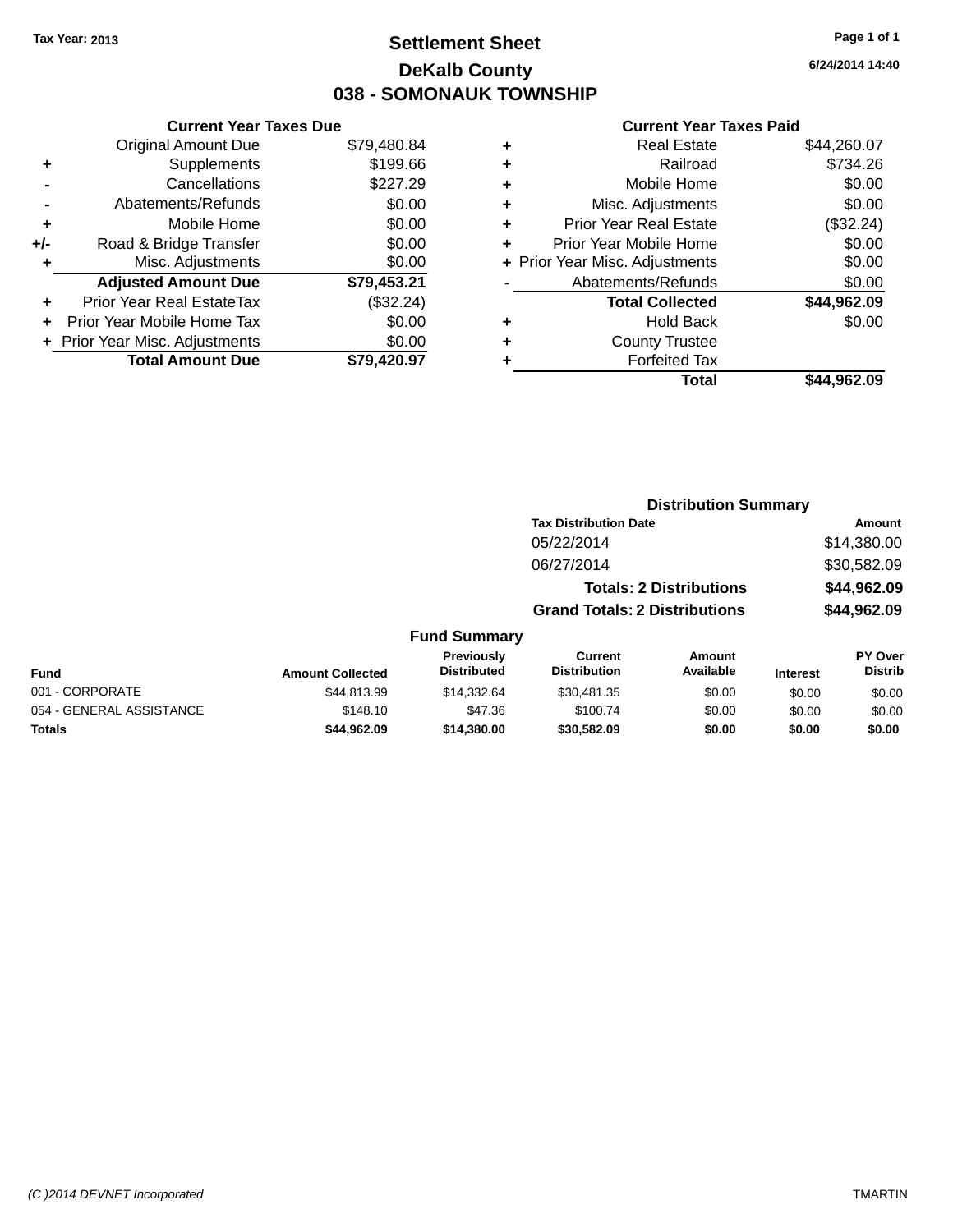## **Settlement Sheet Tax Year: 2013 Page 1 of 1 DeKalb County 039 - SOMONAUK ROAD & BRIDGE**

**6/24/2014 14:40**

#### **Current Year Taxes Paid**

|     | <b>Current Year Taxes Due</b>  |               |
|-----|--------------------------------|---------------|
|     | <b>Original Amount Due</b>     | \$246,813.36  |
| ٠   | Supplements                    | \$482.04      |
|     | Cancellations                  | \$548.73      |
|     | Abatements/Refunds             | \$0.00        |
| ٠   | Mobile Home                    | \$0.00        |
| +/- | Road & Bridge Transfer         | (\$30,809.30) |
|     | Misc. Adjustments              | \$0.00        |
|     | <b>Adjusted Amount Due</b>     | \$215,937.37  |
|     | Prior Year Real EstateTax      | (\$76.47)     |
|     | Prior Year Mobile Home Tax     | \$0.00        |
|     | + Prior Year Misc. Adjustments | \$0.00        |
|     | <b>Total Amount Due</b>        | \$215,860.90  |
|     |                                |               |

|   | <b>Real Estate</b>             | \$106,859.82 |
|---|--------------------------------|--------------|
| ٠ | Railroad                       | \$2,028.94   |
| ٠ | Mobile Home                    | \$0.00       |
| ٠ | Misc. Adjustments              | \$0.00       |
| ٠ | Prior Year Real Estate         | (\$76.47)    |
| ٠ | Prior Year Mobile Home         | \$0.00       |
|   | + Prior Year Misc. Adjustments | \$0.00       |
|   | Abatements/Refunds             | \$0.00       |
|   | <b>Total Collected</b>         | \$108,812.29 |
| ٠ | <b>Hold Back</b>               | \$0.00       |
| ٠ | <b>County Trustee</b>          |              |
|   | <b>Forfeited Tax</b>           |              |
|   | Total                          | \$108,812.29 |

| <b>Road and Bridge Summary</b> |             |               | <b>Distribution Summary</b>          |              |  |  |
|--------------------------------|-------------|---------------|--------------------------------------|--------------|--|--|
| <b>Municipality</b>            | Amt. Due    | Amt. Distrib. | <b>Tax Distribution Date</b>         | Amount       |  |  |
| CITY OF SANDWICH               | \$1,122.16  | \$636.64      | 05/22/2014                           | \$34,720.09  |  |  |
| <b>VILLAGE OF SOMONAUK</b>     | \$53,240.67 | \$30.172.66   | 06/27/2014                           | \$74,092.20  |  |  |
| <b>Totals</b>                  | \$54,362.83 | \$30,809.30   | <b>Totals: 2 Distributions</b>       | \$108,812.29 |  |  |
|                                |             |               | <b>Grand Totals: 2 Distributions</b> | \$108,812.29 |  |  |

**Fund Summary**

| <b>Fund</b>                  | <b>Amount Collected</b> | <b>Previously</b><br><b>Distributed</b> | Current<br><b>Distribution</b> | Amount<br>Available | <b>Interest</b> | <b>PY Over</b><br><b>Distrib</b> |
|------------------------------|-------------------------|-----------------------------------------|--------------------------------|---------------------|-----------------|----------------------------------|
|                              |                         |                                         |                                |                     |                 |                                  |
| 007 - ROAD AND BRIDGE        | \$63,278.20             | \$20.157.07                             | \$43.121.13                    | \$0.00              | \$0.00          | \$0.00                           |
| 008 - BRIDGE CONST W/COUNTY  | \$27.37                 | \$8.75                                  | \$18.62                        | \$0.00              | \$0.00          | \$0.00                           |
| 009 - PERMANENT ROAD         | \$35,865.29             | \$11,470.68                             | \$24.394.61                    | \$0.00              | \$0.00          | \$0.00                           |
| 010 - EQUIPMENT AND BUILDING | \$9.641.43              | \$3.083.59                              | \$6.557.84                     | \$0.00              | \$0.00          | \$0.00                           |
| <b>Totals</b>                | \$108,812,29            | \$34,720.09                             | \$74.092.20                    | \$0.00              | \$0.00          | \$0.00                           |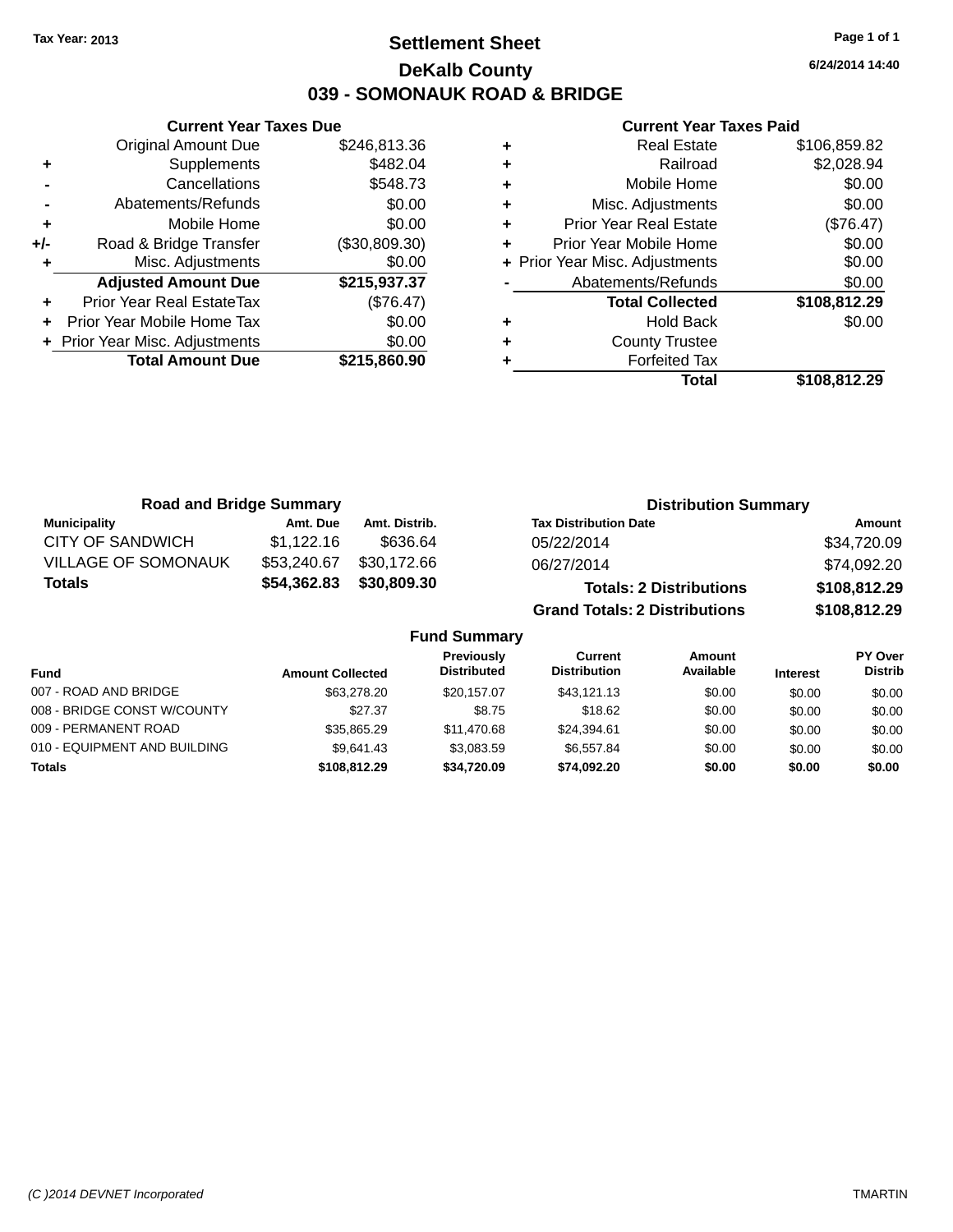## **Settlement Sheet Tax Year: 2013 Page 1 of 1 DeKalb County 040 - SOUTH GROVE TOWNSHIP**

**6/24/2014 14:40**

#### **Current Year Taxes Paid**

| <b>Original Amount Due</b> | \$81,952.60                                                     |
|----------------------------|-----------------------------------------------------------------|
| Supplements                | \$367.26                                                        |
| Cancellations              | \$469.53                                                        |
| Abatements/Refunds         | \$0.00                                                          |
| Mobile Home                | \$0.00                                                          |
| Road & Bridge Transfer     | \$0.00                                                          |
| Misc. Adjustments          | \$0.00                                                          |
| <b>Adjusted Amount Due</b> | \$81,850.33                                                     |
| Prior Year Real EstateTax  | \$0.00                                                          |
| Prior Year Mobile Home Tax | \$0.00                                                          |
|                            | \$0.00                                                          |
| <b>Total Amount Due</b>    | \$81,850.33                                                     |
|                            | <b>Current Year Taxes Due</b><br>+ Prior Year Misc. Adjustments |

| ٠ | <b>Real Estate</b>             | \$46,866.26 |
|---|--------------------------------|-------------|
| ٠ | Railroad                       | \$0.00      |
| ٠ | Mobile Home                    | \$0.00      |
| ٠ | Misc. Adjustments              | \$0.00      |
| ٠ | <b>Prior Year Real Estate</b>  | \$0.00      |
| ÷ | Prior Year Mobile Home         | \$0.00      |
|   | + Prior Year Misc. Adjustments | \$0.00      |
|   | Abatements/Refunds             | \$0.00      |
|   | <b>Total Collected</b>         | \$46,866.26 |
| ٠ | <b>Hold Back</b>               | \$0.00      |
| ٠ | <b>County Trustee</b>          |             |
| ٠ | <b>Forfeited Tax</b>           |             |
|   | Total                          | \$46,866.26 |
|   |                                |             |

| <b>Distribution Summary</b>          |             |
|--------------------------------------|-------------|
| <b>Tax Distribution Date</b>         | Amount      |
| 05/22/2014                           | \$9,006.17  |
| 06/27/2014                           | \$37,860.09 |
| <b>Totals: 2 Distributions</b>       | \$46,866.26 |
| <b>Grand Totals: 2 Distributions</b> | \$46,866.26 |
|                                      |             |

### **Fund Summary**

| <b>Fund</b>                                   | <b>Amount Collected</b> | Previously<br><b>Distributed</b> | Current<br><b>Distribution</b> | Amount<br>Available | <b>Interest</b> | <b>PY Over</b><br><b>Distrib</b> |
|-----------------------------------------------|-------------------------|----------------------------------|--------------------------------|---------------------|-----------------|----------------------------------|
| 001 - CORPORATE                               | \$34.884.29             | \$6.703.62                       | \$28,180.67                    | \$0.00              | \$0.00          | \$0.00                           |
| 027 - AUDIT                                   | \$286.40                | \$55.04                          | \$231.36                       | \$0.00              | \$0.00          | \$0.00                           |
| 034 - GENERAL ASSISTANCE                      | \$4.575.32              | \$879.23                         | \$3.696.09                     | \$0.00              | \$0.00          | \$0.00                           |
| 035 - TORT JUDGEMENTS/LIABILITY<br><b>INS</b> | \$3,860.33              | \$741.83                         | \$3.118.50                     | \$0.00              | \$0.00          | \$0.00                           |
| 047 - SOCIAL SECURITY                         | \$3.259.92              | \$626.45                         | \$2.633.47                     | \$0.00              | \$0.00          | \$0.00                           |
| Totals                                        | \$46,866.26             | \$9,006.17                       | \$37,860.09                    | \$0.00              | \$0.00          | \$0.00                           |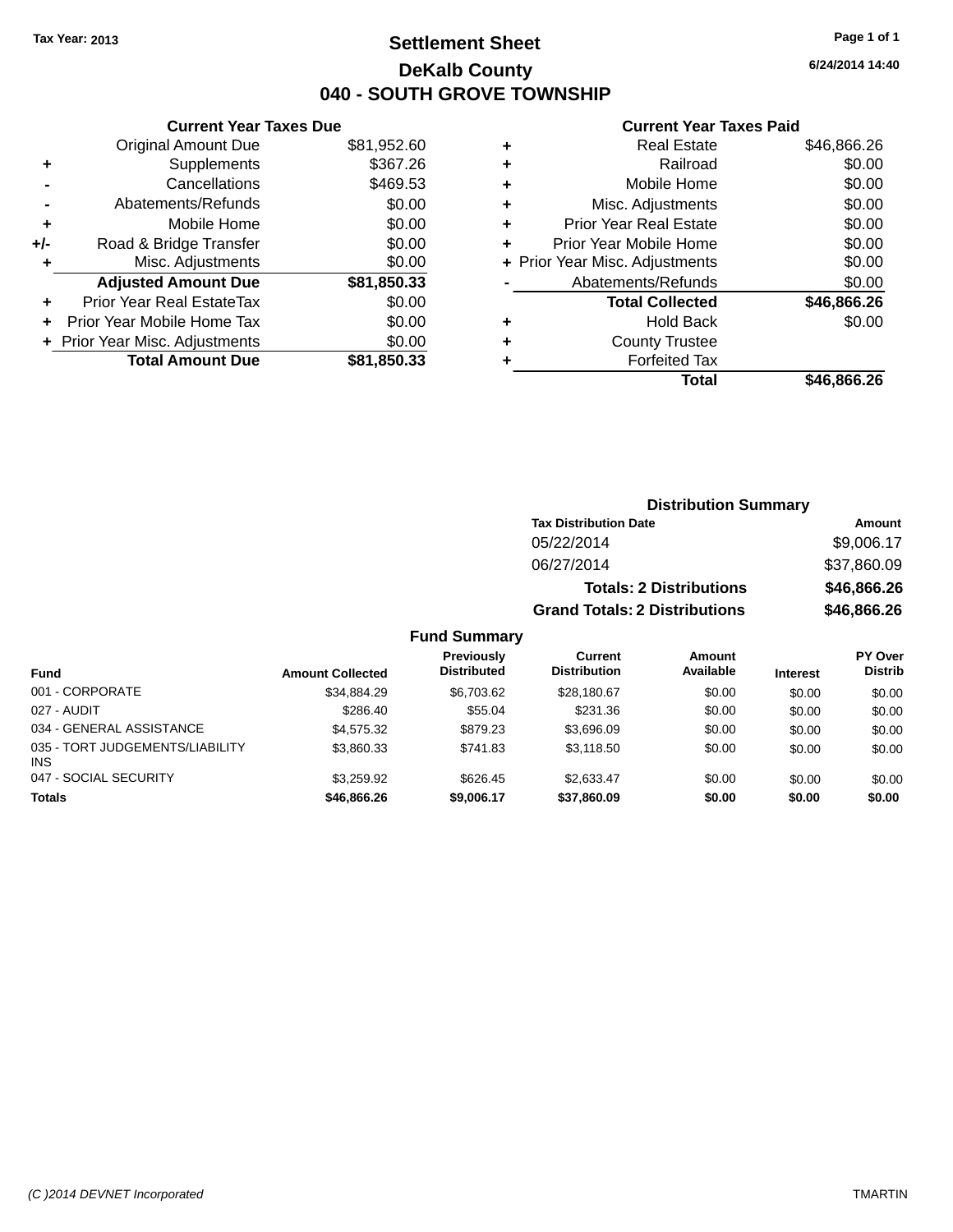## **Settlement Sheet Tax Year: 2013 Page 1 of 1 DeKalb County 041 - SOUTH GROVE ROAD & BRIDGE**

**6/24/2014 14:40**

### **Current Year Taxes Paid**

|     | <b>Current Year Taxes Due</b>  |              |
|-----|--------------------------------|--------------|
|     | <b>Original Amount Due</b>     | \$116,003.03 |
| ٠   | Supplements                    | \$519.87     |
|     | Cancellations                  | \$664.63     |
|     | Abatements/Refunds             | \$0.00       |
| ٠   | Mobile Home                    | \$0.00       |
| +/- | Road & Bridge Transfer         | \$0.00       |
| ٠   | Misc. Adjustments              | \$0.00       |
|     | <b>Adjusted Amount Due</b>     | \$115,858.27 |
|     | Prior Year Real EstateTax      | \$0.00       |
|     | Prior Year Mobile Home Tax     | \$0.00       |
|     | + Prior Year Misc. Adjustments | \$0.00       |
|     | <b>Total Amount Due</b>        | \$115,858.27 |
|     |                                |              |

| ٠ | <b>Real Estate</b>             | \$66,338.74 |
|---|--------------------------------|-------------|
| ٠ | Railroad                       | \$0.00      |
| ٠ | Mobile Home                    | \$0.00      |
| ٠ | Misc. Adjustments              | \$0.00      |
| ٠ | <b>Prior Year Real Estate</b>  | \$0.00      |
| ٠ | Prior Year Mobile Home         | \$0.00      |
|   | + Prior Year Misc. Adjustments | \$0.00      |
|   | Abatements/Refunds             | \$0.00      |
|   | <b>Total Collected</b>         | \$66,338.74 |
| ٠ | Hold Back                      | \$0.00      |
| ٠ | <b>County Trustee</b>          |             |
| ٠ | <b>Forfeited Tax</b>           |             |
|   | Total                          | \$66,338.74 |
|   |                                |             |

|                     | <b>Distribution Summary</b>          |             |
|---------------------|--------------------------------------|-------------|
|                     | <b>Tax Distribution Date</b>         | Amount      |
|                     | 05/22/2014                           | \$12,748.16 |
|                     | 06/27/2014                           | \$53,590.58 |
|                     | <b>Totals: 2 Distributions</b>       | \$66,338.74 |
|                     | <b>Grand Totals: 2 Distributions</b> | \$66,338.74 |
| <b>Fund Summary</b> |                                      |             |

#### **Fund Interest Amount Collected Distributed PY Over Distrib Amount Available Current Distribution Previously** 007 - ROAD AND BRIDGE 60.00 \$144,034.85 \$8,462.07 \$35,572.78 \$0.00 \$0.00 \$0.00 \$0.00 008 - BRIDGE CONST W/COUNTY  $$5,718.93$   $$1,098.99$   $$4,619.94$  \$0.00  $$0.00$  \$0.00 \$0.00 009 - PERMANENT ROAD \$13,153.19 \$2,527.62 \$10,625.57 \$0.00 \$0.00 \$0.00 \$0.00 010 - EQUIPMENT AND BUILDING \$3,431.77 \$659.48 \$2,772.29 \$0.00 \$0.00 \$0.00 \$0.00 **Totals \$66,338.74 \$12,748.16 \$53,590.58 \$0.00 \$0.00 \$0.00**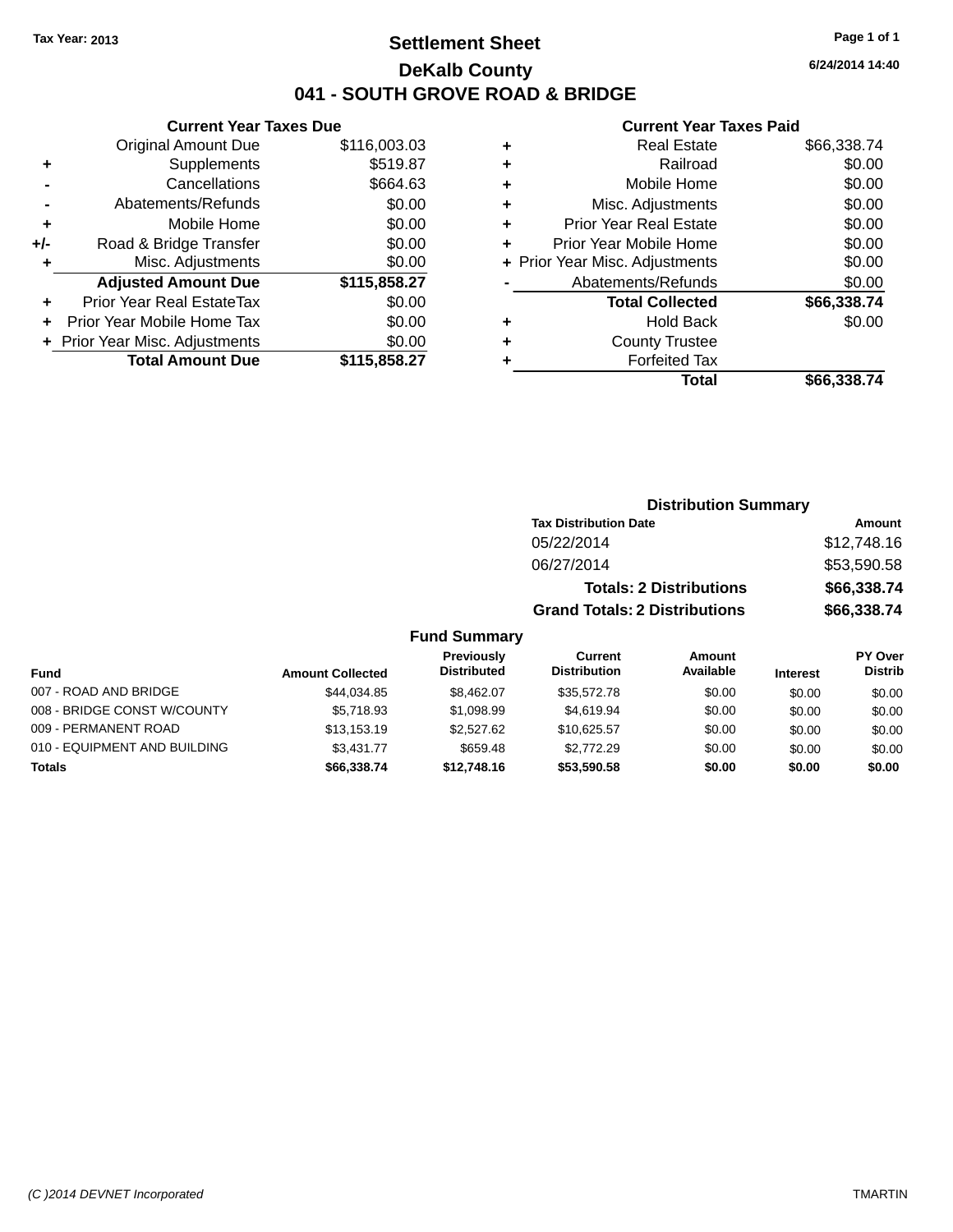## **Settlement Sheet Tax Year: 2013 Page 1 of 1 DeKalb County 042 - SQUAW GROVE TOWNSHIP**

**6/24/2014 14:40**

#### **Current Year Taxes Paid**

|       | <b>Total Amount Due</b>        | \$120,457.22 |
|-------|--------------------------------|--------------|
|       | + Prior Year Misc. Adjustments | \$0.00       |
|       | Prior Year Mobile Home Tax     | \$0.00       |
|       | Prior Year Real EstateTax      | (\$530.05)   |
|       | <b>Adjusted Amount Due</b>     | \$120,987.27 |
|       | Misc. Adjustments              | \$26.37      |
| $+/-$ | Road & Bridge Transfer         | \$0.00       |
| ٠     | Mobile Home                    | \$0.00       |
|       | Abatements/Refunds             | \$10.17      |
|       | Cancellations                  | \$461.36     |
| ٠     | Supplements                    | \$426.22     |
|       | <b>Original Amount Due</b>     | \$121,006.21 |
|       |                                |              |

**Current Year Taxes Due**

|   | Real Estate                    | \$63,543.11 |
|---|--------------------------------|-------------|
| ٠ | Railroad                       | \$778.06    |
| ٠ | Mobile Home                    | \$0.00      |
| ٠ | Misc. Adjustments              | \$26.37     |
| ٠ | <b>Prior Year Real Estate</b>  | (\$530.05)  |
| ٠ | Prior Year Mobile Home         | \$0.00      |
|   | + Prior Year Misc. Adjustments | \$0.00      |
|   | Abatements/Refunds             | \$10.17     |
|   | <b>Total Collected</b>         | \$63,807.32 |
| ٠ | Hold Back                      | \$0.00      |
| ٠ | <b>County Trustee</b>          |             |
| ٠ | <b>Forfeited Tax</b>           |             |
|   | Total                          | \$63,807.32 |
|   |                                |             |

|      | <b>Distribution Summary</b>          |             |
|------|--------------------------------------|-------------|
|      | <b>Tax Distribution Date</b>         | Amount      |
|      | 05/22/2014                           | \$13,765.25 |
|      | 06/27/2014                           | \$50,042.07 |
|      | <b>Totals: 2 Distributions</b>       | \$63,807.32 |
|      | <b>Grand Totals: 2 Distributions</b> | \$63,807.32 |
| narv |                                      |             |

#### **Fund Summary**

| <b>Fund</b>              | <b>Amount Collected</b> | Previously<br><b>Distributed</b> | Current<br><b>Distribution</b> | Amount<br>Available | <b>Interest</b> | <b>PY Over</b><br><b>Distrib</b> |
|--------------------------|-------------------------|----------------------------------|--------------------------------|---------------------|-----------------|----------------------------------|
| 001 - CORPORATE          | \$40,865.65             | \$8,816,00                       | \$32,049.65                    | \$0.00              | \$0.00          | \$0.00                           |
| 017 - CEMETERY           | \$6,960.49              | \$1,501.60                       | \$5.458.89                     | \$0.00              | \$0.00          | \$0.00                           |
| 019 - COMMUNITY BUILDING | \$14.134.92             | \$3.049.35                       | \$11,085.57                    | \$0.00              | \$0.00          | \$0.00                           |
| 054 - GENERAL ASSISTANCE | \$1,846,26              | \$398.30                         | \$1,447.96                     | \$0.00              | \$0.00          | \$0.00                           |
| <b>Totals</b>            | \$63,807.32             | \$13,765.25                      | \$50,042.07                    | \$0.00              | \$0.00          | \$0.00                           |

#### **Miscellaneous Adjustment Detail**

### **Year Source Account Type Amount Adjustment Description**

| \$26.37 |                                                       |  |  |  |
|---------|-------------------------------------------------------|--|--|--|
|         | \$17.21 HOUSING AUTHORITY-SUNSET VIEW APTS. by TBA    |  |  |  |
|         | \$6.40 VANGUARD HOMES REDEMPTION 15-14-102-033 by TBA |  |  |  |
|         | \$1.20 VANGUARD HOMES REDEMPTION 15-14-107-007 by TBA |  |  |  |
|         | \$1.56 VANGUARD HOMES REDEMPTION 15-14-107-008 by TBA |  |  |  |
|         |                                                       |  |  |  |

#### **Abatement Detail**

#### **Year Source Account Type Amount Adjustment Description**

|  |  |  | \$8.63 PTAB INTEREST REFUND 15-14-400-041 by TBA<br>\$0.27 PTAB INTEREST REFUND 15-14-302-006 by TBA<br>\$0.49 PTAB INTEREST REFUND 15-14-302-007 by TBA<br>\$0.10 PTAB INTEREST REFUND 15-15-403-020 by TBA<br>\$0.68 PTAB INTEREST REFUND 15-14-302-007 by TBA |
|--|--|--|------------------------------------------------------------------------------------------------------------------------------------------------------------------------------------------------------------------------------------------------------------------|

### $\overline{12013}$  RE - Real Estate Back Tax Collected 2013 RE - Real Estate Back Tax Collected 2013 RE - Real Estate Back Tax Collected 2013 RE - Real Estate Paymt In Lieu of Tax  $Totals$  **4** entries

2013 RE - Real Estate PTAB Decision 2013 RE - Real Estate PTAB Decision 2013 RE - Real Estate PTAB Decision 2013 RE - Real Estate PTAB Decision 2013 RE - Real Estate PTAB Decision **Totals 5 entries**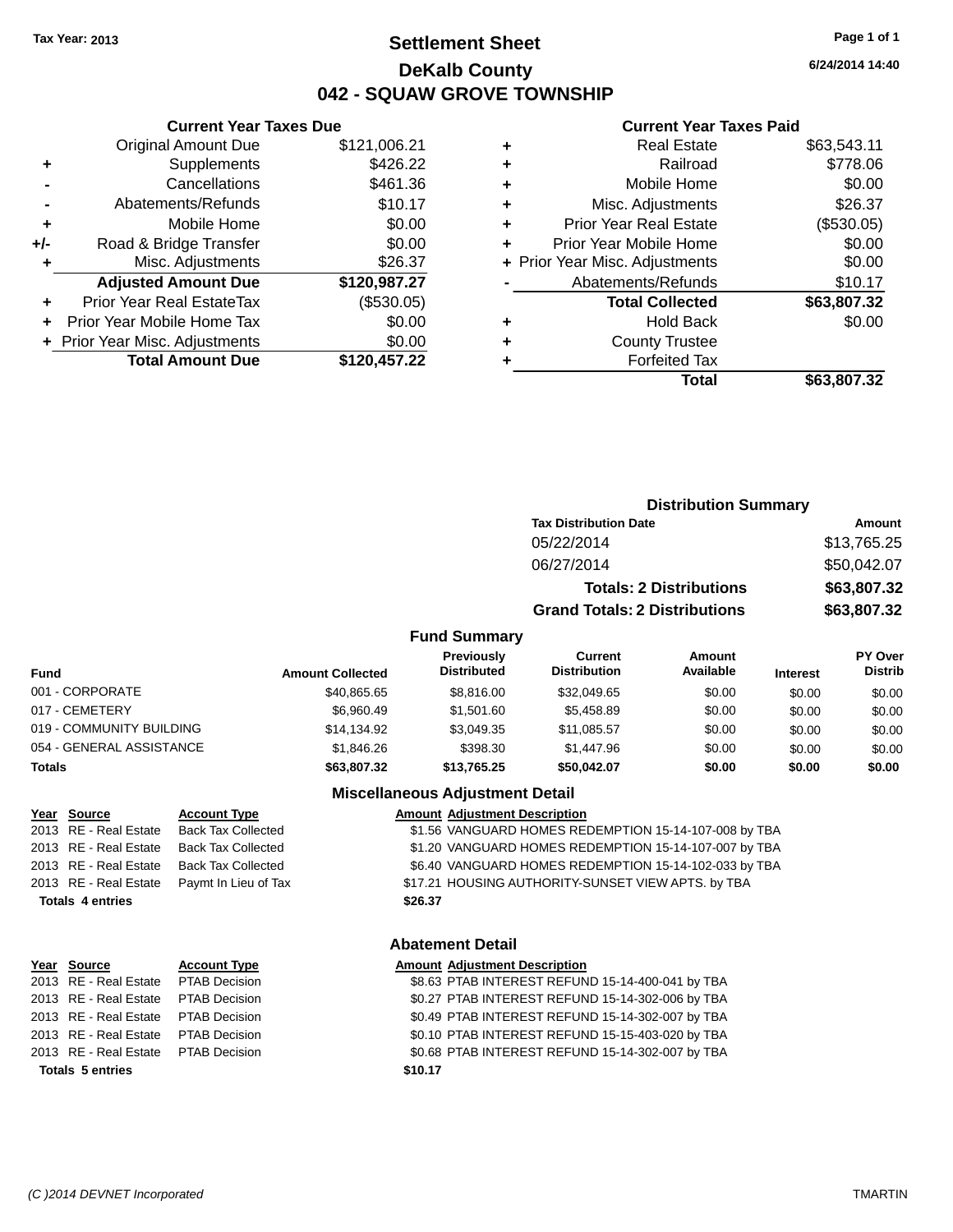## **Settlement Sheet Tax Year: 2013 Page 1 of 1 DeKalb County 043 - HINCKLEY PUBLIC LIBRARY DISTRICT**

**6/24/2014 14:40**

## **Current Year Taxes Paid**

|     | <b>Current Year Taxes Due</b>  |              |
|-----|--------------------------------|--------------|
|     | <b>Original Amount Due</b>     | \$171,823.83 |
| ٠   | Supplements                    | \$605.25     |
|     | Cancellations                  | \$655.10     |
|     | Abatements/Refunds             | \$14.45      |
| ٠   | Mobile Home                    | \$0.00       |
| +/- | Road & Bridge Transfer         | \$0.00       |
|     | Misc. Adjustments              | \$37.45      |
|     | <b>Adjusted Amount Due</b>     | \$171,796.98 |
|     | Prior Year Real EstateTax      | (\$721.15)   |
|     | Prior Year Mobile Home Tax     | \$0.00       |
|     | + Prior Year Misc. Adjustments | \$0.00       |
|     | <b>Total Amount Due</b>        | \$171.075.83 |
|     |                                |              |

|   | Total                          | \$90,635.05 |
|---|--------------------------------|-------------|
| ٠ | <b>Forfeited Tax</b>           |             |
| ٠ | <b>County Trustee</b>          |             |
| ٠ | <b>Hold Back</b>               | \$0.00      |
|   | <b>Total Collected</b>         | \$90,635.05 |
|   | Abatements/Refunds             | \$14.45     |
|   | + Prior Year Misc. Adjustments | \$0.00      |
| ٠ | Prior Year Mobile Home         | \$0.00      |
| ٠ | <b>Prior Year Real Estate</b>  | (\$721.15)  |
| ٠ | Misc. Adjustments              | \$37.45     |
| ٠ | Mobile Home                    | \$0.00      |
| ٠ | Railroad                       | \$1,104.81  |
| ٠ | <b>Real Estate</b>             | \$90.228.39 |
|   |                                |             |

| <b>Distribution Summary</b>          |             |  |  |  |  |
|--------------------------------------|-------------|--|--|--|--|
| <b>Tax Distribution Date</b>         | Amount      |  |  |  |  |
| 05/22/2014                           | \$19,577.43 |  |  |  |  |
| 06/27/2014                           | \$71,057.62 |  |  |  |  |
| <b>Totals: 2 Distributions</b>       | \$90,635.05 |  |  |  |  |
| <b>Grand Totals: 2 Distributions</b> | \$90,635.05 |  |  |  |  |

#### **Fund Summary**

| <b>Fund</b>                             | <b>Amount Collected</b> | Previously<br><b>Distributed</b> | Current<br><b>Distribution</b> | Amount<br>Available | <b>Interest</b> | <b>PY Over</b><br><b>Distrib</b> |
|-----------------------------------------|-------------------------|----------------------------------|--------------------------------|---------------------|-----------------|----------------------------------|
| 001 - CORPORATE                         | \$76,267.39             | \$16,473.95                      | \$59.793.44                    | \$0.00              | \$0.00          | \$0.00                           |
| 004 - OPERATIONS & MAINTENANCE          | \$6.659.14              | \$1,438,40                       | \$5,220,74                     | \$0.00              | \$0.00          | \$0.00                           |
| $005 - I. M. R. F.$                     | \$3,586.70              | \$774.74                         | \$2,811.96                     | \$0.00              | \$0.00          | \$0.00                           |
| 027 - AUDIT                             | \$20.76                 | \$4.49                           | \$16.27                        | \$0.00              | \$0.00          | \$0.00                           |
| 035 - TORT JUDGEMENTS/LIABILITY<br>INS. | \$514.36                | \$111.11                         | \$403.25                       | \$0.00              | \$0.00          | \$0.00                           |
| 047 - SOCIAL SECURITY                   | \$3.586.70              | \$774.74                         | \$2,811.96                     | \$0.00              | \$0.00          | \$0.00                           |
| <b>Totals</b>                           | \$90.635.05             | \$19,577.43                      | \$71,057.62                    | \$0.00              | \$0.00          | \$0.00                           |

### **Miscellaneous Adjustment Detail**

| Year Source             | <b>Account Type</b>                        | <b>Amount Adjustment Description</b>                  |
|-------------------------|--------------------------------------------|-------------------------------------------------------|
| 2013 RE - Real Estate   | <b>Back Tax Collected</b>                  | \$2.22 VANGUARD HOMES REDEMPTION 15-14-107-008 by TBA |
| 2013 RE - Real Estate   | Back Tax Collected                         | \$1.70 VANGUARD HOMES REDEMPTION 15-14-107-007 by TBA |
|                         | 2013 RE - Real Estate Back Tax Collected   | \$9.09 VANGUARD HOMES REDEMPTION 15-14-102-033 by TBA |
|                         | 2013 RE - Real Estate Paymt In Lieu of Tax | \$24.44 HOUSING AUTHORITY-SUNSET VIEW APTS. by TBA    |
| <b>Totals 4 entries</b> |                                            | \$37.45                                               |

### **Abatement Detail**

| Year Source                          | <b>Account Type</b> |         | <b>Amount Adjustment Description</b>              |
|--------------------------------------|---------------------|---------|---------------------------------------------------|
| 2013 RE - Real Estate  PTAB Decision |                     |         | \$12.26 PTAB INTEREST REFUND 15-14-400-041 by TBA |
| 2013 RE - Real Estate PTAB Decision  |                     |         | \$0.38 PTAB INTEREST REFUND 15-14-302-006 by TBA  |
| 2013 RE - Real Estate  PTAB Decision |                     |         | \$0.70 PTAB INTEREST REFUND 15-14-302-007 by TBA  |
| 2013 RE - Real Estate PTAB Decision  |                     |         | \$0.14 PTAB INTEREST REFUND 15-15-403-020 by TBA  |
| 2013 RE - Real Estate PTAB Decision  |                     |         | \$0.97 PTAB INTEREST REFUND 15-14-302-007 by TBA  |
| <b>Totals 5 entries</b>              |                     | \$14.45 |                                                   |
|                                      |                     |         |                                                   |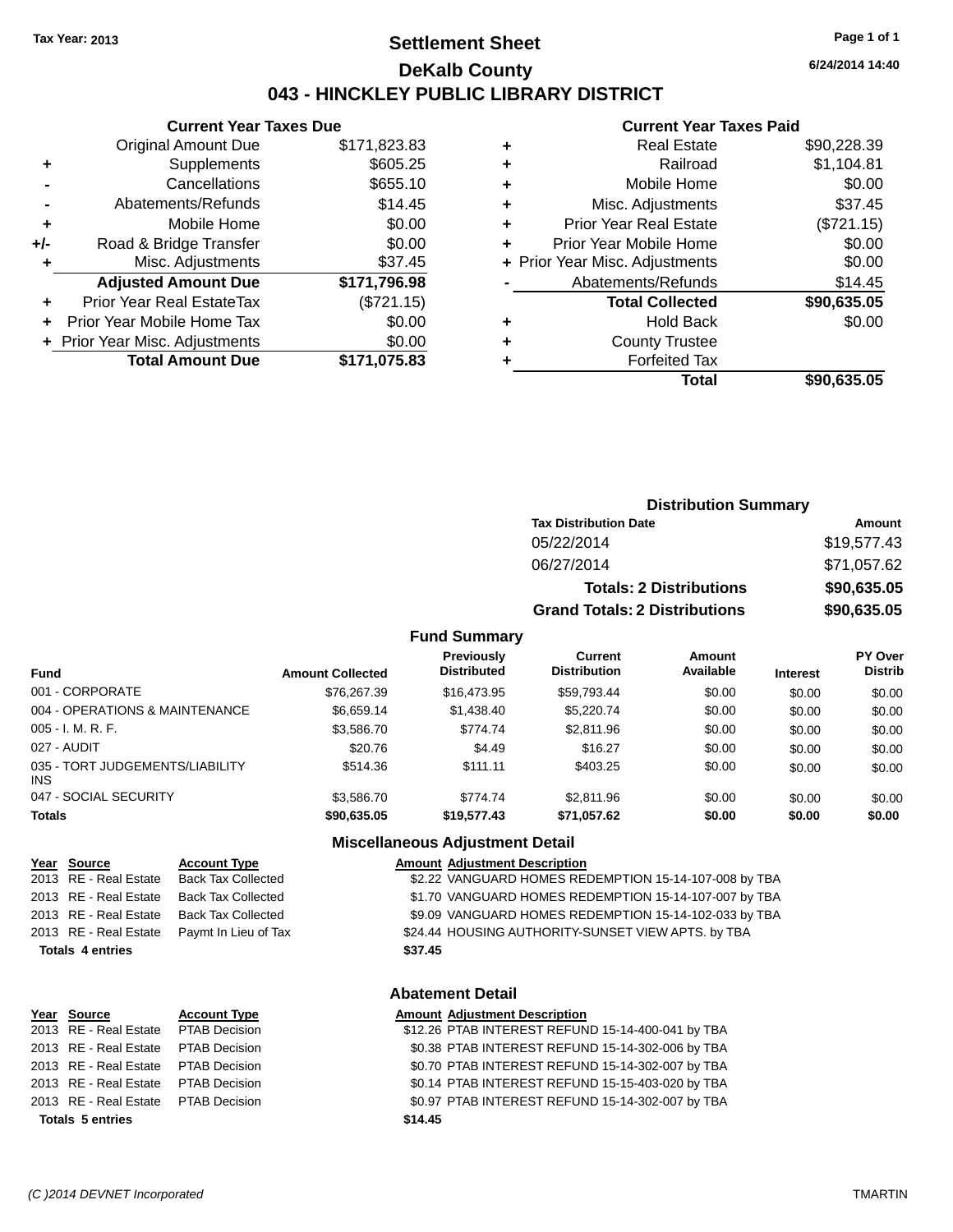## **Settlement Sheet Tax Year: 2013 Page 1 of 1 DeKalb County 044 - SQUAW GROVE ROAD & BRIDGE**

**6/24/2014 14:40**

### **Current Year Taxes Paid**

|     | <b>Current Year Taxes Due</b>  |               |  |  |  |  |
|-----|--------------------------------|---------------|--|--|--|--|
|     | <b>Original Amount Due</b>     | \$286,312.05  |  |  |  |  |
| ٠   | Supplements                    | \$880.92      |  |  |  |  |
|     | Cancellations                  | \$961.58      |  |  |  |  |
|     | Abatements/Refunds             | \$21.20       |  |  |  |  |
| ٠   | Mobile Home                    | \$0.00        |  |  |  |  |
| +/- | Road & Bridge Transfer         | (\$17,837.42) |  |  |  |  |
| ۰   | Misc. Adjustments              | \$62.40       |  |  |  |  |
|     | <b>Adjusted Amount Due</b>     | \$268,435.17  |  |  |  |  |
|     | Prior Year Real EstateTax      | (\$1,149.33)  |  |  |  |  |
|     | Prior Year Mobile Home Tax     | \$0.00        |  |  |  |  |
|     | + Prior Year Misc. Adjustments | \$0.00        |  |  |  |  |
|     | <b>Total Amount Due</b>        | \$267,285.84  |  |  |  |  |
|     |                                |               |  |  |  |  |

|   | Total                          | \$133,068.56 |
|---|--------------------------------|--------------|
|   | <b>Forfeited Tax</b>           |              |
| ٠ | <b>County Trustee</b>          |              |
| ٠ | <b>Hold Back</b>               | \$0.00       |
|   | <b>Total Collected</b>         | \$133,068.56 |
|   | Abatements/Refunds             | \$21.20      |
|   | + Prior Year Misc. Adjustments | \$0.00       |
| ٠ | Prior Year Mobile Home         | \$0.00       |
| ٠ | <b>Prior Year Real Estate</b>  | (\$1,149.33) |
| ٠ | Misc. Adjustments              | \$62.40      |
| ٠ | Mobile Home                    | \$0.00       |
| ٠ | Railroad                       | \$1,745.44   |
|   | <b>Real Estate</b>             | \$132,431.25 |

|                            | <b>Road and Bridge Summary</b> |                         | <b>Distribution Summary</b>  |              |
|----------------------------|--------------------------------|-------------------------|------------------------------|--------------|
| Municipality               | Amt. Due                       | Amt. Distrib.           | <b>Tax Distribution Date</b> | Amount       |
| <b>VILLAGE OF HINCKLEY</b> |                                | \$33,680.89 \$17,837.42 | 05/22/2014                   | \$28,645.24  |
| <b>Totals</b>              | \$33,680.89 \$17,837.42        |                         | 06/27/2014                   | \$104,423.32 |

| <b>Totals: 2 Distributions</b>       | \$133,068.56 |
|--------------------------------------|--------------|
| <b>Grand Totals: 2 Distributions</b> | \$133,068.56 |

#### **Fund Summary**

| <b>Fund</b>                                   | <b>Amount Collected</b> | <b>Previously</b><br><b>Distributed</b> | Current<br><b>Distribution</b> | Amount<br>Available | <b>Interest</b> | <b>PY Over</b><br><b>Distrib</b> |
|-----------------------------------------------|-------------------------|-----------------------------------------|--------------------------------|---------------------|-----------------|----------------------------------|
| 007 - ROAD AND BRIDGE                         | \$46,993,29             | \$10.106.60                             | \$36,886,69                    | \$0.00              | \$0.00          | \$0.00                           |
| 008 - BRIDGE CONST W/COUNTY                   | \$5.274.02              | \$1.135.91                              | \$4,138.11                     | \$0.00              | \$0.00          | \$0.00                           |
| 009 - PERMANENT ROAD                          | \$57,604.28             | \$12,406.63                             | \$45.197.65                    | \$0.00              | \$0.00          | \$0.00                           |
| 010 - EQUIPMENT AND BUILDING                  | \$21,085.94             | \$4.541.43                              | \$16.544.51                    | \$0.00              | \$0.00          | \$0.00                           |
| 035 - TORT JUDGEMENTS/LIABILITY<br><b>INS</b> | \$2.111.03              | \$454.67                                | \$1,656,36                     | \$0.00              | \$0.00          | \$0.00                           |
| <b>Totals</b>                                 | \$133,068.56            | \$28,645.24                             | \$104.423.32                   | \$0.00              | \$0.00          | \$0.00                           |

#### **Miscellaneous Adjustment Detail**

# **Year Source Account Type Amount Adjustment Description**

\$3.70 VANGUARD HOMES REDEMPTION 15-14-107-008 by TBA 2013 RE - Real Estate Back Tax Collected \$2.83 VANGUARD HOMES REDEMPTION 15-14-107-007 by TBA 2013 RE - Real Estate Back Tax Collected \$15.15 VANGUARD HOMES REDEMPTION 15-14-102-033 by TBA 2013 RE - Real Estate Paymt In Lieu of Tax \$40.72 HOUSING AUTHORITY-SUNSET VIEW APTS. by TBA **Totals 4 entries \$62.40**

## **Abatement Detail**

| Year Source                          | <b>Account Type</b> |         | <b>Amount Adjustment Description</b>              |  |  |
|--------------------------------------|---------------------|---------|---------------------------------------------------|--|--|
| 2013 RE - Real Estate  PTAB Decision |                     |         | \$20.42 PTAB INTEREST REFUND 15-14-400-041 by TBA |  |  |
| 2013 RE - Real Estate PTAB Decision  |                     |         | \$0.63 PTAB INTEREST REFUND 15-14-302-006 by TBA  |  |  |
| 2013 RE - Real Estate PTAB Decision  |                     |         | \$1.17 PTAB INTEREST REFUND 15-14-302-007 by TBA  |  |  |
| 2013 RE - Real Estate PTAB Decision  |                     |         | \$0.24 PTAB INTEREST REFUND 15-15-403-020 by TBA  |  |  |
| 2013 RE - Real Estate PTAB Decision  |                     |         | \$1.61 PTAB INTEREST REFUND 15-14-302-007 by TBA  |  |  |
| <b>Totals 5 entries</b>              |                     | \$24.07 |                                                   |  |  |
|                                      |                     |         |                                                   |  |  |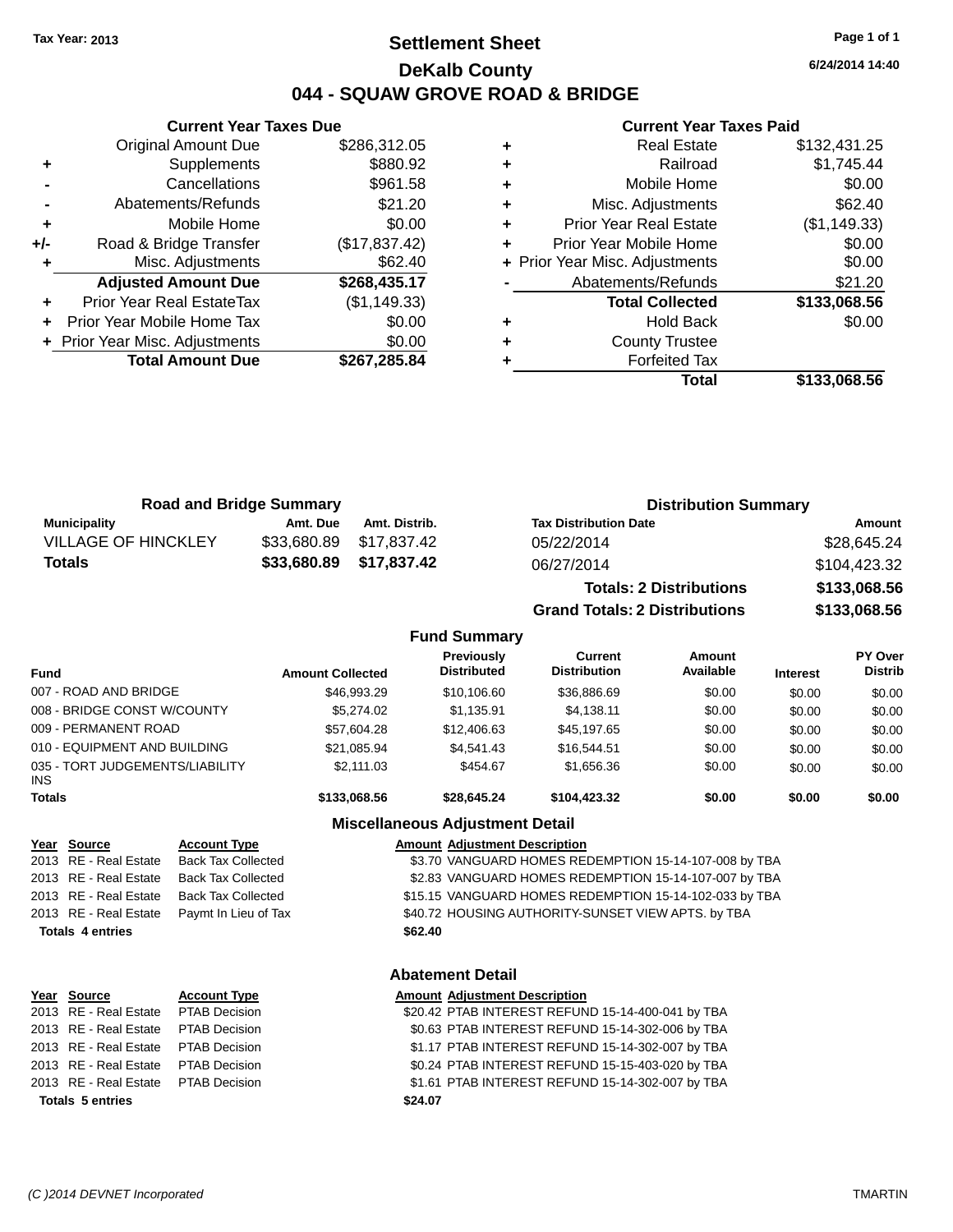## **Settlement Sheet Tax Year: 2013 Page 1 of 1 DeKalb County 045 - SYCAMORE TOWNSHIP**

**6/24/2014 14:40**

#### **Current Year Taxes Paid**

|       | <b>Current Year Taxes Due</b>  |              |  |  |  |  |
|-------|--------------------------------|--------------|--|--|--|--|
|       | <b>Original Amount Due</b>     | \$393,037.54 |  |  |  |  |
| ٠     | Supplements                    | \$718.30     |  |  |  |  |
|       | Cancellations                  | \$774.73     |  |  |  |  |
|       | Abatements/Refunds             | \$0.00       |  |  |  |  |
| ٠     | Mobile Home                    | \$0.00       |  |  |  |  |
| $+/-$ | Road & Bridge Transfer         | \$0.00       |  |  |  |  |
|       | Misc. Adjustments              | \$4.58       |  |  |  |  |
|       | <b>Adjusted Amount Due</b>     | \$392,985.69 |  |  |  |  |
| ٠     | Prior Year Real EstateTax      | (\$64.17)    |  |  |  |  |
|       | Prior Year Mobile Home Tax     | \$0.00       |  |  |  |  |
|       | + Prior Year Misc. Adjustments | \$0.00       |  |  |  |  |
|       | <b>Total Amount Due</b>        | \$392,921.52 |  |  |  |  |
|       |                                |              |  |  |  |  |

| ٠ | <b>Real Estate</b>             | \$205,724.10 |
|---|--------------------------------|--------------|
| ٠ | Railroad                       | \$118.22     |
| ٠ | Mobile Home                    | \$0.00       |
| ٠ | Misc. Adjustments              | \$4.58       |
| ٠ | <b>Prior Year Real Estate</b>  | (\$64.17)    |
| ٠ | Prior Year Mobile Home         | \$0.00       |
|   | + Prior Year Misc. Adjustments | \$0.00       |
|   | Abatements/Refunds             | \$0.00       |
|   | <b>Total Collected</b>         | \$205,782.73 |
| ٠ | Hold Back                      | \$0.00       |
| ٠ | <b>County Trustee</b>          |              |
| ٠ | <b>Forfeited Tax</b>           |              |
|   | Total                          | \$205,782.73 |
|   |                                |              |

|                     | <b>Distribution Summary</b>          |              |
|---------------------|--------------------------------------|--------------|
|                     | <b>Tax Distribution Date</b>         | Amount       |
|                     | 05/22/2014                           | \$51,669.65  |
|                     | 06/27/2014                           | \$154,113.08 |
|                     | <b>Totals: 2 Distributions</b>       | \$205,782.73 |
|                     | <b>Grand Totals: 2 Distributions</b> | \$205,782.73 |
| <b>Fund Summary</b> |                                      |              |

| Fund                     | <b>Amount Collected</b> | <b>Previously</b><br><b>Distributed</b> | Current<br><b>Distribution</b> | Amount<br>Available | <b>Interest</b> | <b>PY Over</b><br><b>Distrib</b> |
|--------------------------|-------------------------|-----------------------------------------|--------------------------------|---------------------|-----------------|----------------------------------|
| 001 - CORPORATE          | \$189,015.35            | \$47.459.56                             | \$141.555.79                   | \$0.00              | \$0.00          | \$0.00                           |
| $005 - I. M. R. F.$      | \$15,708.83             | \$3.944.30                              | \$11,764.53                    | \$0.00              | \$0.00          | \$0.00                           |
| 054 - GENERAL ASSISTANCE | \$1,058.55              | \$265.79                                | \$792.76                       | \$0.00              | \$0.00          | \$0.00                           |
| Totals                   | \$205,782.73            | \$51,669.65                             | \$154,113,08                   | \$0.00              | \$0.00          | \$0.00                           |

### **Miscellaneous Adjustment Detail**

| Year Source             | <b>Account Type</b>                      | Amount |
|-------------------------|------------------------------------------|--------|
| 2013 RE - Real Estate   | Back Tax Collected                       | \$1.21 |
|                         | 2013 RE - Real Estate Back Tax Collected | \$3.37 |
| <b>Totals 2 entries</b> |                                          | \$4.58 |

**Peart Source III Account Adjustment Description** ected **31.21 STOGSDILL REDEMPTION 06-32-328-025 by TBA** ected **2013 83.37 MEIER REDEMPTION 06-18-300-001 by TBA**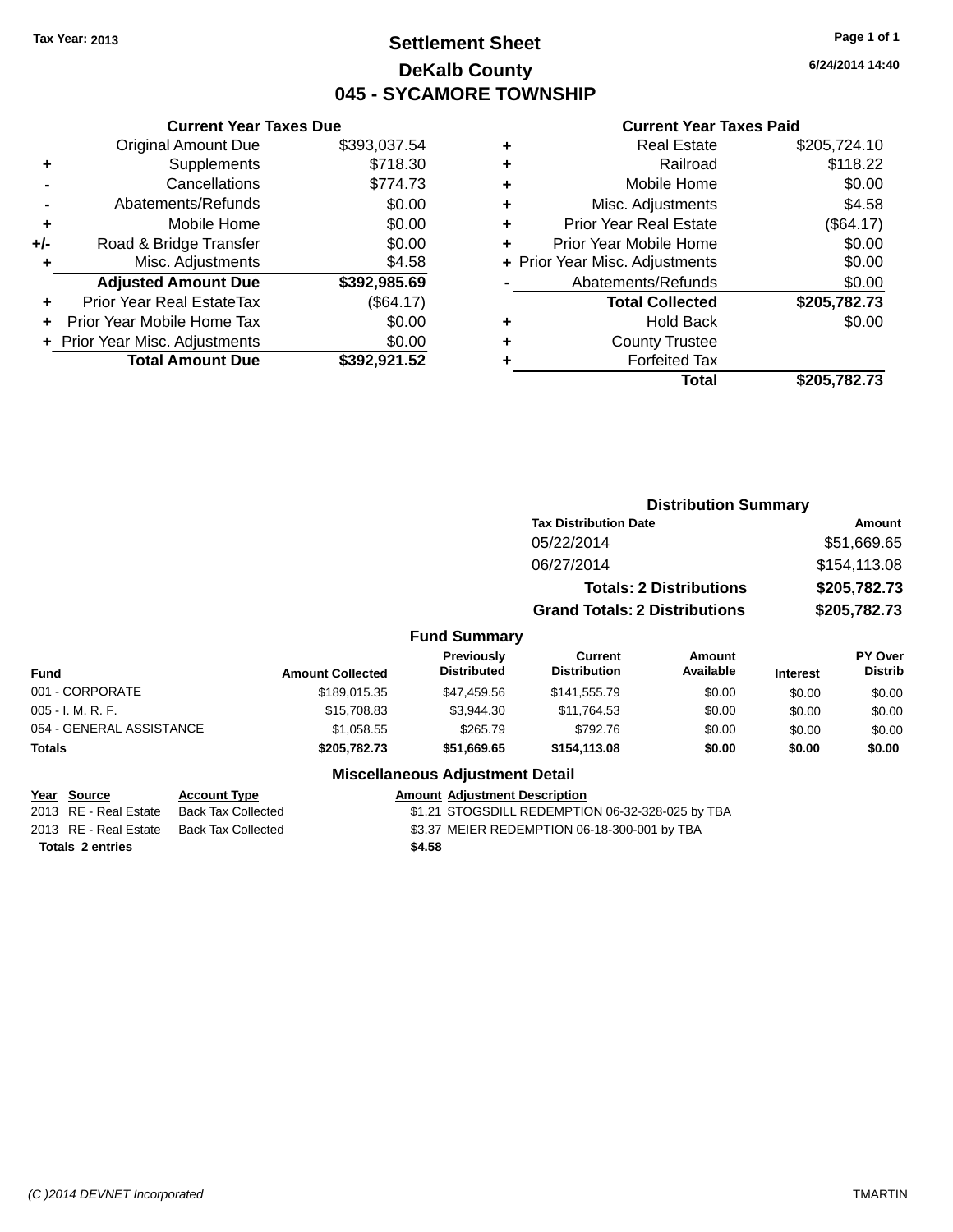## **Settlement Sheet Tax Year: 2013 Page 1 of 1 DeKalb County 046 - SYCAMORE ROAD & BRIDGE**

**6/24/2014 14:40**

#### **Current Year Taxes Paid**

|     | <b>Current Year Taxes Due</b>  |              |  |  |
|-----|--------------------------------|--------------|--|--|
|     | <b>Original Amount Due</b>     | \$795,913.31 |  |  |
| ٠   | Supplements                    | \$1,440.91   |  |  |
|     | Cancellations                  | \$1,554.20   |  |  |
|     | Abatements/Refunds             | \$0.00       |  |  |
| ٠   | Mobile Home                    | \$0.00       |  |  |
| +/- | Road & Bridge Transfer         | (\$3,885.00) |  |  |
|     | Misc. Adjustments              | \$9.28       |  |  |
|     | <b>Adjusted Amount Due</b>     | \$791,924.30 |  |  |
| ٠   | Prior Year Real EstateTax      | (\$130.18)   |  |  |
|     | Prior Year Mobile Home Tax     | \$0.00       |  |  |
|     | + Prior Year Misc. Adjustments | \$0.00       |  |  |
|     | <b>Total Amount Due</b>        | \$791,794.12 |  |  |
|     |                                |              |  |  |

|   | <b>Real Estate</b>             | \$412,713.37 |
|---|--------------------------------|--------------|
| ٠ | Railroad                       | \$239.38     |
| ٠ | Mobile Home                    | \$0.00       |
| ٠ | Misc. Adjustments              | \$9.28       |
| ٠ | <b>Prior Year Real Estate</b>  | (\$130.18)   |
| ٠ | Prior Year Mobile Home         | \$0.00       |
|   | + Prior Year Misc. Adjustments | \$0.00       |
|   | Abatements/Refunds             | \$0.00       |
|   | <b>Total Collected</b>         | \$412,831.85 |
| ٠ | <b>Hold Back</b>               | \$0.00       |
| ٠ | <b>County Trustee</b>          |              |
|   | <b>Forfeited Tax</b>           |              |
|   | Total                          | \$412,831.85 |

| <b>Road and Bridge Summary</b> |            |               | <b>Distribution Summary</b>  |              |  |
|--------------------------------|------------|---------------|------------------------------|--------------|--|
| <b>Municipality</b>            | Amt. Due   | Amt. Distrib. | <b>Tax Distribution Date</b> | Amount       |  |
| <b>CITY OF SYCAMORE</b>        | \$7.417.81 | \$3.885.00    | 05/22/2014                   | \$103,656.98 |  |
| Totals                         | \$7.417.81 | \$3,885,00    | 06/27/2014                   | \$309,174.87 |  |
|                                |            |               | _ _ _                        | **** *** **  |  |

| <b>Totals: 2 Distributions</b> | \$412,831.85 |
|--------------------------------|--------------|
| Grand Totals: 2 Distributions  | \$412,831.85 |

### **Fund Summary**

| <b>Fund</b>                                   | <b>Amount Collected</b> | <b>Previously</b><br><b>Distributed</b> | <b>Current</b><br><b>Distribution</b> | Amount<br>Available | <b>Interest</b> | <b>PY Over</b><br><b>Distrib</b> |
|-----------------------------------------------|-------------------------|-----------------------------------------|---------------------------------------|---------------------|-----------------|----------------------------------|
| $005 - I. M. R. F.$                           | \$10.472.92             | \$2,629.63                              | \$7,843.29                            | \$0.00              | \$0.00          | \$0.00                           |
| 007 - ROAD AND BRIDGE                         | \$6,587.52              | \$1,653.49                              | \$4,934.03                            | \$0.00              | \$0.00          | \$0.00                           |
| 008 - BRIDGE CONST W/COUNTY                   | \$20,945.02             | \$5,259.07                              | \$15,685.95                           | \$0.00              | \$0.00          | \$0.00                           |
| 009 - PERMANENT ROAD                          | \$294.715.08            | \$73,999.73                             | \$220,715.35                          | \$0.00              | \$0.00          | \$0.00                           |
| 010 - EQUIPMENT AND BUILDING                  | \$65,446.62             | \$16,432.93                             | \$49,013.69                           | \$0.00              | \$0.00          | \$0.00                           |
| 035 - TORT JUDGEMENTS/LIABILITY<br><b>INS</b> | \$5,236.46              | \$1.314.81                              | \$3.921.65                            | \$0.00              | \$0.00          | \$0.00                           |
| 047 - SOCIAL SECURITY                         | \$9,428.23              | \$2,367,32                              | \$7.060.91                            | \$0.00              | \$0.00          | \$0.00                           |
| <b>Totals</b>                                 | \$412,831,85            | \$103,656,98                            | \$309,174.87                          | \$0.00              | \$0.00          | \$0.00                           |

#### **Miscellaneous Adjustment Detail**

#### **Year Source Account Type And Adjustment Description**

| \$9.28<br><b>Totals 2 entries</b>                                                               |  |
|-------------------------------------------------------------------------------------------------|--|
| \$6.83 MEIER REDEMPTION 06-18-300-001 by TBA<br>2013 RE - Real Estate Back Tax Collected        |  |
| \$2.45 STOGSDILL REDEMPTION 06-32-328-025 by TBA<br>2013 RE - Real Estate<br>Back Tax Collected |  |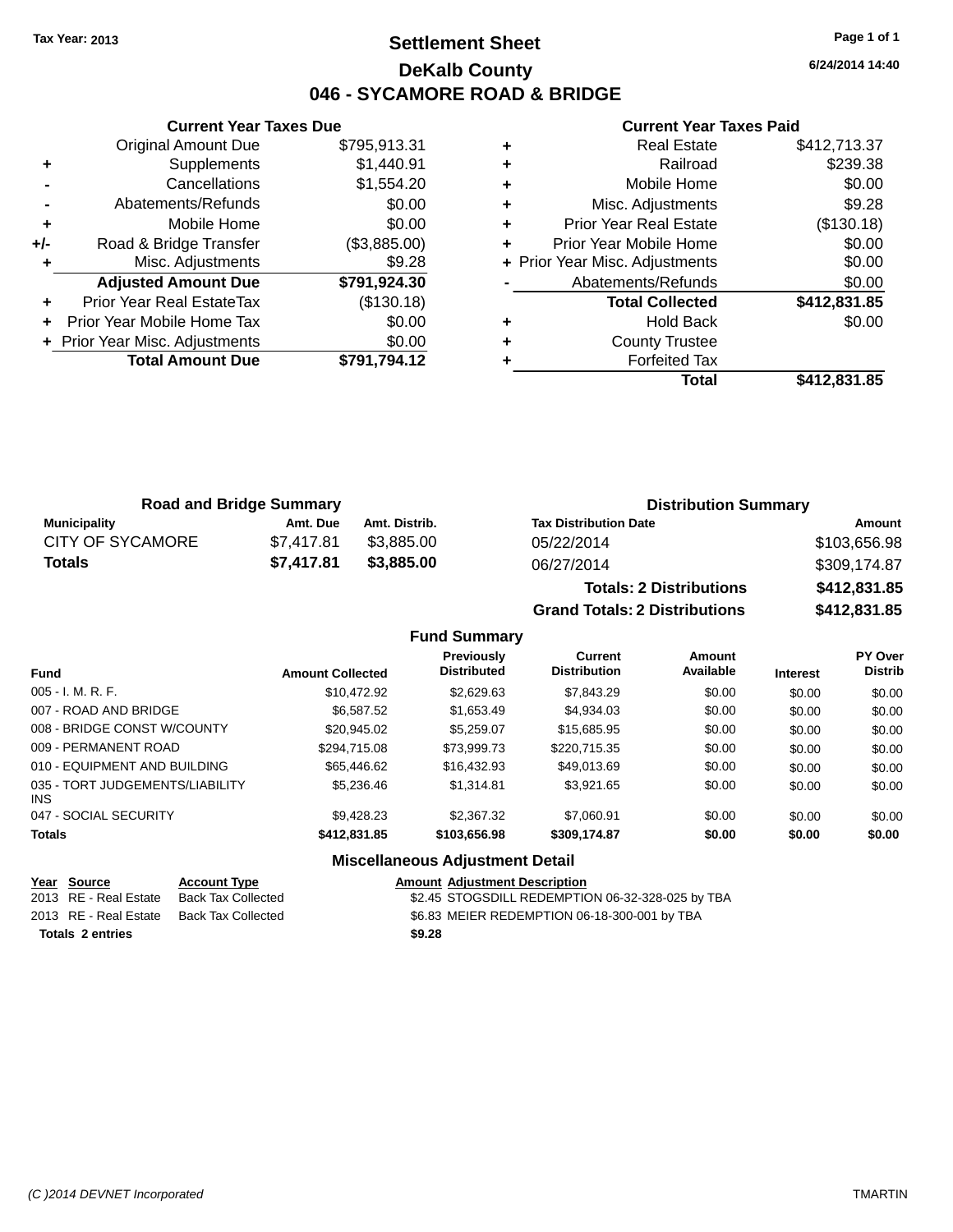## **Settlement Sheet Tax Year: 2013 Page 1 of 1 DeKalb County 047 - VICTOR TOWNSHIP**

**Totals \$32,148.20 \$7,979.61 \$24,168.59 \$0.00 \$0.00 \$0.00**

**6/24/2014 14:40**

### **Current Year Taxes Paid**

|     | <b>Current Year Taxes Due</b>  |             |  |  |  |
|-----|--------------------------------|-------------|--|--|--|
|     | <b>Original Amount Due</b>     | \$51,725.15 |  |  |  |
| ٠   | Supplements                    | \$192.19    |  |  |  |
|     | Cancellations                  | \$211.19    |  |  |  |
|     | Abatements/Refunds             | \$0.00      |  |  |  |
| ٠   | Mobile Home                    | \$0.00      |  |  |  |
| +/- | Road & Bridge Transfer         | \$0.00      |  |  |  |
|     | Misc. Adjustments              | \$0.00      |  |  |  |
|     | <b>Adjusted Amount Due</b>     | \$51,706.15 |  |  |  |
| ٠   | Prior Year Real EstateTax      | \$0.00      |  |  |  |
|     | Prior Year Mobile Home Tax     | \$0.00      |  |  |  |
|     | + Prior Year Misc. Adjustments | \$0.00      |  |  |  |
|     | <b>Total Amount Due</b>        | \$51,706.15 |  |  |  |
|     |                                |             |  |  |  |

|   | <b>Real Estate</b>             | \$32,134.55 |
|---|--------------------------------|-------------|
| ٠ | Railroad                       | \$13.65     |
| ٠ | Mobile Home                    | \$0.00      |
| ٠ | Misc. Adjustments              | \$0.00      |
| ٠ | <b>Prior Year Real Estate</b>  | \$0.00      |
| ٠ | Prior Year Mobile Home         | \$0.00      |
|   | + Prior Year Misc. Adjustments | \$0.00      |
|   | Abatements/Refunds             | \$0.00      |
|   | <b>Total Collected</b>         | \$32,148.20 |
| ٠ | Hold Back                      | \$0.00      |
| ٠ | <b>County Trustee</b>          |             |
| ٠ | <b>Forfeited Tax</b>           |             |
|   | Total                          | \$32,148.20 |
|   |                                |             |

|                          |                         |                                  | <b>Distribution Summary</b>           |                                |                 |                           |  |
|--------------------------|-------------------------|----------------------------------|---------------------------------------|--------------------------------|-----------------|---------------------------|--|
|                          |                         |                                  | <b>Tax Distribution Date</b>          |                                |                 | Amount                    |  |
|                          |                         |                                  | 05/22/2014                            |                                |                 | \$7,979.61                |  |
|                          |                         |                                  | 06/27/2014                            |                                |                 | \$24,168.59               |  |
|                          |                         |                                  |                                       | <b>Totals: 2 Distributions</b> |                 | \$32,148.20               |  |
|                          |                         |                                  | <b>Grand Totals: 2 Distributions</b>  |                                |                 | \$32,148.20               |  |
|                          |                         | <b>Fund Summary</b>              |                                       |                                |                 |                           |  |
| Fund                     | <b>Amount Collected</b> | Previously<br><b>Distributed</b> | <b>Current</b><br><b>Distribution</b> | Amount<br>Available            | <b>Interest</b> | PY Over<br><b>Distrib</b> |  |
| 001 - CORPORATE          | \$29.101.88             | \$7.223.47                       | \$21,878.41                           | \$0.00                         | \$0.00          | \$0.00                    |  |
| 034 - GENERAL ASSISTANCE | \$1.821.09              | \$452.02                         | \$1.369.07                            | \$0.00                         | \$0.00          | \$0.00                    |  |

\$1,225.23 \$304.12 \$921.11 \$0.00 \$0.00 \$0.00

INS

035 - TORT JUDGEMENTS/LIABILITY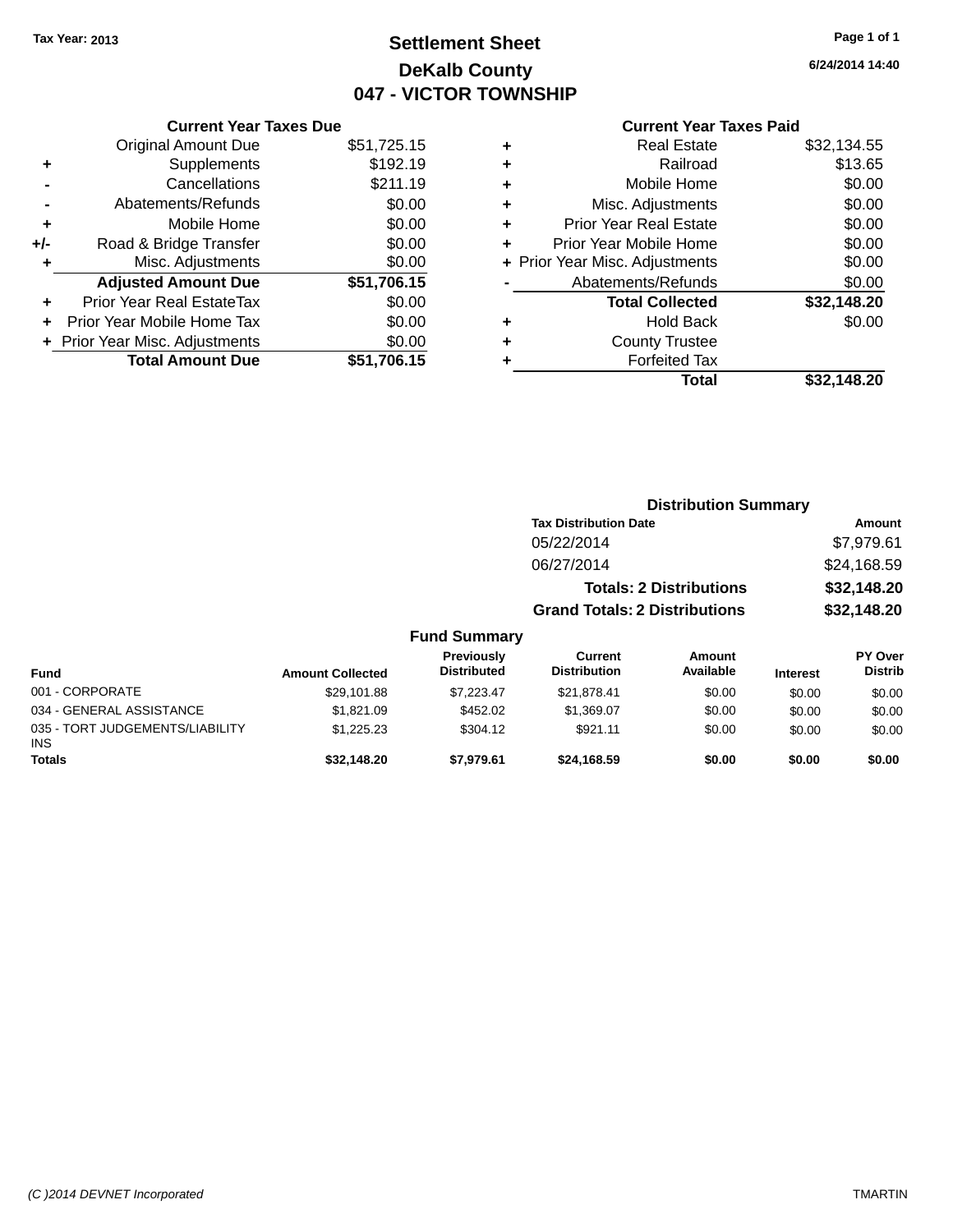## **Settlement Sheet Tax Year: 2013 Page 1 of 1 DeKalb County 048 - VICTOR ROAD & BRIDGE**

**6/24/2014 14:40**

#### **Current Year Taxes Paid**

|     | <b>Current Year Taxes Due</b>  |             |
|-----|--------------------------------|-------------|
|     | <b>Original Amount Due</b>     | \$98,181.42 |
| ٠   | Supplements                    | \$364.80    |
|     | Cancellations                  | \$400.87    |
|     | Abatements/Refunds             | \$0.00      |
| ÷   | Mobile Home                    | \$0.00      |
| +/- | Road & Bridge Transfer         | \$0.00      |
|     | Misc. Adjustments              | \$0.00      |
|     | <b>Adjusted Amount Due</b>     | \$98,145.35 |
| ÷   | Prior Year Real EstateTax      | \$0.00      |
|     | Prior Year Mobile Home Tax     | \$0.00      |
|     | + Prior Year Misc. Adjustments | \$0.00      |
|     | <b>Total Amount Due</b>        | \$98.145.35 |
|     |                                |             |

| ٠ | <b>Real Estate</b>             | \$60,995.37 |
|---|--------------------------------|-------------|
| ٠ | Railroad                       | \$25.90     |
| ٠ | Mobile Home                    | \$0.00      |
| ٠ | Misc. Adjustments              | \$0.00      |
| ٠ | <b>Prior Year Real Estate</b>  | \$0.00      |
| ٠ | Prior Year Mobile Home         | \$0.00      |
|   | + Prior Year Misc. Adjustments | \$0.00      |
|   | Abatements/Refunds             | \$0.00      |
|   | <b>Total Collected</b>         | \$61,021.27 |
| ٠ | <b>Hold Back</b>               | \$0.00      |
|   | <b>County Trustee</b>          |             |
| ٠ | <b>Forfeited Tax</b>           |             |
|   | Total                          | \$61,021.27 |
|   |                                |             |

| <b>Distribution Summary</b>          |             |  |  |  |
|--------------------------------------|-------------|--|--|--|
| <b>Tax Distribution Date</b>         | Amount      |  |  |  |
| 05/22/2014                           | \$15,146.37 |  |  |  |
| 06/27/2014                           | \$45,874.90 |  |  |  |
| <b>Totals: 2 Distributions</b>       | \$61,021.27 |  |  |  |
| <b>Grand Totals: 2 Distributions</b> | \$61,021.27 |  |  |  |

### **Fund Summary**

| Fund                                          | <b>Amount Collected</b> | Previously<br><b>Distributed</b> | Current<br><b>Distribution</b> | Amount<br>Available | <b>Interest</b> | <b>PY Over</b><br><b>Distrib</b> |
|-----------------------------------------------|-------------------------|----------------------------------|--------------------------------|---------------------|-----------------|----------------------------------|
| 007 - ROAD AND BRIDGE                         | \$35,315.06             | \$8.765.71                       | \$26,549.35                    | \$0.00              | \$0.00          | \$0.00                           |
| 008 - BRIDGE CONST W/COUNTY                   | \$1,302.38              | \$323.27                         | \$979.11                       | \$0.00              | \$0.00          | \$0.00                           |
| 009 - PERMANENT ROAD                          | \$15,759.30             | \$3.911.69                       | \$11.847.61                    | \$0.00              | \$0.00          | \$0.00                           |
| 010 - EQUIPMENT AND BUILDING                  | \$7,407.13              | \$1,838.56                       | \$5.568.57                     | \$0.00              | \$0.00          | \$0.00                           |
| 035 - TORT JUDGEMENTS/LIABILITY<br><b>INS</b> | \$1,237.40              | \$307.14                         | \$930.26                       | \$0.00              | \$0.00          | \$0.00                           |
| <b>Totals</b>                                 | \$61.021.27             | \$15.146.37                      | \$45,874.90                    | \$0.00              | \$0.00          | \$0.00                           |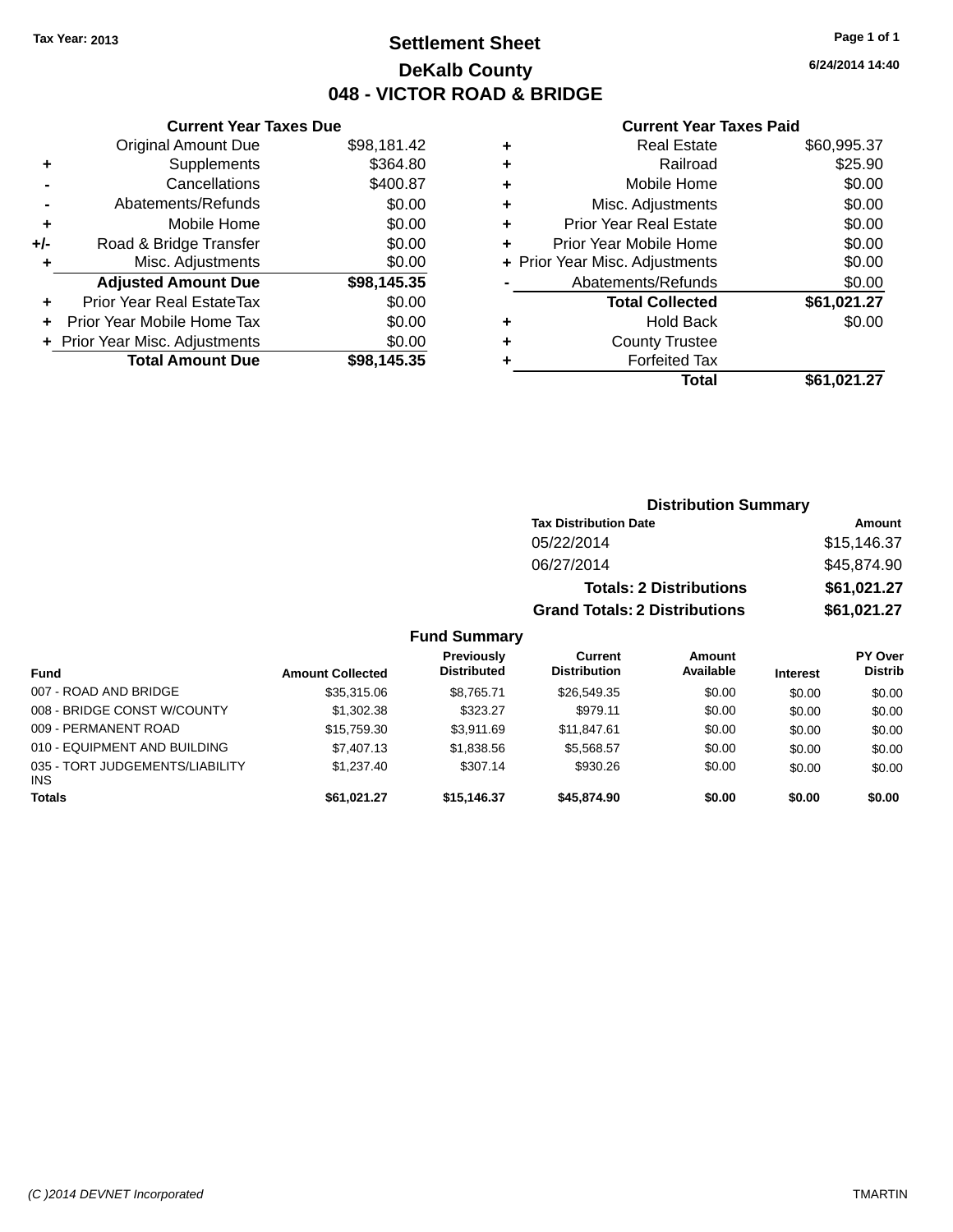## **Settlement Sheet Tax Year: 2013 Page 1 of 1 DeKalb County 056 - TOWN OF CORTLAND**

**6/24/2014 14:40**

#### **Current Year Taxes Paid**

|     | <b>Original Amount Due</b>     | \$608,054.01 |
|-----|--------------------------------|--------------|
| ٠   | Supplements                    | \$2,187.71   |
|     | Cancellations                  | \$2,510.58   |
|     | Abatements/Refunds             | \$1.13       |
| ٠   | Mobile Home                    | \$0.00       |
| +/- | Road & Bridge Transfer         | \$6,847.26   |
| ٠   | Misc. Adjustments              | \$0.00       |
|     | <b>Adjusted Amount Due</b>     | \$614,577.27 |
| ÷   | Prior Year Real EstateTax      | (\$4.05)     |
| ÷   | Prior Year Mobile Home Tax     | \$0.00       |
|     | + Prior Year Misc. Adjustments | \$0.00       |
|     | <b>Total Amount Due</b>        | \$614,573.22 |
|     |                                |              |

**Current Year Taxes Due**

|   | <b>Real Estate</b>             | \$311,014.55 |
|---|--------------------------------|--------------|
| ٠ | Railroad                       | \$753.34     |
| ٠ | Mobile Home                    | \$0.00       |
| ٠ | Misc. Adjustments              | \$0.00       |
| ٠ | Prior Year Real Estate         | (\$4.05)     |
| ٠ | Prior Year Mobile Home         | \$0.00       |
|   | + Prior Year Misc. Adjustments | \$0.00       |
|   | Abatements/Refunds             | \$1.13       |
|   | <b>Total Collected</b>         | \$311,762.71 |
| ٠ | <b>Hold Back</b>               | \$0.00       |
| ٠ | <b>County Trustee</b>          |              |
| ٠ | <b>Forfeited Tax</b>           |              |
|   | Total                          | \$311,762.71 |
|   |                                |              |

**Grand Totals: 2 Distributions \$311,762.71**

| <b>Road and Bridge Summary</b>   |             |               | <b>Distribution Summary</b>    |              |  |
|----------------------------------|-------------|---------------|--------------------------------|--------------|--|
| <b>Rd./Br. District</b>          | Amt. Due    | Amt. Distrib. | <b>Tax Distribution Date</b>   | Amount       |  |
| <b>CORTLAND ROAD &amp; BRIDG</b> | \$13,294.45 | \$6.847.26    | 05/22/2014                     | \$89,180.41  |  |
| <b>Totals</b>                    | \$13,294.45 | \$6,847.26    | 06/27/2014                     | \$222,582.30 |  |
|                                  |             |               | <b>Totals: 2 Distributions</b> | \$311,762.71 |  |

**Fund Summary Fund Interest Amount Collected Distributed PY Over Distrib Amount Available Current Distribution Previously** 001 - CORPORATE 60.00 \$218,223.71 \$62,549.15 \$155,674.56 \$0.00 \$0.00 \$0.00 \$0.00 005 - I. M. R. F. \$27,398.79 \$7,853.28 \$19,545.51 \$0.00 \$0.00 \$0.00 007 - ROAD AND BRIDGE 60.00 \$6,847.26 \$1,782.92 \$5,064.34 \$0.00 \$0.00 \$0.00 \$0.00 014 - POLICE PROTECTION \$34,483.50 \$9,883.96 \$24,599.54 \$0.00 \$0.00 \$0.00 \$0.00 047 - SOCIAL SECURITY \$24,809.45 \$7,111.10 \$17,698.35 \$0.00 \$0.00 \$0.00 \$0.00 **Totals \$311,762.71 \$89,180.41 \$222,582.30 \$0.00 \$0.00 \$0.00**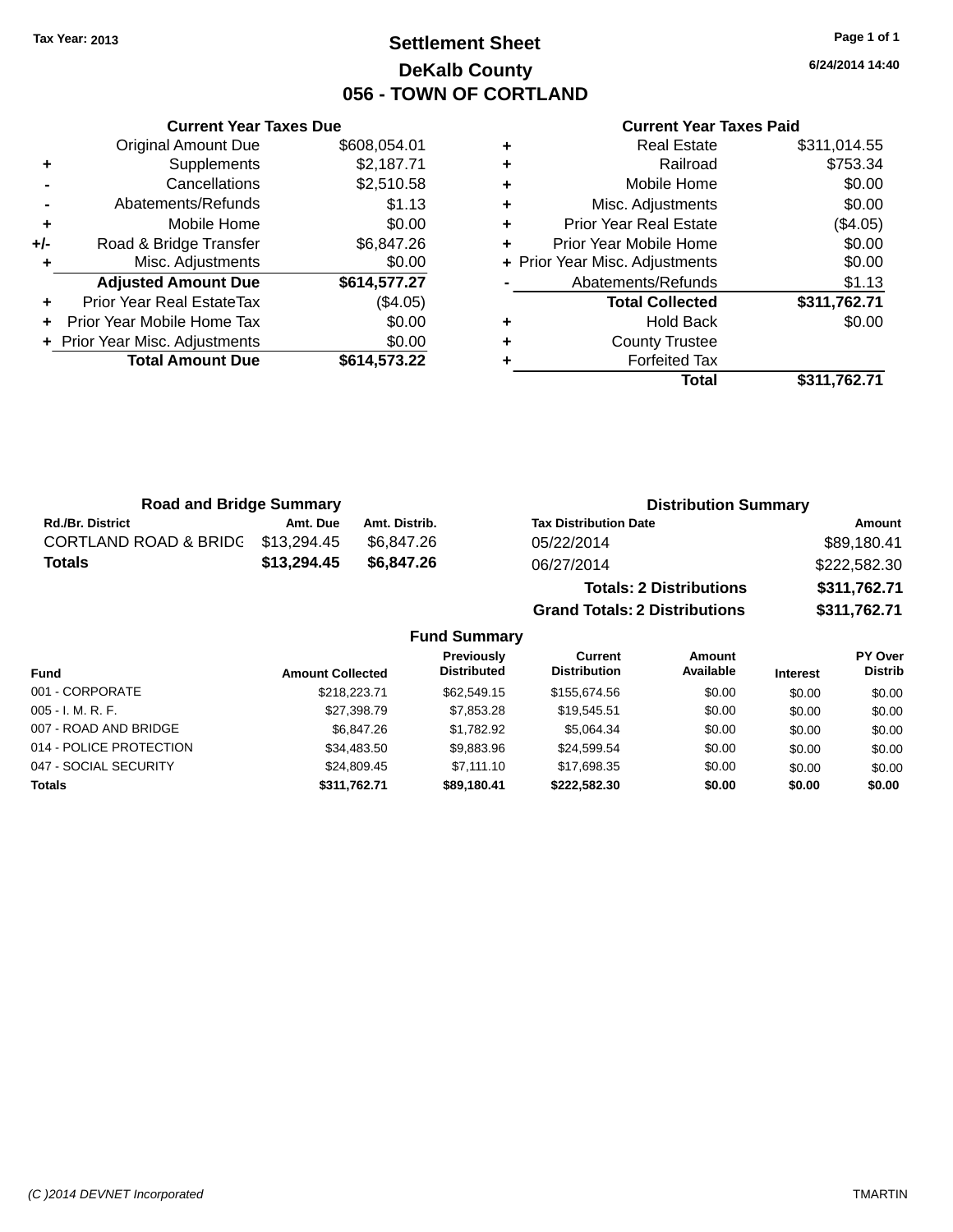## **Settlement Sheet Tax Year: 2013 Page 1 of 1 DeKalb County 057 - CORTLAND LIBRARY**

**6/24/2014 14:40**

#### **Current Year Taxes Paid**

|     | <b>Current Year Taxes Due</b>  |              |  |  |  |
|-----|--------------------------------|--------------|--|--|--|
|     | <b>Original Amount Due</b>     | \$217,465.80 |  |  |  |
| ٠   | Supplements                    | \$763.07     |  |  |  |
|     | Cancellations                  | \$877.04     |  |  |  |
|     | Abatements/Refunds             | \$0.00       |  |  |  |
| ٠   | Mobile Home                    | \$0.00       |  |  |  |
| +/- | Road & Bridge Transfer         | \$0.00       |  |  |  |
|     | Misc. Adjustments              | \$0.00       |  |  |  |
|     | <b>Adjusted Amount Due</b>     | \$217,351.83 |  |  |  |
| ÷   | Prior Year Real EstateTax      | \$0.00       |  |  |  |
|     | Prior Year Mobile Home Tax     | \$0.00       |  |  |  |
|     | + Prior Year Misc. Adjustments | \$0.00       |  |  |  |
|     | <b>Total Amount Due</b>        | \$217,351.83 |  |  |  |
|     |                                |              |  |  |  |

|   | <b>Real Estate</b>             | \$108,786.52 |
|---|--------------------------------|--------------|
| ٠ | Railroad                       | \$263.66     |
| ٠ | Mobile Home                    | \$0.00       |
| ٠ | Misc. Adjustments              | \$0.00       |
| ٠ | <b>Prior Year Real Estate</b>  | \$0.00       |
| ٠ | Prior Year Mobile Home         | \$0.00       |
|   | + Prior Year Misc. Adjustments | \$0.00       |
|   | Abatements/Refunds             | \$0.00       |
|   | <b>Total Collected</b>         | \$109,050.18 |
| ٠ | Hold Back                      | \$0.00       |
| ٠ | <b>County Trustee</b>          |              |
| ٠ | <b>Forfeited Tax</b>           |              |
|   | Total                          | \$109,050.18 |
|   |                                |              |

| <b>Distribution Summary</b>          |              |  |  |  |
|--------------------------------------|--------------|--|--|--|
| <b>Tax Distribution Date</b>         | Amount       |  |  |  |
| 05/22/2014                           | \$31,256.89  |  |  |  |
| 06/27/2014                           | \$77,793.29  |  |  |  |
| <b>Totals: 2 Distributions</b>       | \$109,050.18 |  |  |  |
| <b>Grand Totals: 2 Distributions</b> | \$109,050.18 |  |  |  |

### **Fund Summary**

| Fund                                                | <b>Amount Collected</b> | Previously<br><b>Distributed</b> | Current<br><b>Distribution</b> | Amount<br>Available | <b>Interest</b> | <b>PY Over</b><br><b>Distrib</b> |
|-----------------------------------------------------|-------------------------|----------------------------------|--------------------------------|---------------------|-----------------|----------------------------------|
| 004 - OPERATIONS & MAINTENANCE                      | \$5,550,10              | \$1.590.82                       | \$3.959.28                     | \$0.00              | \$0.00          | \$0.00                           |
| $005 - I. M. R. F.$                                 | \$7,204.18              | \$2,064.92                       | \$5.139.26                     | \$0.00              | \$0.00          | \$0.00                           |
| 016 - LIBRARY (township, municipalities)            | \$83.252.95             | \$23.862.67                      | \$59,390.28                    | \$0.00              | \$0.00          | \$0.00                           |
| 027 - AUDIT                                         | \$1,506.85              | \$431.91                         | \$1.074.94                     | \$0.00              | \$0.00          | \$0.00                           |
| 035 - TORT JUDGMENTS, LIABILITY<br><b>INSURANCE</b> | \$4.515.12              | \$1,294.16                       | \$3,220.96                     | \$0.00              | \$0.00          | \$0.00                           |
| 047 - SOCIAL SECURITY                               | \$7,020.98              | \$2.012.41                       | \$5.008.57                     | \$0.00              | \$0.00          | \$0.00                           |
| <b>Totals</b>                                       | \$109,050.18            | \$31.256.89                      | \$77,793.29                    | \$0.00              | \$0.00          | \$0.00                           |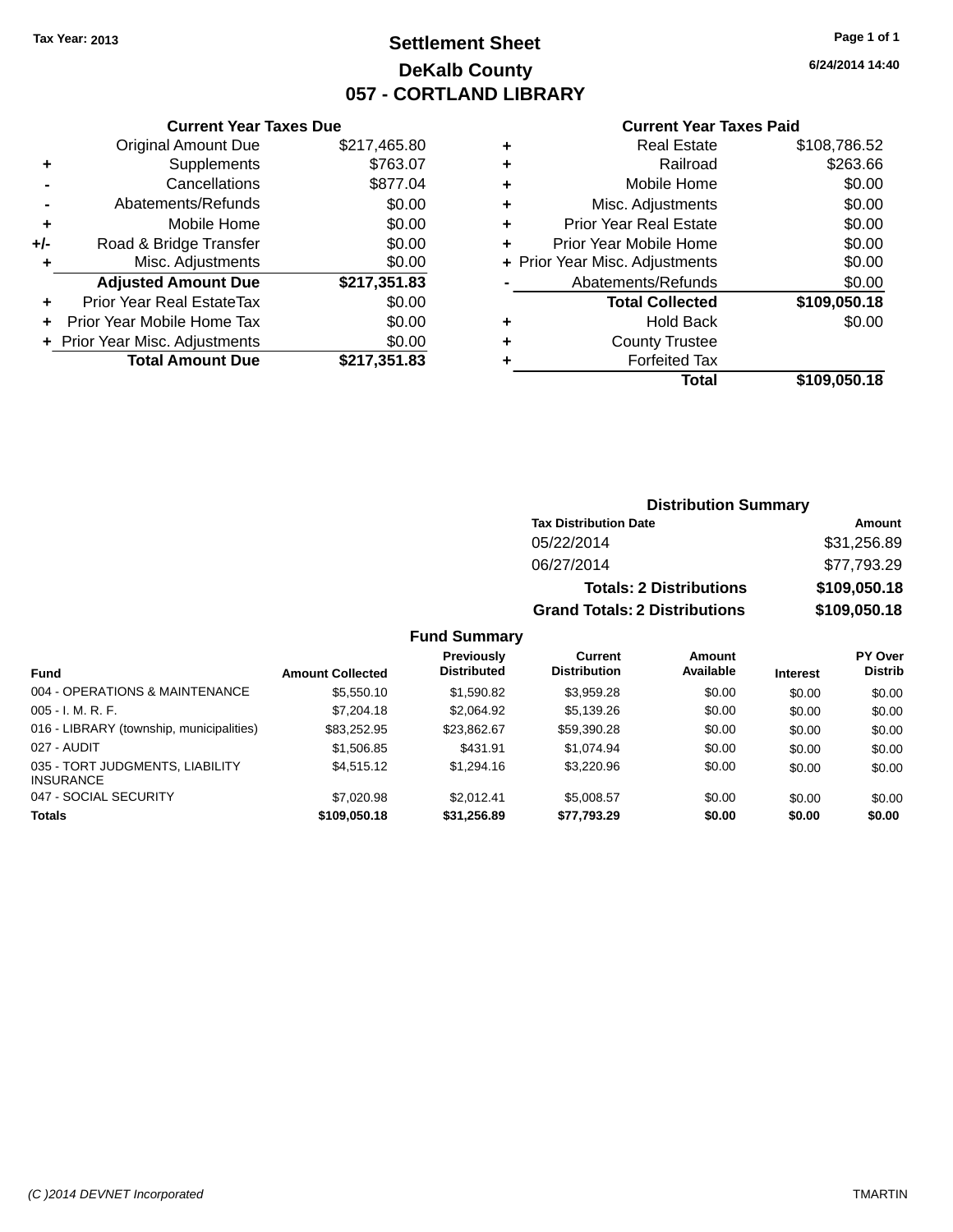## **Settlement Sheet Tax Year: 2013 Page 1 of 1 DeKalb County 058 - CITY OF DEKALB**

**6/24/2014 14:40**

### **Current Year Taxes Paid**

|       | <b>Current Year Taxes Due</b>  |                |
|-------|--------------------------------|----------------|
|       | <b>Original Amount Due</b>     | \$4,766,570.88 |
| ٠     | Supplements                    | \$90,128.77    |
|       | Cancellations                  | \$158,294.83   |
|       | Abatements/Refunds             | \$463.45       |
| ٠     | Mobile Home                    | \$0.00         |
| $+/-$ | Road & Bridge Transfer         | \$75,122.24    |
|       | Misc. Adjustments              | \$0.00         |
|       | <b>Adjusted Amount Due</b>     | \$4,773,063.61 |
|       | Prior Year Real EstateTax      | (\$837.41)     |
|       | Prior Year Mobile Home Tax     | \$0.00         |
|       | + Prior Year Misc. Adjustments | \$0.00         |
|       | <b>Total Amount Due</b>        | \$4.772.226.20 |
|       |                                |                |

|   | <b>Real Estate</b>             | \$2,431,404.32 |
|---|--------------------------------|----------------|
|   | Railroad                       | \$7,798.40     |
| ٠ | Mobile Home                    | \$0.00         |
| ٠ | Misc. Adjustments              | \$0.00         |
| ٠ | <b>Prior Year Real Estate</b>  | (\$837.41)     |
|   | Prior Year Mobile Home         | \$0.00         |
|   | + Prior Year Misc. Adjustments | \$0.00         |
|   | Abatements/Refunds             | \$463.45       |
|   | <b>Total Collected</b>         | \$2,437,901.86 |
| ٠ | <b>Hold Back</b>               | \$0.00         |
|   | <b>County Trustee</b>          |                |
|   | <b>Forfeited Tax</b>           |                |
|   | Total                          | \$2,437,901.86 |
|   |                                |                |

| <b>Road and Bridge Summary</b>   |              |               | <b>Distribution Summary</b>          |                |  |
|----------------------------------|--------------|---------------|--------------------------------------|----------------|--|
| <b>Rd./Br. District</b>          | Amt. Due     | Amt. Distrib. | <b>Tax Distribution Date</b>         | Amount         |  |
| AFTON ROAD & BRIDGE              | \$16,416.17  | \$8.948.46    | 05/22/2014                           | \$568,616.32   |  |
| <b>CORTLAND ROAD &amp; BRIDC</b> | \$942.10     | \$485.25      | 06/27/2014                           | \$1,869,285.54 |  |
| DEKALB ROAD & BRIDGE             | \$130,589.23 | \$65,688.53   | <b>Totals: 2 Distributions</b>       | \$2,437,901.86 |  |
| <b>Totals</b>                    | \$147,947.50 | \$75,122.24   | <b>Grand Totals: 2 Distributions</b> | \$2,437,901.86 |  |

### **Fund Summary**

| <b>Fund</b>                 | <b>Amount Collected</b> | <b>Previously</b><br><b>Distributed</b> | <b>Current</b><br><b>Distribution</b> | Amount<br>Available | <b>Interest</b> | <b>PY Over</b><br><b>Distrib</b> |
|-----------------------------|-------------------------|-----------------------------------------|---------------------------------------|---------------------|-----------------|----------------------------------|
| 001 - CORPORATE             | \$0.00                  | \$0.00                                  | \$0.00                                | \$0.00              | \$0.00          | \$0.00                           |
| 003 - BONDS AND INTEREST    | \$245,880,25            | \$57,488.77                             | \$188,391.48                          | \$0.00              | \$0.00          | \$0.00                           |
| $005 - I. M. R. F.$         | \$124,433.43            | \$29,093.51                             | \$95,339.92                           | \$0.00              | \$0.00          | \$0.00                           |
| 007 - ROAD AND BRIDGE       | \$75.122.24             | \$16,179.68                             | \$58,942.56                           | \$0.00              | \$0.00          | \$0.00                           |
| 013 - FIREFIGHTER'S PENSION | \$1,019,657.56          | \$238,404.03                            | \$781.253.53                          | \$0.00              | \$0.00          | \$0.00                           |
| 015 - POLICE PENSION        | \$729,768.12            | \$170,625.59                            | \$559,142.53                          | \$0.00              | \$0.00          | \$0.00                           |
| 047 - SOCIAL SECURITY       | \$243,040.26            | \$56.824.74                             | \$186,215,52                          | \$0.00              | \$0.00          | \$0.00                           |
| <b>Totals</b>               | \$2,437,901.86          | \$568,616.32                            | \$1,869,285.54                        | \$0.00              | \$0.00          | \$0.00                           |

### **Abatement Detail**

| Year Source                         | <b>Account Type</b> | <b>Amount Adjustment Description</b>               |
|-------------------------------------|---------------------|----------------------------------------------------|
| 2013 RE - Real Estate PTAB Decision |                     | \$6.14 PTAB INTEREST REFUND 08-12-451-004 by TBA   |
| 2013 RE - Real Estate PTAB Decision |                     | \$45.17 PTAB INTEREST REFUND 08-12-451-005 by TBA  |
| 2013 RE - Real Estate PTAB Decision |                     | \$0.01 PTAB INTEREST REFUND 08-12-451-007 by TBA   |
| 2013 RE - Real Estate PTAB Decision |                     | \$10.08 PTAB INTEREST REFUND 08-12-451-014 by TBA  |
| 2013 RE - Real Estate PTAB Decision |                     | \$390.82 PTAB INTEREST REFUND 08-25-100-021 by TBA |
| <b>Totals 5 entries</b>             |                     | \$452.22                                           |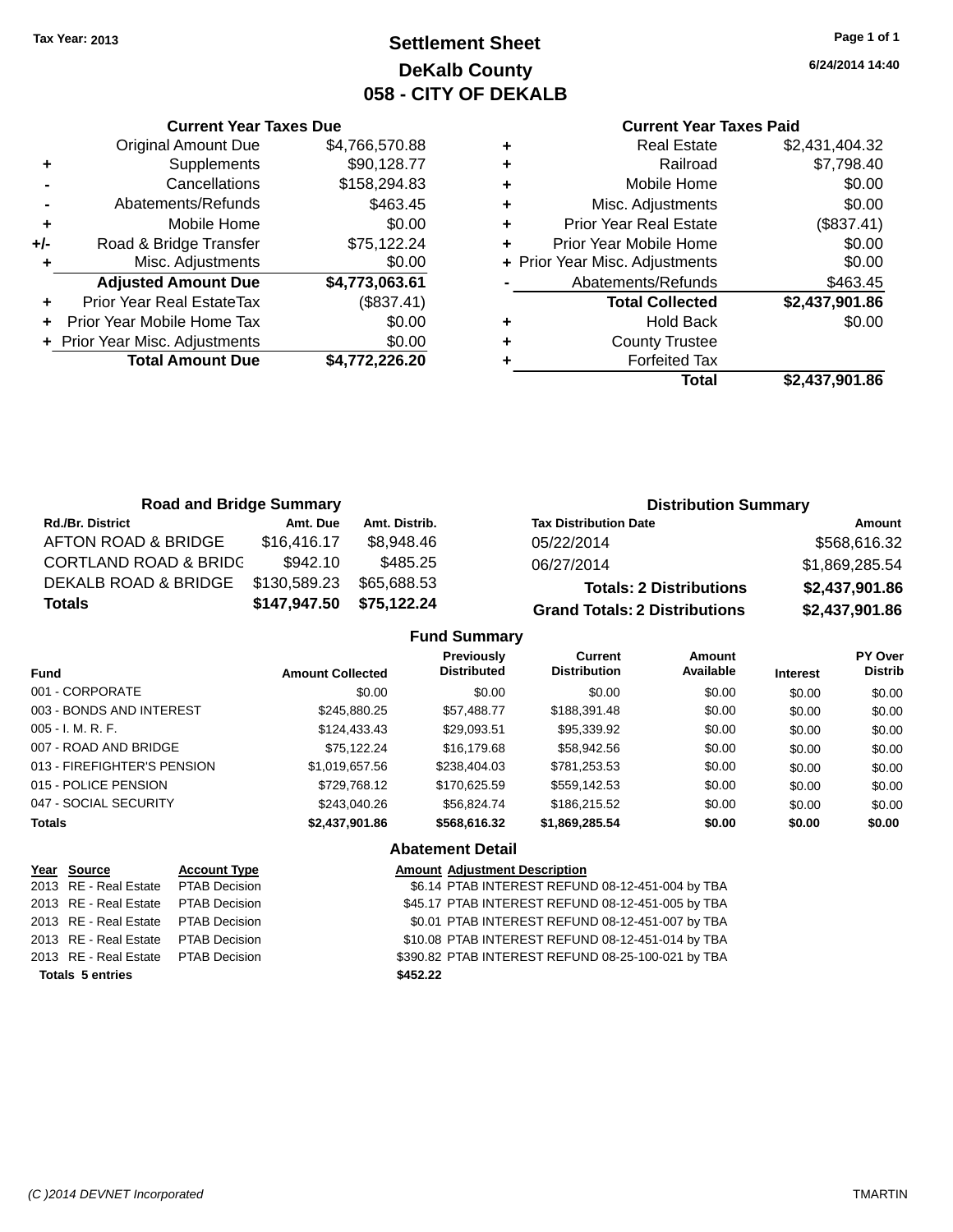## **Settlement Sheet Tax Year: 2013 Page 1 of 1 DeKalb County 059 - DE KALB LIBRARY**

**6/24/2014 14:40**

# **Current Year Taxes Paid**

|     | <b>Current Year Taxes Due</b>  |                |
|-----|--------------------------------|----------------|
|     | <b>Original Amount Due</b>     | \$1,798,550.29 |
| ٠   | Supplements                    | \$31,899.09    |
|     | Cancellations                  | \$58,256.87    |
|     | Abatements/Refunds             | \$170.62       |
| ٠   | Mobile Home                    | \$0.00         |
| +/- | Road & Bridge Transfer         | \$0.00         |
| ٠   | Misc. Adjustments              | \$0.00         |
|     | <b>Adjusted Amount Due</b>     | \$1,772,021.89 |
| ÷   | Prior Year Real EstateTax      | (\$351.10)     |
|     | Prior Year Mobile Home Tax     | \$0.00         |
|     | + Prior Year Misc. Adjustments | \$0.00         |
|     | <b>Total Amount Due</b>        | \$1,771,670.79 |

| ٠ | <b>Real Estate</b>             | \$888,824.39 |
|---|--------------------------------|--------------|
| ٠ | Railroad                       | \$2,862.41   |
| ٠ | Mobile Home                    | \$0.00       |
| ٠ | Misc. Adjustments              | \$0.00       |
| ٠ | <b>Prior Year Real Estate</b>  | (\$351.10)   |
| ٠ | Prior Year Mobile Home         | \$0.00       |
|   | + Prior Year Misc. Adjustments | \$0.00       |
|   | Abatements/Refunds             | \$170.62     |
|   | <b>Total Collected</b>         | \$891,165.08 |
| ٠ | <b>Hold Back</b>               | \$0.00       |
| ٠ | <b>County Trustee</b>          |              |
| ٠ | <b>Forfeited Tax</b>           |              |
|   | Total                          | \$891,165.08 |
|   |                                |              |

|               |                                          |                      |                         |                                         |                                                    | <b>Distribution Summary</b>    |                 |                           |
|---------------|------------------------------------------|----------------------|-------------------------|-----------------------------------------|----------------------------------------------------|--------------------------------|-----------------|---------------------------|
|               |                                          |                      |                         |                                         | <b>Tax Distribution Date</b>                       |                                |                 | Amount                    |
|               |                                          |                      |                         |                                         | 05/22/2014                                         |                                |                 | \$208,448.07              |
|               |                                          |                      |                         |                                         | 06/27/2014                                         |                                |                 | \$682,717.01              |
|               |                                          |                      |                         |                                         |                                                    | <b>Totals: 2 Distributions</b> |                 | \$891,165.08              |
|               |                                          |                      |                         |                                         | <b>Grand Totals: 2 Distributions</b>               |                                |                 | \$891,165.08              |
|               |                                          |                      |                         | <b>Fund Summary</b>                     |                                                    |                                |                 |                           |
| <b>Fund</b>   |                                          |                      | <b>Amount Collected</b> | <b>Previously</b><br><b>Distributed</b> | Current<br><b>Distribution</b>                     | Amount<br>Available            | <b>Interest</b> | PY Over<br><b>Distrib</b> |
|               | 016 - LIBRARY (township, municipalities) |                      | \$891,165.08            | \$208,448.07                            | \$682,717.01                                       | \$0.00                         | \$0.00          | \$0.00                    |
| <b>Totals</b> |                                          |                      | \$891,165.08            | \$208,448.07                            | \$682,717.01                                       | \$0.00                         | \$0.00          | \$0.00                    |
|               |                                          |                      |                         | <b>Abatement Detail</b>                 |                                                    |                                |                 |                           |
|               | Year Source                              | <b>Account Type</b>  |                         | <b>Amount Adjustment Description</b>    |                                                    |                                |                 |                           |
| 2013          | RE - Real Estate                         | <b>PTAB Decision</b> |                         |                                         | \$2.32 PTAB INTEREST REFUND 08-12-451-004 by TBA   |                                |                 |                           |
|               | 2013 RE - Real Estate                    | <b>PTAB Decision</b> |                         |                                         | \$17.04 PTAB INTEREST REFUND 08-12-451-005 by TBA  |                                |                 |                           |
|               | 2013 RE - Real Estate                    | <b>PTAB Decision</b> |                         |                                         | \$0.00 PTAB INTEREST REFUND 08-12-451-007 by TBA   |                                |                 |                           |
|               | 2013 RE - Real Estate                    | <b>PTAB Decision</b> |                         |                                         | \$3.80 PTAB INTEREST REFUND 08-12-451-014 by TBA   |                                |                 |                           |
|               | 2013 RE - Real Estate                    | <b>PTAB Decision</b> |                         |                                         | \$147.45 PTAB INTEREST REFUND 08-25-100-021 by TBA |                                |                 |                           |
|               | <b>Totals 5 entries</b>                  |                      |                         | \$170.61                                |                                                    |                                |                 |                           |

*(C )2014 DEVNET Incorporated* TMARTIN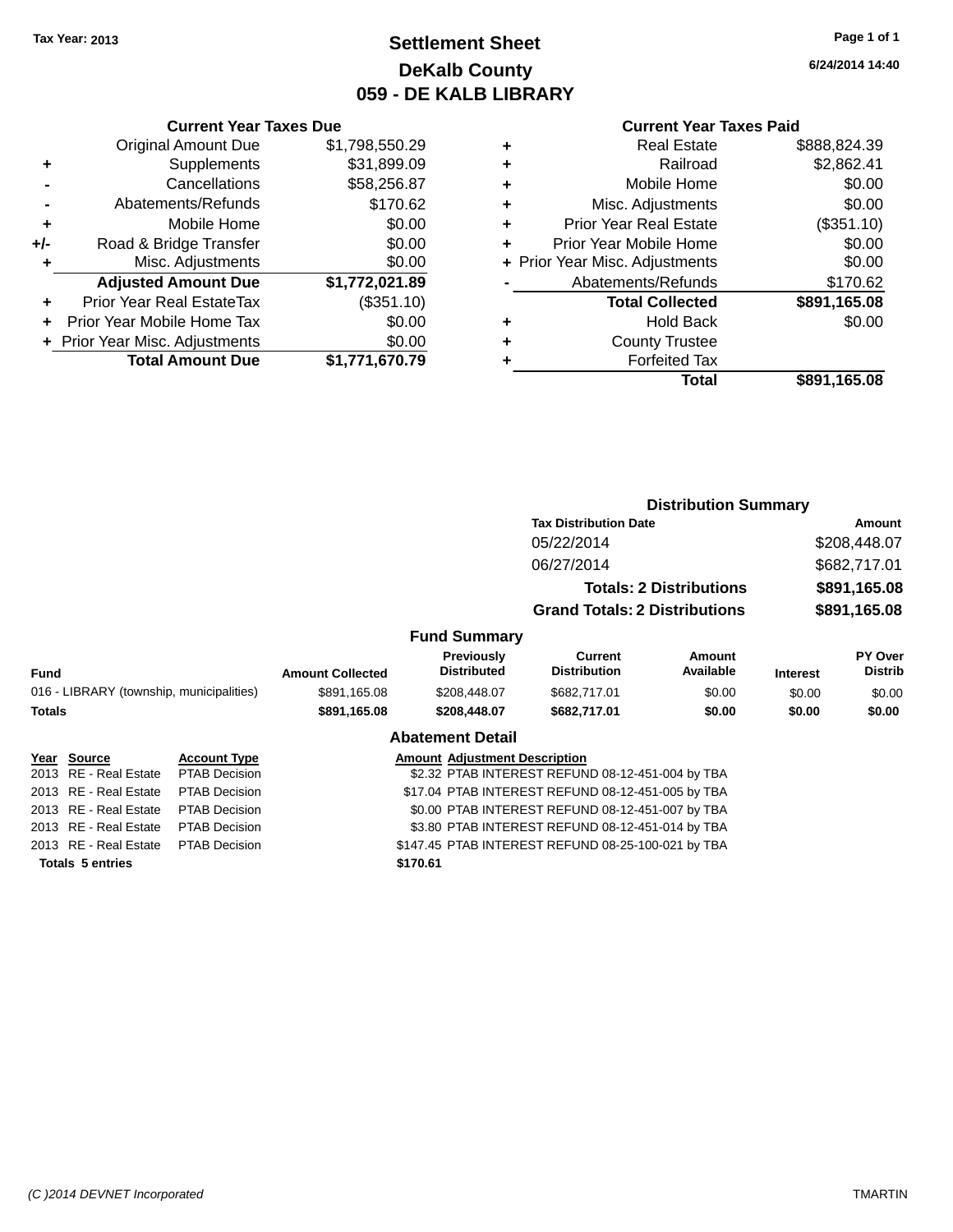## **Settlement Sheet Tax Year: 2013 Page 1 of 1 DeKalb County 060 - DEKALB SSA #3**

**6/24/2014 14:40**

|     | <b>Current Year Taxes Due</b>  |        |
|-----|--------------------------------|--------|
|     | <b>Original Amount Due</b>     | \$0.00 |
|     | Supplements                    | \$0.00 |
|     | Cancellations                  | \$0.00 |
|     | Abatements/Refunds             | \$0.00 |
| ٠   | Mobile Home                    | \$0.00 |
| +/- | Road & Bridge Transfer         | \$0.00 |
| ٠   | Misc. Adjustments              | \$0.00 |
|     | <b>Adjusted Amount Due</b>     | \$0.00 |
|     | Prior Year Real EstateTax      | \$0.00 |
| ÷   | Prior Year Mobile Home Tax     | \$0.00 |
|     | + Prior Year Misc. Adjustments | \$0.00 |
|     | <b>Total Amount Due</b>        | \$0.00 |
|     |                                |        |

### **Current Year Taxes Paid +** Real Estate \$0.00 **+** Railroad \$0.00 **+** Mobile Home \$0.00 **+** Misc. Adjustments \$0.00 **+** Prior Year Real Estate \$0.00 **+** Prior Year Mobile Home \$0.00<br> **+** Prior Year Misc. Adjustments \$0.00 **+ Prior Year Misc. Adjustments -** Abatements/Refunds \$0.00 **Total Collected \$0.00 +** Hold Back \$0.00 **+** County Trustee **+** Forfeited Tax **Total \$0.00**

|                            |                         | <b>Fund Summary</b>                     |                                |                     |                 |                           |
|----------------------------|-------------------------|-----------------------------------------|--------------------------------|---------------------|-----------------|---------------------------|
| <b>Fund</b>                | <b>Amount Collected</b> | <b>Previously</b><br><b>Distributed</b> | Current<br><b>Distribution</b> | Amount<br>Available | <b>Interest</b> | PY Over<br><b>Distrib</b> |
| 023 - SPECIAL SERVICE AREA | \$0.00                  | \$0.00                                  | \$0.00                         | \$0.00              | \$0.00          | \$0.00                    |
| <b>Totals</b>              | \$0.00                  | \$0.00                                  | \$0.00                         | \$0.00              | \$0.00          | \$0.00                    |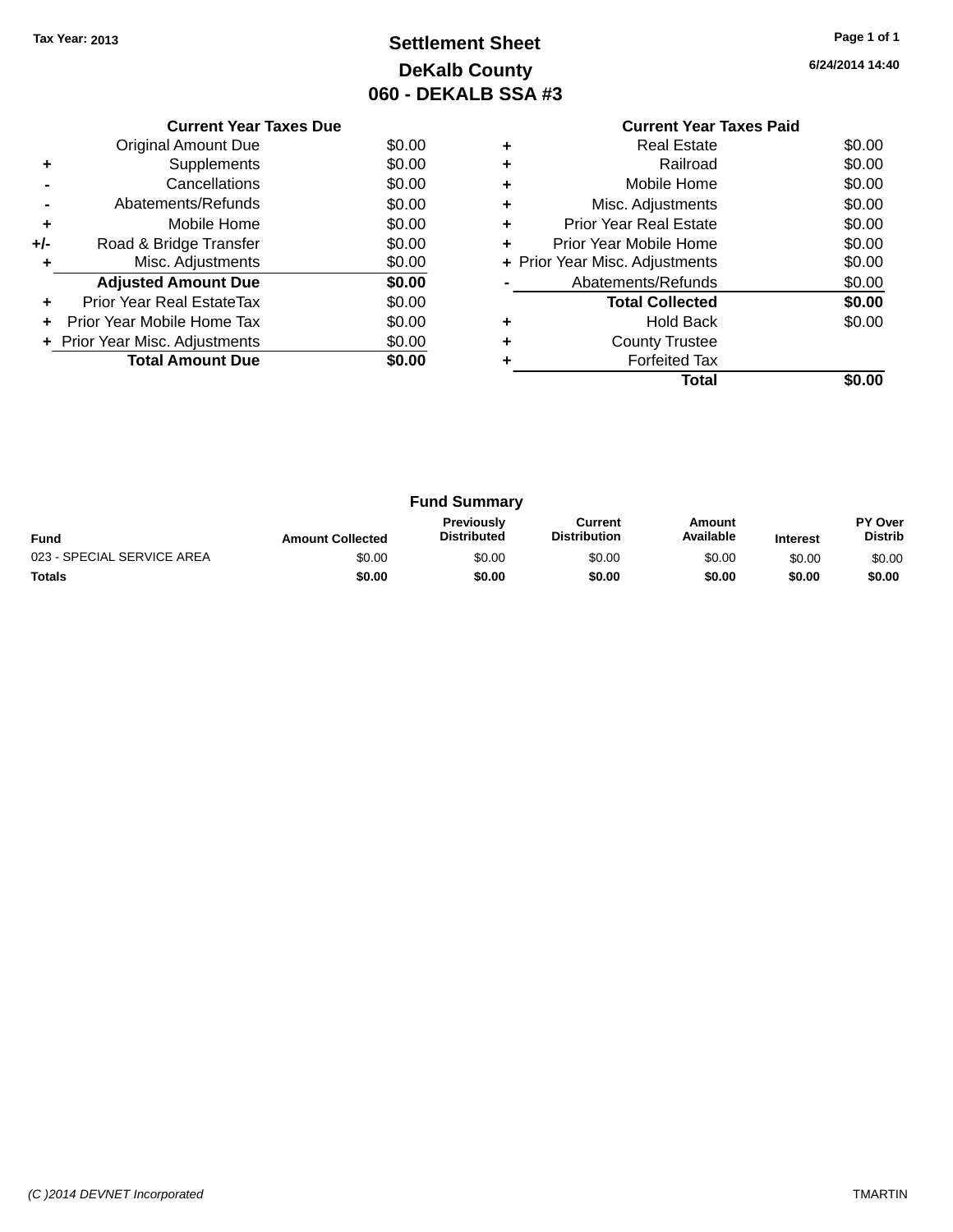## **Settlement Sheet Tax Year: 2013 Page 1 of 1 DeKalb County 061 - DEKALB SSA #4**

**6/24/2014 14:40**

### **Current Year Taxes Paid +** Real Estate \$807.34 **+** Railroad \$0.00 **+** Mobile Home \$0.00 **+** Misc. Adjustments \$0.00 **+** Prior Year Real Estate \$0.00 **+** Prior Year Mobile Home \$0.00 **+ Prior Year Misc. Adjustments**  $$0.00$ **-** Abatements/Refunds \$0.00 **Total Collected \$807.34 +** Hold Back \$0.00 **+** County Trustee **+** Forfeited Tax **Total \$807.34**

|                            |                         |                                  |                                       | <b>Distribution Summary</b>    |                 |                                  |
|----------------------------|-------------------------|----------------------------------|---------------------------------------|--------------------------------|-----------------|----------------------------------|
|                            |                         |                                  | <b>Tax Distribution Date</b>          |                                |                 | Amount                           |
|                            |                         |                                  | 05/22/2014                            |                                |                 | \$190.83                         |
|                            |                         |                                  | 06/27/2014                            |                                |                 | \$616.51                         |
|                            |                         |                                  |                                       | <b>Totals: 2 Distributions</b> |                 | \$807.34                         |
|                            |                         |                                  | <b>Grand Totals: 2 Distributions</b>  |                                |                 | \$807.34                         |
|                            |                         | <b>Fund Summary</b>              |                                       |                                |                 |                                  |
| Fund                       | <b>Amount Collected</b> | Previously<br><b>Distributed</b> | <b>Current</b><br><b>Distribution</b> | <b>Amount</b><br>Available     | <b>Interest</b> | <b>PY Over</b><br><b>Distrib</b> |
| 023 - SPECIAL SERVICE AREA | \$807.34                | \$190.83                         | \$616.51                              | \$0.00                         | \$0.00          | \$0.00                           |
| <b>Totals</b>              | \$807.34                | \$190.83                         | \$616.51                              | \$0.00                         | \$0.00          | \$0.00                           |
|                            |                         |                                  |                                       |                                |                 |                                  |

# **Current Year Taxes Due**

|       | <b>Original Amount Due</b>     | \$1,599.60 |
|-------|--------------------------------|------------|
| ٠     | Supplements                    | \$12.55    |
|       | Cancellations                  | \$13.41    |
|       | Abatements/Refunds             | \$0.00     |
| ٠     | Mobile Home                    | \$0.00     |
| $+/-$ | Road & Bridge Transfer         | \$0.00     |
| ٠     | Misc. Adjustments              | \$0.00     |
|       | <b>Adjusted Amount Due</b>     | \$1,598.74 |
| ٠     | Prior Year Real EstateTax      | \$0.00     |
| ٠     | Prior Year Mobile Home Tax     | \$0.00     |
|       | + Prior Year Misc. Adjustments | \$0.00     |
|       | <b>Total Amount Due</b>        | \$1,598.74 |
|       |                                |            |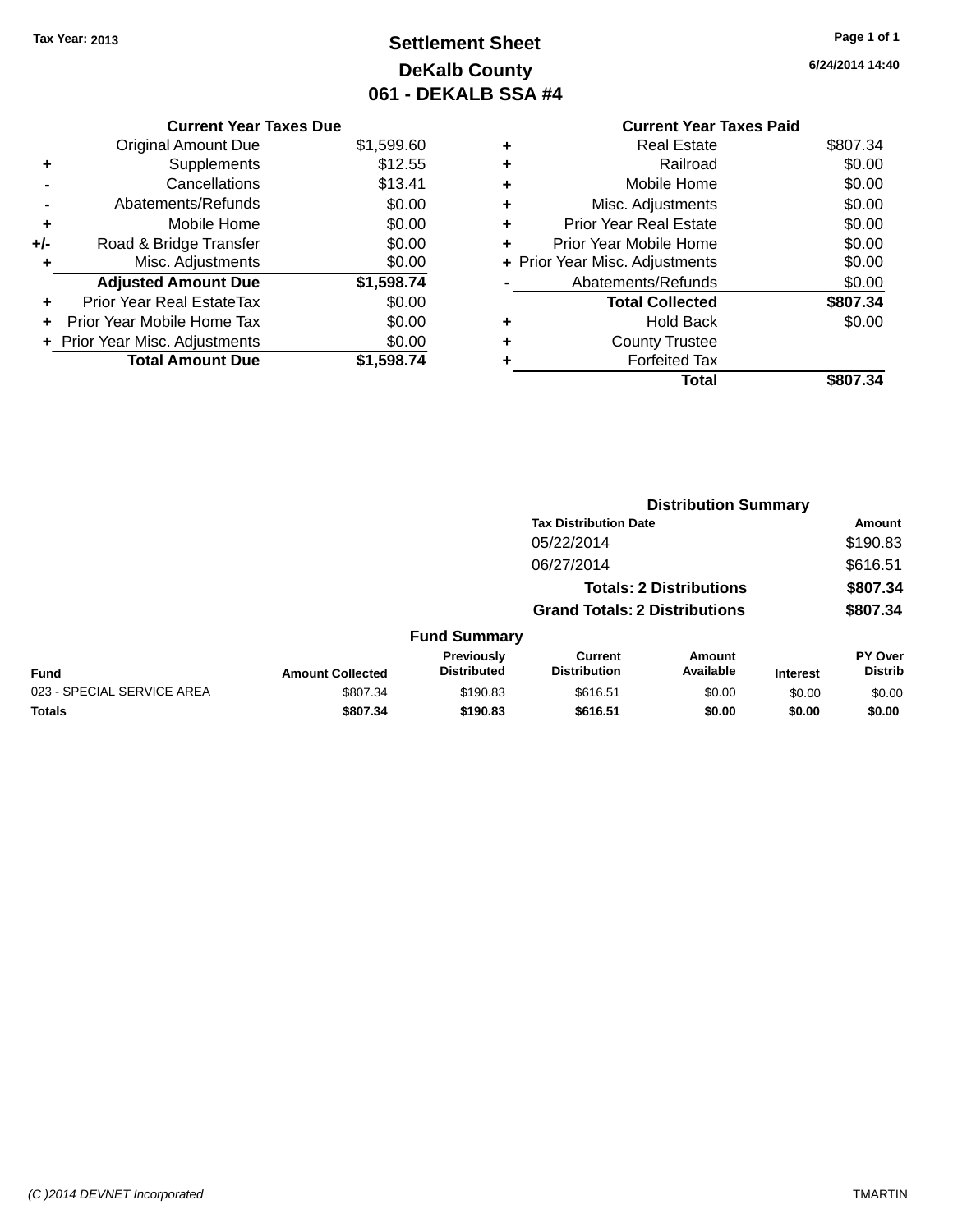## **Settlement Sheet Tax Year: 2013 Page 1 of 1 DeKalb County 062 - CITY OF GENOA**

**6/24/2014 14:40**

### **Current Year Taxes Paid**

|                                | <b>Current Year Taxes Due</b>    |              |  |  |
|--------------------------------|----------------------------------|--------------|--|--|
|                                | <b>Original Amount Due</b>       | \$649,889.63 |  |  |
| \$3,090.08<br>Supplements<br>٠ |                                  |              |  |  |
|                                | Cancellations                    | \$5,352.09   |  |  |
|                                | Abatements/Refunds               | \$6.83       |  |  |
| ٠                              | Mobile Home                      | \$0.00       |  |  |
| +/-                            | Road & Bridge Transfer           | \$17,554.86  |  |  |
| ٠                              | Misc. Adjustments                | \$0.00       |  |  |
|                                | <b>Adjusted Amount Due</b>       | \$665,175.65 |  |  |
| ٠                              | <b>Prior Year Real EstateTax</b> | (\$236.11)   |  |  |
| ٠                              | Prior Year Mobile Home Tax       | \$0.00       |  |  |
|                                | + Prior Year Misc. Adjustments   | \$0.00       |  |  |
|                                | <b>Total Amount Due</b>          | \$664,939.54 |  |  |
|                                |                                  |              |  |  |

| ٠ | Real Estate                    | \$343,794.25 |
|---|--------------------------------|--------------|
| ٠ | Railroad                       | \$768.90     |
| ٠ | Mobile Home                    | \$0.00       |
| ٠ | Misc. Adjustments              | \$0.00       |
| ٠ | <b>Prior Year Real Estate</b>  | (\$236.11)   |
| ٠ | Prior Year Mobile Home         | \$0.00       |
|   | + Prior Year Misc. Adjustments | \$0.00       |
|   | Abatements/Refunds             | \$6.83       |
|   | <b>Total Collected</b>         | \$344,320.21 |
| ٠ | Hold Back                      | \$0.00       |
|   | <b>County Trustee</b>          |              |
| ٠ | <b>Forfeited Tax</b>           |              |
|   | Total                          | \$344.320.21 |
|   |                                |              |

| <b>Road and Bridge Summary</b> |             |               | <b>Distribution Summary</b>          |              |  |
|--------------------------------|-------------|---------------|--------------------------------------|--------------|--|
| <b>Rd./Br. District</b>        | Amt. Due    | Amt. Distrib. | <b>Tax Distribution Date</b>         | Amount       |  |
| <b>GENOA ROAD &amp; BRIDGE</b> | \$24,495.80 | \$12,946.26   | 05/22/2014                           | \$84,766.02  |  |
| KINGSTON ROAD & BRIDG          | \$8,566.49  | \$4,608,60    | 06/27/2014                           | \$259,554.19 |  |
| Totals                         | \$33,062.29 | \$17,554.86   | <b>Totals: 2 Distributions</b>       | \$344,320.21 |  |
|                                |             |               | <b>Grand Totals: 2 Distributions</b> | \$344,320.21 |  |

### **Fund Summary**

| <b>Fund</b>              | <b>Amount Collected</b> | <b>Previously</b><br><b>Distributed</b> | Current<br><b>Distribution</b> | Amount<br>Available | <b>Interest</b> | <b>PY Over</b><br><b>Distrib</b> |
|--------------------------|-------------------------|-----------------------------------------|--------------------------------|---------------------|-----------------|----------------------------------|
| 001 - CORPORATE          | \$155,055,71            | \$38.136.45                             | \$116,919.26                   | \$0.00              | \$0.00          | \$0.00                           |
| 003 - BONDS AND INTEREST | \$0.00                  | \$0.00                                  | \$0.00                         | \$0.00              | \$0.00          | \$0.00                           |
| 007 - ROAD AND BRIDGE    | \$17.554.86             | \$4,397.03                              | \$13,157.83                    | \$0.00              | \$0.00          | \$0.00                           |
| 014 - POLICE PROTECTION  | \$171,709.64            | \$42,232.54                             | \$129,477.10                   | \$0.00              | \$0.00          | \$0.00                           |
| <b>Totals</b>            | \$344.320.21            | \$84.766.02                             | \$259,554.19                   | \$0.00              | \$0.00          | \$0.00                           |

**Abatement Detail**

| Year Source             | <b>Account Type</b>                 |        | <b>Amount Adiustment Description</b> |
|-------------------------|-------------------------------------|--------|--------------------------------------|
|                         | 2013 RE - Real Estate PTAB Decision |        | \$6.64 PTAB INTEREST REFUN           |
| <b>Totals 1 entries</b> |                                     | \$6.64 |                                      |

2013 RE - Real Estate PTAB Decision \$6.64 PTAB INTEREST REFUND 03-30-276-011 by TBA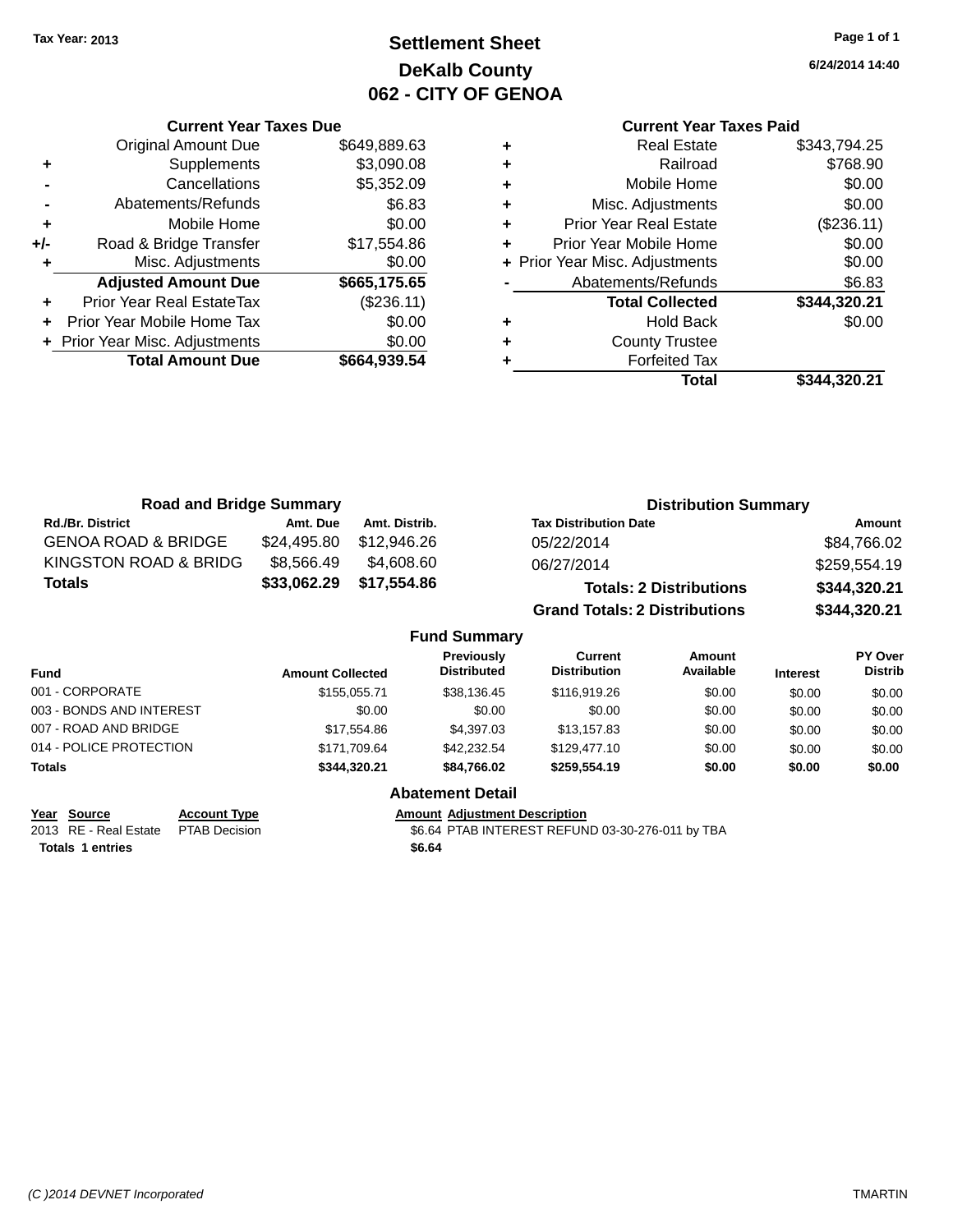## **Settlement Sheet Tax Year: 2013 Page 1 of 2 DeKalb County 063 - VILLAGE OF HINCKLEY**

**6/24/2014 14:40**

#### **Current Year Taxes Paid**

|     | <b>Current Year Taxes Due</b>         |              |  |  |  |
|-----|---------------------------------------|--------------|--|--|--|
|     | <b>Original Amount Due</b>            | \$266,217.44 |  |  |  |
| ٠   | Supplements                           | \$450.92     |  |  |  |
|     | Cancellations                         | \$468.17     |  |  |  |
|     | Abatements/Refunds                    | \$43.53      |  |  |  |
| ٠   | \$0.00<br>Mobile Home                 |              |  |  |  |
| +/- | \$17,837.42<br>Road & Bridge Transfer |              |  |  |  |
|     | Misc. Adjustments<br>\$105.40         |              |  |  |  |
|     | <b>Adjusted Amount Due</b>            | \$284,099.48 |  |  |  |
|     | Prior Year Real EstateTax             | (\$2,023.91) |  |  |  |
|     | Prior Year Mobile Home Tax            | \$0.00       |  |  |  |
|     | + Prior Year Misc. Adjustments        | \$0.00       |  |  |  |
|     | <b>Total Amount Due</b>               | \$282.075.57 |  |  |  |
|     |                                       |              |  |  |  |

|   | <b>Real Estate</b>             | \$153,998.24 |
|---|--------------------------------|--------------|
| ٠ | Railroad                       | \$846.41     |
| ٠ | Mobile Home                    | \$0.00       |
| ٠ | Misc. Adjustments              | \$105.40     |
| ٠ | <b>Prior Year Real Estate</b>  | (\$2,023.91) |
| ٠ | Prior Year Mobile Home         | \$0.00       |
|   | + Prior Year Misc. Adjustments | \$0.00       |
|   | Abatements/Refunds             | \$43.53      |
|   | <b>Total Collected</b>         | \$152,882.61 |
| ٠ | <b>Hold Back</b>               | \$0.00       |
| ٠ | <b>County Trustee</b>          |              |
|   | <b>Forfeited Tax</b>           |              |
|   | Total                          | \$152,882.61 |
|   |                                |              |

| <b>Road and Bridge Summary</b> |                         |               | <b>Distribution Summary</b>  |              |  |
|--------------------------------|-------------------------|---------------|------------------------------|--------------|--|
| <b>Rd./Br. District</b>        | Amt. Due                | Amt. Distrib. | <b>Tax Distribution Date</b> | Amount       |  |
| SQUAW GROVE ROAD & B           | \$33,680.89 \$17,837.42 |               | 05/22/2014                   | \$30.641.11  |  |
| <b>Totals</b>                  | \$33,680.89 \$17,837.42 |               | 06/27/2014                   | \$122,241.50 |  |

| <b>Totals: 2 Distributions</b> | \$152,882.61 |
|--------------------------------|--------------|
| Grand Totals: 2 Distributions  | \$152,882.61 |

### **Fund Summary**

| Fund                                    | <b>Amount Collected</b> | Previously<br><b>Distributed</b> | Current<br><b>Distribution</b> | Amount<br>Available | <b>Interest</b> | <b>PY Over</b><br><b>Distrib</b> |
|-----------------------------------------|-------------------------|----------------------------------|--------------------------------|---------------------|-----------------|----------------------------------|
| 001 - CORPORATE                         | \$63,805.22             | \$12,655,06                      | \$51.150.16                    | \$0.00              | \$0.00          | \$0.00                           |
| 005 - I. M. R. F.                       | \$12,614.16             | \$2,501.87                       | \$10.112.29                    | \$0.00              | \$0.00          | \$0.00                           |
| 007 - ROAD AND BRIDGE                   | \$17.837.42             | \$3.856.41                       | \$13,981.01                    | \$0.00              | \$0.00          | \$0.00                           |
| 014 - POLICE PROTECTION                 | \$21.518.24             | \$4,267.90                       | \$17.250.34                    | \$0.00              | \$0.00          | \$0.00                           |
| 027 - AUDIT                             | \$4.503.21              | \$893.16                         | \$3.610.05                     | \$0.00              | \$0.00          | \$0.00                           |
| 035 - TORT JUDGEMENTS/LIABILITY<br>INS. | \$7.668.67              | \$1,520.99                       | \$6,147.68                     | \$0.00              | \$0.00          | \$0.00                           |
| 047 - SOCIAL SECURITY                   | \$17,314.68             | \$3,434.17                       | \$13.880.51                    | \$0.00              | \$0.00          | \$0.00                           |
| 048 - SCHOOL CROSSING GUARDS            | \$3.068.50              | \$608.61                         | \$2.459.89                     | \$0.00              | \$0.00          | \$0.00                           |
| 062 - WORKERS COMPENSATION              | \$4.552.51              | \$902.94                         | \$3.649.57                     | \$0.00              | \$0.00          | \$0.00                           |
| <b>Totals</b>                           | \$152,882.61            | \$30.641.11                      | \$122,241.50                   | \$0.00              | \$0.00          | \$0.00                           |

|                         |                           |          | <b>Miscellaneous Adjustment Detail</b> |
|-------------------------|---------------------------|----------|----------------------------------------|
| Year Source             | <b>Account Type</b>       |          | <b>Amount Adjustment Description</b>   |
| 2013 RE - Real Estate   | <b>Back Tax Collected</b> |          | \$6.25 VANGUARD HOMES RE               |
| 2013 RE - Real Estate   | <b>Back Tax Collected</b> |          | \$4.78 VANGUARD HOMES RE               |
| 2013 RE - Real Estate   | <b>Back Tax Collected</b> |          | \$25.59 VANGUARD HOMES RE              |
| 2013 RE - Real Estate   | Paymt In Lieu of Tax      |          | \$68.78 HOUSING AUTHORITY-S            |
| <b>Totals 4 entries</b> |                           | \$105.40 |                                        |
|                         |                           |          |                                        |
|                         |                           |          |                                        |

### **Miscellaneous Adjustment Detail**

| <u>Year Source</u>      | <b>Account Type</b>       | Amount Adjustment Description                          |
|-------------------------|---------------------------|--------------------------------------------------------|
| 2013 RE - Real Estate   | <b>Back Tax Collected</b> | \$6.25 VANGUARD HOMES REDEMPTION 15-14-107-008 by TBA  |
| 2013 RE - Real Estate   | <b>Back Tax Collected</b> | \$4.78 VANGUARD HOMES REDEMPTION 15-14-107-007 by TBA  |
| 2013 RE - Real Estate   | <b>Back Tax Collected</b> | \$25.59 VANGUARD HOMES REDEMPTION 15-14-102-033 by TBA |
| 2013 RE - Real Estate   | Paymt In Lieu of Tax      | \$68.78 HOUSING AUTHORITY-SUNSET VIEW APTS. by TBA     |
| <b>Totals 4 entries</b> |                           | \$105.40                                               |

#### **Abatement Detail**

| Year Source                          | <b>Account Type</b> | <b>Amount Adjustment Description</b>              |
|--------------------------------------|---------------------|---------------------------------------------------|
| 2013 RE - Real Estate PTAB Decision  |                     | \$34.49 PTAB INTEREST REFUND 15-14-400-041 by TBA |
| 2013 RE - Real Estate PTAB Decision  |                     | \$1.07 PTAB INTEREST REFUND 15-14-302-006 by TBA  |
| 2013 RE - Real Estate PTAB Decision  |                     | \$1.98 PTAB INTEREST REFUND 15-14-302-007 by TBA  |
| 2013 RE - Real Estate  PTAB Decision |                     | \$0.40 PTAB INTEREST REFUND 15-15-403-020 by TBA  |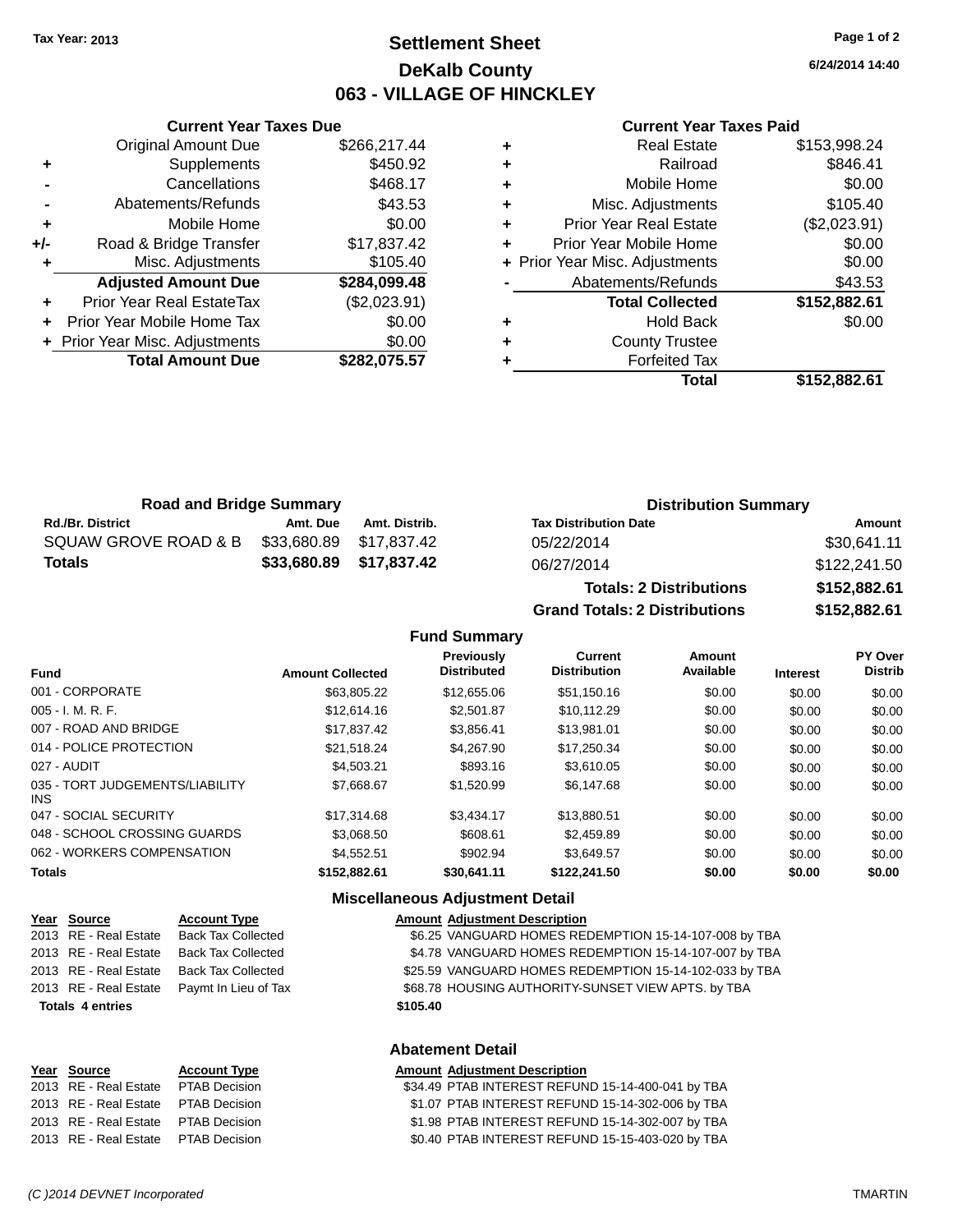## **Settlement Sheet Tax Year: 2013 Page 2 of 2 DeKalb County**

**6/24/2014 14:40**

### **Abatement Detail**

**Totals 5 entries \$40.66**

**Year Source Account Type Anneurs Amount Adjustment Description**<br>
2013 RE - Real Estate PTAB Decision **Amount Adjustment Description** \$2.72 PTAB INTEREST REFUND 15-14-302-007 by TBA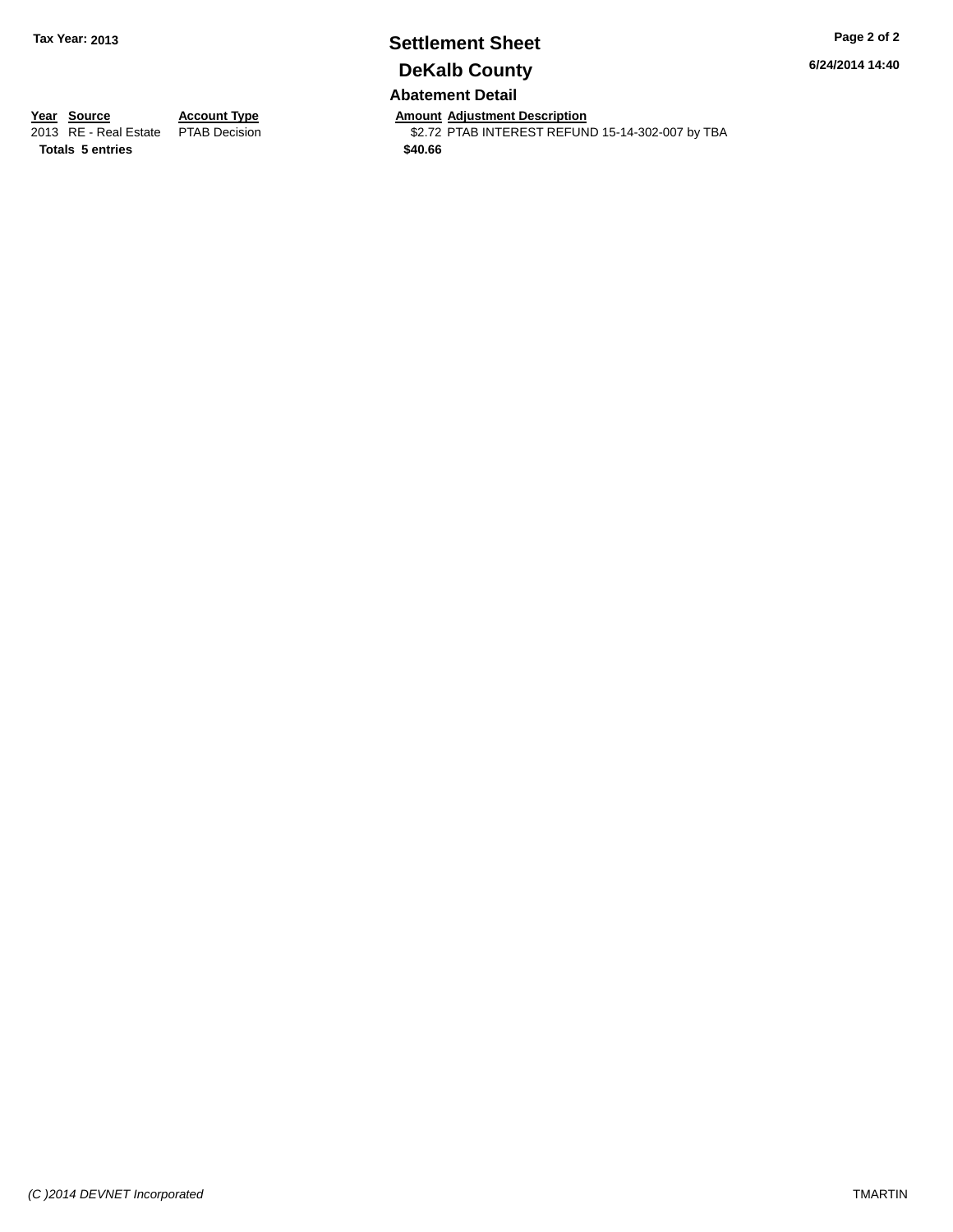## **Settlement Sheet Tax Year: 2013 Page 1 of 1 DeKalb County 064 - VILLAGE OF KINGSTON**

**6/24/2014 14:40**

#### **Current Year Taxes Paid**

|     | <b>Current Year Taxes Due</b>  |              |
|-----|--------------------------------|--------------|
|     | <b>Original Amount Due</b>     | \$145,158.74 |
| ٠   | Supplements                    | \$322.64     |
|     | Cancellations                  | \$518.09     |
|     | Abatements/Refunds             | \$0.00       |
| ٠   | Mobile Home                    | \$0.00       |
| +/- | Road & Bridge Transfer         | \$7,466.78   |
|     | Misc. Adjustments              | \$0.00       |
|     | <b>Adjusted Amount Due</b>     | \$152,430.07 |
| ٠   | Prior Year Real EstateTax      | \$6.32       |
|     | Prior Year Mobile Home Tax     | \$0.00       |
|     | + Prior Year Misc. Adjustments | \$0.00       |
|     | <b>Total Amount Due</b>        | \$152,436.39 |
|     |                                |              |

| <b>Real Estate</b>             | \$83,563.80 |
|--------------------------------|-------------|
| Railroad                       | \$282.82    |
| Mobile Home                    | \$0.00      |
| Misc. Adjustments              | \$0.00      |
| <b>Prior Year Real Estate</b>  | \$6.32      |
| Prior Year Mobile Home         | \$0.00      |
| + Prior Year Misc. Adjustments | \$0.00      |
| Abatements/Refunds             | \$0.00      |
| <b>Total Collected</b>         | \$83,852.94 |
| <b>Hold Back</b>               | \$0.00      |
| <b>County Trustee</b>          |             |
| <b>Forfeited Tax</b>           |             |
| Total                          | \$83,852.94 |
|                                |             |

| <b>Road and Bridge Summary</b> |             |               | <b>Distribution Summary</b>  |             |  |
|--------------------------------|-------------|---------------|------------------------------|-------------|--|
| <b>Rd./Br. District</b>        | Amt. Due    | Amt. Distrib. | <b>Tax Distribution Date</b> | Amount      |  |
| KINGSTON ROAD & BRIDG          | \$13.882.76 | \$7.466.78    | 05/22/2014                   | \$20,990.01 |  |
| Totals                         | \$13.882.76 | \$7.466.78    | 06/27/2014                   | \$62,862.93 |  |
|                                |             |               |                              |             |  |

| <b>Totals: 2 Distributions</b> | \$83,852.94 |
|--------------------------------|-------------|
| Grand Totals: 2 Distributions  | \$83,852.94 |

### **Fund Summary**

| <b>Fund</b>                             | <b>Amount Collected</b> | <b>Previously</b><br><b>Distributed</b> | Current<br><b>Distribution</b> | Amount<br>Available | <b>Interest</b> | PY Over<br><b>Distrib</b> |
|-----------------------------------------|-------------------------|-----------------------------------------|--------------------------------|---------------------|-----------------|---------------------------|
|                                         |                         |                                         |                                |                     |                 |                           |
| 001 - CORPORATE                         | \$27.364.50             | \$6.827.55                              | \$20.536.95                    | \$0.00              | \$0.00          | \$0.00                    |
| $005 - I. M. R. F.$                     | \$6.577.91              | \$1.641.21                              | \$4,936,70                     | \$0.00              | \$0.00          | \$0.00                    |
| 007 - ROAD AND BRIDGE                   | \$7,466.78              | \$1.931.38                              | \$5,535.40                     | \$0.00              | \$0.00          | \$0.00                    |
| 014 - POLICE PROTECTION                 | \$8,893.95              | \$2,219.07                              | \$6.674.88                     | \$0.00              | \$0.00          | \$0.00                    |
| 025 - GARBAGE DISPOSAL                  | \$2.763.57              | \$689.52                                | \$2.074.05                     | \$0.00              | \$0.00          | \$0.00                    |
| 027 - AUDIT                             | \$4,999.40              | \$1.247.37                              | \$3,752.03                     | \$0.00              | \$0.00          | \$0.00                    |
| 031 - WORKING CASH                      | \$263.84                | \$65.83                                 | \$198.01                       | \$0.00              | \$0.00          | \$0.00                    |
| 035 - TORT JUDGEMENTS/LIABILITY<br>INS. | \$21.312.35             | \$5.317.51                              | \$15.994.84                    | \$0.00              | \$0.00          | \$0.00                    |
| 047 - SOCIAL SECURITY                   | \$4.210.64              | \$1.050.57                              | \$3.160.07                     | \$0.00              | \$0.00          | \$0.00                    |
| <b>Totals</b>                           | \$83,852.94             | \$20,990.01                             | \$62.862.93                    | \$0.00              | \$0.00          | \$0.00                    |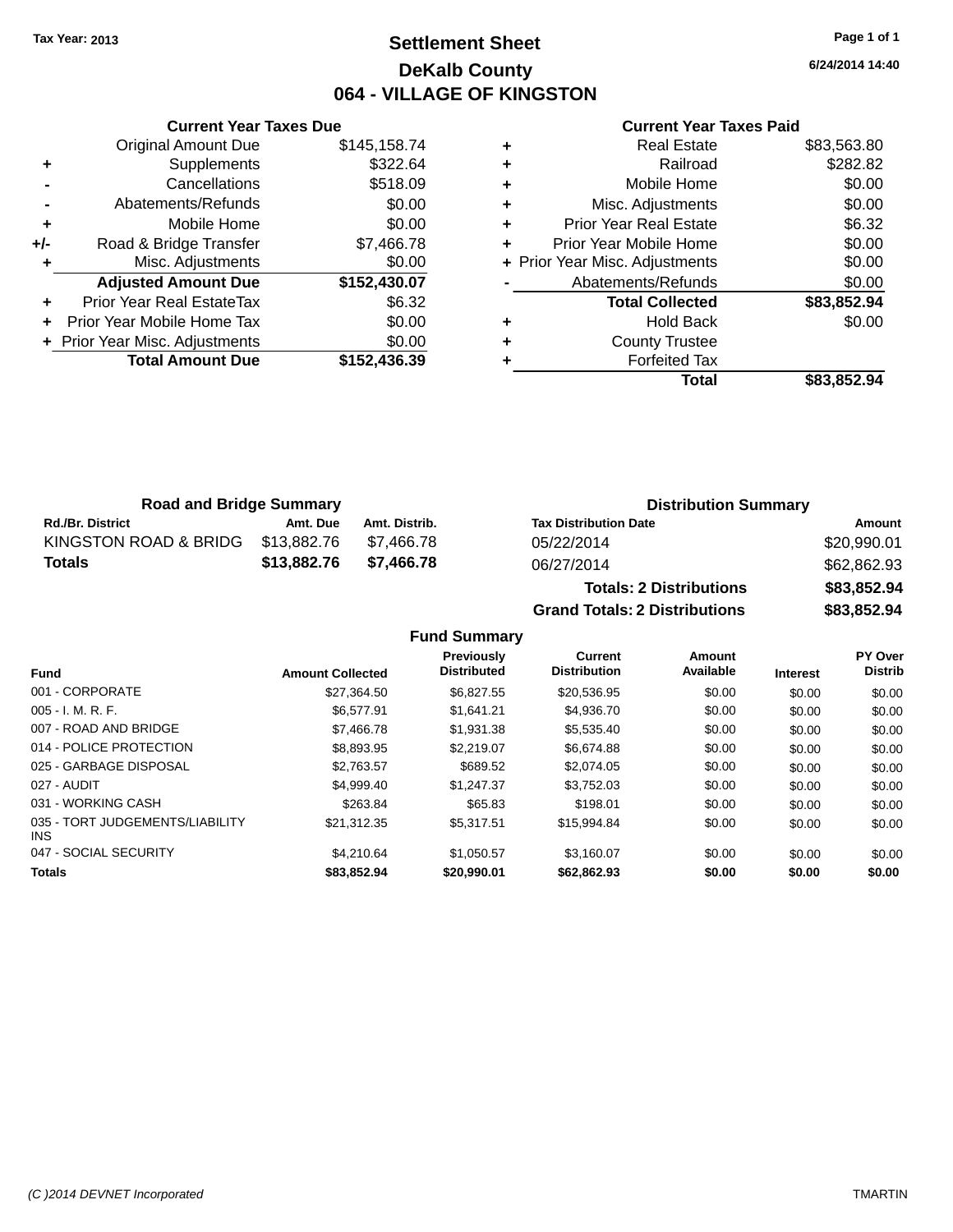## **Settlement Sheet Tax Year: 2013 Page 1 of 1 DeKalb County 065 - VILLAGE OF KIRKLAND**

**6/24/2014 14:40**

#### **Current Year Taxes Paid**

|     | <b>Total Amount Due</b>        | \$206,206.47 |
|-----|--------------------------------|--------------|
|     | + Prior Year Misc. Adjustments | \$0.00       |
| ÷   | Prior Year Mobile Home Tax     | \$0.00       |
| ÷   | Prior Year Real EstateTax      | \$0.00       |
|     | <b>Adjusted Amount Due</b>     | \$206,206.47 |
|     | Misc. Adjustments              | \$0.00       |
| +/- | Road & Bridge Transfer         | \$13,342.60  |
| ٠   | Mobile Home                    | \$0.00       |
|     | Abatements/Refunds             | \$0.00       |
|     | Cancellations                  | \$1,036.29   |
| ٠   | Supplements                    | \$988.29     |
|     | <b>Original Amount Due</b>     | \$192,911.87 |
|     |                                |              |

**Current Year Taxes Due**

|   | Total                          | \$112,500.30 |
|---|--------------------------------|--------------|
| ٠ | <b>Forfeited Tax</b>           |              |
| ٠ | <b>County Trustee</b>          |              |
| ٠ | <b>Hold Back</b>               | \$0.00       |
|   | <b>Total Collected</b>         | \$112,500.30 |
|   | Abatements/Refunds             | \$0.00       |
|   | + Prior Year Misc. Adjustments | \$0.00       |
| ٠ | Prior Year Mobile Home         | \$0.00       |
| ٠ | <b>Prior Year Real Estate</b>  | \$0.00       |
| ٠ | Misc. Adjustments              | \$0.00       |
| ٠ | Mobile Home                    | \$0.00       |
| ٠ | Railroad                       | \$313.60     |
| ٠ | <b>Real Estate</b>             | \$112,186.70 |

**Grand Totals: 2 Distributions \$112,500.30**

| <b>Road and Bridge Summary</b>    |             |               | <b>Distribution Summary</b>    |              |  |
|-----------------------------------|-------------|---------------|--------------------------------|--------------|--|
| <b>Rd./Br. District</b>           | Amt. Due    | Amt. Distrib. | <b>Tax Distribution Date</b>   | Amount       |  |
| <b>FRANKLIN ROAD &amp; BRIDGE</b> | \$24.962.97 | \$13.342.60   | 05/22/2014                     | \$27,725.71  |  |
| Totals                            | \$24,962.97 | \$13,342.60   | 06/27/2014                     | \$84,774.59  |  |
|                                   |             |               | <b>Totals: 2 Distributions</b> | \$112,500.30 |  |

**Fund Summary Fund Interest Amount Collected Distributed PY Over Distrib Amount Available Current Distribution Previously** 001 - CORPORATE \$43,154.13 \$10,711.05 \$32,443.08 \$0.00 \$0.00 \$0.00 007 - ROAD AND BRIDGE 60.00 \$13,342.60 \$3,114.30 \$10,228.30 \$0.00 \$0.00 \$0.00 \$0.00 014 - POLICE PROTECTION \$43,157.39 \$10,711.87 \$32,445.52 \$0.00 \$0.00 \$0.00 \$0.00 027 - AUDIT \$2,569.47 \$637.76 \$1,931.71 \$0.00 \$0.00 \$0.00 035 - TORT JUDGEMENTS/LIABILITY INS \$10,276.71 \$2,550.73 \$7,725.98 \$0.00 \$0.00 \$0.00 **Totals \$112,500.30 \$27,725.71 \$84,774.59 \$0.00 \$0.00 \$0.00**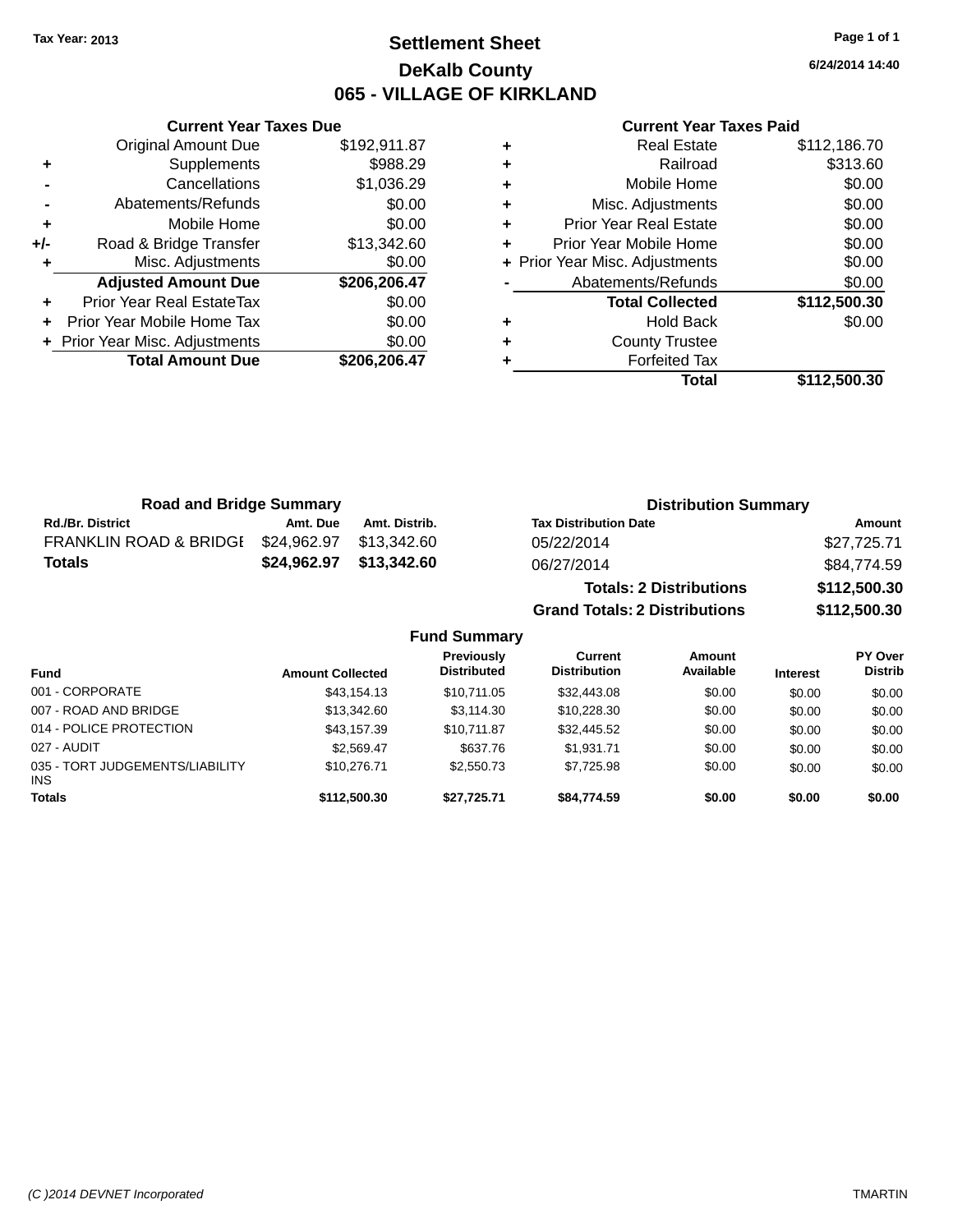## **Settlement Sheet Tax Year: 2013 Page 1 of 1 DeKalb County 066 - KIRKLAND LIBRARY**

**6/24/2014 14:40**

### **Current Year Taxes Paid**

|       | <b>Current Year Taxes Due</b>  |             |
|-------|--------------------------------|-------------|
|       | <b>Original Amount Due</b>     | \$47,309.04 |
| ٠     | Supplements                    | \$210.06    |
|       | Cancellations                  | \$218.87    |
|       | Abatements/Refunds             | \$0.00      |
| ÷     | Mobile Home                    | \$0.00      |
| $+/-$ | Road & Bridge Transfer         | \$0.00      |
|       | Misc. Adjustments              | \$0.00      |
|       | <b>Adjusted Amount Due</b>     | \$47,300.23 |
| ٠     | Prior Year Real EstateTax      | \$0.00      |
|       | Prior Year Mobile Home Tax     | \$0.00      |
|       | + Prior Year Misc. Adjustments | \$0.00      |
|       | <b>Total Amount Due</b>        | \$47.300.23 |
|       |                                |             |

| ٠ | <b>Real Estate</b>             | \$24,248.99 |
|---|--------------------------------|-------------|
| ٠ | Railroad                       | \$68.09     |
| ٠ | Mobile Home                    | \$0.00      |
| ٠ | Misc. Adjustments              | \$0.00      |
| ٠ | <b>Prior Year Real Estate</b>  | \$0.00      |
| ٠ | Prior Year Mobile Home         | \$0.00      |
|   | + Prior Year Misc. Adjustments | \$0.00      |
|   | Abatements/Refunds             | \$0.00      |
|   | <b>Total Collected</b>         | \$24,317.08 |
| ٠ | <b>Hold Back</b>               | \$0.00      |
| ٠ | <b>County Trustee</b>          |             |
| ٠ | <b>Forfeited Tax</b>           |             |
|   | Total                          | \$24,317.08 |
|   |                                |             |

|                     |                                      | <b>Distribution Summary</b>    |             |
|---------------------|--------------------------------------|--------------------------------|-------------|
|                     | <b>Tax Distribution Date</b>         |                                | Amount      |
|                     | 05/22/2014                           |                                | \$6,035.50  |
|                     | 06/27/2014                           |                                | \$18,281.58 |
|                     |                                      | <b>Totals: 2 Distributions</b> | \$24,317.08 |
|                     | <b>Grand Totals: 2 Distributions</b> |                                | \$24,317.08 |
| <b>Fund Summary</b> |                                      |                                |             |
| Daniel Arrester     | $\mathcal{L}$                        | $A = -1$                       | <b>DV A</b> |

| <b>Fund</b>                              | <b>Amount Collected</b> | Previously<br><b>Distributed</b> | Current<br><b>Distribution</b> | Amount<br>Available | <b>Interest</b> | PY Over<br><b>Distrib</b> |
|------------------------------------------|-------------------------|----------------------------------|--------------------------------|---------------------|-----------------|---------------------------|
| 005 - I. M. R. F.                        | \$4.42                  | \$1.10                           | \$3.32                         | \$0.00              | \$0.00          | \$0.00                    |
| 016 - LIBRARY (township, municipalities) | \$23,287.31             | \$5.779.91                       | \$17.507.40                    | \$0.00              | \$0.00          | \$0.00                    |
| 047 - SOCIAL SECURITY                    | \$1,025.35              | \$254.49                         | \$770.86                       | \$0.00              | \$0.00          | \$0.00                    |
| <b>Totals</b>                            | \$24,317.08             | \$6,035,50                       | \$18,281,58                    | \$0.00              | \$0.00          | \$0.00                    |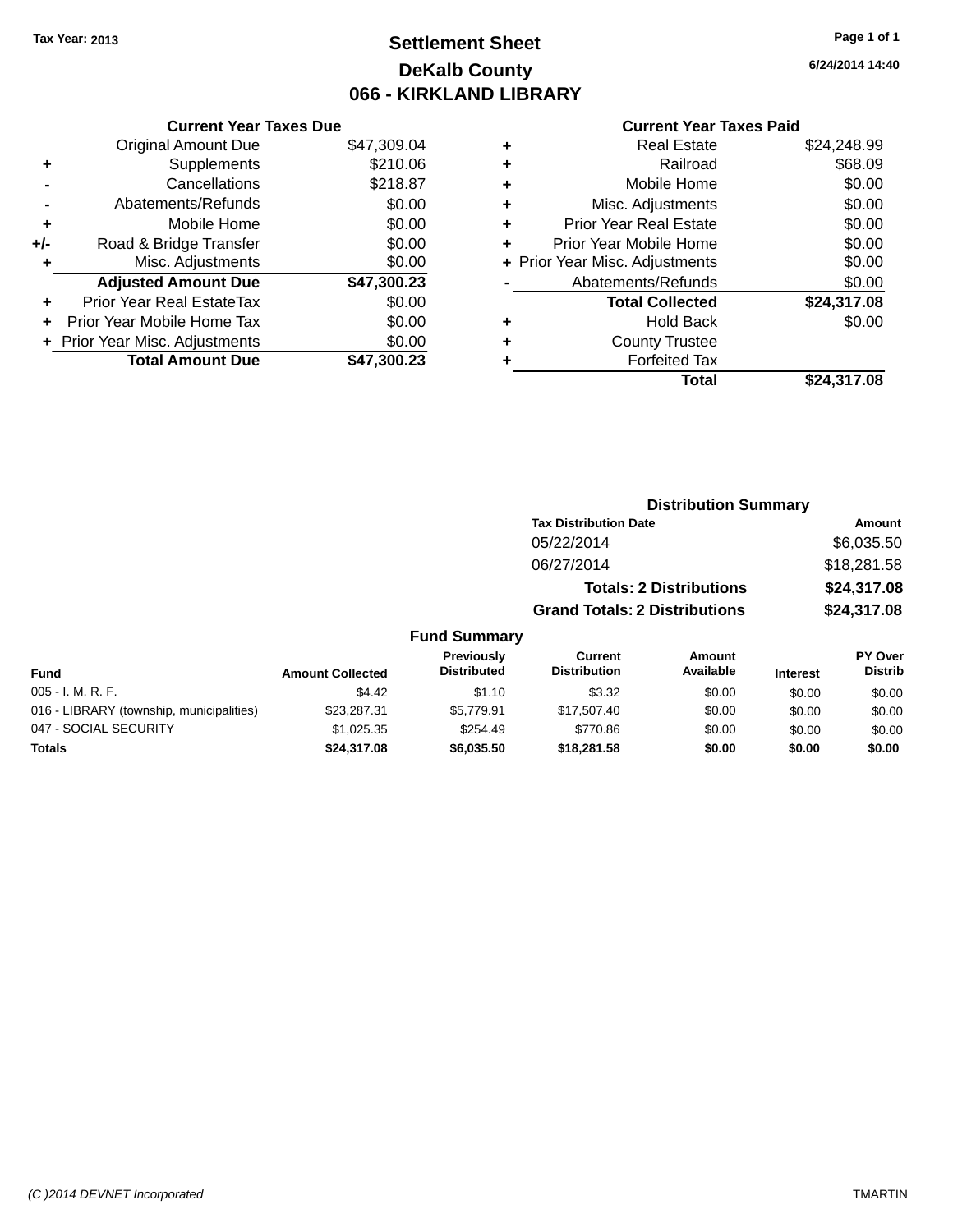## **Settlement Sheet Tax Year: 2013 Page 1 of 1 DeKalb County 067 - VILLAGE OF LEE**

**6/24/2014 14:40**

**Current Year Taxes Paid +** Real Estate \$5,504.65 **+** Railroad \$187.48 **+** Mobile Home \$0.00 **+** Misc. Adjustments \$29.83 **+** Prior Year Real Estate (\$0.19) **+** Prior Year Mobile Home \$0.00 **+** Prior Year Misc. Adjustments  $$0.00$ Abatements/Refunds \$0.00 **Total Collected \$5,721.77 +** Hold Back \$0.00 **+** County Trustee

**Total \$5,721.77**

**+** Forfeited Tax

**Grand Totals: 2 Distributions \$5,721.77**

|       | <b>Current Year Taxes Due</b>  |             |
|-------|--------------------------------|-------------|
|       | Original Amount Due            | \$9,992.94  |
| ٠     | Supplements                    | \$4.19      |
|       | Cancellations                  | \$24.42     |
|       | Abatements/Refunds             | \$0.00      |
| ٠     | Mobile Home                    | \$0.00      |
| $+/-$ | Road & Bridge Transfer         | \$846.28    |
| ٠     | Misc. Adjustments              | \$29.83     |
|       | <b>Adjusted Amount Due</b>     | \$10,848.82 |
| ÷     | Prior Year Real EstateTax      | (\$0.19)    |
|       | Prior Year Mobile Home Tax     | \$0.00      |
|       | + Prior Year Misc. Adjustments | \$0.00      |
|       | <b>Total Amount Due</b>        | \$10,848.63 |
|       |                                |             |

| <b>Road and Bridge Summary</b> |            |               | <b>Distribution Summary</b>    |            |  |
|--------------------------------|------------|---------------|--------------------------------|------------|--|
| <b>Rd./Br. District</b>        | Amt. Due   | Amt. Distrib. | <b>Tax Distribution Date</b>   | Amount     |  |
| SHABBONA ROAD & BRIDC          | \$1.556.18 | \$846.28      | 05/22/2014                     | \$2,341.18 |  |
| Totals                         | \$1.556.18 | \$846.28      | 06/27/2014                     | \$3,380.59 |  |
|                                |            |               | <b>Totals: 2 Distributions</b> | \$5,721.77 |  |

**Fund Summary Fund Interest Amount Collected Distributed PY Over Distrib Amount Available Current Distribution Previously** 001 - CORPORATE \$1,495.22 \$663.70 \$831.52 \$0.00 \$0.00 \$0.00 007 - ROAD AND BRIDGE \$846.28 \$669.21 \$0.00 \$0.00 \$0.00 \$0.00 025 - GARBAGE DISPOSAL \$532.70 \$236.45 \$296.25 \$0.00 \$0.00 \$0.00 \$0.00 027 - AUDIT \$594.09 \$263.70 \$330.39 \$0.00 \$0.00 \$0.00 035 - TORT JUDGEMENTS/LIABILITY INS \$1,229.20 \$545.61 \$683.59 \$0.00 \$0.00 \$0.00 072 - WATERWORKS SYSTEM \$1,024.28 \$454.65 \$569.63 \$0.00 \$0.00 \$0.00 \$0.00 **Totals \$5,721.77 \$2,341.18 \$3,380.59 \$0.00 \$0.00 \$0.00**

### **Miscellaneous Adjustment Detail**

| Year Source             | <b>Account Type</b> | <b>Amount Adiustment Description</b>           |
|-------------------------|---------------------|------------------------------------------------|
| 2013 RE - Real Estate   | Back Tax Collected  | \$17.72 MANESS REDEMPTION 13-06-331-005 by TBA |
| 2013 RE - Real Estate   | Back Tax Collected  | \$12.11 SCAVENGER SALE 13-06-332-003 by TBA    |
| <b>Totals 2 entries</b> |                     | \$29.83                                        |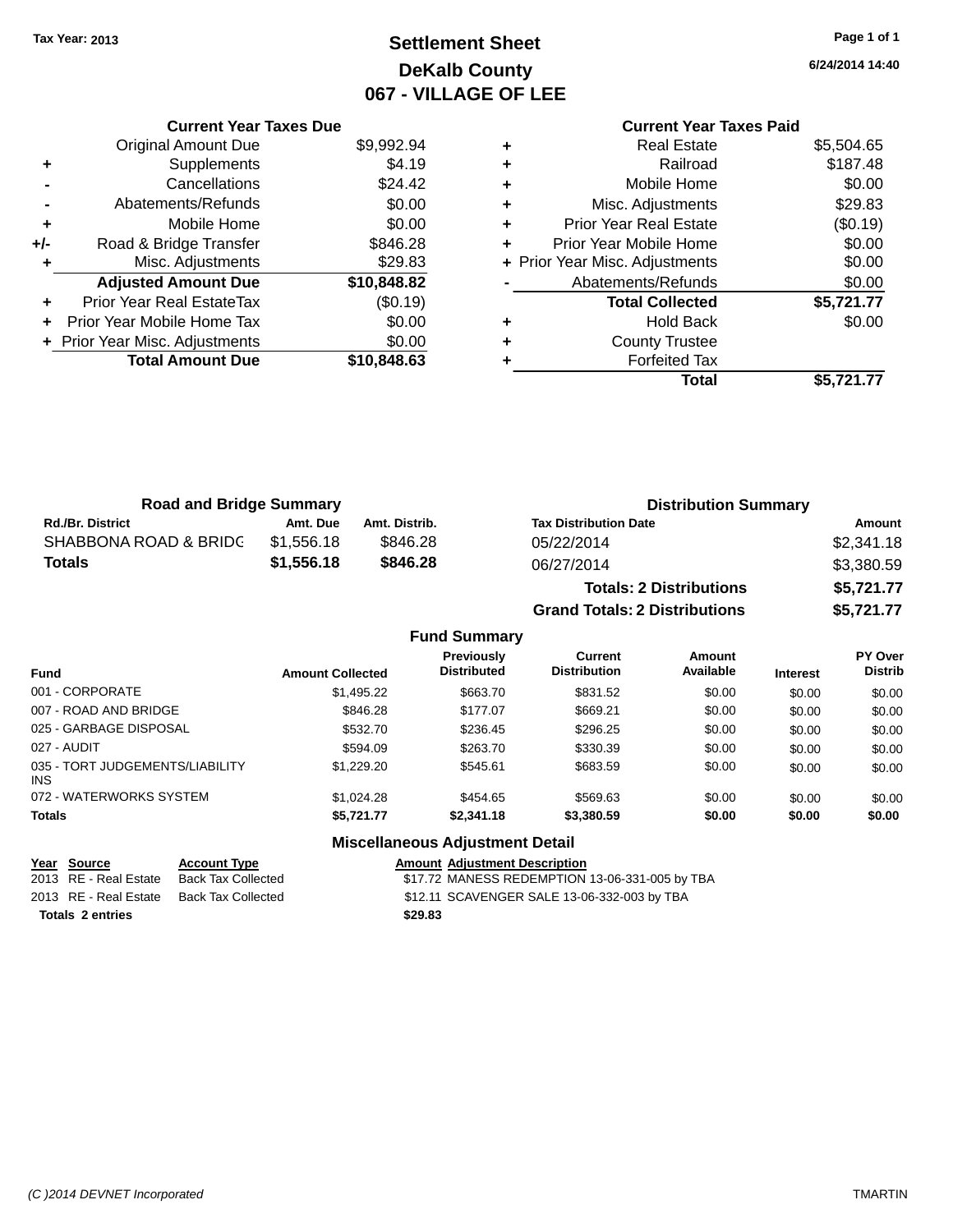## **Settlement Sheet Tax Year: 2013 Page 1 of 1 DeKalb County 068 - VILLAGE OF MALTA**

**6/24/2014 14:40**

| <b>Current Year Taxes Paid</b> |  |  |
|--------------------------------|--|--|
|                                |  |  |

|     | <b>Current Year Taxes Due</b>  |              |
|-----|--------------------------------|--------------|
|     | <b>Original Amount Due</b>     | \$106,961.08 |
| ٠   | Supplements                    | \$422.40     |
|     | Cancellations                  | \$528.57     |
|     | Abatements/Refunds             | \$0.91       |
| ٠   | Mobile Home                    | \$0.00       |
| +/- | Road & Bridge Transfer         | \$5,911.17   |
| ٠   | Misc. Adjustments              | \$0.00       |
|     | <b>Adjusted Amount Due</b>     | \$112,765.17 |
|     | Prior Year Real EstateTax      | (\$53.00)    |
|     | Prior Year Mobile Home Tax     | \$0.00       |
|     | + Prior Year Misc. Adjustments | \$0.00       |
|     | <b>Total Amount Due</b>        | \$112,712.17 |
|     |                                |              |

| ٠ | <b>Real Estate</b>             | \$58,833.70 |
|---|--------------------------------|-------------|
| ٠ | Railroad                       | \$578.21    |
| ٠ | Mobile Home                    | \$0.00      |
| ٠ | Misc. Adjustments              | \$0.00      |
| ٠ | <b>Prior Year Real Estate</b>  | (\$53.00)   |
| ٠ | Prior Year Mobile Home         | \$0.00      |
|   | + Prior Year Misc. Adjustments | \$0.00      |
|   | Abatements/Refunds             | \$0.91      |
|   | <b>Total Collected</b>         | \$59,358.00 |
| ٠ | <b>Hold Back</b>               | \$0.00      |
| ٠ | <b>County Trustee</b>          |             |
| ٠ | <b>Forfeited Tax</b>           |             |
|   | Total                          | \$59,358.00 |
|   |                                |             |

| <b>Road and Bridge Summary</b> |             |               | <b>Distribution Summary</b>  |             |  |
|--------------------------------|-------------|---------------|------------------------------|-------------|--|
| <b>Rd./Br. District</b>        | Amt. Due    | Amt. Distrib. | <b>Tax Distribution Date</b> | Amount      |  |
| MALTA ROAD & BRIDGE            | \$10.795.81 | \$5.911.17    | 05/22/2014                   | \$13,532.85 |  |
| <b>Totals</b>                  | \$10.795.81 | \$5.911.17    | 06/27/2014                   | \$45,825.15 |  |

| <b>Totals: 2 Distributions</b> | \$59,358.00 |
|--------------------------------|-------------|
| Grand Totals: 2 Distributions  | \$59,358.00 |

### **Fund Summary**

| <b>Fund</b>                             | <b>Amount Collected</b> | Previously<br><b>Distributed</b> | <b>Current</b><br><b>Distribution</b> | Amount<br>Available | <b>Interest</b> | <b>PY Over</b><br><b>Distrib</b> |
|-----------------------------------------|-------------------------|----------------------------------|---------------------------------------|---------------------|-----------------|----------------------------------|
| 001 - CORPORATE                         | \$15,990.24             | \$3,653.56                       | \$12,336.68                           | \$0.00              | \$0.00          | \$0.00                           |
| 003 - BONDS AND INTEREST                | \$0.00                  | \$0.00                           | \$0.00                                | \$0.00              | \$0.00          | \$0.00                           |
| $005 - I. M. R. F.$                     | \$3.498.20              | \$799.29                         | \$2.698.91                            | \$0.00              | \$0.00          | \$0.00                           |
| 007 - ROAD AND BRIDGE                   | \$5.911.17              | \$1,320.96                       | \$4.590.21                            | \$0.00              | \$0.00          | \$0.00                           |
| 014 - POLICE PROTECTION                 | \$5,496.80              | \$1,255.95                       | \$4,240.85                            | \$0.00              | \$0.00          | \$0.00                           |
| 025 - GARBAGE DISPOSAL                  | \$500.05                | \$114.26                         | \$385.79                              | \$0.00              | \$0.00          | \$0.00                           |
| 027 - AUDIT                             | \$6.496.34              | \$1,484.32                       | \$5.012.02                            | \$0.00              | \$0.00          | \$0.00                           |
| 035 - TORT JUDGEMENTS/LIABILITY<br>INS. | \$11,243.28             | \$2,568.94                       | \$8.674.34                            | \$0.00              | \$0.00          | \$0.00                           |
| 041 - STREET LIGHTING                   | \$2,726.59              | \$622.99                         | \$2.103.60                            | \$0.00              | \$0.00          | \$0.00                           |
| 047 - SOCIAL SECURITY                   | \$7,495.33              | \$1.712.58                       | \$5.782.75                            | \$0.00              | \$0.00          | \$0.00                           |
| <b>Totals</b>                           | \$59,358.00             | \$13,532.85                      | \$45,825.15                           | \$0.00              | \$0.00          | \$0.00                           |

#### **Miscellaneous Adjustment Detail**

| Year Source             | <b>Account Type</b> | <b>Amount Adiustment Description</b>       |
|-------------------------|---------------------|--------------------------------------------|
| 2013 RE - Real Estate   | Back Tax Collected  | \$0.00 LAY REDEMPTION 07-23-155-002 by TBA |
| <b>Totals 1 entries</b> |                     | \$0.00                                     |

# **Abatement Detail**

### **Year Source Account Type Amount Adjustment Description Totals 1 entries \$0.87**

2013 RE - Real Estate PTAB Decision \$0.87 PTAB INTEREST REFUND 07-23-332-002 by TBA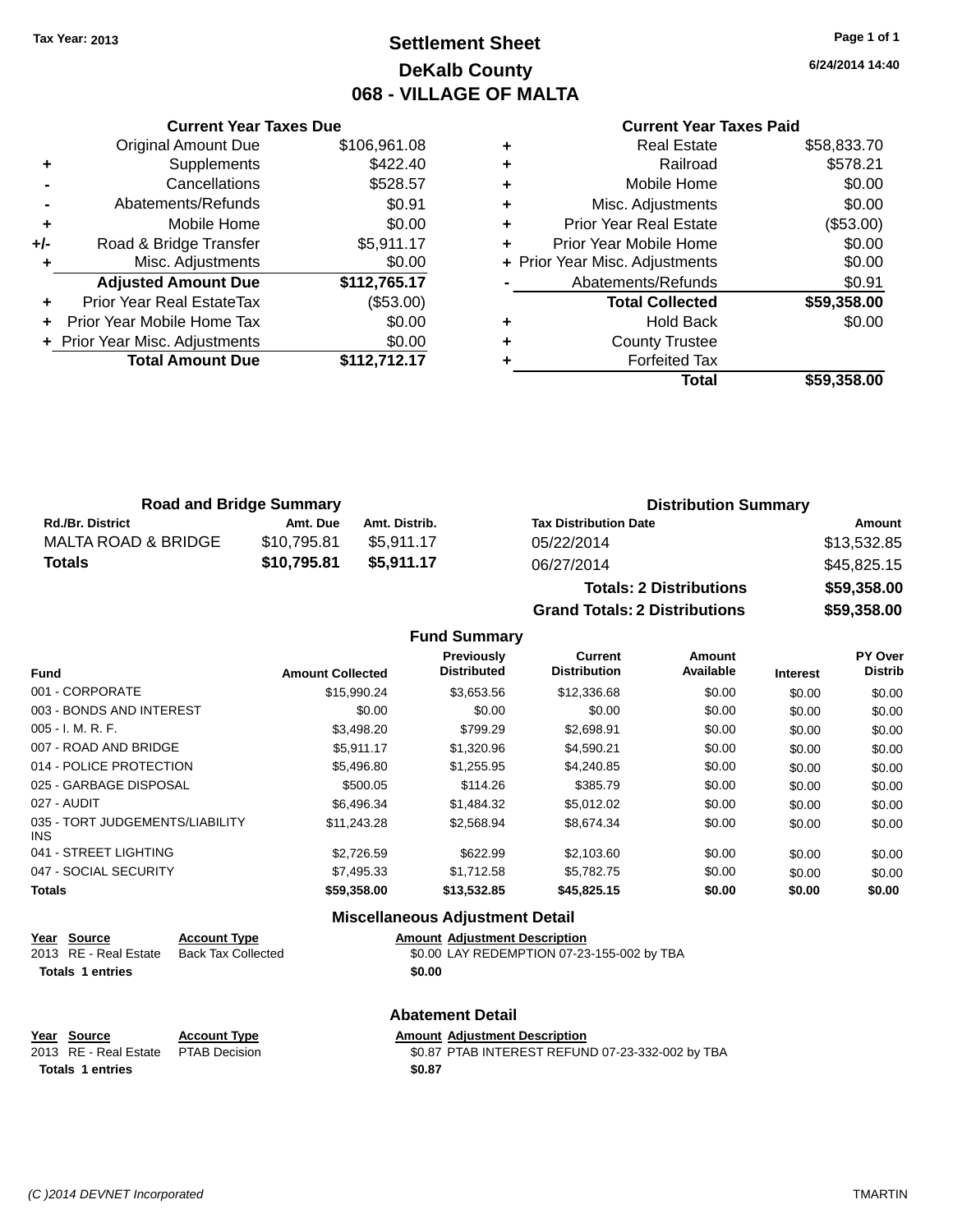## **Settlement Sheet Tax Year: 2013 Page 1 of 1 DeKalb County 069 - VILLAGE OF MAPLE PARK**

**6/24/2014 14:40**

#### **Current Year Taxes Paid**

|     | <b>Current Year Taxes Due</b>  |              |
|-----|--------------------------------|--------------|
|     | <b>Original Amount Due</b>     | \$103,026.34 |
| ٠   | Supplements                    | \$351.83     |
|     | Cancellations                  | \$380.97     |
|     | Abatements/Refunds             | \$0.26       |
| ٠   | Mobile Home                    | \$0.00       |
| +/- | Road & Bridge Transfer         | \$1,572.23   |
|     | Misc. Adjustments              | \$0.00       |
|     | <b>Adjusted Amount Due</b>     | \$104,569.17 |
| ٠   | Prior Year Real EstateTax      | (\$0.91)     |
|     | Prior Year Mobile Home Tax     | \$0.00       |
|     | + Prior Year Misc. Adjustments | \$0.00       |
|     | <b>Total Amount Due</b>        | \$104,568.26 |
|     |                                |              |

|   | <b>Real Estate</b>             | \$52,960.03 |
|---|--------------------------------|-------------|
| ٠ | Railroad                       | \$0.00      |
| ٠ | Mobile Home                    | \$0.00      |
| ٠ | Misc. Adjustments              | \$0.00      |
| ٠ | Prior Year Real Estate         | (\$0.91)    |
| ٠ | Prior Year Mobile Home         | \$0.00      |
|   | + Prior Year Misc. Adjustments | \$0.00      |
|   | Abatements/Refunds             | \$0.26      |
|   | <b>Total Collected</b>         | \$52,958.86 |
|   |                                |             |
| ٠ | Hold Back                      | \$0.00      |
| ٠ | <b>County Trustee</b>          |             |
|   | <b>Forfeited Tax</b>           |             |

**Grand Totals: 2 Distributions \$52,958.86**

| <b>Road and Bridge Summary</b>   |            |               | <b>Distribution Summary</b>    |             |  |
|----------------------------------|------------|---------------|--------------------------------|-------------|--|
| <b>Rd./Br. District</b>          | Amt. Due   | Amt. Distrib. | <b>Tax Distribution Date</b>   | Amount      |  |
| <b>CORTLAND ROAD &amp; BRIDC</b> | \$3.052.35 | \$1.572.23    | 05/22/2014                     | \$11,622.34 |  |
| <b>Totals</b>                    | \$3,052.35 | \$1,572.23    | 06/27/2014                     | \$41,336.52 |  |
|                                  |            |               | <b>Totals: 2 Distributions</b> | \$52,958.86 |  |

|                                         |                         | <b>Fund Summary</b>              |                                       |                     |                 |                                  |
|-----------------------------------------|-------------------------|----------------------------------|---------------------------------------|---------------------|-----------------|----------------------------------|
| <b>Fund</b>                             | <b>Amount Collected</b> | Previously<br><b>Distributed</b> | <b>Current</b><br><b>Distribution</b> | Amount<br>Available | <b>Interest</b> | <b>PY Over</b><br><b>Distrib</b> |
| 001 - CORPORATE                         | \$24,873.65             | \$5,427.15                       | \$19,446.50                           | \$0.00              | \$0.00          | \$0.00                           |
| 003 - BONDS AND INTEREST                | \$0.00                  | \$0.00                           | \$0.00                                | \$0.00              | \$0.00          | \$0.00                           |
| 007 - ROAD AND BRIDGE                   | \$1,572.23              | \$410.35                         | \$1.161.88                            | \$0.00              | \$0.00          | \$0.00                           |
| 014 - POLICE PROTECTION                 | \$18,937.31             | \$4,131.91                       | \$14,805.40                           | \$0.00              | \$0.00          | \$0.00                           |
| 027 - AUDIT                             | \$2,525.65              | \$551.07                         | \$1,974.58                            | \$0.00              | \$0.00          | \$0.00                           |
| 035 - TORT JUDGEMENTS/LIABILITY<br>INS. | \$5,050.02              | \$1,101.86                       | \$3,948.16                            | \$0.00              | \$0.00          | \$0.00                           |
| <b>Totals</b>                           | \$52,958.86             | \$11.622.34                      | \$41.336.52                           | \$0.00              | \$0.00          | \$0.00                           |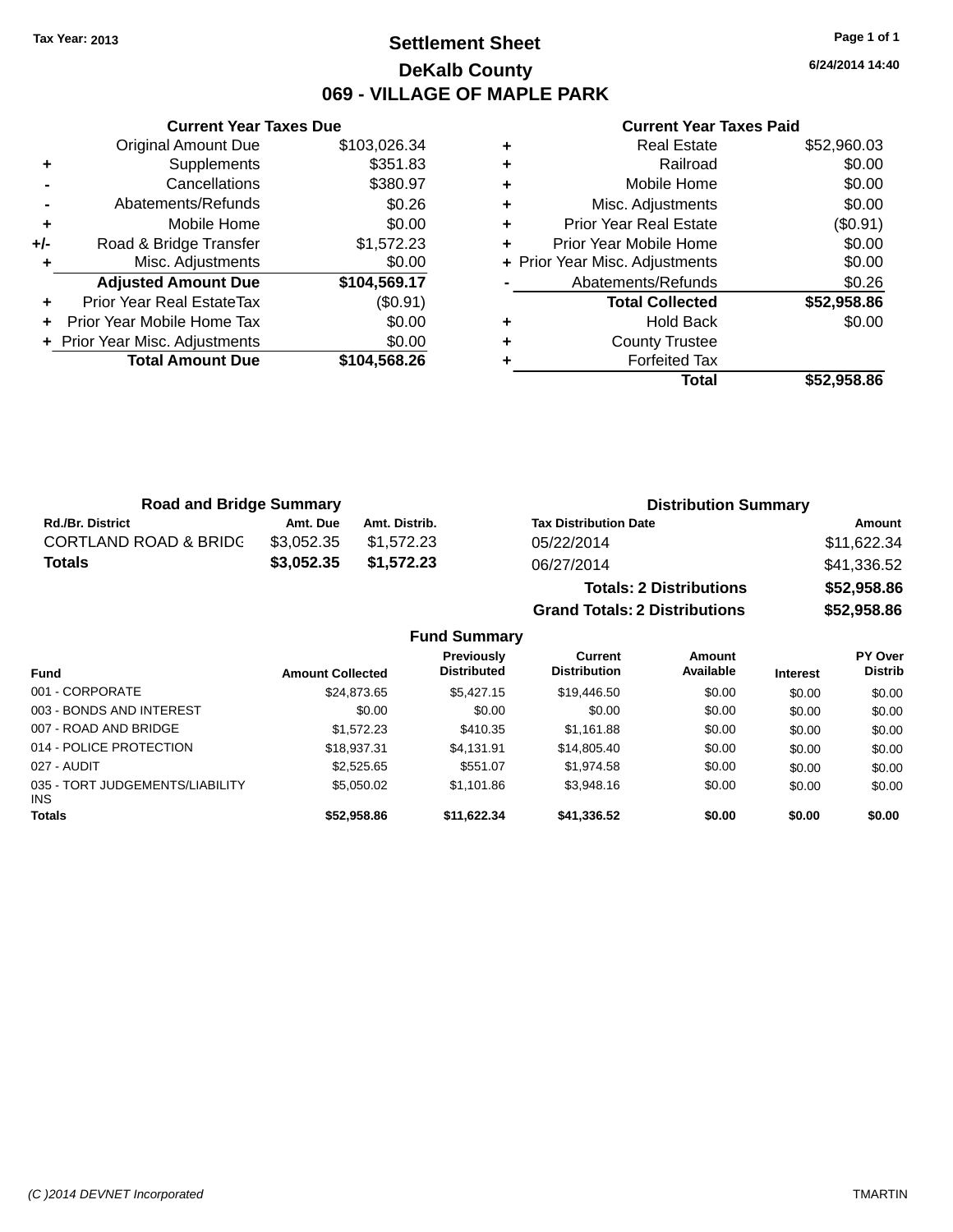## **Settlement Sheet Tax Year: 2013 Page 1 of 1 DeKalb County 070 - MAPLE PARK LIBRARY**

**6/24/2014 14:40**

#### **Current Year Taxes Paid**

|     | <b>Current Year Taxes Due</b>  |            |  |  |
|-----|--------------------------------|------------|--|--|
|     | <b>Original Amount Due</b>     | \$9,882.50 |  |  |
| ٠   | Supplements                    | \$33.78    |  |  |
|     | \$36.58<br>Cancellations       |            |  |  |
|     | Abatements/Refunds             | \$0.00     |  |  |
| ٠   | Mobile Home                    | \$0.00     |  |  |
| +/- | Road & Bridge Transfer         | \$0.00     |  |  |
|     | Misc. Adjustments              | \$0.00     |  |  |
|     | <b>Adjusted Amount Due</b>     | \$9,879.70 |  |  |
| ÷   | Prior Year Real EstateTax      | \$0.00     |  |  |
|     | Prior Year Mobile Home Tax     | \$0.00     |  |  |
|     | + Prior Year Misc. Adjustments | \$0.00     |  |  |
|     | <b>Total Amount Due</b>        | \$9.879.70 |  |  |

|   | <b>Real Estate</b>             | \$4,926.49 |
|---|--------------------------------|------------|
| ٠ | Railroad                       | \$0.00     |
| ٠ | Mobile Home                    | \$0.00     |
| ٠ | Misc. Adjustments              | \$0.00     |
| ٠ | <b>Prior Year Real Estate</b>  | \$0.00     |
| ٠ | Prior Year Mobile Home         | \$0.00     |
|   | + Prior Year Misc. Adjustments | \$0.00     |
|   | Abatements/Refunds             | \$0.00     |
|   | <b>Total Collected</b>         | \$4,926.49 |
| ٠ | <b>Hold Back</b>               | \$0.00     |
| ٠ | <b>County Trustee</b>          |            |
| ٠ | <b>Forfeited Tax</b>           |            |
|   | Total                          | \$4.926.49 |
|   |                                |            |

|                         |                                  |                                       |                     |                                                                                                        | <b>Amount</b>               |
|-------------------------|----------------------------------|---------------------------------------|---------------------|--------------------------------------------------------------------------------------------------------|-----------------------------|
|                         |                                  | 05/22/2014                            |                     |                                                                                                        | \$1,091.64                  |
|                         |                                  | 06/27/2014                            |                     |                                                                                                        | \$3,834.85                  |
|                         |                                  |                                       |                     |                                                                                                        | \$4,926.49                  |
|                         |                                  |                                       |                     |                                                                                                        | \$4,926.49                  |
|                         |                                  |                                       |                     |                                                                                                        |                             |
| <b>Amount Collected</b> | Previously<br><b>Distributed</b> | <b>Current</b><br><b>Distribution</b> | Amount<br>Available | <b>Interest</b>                                                                                        | PY Over<br><b>Distrib</b>   |
| \$4,926.49              | \$1,091.64                       | \$3,834.85                            | \$0.00              | \$0.00                                                                                                 | \$0.00                      |
| \$4,926.49              | \$1,091.64                       | \$3,834.85                            | \$0.00              | \$0.00                                                                                                 | \$0.00                      |
|                         |                                  |                                       | <b>Fund Summary</b> | <b>Tax Distribution Date</b><br><b>Totals: 2 Distributions</b><br><b>Grand Totals: 2 Distributions</b> | <b>Distribution Summary</b> |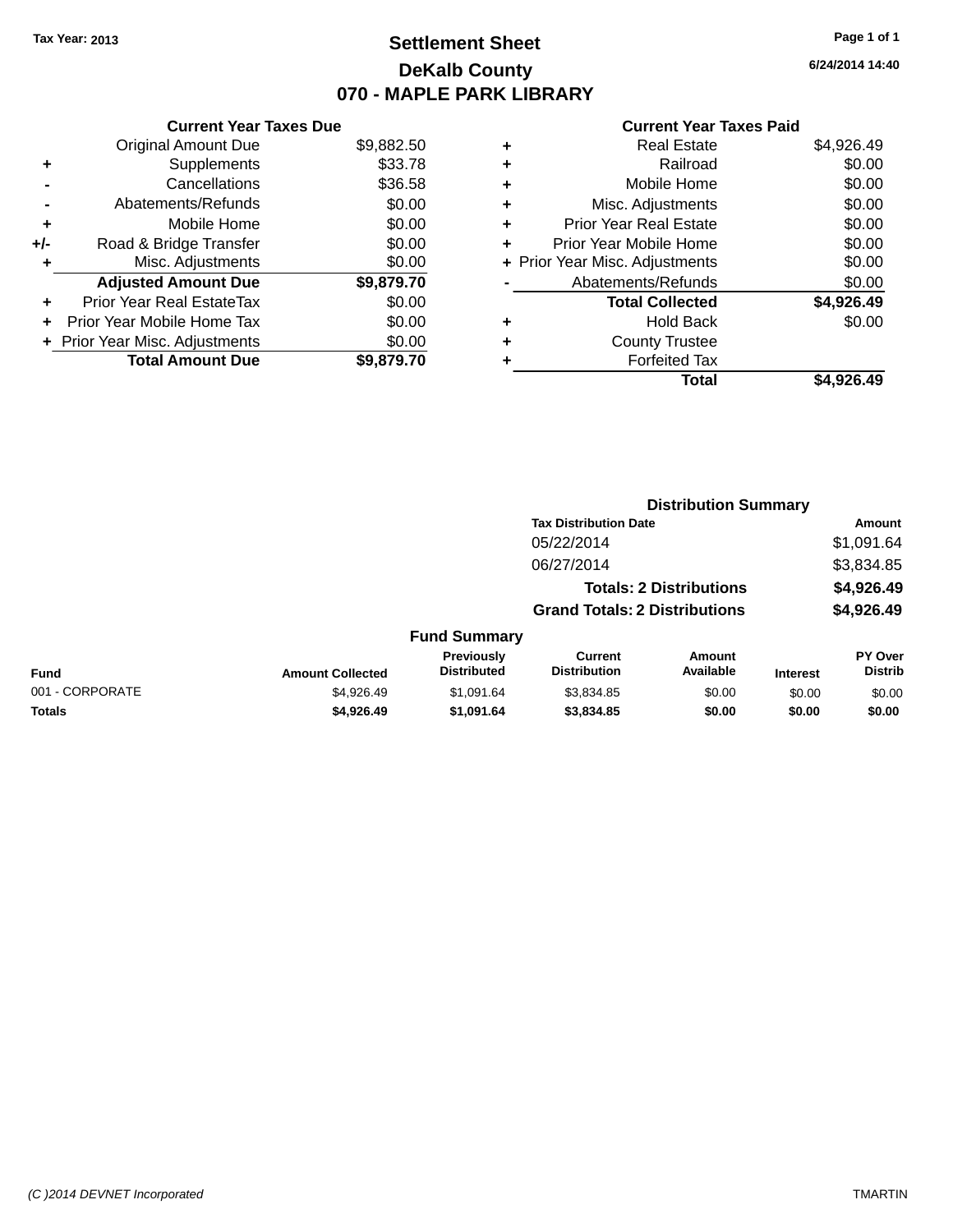## **Settlement Sheet Tax Year: 2013 Page 1 of 2 DeKalb County 071 - CITY OF SANDWICH**

**6/24/2014 14:40**

#### **Current Year Taxes Paid**

|     | <b>Current Year Taxes Due</b>    |                |  |  |
|-----|----------------------------------|----------------|--|--|
|     | <b>Original Amount Due</b>       | \$1,262,821.33 |  |  |
| ٠   | Supplements                      | \$6,197.52     |  |  |
|     | \$7,082.61<br>Cancellations      |                |  |  |
|     | Abatements/Refunds               | \$3.54         |  |  |
| ٠   | Mobile Home                      | \$0.00         |  |  |
| +/- | Road & Bridge Transfer           | \$23,020.88    |  |  |
| ٠   | Misc. Adjustments                | \$1.55         |  |  |
|     | <b>Adjusted Amount Due</b>       | \$1,284,955.13 |  |  |
|     | <b>Prior Year Real EstateTax</b> | (\$131.20)     |  |  |
|     | Prior Year Mobile Home Tax       | \$0.00         |  |  |
|     | + Prior Year Misc. Adjustments   | \$0.00         |  |  |
|     | <b>Total Amount Due</b>          | \$1,284,823.93 |  |  |
|     |                                  |                |  |  |

| ٠ | <b>Real Estate</b>             | \$686,203.33 |
|---|--------------------------------|--------------|
| ٠ | Railroad                       | \$1,526.15   |
| ٠ | Mobile Home                    | \$0.00       |
| ٠ | Misc. Adjustments              | \$1.55       |
| ٠ | <b>Prior Year Real Estate</b>  | (\$131.20)   |
| ÷ | Prior Year Mobile Home         | \$0.00       |
|   | + Prior Year Misc. Adjustments | \$0.00       |
|   | Abatements/Refunds             | \$3.54       |
|   | <b>Total Collected</b>         | \$687,596.29 |
| ٠ | <b>Hold Back</b>               | \$0.00       |
| ٠ | <b>County Trustee</b>          |              |
| ٠ | <b>Forfeited Tax</b>           |              |
|   | Total                          | \$687,596.29 |
|   |                                |              |

| <b>Road and Bridge Summary</b> |             |               | <b>Distribution Summary</b>          |              |  |
|--------------------------------|-------------|---------------|--------------------------------------|--------------|--|
| <b>Rd./Br. District</b>        | Amt. Due    | Amt. Distrib. | <b>Tax Distribution Date</b>         | Amount       |  |
| SANDWICH ROAD & BRIDG          | \$42,174.30 | \$22,384.24   | 05/22/2014                           | \$168,443.22 |  |
| SOMONAUK ROAD & BRID(          | \$1.122.16  | \$636.64      | 06/27/2014                           | \$519,153.07 |  |
| Totals                         | \$43,296.46 | \$23,020.88   | <b>Totals: 2 Distributions</b>       | \$687,596.29 |  |
|                                |             |               | <b>Grand Totals: 2 Distributions</b> | \$687,596.29 |  |

### **Fund Summary**

| <b>Fund</b>                                         | <b>Amount Collected</b> | Previously<br><b>Distributed</b> | <b>Current</b><br><b>Distribution</b> | Amount<br>Available | <b>Interest</b> | PY Over<br><b>Distrib</b> |
|-----------------------------------------------------|-------------------------|----------------------------------|---------------------------------------|---------------------|-----------------|---------------------------|
| 001 - CORPORATE                                     | \$225,628.62            | \$55,272.34                      | \$170,356.28                          | \$0.00              | \$0.00          | \$0.00                    |
| 003 - BONDS AND INTEREST                            | \$0.00                  | \$0.00                           | \$0.00                                | \$0.00              | \$0.00          | \$0.00                    |
| 005 - I. M. R. F.                                   | \$52,591.19             | \$12,883.29                      | \$39,707.90                           | \$0.00              | \$0.00          | \$0.00                    |
| 007 - ROAD AND BRIDGE                               | \$23,020.88             | \$5,641.88                       | \$17,379.00                           | \$0.00              | \$0.00          | \$0.00                    |
| 014 - POLICE PROTECTION                             | \$86,063.17             | \$21,082.93                      | \$64,980.24                           | \$0.00              | \$0.00          | \$0.00                    |
| 015 - POLICE PENSION                                | \$107,572.83            | \$26,352.17                      | \$81,220.66                           | \$0.00              | \$0.00          | \$0.00                    |
| 027 - AUDIT                                         | \$8,850.14              | \$2,168.02                       | \$6,682.12                            | \$0.00              | \$0.00          | \$0.00                    |
| 035 - TORT JUDGMENTS, LIABILITY<br><b>INSURANCE</b> | \$19,124.49             | \$4,684.94                       | \$14,439.55                           | \$0.00              | \$0.00          | \$0.00                    |
| 040 - STREET AND BRIDGE                             | \$0.00                  | \$0.00                           | \$0.00                                | \$0.00              | \$0.00          | \$0.00                    |
| 041 - STREET LIGHTING                               | \$31,262.96             | \$7,658.50                       | \$23,604.46                           | \$0.00              | \$0.00          | \$0.00                    |
| 045 - PUBLIC BENEFIT                                | \$0.00                  | \$0.00                           | \$0.00                                | \$0.00              | \$0.00          | \$0.00                    |
| 046 - EMERGENCY SERV & DISASTER<br><b>OPER</b>      | \$1,556.44              | \$381.28                         | \$1,175.16                            | \$0.00              | \$0.00          | \$0.00                    |
| 047 - SOCIAL SECURITY                               | \$52,591.19             | \$12,883.29                      | \$39,707.90                           | \$0.00              | \$0.00          | \$0.00                    |
| 048 - SCHOOL CROSSING GUARDS                        | \$5,981.19              | \$1,465.22                       | \$4,515.97                            | \$0.00              | \$0.00          | \$0.00                    |
| 060 - UNEMPLOYMENT INSURANCE                        | \$10,525.55             | \$2,578.45                       | \$7,947.10                            | \$0.00              | \$0.00          | \$0.00                    |
| 062 - WORKERS COMPENSATION                          | \$41,117.29             | \$10,072.52                      | \$31,044.77                           | \$0.00              | \$0.00          | \$0.00                    |
| 065 - FORESTRY PROGRAM                              | \$21,710.35             | \$5,318.39                       | \$16,391.96                           | \$0.00              | \$0.00          | \$0.00                    |
| <b>Totals</b>                                       | \$687,596.29            | \$168,443.22                     | \$519,153.07                          | \$0.00              | \$0.00          | \$0.00                    |

#### **Miscellaneous Adjustment Detail**

| Year Source             | <b>Account Type</b> | <b>Amount Adjustment Description</b>          |
|-------------------------|---------------------|-----------------------------------------------|
| 2013 RE - Real Estate   | Back Tax Collected  | \$1.55 PRIMUS REDEMPTION 19-23-397-008 by TBA |
| <b>Totals 1 entries</b> |                     | \$1.55                                        |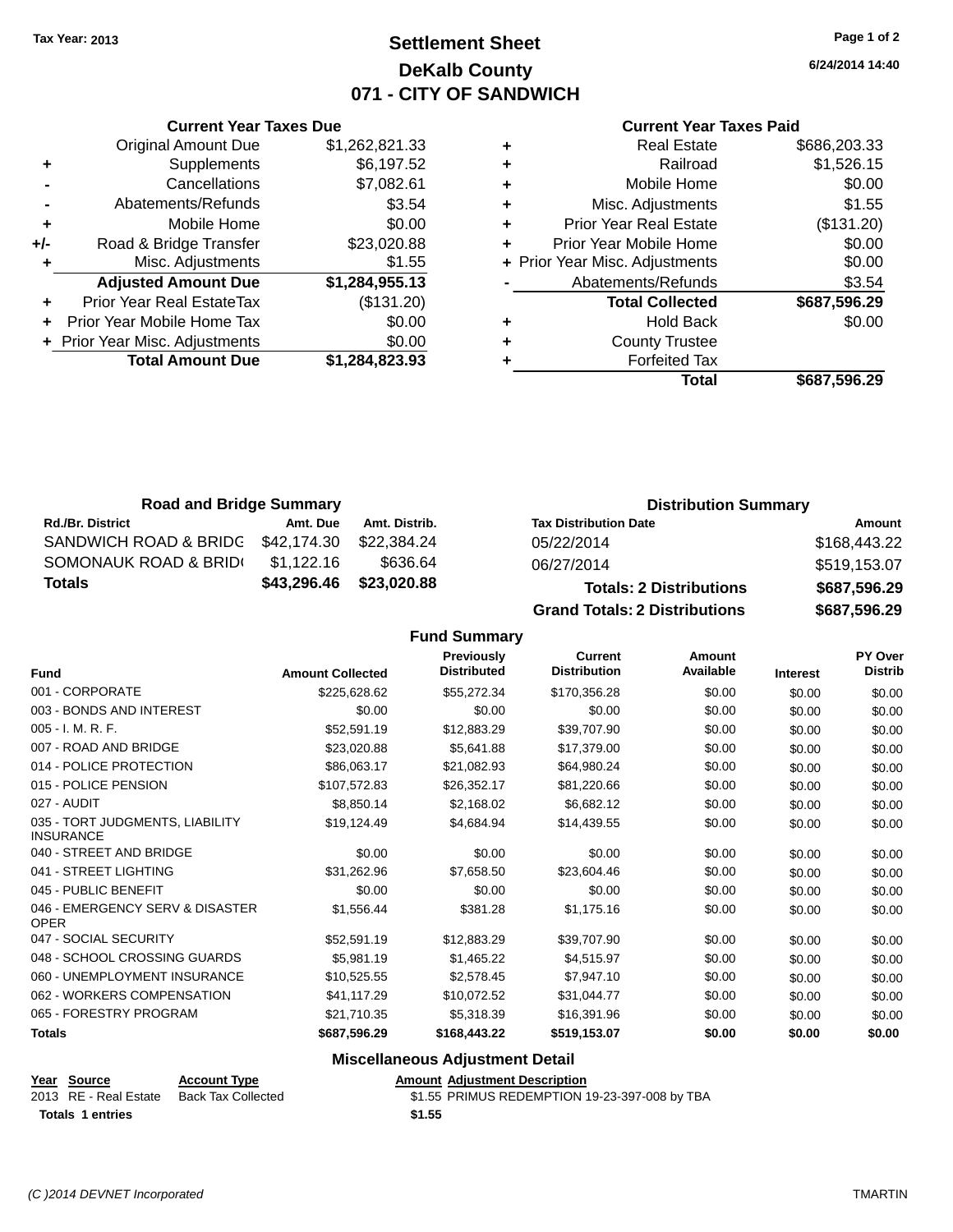### **Settlement Sheet Tax Year: 2013 Page 2 of 2 DeKalb County Abatement Detail**

**6/24/2014 14:40**

**Year Source Account Type Anneunt Adjustment Description**<br>
2013 RE - Real Estate PTAB Decision **Amount Adjustment Description** 

\$3.44 PTAB INTEREST REFUND 19-26-431-010 by TBA

**Totals 1 entries \$3.44**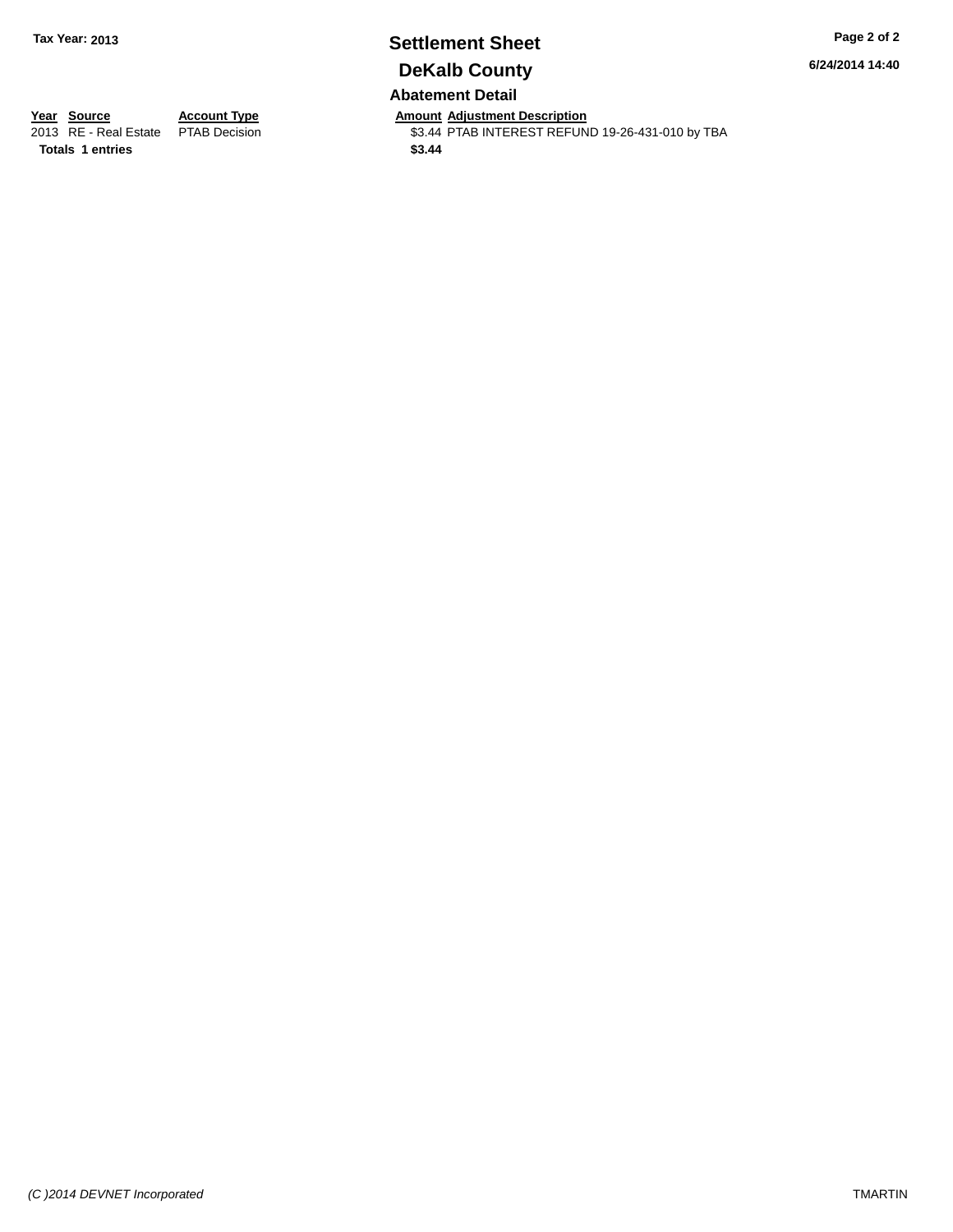## **Settlement Sheet Tax Year: 2013 Page 1 of 1 DeKalb County 072 - VILLAGE OF SHABBONA**

**6/24/2014 14:40**

#### **Current Year Taxes Paid**

|     | <b>Original Amount Due</b>     | \$94,853.86  |
|-----|--------------------------------|--------------|
| ٠   | Supplements                    | \$514.02     |
|     | Cancellations                  | \$565.57     |
|     | Abatements/Refunds             | \$0.77       |
| ٠   | Mobile Home                    | \$0.00       |
| +/- | Road & Bridge Transfer         | \$6,034.90   |
| ٠   | Misc. Adjustments              | \$89.34      |
|     | <b>Adjusted Amount Due</b>     | \$100,925.78 |
| ٠   | Prior Year Real EstateTax      | (\$29.81)    |
| ÷   | Prior Year Mobile Home Tax     | \$0.00       |
|     |                                |              |
|     | + Prior Year Misc. Adjustments | \$0.00       |
|     | <b>Total Amount Due</b>        | \$100,895.97 |

**Current Year Taxes Due**

| ٠ | <b>Real Estate</b>             | \$56,086.19 |
|---|--------------------------------|-------------|
| ٠ | Railroad                       | \$1,018.97  |
| ٠ | Mobile Home                    | \$0.00      |
| ٠ | Misc. Adjustments              | \$89.34     |
| ٠ | <b>Prior Year Real Estate</b>  | (\$29.81)   |
| ٠ | Prior Year Mobile Home         | \$0.00      |
|   | + Prior Year Misc. Adjustments | \$0.00      |
|   | Abatements/Refunds             | \$0.77      |
|   | <b>Total Collected</b>         | \$57,163.92 |
| ٠ | <b>Hold Back</b>               | \$0.00      |
| ٠ | <b>County Trustee</b>          |             |
| ٠ | <b>Forfeited Tax</b>           |             |
|   | Total                          | \$57,163.92 |
|   |                                |             |

| <b>Road and Bridge Summary</b>    |             |               | <b>Distribution Summary</b>  |             |
|-----------------------------------|-------------|---------------|------------------------------|-------------|
| <b>Rd./Br. District</b>           | Amt. Due    | Amt. Distrib. | <b>Tax Distribution Date</b> | Amount      |
| SHABBONA ROAD & BRIDC \$11,085.26 |             | \$6.034.90    | 05/22/2014                   | \$14,087.63 |
| <b>Totals</b>                     | \$11,085.26 | \$6,034.90    | 06/27/2014                   | \$43,076.29 |

| <b>Totals: 2 Distributions</b>       | \$57,163.92 |
|--------------------------------------|-------------|
| <b>Grand Totals: 2 Distributions</b> | \$57,163.92 |

#### **Fund Summary**

| <b>Fund</b>                  | <b>Amount Collected</b> | Previously<br><b>Distributed</b>       | Current<br><b>Distribution</b> | Amount<br>Available | <b>Interest</b> | PY Over<br><b>Distrib</b> |
|------------------------------|-------------------------|----------------------------------------|--------------------------------|---------------------|-----------------|---------------------------|
| 001 - CORPORATE              | \$26,850.66             | \$6.726.81                             | \$20,123.85                    | \$0.00              | \$0.00          | \$0.00                    |
| 005 - I. M. R. F.            | \$826.35                | \$207.02                               | \$619.33                       | \$0.00              | \$0.00          | \$0.00                    |
| 007 - ROAD AND BRIDGE        | \$6,034.90              | \$1,278.46                             | \$4.756.44                     | \$0.00              | \$0.00          | \$0.00                    |
| 014 - POLICE PROTECTION      | \$15,667,72             | \$3.925.17                             | \$11,742.55                    | \$0.00              | \$0.00          | \$0.00                    |
| 047 - SOCIAL SECURITY        | \$5,839.76              | \$1,463.02                             | \$4.376.74                     | \$0.00              | \$0.00          | \$0.00                    |
| 060 - UNEMPLOYMENT INSURANCE | \$591.96                | \$148.30                               | \$443.66                       | \$0.00              | \$0.00          | \$0.00                    |
| 062 - WORKERS COMPENSATION   | \$1.352.57              | \$338.85                               | \$1.013.72                     | \$0.00              | \$0.00          | \$0.00                    |
| <b>Totals</b>                | \$57,163.92             | \$14,087.63                            | \$43,076.29                    | \$0.00              | \$0.00          | \$0.00                    |
|                              |                         | <b>Miscellaneous Adjustment Detail</b> |                                |                     |                 |                           |

### **Year Source Account Type Amount Adjustment Description**<br>2013 RE - Real Estate Back Tax Collected \$18.16 DOBSON REDEMPTION 2013 RE - Real Estate Paymt In Lieu of Tax \$71.18 HOUSING AUTHORITY-SEQUOYA APTS by TBA **Totals 2 entries \$89.34**

|   | <b>Account Type</b>       |
|---|---------------------------|
| э | <b>Back Tax Collected</b> |
| э | Paymt In Lieu of Tax      |

#### **Abatement Detail**

#### **Year** Source **Account Type Account Adjustment Description**

2013 RE - Real Estate PTAB Decision \$0.74 PTAB INTEREST REFUND 13-15-176-011 by TBA **Totals 1 entries \$0.74**

 $\overline{$18.16}$  DOBSON REDEMPTION 13-15-402-010 by TBA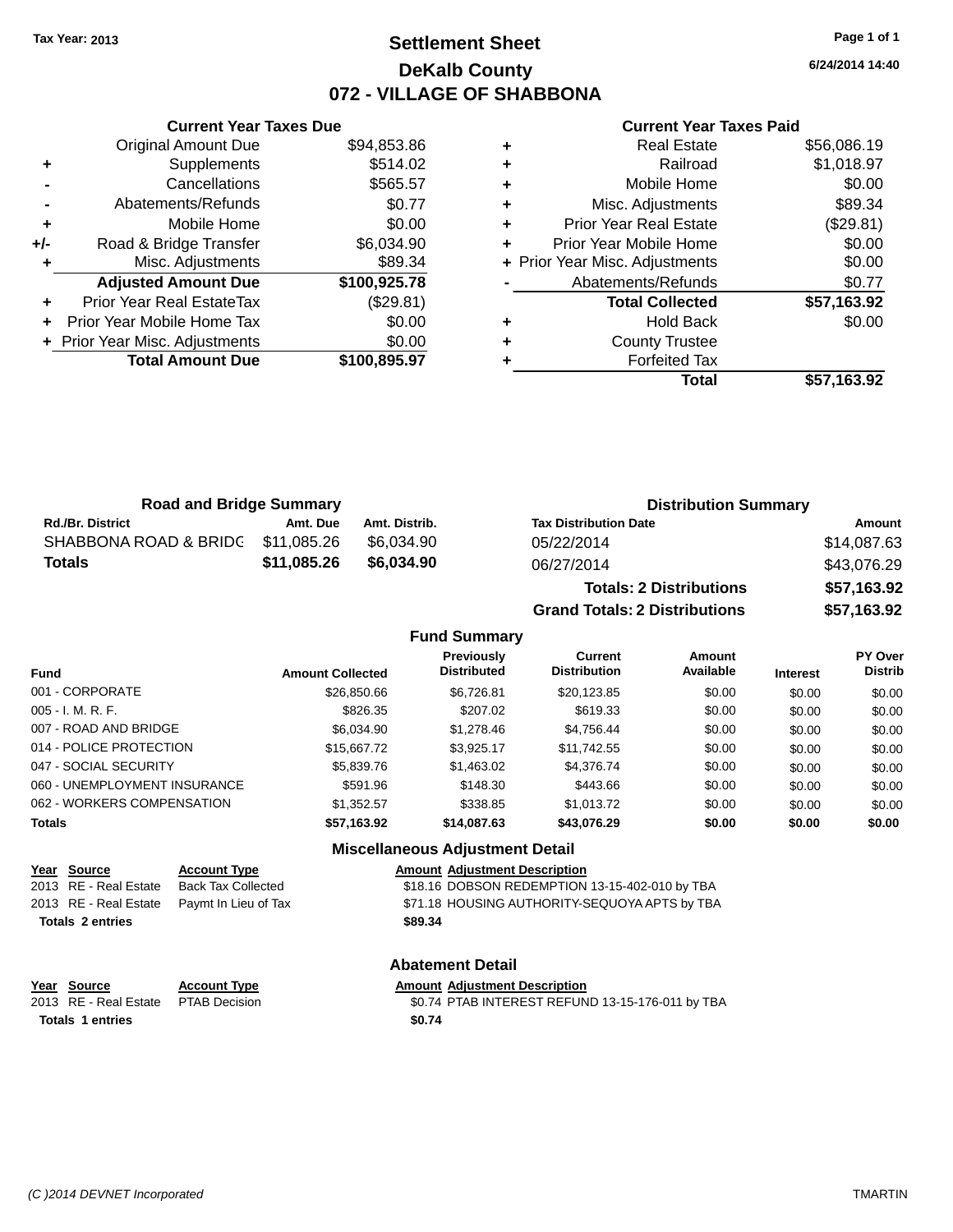## **Settlement Sheet Tax Year: 2013 Page 1 of 1 DeKalb County 073 - FLEWELLIN MEMORIAL LIBRARY**

**6/24/2014 14:40**

#### **Current Year Taxes Paid**

|     | <b>Current Year Taxes Due</b>  |             |  |  |  |
|-----|--------------------------------|-------------|--|--|--|
|     | <b>Original Amount Due</b>     | \$25,480.07 |  |  |  |
| ٠   | Supplements                    | \$129.95    |  |  |  |
|     | Cancellations                  | \$145.02    |  |  |  |
|     | Abatements/Refunds             | \$0.20      |  |  |  |
| ٠   | Mobile Home                    | \$0.00      |  |  |  |
| +/- | Road & Bridge Transfer         | \$0.00      |  |  |  |
| ٠   | Misc. Adjustments              | \$24.00     |  |  |  |
|     | <b>Adjusted Amount Due</b>     | \$25,488.80 |  |  |  |
| ÷   | Prior Year Real EstateTax      | (\$7.63)    |  |  |  |
| ÷   | Prior Year Mobile Home Tax     | \$0.00      |  |  |  |
|     | + Prior Year Misc. Adjustments | \$0.00      |  |  |  |
|     | <b>Total Amount Due</b>        | \$25.481.17 |  |  |  |

| ٠ | <b>Real Estate</b>             | \$13,473.21 |
|---|--------------------------------|-------------|
| ٠ | Railroad                       | \$245.09    |
| ٠ | Mobile Home                    | \$0.00      |
| ٠ | Misc. Adjustments              | \$24.00     |
| ٠ | <b>Prior Year Real Estate</b>  | (\$7.63)    |
| ٠ | Prior Year Mobile Home         | \$0.00      |
|   | + Prior Year Misc. Adjustments | \$0.00      |
|   | Abatements/Refunds             | \$0.20      |
|   | <b>Total Collected</b>         | \$13,734.47 |
| ٠ | Hold Back                      | \$0.00      |
| ٠ | <b>County Trustee</b>          |             |
| ٠ | <b>Forfeited Tax</b>           |             |
|   | Total                          | \$13.734.47 |
|   |                                |             |

|                         |                           |                                         |                                                  | <b>Distribution Summary</b>    |                 |                           |  |
|-------------------------|---------------------------|-----------------------------------------|--------------------------------------------------|--------------------------------|-----------------|---------------------------|--|
|                         |                           |                                         | <b>Tax Distribution Date</b>                     |                                |                 | Amount                    |  |
|                         |                           |                                         | 05/22/2014                                       |                                |                 | \$3,440.83                |  |
|                         |                           |                                         | 06/27/2014                                       |                                |                 | \$10,293.64               |  |
|                         |                           |                                         |                                                  | <b>Totals: 2 Distributions</b> |                 | \$13,734.47               |  |
|                         |                           |                                         | <b>Grand Totals: 2 Distributions</b>             |                                |                 | \$13,734.47               |  |
|                         |                           | <b>Fund Summary</b>                     |                                                  |                                |                 |                           |  |
| Fund                    | <b>Amount Collected</b>   | <b>Previously</b><br><b>Distributed</b> | Current<br><b>Distribution</b>                   | Amount<br>Available            | <b>Interest</b> | PY Over<br><b>Distrib</b> |  |
| 001 - CORPORATE         | \$13,734.47               | \$3,440.83                              | \$10,293.64                                      | \$0.00                         | \$0.00          | \$0.00                    |  |
| <b>Totals</b>           | \$13,734.47               | \$3,440.83                              | \$10,293.64                                      | \$0.00                         | \$0.00          | \$0.00                    |  |
|                         |                           | <b>Miscellaneous Adjustment Detail</b>  |                                                  |                                |                 |                           |  |
| Year Source             | <b>Account Type</b>       | <b>Amount Adjustment Description</b>    |                                                  |                                |                 |                           |  |
| 2013 RE - Real Estate   | <b>Back Tax Collected</b> |                                         | \$4.88 DOBSON REDEMPTION 13-15-402-010 by TBA    |                                |                 |                           |  |
| 2013 RE - Real Estate   | Paymt In Lieu of Tax      |                                         | \$19.12 HOUSING AUTHORITY-SEQUOYA APTS by TBA    |                                |                 |                           |  |
| <b>Totals 2 entries</b> |                           | \$24.00                                 |                                                  |                                |                 |                           |  |
|                         |                           | <b>Abatement Detail</b>                 |                                                  |                                |                 |                           |  |
| Year Source             | <b>Account Type</b>       | <b>Amount Adjustment Description</b>    |                                                  |                                |                 |                           |  |
| 2013 RE - Real Estate   | <b>PTAB Decision</b>      |                                         | \$0.20 PTAB INTEREST REFUND 13-15-176-011 by TBA |                                |                 |                           |  |
| <b>Totals 1 entries</b> |                           | \$0.20                                  |                                                  |                                |                 |                           |  |
|                         |                           |                                         |                                                  |                                |                 |                           |  |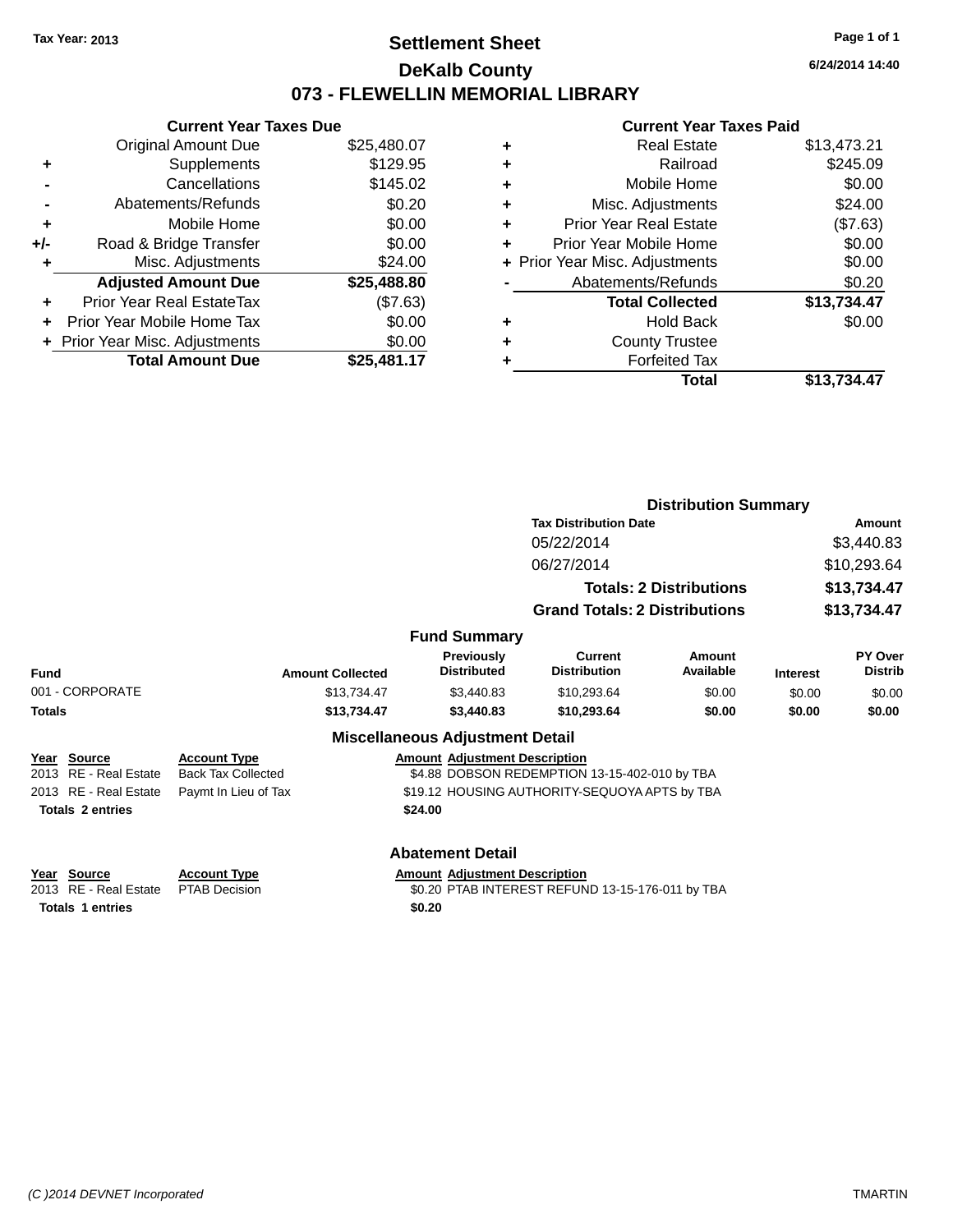## **Settlement Sheet Tax Year: 2013 Page 1 of 1 DeKalb County 074 - VILLAGE OF SOMONAUK**

**6/24/2014 14:40**

#### **Current Year Taxes Paid**

|     | <b>Total Amount Due</b>        | \$413,294.91 |
|-----|--------------------------------|--------------|
|     | + Prior Year Misc. Adjustments | \$0.00       |
| ٠   | Prior Year Mobile Home Tax     | \$0.00       |
| ٠   | Prior Year Real EstateTax      | (\$261.75)   |
|     | <b>Adjusted Amount Due</b>     | \$413,556.66 |
| ÷   | Misc. Adjustments              | \$0.00       |
| +/- | Road & Bridge Transfer         | \$30,172.66  |
| ÷   | Mobile Home                    | \$0.00       |
| -   | Abatements/Refunds             | \$0.00       |
|     | Cancellations                  | \$1,865.85   |
| ٠   | Supplements                    | \$1,639.09   |
|     | <b>Original Amount Due</b>     | \$383,610.76 |
|     |                                |              |

**Current Year Taxes Due**

| <b>Real Estate</b>             | \$241,399.45 |
|--------------------------------|--------------|
| Railroad                       | \$2,059.44   |
| Mobile Home                    | \$0.00       |
| Misc. Adjustments              | \$0.00       |
| <b>Prior Year Real Estate</b>  | (\$261.75)   |
| Prior Year Mobile Home         | \$0.00       |
| + Prior Year Misc. Adjustments | \$0.00       |
| Abatements/Refunds             | \$0.00       |
| <b>Total Collected</b>         | \$243,197.14 |
| <b>Hold Back</b>               | \$0.00       |
| <b>County Trustee</b>          |              |
| <b>Forfeited Tax</b>           |              |
| Total                          | \$243,197.14 |
|                                |              |

| <b>Road and Bridge Summary</b> |             |               | <b>Distribution Summary</b>    |              |  |
|--------------------------------|-------------|---------------|--------------------------------|--------------|--|
| <b>Rd./Br. District</b>        | Amt. Due    | Amt. Distrib. | <b>Tax Distribution Date</b>   | Amount       |  |
| SOMONAUK ROAD & BRIDI          | \$53,240.67 | \$30.172.66   | 05/22/2014                     | \$79,083.93  |  |
| Totals                         | \$53,240.67 | \$30,172.66   | 06/27/2014                     | \$164,113.21 |  |
|                                |             |               | <b>Totals: 2 Distributions</b> | \$243,197.14 |  |

**Fund Summary**

**Previously**

001 - CORPORATE \$62,702.49 \$20,414.61 \$42,287.88 \$0.00 \$0.00 \$0.00 003 - BONDS AND INTEREST 60.00 \$26,242.32 \$24,822.89 \$51,419.43 \$0.00 \$0.00 \$0.00 \$0.00 007 - ROAD AND BRIDGE 60.00 \$30,172.66 \$9,727.67 \$20,444.99 \$0.00 \$0.00 \$0.00 \$0.00 014 - POLICE PROTECTION \$13,044.98 \$4,247.17 \$8,797.81 \$0.00 \$0.00 \$0.00 \$0.00 025 - GARBAGE DISPOSAL \$8,213.80 \$2,674.24 \$5,539.56 \$0.00 \$0.00 \$0.00 \$0.00 027 - AUDIT \$10,630.12 \$3,460.94 \$7,169.18 \$0.00 \$0.00 \$0.00

047 - SOCIAL SECURITY \$19,567.57 \$6,370.78 \$13,196.79 \$0.00 \$0.00 \$0.00 **Totals \$243,197.14 \$79,083.93 \$164,113.21 \$0.00 \$0.00 \$0.00**

**Fund Interest Amount Collected Distributed**

**Grand Totals: 2 Distributions \$243,197.14**

**Current Distribution**

\$22,623.20 \$7,365.63 \$15,257.57 \$0.00 \$0.00 \$0.00

**Amount Available**

035 - TORT JUDGEMENTS/LIABILITY

INS

**PY Over Distrib**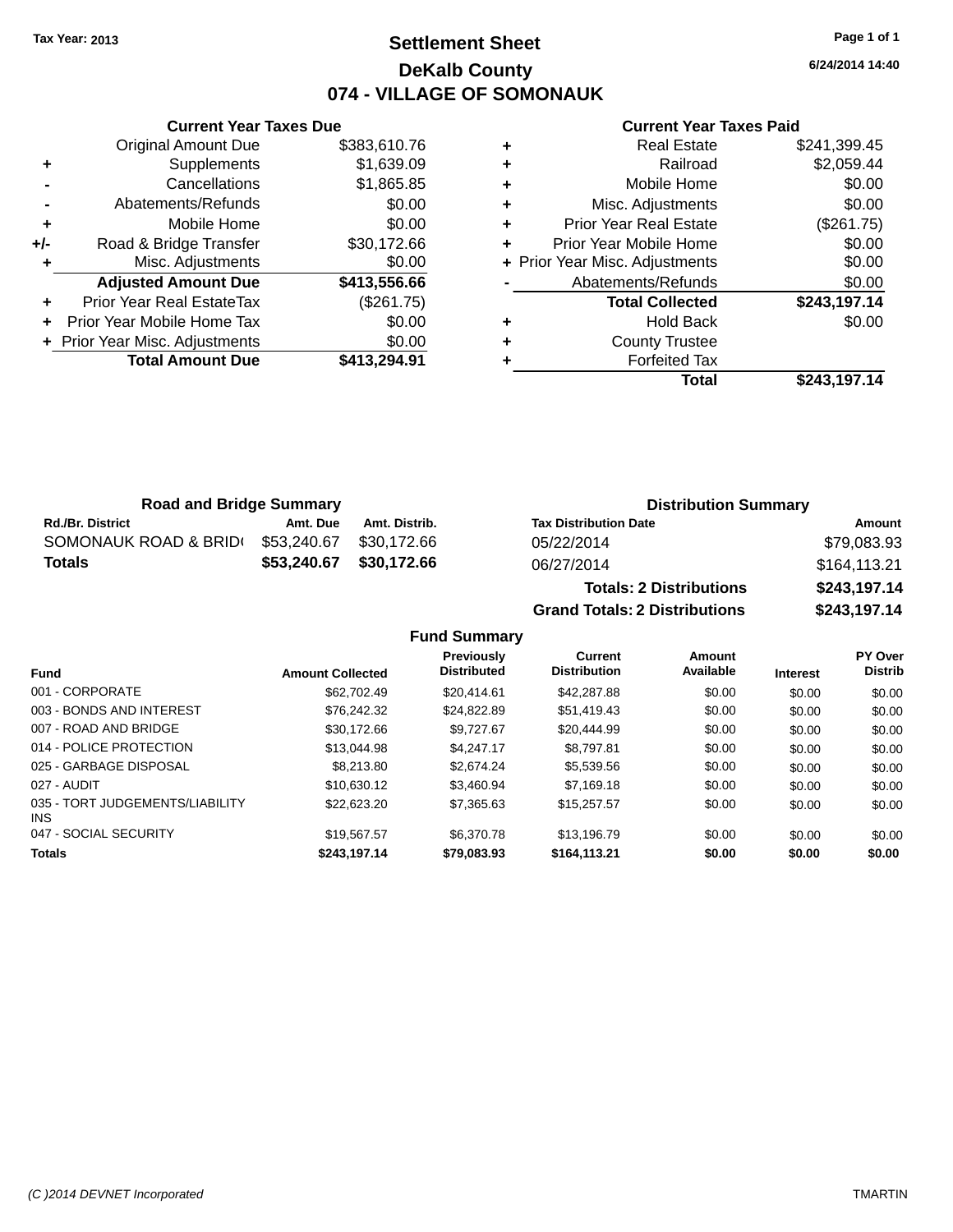## **Settlement Sheet Tax Year: 2013 Page 1 of 1 DeKalb County 075 - SOMONAUK LIBRARY**

**6/24/2014 14:40**

| Year Taxes Due |  |  |
|----------------|--|--|
|                |  |  |

|     | <b>Current Year Taxes Due</b>    |              |  |  |  |  |
|-----|----------------------------------|--------------|--|--|--|--|
|     | <b>Original Amount Due</b>       | \$130,917.44 |  |  |  |  |
| ٠   | Supplements                      | \$382.32     |  |  |  |  |
|     | Cancellations                    | \$435.22     |  |  |  |  |
|     | Abatements/Refunds               | \$0.00       |  |  |  |  |
| ٠   | Mobile Home                      |              |  |  |  |  |
| +/- | \$0.00<br>Road & Bridge Transfer |              |  |  |  |  |
| ۰   | Misc. Adjustments                | \$0.00       |  |  |  |  |
|     | <b>Adjusted Amount Due</b>       | \$130,864.54 |  |  |  |  |
| ÷   | Prior Year Real EstateTax        | (\$70.41)    |  |  |  |  |
|     | Prior Year Mobile Home Tax       | \$0.00       |  |  |  |  |
|     | + Prior Year Misc. Adjustments   | \$0.00       |  |  |  |  |
|     | <b>Total Amount Due</b>          | \$130,794.13 |  |  |  |  |
|     |                                  |              |  |  |  |  |

#### **Current Year Taxes Paid**

| ٠ | <b>Real Estate</b>             | \$72,448.70 |
|---|--------------------------------|-------------|
| ٠ | Railroad                       | \$677.78    |
| ٠ | Mobile Home                    | \$0.00      |
| ٠ | Misc. Adjustments              | \$0.00      |
| ٠ | <b>Prior Year Real Estate</b>  | (\$70.41)   |
| ٠ | Prior Year Mobile Home         | \$0.00      |
|   | + Prior Year Misc. Adjustments | \$0.00      |
|   | Abatements/Refunds             | \$0.00      |
|   | <b>Total Collected</b>         | \$73,056.07 |
| ٠ | <b>Hold Back</b>               | \$0.00      |
| ٠ | <b>County Trustee</b>          |             |
| ٠ | <b>Forfeited Tax</b>           |             |
|   | <b>Total</b>                   | \$73,056.07 |
|   |                                |             |

### **Distribution Summary Tax Distribution Date Amount** 05/22/2014 \$23,255.73 06/27/2014 \$49,800.34 **Totals: 2 Distributions \$73,056.07 Grand Totals: 2 Distributions \$73,056.07**

### **Fund Summary**

| <b>Fund</b>                             | <b>Amount Collected</b> | Previously<br><b>Distributed</b> | Current<br><b>Distribution</b> | Amount<br>Available | <b>Interest</b> | <b>PY Over</b><br><b>Distrib</b> |
|-----------------------------------------|-------------------------|----------------------------------|--------------------------------|---------------------|-----------------|----------------------------------|
| 001 - CORPORATE                         | \$29,003.53             | \$9.232.61                       | \$19,770.92                    | \$0.00              | \$0.00          | \$0.00                           |
| 003 - BONDS AND INTEREST                | \$30,490.46             | \$9.705.94                       | \$20,784.52                    | \$0.00              | \$0.00          | \$0.00                           |
| 004 - OPERATIONS & MAINTENANCE          | \$3,867.15              | \$1.231.02                       | \$2,636.13                     | \$0.00              | \$0.00          | \$0.00                           |
| $005 - I. M. R. F.$                     | \$2,567.78              | \$817.40                         | \$1,750.38                     | \$0.00              | \$0.00          | \$0.00                           |
| 027 - AUDIT                             | \$966.75                | \$307.74                         | \$659.01                       | \$0.00              | \$0.00          | \$0.00                           |
| 035 - TORT JUDGEMENTS/LIABILITY<br>INS. | \$3,080.20              | \$980.51                         | \$2,099.69                     | \$0.00              | \$0.00          | \$0.00                           |
| 047 - SOCIAL SECURITY                   | \$3,080.20              | \$980.51                         | \$2,099.69                     | \$0.00              | \$0.00          | \$0.00                           |
| <b>Totals</b>                           | \$73,056.07             | \$23,255.73                      | \$49,800.34                    | \$0.00              | \$0.00          | \$0.00                           |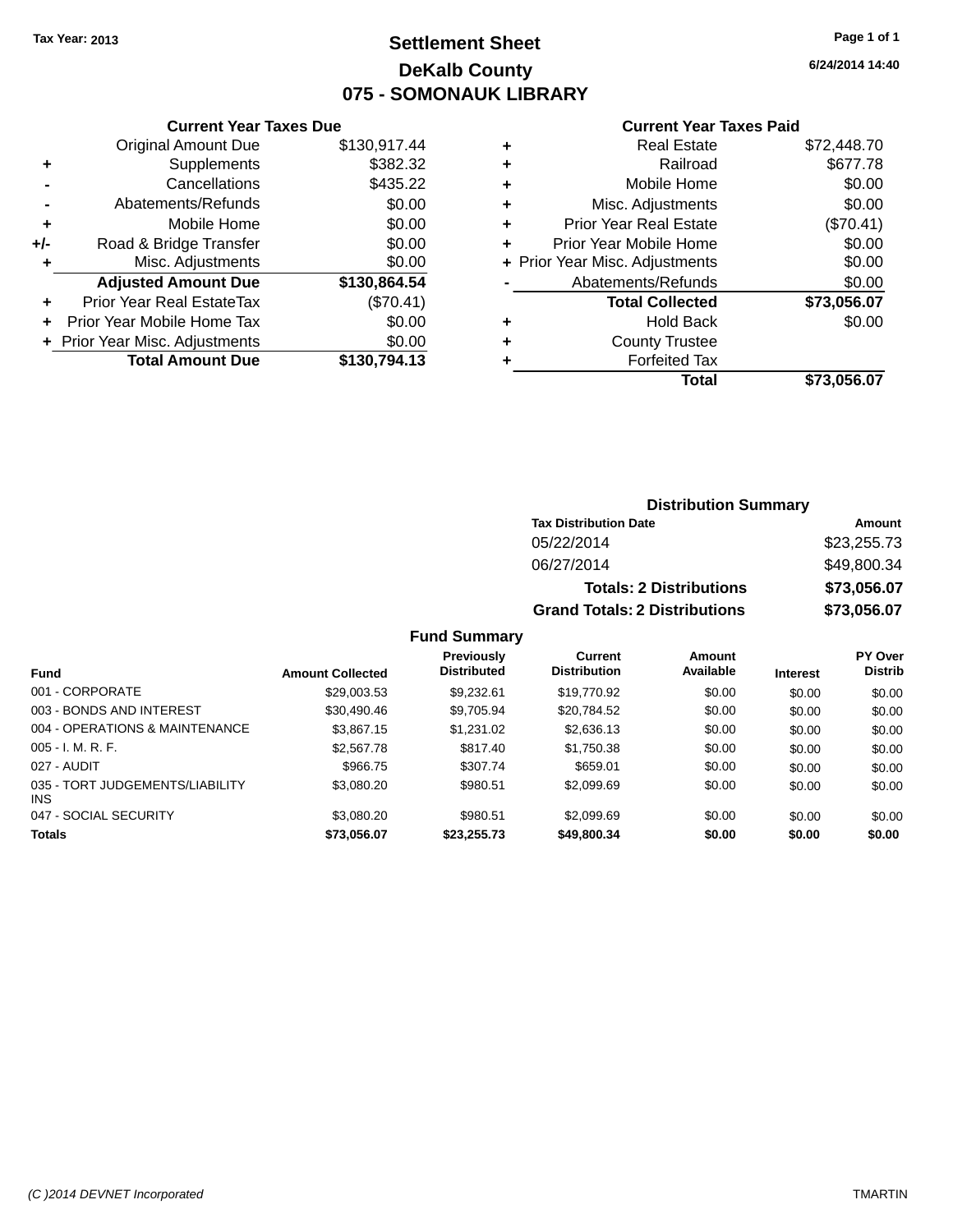## **Settlement Sheet Tax Year: 2013 Page 1 of 1 DeKalb County 076 - CITY OF SYCAMORE**

**6/24/2014 14:40**

|     | <b>Current Year Taxes Due</b> |                |  |  |  |  |
|-----|-------------------------------|----------------|--|--|--|--|
|     | Original Amount Due           | \$2,626,377.46 |  |  |  |  |
| ٠   | Supplements                   | \$6,362.11     |  |  |  |  |
|     | Cancellations                 | \$8,610.73     |  |  |  |  |
|     | Abatements/Refunds            | \$3.05         |  |  |  |  |
| ٠   | Mobile Home                   | \$0.00         |  |  |  |  |
| +/- | Road & Bridge Transfer        | \$22,173.79    |  |  |  |  |
| ٠   | Misc. Adjustments             | \$6.34         |  |  |  |  |
|     | <b>Adjusted Amount Due</b>    | \$2,646,305.92 |  |  |  |  |
| ÷   | Prior Year Real EstateTax     | (\$372.16)     |  |  |  |  |
|     | Prior Year Mobile Home Tax    | \$0.00         |  |  |  |  |
|     | Prior Year Misc. Adjustments  | \$0.00         |  |  |  |  |
|     | <b>Total Amount Due</b>       | \$2,645,933.76 |  |  |  |  |
|     |                               |                |  |  |  |  |

#### **Current Year Taxes Paid**

| ٠ | <b>Real Estate</b>             | \$1,366,698.29 |
|---|--------------------------------|----------------|
| ٠ | Railroad                       | \$0.19         |
| ٠ | Mobile Home                    | \$0.00         |
| ٠ | Misc. Adjustments              | \$6.34         |
| ٠ | <b>Prior Year Real Estate</b>  | (\$372.16)     |
| ÷ | Prior Year Mobile Home         | \$0.00         |
|   | + Prior Year Misc. Adjustments | \$0.00         |
|   | Abatements/Refunds             | \$3.05         |
|   | <b>Total Collected</b>         | \$1,366,329.61 |
| ٠ | Hold Back                      | \$0.00         |
| ٠ | <b>County Trustee</b>          |                |
| ٠ | <b>Forfeited Tax</b>           |                |
|   | <b>Total</b>                   | \$1,366,329.61 |
|   |                                |                |

| <b>Road and Bridge Summary</b>   |             |               | <b>Distribution Summary</b>          |                |  |
|----------------------------------|-------------|---------------|--------------------------------------|----------------|--|
| <b>Rd./Br. District</b>          | Amt. Due    | Amt. Distrib. | <b>Tax Distribution Date</b>         | Amount         |  |
| <b>CORTLAND ROAD &amp; BRIDG</b> | \$25,853.73 | \$13.316.95   | 05/22/2014                           | \$333,470.10   |  |
| DEKALB ROAD & BRIDGE             | \$9,883.78  | \$4.971.84    | 06/27/2014                           | \$1,032,859.51 |  |
| SYCAMORE ROAD & BRID(            | \$7,417.81  | \$3,885.00    | <b>Totals: 2 Distributions</b>       | \$1,366,329.61 |  |
| <b>Totals</b>                    | \$43,155.32 | \$22,173.79   | <b>Grand Totals: 2 Distributions</b> | \$1,366,329.61 |  |

## **Fund Summary**

| <b>Fund</b>                  | <b>Amount Collected</b> | Previously<br><b>Distributed</b> | <b>Current</b><br><b>Distribution</b> | Amount<br>Available | <b>Interest</b> | <b>PY Over</b><br><b>Distrib</b> |
|------------------------------|-------------------------|----------------------------------|---------------------------------------|---------------------|-----------------|----------------------------------|
| 001 - CORPORATE              | \$640.940.49            | \$156,351,23                     | \$484,589.26                          | \$0.00              | \$0.00          | \$0.00                           |
| 003 - BONDS AND INTEREST     | \$80.143.95             | \$19,550.34                      | \$60,593.61                           | \$0.00              | \$0.00          | \$0.00                           |
| $005 - I. M. R. F.$          | \$80.302.56             | \$19,589.03                      | \$60,713.53                           | \$0.00              | \$0.00          | \$0.00                           |
| 007 - ROAD AND BRIDGE        | \$22,173.79             | \$5.576.31                       | \$16,597.48                           | \$0.00              | \$0.00          | \$0.00                           |
| 013 - FIREFIGHTER'S PENSION  | \$265.422.40            | \$64,747.22                      | \$200,675.18                          | \$0.00              | \$0.00          | \$0.00                           |
| 015 - POLICE PENSION         | \$174,796.70            | \$42,639.96                      | \$132,156.74                          | \$0.00              | \$0.00          | \$0.00                           |
| 047 - SOCIAL SECURITY        | \$47.326.41             | \$11.544.82                      | \$35,781.59                           | \$0.00              | \$0.00          | \$0.00                           |
| 048 - SCHOOL CROSSING GUARDS | \$10.253.22             | \$2,501.17                       | \$7.752.05                            | \$0.00              | \$0.00          | \$0.00                           |
| 143 - MEDICARE               | \$44,970.09             | \$10.970.02                      | \$34,000.07                           | \$0.00              | \$0.00          | \$0.00                           |
| <b>Totals</b>                | \$1,366,329.61          | \$333,470.10                     | \$1,032,859.51                        | \$0.00              | \$0.00          | \$0.00                           |

## **Miscellaneous Adjustment Detail**

| Year Source             | <b>Account Type</b> | <b>Amount Adiustment Description</b>             |
|-------------------------|---------------------|--------------------------------------------------|
| 2013 RE - Real Estate   | Back Tax Collected  | \$6.34 STOGSDILL REDEMPTION 06-32-328-025 by TBA |
| <b>Totals 1 entries</b> |                     | \$6.34                                           |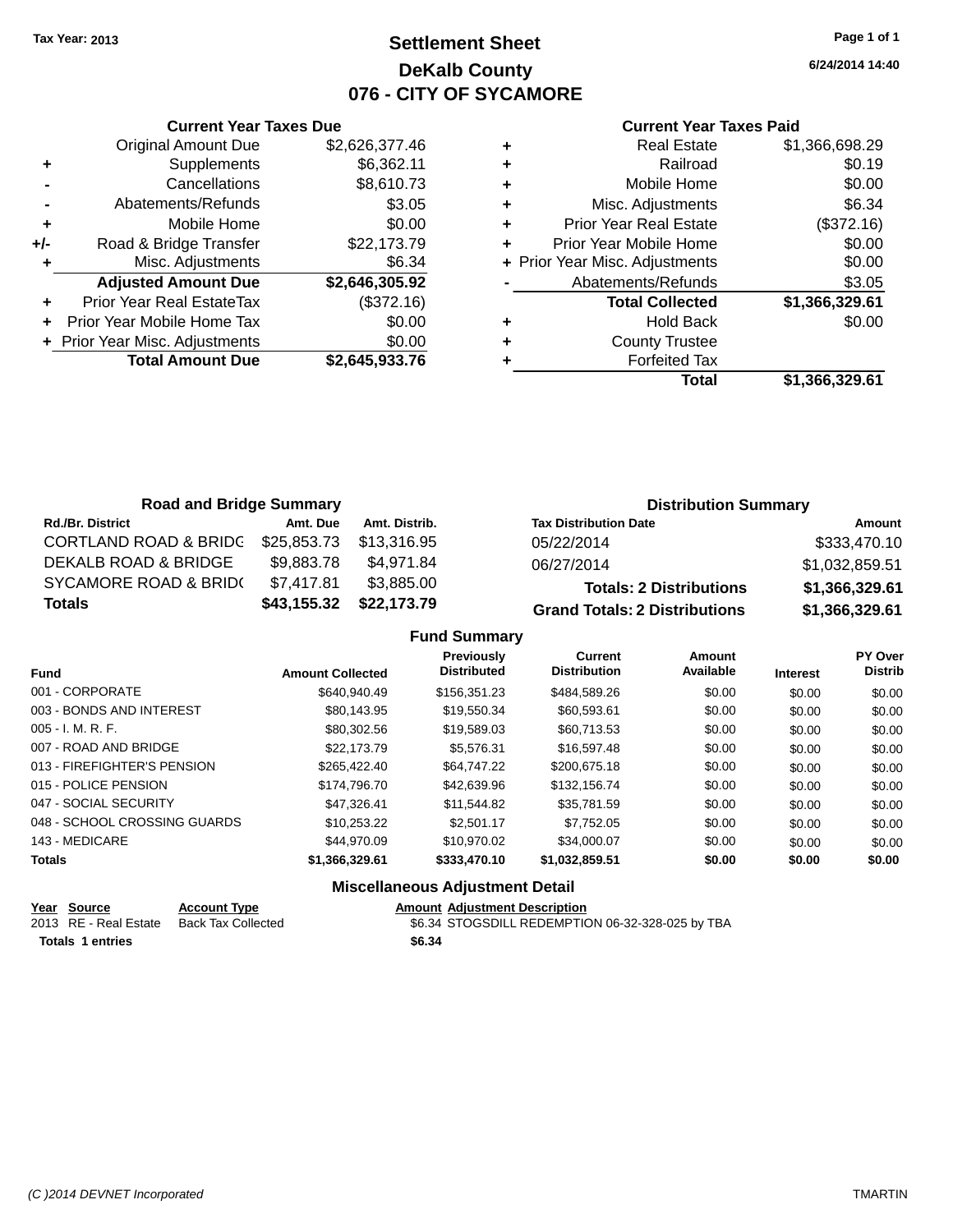## **Settlement Sheet Tax Year: 2013 Page 1 of 1 DeKalb County 077 - SYCAMORE LIBRARY**

**6/24/2014 14:40**

#### **Current Year Taxes Paid**

|     | <b>Current Year Taxes Due</b>  |              |  |  |  |  |
|-----|--------------------------------|--------------|--|--|--|--|
|     | <b>Original Amount Due</b>     | \$971,734.73 |  |  |  |  |
| ٠   | Supplements                    | \$2,203.97   |  |  |  |  |
|     | Cancellations                  | \$3,030.91   |  |  |  |  |
|     | Abatements/Refunds             | \$0.00       |  |  |  |  |
| ٠   | Mobile Home                    | \$0.00       |  |  |  |  |
| +/- | Road & Bridge Transfer         | \$0.00       |  |  |  |  |
|     | Misc. Adjustments              | \$2.35       |  |  |  |  |
|     | <b>Adjusted Amount Due</b>     | \$970,910.14 |  |  |  |  |
| ÷   | Prior Year Real EstateTax      | (\$120.02)   |  |  |  |  |
|     | Prior Year Mobile Home Tax     | \$0.00       |  |  |  |  |
|     | + Prior Year Misc. Adjustments | \$0.00       |  |  |  |  |
|     | <b>Total Amount Due</b>        | \$970.790.12 |  |  |  |  |
|     |                                |              |  |  |  |  |

| ٠ | <b>Real Estate</b>             | \$497,456.06 |
|---|--------------------------------|--------------|
| ٠ | Railroad                       | \$0.07       |
| ٠ | Mobile Home                    | \$0.00       |
| ٠ | Misc. Adjustments              | \$2.35       |
| ٠ | <b>Prior Year Real Estate</b>  | (\$120.02)   |
| ٠ | Prior Year Mobile Home         | \$0.00       |
|   | + Prior Year Misc. Adjustments | \$0.00       |
|   | Abatements/Refunds             | \$0.00       |
|   | <b>Total Collected</b>         | \$497,338.46 |
| ٠ | Hold Back                      | \$0.00       |
| ٠ | <b>County Trustee</b>          |              |
| ٠ | <b>Forfeited Tax</b>           |              |
|   | Total                          | \$497,338.46 |
|   |                                |              |

|                                          |                         |                                  | <b>Distribution Summary</b>           |                                |                 |                                  |
|------------------------------------------|-------------------------|----------------------------------|---------------------------------------|--------------------------------|-----------------|----------------------------------|
|                                          |                         |                                  | <b>Tax Distribution Date</b>          |                                |                 | <b>Amount</b>                    |
|                                          |                         |                                  | 05/22/2014                            |                                |                 | \$121,309.91                     |
|                                          |                         |                                  | 06/27/2014                            |                                |                 | \$376,028.55                     |
|                                          |                         |                                  |                                       | <b>Totals: 2 Distributions</b> |                 | \$497,338.46                     |
|                                          |                         |                                  | <b>Grand Totals: 2 Distributions</b>  |                                |                 | \$497,338.46                     |
|                                          |                         | <b>Fund Summary</b>              |                                       |                                |                 |                                  |
| <b>Fund</b>                              | <b>Amount Collected</b> | Previously<br><b>Distributed</b> | <b>Current</b><br><b>Distribution</b> | <b>Amount</b><br>Available     | <b>Interest</b> | <b>PY Over</b><br><b>Distrib</b> |
| 005 - I. M. R. F.                        | \$0.00                  | \$0.00                           | \$0.00                                | \$0.00                         | \$0.00          | \$0.00                           |
| 016 - LIBRARY (township, municipalities) | \$497,338.46            | \$121,309.91                     | \$376,028.55                          | \$0.00                         | \$0.00          | \$0.00                           |

| Totals                                   | \$497.338.46 | \$121.309.91 | \$376.028.55 | \$0.00 | \$0.00       | \$0.00 |
|------------------------------------------|--------------|--------------|--------------|--------|--------------|--------|
| 047 - SOCIAL SECURITY                    | \$0.00       | \$0.00       | \$0.00       | \$0.00 | \$0.00       | \$0.00 |
| 027 - AUDIT                              | \$0.00       | \$0.00       | \$0.00       | \$0.00 | \$0.00       | \$0.00 |
| 016 - LIBRARY (township, municipalities) | \$497.338.46 | \$121.309.91 | \$376,028.55 | \$0.00 | \$0.00       | \$0.00 |
| UUJ - I. IVI. N. F.                      | JU.UU        | JU.UU        | JU.UU        | JU.UU  | <b>JU.UU</b> | ຈບ.ບບ  |

#### **Miscellaneous Adjustment Detail**

**Year Source Account Type**<br>
2013 RE - Real Estate Back Tax Collected **Amount Adjustment Description**<br>
\$2.35 STOGSDILL REDEMPTIC **Totals 1 entries \$2.35**

\$2.35 STOGSDILL REDEMPTION 06-32-328-025 by TBA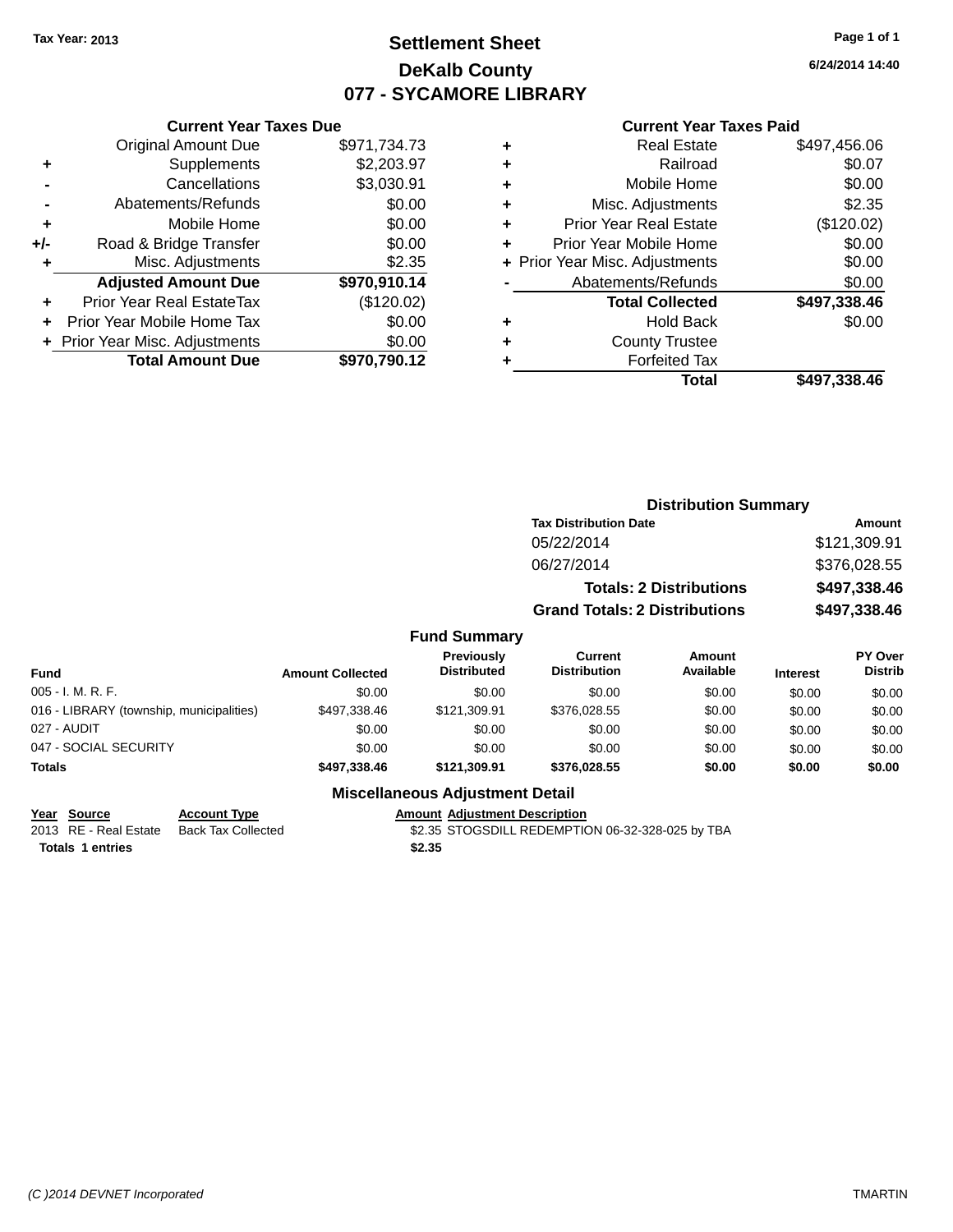## **Settlement Sheet Tax Year: 2013 Page 1 of 1 DeKalb County 078 - VILLAGE OF WATERMAN**

**6/24/2014 14:40**

#### **Current Year Taxes Paid**

|     | <b>Original Amount Due</b>     | \$171,818.00 |
|-----|--------------------------------|--------------|
| ٠   | Supplements                    | \$769.67     |
|     | Cancellations                  | \$832.93     |
|     | Abatements/Refunds             | \$0.00       |
| ÷   | Mobile Home                    | \$0.00       |
| +/- | Road & Bridge Transfer         | \$17,449.18  |
|     | Misc. Adjustments              | \$0.00       |
|     | <b>Adjusted Amount Due</b>     | \$189,203.92 |
| ÷   | Prior Year Real EstateTax      | \$0.00       |
| ÷   | Prior Year Mobile Home Tax     | \$0.00       |
|     | + Prior Year Misc. Adjustments | \$0.00       |
|     |                                |              |
|     | <b>Total Amount Due</b>        | \$189,203.92 |

**Current Year Taxes Due**

| <b>Real Estate</b>             | \$104,863.63 |
|--------------------------------|--------------|
| Railroad                       | \$750.92     |
| Mobile Home                    | \$0.00       |
| Misc. Adjustments              | \$0.00       |
| <b>Prior Year Real Estate</b>  | \$0.00       |
| Prior Year Mobile Home         | \$0.00       |
| + Prior Year Misc. Adjustments | \$0.00       |
| Abatements/Refunds             | \$0.00       |
| <b>Total Collected</b>         | \$105,614.55 |
| <b>Hold Back</b>               | \$0.00       |
| <b>County Trustee</b>          |              |
| <b>Forfeited Tax</b>           |              |
| Total                          | \$105,614.55 |
|                                |              |

**Grand Totals: 2 Distributions \$105,614.55**

| <b>Road and Bridge Summary</b>   |          |                         | <b>Distribution Summary</b>    |              |  |
|----------------------------------|----------|-------------------------|--------------------------------|--------------|--|
| <b>Rd./Br. District</b>          | Amt. Due | Amt. Distrib.           | <b>Tax Distribution Date</b>   | Amount       |  |
| <b>CLINTON ROAD &amp; BRIDGE</b> |          | \$33,003.62 \$17,449.18 | 05/22/2014                     | \$22,645.61  |  |
| Totals                           |          | \$33,003.62 \$17,449.18 | 06/27/2014                     | \$82,968.94  |  |
|                                  |          |                         | <b>Totals: 2 Distributions</b> | \$105,614.55 |  |

**Fund Summary Fund Interest Amount Collected Distributed PY Over Distrib Amount Available Current Distribution Previously** 001 - CORPORATE \$48,900.57 \$10,388.35 \$38,512.22 \$0.00 \$0.00 \$0.00 007 - ROAD AND BRIDGE \$17,449.18 \$3,915.92 \$13,533.26 \$0.00 \$0.00 \$0.00 014 - POLICE PROTECTION \$14,501.71 \$3,080.72 \$11,420.99 \$0.00 \$0.00 \$0.00 \$0.00 027 - AUDIT \$7,387.99 \$1,569.49 \$5,818.50 \$0.00 \$0.00 \$0.00 035 - TORT JUDGEMENTS/LIABILITY INS \$15,721.03 \$3,339.75 \$12,381.28 \$0.00 \$0.00 \$0.00 047 - SOCIAL SECURITY \$1,439.92 \$305.89 \$1,134.03 \$0.00 \$0.00 \$0.00 073 - CHLORINATION OF SEWAGE \$214.15 \$45.49 \$168.66 \$0.00 \$0.00 \$0.00 \$0.00 **Totals \$105,614.55 \$22,645.61 \$82,968.94 \$0.00 \$0.00 \$0.00**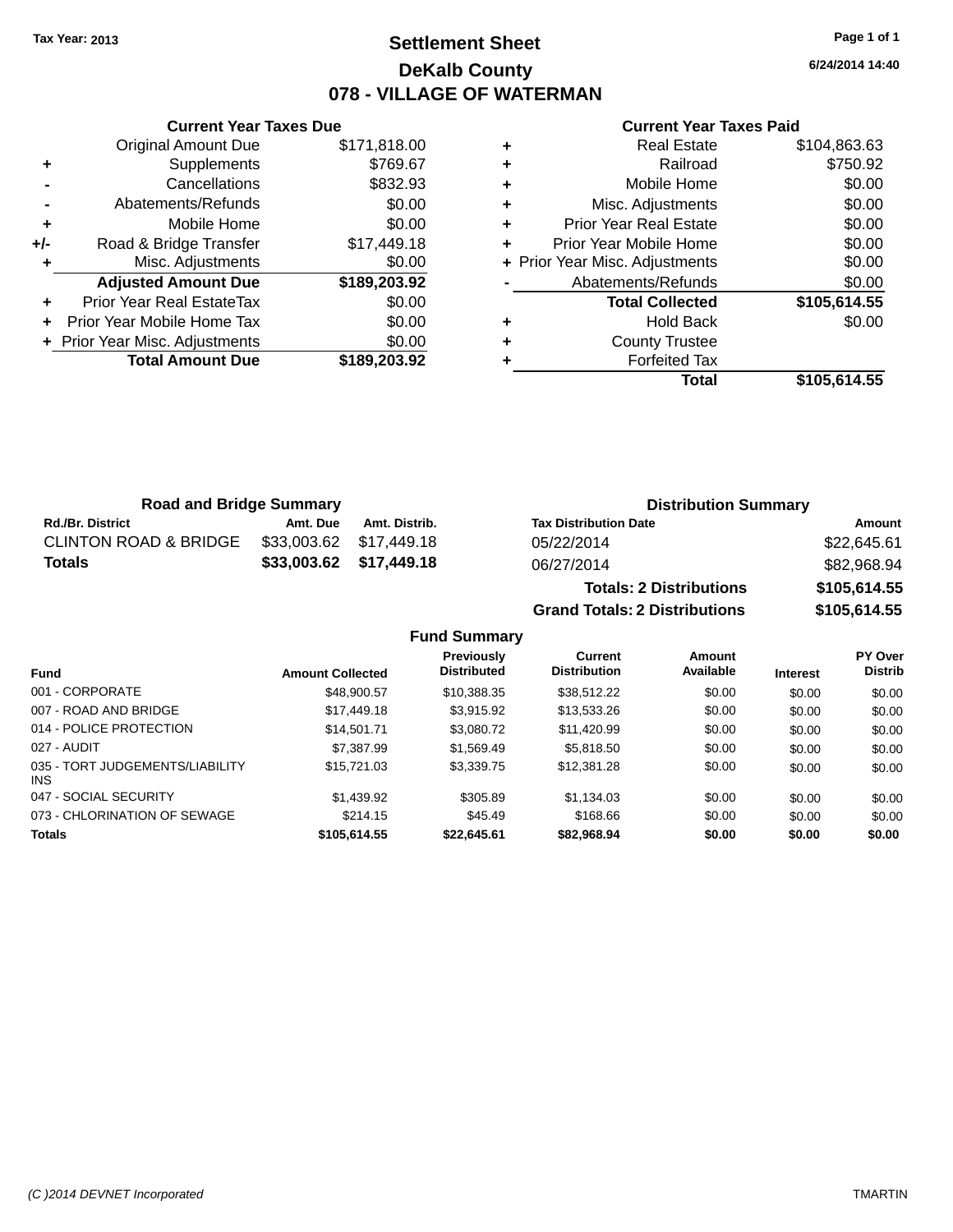## **Settlement Sheet Tax Year: 2013 Page 1 of 1 DeKalb County 079 - HINCKLEY SPEC SERV #1**

**6/24/2014 14:40**

#### **Current Year Taxes Paid**

| <b>Current Year Taxes Due</b> |                                |
|-------------------------------|--------------------------------|
| <b>Original Amount Due</b>    | \$430.08                       |
| Supplements                   | \$0.00                         |
| Cancellations                 | \$0.00                         |
| Abatements/Refunds            | \$0.00                         |
| Mobile Home                   | \$0.00                         |
| Road & Bridge Transfer        | \$0.00                         |
| Misc. Adjustments             | \$0.00                         |
| <b>Adjusted Amount Due</b>    | \$430.08                       |
| Prior Year Real EstateTax     | \$0.00                         |
| Prior Year Mobile Home Tax    | \$0.00                         |
|                               | \$0.00                         |
| <b>Total Amount Due</b>       | \$430.08                       |
|                               | + Prior Year Misc. Adjustments |

|   | Total                          | \$215.05 |
|---|--------------------------------|----------|
|   | <b>Forfeited Tax</b>           |          |
| ٠ | <b>County Trustee</b>          |          |
| ٠ | <b>Hold Back</b>               | \$0.00   |
|   | <b>Total Collected</b>         | \$215.05 |
|   | Abatements/Refunds             | \$0.00   |
|   | + Prior Year Misc. Adjustments | \$0.00   |
| ٠ | Prior Year Mobile Home         | \$0.00   |
| ÷ | <b>Prior Year Real Estate</b>  | \$0.00   |
| ٠ | Misc. Adjustments              | \$0.00   |
| ÷ | Mobile Home                    | \$0.00   |
| ٠ | Railroad                       | \$0.00   |
| ٠ | <b>Real Estate</b>             | \$215.05 |
|   |                                |          |

|                            |                         |                                  |                                       | <b>Distribution Summary</b>    |                 |                                  |
|----------------------------|-------------------------|----------------------------------|---------------------------------------|--------------------------------|-----------------|----------------------------------|
|                            |                         |                                  | <b>Tax Distribution Date</b>          |                                |                 | Amount                           |
|                            |                         |                                  | 05/22/2014                            |                                |                 | \$59.76                          |
|                            |                         |                                  | 06/27/2014                            |                                |                 | \$155.29                         |
|                            |                         |                                  |                                       | <b>Totals: 2 Distributions</b> |                 | \$215.05                         |
|                            |                         |                                  | <b>Grand Totals: 2 Distributions</b>  |                                |                 | \$215.05                         |
|                            |                         | <b>Fund Summary</b>              |                                       |                                |                 |                                  |
| <b>Fund</b>                | <b>Amount Collected</b> | Previously<br><b>Distributed</b> | <b>Current</b><br><b>Distribution</b> | Amount<br>Available            | <b>Interest</b> | <b>PY Over</b><br><b>Distrib</b> |
| 023 - SPECIAL SERVICE AREA | \$215.05                | \$59.76                          | \$155.29                              | \$0.00                         | \$0.00          | \$0.00                           |
| <b>Totals</b>              | \$215.05                | \$59.76                          | \$155.29                              | \$0.00                         | \$0.00          | \$0.00                           |
|                            |                         |                                  |                                       |                                |                 |                                  |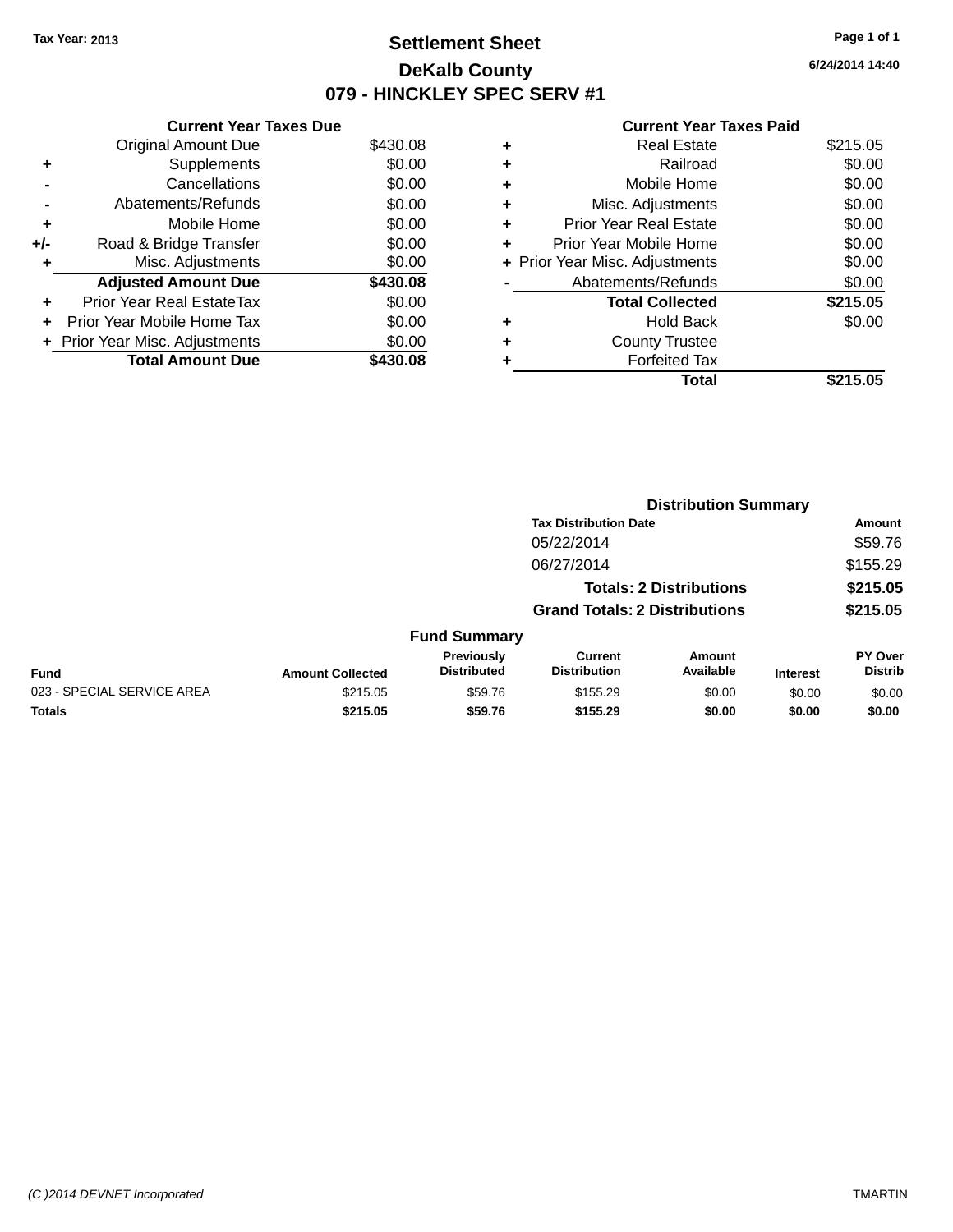## **Settlement Sheet Tax Year: 2013 Page 1 of 1 DeKalb County 080 - HINCKLEY SPEC SERV #2**

**6/24/2014 14:40**

|     | <b>Current Year Taxes Due</b>     |          |
|-----|-----------------------------------|----------|
|     | <b>Original Amount Due</b>        | \$430.05 |
| ٠   | Supplements                       | \$0.00   |
|     | Cancellations                     | \$0.00   |
|     | Abatements/Refunds                | \$0.00   |
| ٠   | Mobile Home                       | \$0.00   |
| +/- | Road & Bridge Transfer            | \$0.00   |
| ٠   | Misc. Adjustments                 | \$0.00   |
|     | <b>Adjusted Amount Due</b>        | \$430.05 |
| ÷   | Prior Year Real EstateTax         | \$0.00   |
| ÷   | <b>Prior Year Mobile Home Tax</b> | \$0.00   |
|     | + Prior Year Misc. Adjustments    | \$0.00   |
|     | <b>Total Amount Due</b>           | \$430.05 |

| ٠ | <b>Real Estate</b>             | \$226.55 |
|---|--------------------------------|----------|
| ٠ | Railroad                       | \$0.00   |
| ٠ | Mobile Home                    | \$0.00   |
| ٠ | Misc. Adjustments              | \$0.00   |
| ٠ | <b>Prior Year Real Estate</b>  | \$0.00   |
| ٠ | Prior Year Mobile Home         | \$0.00   |
|   | + Prior Year Misc. Adjustments | \$0.00   |
|   | Abatements/Refunds             | \$0.00   |
|   | <b>Total Collected</b>         | \$226.55 |
| ٠ | <b>Hold Back</b>               | \$0.00   |
| ٠ | <b>County Trustee</b>          |          |
|   | <b>Forfeited Tax</b>           |          |
|   | Total                          | \$226.55 |
|   |                                |          |

|                            |                         |                                  |                                       | <b>Distribution Summary</b>    |                 |                           |
|----------------------------|-------------------------|----------------------------------|---------------------------------------|--------------------------------|-----------------|---------------------------|
|                            |                         |                                  | <b>Tax Distribution Date</b>          |                                |                 | <b>Amount</b>             |
|                            |                         |                                  | 05/22/2014                            |                                |                 | \$33.43                   |
|                            |                         |                                  | 06/27/2014                            |                                |                 | \$193.12                  |
|                            |                         |                                  |                                       | <b>Totals: 2 Distributions</b> |                 | \$226.55                  |
|                            |                         |                                  | <b>Grand Totals: 2 Distributions</b>  |                                |                 | \$226.55                  |
|                            |                         | <b>Fund Summary</b>              |                                       |                                |                 |                           |
| <b>Fund</b>                | <b>Amount Collected</b> | Previously<br><b>Distributed</b> | <b>Current</b><br><b>Distribution</b> | Amount<br>Available            | <b>Interest</b> | PY Over<br><b>Distrib</b> |
| 023 - SPECIAL SERVICE AREA | \$226.55                | \$33.43                          | \$193.12                              | \$0.00                         | \$0.00          | \$0.00                    |
| <b>Totals</b>              | \$226.55                | \$33.43                          | \$193.12                              | \$0.00                         | \$0.00          | \$0.00                    |
|                            |                         |                                  |                                       |                                |                 |                           |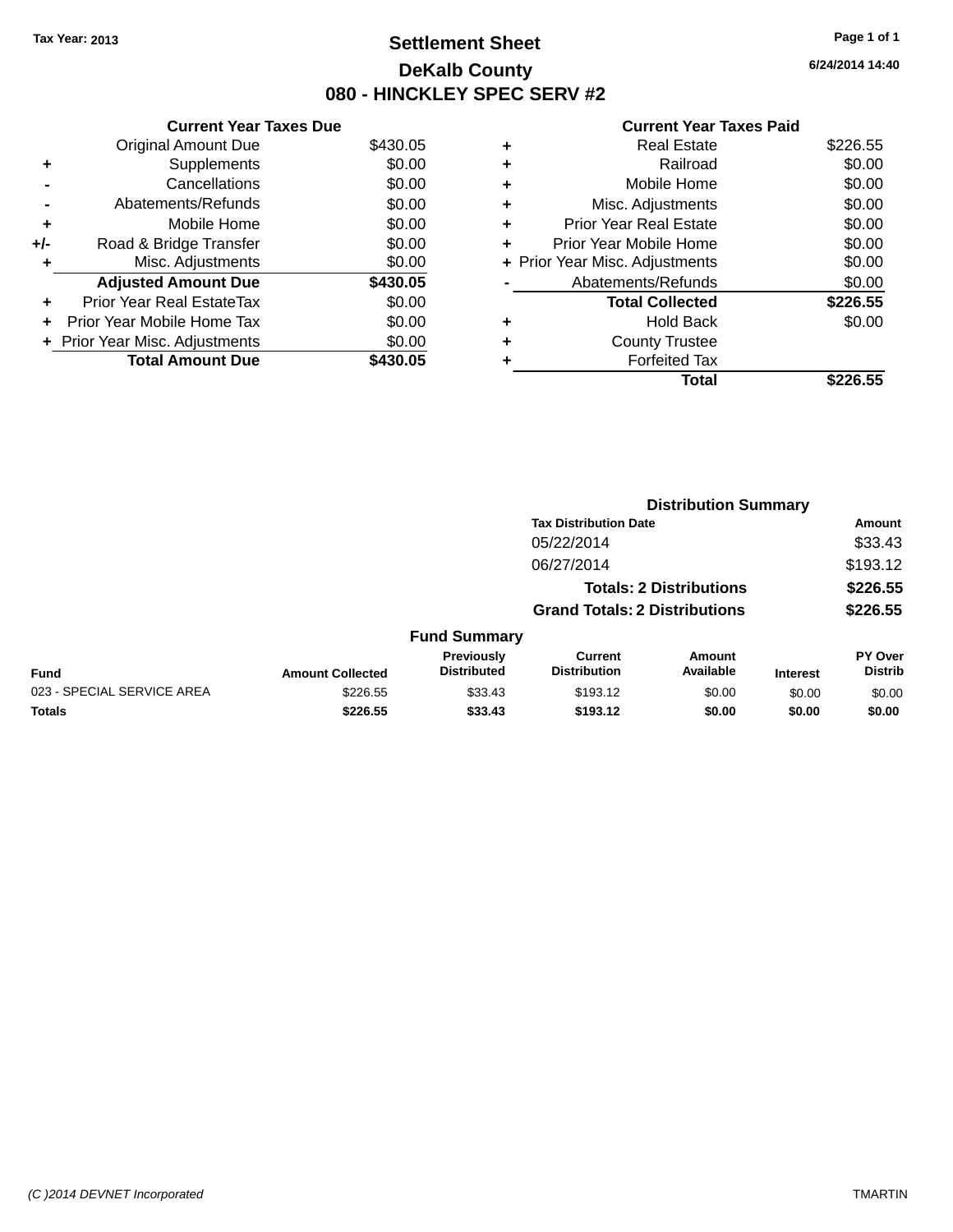## **Settlement Sheet Tax Year: 2013 Page 1 of 1 DeKalb County 083 - TOWN OF CORTLAND SBA #1**

**6/24/2014 14:40**

| <b>Current Year Taxes Paid</b> |  |  |
|--------------------------------|--|--|
|                                |  |  |

|     | <b>Current Year Taxes Due</b>  |        |
|-----|--------------------------------|--------|
|     | <b>Original Amount Due</b>     | \$0.00 |
| ٠   | Supplements                    | \$0.00 |
|     | Cancellations                  | \$0.00 |
|     | Abatements/Refunds             | \$0.00 |
| ٠   | Mobile Home                    | \$0.00 |
| +/- | Road & Bridge Transfer         | \$0.00 |
| ٠   | Misc. Adjustments              | \$0.00 |
|     | <b>Adjusted Amount Due</b>     | \$0.00 |
| ٠   | Prior Year Real EstateTax      | \$0.00 |
| ÷   | Prior Year Mobile Home Tax     | \$0.00 |
|     | + Prior Year Misc. Adjustments | \$0.00 |
|     | <b>Total Amount Due</b>        | \$0.00 |
|     |                                |        |

|   | <b>Real Estate</b>             | \$0.00 |
|---|--------------------------------|--------|
|   | Railroad                       | \$0.00 |
| ٠ | Mobile Home                    | \$0.00 |
| ٠ | Misc. Adjustments              | \$0.00 |
| ٠ | <b>Prior Year Real Estate</b>  | \$0.00 |
| ٠ | Prior Year Mobile Home         | \$0.00 |
|   | + Prior Year Misc. Adjustments | \$0.00 |
|   | Abatements/Refunds             | \$0.00 |
|   | <b>Total Collected</b>         | \$0.00 |
|   | <b>Hold Back</b>               | \$0.00 |
| ÷ | <b>County Trustee</b>          |        |
|   | <b>Forfeited Tax</b>           |        |
|   | Total                          |        |

| <b>Fund Summary</b>                                                                                                                                           |        |        |        |        |        |                                  |
|---------------------------------------------------------------------------------------------------------------------------------------------------------------|--------|--------|--------|--------|--------|----------------------------------|
| <b>Previously</b><br>Amount<br>Current<br>Available<br><b>Distribution</b><br><b>Distributed</b><br><b>Fund</b><br><b>Amount Collected</b><br><b>Interest</b> |        |        |        |        |        | <b>PY Over</b><br><b>Distrib</b> |
| 003 - BONDS AND INTEREST                                                                                                                                      | \$0.00 | \$0.00 | \$0.00 | \$0.00 | \$0.00 | \$0.00                           |
| <b>Totals</b>                                                                                                                                                 | \$0.00 | \$0.00 | \$0.00 | \$0.00 | \$0.00 | \$0.00                           |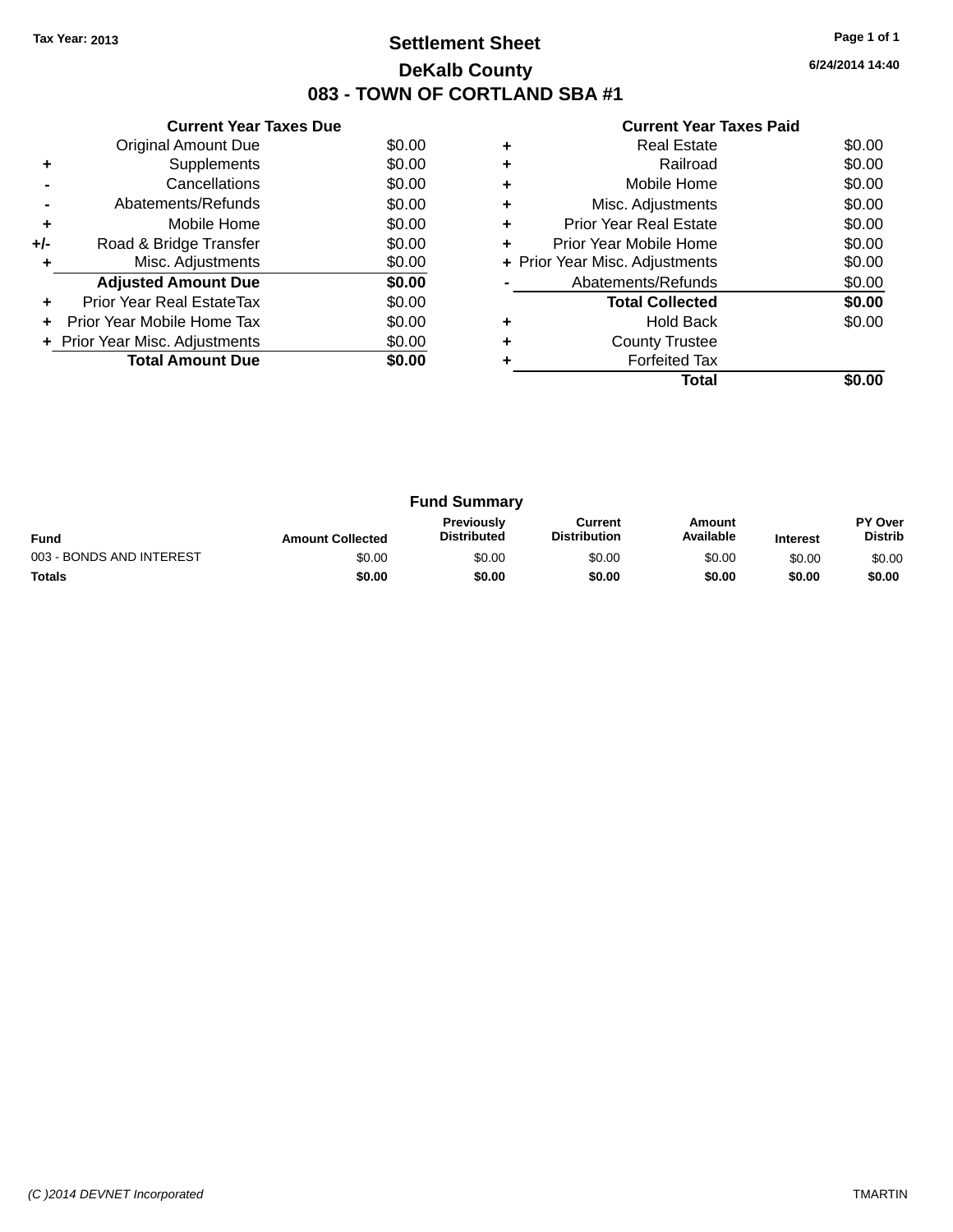## **Settlement Sheet Tax Year: 2013 Page 1 of 1 DeKalb County 085 - BURLINGTON FIRE**

**6/24/2014 14:40**

|     | <b>Current Year Taxes Due</b>    |            |
|-----|----------------------------------|------------|
|     | <b>Original Amount Due</b>       | \$9,385.36 |
| ٠   | Supplements                      | \$0.00     |
|     | Cancellations                    | \$0.00     |
|     | Abatements/Refunds               | \$0.00     |
| ٠   | Mobile Home                      | \$0.00     |
| +/- | Road & Bridge Transfer           | \$0.00     |
| ٠   | Misc. Adjustments                | \$0.00     |
|     | <b>Adjusted Amount Due</b>       | \$9,385.36 |
| ٠   | <b>Prior Year Real EstateTax</b> | \$0.00     |
| ÷   | Prior Year Mobile Home Tax       | \$0.00     |
|     | + Prior Year Misc. Adjustments   | \$0.00     |
|     | <b>Total Amount Due</b>          | \$9,385,36 |

## **Current Year Taxes Paid**

|   | <b>Real Estate</b>             | \$4,961.87 |
|---|--------------------------------|------------|
| ٠ | Railroad                       | \$213.44   |
| ٠ | Mobile Home                    | \$0.00     |
| ٠ | Misc. Adjustments              | \$0.00     |
| ÷ | <b>Prior Year Real Estate</b>  | \$0.00     |
| ٠ | Prior Year Mobile Home         | \$0.00     |
|   | + Prior Year Misc. Adjustments | \$0.00     |
|   | Abatements/Refunds             | \$0.00     |
|   | <b>Total Collected</b>         | \$5,175.31 |
| ٠ | Hold Back                      | \$0.00     |
| ٠ | <b>County Trustee</b>          |            |
|   | <b>Forfeited Tax</b>           |            |
|   | Total                          | \$5,175.31 |
|   |                                |            |

|                 |                         |                                         | <b>Distribution Summary</b>          |                                |                 |                                  |
|-----------------|-------------------------|-----------------------------------------|--------------------------------------|--------------------------------|-----------------|----------------------------------|
|                 |                         |                                         | <b>Tax Distribution Date</b>         |                                |                 | <b>Amount</b>                    |
|                 |                         |                                         | 05/22/2014                           |                                |                 | \$735.00                         |
|                 |                         |                                         | 06/27/2014                           |                                |                 | \$4,440.31                       |
|                 |                         |                                         |                                      | <b>Totals: 2 Distributions</b> |                 | \$5,175.31                       |
|                 |                         |                                         | <b>Grand Totals: 2 Distributions</b> |                                |                 | \$5,175.31                       |
|                 |                         | <b>Fund Summary</b>                     |                                      |                                |                 |                                  |
| <b>Fund</b>     | <b>Amount Collected</b> | <b>Previously</b><br><b>Distributed</b> | Current<br><b>Distribution</b>       | Amount<br>Available            | <b>Interest</b> | <b>PY Over</b><br><b>Distrib</b> |
| 001 - CORPORATE | \$2,587.65              | \$367.50                                | \$2,220.15                           | \$0.00                         | \$0.00          | \$0.00                           |
| 064 - AMBULANCE | \$2,587.66              | \$367.50                                | \$2,220.16                           | \$0.00                         | \$0.00          | \$0.00                           |
| <b>Totals</b>   | \$5,175,31              | \$735.00                                | \$4,440.31                           | \$0.00                         | \$0.00          | \$0.00                           |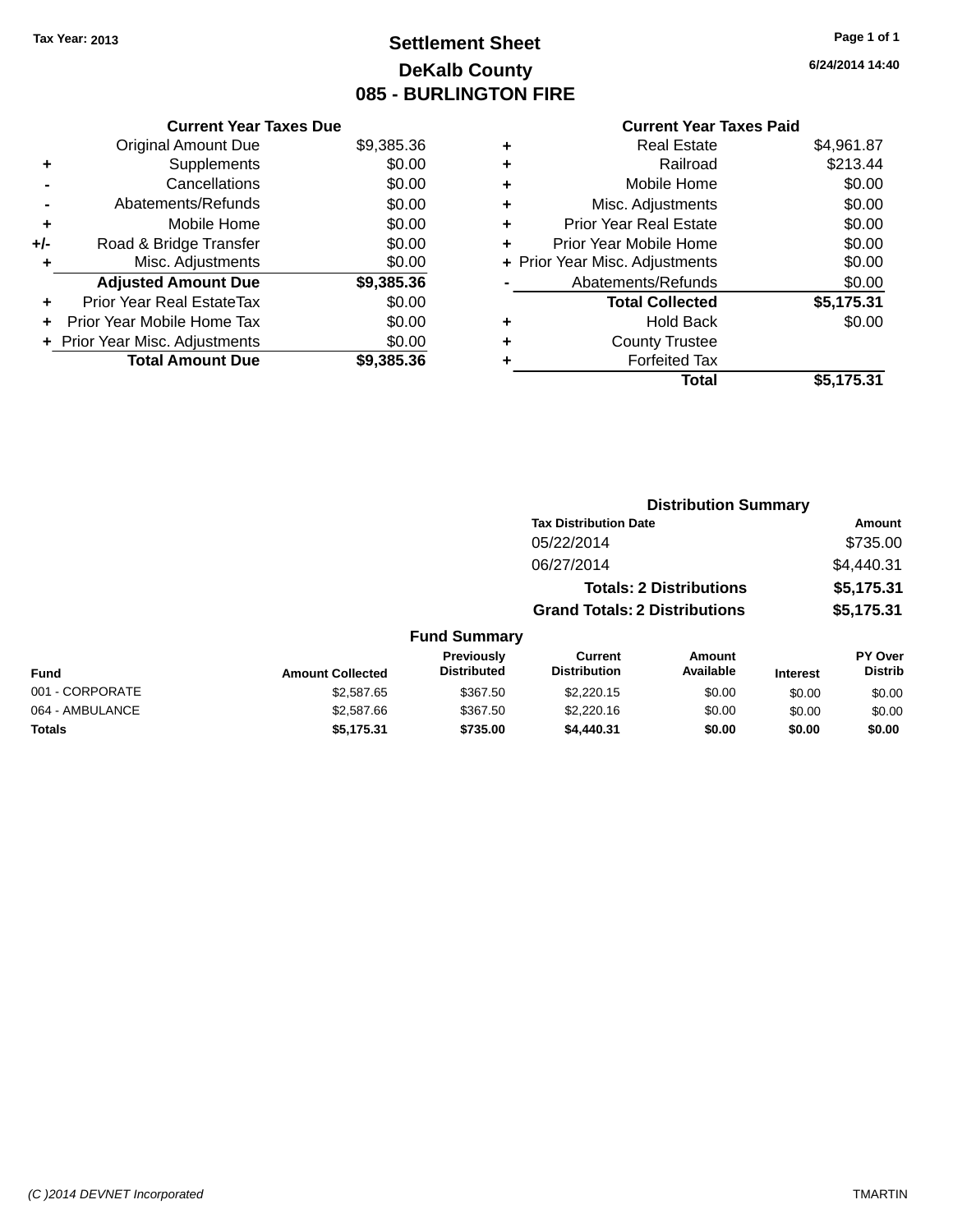## **Settlement Sheet Tax Year: 2013 Page 1 of 1 DeKalb County 086 - CORTLAND FIRE**

**Totals \$237,820.68 \$68,186.54 \$169,634.14 \$0.00 \$0.00 \$0.00**

**6/24/2014 14:40**

#### **Current Year Taxes Paid**

| <b>Original Amount Due</b> | \$460,778.37                                                    |
|----------------------------|-----------------------------------------------------------------|
| Supplements                | \$1,683.08                                                      |
| Cancellations              | \$1,885.22                                                      |
| Abatements/Refunds         | \$0.00                                                          |
| Mobile Home                | \$0.00                                                          |
| Road & Bridge Transfer     | \$0.00                                                          |
| Misc. Adjustments          | \$0.00                                                          |
| <b>Adjusted Amount Due</b> | \$460,576.23                                                    |
| Prior Year Real EstateTax  | \$0.00                                                          |
| Prior Year Mobile Home Tax | \$0.00                                                          |
|                            | \$0.00                                                          |
| <b>Total Amount Due</b>    | \$460,576.23                                                    |
|                            | <b>Current Year Taxes Due</b><br>+ Prior Year Misc. Adjustments |

| <b>Real Estate</b>            | \$236,036.48                   |
|-------------------------------|--------------------------------|
| Railroad                      | \$1,784.20                     |
| Mobile Home                   | \$0.00                         |
| Misc. Adjustments             | \$0.00                         |
| <b>Prior Year Real Estate</b> | \$0.00                         |
| Prior Year Mobile Home        | \$0.00                         |
|                               | \$0.00                         |
| Abatements/Refunds            | \$0.00                         |
| <b>Total Collected</b>        | \$237,820.68                   |
| <b>Hold Back</b>              | \$0.00                         |
| <b>County Trustee</b>         |                                |
| <b>Forfeited Tax</b>          |                                |
| Total                         | \$237,820.68                   |
|                               | + Prior Year Misc. Adjustments |

|                 |                         |                                  |                                       | <b>Distribution Summary</b>    |                 |                                  |
|-----------------|-------------------------|----------------------------------|---------------------------------------|--------------------------------|-----------------|----------------------------------|
|                 |                         |                                  | <b>Tax Distribution Date</b>          |                                |                 | <b>Amount</b>                    |
|                 |                         |                                  | 05/22/2014                            |                                |                 | \$68,186.54                      |
|                 |                         |                                  | 06/27/2014                            |                                |                 | \$169,634.14                     |
|                 |                         |                                  |                                       | <b>Totals: 2 Distributions</b> |                 | \$237,820.68                     |
|                 |                         |                                  | <b>Grand Totals: 2 Distributions</b>  |                                |                 | \$237,820.68                     |
|                 |                         | <b>Fund Summary</b>              |                                       |                                |                 |                                  |
| <b>Fund</b>     | <b>Amount Collected</b> | Previously<br><b>Distributed</b> | <b>Current</b><br><b>Distribution</b> | Amount<br>Available            | <b>Interest</b> | <b>PY Over</b><br><b>Distrib</b> |
| 001 - CORPORATE | \$112,217.59            | \$32,174.36                      | \$80,043.23                           | \$0.00                         | \$0.00          | \$0.00                           |
| 064 - AMBULANCE | \$125,603.09            | \$36,012.18                      | \$89,590.91                           | \$0.00                         | \$0.00          | \$0.00                           |

#### *(C )2014 DEVNET Incorporated* TMARTIN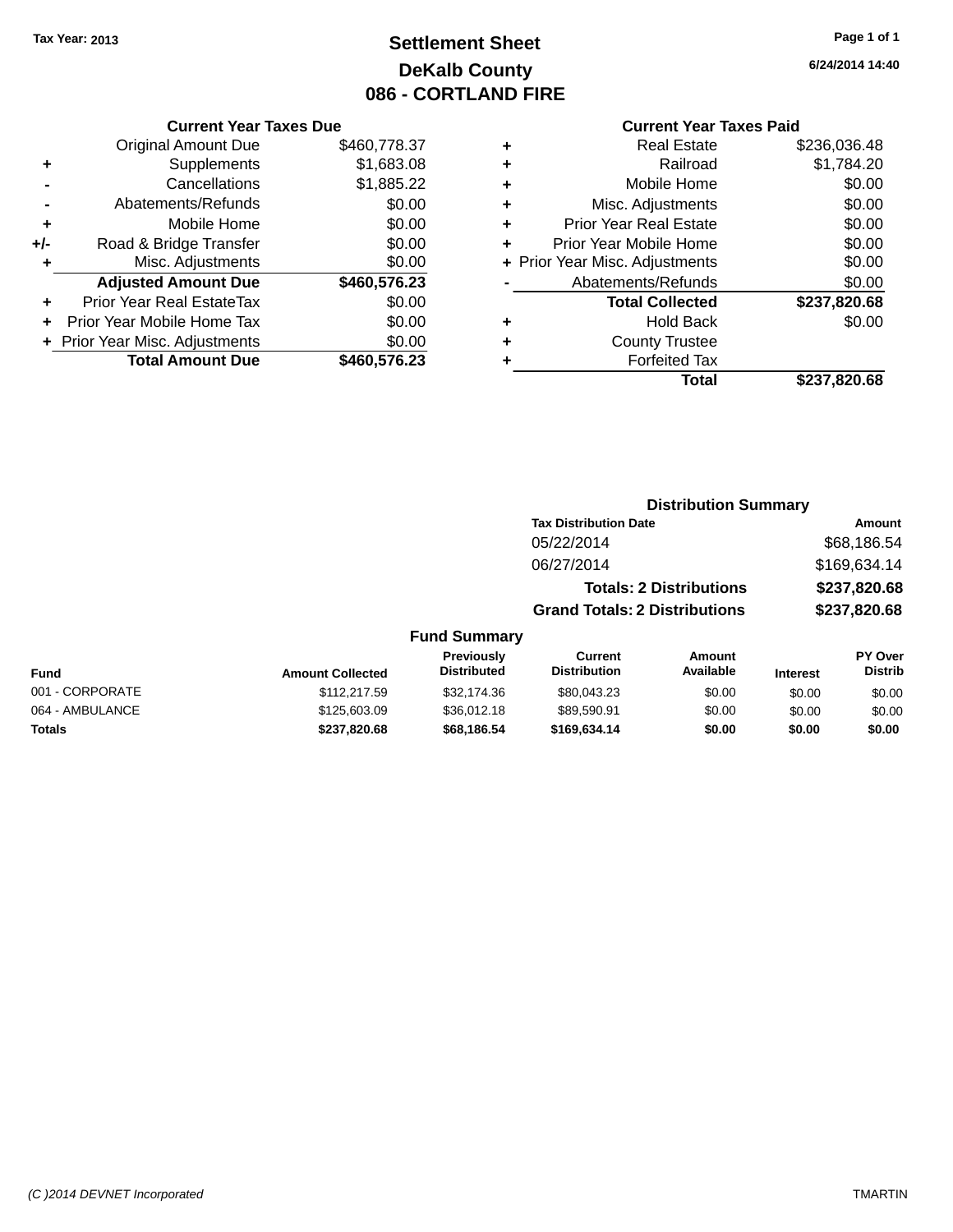## **Settlement Sheet Tax Year: 2013 Page 1 of 1 DeKalb County 087 - DE KALB FIRE**

## **6/24/2014 14:40**

|     | <b>Current Year Taxes Due</b>  |              |  |  |
|-----|--------------------------------|--------------|--|--|
|     | <b>Original Amount Due</b>     | \$131,416.33 |  |  |
| ٠   | Supplements                    | \$0.00       |  |  |
|     | Cancellations                  | \$0.00       |  |  |
|     | Abatements/Refunds             | \$0.00       |  |  |
| ٠   | Mobile Home                    | \$0.00       |  |  |
| +/- | Road & Bridge Transfer         | \$0.00       |  |  |
| ٠   | Misc. Adjustments              | \$0.00       |  |  |
|     | <b>Adjusted Amount Due</b>     | \$131,416.33 |  |  |
| ٠   | Prior Year Real EstateTax      | \$0.00       |  |  |
|     | Prior Year Mobile Home Tax     | \$0.00       |  |  |
|     | + Prior Year Misc. Adjustments | \$0.00       |  |  |
|     | <b>Total Amount Due</b>        | \$131,416.33 |  |  |
|     |                                |              |  |  |

## **Current Year Taxes Paid +** Real Estate \$69,622.83 **+** Railroad \$1,634.39 **+** Mobile Home \$0.00 **+** Misc. Adjustments \$0.00 **+** Prior Year Real Estate \$0.00 **+** Prior Year Mobile Home \$0.00 **+ Prior Year Misc. Adjustments**  $$0.00$ **-** Abatements/Refunds \$0.00 **Total Collected \$71,257.22 +** Hold Back \$0.00 **+** County Trustee **+** Forfeited Tax **Total \$71,257.22**

**Distribution Summary Tax Distribution Date Amount** 05/22/2014 \$11,958.99

|                 |                         |                                  | 06/27/2014                            |                                |                 | \$59,298.23                      |
|-----------------|-------------------------|----------------------------------|---------------------------------------|--------------------------------|-----------------|----------------------------------|
|                 |                         |                                  |                                       | <b>Totals: 2 Distributions</b> | \$71,257.22     |                                  |
|                 |                         |                                  | <b>Grand Totals: 2 Distributions</b>  |                                |                 | \$71,257.22                      |
|                 |                         | <b>Fund Summary</b>              |                                       |                                |                 |                                  |
| <b>Fund</b>     | <b>Amount Collected</b> | Previously<br><b>Distributed</b> | <b>Current</b><br><b>Distribution</b> | <b>Amount</b><br>Available     | <b>Interest</b> | <b>PY Over</b><br><b>Distrib</b> |
| 001 - CORPORATE | \$71,257.22             | \$11,958.99                      | \$59,298.23                           | \$0.00                         | \$0.00          | \$0.00                           |
| <b>Totals</b>   | \$71.257.22             | \$11,958.99                      | \$59,298,23                           | \$0.00                         | \$0.00          | \$0.00                           |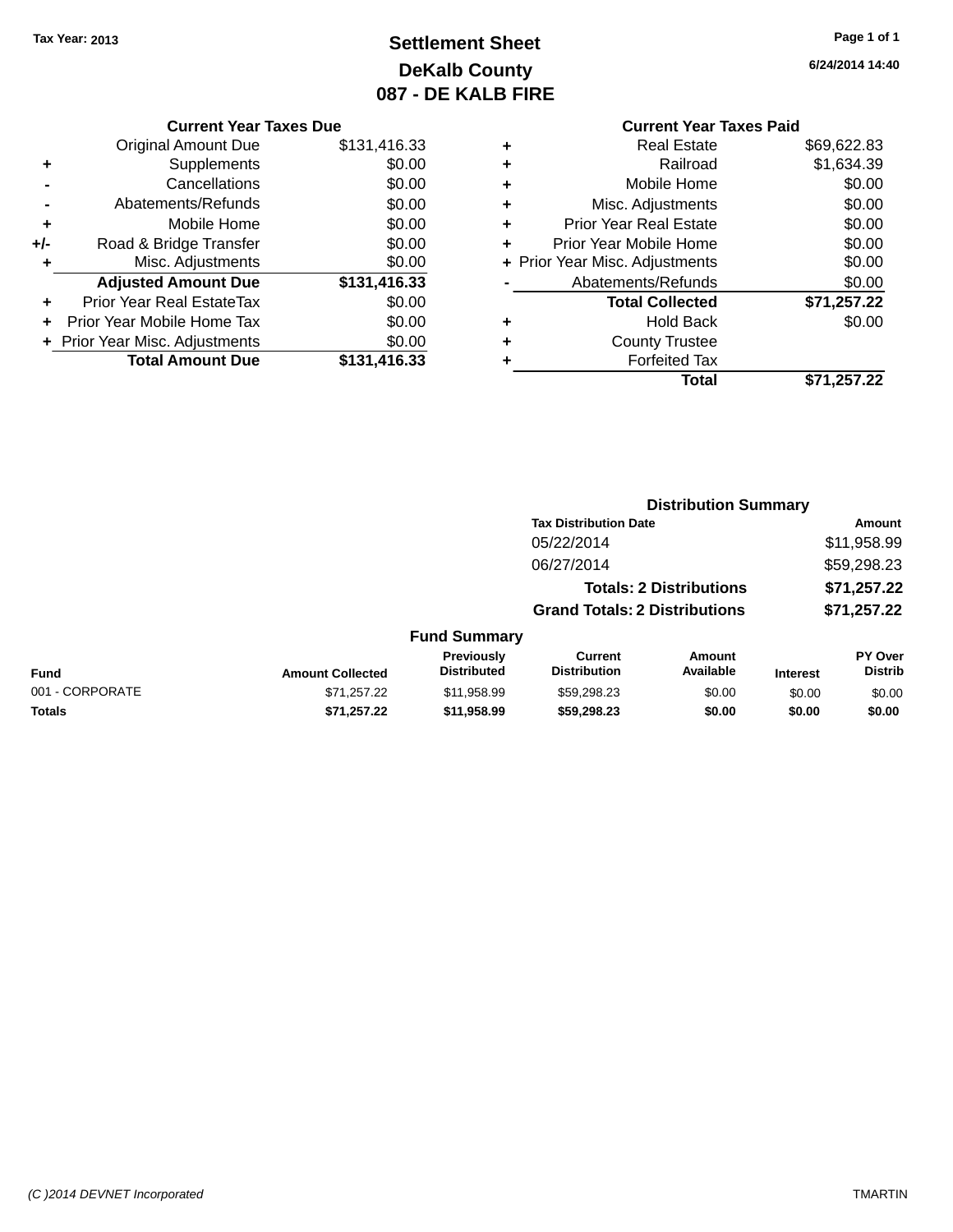## **Settlement Sheet Tax Year: 2013 Page 1 of 1 DeKalb County 088 - EARLVILLE FIRE**

**6/24/2014 14:40**

# **Current Year Taxes Paid**

|       | <b>Current Year Taxes Due</b>  |            |
|-------|--------------------------------|------------|
|       | <b>Original Amount Due</b>     | \$2,809.17 |
| ٠     | Supplements                    | \$0.00     |
|       | Cancellations                  | \$0.00     |
|       | Abatements/Refunds             | \$0.00     |
| ٠     | Mobile Home                    | \$0.00     |
| $+/-$ | Road & Bridge Transfer         | \$0.00     |
| ٠     | Misc. Adjustments              | \$0.00     |
|       | <b>Adjusted Amount Due</b>     | \$2,809.17 |
| ÷     | Prior Year Real EstateTax      | \$0.00     |
|       | Prior Year Mobile Home Tax     | \$0.00     |
|       | + Prior Year Misc. Adjustments | \$0.00     |
|       | <b>Total Amount Due</b>        | \$2,809.17 |

| <b>Real Estate</b>             | \$1,451.50 |
|--------------------------------|------------|
| Railroad                       | \$113.51   |
| Mobile Home                    | \$0.00     |
| Misc. Adjustments              | \$0.00     |
| <b>Prior Year Real Estate</b>  | \$0.00     |
| Prior Year Mobile Home         | \$0.00     |
| + Prior Year Misc. Adjustments | \$0.00     |
| Abatements/Refunds             | \$0.00     |
| <b>Total Collected</b>         | \$1,565.01 |
| <b>Hold Back</b>               | \$0.00     |
| <b>County Trustee</b>          |            |
| <b>Forfeited Tax</b>           |            |
| Total                          | \$1,565.01 |
|                                |            |

|                 |                         |                                  | <b>Distribution Summary</b>          |                                |                 |                                  |
|-----------------|-------------------------|----------------------------------|--------------------------------------|--------------------------------|-----------------|----------------------------------|
|                 |                         |                                  | <b>Tax Distribution Date</b>         |                                |                 | Amount                           |
|                 |                         |                                  | 05/22/2014                           |                                |                 | \$476.88                         |
|                 |                         |                                  | 06/27/2014                           |                                |                 | \$1,088.13                       |
|                 |                         |                                  |                                      | <b>Totals: 2 Distributions</b> |                 | \$1,565.01                       |
|                 |                         |                                  | <b>Grand Totals: 2 Distributions</b> |                                |                 | \$1,565.01                       |
|                 |                         | <b>Fund Summary</b>              |                                      |                                |                 |                                  |
| <b>Fund</b>     | <b>Amount Collected</b> | Previously<br><b>Distributed</b> | Current<br><b>Distribution</b>       | Amount<br>Available            | <b>Interest</b> | <b>PY Over</b><br><b>Distrib</b> |
| 001 - CORPORATE | \$757.05                | \$230.68                         | \$526.37                             | \$0.00                         | \$0.00          | \$0.00                           |
| 064 - AMBULANCE | \$807.96                | \$246.20                         | \$561.76                             | \$0.00                         | \$0.00          | \$0.00                           |
| <b>Totals</b>   | \$1,565.01              | \$476.88                         | \$1,088.13                           | \$0.00                         | \$0.00          | \$0.00                           |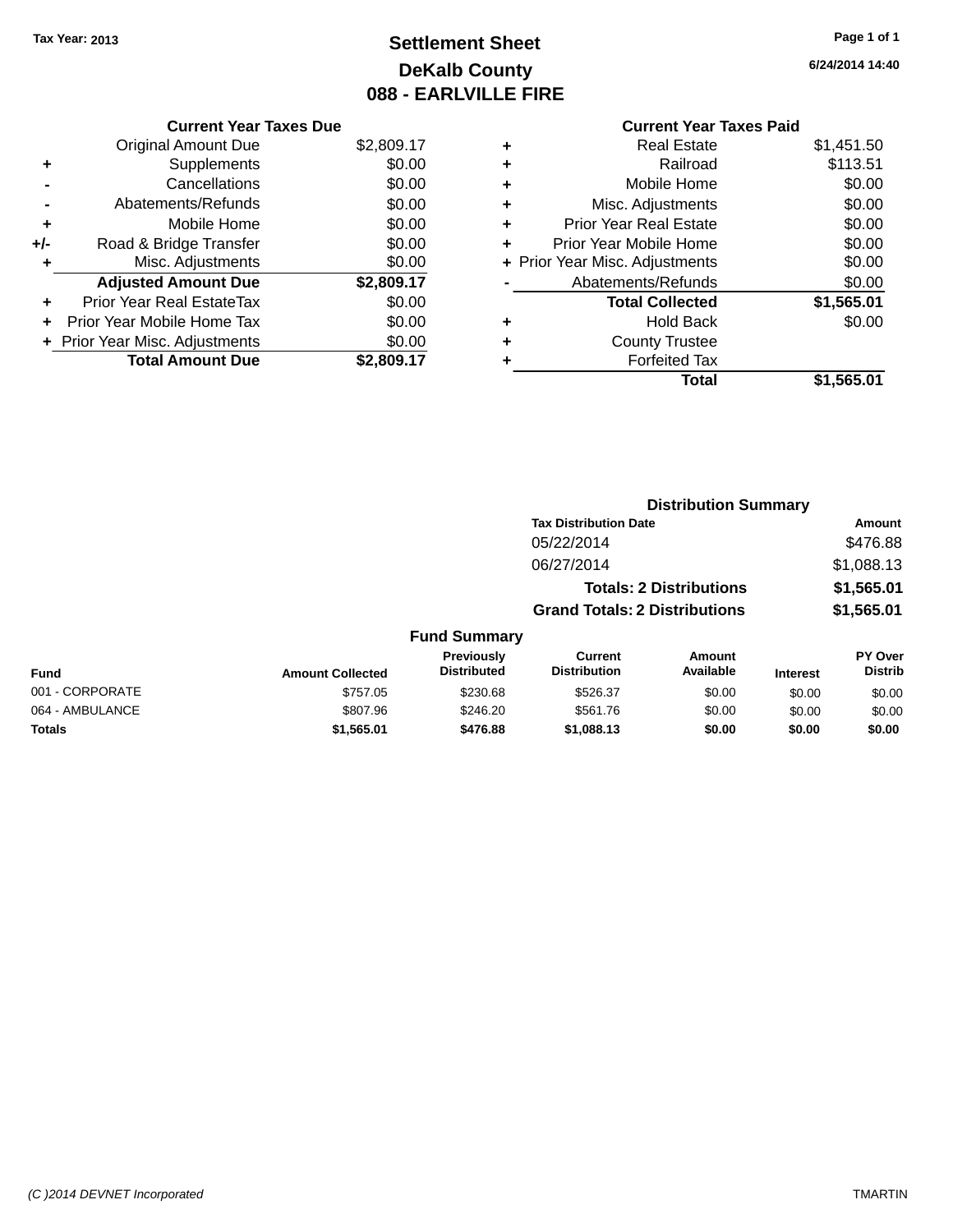## **Settlement Sheet Tax Year: 2013 Page 1 of 1 DeKalb County 089 - GENOA-KINGSTON FIRE**

**6/24/2014 14:40**

#### **Current Year Taxes Paid**

| <b>Current Year Taxes Due</b>  |              |
|--------------------------------|--------------|
| <b>Original Amount Due</b>     | \$922,298.19 |
| Supplements                    | \$3,550.34   |
| Cancellations                  | \$5,057.34   |
| Abatements/Refunds             | \$3.83       |
| Mobile Home                    | \$0.00       |
| Road & Bridge Transfer         | \$0.00       |
| Misc. Adjustments              | \$0.00       |
| <b>Adjusted Amount Due</b>     | \$920,787.36 |
| Prior Year Real EstateTax      | \$20.08      |
| Prior Year Mobile Home Tax     | \$0.00       |
| + Prior Year Misc. Adjustments | \$0.00       |
| <b>Total Amount Due</b>        | \$920,807.44 |
|                                |              |

| ٠ | <b>Real Estate</b>             | \$485,484.58 |
|---|--------------------------------|--------------|
| ٠ | Railroad                       | \$3,620.92   |
| ٠ | Mobile Home                    | \$0.00       |
| ٠ | Misc. Adjustments              | \$0.00       |
| ٠ | <b>Prior Year Real Estate</b>  | \$20.08      |
| ٠ | Prior Year Mobile Home         | \$0.00       |
|   | + Prior Year Misc. Adjustments | \$0.00       |
|   | Abatements/Refunds             | \$3.83       |
|   | <b>Total Collected</b>         | \$489,121.75 |
| ٠ | <b>Hold Back</b>               | \$0.00       |
| ٠ | <b>County Trustee</b>          |              |
| ٠ | <b>Forfeited Tax</b>           |              |
|   | Total                          | \$489,121.75 |
|   |                                |              |

|                                 |                         |                                  |                                       | <b>Distribution Summary</b>    |                 |                           |
|---------------------------------|-------------------------|----------------------------------|---------------------------------------|--------------------------------|-----------------|---------------------------|
|                                 |                         |                                  | <b>Tax Distribution Date</b>          |                                |                 | <b>Amount</b>             |
|                                 |                         |                                  | 05/22/2014                            |                                |                 | \$117,736.57              |
|                                 |                         |                                  | 06/27/2014                            |                                |                 | \$371,385.18              |
|                                 |                         |                                  |                                       | <b>Totals: 2 Distributions</b> |                 | \$489,121.75              |
|                                 |                         |                                  | <b>Grand Totals: 2 Distributions</b>  |                                |                 | \$489,121.75              |
|                                 |                         | <b>Fund Summary</b>              |                                       |                                |                 |                           |
| <b>Fund</b>                     | <b>Amount Collected</b> | Previously<br><b>Distributed</b> | <b>Current</b><br><b>Distribution</b> | <b>Amount</b><br>Available     | <b>Interest</b> | PY Over<br><b>Distrib</b> |
| 001 - CORPORATE                 | \$142,657.74            | \$34,339.17                      | \$108,318.57                          | \$0.00                         | \$0.00          | \$0.00                    |
| 035 - TORT JUDGEMENTS/LIABILITY | \$117,335.92            | \$28,243.95                      | \$89.091.97                           | \$0.00                         | \$0.00          | \$0.00                    |

| <b>Totals</b> | \$489.121.75 | \$117.736.57            | \$371.385.18 | \$0.00 | \$0.00 | \$0.00 |
|---------------|--------------|-------------------------|--------------|--------|--------|--------|
|               |              | <b>Abatement Detail</b> |              |        |        |        |

064 - AMBULANCE 60.00 \$229,128.09 \$55,153.45 \$173,974.64 \$0.00 \$0.00 \$0.00 \$0.00

| Year Source      | <b>Account Type</b>                 | <b>Amount Adjustment Description</b>             |
|------------------|-------------------------------------|--------------------------------------------------|
|                  | 2013 RE - Real Estate PTAB Decision | \$3.83 PTAB INTEREST REFUND 03-30-276-011 by TBA |
| Totals 1 entries |                                     | \$3.83                                           |

INS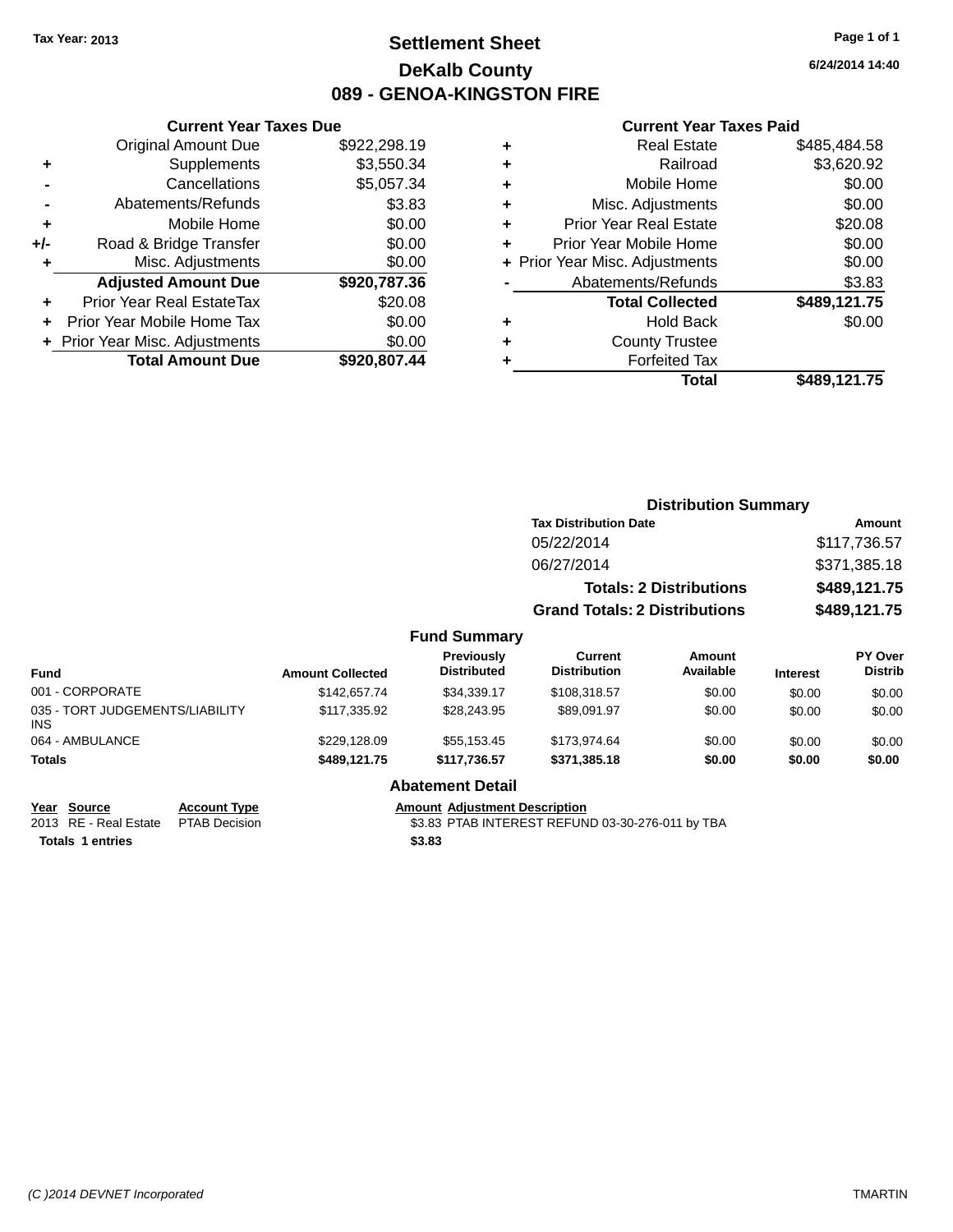## **Settlement Sheet Tax Year: 2013 Page 1 of 1 DeKalb County 090 - HAMPSHIRE FIRE**

**6/24/2014 14:40**

## **Current Year Taxes Paid**

|       | <b>Current Year Taxes Due</b>  |             |
|-------|--------------------------------|-------------|
|       | <b>Original Amount Due</b>     | \$23,271.69 |
| ٠     | Supplements                    | \$0.00      |
|       | Cancellations                  | \$0.00      |
|       | Abatements/Refunds             | \$0.00      |
| ÷     | Mobile Home                    | \$0.00      |
| $+/-$ | Road & Bridge Transfer         | \$0.00      |
|       | Misc. Adjustments              | \$0.00      |
|       | <b>Adjusted Amount Due</b>     | \$23,271.69 |
| ٠     | Prior Year Real EstateTax      | \$0.00      |
|       | Prior Year Mobile Home Tax     | \$0.00      |
|       | + Prior Year Misc. Adjustments | \$0.00      |
|       | <b>Total Amount Due</b>        | \$23,271.69 |
|       |                                |             |

| ٠ | <b>Real Estate</b>             | \$14,387.51 |
|---|--------------------------------|-------------|
| ٠ | Railroad                       | \$216.66    |
| ٠ | Mobile Home                    | \$0.00      |
| ٠ | Misc. Adjustments              | \$0.00      |
| ٠ | <b>Prior Year Real Estate</b>  | \$0.00      |
| ٠ | Prior Year Mobile Home         | \$0.00      |
|   | + Prior Year Misc. Adjustments | \$0.00      |
|   | Abatements/Refunds             | \$0.00      |
|   | <b>Total Collected</b>         | \$14,604.17 |
| ٠ | <b>Hold Back</b>               | \$0.00      |
|   | <b>County Trustee</b>          |             |
| ٠ | <b>Forfeited Tax</b>           |             |
|   | Total                          | \$14,604.17 |
|   |                                |             |

| <b>Distribution Summary</b>          |             |  |  |  |
|--------------------------------------|-------------|--|--|--|
| <b>Tax Distribution Date</b>         | Amount      |  |  |  |
| 05/22/2014                           | \$4,513.62  |  |  |  |
| 06/27/2014                           | \$10,090.55 |  |  |  |
| <b>Totals: 2 Distributions</b>       | \$14,604.17 |  |  |  |
| <b>Grand Totals: 2 Distributions</b> | \$14,604.17 |  |  |  |

| Fund                        | <b>Amount Collected</b> | Previously<br><b>Distributed</b> | Current<br><b>Distribution</b> | Amount<br>Available | <b>Interest</b> | <b>PY Over</b><br><b>Distrib</b> |
|-----------------------------|-------------------------|----------------------------------|--------------------------------|---------------------|-----------------|----------------------------------|
| 001 - CORPORATE             | \$7,995.82              | \$2.471.22                       | \$5.524.60                     | \$0.00              | \$0.00          | \$0.00                           |
| 013 - FIREFIGHTER'S PENSION | \$299.06                | \$92.43                          | \$206.63                       | \$0.00              | \$0.00          | \$0.00                           |
| 064 - AMBULANCE             | \$6,309.29              | \$1.949.97                       | \$4,359,32                     | \$0.00              | \$0.00          | \$0.00                           |
| <b>Totals</b>               | \$14,604.17             | \$4.513.62                       | \$10,090.55                    | \$0.00              | \$0.00          | \$0.00                           |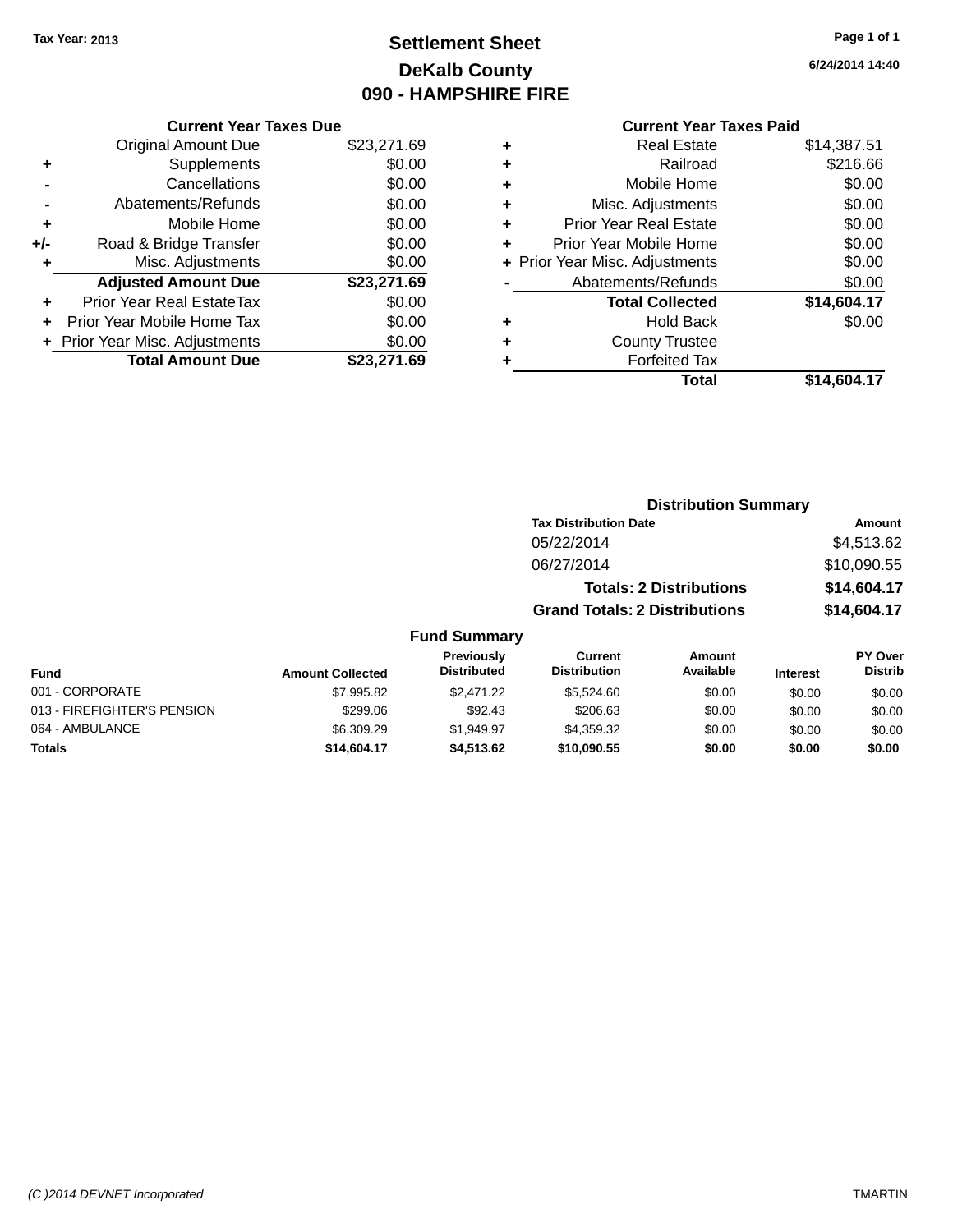## **Settlement Sheet Tax Year: 2013 Page 1 of 1 DeKalb County 091 - HINCKLEY FIRE**

**6/24/2014 14:40**

| <b>Current Year Taxes Due</b> |  |  |  |
|-------------------------------|--|--|--|
|-------------------------------|--|--|--|

|     | <b>Original Amount Due</b>     | \$385,874.97 |
|-----|--------------------------------|--------------|
| ٠   | Supplements                    | \$1,222.99   |
|     | Cancellations                  | \$1,323.79   |
|     | Abatements/Refunds             | \$29.19      |
| ٠   | Mobile Home                    | \$0.00       |
| +/- | Road & Bridge Transfer         | \$0.00       |
| ٠   | Misc. Adjustments              | \$75.67      |
|     | <b>Adjusted Amount Due</b>     | \$385,820.65 |
| ÷   | Prior Year Real EstateTax      | (\$1,463.11) |
|     | Prior Year Mobile Home Tax     | \$0.00       |
|     | + Prior Year Misc. Adjustments | \$0.00       |
|     | <b>Total Amount Due</b>        | \$384,357.54 |

## **Current Year Taxes Paid**

|   | Total                          | \$204,666.63 |
|---|--------------------------------|--------------|
|   | <b>Forfeited Tax</b>           |              |
| ٠ | <b>County Trustee</b>          |              |
| ٠ | <b>Hold Back</b>               | \$0.00       |
|   | <b>Total Collected</b>         | \$204,666.63 |
|   | Abatements/Refunds             | \$29.19      |
|   | + Prior Year Misc. Adjustments | \$0.00       |
| ٠ | Prior Year Mobile Home         | \$0.00       |
| ٠ | <b>Prior Year Real Estate</b>  | (\$1,463.11) |
| ٠ | Misc. Adjustments              | \$75.67      |
| ٠ | Mobile Home                    | \$0.00       |
| ٠ | Railroad                       | \$2,232.50   |
|   | <b>Real Estate</b>             | \$203,850.76 |

## **Distribution Summary Tax Distribution Date Amount** 05/22/2014 \$46,711.06 06/27/2014 \$157,955.57 **Totals: 2 Distributions \$204,666.63 Grand Totals: 2 Distributions \$204,666.63**

#### **Fund Summary**

| <b>Fund</b>                 | <b>Amount Collected</b> | <b>Previously</b><br><b>Distributed</b> | Current<br><b>Distribution</b> | Amount<br>Available | <b>Interest</b> | <b>PY Over</b><br><b>Distrib</b> |
|-----------------------------|-------------------------|-----------------------------------------|--------------------------------|---------------------|-----------------|----------------------------------|
| 001 - CORPORATE             | \$123.882.47            | \$28,273.70                             | \$95,608.77                    | \$0.00              | \$0.00          | \$0.00                           |
| 013 - FIREFIGHTER'S PENSION | \$4,698,73              | \$1.072.39                              | \$3.626.34                     | \$0.00              | \$0.00          | \$0.00                           |
| 064 - AMBULANCE             | \$76,085.43             | \$17,364.97                             | \$58,720.46                    | \$0.00              | \$0.00          | \$0.00                           |
| <b>Totals</b>               | \$204,666,63            | \$46,711.06                             | \$157.955.57                   | \$0.00              | \$0.00          | \$0.00                           |

## **Miscellaneous Adjustment Detail**

| Year Source             | <b>Account Type</b>       |         | <b>Amount Adjustment Description</b>                   |
|-------------------------|---------------------------|---------|--------------------------------------------------------|
| 2013 RE - Real Estate   | <b>Back Tax Collected</b> |         | \$4.49 VANGUARD HOMES REDEMPTION 15-14-107-008 by TBA  |
| 2013 RE - Real Estate   | <b>Back Tax Collected</b> |         | \$3.43 VANGUARD HOMES REDEMPTION 15-14-107-007 by TBA  |
| 2013 RE - Real Estate   | <b>Back Tax Collected</b> |         | \$18.37 VANGUARD HOMES REDEMPTION 15-14-102-033 by TBA |
| 2013 RE - Real Estate   | Paymt In Lieu of Tax      |         | \$49.38 HOUSING AUTHORITY-SUNSET VIEW APTS. by TBA     |
| <b>Totals 4 entries</b> |                           | \$75.67 |                                                        |
|                         |                           |         |                                                        |
|                         |                           |         |                                                        |

**Totals 5 entries \$29.19**

# **Year Source Account Type Amount Adjustment Description**<br>2013 RE - Real Estate PTAB Decision **Amount 1924.76 PTAB INTEREST REFUN**

#### **Abatement Detail**

\$24.76 PTAB INTEREST REFUND 15-14-400-041 by TBA 2013 RE - Real Estate PTAB Decision \$0.77 PTAB INTEREST REFUND 15-14-302-006 by TBA 2013 RE - Real Estate PTAB Decision \$1.42 PTAB INTEREST REFUND 15-14-302-007 by TBA 2013 RE - Real Estate PTAB Decision \$0.29 PTAB INTEREST REFUND 15-15-403-020 by TBA 2013 RE - Real Estate PTAB Decision \$1.95 PTAB INTEREST REFUND 15-14-302-007 by TBA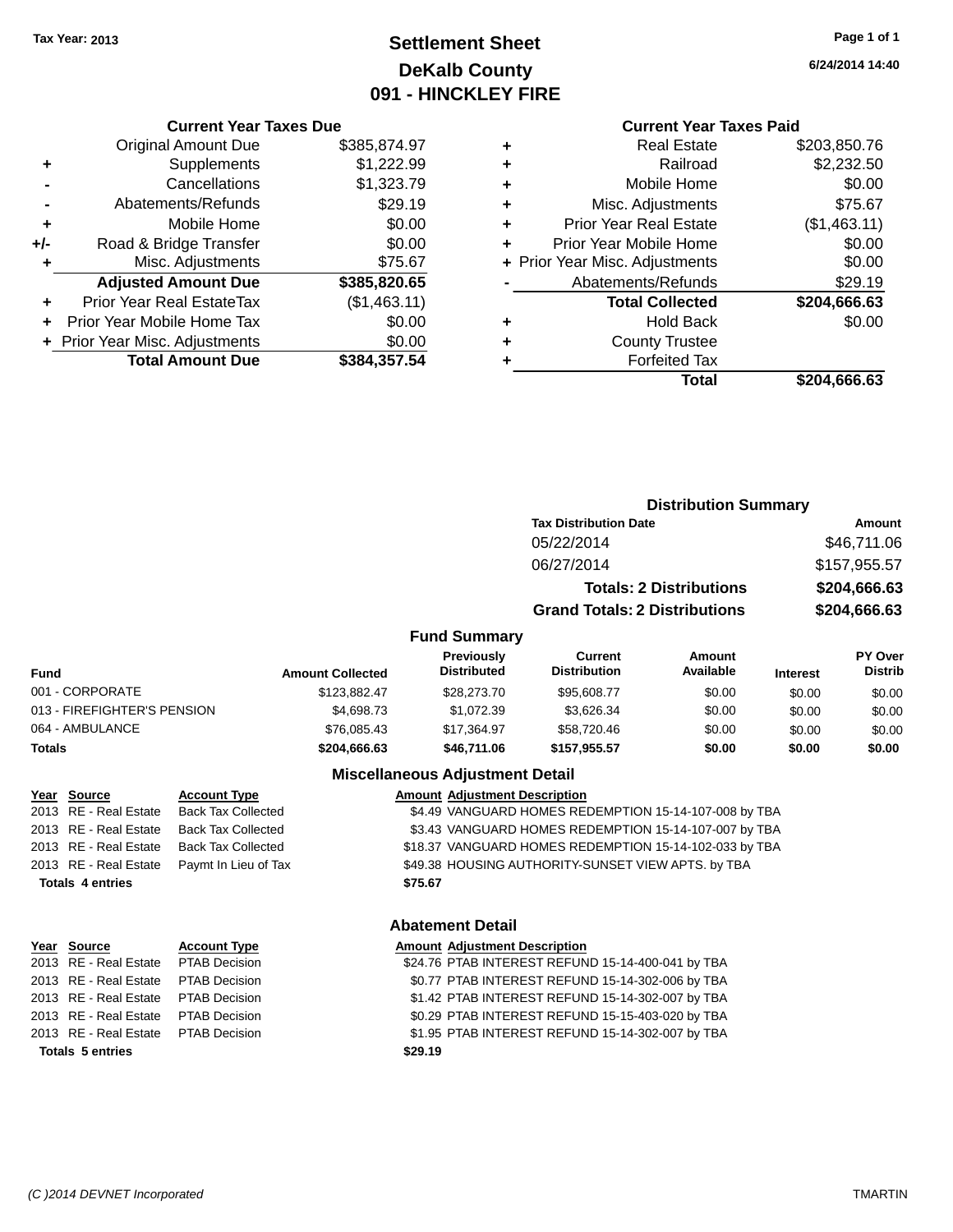## **Settlement Sheet Tax Year: 2013 Page 1 of 1 DeKalb County 092 - KIRKLAND FIRE**

**6/24/2014 14:40**

#### **Current Year Taxes Due**

|     | <b>Original Amount Due</b>       | \$329,690.34 |
|-----|----------------------------------|--------------|
| ٠   | Supplements                      | \$1,711.89   |
|     | Cancellations                    | \$1,952.50   |
|     | Abatements/Refunds               | \$0.00       |
| ٠   | Mobile Home                      | \$0.00       |
| +/- | Road & Bridge Transfer           | \$0.00       |
| ٠   | Misc. Adjustments                | \$0.00       |
|     | <b>Adjusted Amount Due</b>       | \$329,449.73 |
|     | <b>Prior Year Real EstateTax</b> | \$0.00       |
|     | Prior Year Mobile Home Tax       | \$0.00       |
|     | + Prior Year Misc. Adjustments   | \$0.00       |
|     | <b>Total Amount Due</b>          | \$329,449.73 |

## **Current Year Taxes Paid**

|   | Total                          | \$179,597.09 |
|---|--------------------------------|--------------|
| ٠ | <b>Forfeited Tax</b>           |              |
| ٠ | <b>County Trustee</b>          |              |
| ٠ | <b>Hold Back</b>               | \$0.00       |
|   | <b>Total Collected</b>         | \$179,597.09 |
|   | Abatements/Refunds             | \$0.00       |
|   | + Prior Year Misc. Adjustments | \$0.00       |
| ٠ | Prior Year Mobile Home         | \$0.00       |
| ٠ | <b>Prior Year Real Estate</b>  | \$0.00       |
| ٠ | Misc. Adjustments              | \$0.00       |
| ٠ | Mobile Home                    | \$0.00       |
| ٠ | Railroad                       | \$1,709.77   |
| ٠ | <b>Real Estate</b>             | \$177,887.32 |

#### **Distribution Summary Tax Distribution Date Amount** 05/22/2014 \$40,862.17 06/27/2014 \$138,734.92 **Totals: 2 Distributions \$179,597.09 Grand Totals: 2 Distributions \$179,597.09**

| <b>Fund</b>                                         | <b>Amount Collected</b> | Previously<br><b>Distributed</b> | <b>Current</b><br><b>Distribution</b> | Amount<br>Available | <b>Interest</b> | PY Over<br><b>Distrib</b> |
|-----------------------------------------------------|-------------------------|----------------------------------|---------------------------------------|---------------------|-----------------|---------------------------|
| 001 - CORPORATE                                     | \$104.062.16            | \$23.676.36                      | \$80,385.80                           | \$0.00              | \$0.00          | \$0.00                    |
| 027 - AUDIT                                         | \$1,179.05              | \$268.26                         | \$910.79                              | \$0.00              | \$0.00          | \$0.00                    |
| 035 - TORT JUDGMENTS, LIABILITY<br><b>INSURANCE</b> | \$6,387.90              | \$1.453.38                       | \$4.934.52                            | \$0.00              | \$0.00          | \$0.00                    |
| 062 - WORKERS COMPENSATION                          | \$3.991.54              | \$908.16                         | \$3,083,38                            | \$0.00              | \$0.00          | \$0.00                    |
| 064 - AMBULANCE                                     | \$63.976.44             | \$14,556,01                      | \$49.420.43                           | \$0.00              | \$0.00          | \$0.00                    |
| <b>Totals</b>                                       | \$179,597.09            | \$40,862.17                      | \$138,734,92                          | \$0.00              | \$0.00          | \$0.00                    |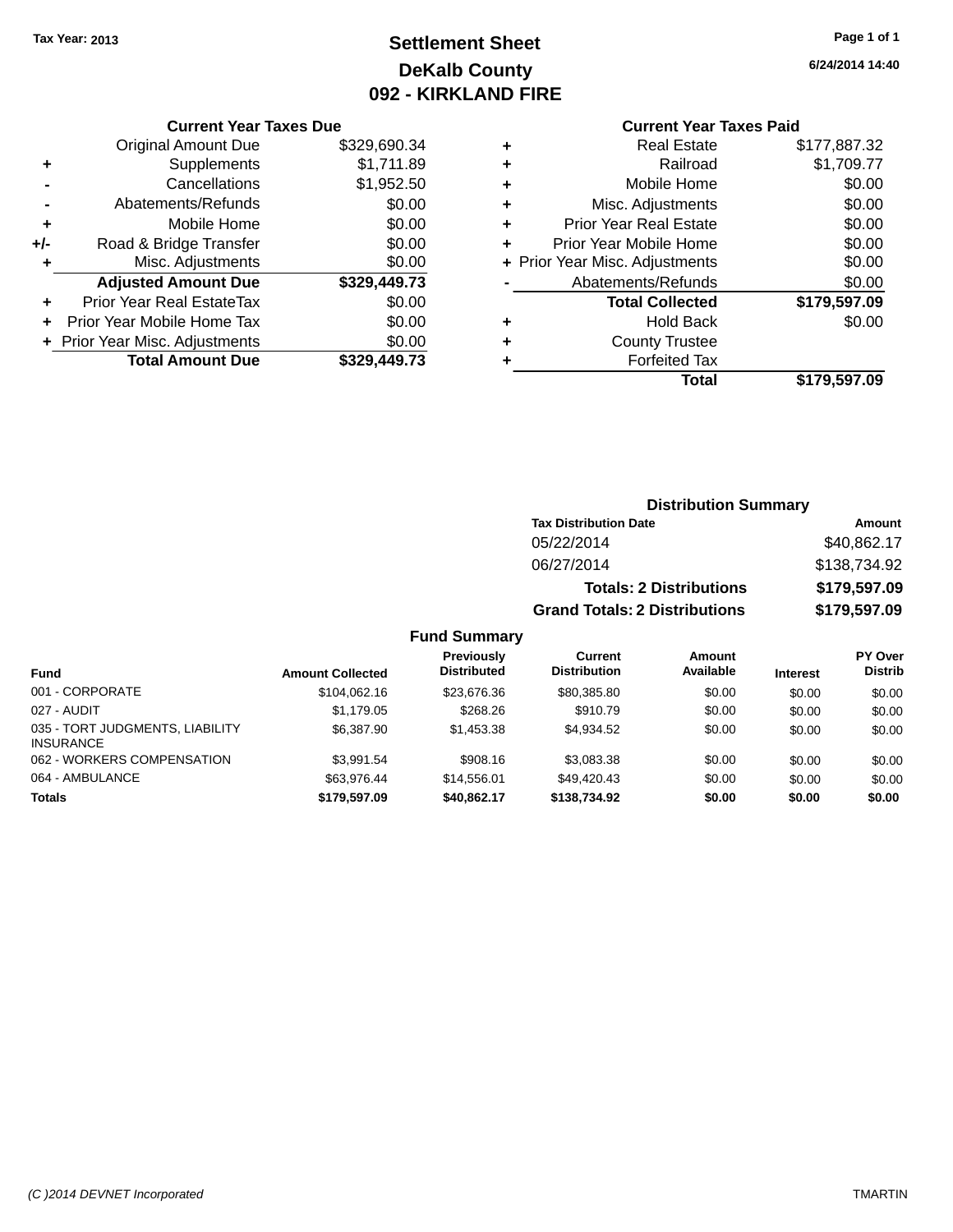## **Settlement Sheet Tax Year: 2013 Page 1 of 1 DeKalb County 093 - LEE FIRE**

**6/24/2014 14:40**

| \$21,522.08<br><b>Real Estate</b><br>٠<br>\$453.85<br>Railroad<br>٠<br>\$0.00<br>Mobile Home<br>٠<br>\$27.82<br>Misc. Adjustments<br>٠<br>\$0.00<br><b>Prior Year Real Estate</b><br>٠<br>\$0.00<br>Prior Year Mobile Home<br>٠<br>\$0.00<br>+ Prior Year Misc. Adjustments<br>\$0.00<br>Abatements/Refunds<br>\$22,003.75<br><b>Total Collected</b><br>\$0.00<br>Hold Back<br><b>County Trustee</b><br>٠<br><b>Forfeited Tax</b><br>Total<br>\$22.003.75 | <b>Current Year Taxes Paid</b> |  |
|-----------------------------------------------------------------------------------------------------------------------------------------------------------------------------------------------------------------------------------------------------------------------------------------------------------------------------------------------------------------------------------------------------------------------------------------------------------|--------------------------------|--|
|                                                                                                                                                                                                                                                                                                                                                                                                                                                           |                                |  |
|                                                                                                                                                                                                                                                                                                                                                                                                                                                           |                                |  |
|                                                                                                                                                                                                                                                                                                                                                                                                                                                           |                                |  |
|                                                                                                                                                                                                                                                                                                                                                                                                                                                           |                                |  |
|                                                                                                                                                                                                                                                                                                                                                                                                                                                           |                                |  |
|                                                                                                                                                                                                                                                                                                                                                                                                                                                           |                                |  |
|                                                                                                                                                                                                                                                                                                                                                                                                                                                           |                                |  |
|                                                                                                                                                                                                                                                                                                                                                                                                                                                           |                                |  |
|                                                                                                                                                                                                                                                                                                                                                                                                                                                           |                                |  |
|                                                                                                                                                                                                                                                                                                                                                                                                                                                           |                                |  |
|                                                                                                                                                                                                                                                                                                                                                                                                                                                           |                                |  |
|                                                                                                                                                                                                                                                                                                                                                                                                                                                           |                                |  |
|                                                                                                                                                                                                                                                                                                                                                                                                                                                           |                                |  |

**Distribution Summary**

|     | <b>Current Year Taxes Due</b>  |             |
|-----|--------------------------------|-------------|
|     | Original Amount Due            | \$41,661.22 |
| ٠   | Supplements                    | \$0.00      |
|     | Cancellations                  | \$19.46     |
|     | Abatements/Refunds             | \$0.00      |
| ٠   | Mobile Home                    | \$0.00      |
| +/- | Road & Bridge Transfer         | \$0.00      |
| ٠   | Misc. Adjustments              | \$27.82     |
|     | <b>Adjusted Amount Due</b>     | \$41,669.58 |
| ٠   | Prior Year Real EstateTax      | \$0.00      |
|     | Prior Year Mobile Home Tax     | \$0.00      |
|     | + Prior Year Misc. Adjustments | \$0.00      |
|     | <b>Total Amount Due</b>        | \$41.669.58 |

|                                         |                         |                                         | <b>Tax Distribution Date</b>          |                                |                                          | Amount                    |
|-----------------------------------------|-------------------------|-----------------------------------------|---------------------------------------|--------------------------------|------------------------------------------|---------------------------|
|                                         |                         |                                         | 05/22/2014                            |                                | \$3,620.14<br>\$18,383.61<br>\$22,003.75 |                           |
|                                         |                         |                                         | 06/27/2014                            |                                |                                          |                           |
|                                         |                         |                                         |                                       | <b>Totals: 2 Distributions</b> |                                          |                           |
|                                         |                         |                                         | <b>Grand Totals: 2 Distributions</b>  |                                | \$22,003.75                              |                           |
|                                         |                         | <b>Fund Summary</b>                     |                                       |                                |                                          |                           |
| <b>Fund</b>                             | <b>Amount Collected</b> | <b>Previously</b><br><b>Distributed</b> | <b>Current</b><br><b>Distribution</b> | Amount<br>Available            | <b>Interest</b>                          | PY Over<br><b>Distrib</b> |
| 001 - CORPORATE                         | \$14.120.84             | \$2,323.21                              | \$11,797.63                           | \$0.00                         | \$0.00                                   | \$0.00                    |
| 035 - TORT JUDGEMENTS/LIABILITY<br>INS. | \$1,570.08              | \$258.32                                | \$1,311.76                            | \$0.00                         | \$0.00                                   | \$0.00                    |
| 064 - AMBULANCE                         | \$6,312.83              | \$1,038.61                              | \$5,274.22                            | \$0.00                         | \$0.00                                   | \$0.00                    |
| <b>Totals</b>                           | \$22.003.75             | \$3,620.14                              | \$18,383.61                           | \$0.00                         | \$0.00                                   | \$0.00                    |

|                         |                       | <b>Miscellaneous Adjustment Detail</b> |                                      |                                                |  |
|-------------------------|-----------------------|----------------------------------------|--------------------------------------|------------------------------------------------|--|
|                         | Year Source           | <b>Account Type</b>                    | <b>Amount Adjustment Description</b> |                                                |  |
|                         | 2013 RE - Real Estate | Back Tax Collected                     |                                      | \$16.52 MANESS REDEMPTION 13-06-331-005 by TBA |  |
|                         | 2013 RE - Real Estate | Back Tax Collected                     |                                      | \$11.30 SCAVENGER SALE 13-06-332-003 by TBA    |  |
| <b>Totals 2 entries</b> |                       | \$27.82                                |                                      |                                                |  |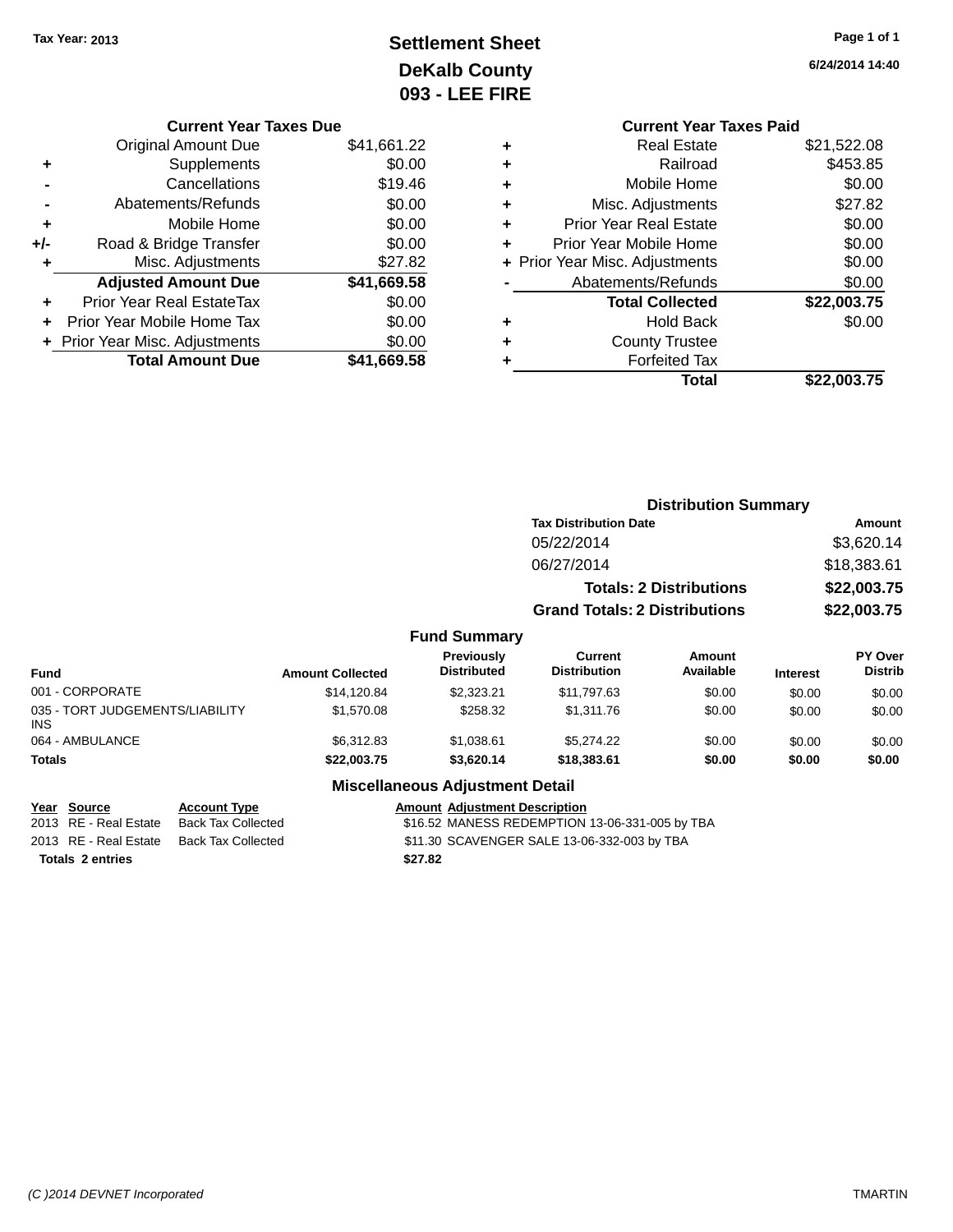## **Settlement Sheet Tax Year: 2013 Page 1 of 1 DeKalb County 094 - LELAND FIRE**

**Current Year Taxes Paid**

| TMART |  |  |
|-------|--|--|
|       |  |  |

|                 |                         |                                  | <b>Distribution Summary</b>           |                                |                 |                           |
|-----------------|-------------------------|----------------------------------|---------------------------------------|--------------------------------|-----------------|---------------------------|
|                 |                         |                                  | <b>Tax Distribution Date</b>          |                                |                 | Amount                    |
|                 |                         |                                  | 05/22/2014                            |                                |                 | \$5,270.07                |
|                 |                         |                                  | 06/27/2014                            |                                |                 | \$12,006.32               |
|                 |                         |                                  |                                       | <b>Totals: 2 Distributions</b> |                 | \$17,276.39               |
|                 |                         |                                  | <b>Grand Totals: 2 Distributions</b>  |                                |                 | \$17,276.39               |
|                 |                         | <b>Fund Summary</b>              |                                       |                                |                 |                           |
| <b>Fund</b>     | <b>Amount Collected</b> | Previously<br><b>Distributed</b> | <b>Current</b><br><b>Distribution</b> | Amount<br>Available            | <b>Interest</b> | PY Over<br><b>Distrib</b> |
| 001 - CORPORATE | \$17,276.39             | \$5,270.07                       | \$12,006.32                           | \$0.00                         | \$0.00          | \$0.00                    |
| <b>Totals</b>   | \$17,276.39             | \$5,270.07                       | \$12,006.32                           | \$0.00                         | \$0.00          | \$0.00                    |

#### **Current Year Taxes Due**

|       | <b>Original Amount Due</b>       | \$27,388.98 |
|-------|----------------------------------|-------------|
| ٠     | Supplements                      | \$0.00      |
|       | Cancellations                    | \$0.00      |
|       | Abatements/Refunds               | \$0.00      |
| ٠     | Mobile Home                      | \$0.00      |
| $+/-$ | Road & Bridge Transfer           | \$0.00      |
| ٠     | Misc. Adjustments                | \$0.00      |
|       | <b>Adjusted Amount Due</b>       | \$27,388.98 |
|       | <b>Prior Year Real EstateTax</b> | \$0.00      |
|       | Prior Year Mobile Home Tax       | \$0.00      |
|       | + Prior Year Misc. Adjustments   | \$0.00      |
|       | <b>Total Amount Due</b>          | \$27.388.98 |

|   | <b>Current Year Taxes Paid</b> |             |
|---|--------------------------------|-------------|
| ٠ | <b>Real Estate</b>             | \$17,276.39 |
| ÷ | Railroad                       | \$0.00      |
| ٠ | Mobile Home                    | \$0.00      |
| ٠ | Misc. Adjustments              | \$0.00      |
| ٠ | <b>Prior Year Real Estate</b>  | \$0.00      |
| ÷ | Prior Year Mobile Home         | \$0.00      |
|   | + Prior Year Misc. Adjustments | \$0.00      |
|   | Abatements/Refunds             | \$0.00      |
|   | <b>Total Collected</b>         | \$17,276.39 |
| ٠ | <b>Hold Back</b>               | \$0.00      |
| ٠ | <b>County Trustee</b>          |             |
| ٠ | <b>Forfeited Tax</b>           |             |
|   | Total                          | \$17,276.39 |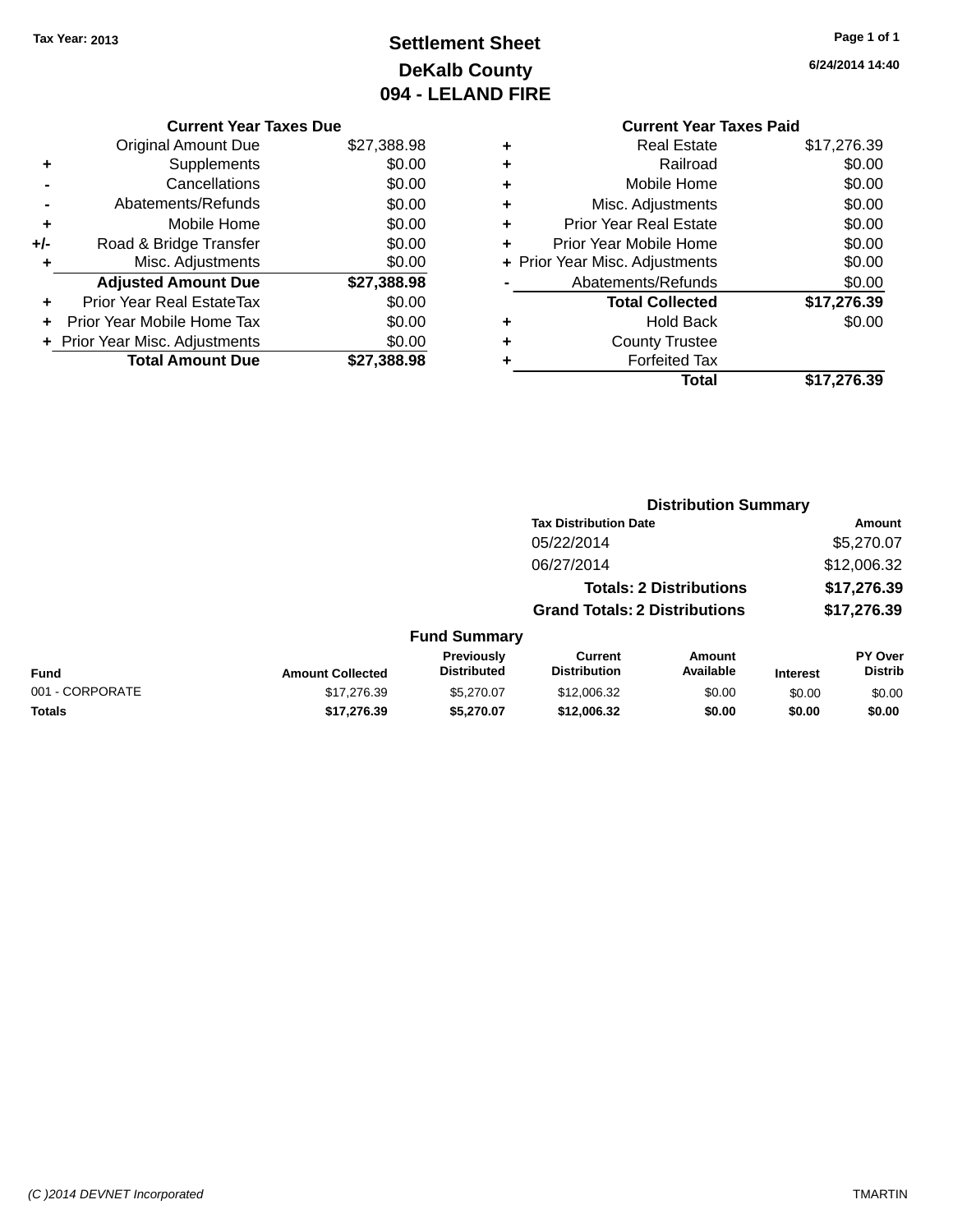## **Settlement Sheet Tax Year: 2013 Page 1 of 1 DeKalb County 095 - MALTA FIRE**

**6/24/2014 14:40**

## **Current Year Taxes Paid +** Real Estate \$48,239.30 **+** Railroad \$1,237.69 **+** Mobile Home \$0.00 **+** Misc. Adjustments \$0.00 **+** Prior Year Real Estate (\$10.91) **+** Prior Year Mobile Home \$0.00 **+** Prior Year Misc. Adjustments  $$0.00$ Abatements/Refunds \$0.18 **Total Collected \$49,465.90 +** Hold Back \$0.00 **+** County Trustee **+** Forfeited Tax **Total \$49,465.90**

|                                                                 |                                                  |                                                |                                                  | <b>Distribution Summary</b>    |                 |                                  |
|-----------------------------------------------------------------|--------------------------------------------------|------------------------------------------------|--------------------------------------------------|--------------------------------|-----------------|----------------------------------|
|                                                                 |                                                  |                                                | <b>Tax Distribution Date</b>                     |                                |                 | Amount                           |
|                                                                 |                                                  |                                                | 05/22/2014                                       |                                |                 | \$8,988.39                       |
|                                                                 |                                                  |                                                | 06/27/2014                                       |                                |                 | \$40,477.51                      |
|                                                                 |                                                  |                                                |                                                  | <b>Totals: 2 Distributions</b> |                 | \$49,465.90                      |
|                                                                 |                                                  |                                                | <b>Grand Totals: 2 Distributions</b>             |                                | \$49,465.90     |                                  |
|                                                                 |                                                  | <b>Fund Summary</b>                            |                                                  |                                |                 |                                  |
| <b>Fund</b>                                                     | <b>Amount Collected</b>                          | <b>Previously</b><br><b>Distributed</b>        | <b>Current</b><br><b>Distribution</b>            | Amount<br>Available            | <b>Interest</b> | <b>PY Over</b><br><b>Distrib</b> |
| 001 - CORPORATE                                                 | \$49,465.90                                      | \$8,988.39                                     | \$40,477.51                                      | \$0.00                         | \$0.00          | \$0.00                           |
| <b>Totals</b>                                                   | \$49,465.90                                      | \$8,988.39                                     | \$40,477.51                                      | \$0.00                         | \$0.00          | \$0.00                           |
|                                                                 |                                                  | <b>Miscellaneous Adjustment Detail</b>         |                                                  |                                |                 |                                  |
| Year Source<br>2013 RE - Real Estate<br><b>Totals 1 entries</b> | <b>Account Type</b><br><b>Back Tax Collected</b> | <b>Amount Adjustment Description</b><br>\$0.00 | \$0.00 LAY REDEMPTION 07-23-155-002 by TBA       |                                |                 |                                  |
|                                                                 |                                                  | <b>Abatement Detail</b>                        |                                                  |                                |                 |                                  |
| Year Source<br>2013 RE - Real Estate                            | <b>Account Type</b><br><b>PTAB Decision</b>      | <b>Amount Adjustment Description</b>           | \$0.18 PTAB INTEREST REFUND 07-23-332-002 by TBA |                                |                 |                                  |
|                                                                 |                                                  |                                                |                                                  |                                |                 |                                  |

**Current Year Taxes Due** Original Amount Due \$89,334.17

**Adjusted Amount Due \$89,292.19**

**Total Amount Due \$89,281.28**

**+** Supplements \$295.88 **-** Cancellations \$337.68 **-** Abatements/Refunds \$0.18 **+** Mobile Home \$0.00 **+/-** Road & Bridge Transfer \$0.00 **+** Misc. Adjustments \$0.00

**+** Prior Year Real EstateTax (\$10.91) **+** Prior Year Mobile Home Tax \$0.00 **+ Prior Year Misc. Adjustments**  $$0.00$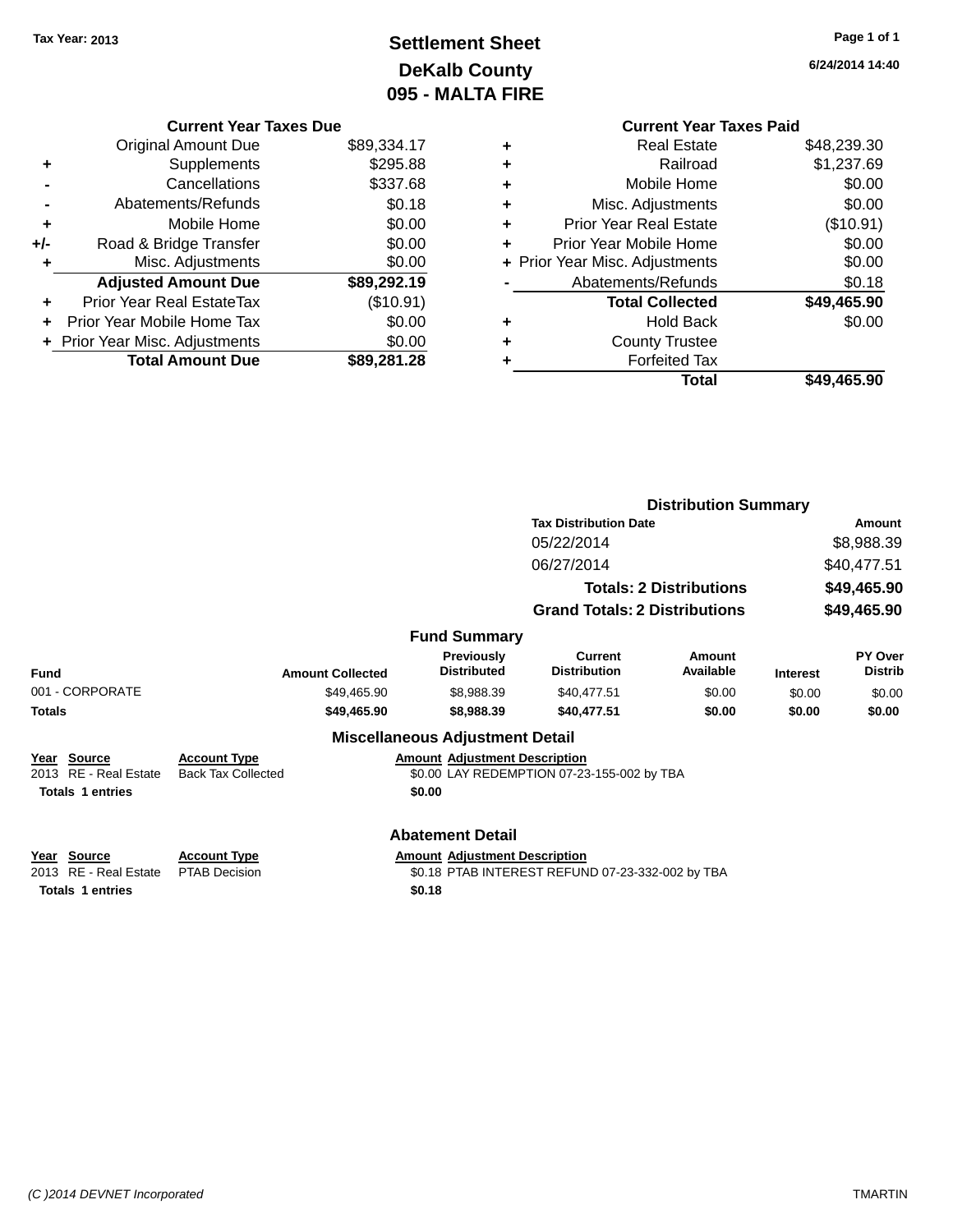## **Settlement Sheet Tax Year: 2013 Page 1 of 1 DeKalb County 096 - MAPLE PARK FIRE**

**6/24/2014 14:40**

#### **Current Year Taxes Paid**

| <b>Current Year Taxes Due</b>  |                         |  |  |  |  |  |
|--------------------------------|-------------------------|--|--|--|--|--|
| <b>Original Amount Due</b>     | \$169,094.44            |  |  |  |  |  |
| Supplements                    | \$586.81                |  |  |  |  |  |
| Cancellations                  | \$649.68                |  |  |  |  |  |
| \$0.00<br>Abatements/Refunds   |                         |  |  |  |  |  |
| Mobile Home                    | \$0.00                  |  |  |  |  |  |
| Road & Bridge Transfer         | \$0.00                  |  |  |  |  |  |
| Misc. Adjustments              | \$0.00                  |  |  |  |  |  |
| <b>Adjusted Amount Due</b>     | \$169,031.57            |  |  |  |  |  |
| Prior Year Real EstateTax      | \$0.00                  |  |  |  |  |  |
| Prior Year Mobile Home Tax     | \$0.00                  |  |  |  |  |  |
| + Prior Year Misc. Adjustments | \$0.00                  |  |  |  |  |  |
|                                | \$169.031.57            |  |  |  |  |  |
|                                | <b>Total Amount Due</b> |  |  |  |  |  |

| ٠ | <b>Real Estate</b>             | \$84,372.78 |
|---|--------------------------------|-------------|
| ٠ | Railroad                       | \$2,521.89  |
| ٠ | Mobile Home                    | \$0.00      |
| ٠ | Misc. Adjustments              | \$0.00      |
| ٠ | <b>Prior Year Real Estate</b>  | \$0.00      |
| ٠ | Prior Year Mobile Home         | \$0.00      |
|   | + Prior Year Misc. Adjustments | \$0.00      |
|   | Abatements/Refunds             | \$0.00      |
|   | <b>Total Collected</b>         | \$86,894.67 |
| ٠ | <b>Hold Back</b>               | \$0.00      |
| ٠ | <b>County Trustee</b>          |             |
|   | <b>Forfeited Tax</b>           |             |
|   | Total                          | \$86.894.67 |
|   |                                |             |

## **Distribution Summary Tax Distribution Date Amount** 05/22/2014 \$22,709.58 06/27/2014 \$64,185.09 **Totals: 2 Distributions \$86,894.67 Grand Totals: 2 Distributions \$86,894.67**

| <b>Fund</b>                                   | <b>Amount Collected</b> | Previously<br><b>Distributed</b> | Current<br><b>Distribution</b> | Amount<br>Available | <b>Interest</b> | PY Over<br><b>Distrib</b> |
|-----------------------------------------------|-------------------------|----------------------------------|--------------------------------|---------------------|-----------------|---------------------------|
| 001 - CORPORATE                               | \$43,349.76             | \$11,329.29                      | \$32,020.47                    | \$0.00              | \$0.00          | \$0.00                    |
| 013 - FIREFIGHTER'S PENSION                   | \$1,209.13              | \$316.00                         | \$893.13                       | \$0.00              | \$0.00          | \$0.00                    |
| 027 - AUDIT                                   | \$201.77                | \$52.73                          | \$149.04                       | \$0.00              | \$0.00          | \$0.00                    |
| 035 - TORT JUDGEMENTS/LIABILITY<br><b>INS</b> | \$8,255.95              | \$2.157.66                       | \$6.098.29                     | \$0.00              | \$0.00          | \$0.00                    |
| 064 - AMBULANCE                               | \$33,878,06             | \$8.853.90                       | \$25,024.16                    | \$0.00              | \$0.00          | \$0.00                    |
| <b>Totals</b>                                 | \$86,894,67             | \$22.709.58                      | \$64,185.09                    | \$0.00              | \$0.00          | \$0.00                    |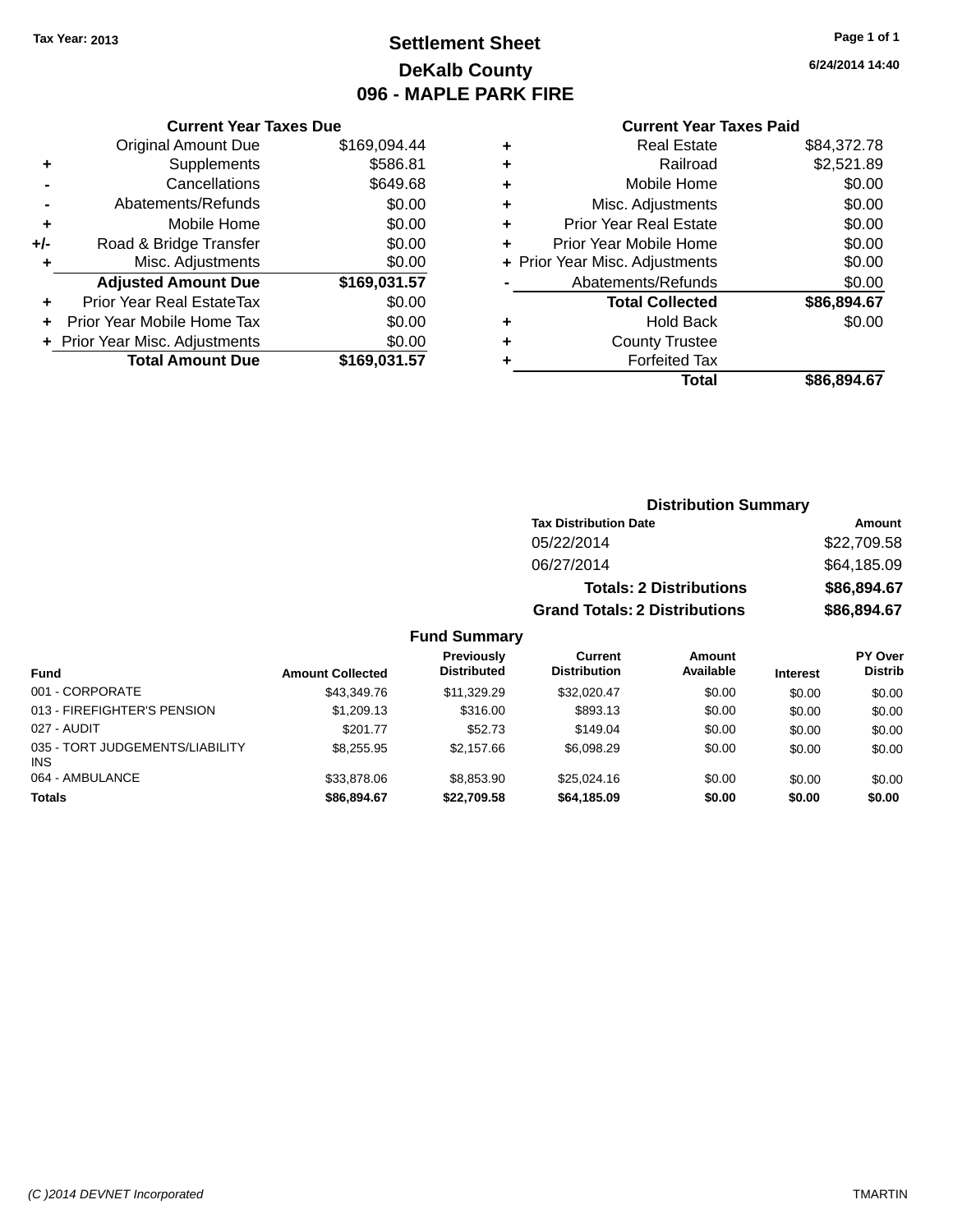## **Settlement Sheet Tax Year: 2013 Page 1 of 1 DeKalb County 097 - PAW PAW FIRE**

**6/24/2014 14:40**

|     | <b>Current Year Taxes Due</b>  |             |
|-----|--------------------------------|-------------|
|     | <b>Original Amount Due</b>     | \$33,555.43 |
| ٠   | Supplements                    | \$0.00      |
|     | Cancellations                  | \$0.00      |
|     | Abatements/Refunds             | \$0.00      |
| ÷   | Mobile Home                    | \$0.00      |
| +/- | Road & Bridge Transfer         | \$0.00      |
| ٠   | Misc. Adjustments              | \$0.00      |
|     | <b>Adjusted Amount Due</b>     | \$33,555.43 |
| ٠   | Prior Year Real EstateTax      | \$0.00      |
|     | Prior Year Mobile Home Tax     | \$0.00      |
|     | + Prior Year Misc. Adjustments | \$0.00      |
|     | <b>Total Amount Due</b>        | \$33,555.43 |
|     |                                |             |

## **Current Year Taxes Paid +** Real Estate \$17,036.70 **+** Railroad \$888.03 **+** Mobile Home \$0.00 **+** Misc. Adjustments \$0.00 **+** Prior Year Real Estate \$0.00 **+** Prior Year Mobile Home \$0.00 **+ Prior Year Misc. Adjustments**  $$0.00$ **-** Abatements/Refunds \$0.00 **Total Collected \$17,924.73 +** Hold Back \$0.00 **+** County Trustee **+** Forfeited Tax **Total \$17,924.73**

|                                         |                         |                                  |                                       | <b>Distribution Summary</b>    |                 |                                  |  |
|-----------------------------------------|-------------------------|----------------------------------|---------------------------------------|--------------------------------|-----------------|----------------------------------|--|
|                                         |                         |                                  | <b>Tax Distribution Date</b>          |                                |                 | Amount                           |  |
|                                         |                         |                                  | 05/22/2014                            |                                |                 | \$2,700.56                       |  |
|                                         |                         |                                  | 06/27/2014                            |                                |                 | \$15,224.17                      |  |
|                                         |                         |                                  |                                       | <b>Totals: 2 Distributions</b> |                 | \$17,924.73                      |  |
|                                         |                         |                                  | <b>Grand Totals: 2 Distributions</b>  |                                |                 | \$17,924.73                      |  |
|                                         |                         | <b>Fund Summary</b>              |                                       |                                |                 |                                  |  |
| <b>Fund</b>                             | <b>Amount Collected</b> | Previously<br><b>Distributed</b> | <b>Current</b><br><b>Distribution</b> | <b>Amount</b><br>Available     | <b>Interest</b> | <b>PY Over</b><br><b>Distrib</b> |  |
| 001 - CORPORATE                         | \$16,181.56             | \$2,437.93                       | \$13,743.63                           | \$0.00                         | \$0.00          | \$0.00                           |  |
| 035 - TORT JUDGEMENTS/LIABILITY<br>INS. | \$1,743.17              | \$262.63                         | \$1,480.54                            | \$0.00                         | \$0.00          | \$0.00                           |  |
| <b>Totals</b>                           | \$17.924.73             | \$2,700.56                       | \$15,224.17                           | \$0.00                         | \$0.00          | \$0.00                           |  |
|                                         |                         |                                  |                                       |                                |                 |                                  |  |

INS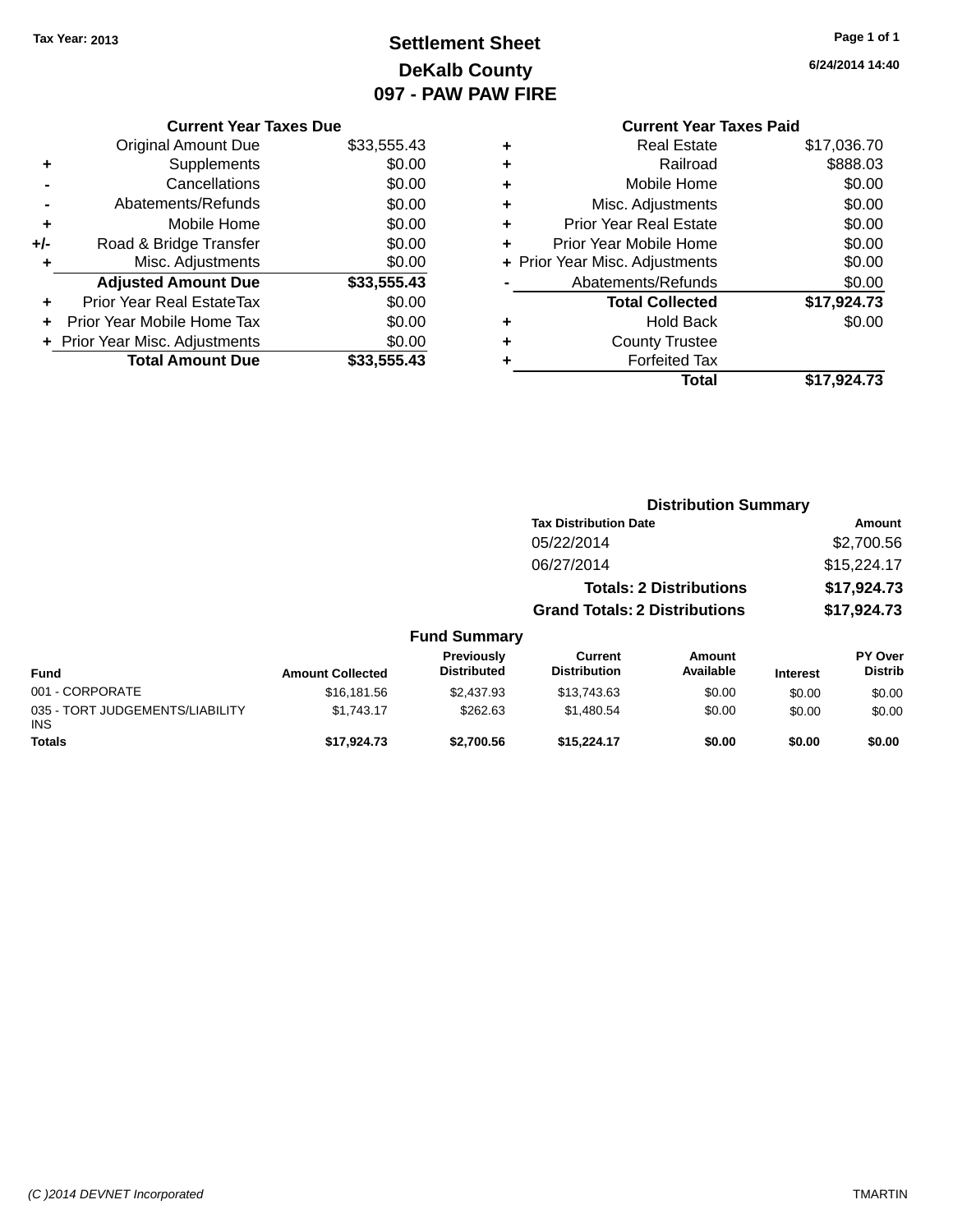## **Settlement Sheet Tax Year: 2013 Page 1 of 1 DeKalb County 098 - SANDWICH FIRE**

**6/24/2014 14:40**

## **Current Year Taxes Paid**

|       | <b>Current Year Taxes Due</b>  |              |  |  |  |  |  |
|-------|--------------------------------|--------------|--|--|--|--|--|
|       | <b>Original Amount Due</b>     | \$552,571.90 |  |  |  |  |  |
| ٠     | Supplements                    | \$2,794.18   |  |  |  |  |  |
|       | Cancellations                  | \$3,150.96   |  |  |  |  |  |
|       | Abatements/Refunds             | \$1.32       |  |  |  |  |  |
| ٠     | Mobile Home                    | \$0.00       |  |  |  |  |  |
| $+/-$ | Road & Bridge Transfer         | \$0.00       |  |  |  |  |  |
|       | Misc. Adjustments              | \$0.59       |  |  |  |  |  |
|       | <b>Adjusted Amount Due</b>     | \$552,214.39 |  |  |  |  |  |
| ٠     | Prior Year Real EstateTax      | (\$49.54)    |  |  |  |  |  |
|       | Prior Year Mobile Home Tax     | \$0.00       |  |  |  |  |  |
|       | + Prior Year Misc. Adjustments | \$0.00       |  |  |  |  |  |
|       | <b>Total Amount Due</b>        | \$552,164.85 |  |  |  |  |  |
|       |                                |              |  |  |  |  |  |

|   | <b>Real Estate</b>             | \$291,938.65 |
|---|--------------------------------|--------------|
| ٠ | Railroad                       | \$1,060.93   |
| ٠ | Mobile Home                    | \$0.00       |
| ٠ | Misc. Adjustments              | \$0.59       |
| ٠ | <b>Prior Year Real Estate</b>  | (\$49.54)    |
| ÷ | Prior Year Mobile Home         | \$0.00       |
|   | + Prior Year Misc. Adjustments | \$0.00       |
|   | Abatements/Refunds             | \$1.32       |
|   | <b>Total Collected</b>         | \$292,949.31 |
| ٠ | <b>Hold Back</b>               | \$0.00       |
| ٠ | <b>County Trustee</b>          |              |
| ٠ | <b>Forfeited Tax</b>           |              |
|   | Total                          | \$292,949.31 |
|   |                                |              |

|                                                        |                                                  |                         |                                         | <b>Distribution Summary</b>                   |                                |                 |                           |
|--------------------------------------------------------|--------------------------------------------------|-------------------------|-----------------------------------------|-----------------------------------------------|--------------------------------|-----------------|---------------------------|
|                                                        |                                                  |                         |                                         | <b>Tax Distribution Date</b>                  |                                | Amount          |                           |
|                                                        |                                                  |                         |                                         | 05/22/2014                                    |                                |                 | \$70,914.95               |
|                                                        |                                                  |                         |                                         | 06/27/2014                                    |                                |                 | \$222,034.36              |
|                                                        |                                                  |                         |                                         |                                               | <b>Totals: 2 Distributions</b> |                 | \$292,949.31              |
|                                                        |                                                  |                         |                                         | <b>Grand Totals: 2 Distributions</b>          |                                |                 | \$292,949.31              |
|                                                        |                                                  |                         | <b>Fund Summary</b>                     |                                               |                                |                 |                           |
| <b>Fund</b>                                            |                                                  | <b>Amount Collected</b> | <b>Previously</b><br><b>Distributed</b> | <b>Current</b><br><b>Distribution</b>         | Amount<br>Available            | <b>Interest</b> | PY Over<br><b>Distrib</b> |
| 001 - CORPORATE                                        |                                                  | \$256,638.54            | \$62,125.11                             | \$194,513.43                                  | \$0.00                         | \$0.00          | \$0.00                    |
| 027 - AUDIT                                            |                                                  | \$2,549.83              | \$617.25                                | \$1,932.58                                    | \$0.00                         | \$0.00          | \$0.00                    |
| 035 - TORT JUDGEMENTS/LIABILITY<br>\$33,760.94<br>INS. |                                                  |                         | \$8,172.59                              | \$25,588.35                                   | \$0.00                         | \$0.00          | \$0.00                    |
| <b>Totals</b>                                          |                                                  | \$292,949.31            | \$70,914.95                             | \$222,034.36                                  | \$0.00                         | \$0.00          | \$0.00                    |
|                                                        |                                                  |                         | <b>Miscellaneous Adjustment Detail</b>  |                                               |                                |                 |                           |
| <b>Source</b><br>Year<br>RE - Real Estate<br>2013      | <b>Account Type</b><br><b>Back Tax Collected</b> |                         | <b>Amount Adjustment Description</b>    | \$0.59 PRIMUS REDEMPTION 19-23-397-008 by TBA |                                |                 |                           |
| <b>Totals 1 entries</b>                                |                                                  |                         | \$0.59                                  |                                               |                                |                 |                           |

## **Abatement Detail**

**<u>Year Source</u> Account Type**<br> **Account Type Adding Adding Adding Adding Adding Adding Adding Adding Adding Adding Adding Adding Adding Adding Adding Adding Adding Adding Adding Adding Adding Adding Adding Adding Adding** 

Amount Adjustment Description<br>\$1.32 PTAB INTEREST REFUND 19-26-431-010 by TBA **Totals 1 entries \$1.32**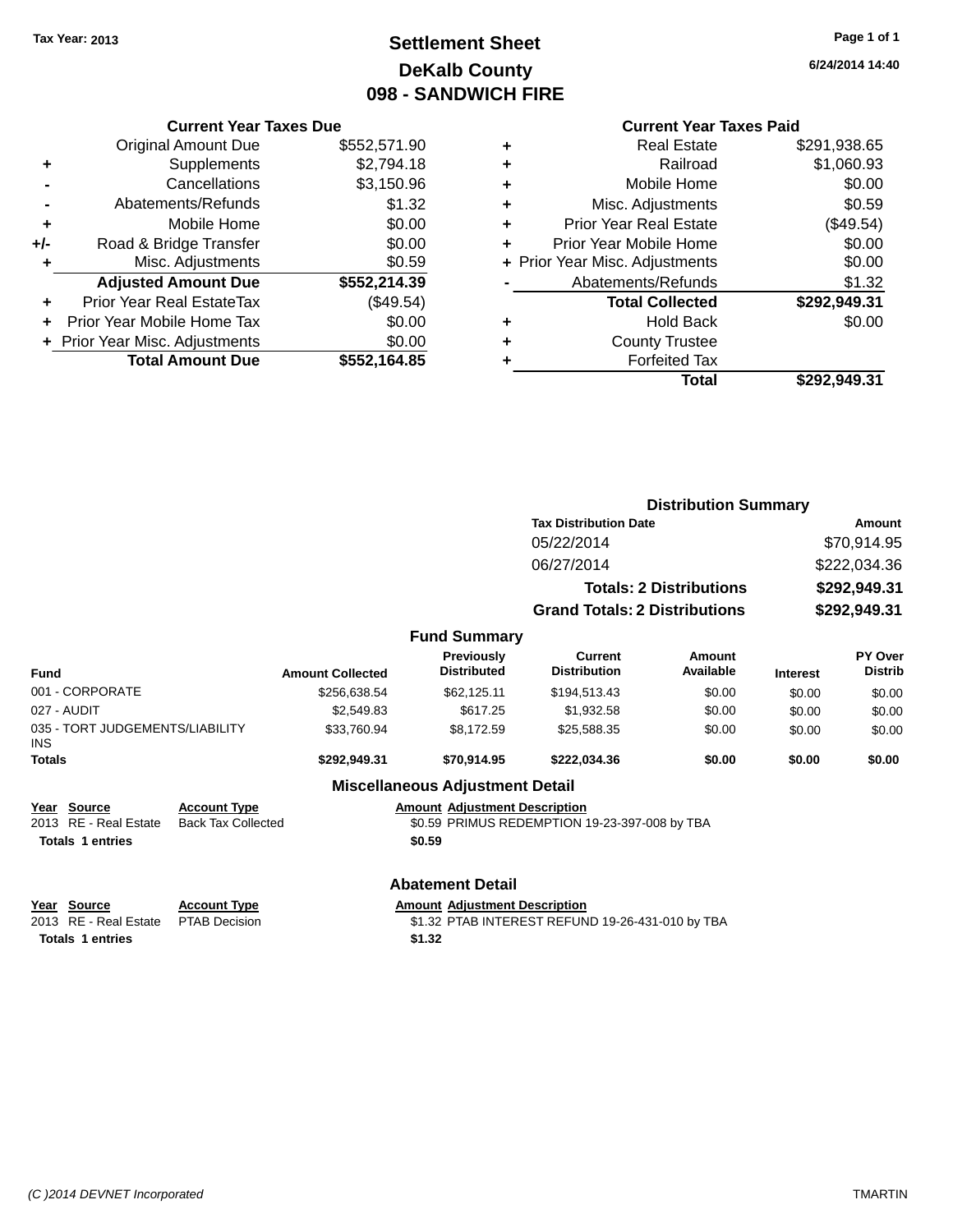## **Settlement Sheet Tax Year: 2013 Page 1 of 1 DeKalb County 099 - SHABBONA FIRE**

**6/24/2014 14:40**

## **Current Year Taxes Paid**

|       | <b>Current Year Taxes Due</b>  |              |  |  |  |  |  |
|-------|--------------------------------|--------------|--|--|--|--|--|
|       | <b>Original Amount Due</b>     | \$181,072.93 |  |  |  |  |  |
| ٠     | Supplements                    | \$539.40     |  |  |  |  |  |
|       | Cancellations                  | \$597.36     |  |  |  |  |  |
|       | Abatements/Refunds             | \$0.47       |  |  |  |  |  |
| ٠     | Mobile Home                    | \$0.00       |  |  |  |  |  |
| $+/-$ | Road & Bridge Transfer         | \$0.00       |  |  |  |  |  |
| ٠     | Misc. Adjustments              | \$93.95      |  |  |  |  |  |
|       | <b>Adjusted Amount Due</b>     | \$181,108.45 |  |  |  |  |  |
| ٠     | Prior Year Real EstateTax      | (\$19.42)    |  |  |  |  |  |
| ÷     | Prior Year Mobile Home Tax     | \$0.00       |  |  |  |  |  |
|       | + Prior Year Misc. Adjustments | \$0.00       |  |  |  |  |  |
|       | <b>Total Amount Due</b>        | \$181,089.03 |  |  |  |  |  |
|       |                                |              |  |  |  |  |  |

| ٠ | <b>Real Estate</b>             | \$98,627.21  |
|---|--------------------------------|--------------|
| ٠ | Railroad                       | \$2,378.39   |
| ٠ | Mobile Home                    | \$0.00       |
| ٠ | Misc. Adjustments              | \$93.95      |
| ÷ | <b>Prior Year Real Estate</b>  | (\$19.42)    |
| ٠ | Prior Year Mobile Home         | \$0.00       |
|   | + Prior Year Misc. Adjustments | \$0.00       |
|   | Abatements/Refunds             | \$0.47       |
|   | <b>Total Collected</b>         | \$101,079.66 |
| ٠ | <b>Hold Back</b>               | \$0.00       |
| ٠ | <b>County Trustee</b>          |              |
| ٠ | <b>Forfeited Tax</b>           |              |
|   | Total                          | \$101,079.66 |
|   |                                |              |

|                     |                                      | <b>Distribution Summary</b> |              |                |  |
|---------------------|--------------------------------------|-----------------------------|--------------|----------------|--|
|                     | <b>Tax Distribution Date</b>         |                             |              | Amount         |  |
|                     | 05/22/2014                           |                             | \$18,147.75  |                |  |
|                     | 06/27/2014                           |                             |              | \$82,931.91    |  |
|                     | <b>Totals: 2 Distributions</b>       |                             | \$101,079.66 |                |  |
|                     | <b>Grand Totals: 2 Distributions</b> |                             | \$101,079.66 |                |  |
| <b>Fund Summary</b> |                                      |                             |              |                |  |
| <b>Previously</b>   | Current                              | Amount                      |              | <b>PY Over</b> |  |
| <b>Distributed</b>  | <b>Distribution</b>                  | <b>Available</b>            | Interest     | <b>Distrib</b> |  |

| Fund                                   | <b>Amount Collected</b> | Previously<br><b>Distributed</b> | Current<br><b>Distribution</b> | Amount<br>Available | <b>Interest</b> | <b>PY Over</b><br><b>Distrib</b> |
|----------------------------------------|-------------------------|----------------------------------|--------------------------------|---------------------|-----------------|----------------------------------|
| 001 - CORPORATE                        | \$69.497.83             | \$12,477.57                      | \$57,020.26                    | \$0.00              | \$0.00          | \$0.00                           |
| 035 - TORT JUDGEMENTS/LIABILITY<br>INS | \$13,802.13             | \$2,478.03                       | \$11,324.10                    | \$0.00              | \$0.00          | \$0.00                           |
| 064 - AMBULANCE                        | \$17,779,70             | \$3.192.15                       | \$14,587.55                    | \$0.00              | \$0.00          | \$0.00                           |
| Totals                                 | \$101,079.66            | \$18,147.75                      | \$82.931.91                    | \$0.00              | \$0.00          | \$0.00                           |

#### **Miscellaneous Adjustment Detail**

| Year Source             | <b>Account Type</b>                        | <b>Amount Adjustment Description</b>           |
|-------------------------|--------------------------------------------|------------------------------------------------|
| 2013 RE - Real Estate   | Back Tax Collected                         | \$11.70 DOBSON REDEMPTION 13-15-402-010 by TBA |
| 2013 RE - Real Estate   | Back Tax Collected                         | \$36.37 ENBURG REDEMPTION 13-35-201-007 by TBA |
|                         | 2013 RE - Real Estate Paymt In Lieu of Tax | \$45.88 HOUSING AUTHORITY-SEQUOYA APTS by TBA  |
| <b>Totals 3 entries</b> |                                            | \$93.95                                        |
|                         |                                            |                                                |

#### **Abatement Detail**

| Year Source                         | <b>Account Type</b> | <b>Amount Adjustment Description</b>             |
|-------------------------------------|---------------------|--------------------------------------------------|
| 2013 RE - Real Estate PTAB Decision |                     | \$0.47 PTAB INTEREST REFUND 13-15-176-011 by TBA |
| <b>Totals 1 entries</b>             |                     | \$0.47                                           |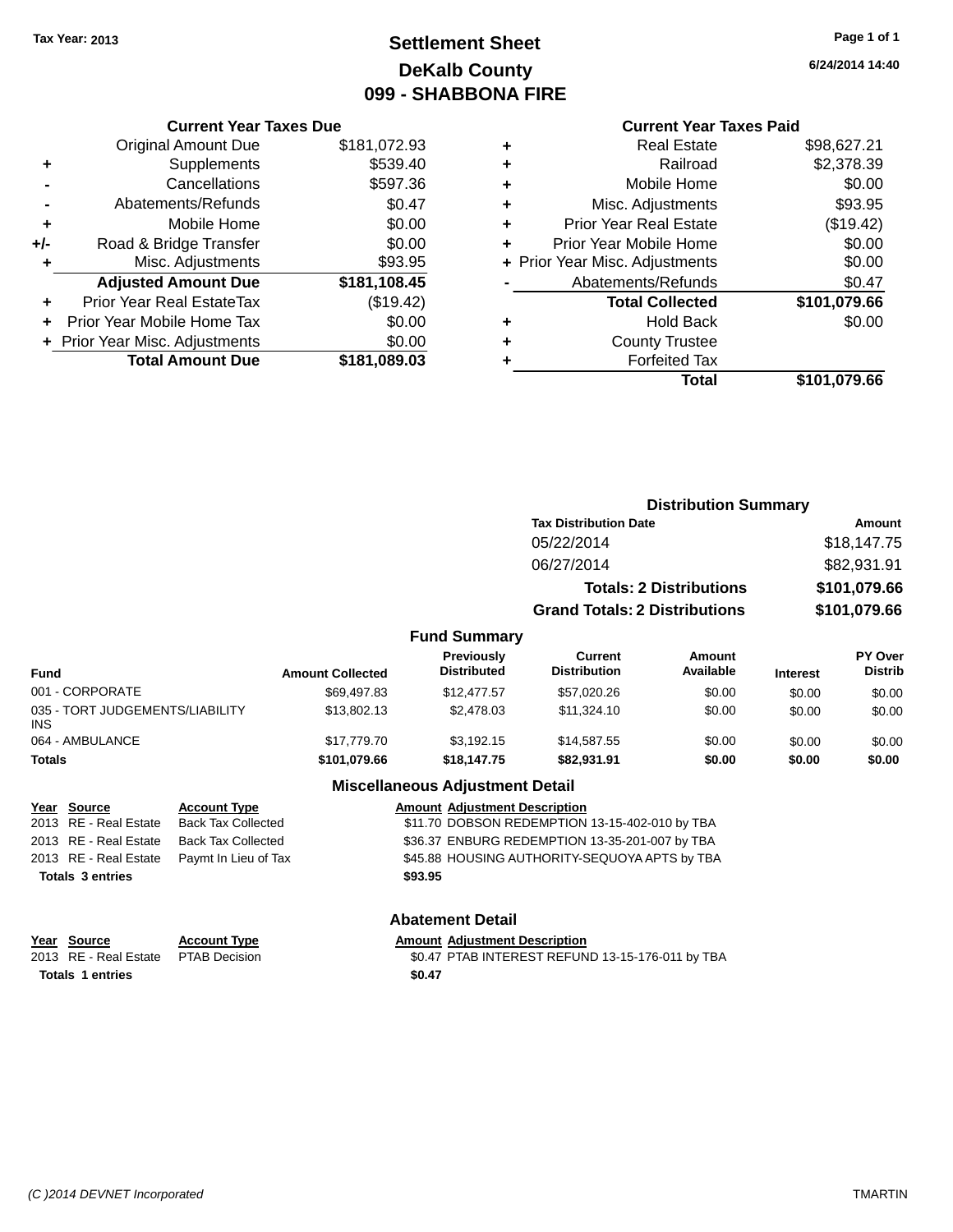## **Settlement Sheet Tax Year: 2013 Page 1 of 1 DeKalb County 100 - SOMONAUK FIRE**

**6/24/2014 14:40**

#### **Current Year Taxes Paid**

| <b>Current Year Taxes Due</b> |              |
|-------------------------------|--------------|
| <b>Original Amount Due</b>    | \$237,568.88 |
| Supplements                   | \$534.07     |
| Cancellations                 | \$607.97     |
| Abatements/Refunds            | \$0.00       |
| Mobile Home                   | \$0.00       |
| Road & Bridge Transfer        | \$0.00       |
| Misc. Adjustments             | \$0.00       |
| <b>Adjusted Amount Due</b>    | \$237,494.98 |
| Prior Year Real EstateTax     | (\$79.47)    |
| Prior Year Mobile Home Tax    | \$0.00       |
| Prior Year Misc. Adjustments  | \$0.00       |
| <b>Total Amount Due</b>       | \$237,415.51 |
|                               |              |

| ٠ | <b>Real Estate</b>             | \$134,139.83 |
|---|--------------------------------|--------------|
| ٠ | Railroad                       | \$1,986.87   |
| ٠ | Mobile Home                    | \$0.00       |
| ٠ | Misc. Adjustments              | \$0.00       |
| ٠ | <b>Prior Year Real Estate</b>  | (\$79.47)    |
| ÷ | Prior Year Mobile Home         | \$0.00       |
|   | + Prior Year Misc. Adjustments | \$0.00       |
|   | Abatements/Refunds             | \$0.00       |
|   | <b>Total Collected</b>         | \$136,047.23 |
| ٠ | Hold Back                      | \$0.00       |
| ٠ | <b>County Trustee</b>          |              |
| ٠ | <b>Forfeited Tax</b>           |              |
|   | Total                          | \$136,047.23 |

|                     | <b>Distribution Summary</b>          |              |
|---------------------|--------------------------------------|--------------|
|                     | <b>Tax Distribution Date</b>         | Amount       |
|                     | 05/22/2014                           | \$42,161.11  |
|                     | 06/27/2014                           | \$93,886.12  |
|                     | <b>Totals: 2 Distributions</b>       | \$136,047.23 |
|                     | <b>Grand Totals: 2 Distributions</b> | \$136,047.23 |
| <b>Fund Summary</b> |                                      |              |

| Fund            | <b>Amount Collected</b> | Previously<br><b>Distributed</b> | Current<br><b>Distribution</b> | Amount<br>Available | <b>Interest</b> | <b>PY Over</b><br><b>Distrib</b> |
|-----------------|-------------------------|----------------------------------|--------------------------------|---------------------|-----------------|----------------------------------|
| 001 - CORPORATE | \$71,606.55             | \$22,190.91                      | \$49.415.64                    | \$0.00              | \$0.00          | \$0.00                           |
| 064 - AMBULANCE | \$64,440.68             | \$19,970.20                      | \$44,470.48                    | \$0.00              | \$0.00          | \$0.00                           |
| <b>Totals</b>   | \$136,047.23            | \$42.161.11                      | \$93,886,12                    | \$0.00              | \$0.00          | \$0.00                           |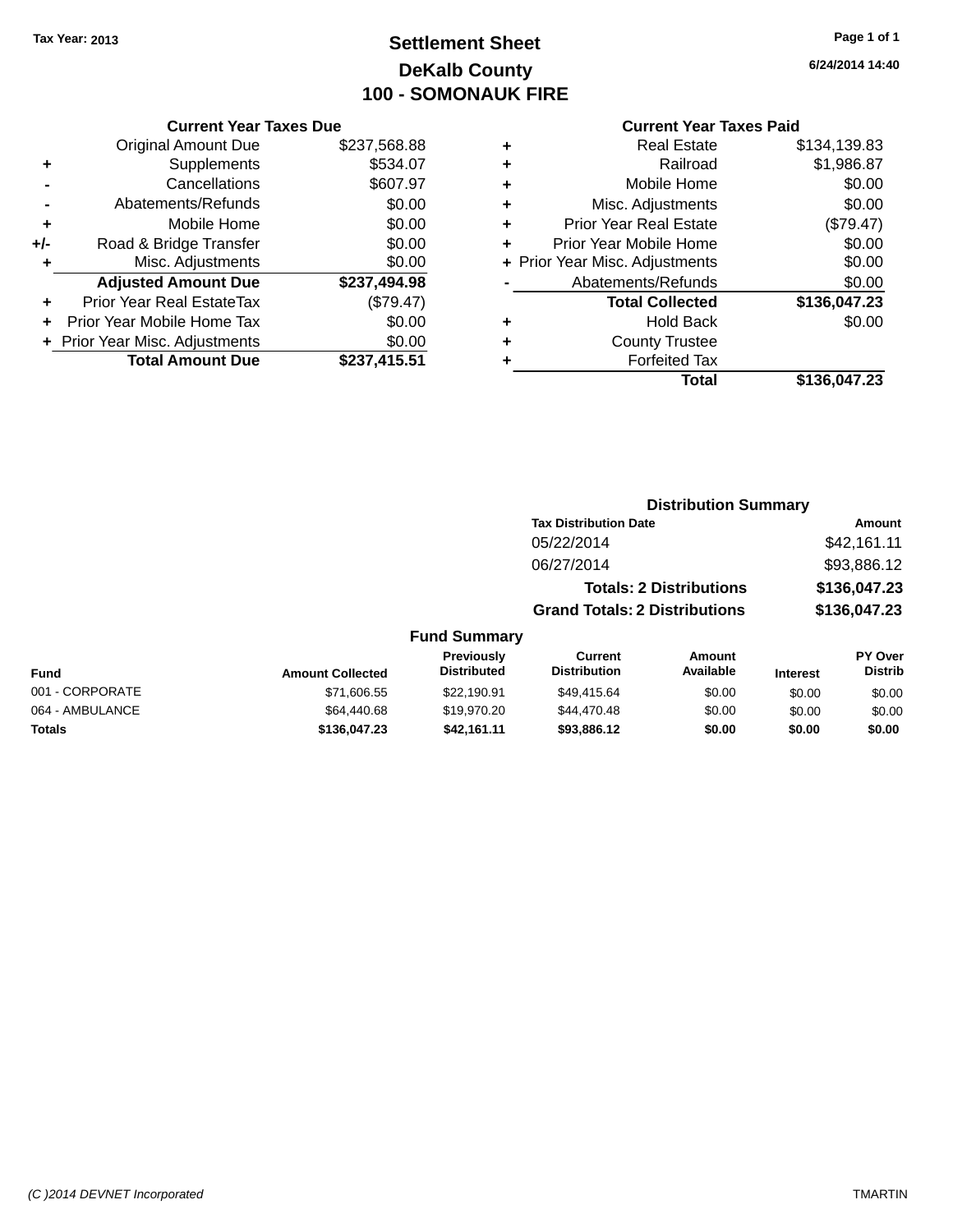## **Settlement Sheet Tax Year: 2013 Page 1 of 1 DeKalb County 101 - SYCAMORE FIRE**

#### **Current Year Taxes Due**

|     | <b>Total Amount Due</b>          | \$329,471.62 |
|-----|----------------------------------|--------------|
|     | + Prior Year Misc. Adjustments   | \$0.00       |
|     | Prior Year Mobile Home Tax       | \$0.00       |
|     | <b>Prior Year Real EstateTax</b> | \$0.00       |
|     | <b>Adjusted Amount Due</b>       | \$329,471.62 |
|     | Misc. Adjustments                | \$9.16       |
| +/- | Road & Bridge Transfer           | \$0.00       |
| ٠   | Mobile Home                      | \$0.00       |
|     | Abatements/Refunds               | \$67.75      |
|     | Cancellations                    | \$332.48     |
| ٠   | Supplements                      | \$312.68     |
|     | <b>Original Amount Due</b>       | \$329,550.01 |
|     |                                  |              |

#### **Current Year Taxes Paid**

|   | Real Estate                    | \$180,140.05 |
|---|--------------------------------|--------------|
| ٠ | Railroad                       | \$0.00       |
| ٠ | Mobile Home                    | \$0.00       |
| ٠ | Misc. Adjustments              | \$9.16       |
| ٠ | <b>Prior Year Real Estate</b>  | \$0.00       |
|   | Prior Year Mobile Home         | \$0.00       |
|   | + Prior Year Misc. Adjustments | \$0.00       |
|   | Abatements/Refunds             | \$67.75      |
|   | <b>Total Collected</b>         | \$180,081.46 |
| ٠ | Hold Back                      | \$0.00       |
| ٠ | <b>County Trustee</b>          |              |
|   | <b>Forfeited Tax</b>           |              |
|   | Total                          | \$180,081.46 |
|   |                                |              |

|                                                                    |                                                  |                                                                                                 | <b>Distribution Summary</b>                  |                                |                 |                           |  |
|--------------------------------------------------------------------|--------------------------------------------------|-------------------------------------------------------------------------------------------------|----------------------------------------------|--------------------------------|-----------------|---------------------------|--|
|                                                                    |                                                  |                                                                                                 | <b>Tax Distribution Date</b>                 |                                |                 | Amount                    |  |
|                                                                    |                                                  |                                                                                                 | 05/22/2014                                   |                                | \$46,951.64     |                           |  |
|                                                                    |                                                  |                                                                                                 | 06/27/2014                                   |                                |                 | \$133,129.82              |  |
|                                                                    |                                                  |                                                                                                 |                                              | <b>Totals: 2 Distributions</b> | \$180,081.46    |                           |  |
|                                                                    |                                                  |                                                                                                 | <b>Grand Totals: 2 Distributions</b>         |                                |                 | \$180,081.46              |  |
|                                                                    |                                                  | <b>Fund Summary</b>                                                                             |                                              |                                |                 |                           |  |
| Fund                                                               | <b>Amount Collected</b>                          | Previously<br><b>Distributed</b>                                                                | Current<br><b>Distribution</b>               | Amount<br>Available            | <b>Interest</b> | PY Over<br><b>Distrib</b> |  |
| 001 - CORPORATE                                                    | \$91,765.91                                      | \$23,925.62                                                                                     | \$67,840.29                                  | \$0.00                         | \$0.00          | \$0.00                    |  |
| 064 - AMBULANCE                                                    | \$88,315.55                                      | \$23,026.02                                                                                     | \$65,289.53                                  | \$0.00                         | \$0.00          | \$0.00                    |  |
| <b>Totals</b>                                                      | \$180,081.46                                     | \$46,951.64                                                                                     | \$133,129.82                                 | \$0.00                         | \$0.00          | \$0.00                    |  |
|                                                                    |                                                  | <b>Miscellaneous Adjustment Detail</b>                                                          |                                              |                                |                 |                           |  |
| Source<br>Year<br>2013 RE - Real Estate<br><b>Totals 1 entries</b> | <b>Account Type</b><br><b>Back Tax Collected</b> | <b>Amount Adjustment Description</b><br>\$9.16                                                  | \$9.16 MEIER REDEMPTION 06-18-300-001 by TBA |                                |                 |                           |  |
|                                                                    |                                                  |                                                                                                 |                                              |                                |                 |                           |  |
|                                                                    |                                                  | <b>Abatement Detail</b>                                                                         |                                              |                                |                 |                           |  |
| Source<br>Year<br>2013 RE - Real Estate                            | <b>Account Type</b><br><b>RE</b> Abatement       | <b>Amount Adjustment Description</b><br>\$67.75 CLARK PRIOR YEAR ABATEMENT 09-17-100-015 by TBA |                                              |                                |                 |                           |  |

**6/24/2014 14:40**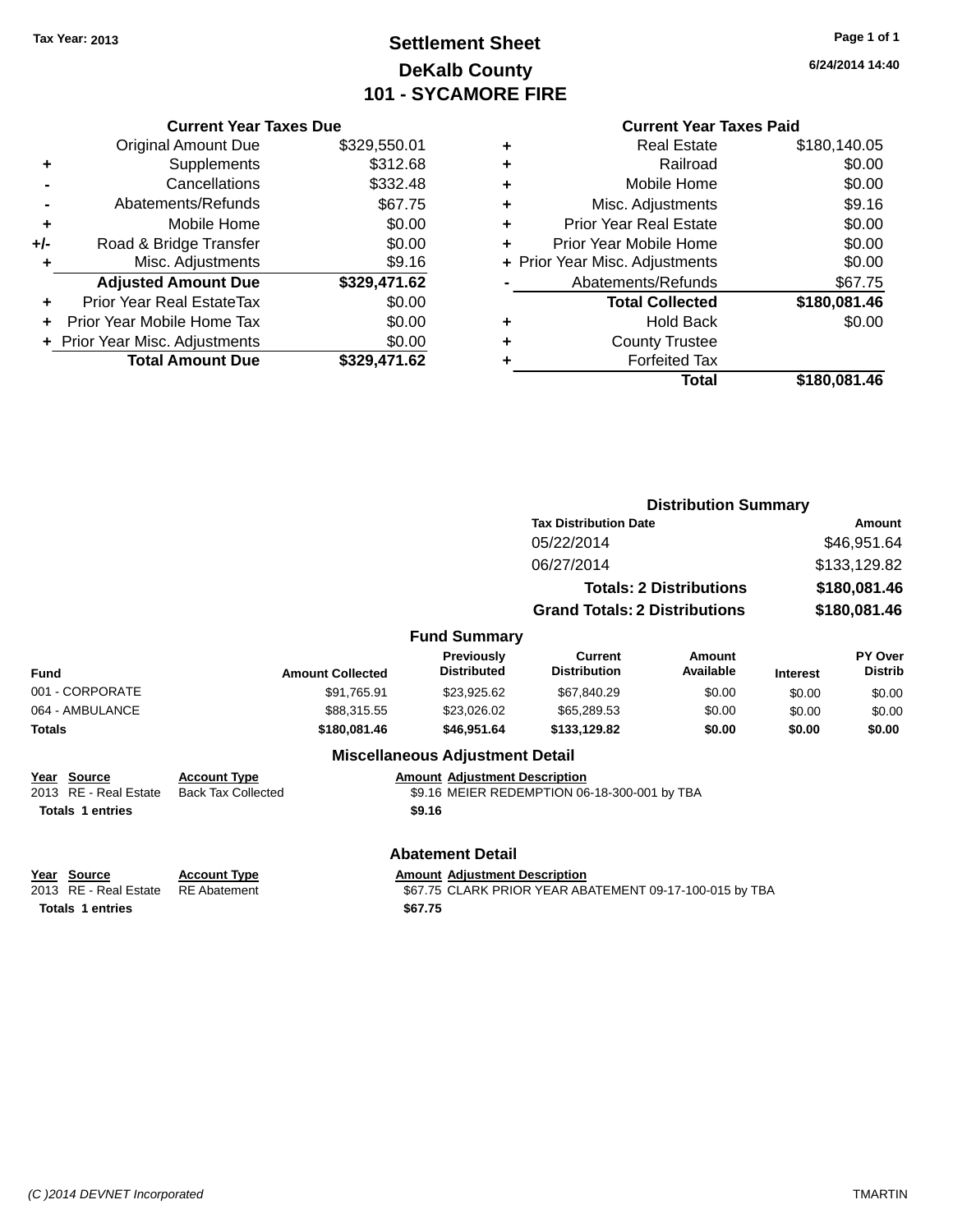## **Settlement Sheet Tax Year: 2013 Page 1 of 1 DeKalb County 102 - WATERMAN FIRE**

**6/24/2014 14:40**

## **Current Year Taxes Due**

|     | <b>Total Amount Due</b>        | \$143.602.82 |
|-----|--------------------------------|--------------|
|     | + Prior Year Misc. Adjustments | \$0.00       |
| ÷   | Prior Year Mobile Home Tax     | \$0.00       |
|     | Prior Year Real EstateTax      | \$0.00       |
|     | <b>Adjusted Amount Due</b>     | \$143,602.82 |
| ٠   | Misc. Adjustments              | \$0.00       |
| +/- | Road & Bridge Transfer         | \$0.00       |
| ٠   | Mobile Home                    | \$0.00       |
|     | Abatements/Refunds             | \$0.00       |
|     | Cancellations                  | \$1,190.30   |
| ٠   | Supplements                    | \$1,089.50   |
|     | <b>Original Amount Due</b>     | \$143,703.62 |
|     |                                |              |

|   | <b>Current Year Taxes Paid</b> |             |
|---|--------------------------------|-------------|
| ٠ | <b>Real Estate</b>             | \$75,039.29 |
| ٠ | Railroad                       | \$1,292.11  |
| ٠ | Mobile Home                    | \$0.00      |
| ٠ | Misc. Adjustments              | \$0.00      |
| ٠ | <b>Prior Year Real Estate</b>  | \$0.00      |
| ÷ | Prior Year Mobile Home         | \$0.00      |
|   | + Prior Year Misc. Adjustments | \$0.00      |
|   | Abatements/Refunds             | \$0.00      |
|   | <b>Total Collected</b>         | \$76,331.40 |
| ٠ | Hold Back                      | \$0.00      |
|   | <b>County Trustee</b>          |             |
| ٠ | <b>Forfeited Tax</b>           |             |
|   | Total                          | \$76,331.40 |

|                 |                         |                                  | <b>Distribution Summary</b>           |                                |                 |                           |
|-----------------|-------------------------|----------------------------------|---------------------------------------|--------------------------------|-----------------|---------------------------|
|                 |                         |                                  | <b>Tax Distribution Date</b>          |                                |                 | <b>Amount</b>             |
|                 |                         |                                  | 05/22/2014                            |                                |                 | \$14,176.19               |
|                 |                         |                                  | 06/27/2014                            |                                |                 | \$62,155.21               |
|                 |                         |                                  |                                       | <b>Totals: 2 Distributions</b> |                 | \$76,331.40               |
|                 |                         |                                  | <b>Grand Totals: 2 Distributions</b>  |                                |                 | \$76,331.40               |
|                 |                         | <b>Fund Summary</b>              |                                       |                                |                 |                           |
| <b>Fund</b>     | <b>Amount Collected</b> | Previously<br><b>Distributed</b> | <b>Current</b><br><b>Distribution</b> | Amount<br>Available            | <b>Interest</b> | PY Over<br><b>Distrib</b> |
| 001 - CORPORATE | \$76.331.40             | \$14,176.19                      | \$62,155.21                           | \$0.00                         | \$0.00          | \$0.00                    |
| <b>Totals</b>   | \$76,331.40             | \$14,176.19                      | \$62,155.21                           | \$0.00                         | \$0.00          | \$0.00                    |
|                 |                         |                                  |                                       |                                |                 |                           |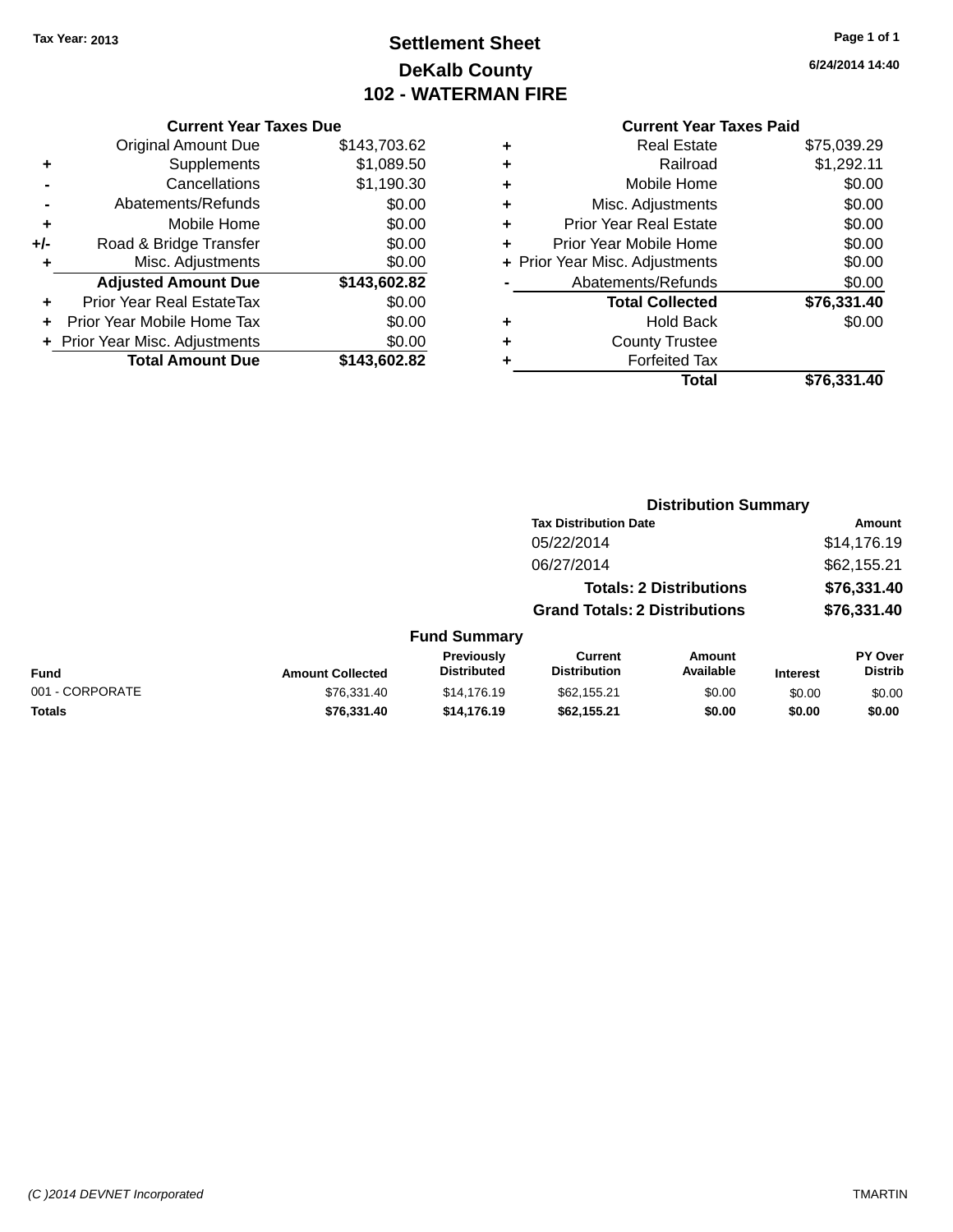## **Settlement Sheet Tax Year: 2013 Page 1 of 1 DeKalb County 103 - EARLVILLE LIBRARY DISTRICT**

**6/24/2014 14:40**

## **Current Year Taxes Paid**

|     | <b>Current Year Taxes Due</b>  |            |
|-----|--------------------------------|------------|
|     | <b>Original Amount Due</b>     | \$4,232.85 |
| ٠   | Supplements                    | \$0.00     |
|     | Cancellations                  | \$0.00     |
|     | Abatements/Refunds             | \$0.00     |
| ÷   | Mobile Home                    | \$0.00     |
| +/- | Road & Bridge Transfer         | \$0.00     |
|     | Misc. Adjustments              | \$0.00     |
|     | <b>Adjusted Amount Due</b>     | \$4,232.85 |
| ٠   | Prior Year Real EstateTax      | \$0.00     |
| ÷   | Prior Year Mobile Home Tax     | \$0.00     |
|     | + Prior Year Misc. Adjustments | \$0.00     |
|     | <b>Total Amount Due</b>        | \$4.232.85 |
|     |                                |            |

|   | Real Estate                    | \$2,487.06 |
|---|--------------------------------|------------|
| ٠ | Railroad                       | \$0.00     |
| ٠ | Mobile Home                    | \$0.00     |
| ٠ | Misc. Adjustments              | \$0.00     |
| ٠ | <b>Prior Year Real Estate</b>  | \$0.00     |
|   | Prior Year Mobile Home         | \$0.00     |
|   | + Prior Year Misc. Adjustments | \$0.00     |
|   | Abatements/Refunds             | \$0.00     |
|   | <b>Total Collected</b>         | \$2,487.06 |
| ٠ | <b>Hold Back</b>               | \$0.00     |
| ٠ | <b>County Trustee</b>          |            |
| ٠ | <b>Forfeited Tax</b>           |            |
|   | Total                          | \$2.487.06 |
|   |                                |            |

| <b>Distribution Summary</b>          |            |  |  |  |
|--------------------------------------|------------|--|--|--|
| <b>Tax Distribution Date</b>         | Amount     |  |  |  |
| 05/22/2014                           | \$1,019.75 |  |  |  |
| 06/27/2014                           | \$1,467.31 |  |  |  |
| <b>Totals: 2 Distributions</b>       | \$2,487.06 |  |  |  |
| <b>Grand Totals: 2 Distributions</b> | \$2,487.06 |  |  |  |

| <b>Fund</b>                                         | <b>Amount Collected</b> | Previously<br><b>Distributed</b> | Current<br><b>Distribution</b> | Amount<br>Available | <b>Interest</b> | <b>PY Over</b><br><b>Distrib</b> |
|-----------------------------------------------------|-------------------------|----------------------------------|--------------------------------|---------------------|-----------------|----------------------------------|
| 001 - CORPORATE                                     | \$1,437.48              | \$589.40                         | \$848.08                       | \$0.00              | \$0.00          | \$0.00                           |
| 004 - OPERATIONS & MAINTENANCE                      | \$191.67                | \$78.59                          | \$113.08                       | \$0.00              | \$0.00          | \$0.00                           |
| 027 - AUDIT                                         | \$47.92                 | \$19.65                          | \$28.27                        | \$0.00              | \$0.00          | \$0.00                           |
| 031 - WORKING CASH                                  | \$0.00                  | \$0.00                           | \$0.00                         | \$0.00              | \$0.00          | \$0.00                           |
| 035 - TORT JUDGMENTS, LIABILITY<br><b>INSURANCE</b> | \$622.92                | \$255.41                         | \$367.51                       | \$0.00              | \$0.00          | \$0.00                           |
| 047 - SOCIAL SECURITY                               | \$187.07                | \$76.70                          | \$110.37                       | \$0.00              | \$0.00          | \$0.00                           |
| <b>Totals</b>                                       | \$2,487.06              | \$1,019.75                       | \$1,467.31                     | \$0.00              | \$0.00          | \$0.00                           |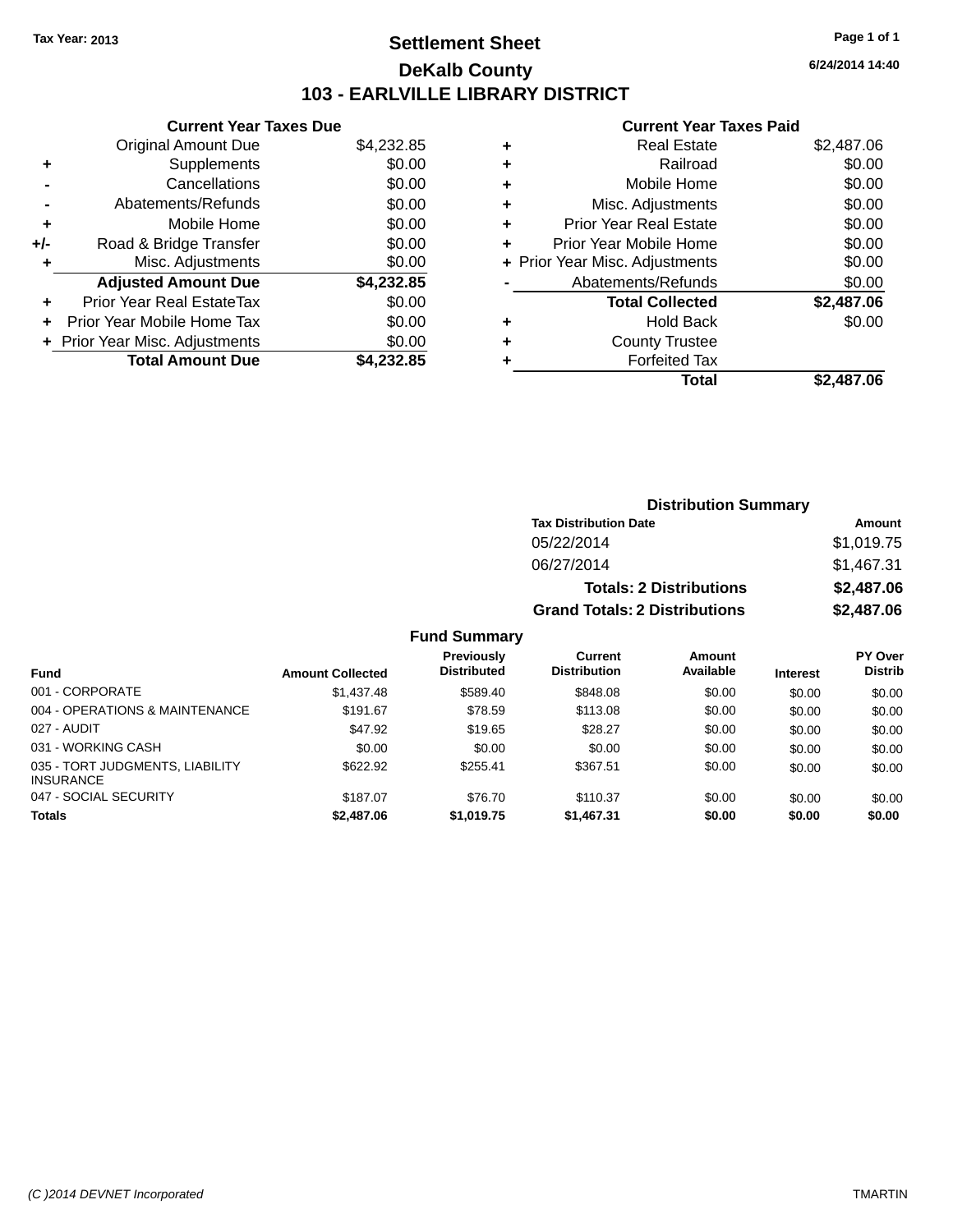## **Settlement Sheet Tax Year: 2013 Page 1 of 1 DeKalb County 110 - DEKALB PARK**

**6/24/2014 14:40**

#### **Current Year Taxes Due**

|       | <b>Original Amount Due</b>       | \$3,664,843.62 |
|-------|----------------------------------|----------------|
| ٠     | Supplements                      | \$64,798.82    |
|       | Cancellations                    | \$118,341.15   |
|       | Abatements/Refunds               | \$346.61       |
| ٠     | Mobile Home                      | \$0.00         |
| $+/-$ | Road & Bridge Transfer           | \$0.00         |
| ٠     | Misc. Adjustments                | \$0.00         |
|       | <b>Adjusted Amount Due</b>       | \$3,610,954.68 |
|       | <b>Prior Year Real EstateTax</b> | (\$679.34)     |
|       | Prior Year Mobile Home Tax       | \$0.00         |
|       | + Prior Year Misc. Adjustments   | \$0.00         |
|       | <b>Total Amount Due</b>          | \$3,610,275.34 |

## **Current Year Taxes Paid**

| ٠ | <b>Real Estate</b>             | \$1,811,394.54 |
|---|--------------------------------|----------------|
| ٠ | Railroad                       | \$5,814.60     |
| ٠ | Mobile Home                    | \$0.00         |
| ٠ | Misc. Adjustments              | \$0.00         |
| ٠ | <b>Prior Year Real Estate</b>  | (\$679.34)     |
| ٠ | Prior Year Mobile Home         | \$0.00         |
|   | + Prior Year Misc. Adjustments | \$0.00         |
|   | Abatements/Refunds             | \$346.61       |
|   | <b>Total Collected</b>         | \$1,816,183.19 |
| ٠ | <b>Hold Back</b>               | \$0.00         |
| ٠ | <b>County Trustee</b>          |                |
|   | <b>Forfeited Tax</b>           |                |
|   | Total                          | \$1,816,183.19 |
|   |                                |                |

## **Distribution Summary**

| <b>Tax Distribution Date</b>         | Amount         |
|--------------------------------------|----------------|
| 05/22/2014                           | \$423,687.59   |
| 06/27/2014                           | \$1,392,495.60 |
| <b>Totals: 2 Distributions</b>       | \$1,816,183.19 |
| <b>Grand Totals: 2 Distributions</b> | \$1,816,183.19 |

## **Fund Summary**

| <b>Fund</b>                             | <b>Amount Collected</b> | Previously<br><b>Distributed</b> | <b>Current</b><br><b>Distribution</b> | Amount<br>Available | <b>Interest</b> | PY Over<br><b>Distrib</b> |
|-----------------------------------------|-------------------------|----------------------------------|---------------------------------------|---------------------|-----------------|---------------------------|
| 001 - CORPORATE                         | \$513,642.09            | \$119,824.81                     | \$393.817.28                          | \$0.00              | \$0.00          | \$0.00                    |
| 003 - BONDS AND INTEREST                | \$601,955.76            | \$140.427.02                     | \$461,528.74                          | \$0.00              | \$0.00          | \$0.00                    |
| $005 - I. M. R. F.$                     | \$123,507.72            | \$28,812.45                      | \$94,695.27                           | \$0.00              | \$0.00          | \$0.00                    |
| 027 - AUDIT                             | \$12,053.98             | \$2.811.99                       | \$9.241.99                            | \$0.00              | \$0.00          | \$0.00                    |
| 035 - TORT JUDGEMENTS/LIABILITY<br>INS. | \$38,045.41             | \$8,875.42                       | \$29,169.99                           | \$0.00              | \$0.00          | \$0.00                    |
| 047 - SOCIAL SECURITY                   | \$73.143.13             | \$17.063.16                      | \$56,079.97                           | \$0.00              | \$0.00          | \$0.00                    |
| 060 - UNEMPLOYMENT INSURANCE            | \$30.146.81             | \$7,032.78                       | \$23,114.03                           | \$0.00              | \$0.00          | \$0.00                    |
| 062 - WORKERS COMPENSATION              | \$25,700.82             | \$5,995.62                       | \$19,705.20                           | \$0.00              | \$0.00          | \$0.00                    |
| 122 - RECREATION                        | \$232.182.67            | \$54.164.64                      | \$178,018.03                          | \$0.00              | \$0.00          | \$0.00                    |
| 123 - AQUARIUM AND MUSEUM               | \$69,182.05             | \$16,139.10                      | \$53,042.95                           | \$0.00              | \$0.00          | \$0.00                    |
| 126 - REC PROGRAMS/HANDICAPPED          | \$96,622,75             | \$22,540.60                      | \$74,082.15                           | \$0.00              | \$0.00          | \$0.00                    |
| <b>Totals</b>                           | \$1,816,183.19          | \$423,687.59                     | \$1,392,495.60                        | \$0.00              | \$0.00          | \$0.00                    |

#### **Abatement Detail**

| Year Source                         | <b>Account Type</b> | <b>Amount Adjustment Description</b>               |
|-------------------------------------|---------------------|----------------------------------------------------|
| 2013 RE - Real Estate PTAB Decision |                     | \$4.71 PTAB INTEREST REFUND 08-12-451-004 by TBA   |
| 2013 RE - Real Estate PTAB Decision |                     | \$34.62 PTAB INTEREST REFUND 08-12-451-005 by TBA  |
| 2013 RE - Real Estate PTAB Decision |                     | \$0.00 PTAB INTEREST REFUND 08-12-451-007 by TBA   |
| 2013 RE - Real Estate PTAB Decision |                     | \$7.73 PTAB INTEREST REFUND 08-12-451-014 by TBA   |
| 2013 RE - Real Estate PTAB Decision |                     | \$299.55 PTAB INTEREST REFUND 08-25-100-021 by TBA |
| <b>Totals 5 entries</b>             |                     | \$346.61                                           |
|                                     |                     |                                                    |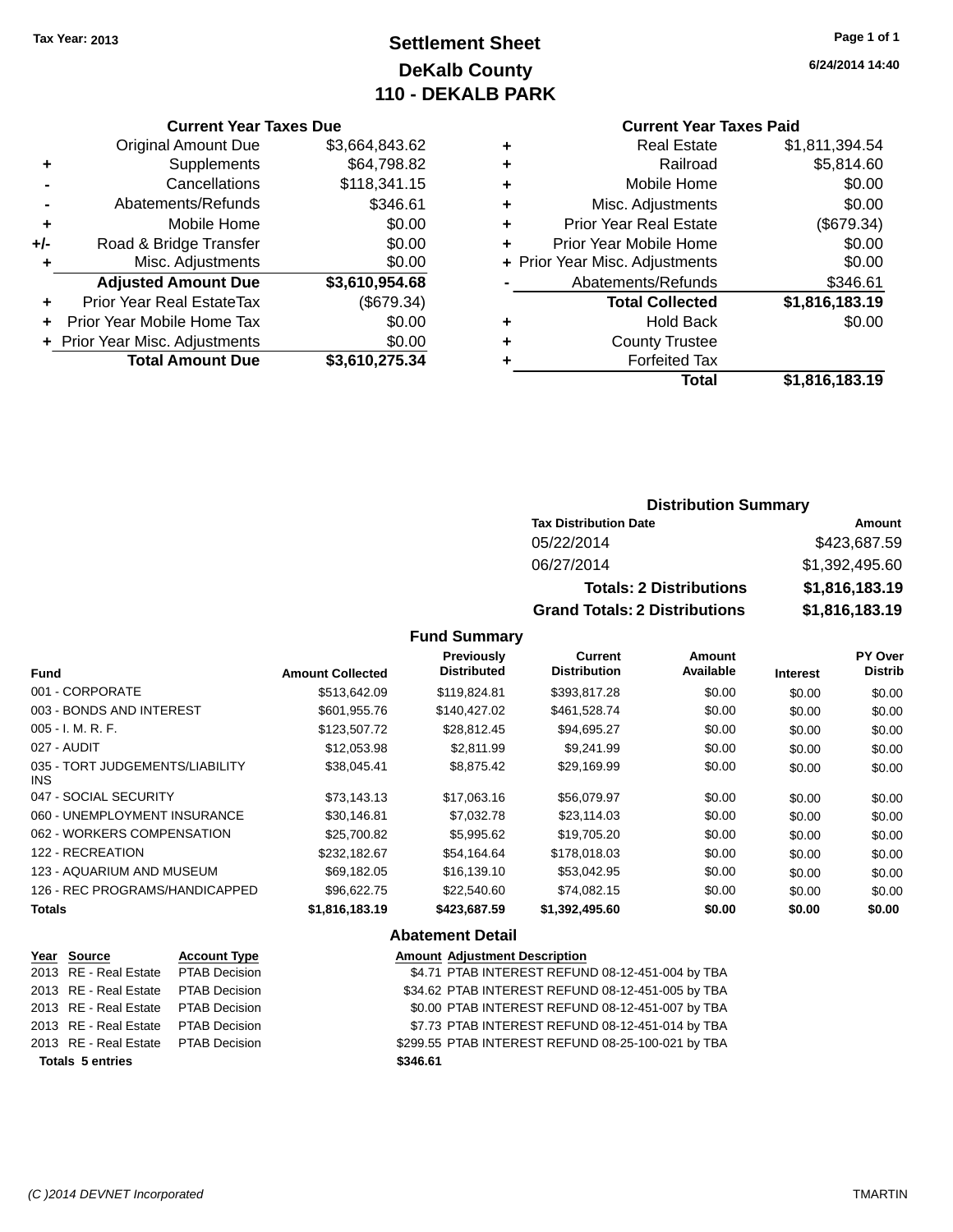## **Settlement Sheet Tax Year: 2013 Page 1 of 1 DeKalb County 111 - FRANKLIN TWP PARK**

**6/24/2014 14:40**

#### **Current Year Taxes Paid**

|     | <b>Current Year Taxes Due</b>  |             |
|-----|--------------------------------|-------------|
|     | <b>Original Amount Due</b>     | \$39,551.09 |
| ٠   | Supplements                    | \$207.25    |
|     | Cancellations                  | \$226.23    |
|     | Abatements/Refunds             | \$0.00      |
| ٠   | Mobile Home                    | \$0.00      |
| +/- | Road & Bridge Transfer         | \$0.00      |
| ٠   | Misc. Adjustments              | \$0.00      |
|     | <b>Adjusted Amount Due</b>     | \$39,532.11 |
| ٠   | Prior Year Real EstateTax      | \$0.00      |
|     | Prior Year Mobile Home Tax     | \$0.00      |
|     | + Prior Year Misc. Adjustments | \$0.00      |
|     | <b>Total Amount Due</b>        | \$39.532.11 |
|     |                                |             |

|   | <b>Real Estate</b>             | \$20,928.81 |
|---|--------------------------------|-------------|
| ٠ | Railroad                       | \$191.50    |
| ٠ | Mobile Home                    | \$0.00      |
| ٠ | Misc. Adjustments              | \$0.00      |
| ٠ | <b>Prior Year Real Estate</b>  | \$0.00      |
| ÷ | Prior Year Mobile Home         | \$0.00      |
|   | + Prior Year Misc. Adjustments | \$0.00      |
|   | Abatements/Refunds             | \$0.00      |
|   | <b>Total Collected</b>         | \$21,120.31 |
| ٠ | <b>Hold Back</b>               | \$0.00      |
|   | <b>County Trustee</b>          |             |
| ٠ | <b>Forfeited Tax</b>           |             |
|   | Total                          | \$21,120.31 |
|   |                                |             |

|                                               |                         |                                  | <b>Distribution Summary</b>           |                                |                 |                                  |
|-----------------------------------------------|-------------------------|----------------------------------|---------------------------------------|--------------------------------|-----------------|----------------------------------|
|                                               |                         |                                  | <b>Tax Distribution Date</b>          |                                |                 | Amount                           |
|                                               |                         |                                  | 05/22/2014                            |                                |                 | \$4,898.21                       |
|                                               |                         |                                  | 06/27/2014                            |                                |                 | \$16,222.10                      |
|                                               |                         |                                  |                                       | <b>Totals: 2 Distributions</b> |                 | \$21,120.31                      |
|                                               |                         |                                  | <b>Grand Totals: 2 Distributions</b>  |                                |                 | \$21,120.31                      |
|                                               |                         | <b>Fund Summary</b>              |                                       |                                |                 |                                  |
| <b>Fund</b>                                   | <b>Amount Collected</b> | Previously<br><b>Distributed</b> | <b>Current</b><br><b>Distribution</b> | Amount<br>Available            | <b>Interest</b> | <b>PY Over</b><br><b>Distrib</b> |
| 001 - CORPORATE                               | \$19,822.18             | \$4,597.15                       | \$15,225.03                           | \$0.00                         | \$0.00          | \$0.00                           |
| 035 - TORT JUDGEMENTS/LIABILITY<br><b>INS</b> | \$1,298.13              | \$301.06                         | \$997.07                              | \$0.00                         | \$0.00          | \$0.00                           |

**Totals \$21,120.31 \$4,898.21 \$16,222.10 \$0.00 \$0.00 \$0.00**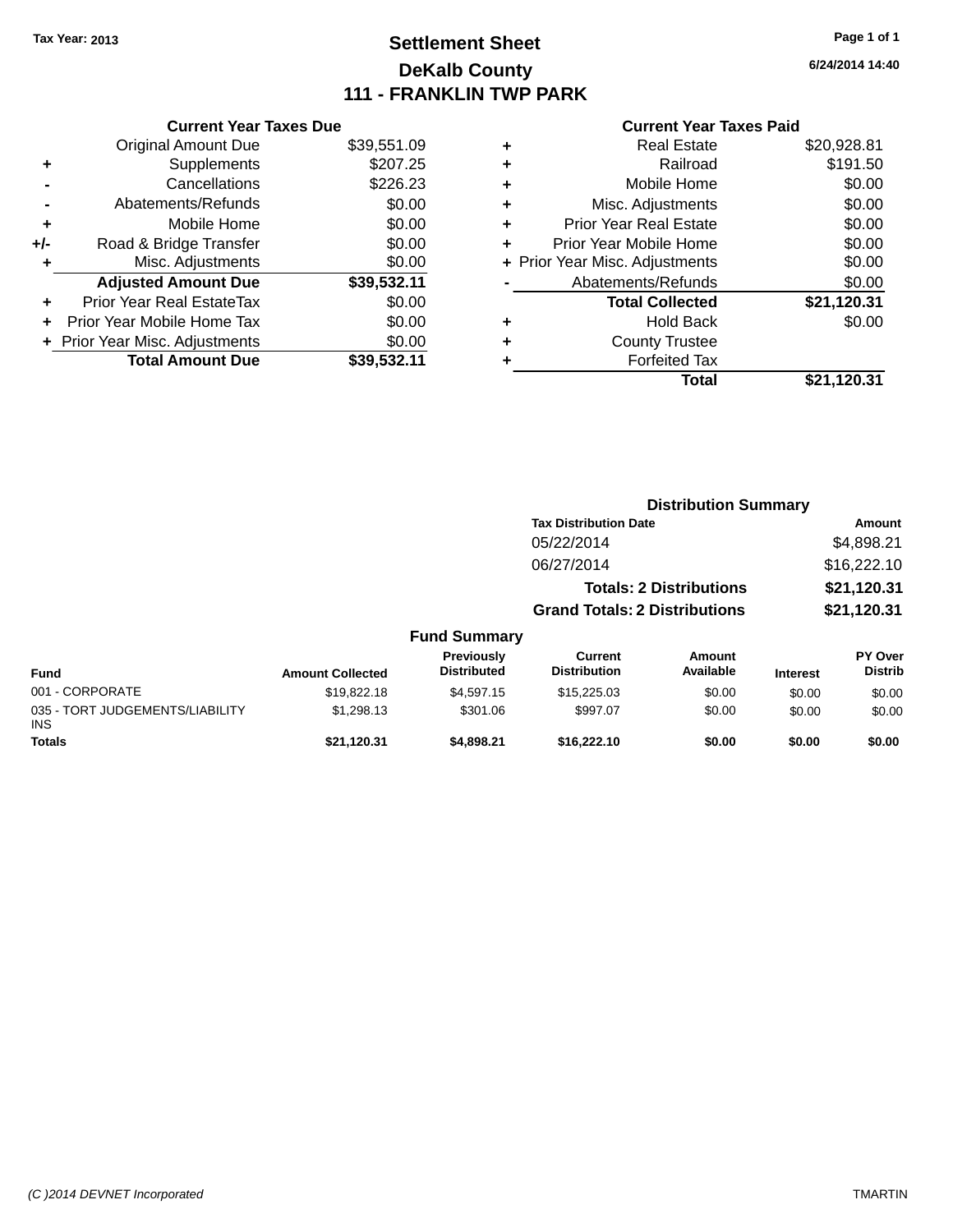## **Settlement Sheet Tax Year: 2013 Page 1 of 1 DeKalb County 112 - GENOA TWP PARK**

## **6/24/2014 14:40**

|     | <b>Current Year Taxes Due</b>  |              |
|-----|--------------------------------|--------------|
|     | <b>Original Amount Due</b>     | \$593,303.68 |
| ٠   | Supplements                    | \$3,666.61   |
|     | Cancellations                  | \$4,601.94   |
|     | Abatements/Refunds             | \$4.55       |
| ٠   | Mobile Home                    | \$0.00       |
| +/- | Road & Bridge Transfer         | \$0.00       |
| ٠   | Misc. Adjustments              | \$0.00       |
|     | <b>Adjusted Amount Due</b>     | \$592,363.80 |
|     | Prior Year Real EstateTax      | (\$162.57)   |
|     | Prior Year Mobile Home Tax     | \$0.00       |
|     | + Prior Year Misc. Adjustments | \$0.00       |
|     | <b>Total Amount Due</b>        | \$592,201.23 |
|     |                                |              |

#### **Current Year Taxes Paid**

|   | <b>Real Estate</b>             | \$310,924.44 |
|---|--------------------------------|--------------|
| ÷ | Railroad                       | \$2,168.96   |
| ٠ | Mobile Home                    | \$0.00       |
| ٠ | Misc. Adjustments              | \$0.00       |
| ٠ | <b>Prior Year Real Estate</b>  | (\$162.57)   |
|   | Prior Year Mobile Home         | \$0.00       |
|   | + Prior Year Misc. Adjustments | \$0.00       |
|   | Abatements/Refunds             | \$4.55       |
|   | <b>Total Collected</b>         | \$312,926.28 |
| ٠ | <b>Hold Back</b>               | \$0.00       |
| ٠ | <b>County Trustee</b>          |              |
|   | <b>Forfeited Tax</b>           |              |
|   | Total                          | \$312,926.28 |
|   |                                |              |

## **Distribution Summary Tax Distribution Date Amount** 05/22/2014 \$77,120.53 06/27/2014 \$235,805.75 **Totals: 2 Distributions \$312,926.28 Grand Totals: 2 Distributions \$312,926.28**

#### **Fund Summary**

| <b>Fund</b>                             | <b>Amount Collected</b> | Previously<br><b>Distributed</b> | Current<br><b>Distribution</b> | Amount<br>Available | <b>Interest</b> | PY Over<br><b>Distrib</b> |
|-----------------------------------------|-------------------------|----------------------------------|--------------------------------|---------------------|-----------------|---------------------------|
| 001 - CORPORATE                         | \$87.748.58             | \$21,625.59                      | \$66,122.99                    | \$0.00              | \$0.00          | \$0.00                    |
| 003 - BONDS AND INTEREST                | \$139,883,06            | \$34,474.12                      | \$105,408.94                   | \$0.00              | \$0.00          | \$0.00                    |
| $005 - I. M. R. F.$                     | \$411.81                | \$101.49                         | \$310.32                       | \$0.00              | \$0.00          | \$0.00                    |
| 027 - AUDIT                             | \$411.81                | \$101.49                         | \$310.32                       | \$0.00              | \$0.00          | \$0.00                    |
| 035 - TORT JUDGEMENTS/LIABILITY<br>INS. | \$0.00                  | \$0.00                           | \$0.00                         | \$0.00              | \$0.00          | \$0.00                    |
| 047 - SOCIAL SECURITY                   | \$411.81                | \$101.49                         | \$310.32                       | \$0.00              | \$0.00          | \$0.00                    |
| 062 - WORKERS COMPENSATION              | \$411.81                | \$101.49                         | \$310.32                       | \$0.00              | \$0.00          | \$0.00                    |
| 122 - RECREATION                        | \$63,393.87             | \$15,623.39                      | \$47.770.48                    | \$0.00              | \$0.00          | \$0.00                    |
| 126 - REC PROGRAMS/HANDICAPPED          | \$19,841.72             | \$4,889.98                       | \$14,951.74                    | \$0.00              | \$0.00          | \$0.00                    |
| 143 - MEDICARE                          | \$411.81                | \$101.49                         | \$310.32                       | \$0.00              | \$0.00          | \$0.00                    |
| <b>Totals</b>                           | \$312,926.28            | \$77,120.53                      | \$235,805.75                   | \$0.00              | \$0.00          | \$0.00                    |

#### **Abatement Detail**

| Year Source                         | <b>Account Type</b> | <b>Amount Adiustment Description</b>             |
|-------------------------------------|---------------------|--------------------------------------------------|
| 2013 RE - Real Estate PTAB Decision |                     | \$4.55 PTAB INTEREST REFUND 03-30-276-011 by TBA |
| Totals 1 entries                    |                     | \$4.55                                           |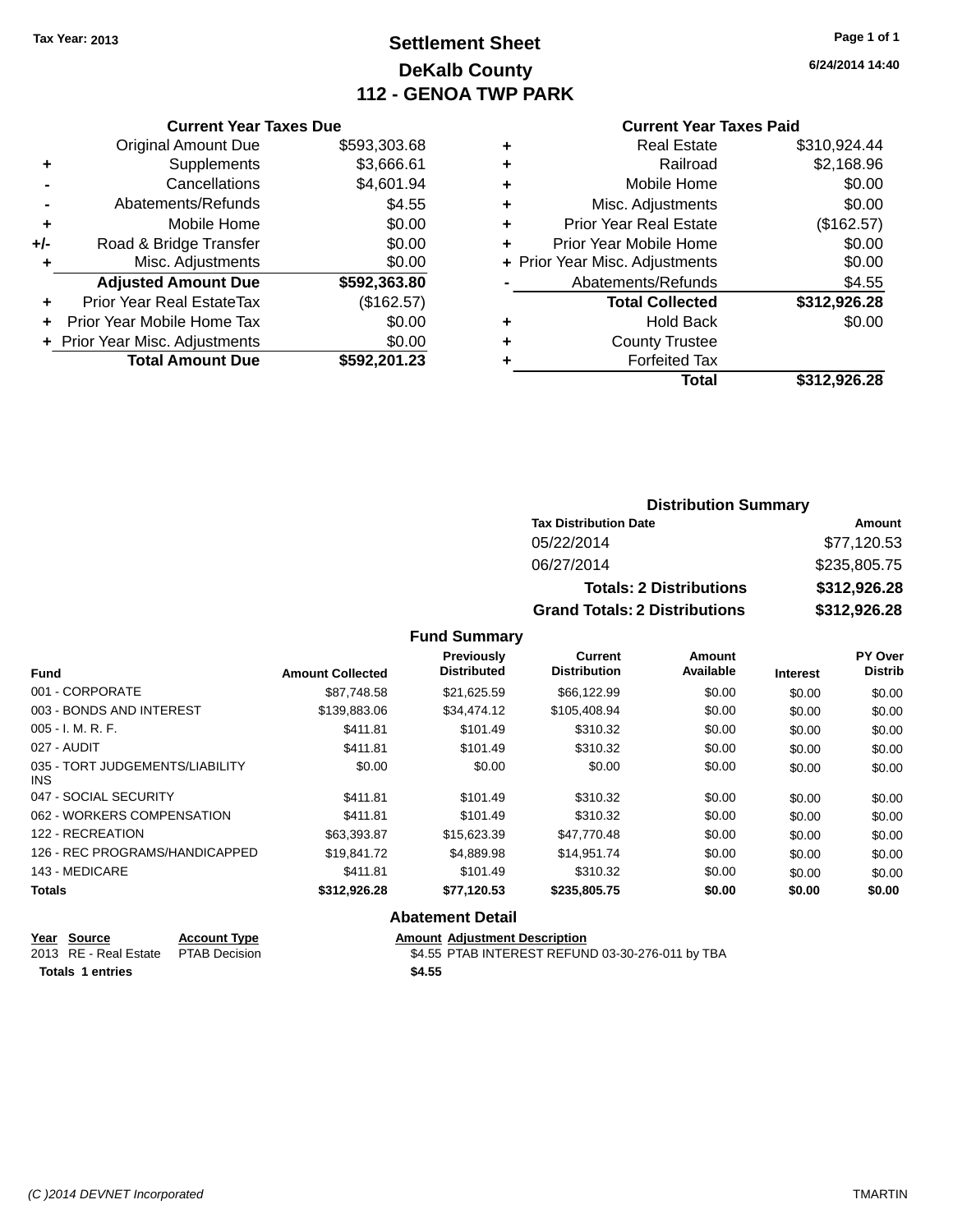## **Settlement Sheet Tax Year: 2013 Page 1 of 1 DeKalb County 113 - KINGSTON TWP PARK**

#### **6/24/2014 14:40**

| <b>Current Year Taxes Paid</b> |  |  |  |
|--------------------------------|--|--|--|
|--------------------------------|--|--|--|

|       | <b>Current Year Taxes Due</b>    |             |
|-------|----------------------------------|-------------|
|       | <b>Original Amount Due</b>       | \$50,280.04 |
| ٠     | Supplements                      | \$130.11    |
|       | Cancellations                    | \$157.37    |
|       | Abatements/Refunds               | \$0.00      |
| ٠     | Mobile Home                      | \$0.00      |
| $+/-$ | Road & Bridge Transfer           | \$0.00      |
|       | Misc. Adjustments                | \$0.00      |
|       | <b>Adjusted Amount Due</b>       | \$50,252.78 |
| ÷     | <b>Prior Year Real EstateTax</b> | \$20.54     |
| ÷     | Prior Year Mobile Home Tax       | \$0.00      |
|       | + Prior Year Misc. Adjustments   | \$0.00      |
|       | <b>Total Amount Due</b>          | \$50.273.32 |

| <b>Real Estate</b>            | \$26,675.29                    |
|-------------------------------|--------------------------------|
| Railroad                      | \$324.68                       |
| Mobile Home                   | \$0.00                         |
| Misc. Adjustments             | \$0.00                         |
| <b>Prior Year Real Estate</b> | \$20.54                        |
| Prior Year Mobile Home        | \$0.00                         |
|                               | \$0.00                         |
| Abatements/Refunds            | \$0.00                         |
| <b>Total Collected</b>        | \$27,020.51                    |
| <b>Hold Back</b>              | \$0.00                         |
| <b>County Trustee</b>         |                                |
| <b>Forfeited Tax</b>          |                                |
| Total                         | \$27,020.51                    |
|                               | + Prior Year Misc. Adjustments |

|                     |                                      | <b>Distribution Summary</b>    |                |
|---------------------|--------------------------------------|--------------------------------|----------------|
|                     | <b>Tax Distribution Date</b>         |                                | Amount         |
|                     | 05/22/2014                           |                                | \$6,926.49     |
|                     | 06/27/2014                           |                                | \$20,094.02    |
|                     |                                      | <b>Totals: 2 Distributions</b> | \$27,020.51    |
|                     | <b>Grand Totals: 2 Distributions</b> |                                | \$27,020.51    |
| <b>Fund Summary</b> |                                      |                                |                |
| <b>Droviaught</b>   | $r_{\text{turbant}}$                 | $A$ messat                     | <b>DV Over</b> |

|                                               |                         | Previously         | Current             | Amount    |                 | PY Over        |
|-----------------------------------------------|-------------------------|--------------------|---------------------|-----------|-----------------|----------------|
| <b>Fund</b>                                   | <b>Amount Collected</b> | <b>Distributed</b> | <b>Distribution</b> | Available | <b>Interest</b> | <b>Distrib</b> |
| 001 - CORPORATE                               | \$21,199.23             | \$5,434.25         | \$15,764.98         | \$0.00    | \$0.00          | \$0.00         |
| 035 - TORT JUDGEMENTS/LIABILITY<br><b>INS</b> | \$2.916.27              | \$747.56           | \$2.168.71          | \$0.00    | \$0.00          | \$0.00         |
| 122 - RECREATION                              | \$2,905.01              | \$744.68           | \$2,160.33          | \$0.00    | \$0.00          | \$0.00         |
| <b>Totals</b>                                 | \$27,020.51             | \$6,926,49         | \$20,094.02         | \$0.00    | \$0.00          | \$0.00         |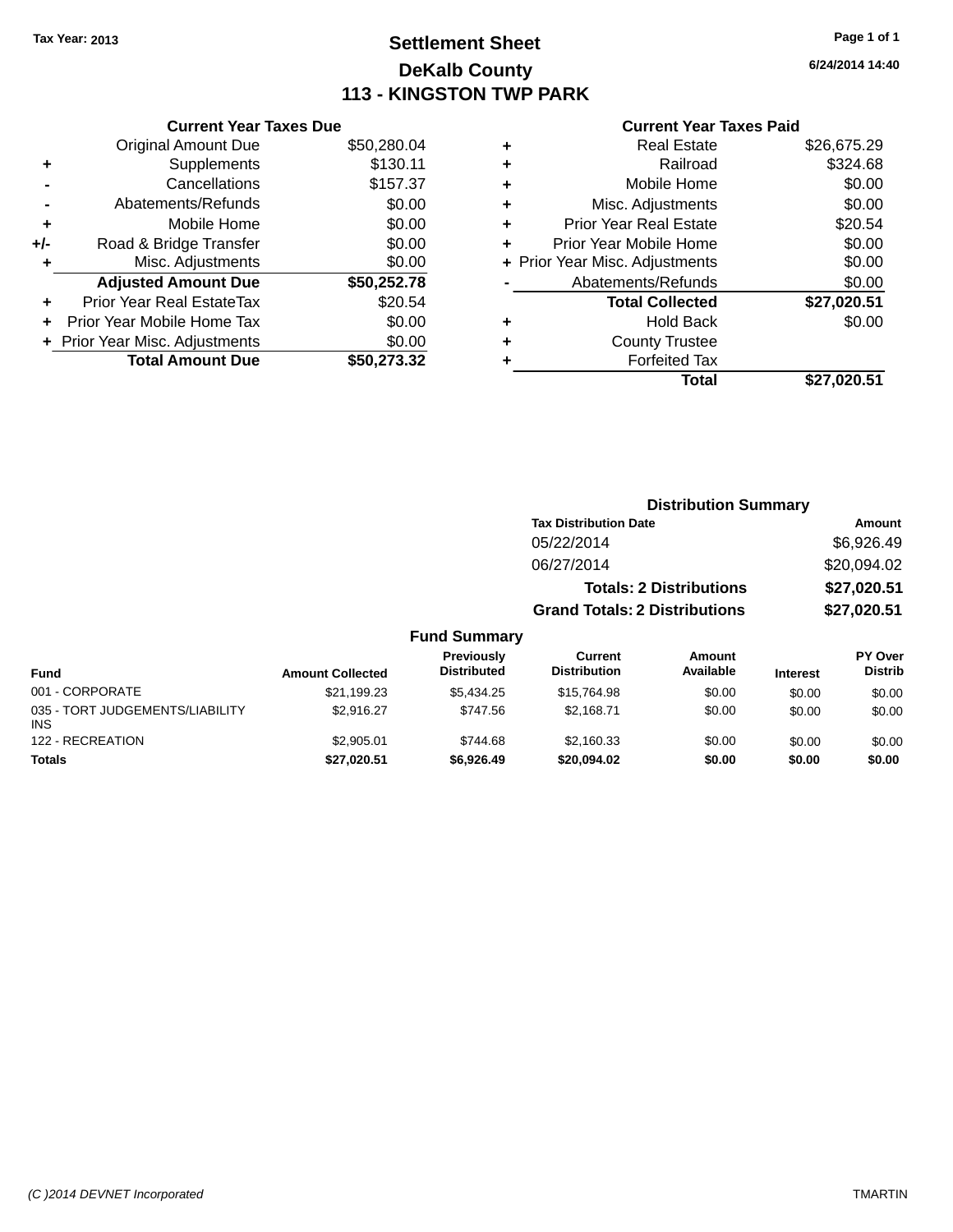## **Settlement Sheet Tax Year: 2013 Page 1 of 1 DeKalb County 114 - SANDWICH PARK**

**6/24/2014 14:40**

#### **Current Year Taxes Paid**

|       | <b>Current Year Taxes Due</b>  |              |
|-------|--------------------------------|--------------|
|       | <b>Original Amount Due</b>     | \$466,792.41 |
| ٠     | Supplements                    | \$2,214.23   |
|       | Cancellations                  | \$2,531.70   |
|       | Abatements/Refunds             | \$1.27       |
| ٠     | Mobile Home                    | \$0.00       |
| $+/-$ | Road & Bridge Transfer         | \$0.00       |
| ٠     | Misc. Adjustments              | \$0.57       |
|       | <b>Adjusted Amount Due</b>     | \$466,474.24 |
| ٠     | Prior Year Real EstateTax      | (\$47.25)    |
|       | Prior Year Mobile Home Tax     | \$0.00       |
|       | + Prior Year Misc. Adjustments | \$0.00       |
|       | <b>Total Amount Due</b>        | \$466,426.99 |
|       |                                |              |

| ٠ | <b>Real Estate</b>             | \$245,143.20 |
|---|--------------------------------|--------------|
| ٠ | Railroad                       | \$546.77     |
| ٠ | Mobile Home                    | \$0.00       |
| ٠ | Misc. Adjustments              | \$0.57       |
| ٠ | <b>Prior Year Real Estate</b>  | (\$47.25)    |
| ٠ | Prior Year Mobile Home         | \$0.00       |
|   | + Prior Year Misc. Adjustments | \$0.00       |
|   | Abatements/Refunds             | \$1.27       |
|   | <b>Total Collected</b>         | \$245,642.02 |
| ٠ | <b>Hold Back</b>               | \$0.00       |
| ٠ | <b>County Trustee</b>          |              |
| ٠ | <b>Forfeited Tax</b>           |              |
|   | Total                          | \$245,642.02 |
|   |                                |              |

## **Distribution Summary Tax Distribution Date Amount** 05/22/2014 \$60,177.38 06/27/2014 \$185,464.64 **Totals: 2 Distributions \$245,642.02 Grand Totals: 2 Distributions \$245,642.02**

#### **Fund Summary**

| <b>Fund</b>                             | <b>Amount Collected</b> | Previously<br><b>Distributed</b> | <b>Current</b><br><b>Distribution</b> | <b>Amount</b><br>Available | <b>Interest</b> | PY Over<br><b>Distrib</b> |
|-----------------------------------------|-------------------------|----------------------------------|---------------------------------------|----------------------------|-----------------|---------------------------|
| 001 - CORPORATE                         | \$84,779.69             | \$20.769.34                      | \$64.010.35                           | \$0.00                     | \$0.00          | \$0.00                    |
| 003 - BONDS AND INTEREST                | \$52.175.83             | \$12,782.03                      | \$39.393.80                           | \$0.00                     | \$0.00          | \$0.00                    |
| $005 - I. M. R. F.$                     | \$11.891.04             | \$2.913.07                       | \$8.977.97                            | \$0.00                     | \$0.00          | \$0.00                    |
| 027 - AUDIT                             | \$3.107.37              | \$761.24                         | \$2,346.13                            | \$0.00                     | \$0.00          | \$0.00                    |
| 035 - TORT JUDGEMENTS/LIABILITY<br>INS. | \$7,135.89              | \$1,748.15                       | \$5,387,74                            | \$0.00                     | \$0.00          | \$0.00                    |
| 047 - SOCIAL SECURITY                   | \$9.510.53              | \$2,329.89                       | \$7.180.64                            | \$0.00                     | \$0.00          | \$0.00                    |
| 060 - UNEMPLOYMENT INSURANCE            | \$7.135.89              | \$1,748.15                       | \$5,387,74                            | \$0.00                     | \$0.00          | \$0.00                    |
| 122 - RECREATION                        | \$66,798,41             | \$16,364.27                      | \$50.434.14                           | \$0.00                     | \$0.00          | \$0.00                    |
| 125 - PAVING & LIGHTING, STREETS        | \$3.107.37              | \$761.24                         | \$2,346.13                            | \$0.00                     | \$0.00          | \$0.00                    |
| <b>Totals</b>                           | \$245.642.02            | \$60,177,38                      | \$185,464,64                          | \$0.00                     | \$0.00          | \$0.00                    |

| <b>Miscellaneous Adjustment Detail</b> |                           |                                               |  |  |  |
|----------------------------------------|---------------------------|-----------------------------------------------|--|--|--|
| Year Source                            | <b>Account Type</b>       | <b>Amount Adjustment Description</b>          |  |  |  |
| 2013 RE - Real Estate                  | <b>Back Tax Collected</b> | \$0.57 PRIMUS REDEMPTION 19-23-397-008 by TBA |  |  |  |
| <b>Totals 1 entries</b>                |                           | \$0.57                                        |  |  |  |
|                                        |                           | <b>Abatement Detail</b>                       |  |  |  |
| Voor Cource                            | Account Type              | Amount Adjustment Description                 |  |  |  |

**Year Source Account Type Amount Adjustment Description** \$1.27 PTAB INTEREST REFUND 19-26-431-010 by TBA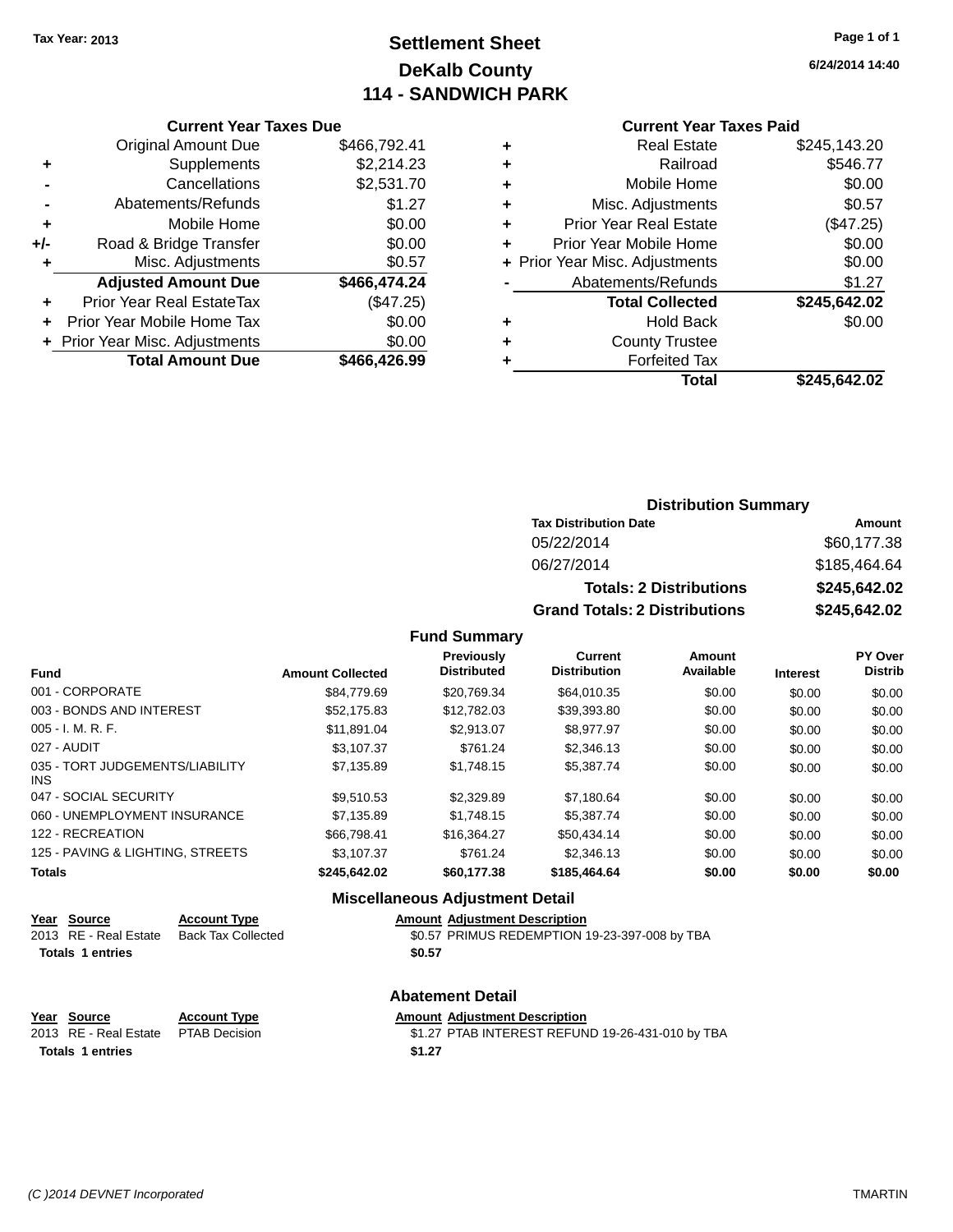## **Settlement Sheet Tax Year: 2013 Page 1 of 1 DeKalb County 115 - SYCAMORE PARK**

**6/24/2014 14:40**

#### **Current Year Taxes Paid**

|     | <b>Total Amount Due</b>        | \$2,268,731.26 |
|-----|--------------------------------|----------------|
|     | + Prior Year Misc. Adjustments | \$0.00         |
| ÷   | Prior Year Mobile Home Tax     | \$0.00         |
| ٠   | Prior Year Real EstateTax      | (\$267.52)     |
|     | <b>Adjusted Amount Due</b>     | \$2,268,998.78 |
| ٠   | Misc. Adjustments              | \$5.12         |
| +/- | Road & Bridge Transfer         | \$0.00         |
| ٠   | Mobile Home                    | \$0.00         |
|     | Abatements/Refunds             | \$0.00         |
|     | Cancellations                  | \$7,135.14     |
| ٠   | Supplements                    | \$5,298.87     |
|     | <b>Original Amount Due</b>     | \$2,270,829.93 |
|     |                                |                |

**Current Year Taxes Due**

|   | <b>Total</b>                   | \$1,164,764.00 |
|---|--------------------------------|----------------|
| ٠ | <b>Forfeited Tax</b>           |                |
| ٠ | <b>County Trustee</b>          |                |
| ٠ | <b>Hold Back</b>               | \$0.00         |
|   | <b>Total Collected</b>         | \$1,164,764.00 |
|   | Abatements/Refunds             | \$0.00         |
|   | + Prior Year Misc. Adjustments | \$0.00         |
| ٠ | Prior Year Mobile Home         | \$0.00         |
| ÷ | <b>Prior Year Real Estate</b>  | (\$267.52)     |
| ٠ | Misc. Adjustments              | \$5.12         |
| ٠ | Mobile Home                    | \$0.00         |
| ÷ | Railroad                       | \$0.15         |
| ٠ | <b>Real Estate</b>             | \$1,165,026.25 |
|   |                                |                |

## **Distribution Summary Tax Distribution Date Amount** 05/22/2014 \$286,657.41 06/27/2014 \$878,106.59 **Totals: 2 Distributions \$1,164,764.00 Grand Totals: 2 Distributions \$1,164,764.00**

#### **Fund Summary**

| <b>Fund</b>                             | <b>Amount Collected</b> | Previously<br><b>Distributed</b> | <b>Current</b><br><b>Distribution</b> | <b>Amount</b><br>Available | <b>Interest</b> | PY Over<br><b>Distrib</b> |
|-----------------------------------------|-------------------------|----------------------------------|---------------------------------------|----------------------------|-----------------|---------------------------|
| 001 - CORPORATE                         | \$249.331.71            | \$61,362.45                      | \$187,969.26                          | \$0.00                     | \$0.00          | \$0.00                    |
| 003 - BONDS AND INTEREST                | \$296,233.27            | \$72,905.30                      | \$223,327.97                          | \$0.00                     | \$0.00          | \$0.00                    |
| $005 - I. M. R. F.$                     | \$45,129.96             | \$11,106.83                      | \$34,023.13                           | \$0.00                     | \$0.00          | \$0.00                    |
| 014 - POLICE PROTECTION                 | \$37.28                 | \$9.18                           | \$28.10                               | \$0.00                     | \$0.00          | \$0.00                    |
| 027 - AUDIT                             | \$7,433.51              | \$1,829.44                       | \$5,604.07                            | \$0.00                     | \$0.00          | \$0.00                    |
| 035 - TORT JUDGEMENTS/LIABILITY<br>INS. | \$26,677.74             | \$6,565.59                       | \$20,112.15                           | \$0.00                     | \$0.00          | \$0.00                    |
| 039 - PLAYGROUND AND RECREATION<br>COMM | \$169,803.96            | \$41,790.07                      | \$128,013.89                          | \$0.00                     | \$0.00          | \$0.00                    |
| 047 - SOCIAL SECURITY                   | \$39.998.01             | \$9,843.82                       | \$30,154.19                           | \$0.00                     | \$0.00          | \$0.00                    |
| 122 - RECREATION                        | \$254,612.73            | \$62,662.15                      | \$191,950.58                          | \$0.00                     | \$0.00          | \$0.00                    |
| 125 - PAVING & LIGHTING, STREETS        | \$37.28                 | \$9.18                           | \$28.10                               | \$0.00                     | \$0.00          | \$0.00                    |
| 126 - REC PROGRAMS/HANDICAPPED          | \$75,468.55             | \$18,573.40                      | \$56,895.15                           | \$0.00                     | \$0.00          | \$0.00                    |
| <b>Totals</b>                           | \$1,164,764.00          | \$286,657.41                     | \$878,106.59                          | \$0.00                     | \$0.00          | \$0.00                    |

## **Miscellaneous Adjustment Detail**

| Year Source             | <b>Account Type</b> | <b>Amount Adjustment Description</b>             |
|-------------------------|---------------------|--------------------------------------------------|
| 2013 RE - Real Estate   | Back Tax Collected  | \$5.12 STOGSDILL REDEMPTION 06-32-328-025 by TBA |
| <b>Totals 1 entries</b> |                     | \$5.12                                           |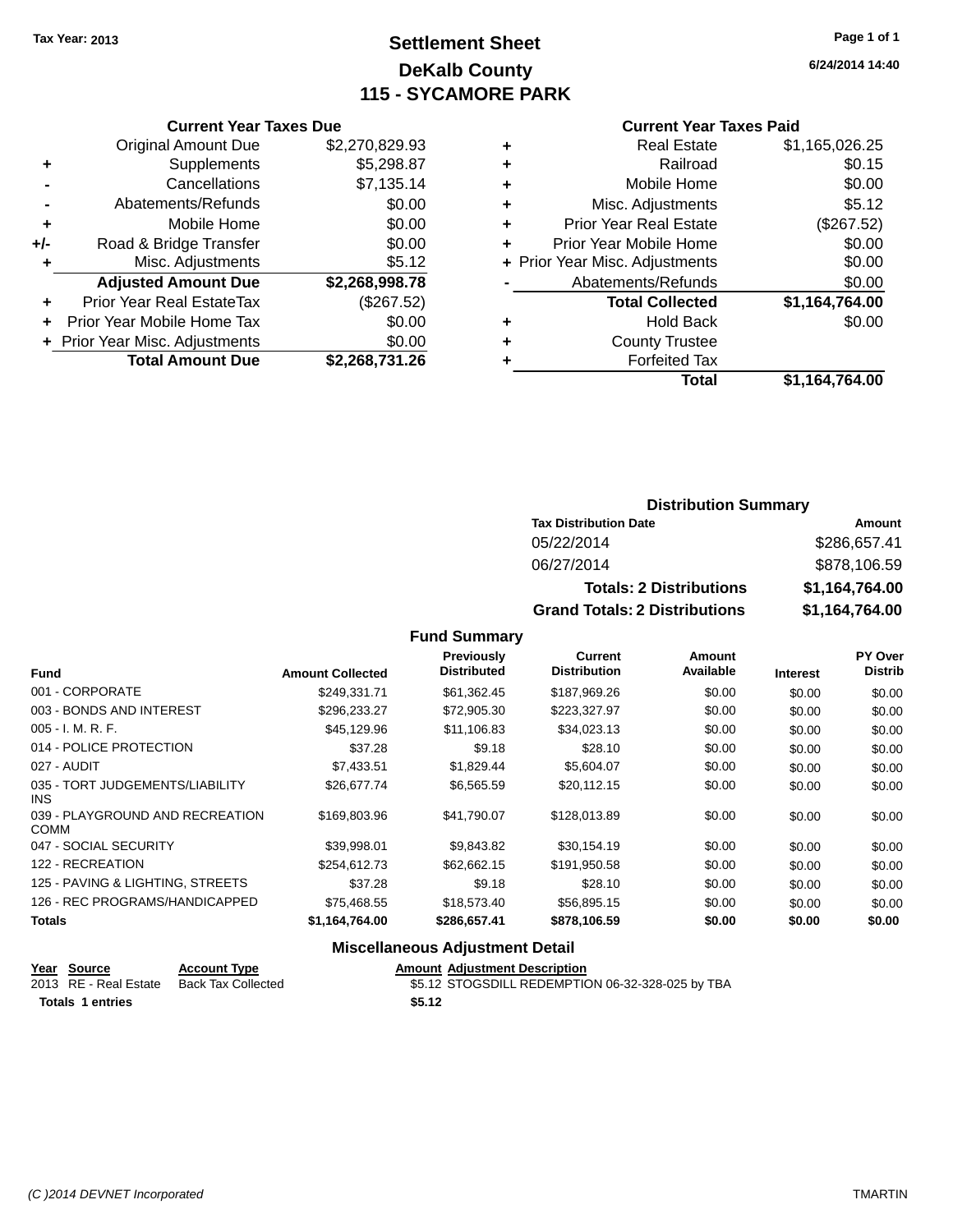## **Settlement Sheet Tax Year: 2013 Page 1 of 1 DeKalb County 120 - SCHOOL DISTRICT 1**

**6/24/2014 14:40**

#### **Current Year Taxes Paid**

|       | <b>Current Year Taxes Due</b>  |              |
|-------|--------------------------------|--------------|
|       | <b>Original Amount Due</b>     | \$509,831.61 |
| ٠     | Supplements                    | \$0.00       |
|       | Cancellations                  | \$0.00       |
|       | Abatements/Refunds             | \$0.00       |
| ٠     | Mobile Home                    | \$0.00       |
| $+/-$ | Road & Bridge Transfer         | \$0.00       |
|       | Misc. Adjustments              | \$0.00       |
|       | <b>Adjusted Amount Due</b>     | \$509,831.61 |
| ٠     | Prior Year Real EstateTax      | \$0.00       |
|       | Prior Year Mobile Home Tax     | \$0.00       |
|       | + Prior Year Misc. Adjustments | \$0.00       |
|       | <b>Total Amount Due</b>        | \$509,831.61 |
|       |                                |              |

| ٠ | <b>Real Estate</b>             | \$323,106.91 |
|---|--------------------------------|--------------|
| ٠ | Railroad                       | \$0.00       |
| ٠ | Mobile Home                    | \$0.00       |
| ٠ | Misc. Adjustments              | \$0.00       |
| ٠ | <b>Prior Year Real Estate</b>  | \$0.00       |
| ٠ | Prior Year Mobile Home         | \$0.00       |
|   | + Prior Year Misc. Adjustments | \$0.00       |
|   | Abatements/Refunds             | \$0.00       |
|   | <b>Total Collected</b>         | \$323,106.91 |
| ٠ | <b>Hold Back</b>               | \$0.00       |
| ٠ | <b>County Trustee</b>          |              |
| ٠ | <b>Forfeited Tax</b>           |              |
|   | Total                          | \$323,106.91 |
|   |                                |              |

#### **Distribution Summary Tax Distribution Date Amount** 05/22/2014 \$94,203.02 06/27/2014 \$228,903.89 **Totals: 2 Distributions \$323,106.91 Grand Totals: 2 Distributions \$323,106.91**

|                                               |                         | Previously         | Current             | Amount    |                 | PY Over        |
|-----------------------------------------------|-------------------------|--------------------|---------------------|-----------|-----------------|----------------|
| <b>Fund</b>                                   | <b>Amount Collected</b> | <b>Distributed</b> | <b>Distribution</b> | Available | <b>Interest</b> | <b>Distrib</b> |
| 002 - EDUCATION                               | \$218,885.54            | \$63,816.88        | \$155,068.66        | \$0.00    | \$0.00          | \$0.00         |
| 003 - BONDS AND INTEREST                      | \$26,842.11             | \$7,825.92         | \$19,016.19         | \$0.00    | \$0.00          | \$0.00         |
| 004 - OPERATIONS & MAINTENANCE                | \$27.474.11             | \$8,010.18         | \$19,463.93         | \$0.00    | \$0.00          | \$0.00         |
| $005 - I. M. R. F.$                           | \$8,305.46              | \$2,421.49         | \$5,883.97          | \$0.00    | \$0.00          | \$0.00         |
| 030 - TRANSPORTATION SYSTEM                   | \$10.989.51             | \$3,204.03         | \$7.785.48          | \$0.00    | \$0.00          | \$0.00         |
| 031 - WORKING CASH                            | \$2,747.38              | \$801.01           | \$1,946.37          | \$0.00    | \$0.00          | \$0.00         |
| 032 - FIRE PREV/SFTY/ENERGY                   | \$2.747.38              | \$801.01           | \$1,946.37          | \$0.00    | \$0.00          | \$0.00         |
| 033 - SPECIAL EDUCATION                       | \$2.197.77              | \$640.77           | \$1,557.00          | \$0.00    | \$0.00          | \$0.00         |
| 035 - TORT JUDGEMENTS/LIABILITY<br><b>INS</b> | \$11,864.81             | \$3,459.23         | \$8,405.58          | \$0.00    | \$0.00          | \$0.00         |
| 047 - SOCIAL SECURITY                         | \$8,305.46              | \$2.421.49         | \$5,883.97          | \$0.00    | \$0.00          | \$0.00         |
| 057 - LEASE/PURCHASE/RENTAL                   | \$2,747.38              | \$801.01           | \$1.946.37          | \$0.00    | \$0.00          | \$0.00         |
| <b>Totals</b>                                 | \$323,106.91            | \$94.203.02        | \$228,903.89        | \$0.00    | \$0.00          | \$0.00         |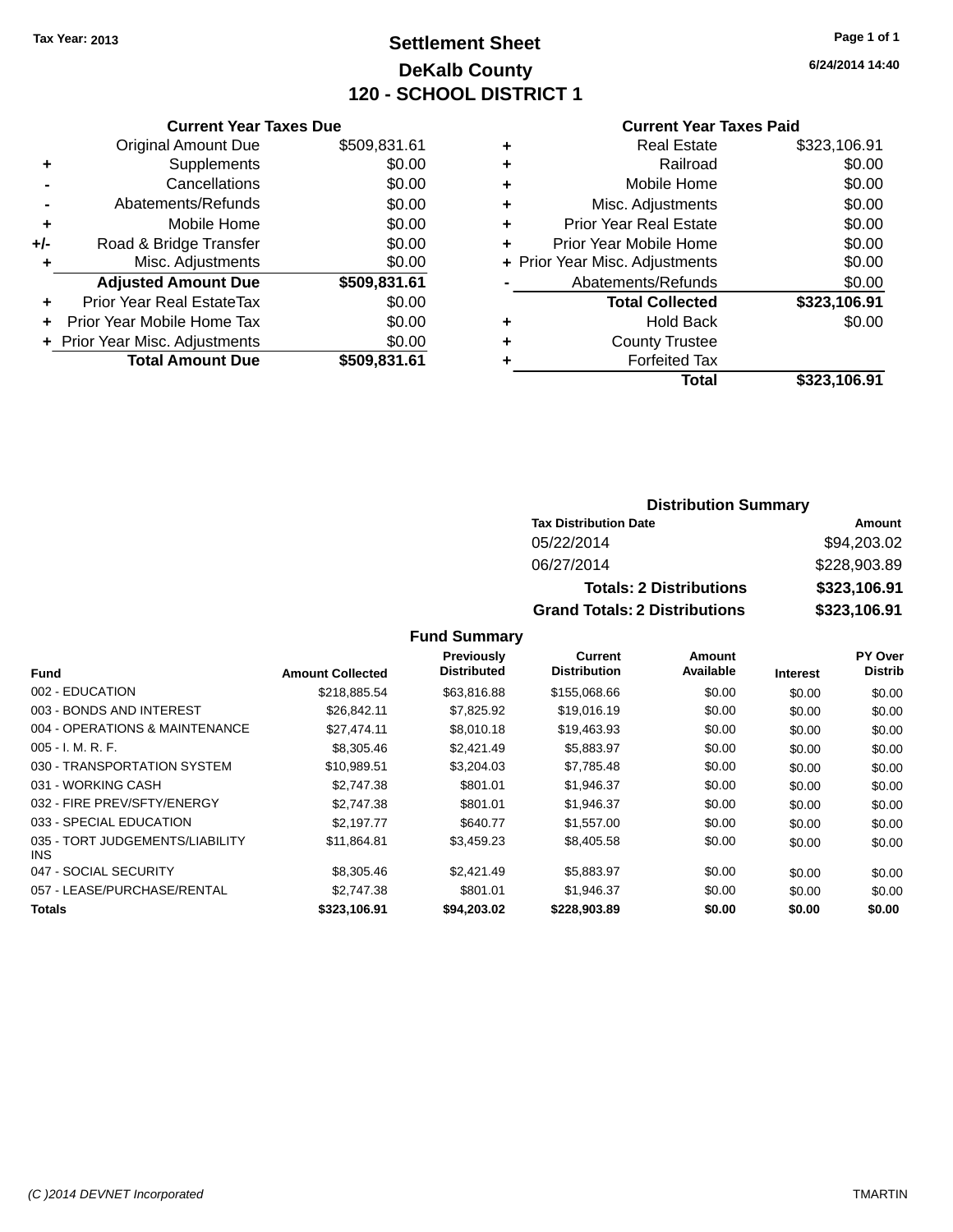## **Settlement Sheet Tax Year: 2013 Page 1 of 1 DeKalb County 121 - SCHOOL DISTRICT 9**

**6/24/2014 14:40**

|     | <b>Current Year Taxes Due</b>    |              |  |  |  |  |
|-----|----------------------------------|--------------|--|--|--|--|
|     | Original Amount Due              | \$112,134.51 |  |  |  |  |
| ٠   | Supplements                      | \$0.00       |  |  |  |  |
|     | Cancellations                    | \$0.00       |  |  |  |  |
|     | Abatements/Refunds               | \$0.00       |  |  |  |  |
| ٠   | Mobile Home                      | \$0.00       |  |  |  |  |
| +/- | Road & Bridge Transfer           | \$0.00       |  |  |  |  |
| ٠   | Misc. Adjustments                | \$0.00       |  |  |  |  |
|     | <b>Adjusted Amount Due</b>       | \$112,134.51 |  |  |  |  |
| ٠   | <b>Prior Year Real EstateTax</b> | \$0.00       |  |  |  |  |
|     | Prior Year Mobile Home Tax       | \$0.00       |  |  |  |  |
|     | + Prior Year Misc. Adjustments   | \$0.00       |  |  |  |  |
|     | <b>Total Amount Due</b>          | \$112,134.51 |  |  |  |  |
|     |                                  |              |  |  |  |  |

#### **Current Year Taxes Paid**

|   | Total                          | \$65,238.88 |
|---|--------------------------------|-------------|
| ٠ | <b>Forfeited Tax</b>           |             |
| ٠ | <b>County Trustee</b>          |             |
| ٠ | <b>Hold Back</b>               | \$0.00      |
|   | <b>Total Collected</b>         | \$65,238.88 |
|   | Abatements/Refunds             | \$0.00      |
|   | + Prior Year Misc. Adjustments | \$0.00      |
| ٠ | Prior Year Mobile Home         | \$0.00      |
| ٠ | <b>Prior Year Real Estate</b>  | \$0.00      |
| ٠ | Misc. Adjustments              | \$0.00      |
| ٠ | Mobile Home                    | \$0.00      |
| ÷ | Railroad                       | \$3,693.44  |
| ٠ | <b>Real Estate</b>             | \$61,545.44 |

#### **Distribution Summary Tax Distribution Date Amount** 05/22/2014 \$25,234.72 06/27/2014 \$40,004.16 **Totals: 2 Distributions \$65,238.88 Grand Totals: 2 Distributions \$65,238.88**

| <b>Fund</b>                                   | <b>Amount Collected</b> | Previously<br><b>Distributed</b> | Current<br><b>Distribution</b> | Amount<br>Available |                 | PY Over<br><b>Distrib</b> |
|-----------------------------------------------|-------------------------|----------------------------------|--------------------------------|---------------------|-----------------|---------------------------|
|                                               |                         |                                  |                                |                     | <b>Interest</b> |                           |
| 002 - EDUCATION                               | \$40.633.51             | \$15,717.24                      | \$24.916.27                    | \$0.00              | \$0.00          | \$0.00                    |
| 003 - BONDS AND INTEREST                      | \$8.121.33              | \$3.141.37                       | \$4,979.96                     | \$0.00              | \$0.00          | \$0.00                    |
| 004 - OPERATIONS & MAINTENANCE                | \$7,161.67              | \$2,770.17                       | \$4,391.50                     | \$0.00              | \$0.00          | \$0.00                    |
| $005 - I. M. R. F.$                           | \$1,061.96              | \$410.77                         | \$651.19                       | \$0.00              | \$0.00          | \$0.00                    |
| 030 - TRANSPORTATION SYSTEM                   | \$2,031.67              | \$785.86                         | \$1,245.81                     | \$0.00              | \$0.00          | \$0.00                    |
| 031 - WORKING CASH                            | \$507.88                | \$196.45                         | \$311.43                       | \$0.00              | \$0.00          | \$0.00                    |
| 032 - FIRE PREV/SFTY/ENERGY                   | \$507.88                | \$196.45                         | \$311.43                       | \$0.00              | \$0.00          | \$0.00                    |
| 033 - SPECIAL EDUCATION                       | \$406.30                | \$157.16                         | \$249.14                       | \$0.00              | \$0.00          | \$0.00                    |
| 035 - TORT JUDGEMENTS/LIABILITY<br><b>INS</b> | \$2,925.71              | \$1,131.68                       | \$1,794.03                     | \$0.00              | \$0.00          | \$0.00                    |
| 047 - SOCIAL SECURITY                         | \$1,373.09              | \$531.12                         | \$841.97                       | \$0.00              | \$0.00          | \$0.00                    |
| 057 - LEASE/PURCHASE/RENTAL                   | \$507.88                | \$196.45                         | \$311.43                       | \$0.00              | \$0.00          | \$0.00                    |
| <b>Totals</b>                                 | \$65,238,88             | \$25.234.72                      | \$40,004.16                    | \$0.00              | \$0.00          | \$0.00                    |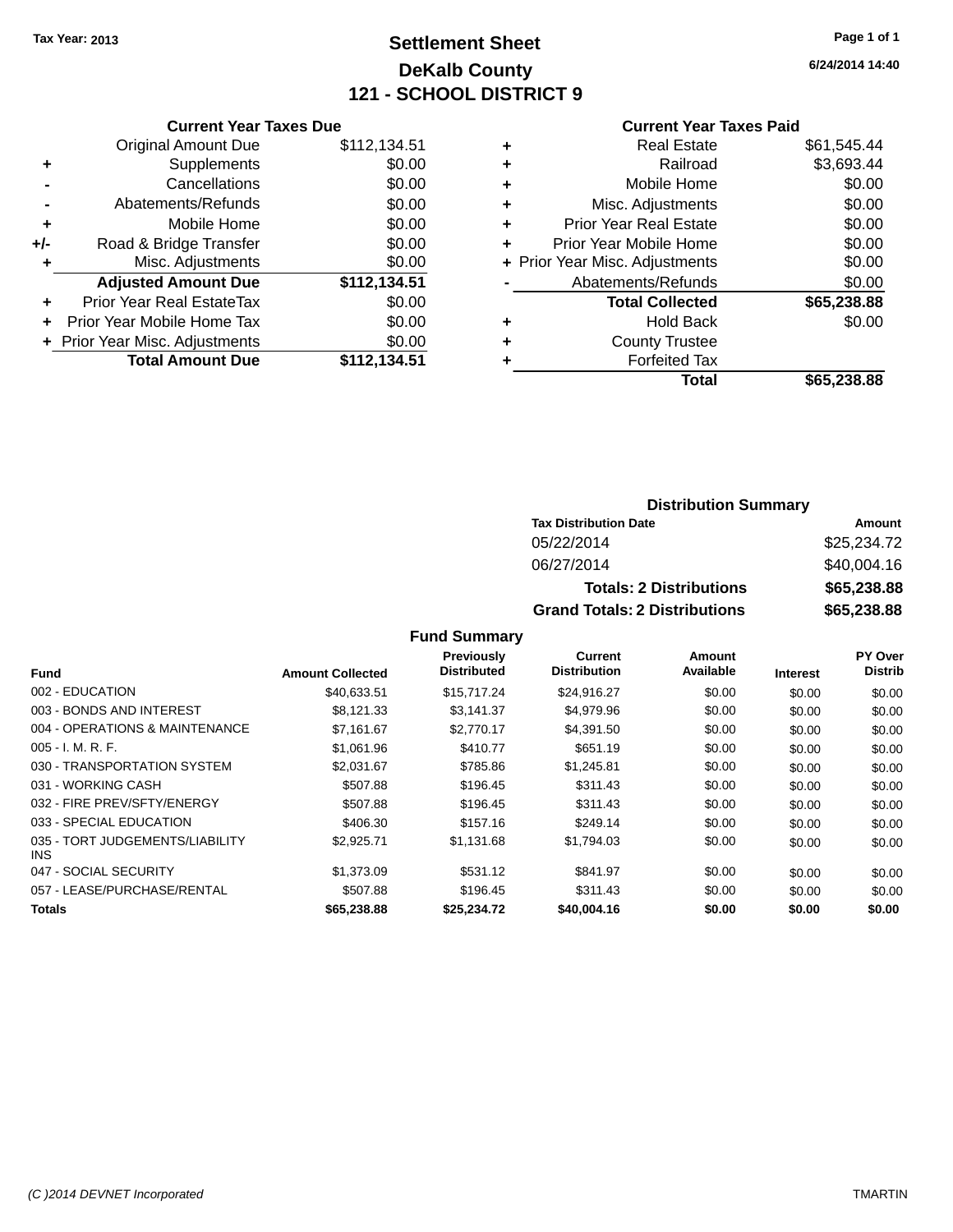## **Settlement Sheet Tax Year: 2013 Page 1 of 1 DeKalb County 122 - SCHOOL DISTRICT 100**

**6/24/2014 14:40**

#### **Current Year Taxes Paid**

| <b>Original Amount Due</b> | \$14,927.61                                                     |
|----------------------------|-----------------------------------------------------------------|
| Supplements                | \$0.00                                                          |
| Cancellations              | \$0.00                                                          |
| Abatements/Refunds         | \$0.00                                                          |
| Mobile Home                | \$0.00                                                          |
| Road & Bridge Transfer     | \$0.00                                                          |
| Misc. Adjustments          | \$0.00                                                          |
| <b>Adjusted Amount Due</b> | \$14,927.61                                                     |
| Prior Year Real EstateTax  | \$0.00                                                          |
| Prior Year Mobile Home Tax | \$0.00                                                          |
|                            | \$0.00                                                          |
| <b>Total Amount Due</b>    | \$14.927.61                                                     |
|                            | <b>Current Year Taxes Due</b><br>+ Prior Year Misc. Adjustments |

| ٠ | <b>Real Estate</b>             | \$8,295.34 |
|---|--------------------------------|------------|
| ٠ | Railroad                       | \$0.00     |
| ٠ | Mobile Home                    | \$0.00     |
| ٠ | Misc. Adjustments              | \$0.00     |
| ٠ | <b>Prior Year Real Estate</b>  | \$0.00     |
| ÷ | Prior Year Mobile Home         | \$0.00     |
|   | + Prior Year Misc. Adjustments | \$0.00     |
|   | Abatements/Refunds             | \$0.00     |
|   | <b>Total Collected</b>         | \$8,295.34 |
| ٠ | Hold Back                      | \$0.00     |
| ٠ | <b>County Trustee</b>          |            |
| ٠ | <b>Forfeited Tax</b>           |            |
|   | Total                          | \$8,295.34 |
|   |                                |            |

| <b>Distribution Summary</b>          |            |  |  |  |
|--------------------------------------|------------|--|--|--|
| <b>Tax Distribution Date</b>         | Amount     |  |  |  |
| 05/22/2014                           | \$4,804.94 |  |  |  |
| 06/27/2014                           | \$3,490.40 |  |  |  |
| <b>Totals: 2 Distributions</b>       | \$8,295.34 |  |  |  |
| <b>Grand Totals: 2 Distributions</b> | \$8,295.34 |  |  |  |

|                                               |                         | <b>Previously</b>  | Current             | Amount    |                 | PY Over        |
|-----------------------------------------------|-------------------------|--------------------|---------------------|-----------|-----------------|----------------|
| <b>Fund</b>                                   | <b>Amount Collected</b> | <b>Distributed</b> | <b>Distribution</b> | Available | <b>Interest</b> | <b>Distrib</b> |
| 002 - EDUCATION                               | \$4.929.58              | \$2,855,38         | \$2,074.20          | \$0.00    | \$0.00          | \$0.00         |
| 003 - BONDS AND INTEREST                      | \$1.137.35              | \$658.79           | \$478.56            | \$0.00    | \$0.00          | \$0.00         |
| 004 - OPERATIONS & MAINTENANCE                | \$978.14                | \$566.57           | \$411.57            | \$0.00    | \$0.00          | \$0.00         |
| $005 - I. M. R. F.$                           | \$106.80                | \$61.86            | \$44.94             | \$0.00    | \$0.00          | \$0.00         |
| 030 - TRANSPORTATION SYSTEM                   | \$427.13                | \$247.41           | \$179.72            | \$0.00    | \$0.00          | \$0.00         |
| 031 - WORKING CASH                            | \$0.00                  | \$0.00             | \$0.00              | \$0.00    | \$0.00          | \$0.00         |
| 032 - FIRE PREV/SFTY/ENERGY                   | \$84.54                 | \$48.97            | \$35.57             | \$0.00    | \$0.00          | \$0.00         |
| 033 - SPECIAL EDUCATION                       | \$240.26                | \$139.17           | \$101.09            | \$0.00    | \$0.00          | \$0.00         |
| 035 - TORT JUDGEMENTS/LIABILITY<br><b>INS</b> | \$204.67                | \$118.55           | \$86.12             | \$0.00    | \$0.00          | \$0.00         |
| 047 - SOCIAL SECURITY                         | \$186.87                | \$108.24           | \$78.63             | \$0.00    | \$0.00          | \$0.00         |
| <b>Totals</b>                                 | \$8,295,34              | \$4,804.94         | \$3,490,40          | \$0.00    | \$0.00          | \$0.00         |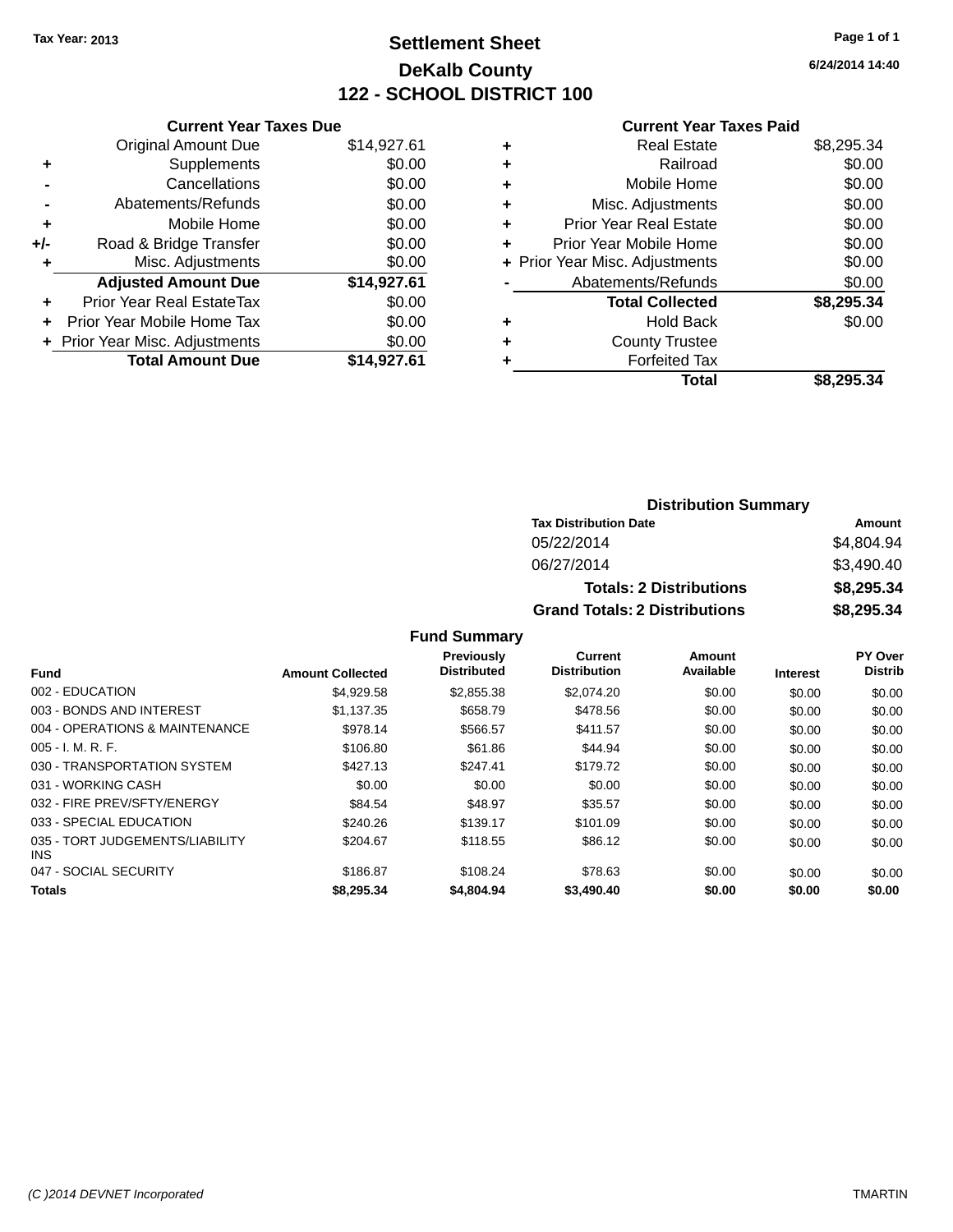## **Settlement Sheet Tax Year: 2013 Page 1 of 1 DeKalb County 123 - SCHOOL DISTRICT 161**

**6/24/2014 14:40**

#### **Current Year Taxes Paid**

|     | <b>Current Year Taxes Due</b>  |             |
|-----|--------------------------------|-------------|
|     | <b>Original Amount Due</b>     | \$64,028.20 |
| ٠   | Supplements                    | \$0.00      |
|     | Cancellations                  | \$0.00      |
|     | Abatements/Refunds             | \$0.00      |
| ٠   | Mobile Home                    | \$0.00      |
| +/- | Road & Bridge Transfer         | \$0.00      |
|     | Misc. Adjustments              | \$0.00      |
|     | <b>Adjusted Amount Due</b>     | \$64,028.20 |
| ÷   | Prior Year Real EstateTax      | \$0.00      |
|     | Prior Year Mobile Home Tax     | \$0.00      |
|     | + Prior Year Misc. Adjustments | \$0.00      |
|     | <b>Total Amount Due</b>        | \$64.028.20 |
|     |                                |             |

| ٠ | <b>Real Estate</b>             | \$39,465.20 |
|---|--------------------------------|-------------|
| ٠ | Railroad                       | \$0.00      |
| ٠ | Mobile Home                    | \$0.00      |
| ٠ | Misc. Adjustments              | \$0.00      |
| ٠ | <b>Prior Year Real Estate</b>  | \$0.00      |
| ٠ | Prior Year Mobile Home         | \$0.00      |
|   | + Prior Year Misc. Adjustments | \$0.00      |
|   | Abatements/Refunds             | \$0.00      |
|   | <b>Total Collected</b>         | \$39,465.20 |
| ٠ | <b>Hold Back</b>               | \$0.00      |
| ٠ | <b>County Trustee</b>          |             |
| ٠ | <b>Forfeited Tax</b>           |             |
|   | Total                          | \$39,465.20 |
|   |                                |             |

#### **Distribution Summary Tax Distribution Date Amount** 05/22/2014 \$14,630.06 06/27/2014 \$24,835.14 **Totals: 2 Distributions \$39,465.20 Grand Totals: 2 Distributions \$39,465.20**

|                                         |                         | Previously<br><b>Distributed</b> | <b>Current</b><br><b>Distribution</b> | Amount<br>Available |                 | <b>PY Over</b><br><b>Distrib</b> |
|-----------------------------------------|-------------------------|----------------------------------|---------------------------------------|---------------------|-----------------|----------------------------------|
| <b>Fund</b>                             | <b>Amount Collected</b> |                                  |                                       |                     | <b>Interest</b> |                                  |
| 002 - EDUCATION                         | \$29.514.81             | \$10.941.37                      | \$18,573.44                           | \$0.00              | \$0.00          | \$0.00                           |
| 003 - BONDS AND INTEREST                | \$1,444.46              | \$535.47                         | \$908.99                              | \$0.00              | \$0.00          | \$0.00                           |
| 004 - OPERATIONS & MAINTENANCE          | \$3.100.39              | \$1.149.34                       | \$1.951.05                            | \$0.00              | \$0.00          | \$0.00                           |
| $005 - I. M. R. F.$                     | \$677.46                | \$251.14                         | \$426.32                              | \$0.00              | \$0.00          | \$0.00                           |
| 030 - TRANSPORTATION SYSTEM             | \$1,488.15              | \$551.67                         | \$936.48                              | \$0.00              | \$0.00          | \$0.00                           |
| 031 - WORKING CASH                      | \$620.11                | \$229.88                         | \$390.23                              | \$0.00              | \$0.00          | \$0.00                           |
| 033 - SPECIAL EDUCATION                 | \$262.33                | \$97.25                          | \$165.08                              | \$0.00              | \$0.00          | \$0.00                           |
| 035 - TORT JUDGEMENTS/LIABILITY<br>INS. | \$1,059.92              | \$392.92                         | \$667.00                              | \$0.00              | \$0.00          | \$0.00                           |
| 047 - SOCIAL SECURITY                   | \$677.46                | \$251.14                         | \$426.32                              | \$0.00              | \$0.00          | \$0.00                           |
| 057 - LEASE/PURCHASE/RENTAL             | \$620.11                | \$229.88                         | \$390.23                              | \$0.00              | \$0.00          | \$0.00                           |
| <b>Totals</b>                           | \$39,465.20             | \$14,630.06                      | \$24,835.14                           | \$0.00              | \$0.00          | \$0.00                           |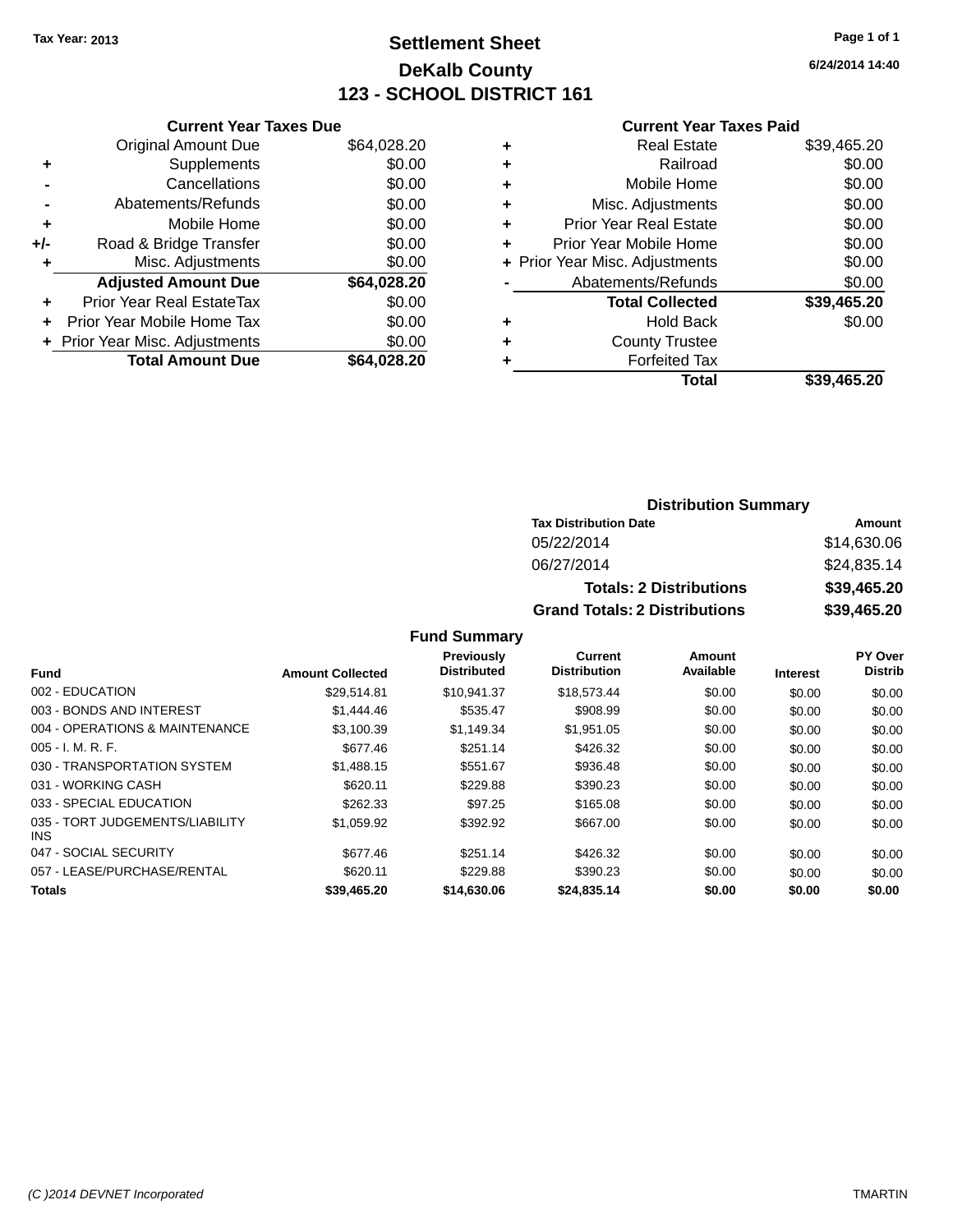## **Settlement Sheet Tax Year: 2013 Page 1 of 1 DeKalb County 124 - SCHOOL DISTRICT 212**

**6/24/2014 14:40**

#### **Current Year Taxes Paid**

|     | <b>Current Year Taxes Due</b>  |              |
|-----|--------------------------------|--------------|
|     | <b>Original Amount Due</b>     | \$270,033.88 |
| ٠   | Supplements                    | \$2,041.76   |
|     | Cancellations                  | \$2,610.27   |
|     | Abatements/Refunds             | \$0.00       |
| ٠   | Mobile Home                    | \$0.00       |
| +/- | Road & Bridge Transfer         | \$0.00       |
|     | Misc. Adjustments              | \$0.00       |
|     | <b>Adjusted Amount Due</b>     | \$269,465.37 |
| ٠   | Prior Year Real EstateTax      | \$0.00       |
|     | Prior Year Mobile Home Tax     | \$0.00       |
|     | + Prior Year Misc. Adjustments | \$0.00       |
|     | <b>Total Amount Due</b>        | \$269,465.37 |
|     |                                |              |

|   | Real Estate                    | \$165,122.58 |
|---|--------------------------------|--------------|
| ٠ | Railroad                       | \$0.00       |
| ٠ | Mobile Home                    | \$0.00       |
| ٠ | Misc. Adjustments              | \$0.00       |
| ٠ | <b>Prior Year Real Estate</b>  | \$0.00       |
| ٠ | Prior Year Mobile Home         | \$0.00       |
|   | + Prior Year Misc. Adjustments | \$0.00       |
|   | Abatements/Refunds             | \$0.00       |
|   | <b>Total Collected</b>         | \$165,122.58 |
| ٠ | <b>Hold Back</b>               | \$0.00       |
| ٠ | <b>County Trustee</b>          |              |
| ٠ | <b>Forfeited Tax</b>           |              |
|   | Total                          | \$165,122.58 |
|   |                                |              |

#### **Distribution Summary Tax Distribution Date Amount** 05/22/2014 \$49,416.81 06/27/2014 \$115,705.77 **Totals: 2 Distributions \$165,122.58 Grand Totals: 2 Distributions \$165,122.58**

|                                         |                         | <b>Previously</b>  | <b>Current</b>      | Amount    |                 | <b>PY Over</b> |
|-----------------------------------------|-------------------------|--------------------|---------------------|-----------|-----------------|----------------|
| Fund                                    | <b>Amount Collected</b> | <b>Distributed</b> | <b>Distribution</b> | Available | <b>Interest</b> | <b>Distrib</b> |
| 002 - EDUCATION                         | \$81.365.29             | \$24,350.48        | \$57.014.81         | \$0.00    | \$0.00          | \$0.00         |
| 003 - BONDS AND INTEREST                | \$23,746.77             | \$7,106.78         | \$16,639.99         | \$0.00    | \$0.00          | \$0.00         |
| 004 - OPERATIONS & MAINTENANCE          | \$15,647.18             | \$4,682.79         | \$10,964.39         | \$0.00    | \$0.00          | \$0.00         |
| $005 - I. M. R. F.$                     | \$2,845.23              | \$851.50           | \$1,993.73          | \$0.00    | \$0.00          | \$0.00         |
| 030 - TRANSPORTATION SYSTEM             | \$7,510.60              | \$2,247.72         | \$5,262.88          | \$0.00    | \$0.00          | \$0.00         |
| 031 - WORKING CASH                      | \$3,129.41              | \$936.55           | \$2,192.86          | \$0.00    | \$0.00          | \$0.00         |
| 032 - FIRE PREV/SFTY/ENERGY             | \$83.88                 | \$25.10            | \$58.78             | \$0.00    | \$0.00          | \$0.00         |
| 033 - SPECIAL EDUCATION                 | \$1.251.80              | \$374.63           | \$877.17            | \$0.00    | \$0.00          | \$0.00         |
| 035 - TORT JUDGEMENTS/LIABILITY<br>INS. | \$19.958.20             | \$5,972.96         | \$13,985.24         | \$0.00    | \$0.00          | \$0.00         |
| 047 - SOCIAL SECURITY                   | \$3,453.04              | \$1,033.40         | \$2,419.64          | \$0.00    | \$0.00          | \$0.00         |
| 057 - LEASE/PURCHASE/RENTAL             | \$3,129.41              | \$936.55           | \$2,192.86          | \$0.00    | \$0.00          | \$0.00         |
| 109 - PRIOR YEAR ADJUSTMENT             | \$3,001.77              | \$898.35           | \$2,103.42          | \$0.00    | \$0.00          | \$0.00         |
| <b>Totals</b>                           | \$165,122.58            | \$49,416.81        | \$115,705.77        | \$0.00    | \$0.00          | \$0.00         |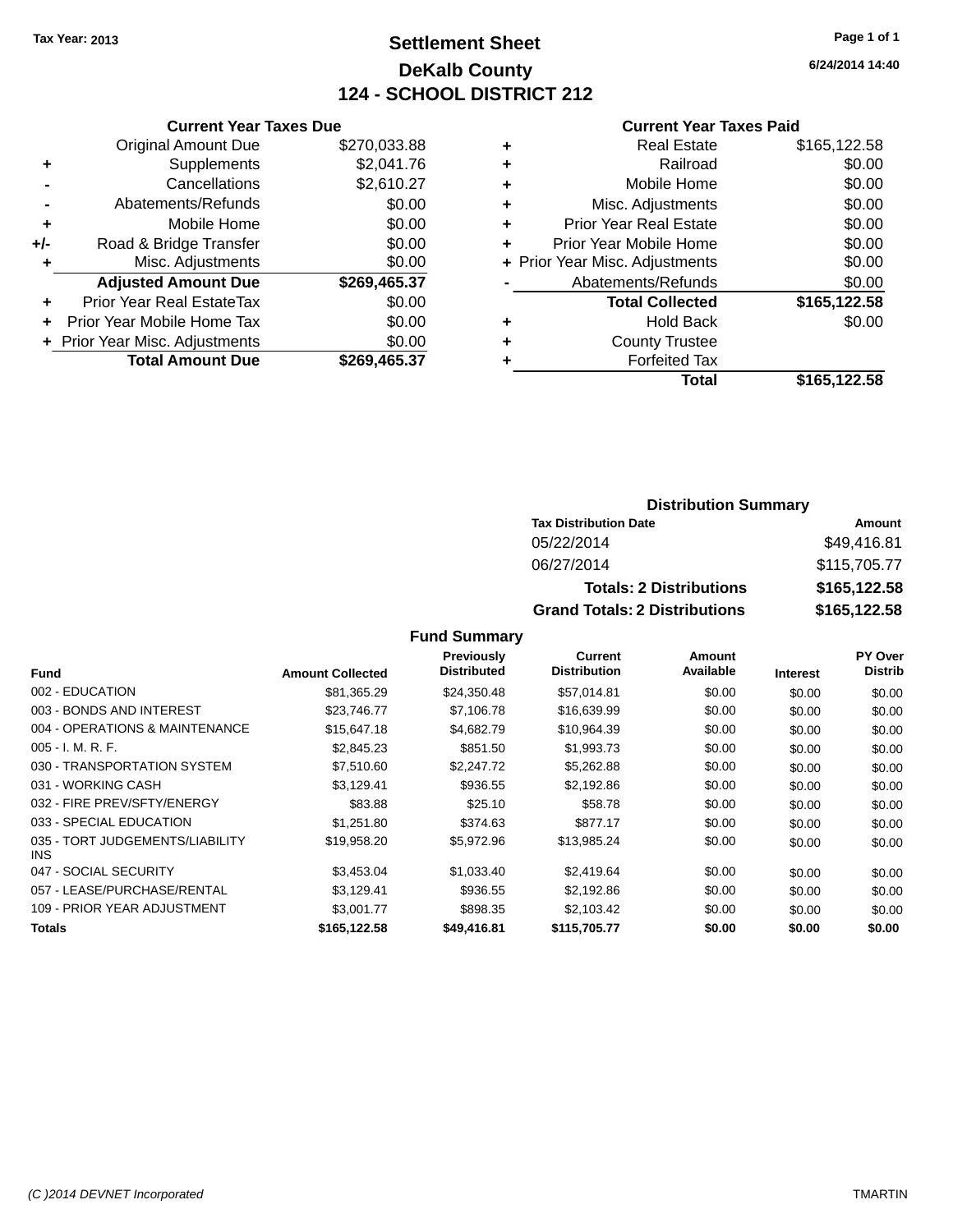## **Settlement Sheet Tax Year: 2013 Page 1 of 1 DeKalb County 125 - SCHOOL DISTRICT 220**

**6/24/2014 14:40**

#### **Current Year Taxes Paid**

| \$3,707.30<br>\$0.00<br>\$0.00 |
|--------------------------------|
|                                |
|                                |
|                                |
| \$0.00                         |
| \$0.00                         |
| \$0.00                         |
| \$0.00                         |
| \$3,707.30                     |
| \$0.00                         |
| \$0.00                         |
| \$0.00                         |
| \$3,707.30                     |
|                                |

|   | <b>Real Estate</b>             | \$1,853.65 |
|---|--------------------------------|------------|
| ٠ | Railroad                       | \$0.00     |
| ٠ | Mobile Home                    | \$0.00     |
| ٠ | Misc. Adjustments              | \$0.00     |
| ٠ | Prior Year Real Estate         | \$0.00     |
|   | Prior Year Mobile Home         | \$0.00     |
|   | + Prior Year Misc. Adjustments | \$0.00     |
|   | Abatements/Refunds             | \$0.00     |
|   | <b>Total Collected</b>         | \$1,853.65 |
| ٠ | Hold Back                      | \$0.00     |
|   | <b>County Trustee</b>          |            |
| ٠ | <b>Forfeited Tax</b>           |            |
|   | Total                          | \$1,853.65 |
|   |                                |            |

| <b>Distribution Summary</b>          |            |
|--------------------------------------|------------|
| <b>Tax Distribution Date</b>         | Amount     |
| 06/27/2014                           | \$1,853.65 |
| <b>Totals: 1 Distributions</b>       | \$1,853.65 |
| <b>Grand Totals: 1 Distributions</b> | \$1,853.65 |

|                                         |                         | Previously         | Current             | Amount    |                 | PY Over        |
|-----------------------------------------|-------------------------|--------------------|---------------------|-----------|-----------------|----------------|
| <b>Fund</b>                             | <b>Amount Collected</b> | <b>Distributed</b> | <b>Distribution</b> | Available | <b>Interest</b> | <b>Distrib</b> |
| 002 - EDUCATION                         | \$1,145.56              | \$0.00             | \$1,145.56          | \$0.00    | \$0.00          | \$0.00         |
| 003 - BONDS AND INTEREST                | \$277.74                | \$0.00             | \$277.74            | \$0.00    | \$0.00          | \$0.00         |
| 004 - OPERATIONS & MAINTENANCE          | \$185.43                | \$0.00             | \$185.43            | \$0.00    | \$0.00          | \$0.00         |
| $005 - I. M. R. F.$                     | \$28.01                 | \$0.00             | \$28.01             | \$0.00    | \$0.00          | \$0.00         |
| 030 - TRANSPORTATION SYSTEM             | \$96.75                 | \$0.00             | \$96.75             | \$0.00    | \$0.00          | \$0.00         |
| 031 - WORKING CASH                      | \$10.30                 | \$0.00             | \$10.30             | \$0.00    | \$0.00          | \$0.00         |
| 032 - FIRE PREV/SFTY/ENERGY             | \$11.34                 | \$0.00             | \$11.34             | \$0.00    | \$0.00          | \$0.00         |
| 033 - SPECIAL EDUCATION                 | \$10.20                 | \$0.00             | \$10.20             | \$0.00    | \$0.00          | \$0.00         |
| 035 - TORT JUDGEMENTS/LIABILITY<br>INS. | \$36.06                 | \$0.00             | \$36.06             | \$0.00    | \$0.00          | \$0.00         |
| 047 - SOCIAL SECURITY                   | \$28.85                 | \$0.00             | \$28.85             | \$0.00    | \$0.00          | \$0.00         |
| 057 - LEASE/PURCHASE/RENTAL             | \$23.41                 | \$0.00             | \$23.41             | \$0.00    | \$0.00          | \$0.00         |
| Totals                                  | \$1,853.65              | \$0.00             | \$1,853.65          | \$0.00    | \$0.00          | \$0.00         |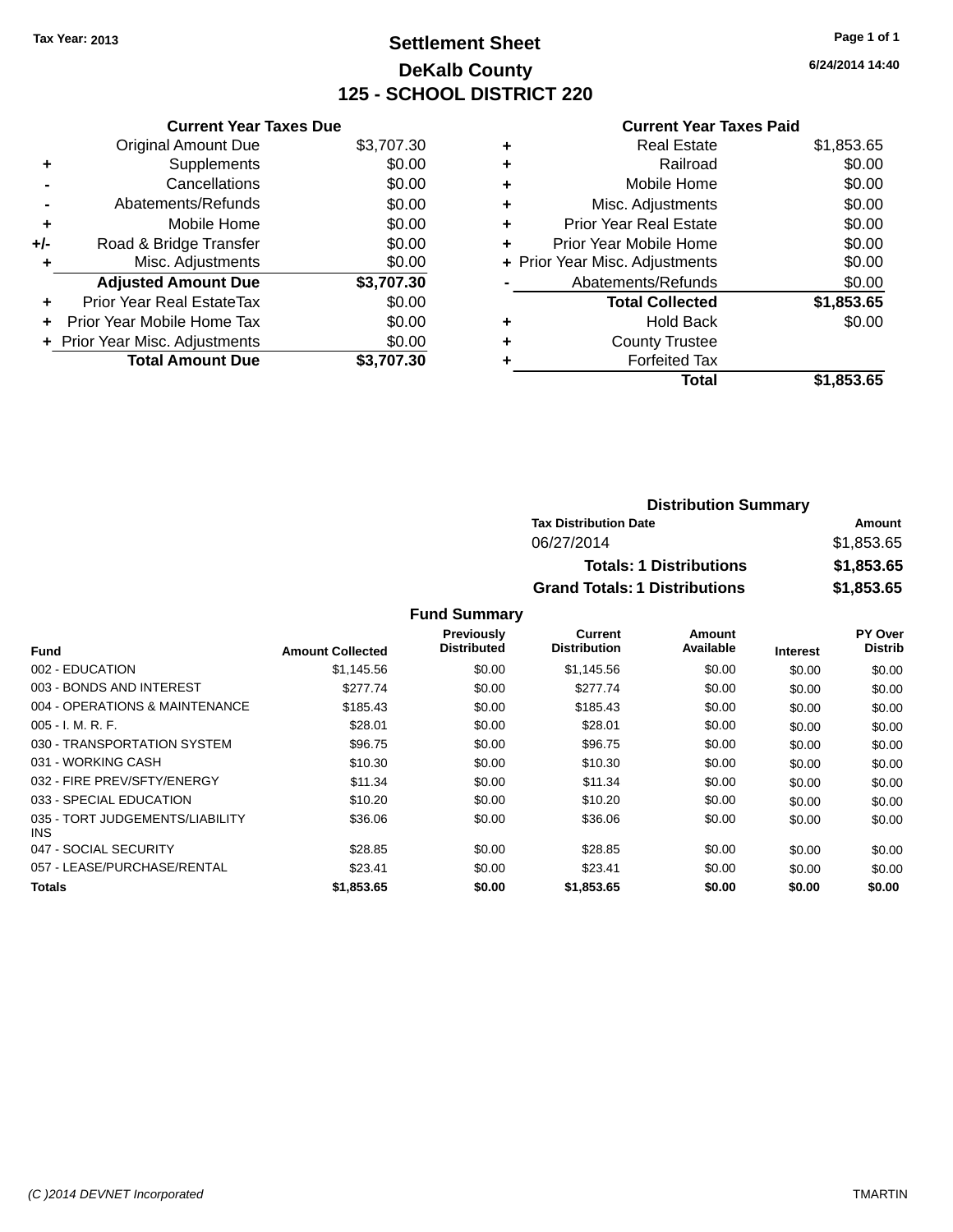## **Settlement Sheet Tax Year: 2013 Page 1 of 1 DeKalb County 126 - SCHOOL DISTRICT 269**

**6/24/2014 14:40**

#### **Current Year Taxes Paid**

|       | <b>Current Year Taxes Due</b>  |              |
|-------|--------------------------------|--------------|
|       | <b>Original Amount Due</b>     | \$263,666.93 |
| ٠     | Supplements                    | \$2,549.19   |
|       | Cancellations                  | \$3,258.98   |
|       | Abatements/Refunds             | \$0.00       |
| ٠     | Mobile Home                    | \$0.00       |
| $+/-$ | Road & Bridge Transfer         | \$0.00       |
|       | Misc. Adjustments              | \$0.00       |
|       | <b>Adjusted Amount Due</b>     | \$262,957.14 |
| ٠     | Prior Year Real EstateTax      | \$0.00       |
|       | Prior Year Mobile Home Tax     | \$0.00       |
|       | + Prior Year Misc. Adjustments | \$0.00       |
|       | <b>Total Amount Due</b>        | \$262,957.14 |
|       |                                |              |

|   | <b>Real Estate</b>             | \$161,264.53 |
|---|--------------------------------|--------------|
| ٠ | Railroad                       | \$0.00       |
| ٠ | Mobile Home                    | \$0.00       |
| ٠ | Misc. Adjustments              | \$0.00       |
| ٠ | <b>Prior Year Real Estate</b>  | \$0.00       |
| ٠ | Prior Year Mobile Home         | \$0.00       |
|   | + Prior Year Misc. Adjustments | \$0.00       |
|   | Abatements/Refunds             | \$0.00       |
|   | <b>Total Collected</b>         | \$161,264.53 |
| ٠ | <b>Hold Back</b>               | \$0.00       |
| ٠ | <b>County Trustee</b>          |              |
| ٠ | <b>Forfeited Tax</b>           |              |
|   | Total                          | \$161.264.53 |
|   |                                |              |

#### **Distribution Summary Tax Distribution Date Amount** 05/22/2014 \$45,682.69 06/27/2014 \$115,581.84 **Totals: 2 Distributions \$161,264.53 Grand Totals: 2 Distributions \$161,264.53**

| <b>Fund</b>                                   | <b>Amount Collected</b> | <b>Previously</b><br><b>Distributed</b> | Current<br><b>Distribution</b> | Amount<br>Available | <b>Interest</b> | <b>PY Over</b><br><b>Distrib</b> |
|-----------------------------------------------|-------------------------|-----------------------------------------|--------------------------------|---------------------|-----------------|----------------------------------|
| 002 - EDUCATION                               | \$102.812.91            | \$29.124.63                             | \$73.688.28                    | \$0.00              | \$0.00          | \$0.00                           |
| 004 - OPERATIONS & MAINTENANCE                | \$26.927.15             | \$7.627.87                              | \$19,299.28                    | \$0.00              | \$0.00          | \$0.00                           |
| $005 - I. M. R. F.$                           | \$1,605.39              | \$454.77                                | \$1.150.62                     | \$0.00              | \$0.00          | \$0.00                           |
| 030 - TRANSPORTATION SYSTEM                   | \$5,875,03              | \$1.664.27                              | \$4,210.76                     | \$0.00              | \$0.00          | \$0.00                           |
| 031 - WORKING CASH                            | \$2,447.99              | \$693.46                                | \$1.754.53                     | \$0.00              | \$0.00          | \$0.00                           |
| 033 - SPECIAL EDUCATION                       | \$979.20                | \$277.39                                | \$701.81                       | \$0.00              | \$0.00          | \$0.00                           |
| 035 - TORT JUDGEMENTS/LIABILITY<br><b>INS</b> | \$17,205.96             | \$4.874.07                              | \$12,331.89                    | \$0.00              | \$0.00          | \$0.00                           |
| 047 - SOCIAL SECURITY                         | \$3,410.90              | \$966.23                                | \$2,444.67                     | \$0.00              | \$0.00          | \$0.00                           |
| <b>Totals</b>                                 | \$161,264.53            | \$45,682.69                             | \$115,581.84                   | \$0.00              | \$0.00          | \$0.00                           |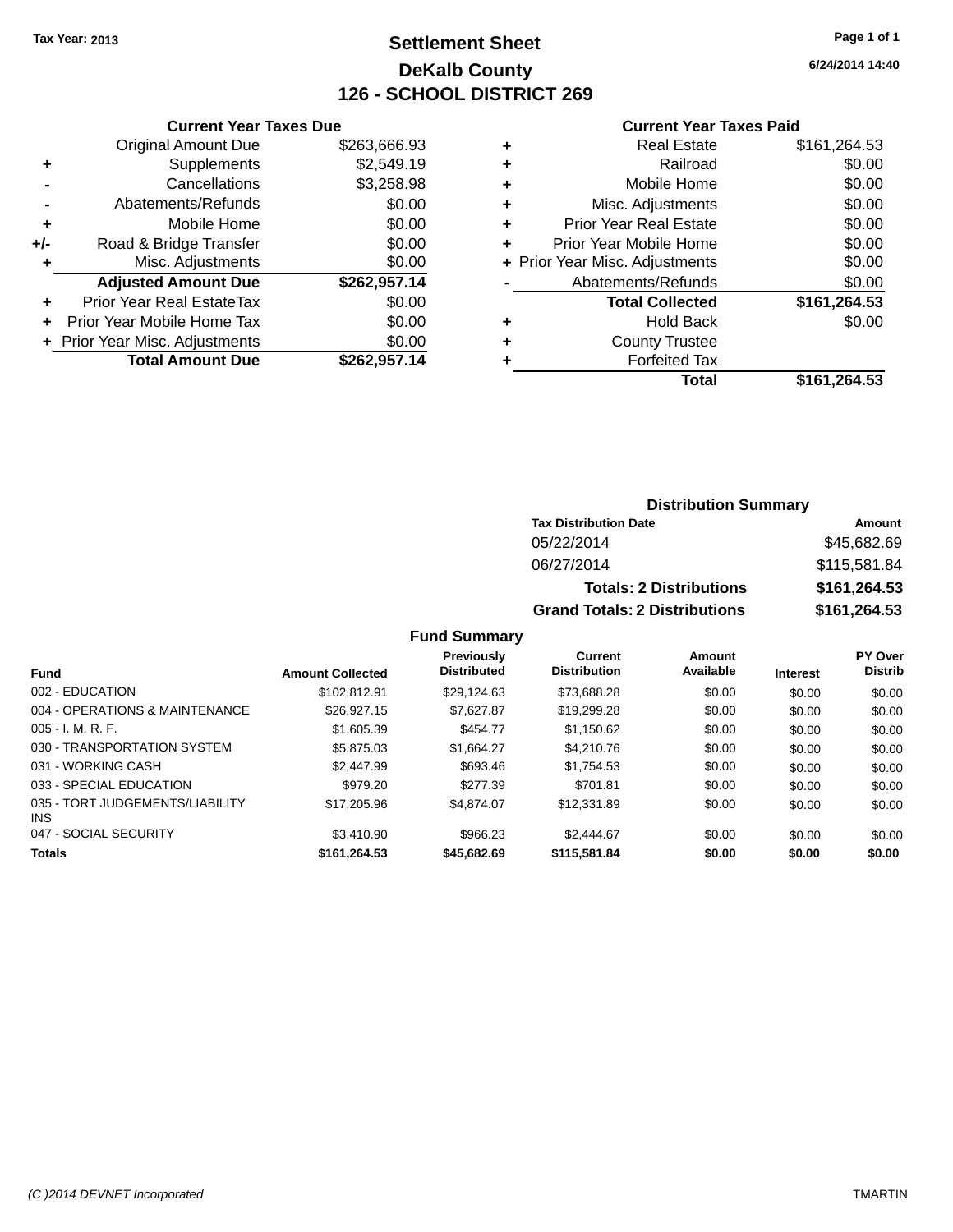## **Settlement Sheet Tax Year: 2013 Page 1 of 1 DeKalb County 127 - SCHOOL DISTRICT 271**

**6/24/2014 14:40**

#### **Current Year Taxes Paid**

|     | <b>Current Year Taxes Due</b>  |             |
|-----|--------------------------------|-------------|
|     | <b>Original Amount Due</b>     | \$60,184.02 |
| ٠   | Supplements                    | \$0.00      |
|     | Cancellations                  | \$0.00      |
|     | Abatements/Refunds             | \$0.00      |
| ٠   | Mobile Home                    | \$0.00      |
| +/- | Road & Bridge Transfer         | \$0.00      |
|     | Misc. Adjustments              | \$0.00      |
|     | <b>Adjusted Amount Due</b>     | \$60,184.02 |
| ٠   | Prior Year Real EstateTax      | \$0.00      |
|     | Prior Year Mobile Home Tax     | \$0.00      |
|     | + Prior Year Misc. Adjustments | \$0.00      |
|     | <b>Total Amount Due</b>        | \$60.184.02 |
|     |                                |             |

|   | <b>Real Estate</b>             | \$33,764.60 |
|---|--------------------------------|-------------|
| ٠ | Railroad                       | \$0.00      |
| ٠ | Mobile Home                    | \$0.00      |
| ٠ | Misc. Adjustments              | \$0.00      |
| ٠ | <b>Prior Year Real Estate</b>  | \$0.00      |
| ٠ | Prior Year Mobile Home         | \$0.00      |
|   | + Prior Year Misc. Adjustments | \$0.00      |
|   | Abatements/Refunds             | \$0.00      |
|   | <b>Total Collected</b>         | \$33,764.60 |
| ٠ | Hold Back                      | \$0.00      |
| ٠ | <b>County Trustee</b>          |             |
| ٠ | <b>Forfeited Tax</b>           |             |
|   | Total                          | \$33.764.60 |
|   |                                |             |

### **Distribution Summary Tax Distribution Date Amount** 05/22/2014 \$9,593.93 06/27/2014 \$24,170.67 **Totals: 2 Distributions \$33,764.60 Grand Totals: 2 Distributions \$33,764.60**

|                                         |                         | Previously         | Current             | Amount    |                 | PY Over        |
|-----------------------------------------|-------------------------|--------------------|---------------------|-----------|-----------------|----------------|
| <b>Fund</b>                             | <b>Amount Collected</b> | <b>Distributed</b> | <b>Distribution</b> | Available | <b>Interest</b> | <b>Distrib</b> |
| 002 - EDUCATION                         | \$18,859.81             | \$5,358.86         | \$13,500.95         | \$0.00    | \$0.00          | \$0.00         |
| 003 - BONDS AND INTEREST                | \$7,103.46              | \$2,018.39         | \$5,085.07          | \$0.00    | \$0.00          | \$0.00         |
| 004 - OPERATIONS & MAINTENANCE          | \$3,212.80              | \$912.89           | \$2,299.91          | \$0.00    | \$0.00          | \$0.00         |
| $005 - I. M. R. F.$                     | \$1,013.99              | \$288.12           | \$725.87            | \$0.00    | \$0.00          | \$0.00         |
| 030 - TRANSPORTATION SYSTEM             | \$1,066.62              | \$303.07           | \$763.55            | \$0.00    | \$0.00          | \$0.00         |
| 031 - WORKING CASH                      | \$177.63                | \$50.47            | \$127.16            | \$0.00    | \$0.00          | \$0.00         |
| 032 - FIRE PREV/SFTY/ENERGY             | \$14.32                 | \$4.07             | \$10.25             | \$0.00    | \$0.00          | \$0.00         |
| 033 - SPECIAL EDUCATION                 | \$143.53                | \$40.78            | \$102.75            | \$0.00    | \$0.00          | \$0.00         |
| 035 - TORT JUDGEMENTS/LIABILITY<br>INS. | \$1,170.72              | \$332.65           | \$838.07            | \$0.00    | \$0.00          | \$0.00         |
| 047 - SOCIAL SECURITY                   | \$806.53                | \$229.17           | \$577.36            | \$0.00    | \$0.00          | \$0.00         |
| 057 - LEASE/PURCHASE/RENTAL             | \$195.19                | \$55.46            | \$139.73            | \$0.00    | \$0.00          | \$0.00         |
| <b>Totals</b>                           | \$33.764.60             | \$9,593.93         | \$24,170.67         | \$0.00    | \$0.00          | \$0.00         |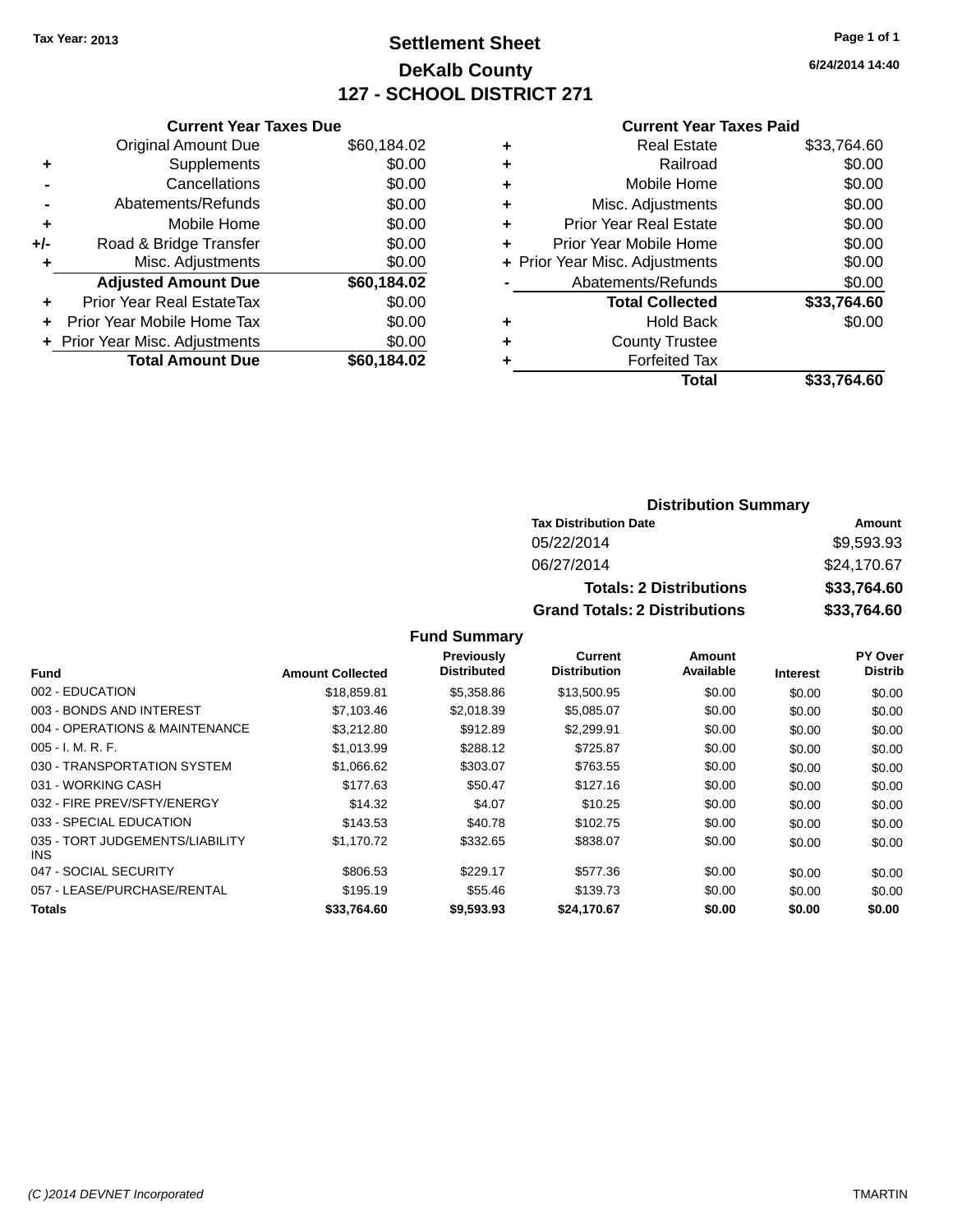## **Settlement Sheet Tax Year: 2013 Page 1 of 1 DeKalb County 128 - SCHOOL DISTRICT 300**

**6/24/2014 14:40**

#### **Current Year Taxes Paid**

|     | <b>Current Year Taxes Due</b>    |            |
|-----|----------------------------------|------------|
|     | <b>Original Amount Due</b>       | \$8,819.47 |
| ٠   | Supplements                      | \$0.00     |
|     | Cancellations                    | \$0.00     |
|     | Abatements/Refunds               | \$0.00     |
| ٠   | Mobile Home                      | \$0.00     |
| +/- | Road & Bridge Transfer           | \$0.00     |
| ٠   | Misc. Adjustments                | \$0.00     |
|     | <b>Adjusted Amount Due</b>       | \$8,819.47 |
| ٠   | <b>Prior Year Real EstateTax</b> | \$0.00     |
| ٠   | Prior Year Mobile Home Tax       | \$0.00     |
|     | + Prior Year Misc. Adjustments   | \$0.00     |
|     | <b>Total Amount Due</b>          | \$8.819.47 |

| ٠ | <b>Real Estate</b>             | \$5,606.88 |
|---|--------------------------------|------------|
| ٠ | Railroad                       | \$0.00     |
| ٠ | Mobile Home                    | \$0.00     |
| ٠ | Misc. Adjustments              | \$0.00     |
| ٠ | <b>Prior Year Real Estate</b>  | \$0.00     |
| ÷ | Prior Year Mobile Home         | \$0.00     |
|   | + Prior Year Misc. Adjustments | \$0.00     |
|   | Abatements/Refunds             | \$0.00     |
|   | <b>Total Collected</b>         | \$5,606.88 |
| ٠ | <b>Hold Back</b>               | \$0.00     |
| ٠ | <b>County Trustee</b>          |            |
| ٠ | <b>Forfeited Tax</b>           |            |
|   | Total                          | \$5,606.88 |
|   |                                |            |

| <b>Distribution Summary</b>          |            |  |  |
|--------------------------------------|------------|--|--|
| <b>Tax Distribution Date</b>         | Amount     |  |  |
| 05/22/2014                           | \$3,212.59 |  |  |
| 06/27/2014                           | \$2,394.29 |  |  |
| <b>Totals: 2 Distributions</b>       | \$5,606.88 |  |  |
| <b>Grand Totals: 2 Distributions</b> | \$5,606.88 |  |  |

| <b>Fund</b>                                   | <b>Amount Collected</b> | <b>Previously</b><br><b>Distributed</b> | Current<br><b>Distribution</b> | Amount<br>Available | <b>Interest</b> | PY Over<br><b>Distrib</b> |
|-----------------------------------------------|-------------------------|-----------------------------------------|--------------------------------|---------------------|-----------------|---------------------------|
| 002 - EDUCATION                               | \$3.031.04              | \$1.736.71                              | \$1.294.33                     | \$0.00              | \$0.00          | \$0.00                    |
| 003 - BONDS AND INTEREST                      | \$830.32                | \$475.75                                | \$354.57                       | \$0.00              | \$0.00          | \$0.00                    |
| 004 - OPERATIONS & MAINTENANCE                | \$662.27                | \$379.46                                | \$282.81                       | \$0.00              | \$0.00          | \$0.00                    |
| $005 - I. M. R. F.$                           | \$104.07                | \$59.63                                 | \$44.44                        | \$0.00              | \$0.00          | \$0.00                    |
| 030 - TRANSPORTATION SYSTEM                   | \$141.28                | \$80.95                                 | \$60.33                        | \$0.00              | \$0.00          | \$0.00                    |
| 031 - WORKING CASH                            | \$0.44                  | \$0.25                                  | \$0.19                         | \$0.00              | \$0.00          | \$0.00                    |
| 033 - SPECIAL EDUCATION                       | \$706.42                | \$404.76                                | \$301.66                       | \$0.00              | \$0.00          | \$0.00                    |
| 035 - TORT JUDGEMENTS/LIABILITY<br><b>INS</b> | \$44.16                 | \$25.30                                 | \$18.86                        | \$0.00              | \$0.00          | \$0.00                    |
| 047 - SOCIAL SECURITY                         | \$86.88                 | \$49.78                                 | \$37.10                        | \$0.00              | \$0.00          | \$0.00                    |
| <b>Totals</b>                                 | \$5,606.88              | \$3,212.59                              | \$2,394.29                     | \$0.00              | \$0.00          | \$0.00                    |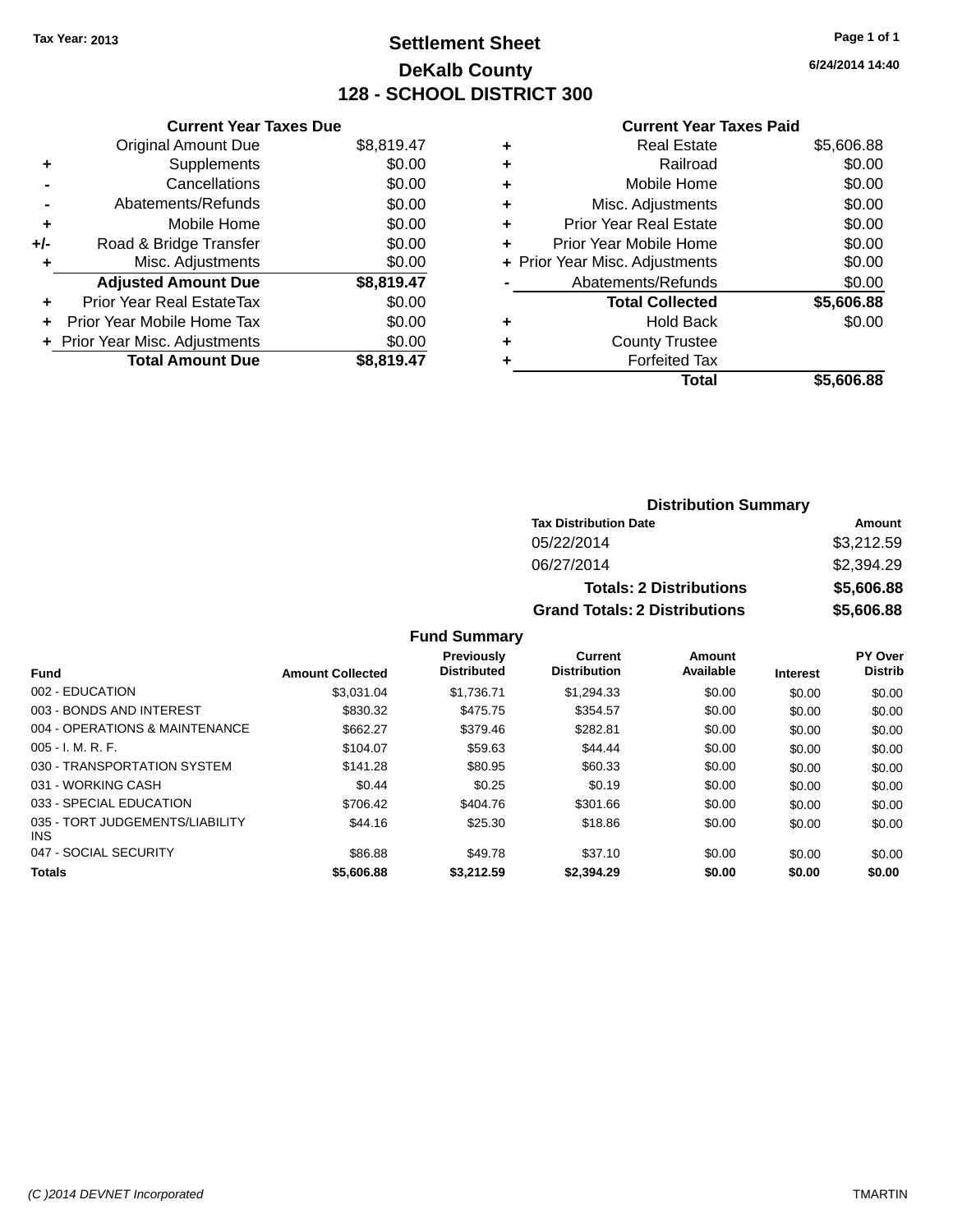## **Settlement Sheet Tax Year: 2013 Page 1 of 1 DeKalb County 129 - SCHOOL DISTRICT 301**

**6/24/2014 14:40**

#### **Current Year Taxes Paid**

| <b>Current Year Taxes Due</b> |                                  |            |  |  |
|-------------------------------|----------------------------------|------------|--|--|
|                               | <b>Original Amount Due</b>       | \$9,199.16 |  |  |
| ٠                             | Supplements                      | \$0.00     |  |  |
|                               | Cancellations                    | \$0.00     |  |  |
|                               | Abatements/Refunds               | \$0.00     |  |  |
| ٠                             | Mobile Home                      | \$0.00     |  |  |
| +/-                           | Road & Bridge Transfer           | \$0.00     |  |  |
| ٠                             | Misc. Adjustments                | \$0.00     |  |  |
|                               | <b>Adjusted Amount Due</b>       | \$9,199.16 |  |  |
| ٠                             | <b>Prior Year Real EstateTax</b> | \$0.00     |  |  |
| ÷                             | Prior Year Mobile Home Tax       | \$0.00     |  |  |
|                               | + Prior Year Misc. Adjustments   | \$0.00     |  |  |
|                               | <b>Total Amount Due</b>          | \$9.199.16 |  |  |

| ٠ | <b>Real Estate</b>             | \$4,599.58 |
|---|--------------------------------|------------|
| ٠ | Railroad                       | \$0.00     |
| ٠ | Mobile Home                    | \$0.00     |
| ٠ | Misc. Adjustments              | \$0.00     |
| ٠ | <b>Prior Year Real Estate</b>  | \$0.00     |
| ٠ | Prior Year Mobile Home         | \$0.00     |
|   | + Prior Year Misc. Adjustments | \$0.00     |
|   | Abatements/Refunds             | \$0.00     |
|   | <b>Total Collected</b>         | \$4,599.58 |
| ٠ | Hold Back                      | \$0.00     |
|   | <b>County Trustee</b>          |            |
| ٠ | <b>Forfeited Tax</b>           |            |
|   | Total                          | \$4,599.58 |
|   |                                |            |

| <b>Distribution Summary</b>          |            |  |  |
|--------------------------------------|------------|--|--|
| <b>Tax Distribution Date</b>         | Amount     |  |  |
| 05/22/2014                           | \$2,106.72 |  |  |
| 06/27/2014                           | \$2,492.86 |  |  |
| <b>Totals: 2 Distributions</b>       | \$4,599.58 |  |  |
| <b>Grand Totals: 2 Distributions</b> | \$4,599.58 |  |  |

| Fund                                                | <b>Amount Collected</b> | <b>Previously</b><br><b>Distributed</b> | Current<br><b>Distribution</b> | Amount<br>Available | <b>Interest</b> | <b>PY Over</b><br><b>Distrib</b> |
|-----------------------------------------------------|-------------------------|-----------------------------------------|--------------------------------|---------------------|-----------------|----------------------------------|
|                                                     |                         |                                         |                                |                     |                 |                                  |
| 002 - EDUCATION                                     | \$2,337.95              | \$1.070.84                              | \$1.267.11                     | \$0.00              | \$0.00          | \$0.00                           |
| 003 - BONDS AND INTEREST                            | \$812.27                | \$372.04                                | \$440.23                       | \$0.00              | \$0.00          | \$0.00                           |
| 004 - OPERATIONS & MAINTENANCE                      | \$438.38                | \$200.79                                | \$237.59                       | \$0.00              | \$0.00          | \$0.00                           |
| $005 - I. M. R. F.$                                 | \$76.79                 | \$35.17                                 | \$41.62                        | \$0.00              | \$0.00          | \$0.00                           |
| 030 - TRANSPORTATION SYSTEM                         | \$367.53                | \$168.34                                | \$199.19                       | \$0.00              | \$0.00          | \$0.00                           |
| 031 - WORKING CASH                                  | \$29.13                 | \$13.34                                 | \$15.79                        | \$0.00              | \$0.00          | \$0.00                           |
| 033 - SPECIAL EDUCATION                             | \$354.28                | \$162.27                                | \$192.01                       | \$0.00              | \$0.00          | \$0.00                           |
| 035 - TORT JUDGMENTS, LIABILITY<br><b>INSURANCE</b> | \$88.45                 | \$40.51                                 | \$47.94                        | \$0.00              | \$0.00          | \$0.00                           |
| 047 - SOCIAL SECURITY                               | \$94.80                 | \$43.42                                 | \$51.38                        | \$0.00              | \$0.00          | \$0.00                           |
| <b>Totals</b>                                       | \$4,599.58              | \$2,106.72                              | \$2,492.86                     | \$0.00              | \$0.00          | \$0.00                           |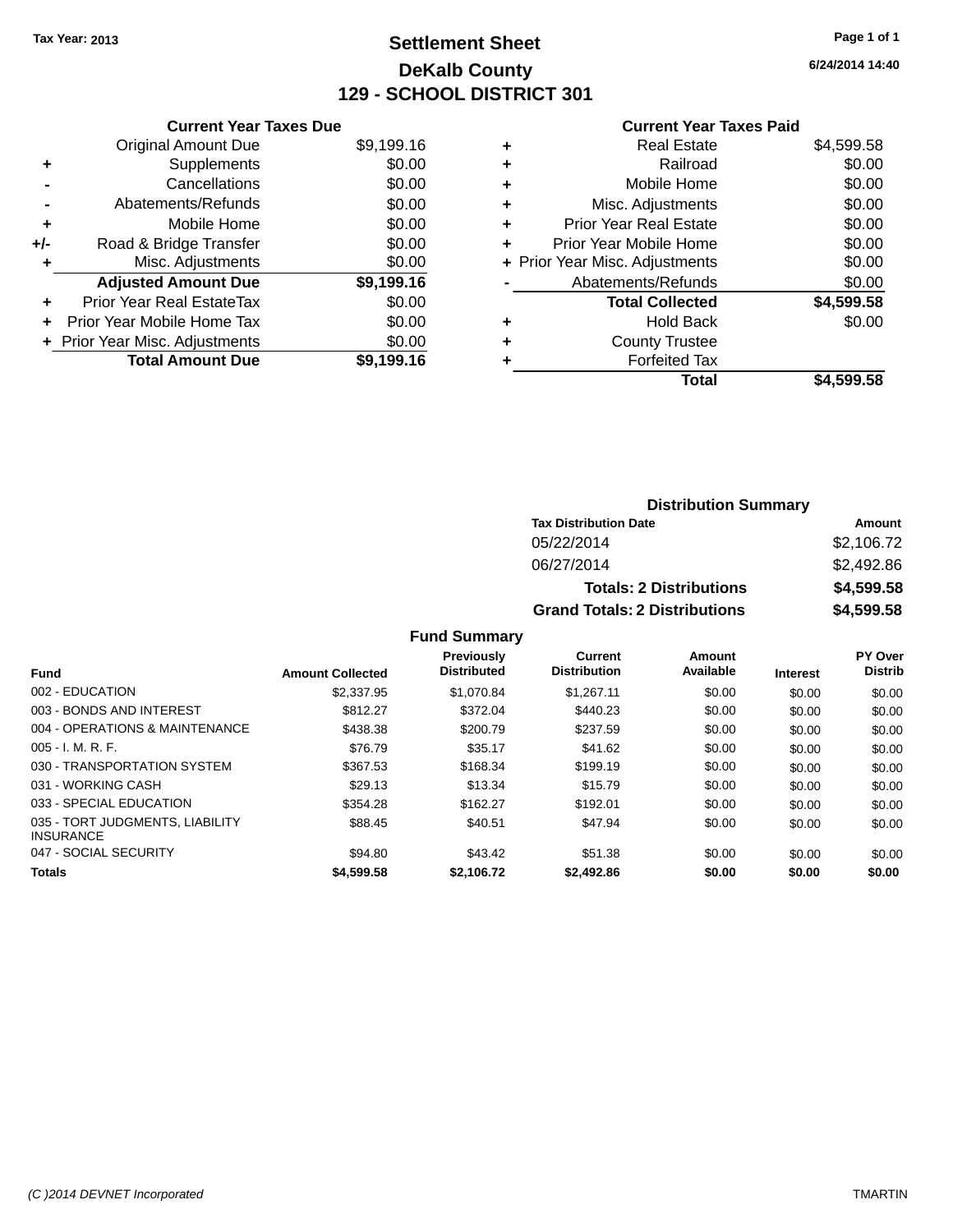## **Settlement Sheet Tax Year: 2013 Page 1 of 1 DeKalb County 130 - SCHOOL DISTRICT 302**

**6/24/2014 14:40**

#### **Current Year Taxes Paid**

|                            | \$0.00                         |
|----------------------------|--------------------------------|
| Prior Year Mobile Home Tax | \$0.00                         |
| Prior Year Real EstateTax  | \$0.00                         |
| <b>Adjusted Amount Due</b> | \$1,841,586.59                 |
| Misc. Adjustments          | \$0.00                         |
| Road & Bridge Transfer     | \$0.00                         |
| Mobile Home                | \$0.00                         |
| Abatements/Refunds         | \$0.00                         |
| Cancellations              | \$7,221.02                     |
| Supplements                | \$6,522.27                     |
| <b>Original Amount Due</b> | \$1,842,285.34                 |
|                            | + Prior Year Misc. Adjustments |

**Current Year Taxes Due**

|   | <b>Real Estate</b>             | \$923,356.12 |
|---|--------------------------------|--------------|
| ٠ | Railroad                       | \$26,067.20  |
| ٠ | Mobile Home                    | \$0.00       |
| ٠ | Misc. Adjustments              | \$0.00       |
| ٠ | <b>Prior Year Real Estate</b>  | \$0.00       |
| ÷ | Prior Year Mobile Home         | \$0.00       |
|   | + Prior Year Misc. Adjustments | \$0.00       |
|   | Abatements/Refunds             | \$0.00       |
|   | <b>Total Collected</b>         | \$949,423.32 |
| ٠ | <b>Hold Back</b>               | \$0.00       |
| ٠ | <b>County Trustee</b>          |              |
| ٠ | <b>Forfeited Tax</b>           |              |
|   | Total                          | \$949,423.32 |
|   |                                |              |

#### **Distribution Summary Tax Distribution Date Amount** 05/22/2014 \$243,483.40 06/27/2014 \$705,939.92 **Totals: 2 Distributions \$949,423.32 Grand Totals: 2 Distributions \$949,423.32**

| Fund                           | <b>Amount Collected</b> | <b>Previously</b><br><b>Distributed</b> | <b>Current</b><br><b>Distribution</b> | Amount<br>Available | <b>Interest</b> | <b>PY Over</b><br><b>Distrib</b> |
|--------------------------------|-------------------------|-----------------------------------------|---------------------------------------|---------------------|-----------------|----------------------------------|
| 002 - EDUCATION                | \$499.834.33            | \$128,184.52                            | \$371.649.81                          | \$0.00              | \$0.00          | \$0.00                           |
| 003 - BONDS AND INTEREST       | \$185,308.45            | \$47,523.09                             | \$137,785.36                          | \$0.00              | \$0.00          | \$0.00                           |
| 004 - OPERATIONS & MAINTENANCE | \$83,931.87             | \$21.524.66                             | \$62,407.21                           | \$0.00              | \$0.00          | \$0.00                           |
| $005 - I. M. R. F.$            | \$11.044.64             | \$2,832.44                              | \$8,212,20                            | \$0.00              | \$0.00          | \$0.00                           |
| 030 - TRANSPORTATION SYSTEM    | \$73,623.98             | \$18,881.16                             | \$54.742.82                           | \$0.00              | \$0.00          | \$0.00                           |
| 031 - WORKING CASH             | \$1,805.81              | \$463.11                                | \$1.342.70                            | \$0.00              | \$0.00          | \$0.00                           |
| 033 - SPECIAL EDUCATION        | \$79.147.73             | \$20,297.75                             | \$58,849.98                           | \$0.00              | \$0.00          | \$0.00                           |
| 047 - SOCIAL SECURITY          | \$14.726.51             | \$3.776.67                              | \$10.949.84                           | \$0.00              | \$0.00          | \$0.00                           |
| <b>Totals</b>                  | \$949,423.32            | \$243,483.40                            | \$705,939.92                          | \$0.00              | \$0.00          | \$0.00                           |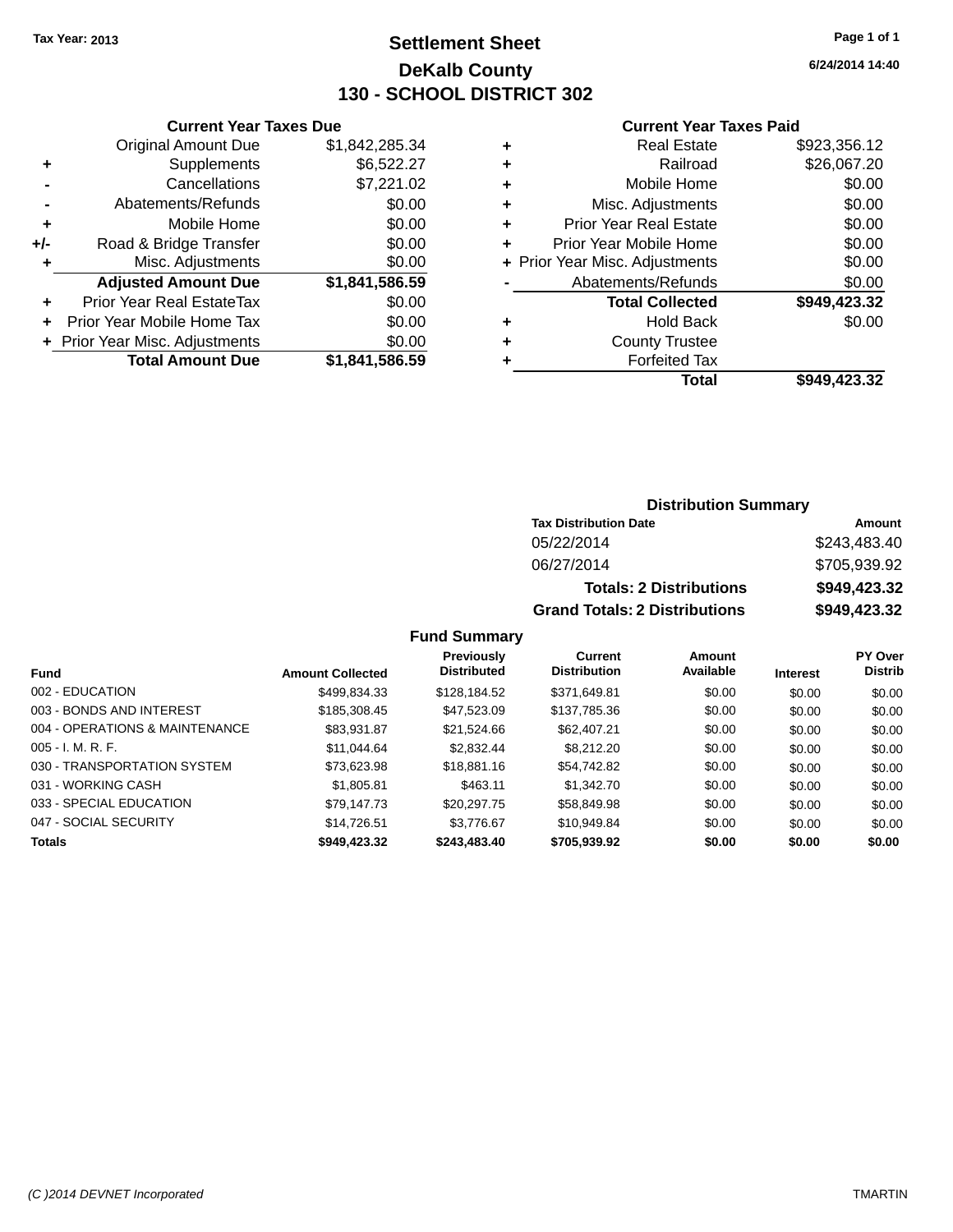## **Settlement Sheet Tax Year: 2013 Page 1 of 1 DeKalb County 131 - SCHOOL DISTRICT 424**

**6/24/2014 14:40**

#### **Current Year Taxes Paid**

|       | <b>Current Year Taxes Due</b>  |                 |
|-------|--------------------------------|-----------------|
|       | <b>Original Amount Due</b>     | \$10,292,632.33 |
| ٠     | Supplements                    | \$39,306.44     |
|       | Cancellations                  | \$57,012.36     |
|       | Abatements/Refunds             | \$6,254.22      |
| ٠     | Mobile Home                    | \$0.00          |
| $+/-$ | Road & Bridge Transfer         | \$0.00          |
|       | Misc. Adjustments              | \$0.00          |
|       | <b>Adjusted Amount Due</b>     | \$10,268,672.19 |
| ÷     | Prior Year Real EstateTax      | \$243.36        |
|       | Prior Year Mobile Home Tax     | \$0.00          |
|       | + Prior Year Misc. Adjustments | \$0.00          |
|       | <b>Total Amount Due</b>        | \$10,268,915.55 |
|       |                                |                 |

| ٠ | <b>Real Estate</b>             | \$5,427,633.16 |
|---|--------------------------------|----------------|
| ٠ | Railroad                       | \$46,047.61    |
| ٠ | Mobile Home                    | \$0.00         |
| ٠ | Misc. Adjustments              | \$0.00         |
| ٠ | <b>Prior Year Real Estate</b>  | \$243.36       |
| ÷ | Prior Year Mobile Home         | \$0.00         |
|   | + Prior Year Misc. Adjustments | \$0.00         |
|   | Abatements/Refunds             | \$6,254.22     |
|   | <b>Total Collected</b>         | \$5,467,669.91 |
| ٠ | <b>Hold Back</b>               | \$0.00         |
| ٠ | <b>County Trustee</b>          |                |
| ٠ | <b>Forfeited Tax</b>           |                |
|   | Total                          | \$5,467,669.91 |
|   |                                |                |

### **Distribution Summary**

| <b>Tax Distribution Date</b>         | Amount         |
|--------------------------------------|----------------|
| 05/22/2014                           | \$1.325.919.49 |
| 06/27/2014                           | \$4,141,750.42 |
| <b>Totals: 2 Distributions</b>       | \$5,467,669.91 |
| <b>Grand Totals: 2 Distributions</b> | \$5,467,669.91 |

### **Fund Summary**

| <b>Fund</b>                                   | <b>Amount Collected</b> | Previously<br><b>Distributed</b> | <b>Current</b><br><b>Distribution</b> | Amount<br>Available | <b>Interest</b> | PY Over<br><b>Distrib</b> |
|-----------------------------------------------|-------------------------|----------------------------------|---------------------------------------|---------------------|-----------------|---------------------------|
|                                               |                         |                                  |                                       |                     |                 |                           |
| 002 - EDUCATION                               | \$2,945,537.66          | \$714.298.03                     | \$2,231,239.63                        | \$0.00              | \$0.00          | \$0.00                    |
| 003 - BONDS AND INTEREST                      | \$1,134,771.14          | \$275,183.98                     | \$859,587.16                          | \$0.00              | \$0.00          | \$0.00                    |
| 004 - OPERATIONS & MAINTENANCE                | \$636,157.94            | \$154,269.42                     | \$481,888.52                          | \$0.00              | \$0.00          | \$0.00                    |
| $005 - I. M. R. F.$                           | \$129,430.67            | \$31,387.16                      | \$98,043.51                           | \$0.00              | \$0.00          | \$0.00                    |
| 030 - TRANSPORTATION SYSTEM                   | \$212.479.12            | \$51,526.55                      | \$160.952.57                          | \$0.00              | \$0.00          | \$0.00                    |
| 031 - WORKING CASH                            | \$12,400.68             | \$3,007.19                       | \$9,393.49                            | \$0.00              | \$0.00          | \$0.00                    |
| 032 - FIRE PREV/SFTY/ENERGY                   | \$24.369.41             | \$5,909.63                       | \$18,459.78                           | \$0.00              | \$0.00          | \$0.00                    |
| 033 - SPECIAL EDUCATION                       | \$46,590.02             | \$11,298.16                      | \$35,291.86                           | \$0.00              | \$0.00          | \$0.00                    |
| 035 - TORT JUDGEMENTS/LIABILITY<br><b>INS</b> | \$139,551.34            | \$33,841.44                      | \$105,709.90                          | \$0.00              | \$0.00          | \$0.00                    |
| 047 - SOCIAL SECURITY                         | \$163,078.73            | \$39.546.87                      | \$123,531.86                          | \$0.00              | \$0.00          | \$0.00                    |
| 057 - LEASE/PURCHASE/RENTAL                   | \$23,303,20             | \$5.651.06                       | \$17.652.14                           | \$0.00              | \$0.00          | \$0.00                    |
| <b>Totals</b>                                 | \$5,467,669.91          | \$1,325,919.49                   | \$4,141,750.42                        | \$0.00              | \$0.00          | \$0.00                    |

#### **Abatement Detail**

| Year Source                        | <b>Account Type</b> | <b>Amount Adjustment Description</b>                 |
|------------------------------------|---------------------|------------------------------------------------------|
| 2013 RE - Real Estate              | PTAB Decision       | \$45.27 PTAB INTEREST REFUND 03-30-276-011 by TBA    |
| 2013 RE - Real Estate RE Abatement |                     | \$6.208.95 PRIOR YEAR ABATEMENT 03-30-180-016 by TBA |
| <b>Totals 2 entries</b>            |                     | \$6.254.22                                           |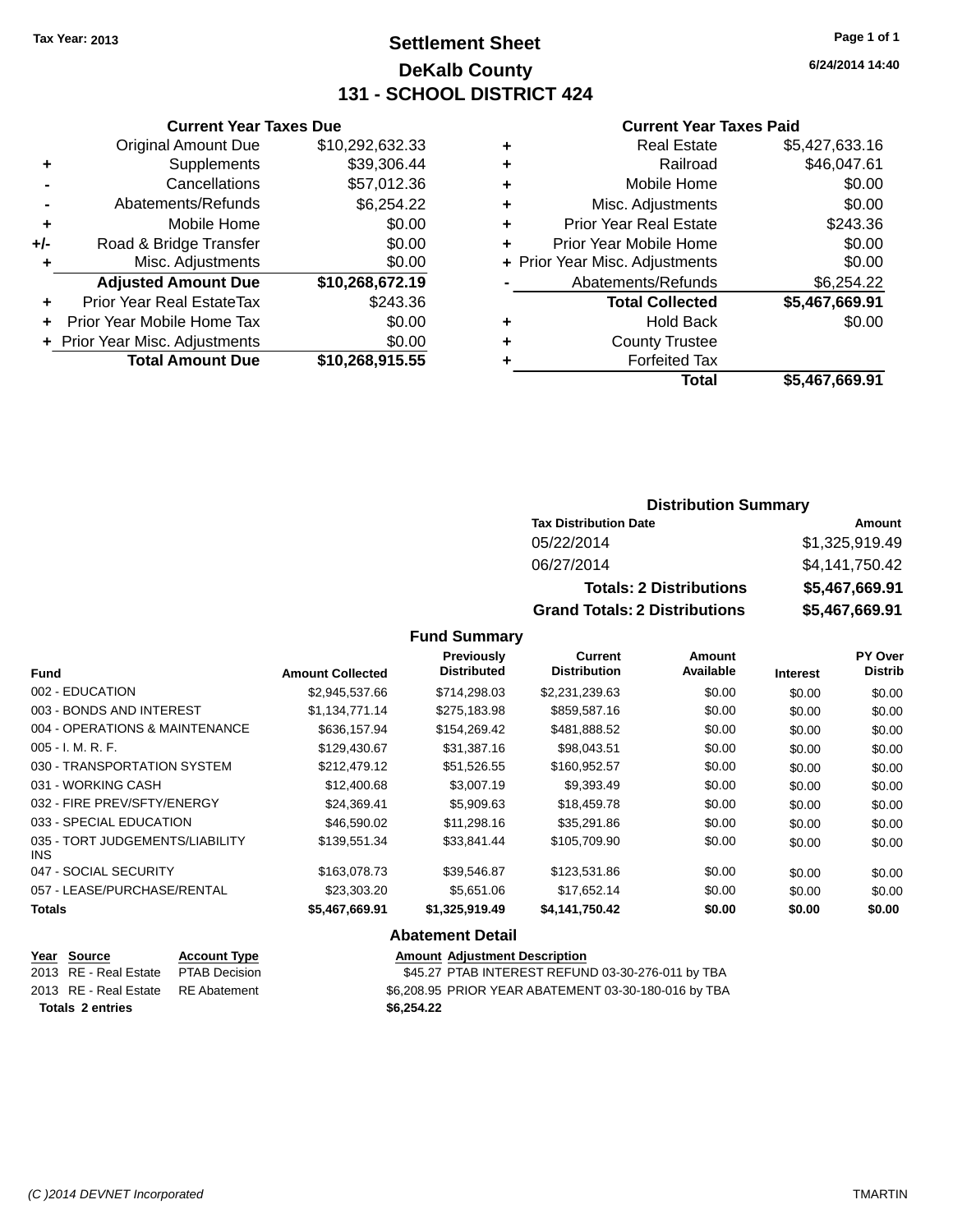## **Settlement Sheet Tax Year: 2013 Page 1 of 1 DeKalb County 132 - SCHOOL DISTRICT 425**

**6/24/2014 14:40**

#### **Current Year Taxes Paid**

|     | <b>Total Amount Due</b>          | \$7,310,092.47 |
|-----|----------------------------------|----------------|
|     | + Prior Year Misc. Adjustments   | \$0.00         |
| ÷   | Prior Year Mobile Home Tax       | \$0.00         |
| ٠   | <b>Prior Year Real EstateTax</b> | (\$254.43)     |
|     | <b>Adjusted Amount Due</b>       | \$7,310,346.90 |
| ٠   | Misc. Adjustments                | \$1,500.32     |
| +/- | Road & Bridge Transfer           | \$0.00         |
| ÷   | Mobile Home                      | \$0.00         |
|     | Abatements/Refunds               | \$5.95         |
|     | Cancellations                    | \$31,668.78    |
| ٠   | Supplements                      | \$28,747.87    |
|     | <b>Original Amount Due</b>       | \$7,311,773.44 |
|     |                                  |                |

**Current Year Taxes Due**

| ٠ | <b>Real Estate</b>             | \$3,892,179.69 |
|---|--------------------------------|----------------|
| ٠ | Railroad                       | \$85,932.05    |
| ٠ | Mobile Home                    | \$0.00         |
| ٠ | Misc. Adjustments              | \$1,500.32     |
| ٠ | <b>Prior Year Real Estate</b>  | (\$254.43)     |
| ÷ | Prior Year Mobile Home         | \$0.00         |
|   | + Prior Year Misc. Adjustments | \$0.00         |
|   | Abatements/Refunds             | \$5.95         |
|   | <b>Total Collected</b>         | \$3,979,351.68 |
| ٠ | Hold Back                      | \$0.00         |
| ٠ | <b>County Trustee</b>          |                |
| ٠ | <b>Forfeited Tax</b>           |                |
|   | Total                          | \$3,979,351.68 |
|   |                                |                |

#### **Distribution Summary Tax Distribution Date Amount** 05/22/2014 \$679,544.20 06/27/2014 \$3,299,807.48 **Totals: 2 Distributions \$3,979,351.68 Grand Totals: 2 Distributions \$3,979,351.68**

#### **Fund Summary**

|                                               |                         | <b>Previously</b><br><b>Distributed</b> | <b>Current</b><br><b>Distribution</b> | Amount<br>Available |                 | <b>PY Over</b><br><b>Distrib</b> |
|-----------------------------------------------|-------------------------|-----------------------------------------|---------------------------------------|---------------------|-----------------|----------------------------------|
| <b>Fund</b>                                   | <b>Amount Collected</b> |                                         |                                       |                     | <b>Interest</b> |                                  |
| 002 - EDUCATION                               | \$2,910,593.31          | \$497,034.93                            | \$2,413,558.38                        | \$0.00              | \$0.00          | \$0.00                           |
| 003 - BONDS AND INTEREST                      | \$117.681.37            | \$20,096.16                             | \$97,585.21                           | \$0.00              | \$0.00          | \$0.00                           |
| 004 - OPERATIONS & MAINTENANCE                | \$348.921.49            | \$59,584.47                             | \$289,337.02                          | \$0.00              | \$0.00          | \$0.00                           |
| $005 - I. M. R. F.$                           | \$37,386,00             | \$6.384.31                              | \$31,001.69                           | \$0.00              | \$0.00          | \$0.00                           |
| 030 - TRANSPORTATION SYSTEM                   | \$249.234.76            | \$42.561.21                             | \$206,673.55                          | \$0.00              | \$0.00          | \$0.00                           |
| 031 - WORKING CASH                            | \$501.41                | \$85.63                                 | \$415.78                              | \$0.00              | \$0.00          | \$0.00                           |
| 032 - FIRE PREV/SFTY/ENERGY                   | \$32,403.86             | \$5.533.53                              | \$26,870.33                           | \$0.00              | \$0.00          | \$0.00                           |
| 033 - SPECIAL EDUCATION                       | \$170.471.45            | \$29,111,00                             | \$141.360.45                          | \$0.00              | \$0.00          | \$0.00                           |
| 035 - TORT JUDGEMENTS/LIABILITY<br><b>INS</b> | \$49,849.34             | \$8,512.65                              | \$41,336.69                           | \$0.00              | \$0.00          | \$0.00                           |
| 047 - SOCIAL SECURITY                         | \$62,308.69             | \$10.640.31                             | \$51,668.38                           | \$0.00              | \$0.00          | \$0.00                           |
| <b>Totals</b>                                 | \$3.979.351.68          | \$679,544.20                            | \$3,299,807.48                        | \$0.00              | \$0.00          | \$0.00                           |

#### **Miscellaneous Adjustment Detail**

| Year Source             | <b>Account Type</b>       | <b>Amount Adjustment Description</b>            |
|-------------------------|---------------------------|-------------------------------------------------|
| 2013 RE - Real Estate   | <b>Back Tax Collected</b> | \$146.87 DOBSON REDEMPTION 13-15-402-010 by TBA |
| 2013 RE - Real Estate   | <b>Back Tax Collected</b> | \$190.91 MANESS REDEMPTION 13-06-331-005 by TBA |
| 2013 RE - Real Estate   | <b>Back Tax Collected</b> | \$130.55 SCAVENGER SALE 13-06-332-003 by TBA    |
| 2013 RE - Real Estate   | <b>Back Tax Collected</b> | \$456.33 ENBURG REDEMPTION 13-35-201-007 by TBA |
| 2013 RE - Real Estate   | Paymt In Lieu of Tax      | \$575.66 HOUSING AUTHORITY-SEQUOYA APTS by TBA  |
| <b>Totals 5 entries</b> |                           | \$1,500.32                                      |
|                         |                           | <b>Abatement Detail</b>                         |

| $\sim$ $\sim$ $\sim$ $\sim$ $\sim$ $\sim$ | Year Source                         | <b>Account Type</b> | Amount |
|-------------------------------------------|-------------------------------------|---------------------|--------|
|                                           | 2013 RE - Real Estate PTAB Decision |                     | \$5.95 |
|                                           | <b>Totals 1 entries</b>             |                     | \$5.95 |

**VEART ACCOUNTED MENUION CONTRACTLY ADDEN ADDEN ADDEN ADDEN ADDEN ACCOUNT ACCOUNT ACCOUNT ACCOUNT** 

Decision **2013 REAL ESTATE ST ATTEREST REFUND 13-15-176-011 by TBA**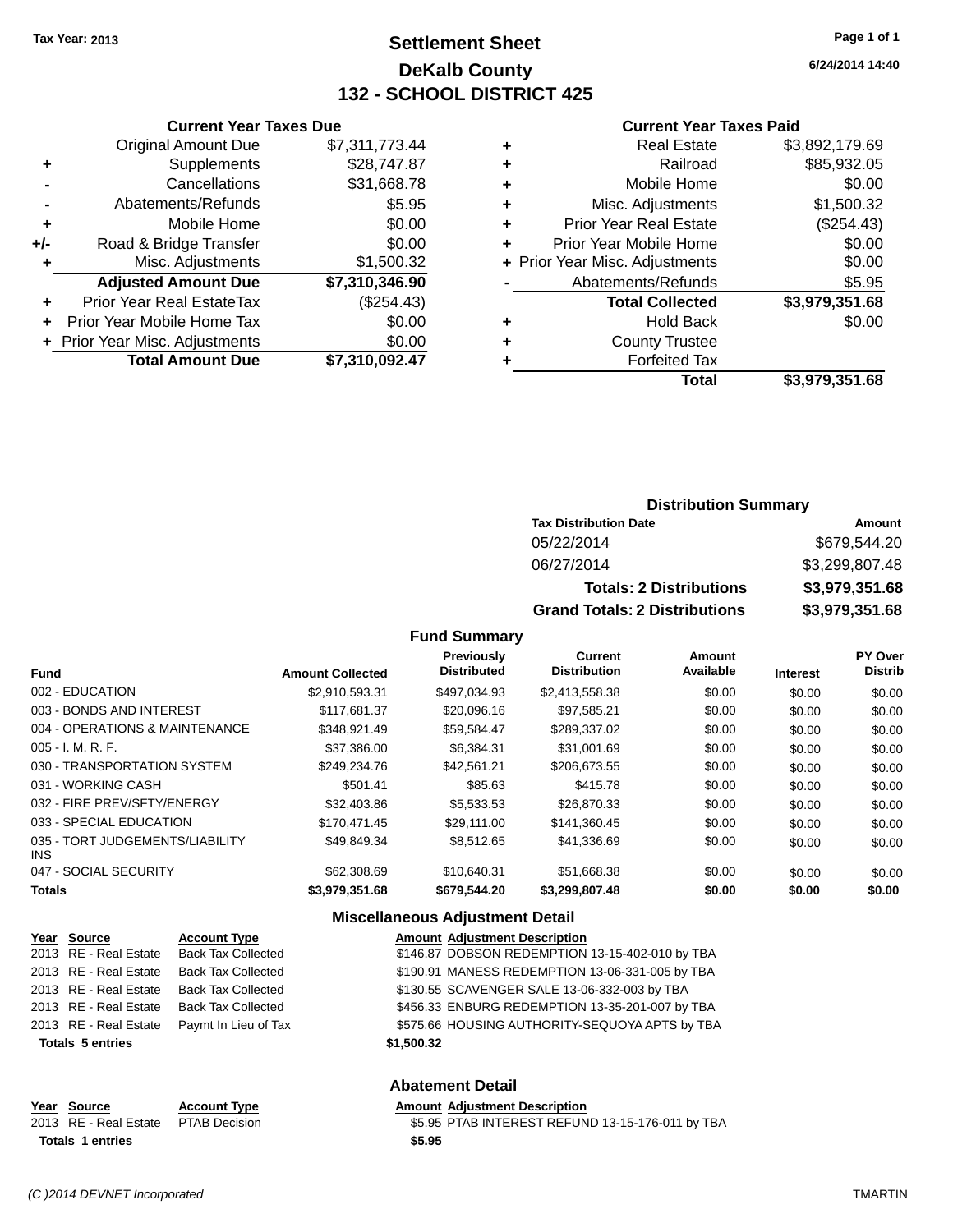## **Settlement Sheet Tax Year: 2013 Page 1 of 1 DeKalb County 133 - SCHOOL DISTRICT 426**

**6/24/2014 14:40**

#### **Current Year Taxes Paid**

|     | <b>Current Year Taxes Due</b>  |                |
|-----|--------------------------------|----------------|
|     | <b>Original Amount Due</b>     | \$3,420,392.86 |
| ٠   | Supplements                    | \$14,992.97    |
|     | Cancellations                  | \$16,468.37    |
|     | Abatements/Refunds             | \$0.00         |
| ٠   | Mobile Home                    | \$0.00         |
| +/- | Road & Bridge Transfer         | \$0.00         |
| ٠   | Misc. Adjustments              | \$0.00         |
|     | <b>Adjusted Amount Due</b>     | \$3,418,917.46 |
| ÷   | Prior Year Real EstateTax      | \$0.00         |
|     | Prior Year Mobile Home Tax     | \$0.00         |
|     | + Prior Year Misc. Adjustments | \$0.00         |
|     | <b>Total Amount Due</b>        | \$3,418,917.46 |

|   | <b>Real Estate</b>             | \$1,816,800.20 |
|---|--------------------------------|----------------|
| ٠ | Railroad                       | \$17,508.08    |
| ٠ | Mobile Home                    | \$0.00         |
| ٠ | Misc. Adjustments              | \$0.00         |
| ٠ | <b>Prior Year Real Estate</b>  | \$0.00         |
| ٠ | Prior Year Mobile Home         | \$0.00         |
|   | + Prior Year Misc. Adjustments | \$0.00         |
|   | Abatements/Refunds             | \$0.00         |
|   | <b>Total Collected</b>         | \$1,834,308.28 |
| ٠ | <b>Hold Back</b>               | \$0.00         |
| ٠ | <b>County Trustee</b>          |                |
| ٠ | <b>Forfeited Tax</b>           |                |
|   | Total                          | \$1,834,308.28 |
|   |                                |                |

### **Distribution Summary**

| <b>Tax Distribution Date</b>         | Amount         |
|--------------------------------------|----------------|
| 05/22/2014                           | \$418,644.43   |
| 06/27/2014                           | \$1,415,663.85 |
| <b>Totals: 2 Distributions</b>       | \$1,834,308.28 |
| <b>Grand Totals: 2 Distributions</b> | \$1,834,308.28 |

|                                               |                         | <b>Previously</b>  | Current             | <b>Amount</b> |                 | PY Over        |
|-----------------------------------------------|-------------------------|--------------------|---------------------|---------------|-----------------|----------------|
| Fund                                          | <b>Amount Collected</b> | <b>Distributed</b> | <b>Distribution</b> | Available     | <b>Interest</b> | <b>Distrib</b> |
| 002 - EDUCATION                               | \$1,068,695.52          | \$243,908.54       | \$824,786.98        | \$0.00        | \$0.00          | \$0.00         |
| 003 - BONDS AND INTEREST                      | \$292,801.46            | \$66,826.12        | \$225,975.34        | \$0.00        | \$0.00          | \$0.00         |
| 004 - OPERATIONS & MAINTENANCE                | \$218,102.93            | \$49,777.66        | \$168,325.27        | \$0.00        | \$0.00          | \$0.00         |
| $005 - I. M. R. F.$                           | \$49,854.67             | \$11,378.34        | \$38,476.33         | \$0.00        | \$0.00          | \$0.00         |
| 030 - TRANSPORTATION SYSTEM                   | \$61,946.43             | \$14,138.04        | \$47,808.39         | \$0.00        | \$0.00          | \$0.00         |
| 031 - WORKING CASH                            | \$15,487.07             | \$3,534.62         | \$11,952.45         | \$0.00        | \$0.00          | \$0.00         |
| 032 - FIRE PREV/SFTY/ENERGY                   | \$15,487.07             | \$3,534.62         | \$11,952.45         | \$0.00        | \$0.00          | \$0.00         |
| 033 - SPECIAL EDUCATION                       | \$12,388.91             | \$2,827.52         | \$9,561.39          | \$0.00        | \$0.00          | \$0.00         |
| 035 - TORT JUDGEMENTS/LIABILITY<br><b>INS</b> | \$26,509.42             | \$6.050.24         | \$20.459.18         | \$0.00        | \$0.00          | \$0.00         |
| 047 - SOCIAL SECURITY                         | \$62.315.11             | \$14,222.18        | \$48,092.93         | \$0.00        | \$0.00          | \$0.00         |
| 057 - LEASE/PURCHASE/RENTAL                   | \$10.719.69             | \$2,446.55         | \$8,273.14          | \$0.00        | \$0.00          | \$0.00         |
| <b>Totals</b>                                 | \$1.834.308.28          | \$418,644,43       | \$1,415,663,85      | \$0.00        | \$0.00          | \$0.00         |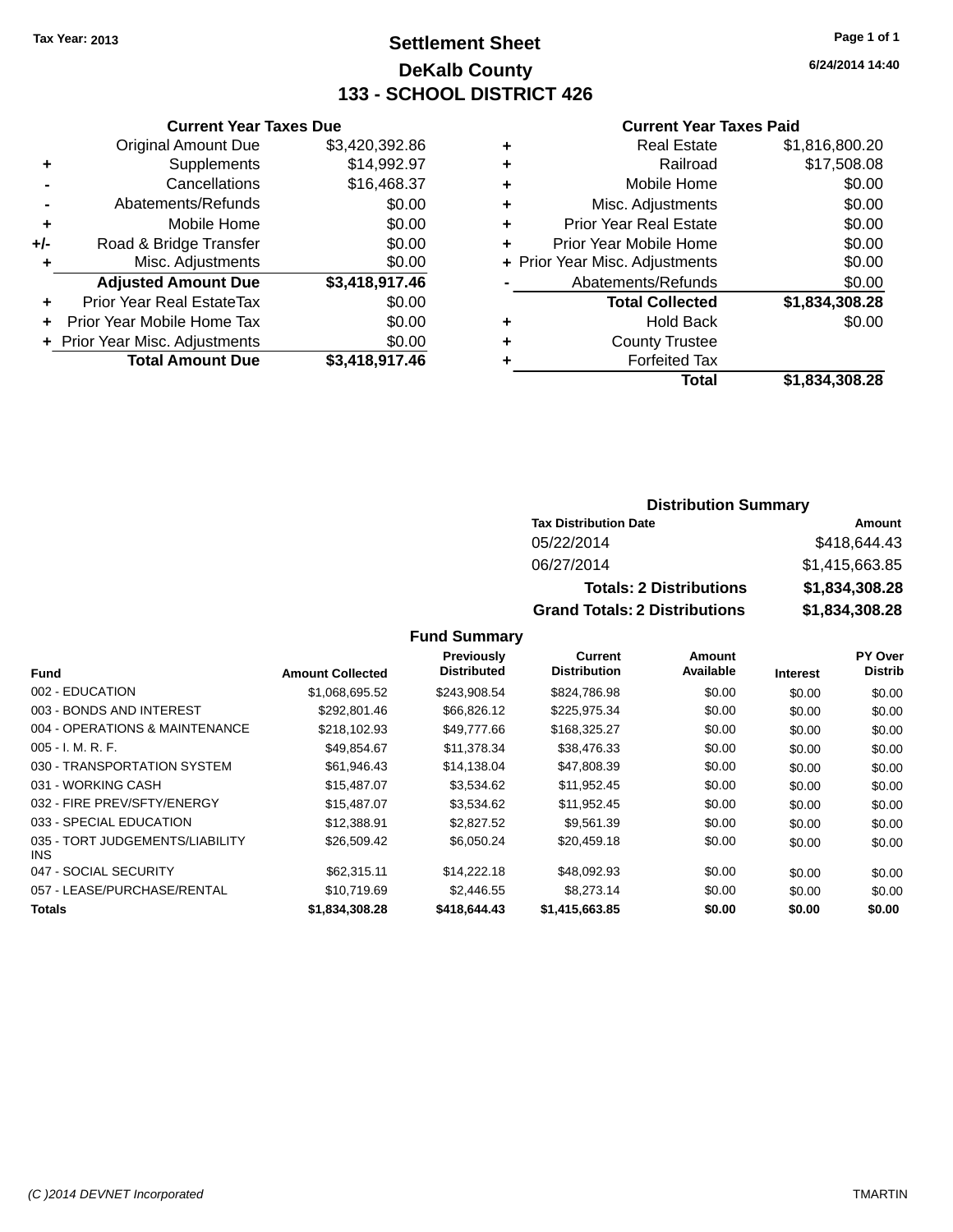## **Settlement Sheet Tax Year: 2013 Page 1 of 1 DeKalb County 134 - SCHOOL DISTRICT 427**

**6/24/2014 14:40**

#### **Current Year Taxes Paid**

|     | Original Amount Due              | \$28,985,721.54 |  |
|-----|----------------------------------|-----------------|--|
| ٠   | Supplements                      | \$63,442.09     |  |
|     | Cancellations                    | \$83,672.08     |  |
|     | Abatements/Refunds               | \$1,147.81      |  |
| ٠   | Mobile Home                      | \$0.00          |  |
| +/- | Road & Bridge Transfer           | \$0.00          |  |
| ٠   | Misc. Adjustments                | \$210.85        |  |
|     | <b>Adjusted Amount Due</b>       | \$28,964,554.59 |  |
| ٠   | <b>Prior Year Real EstateTax</b> | (\$3,228.35)    |  |
|     | Prior Year Mobile Home Tax       | \$0.00          |  |
|     | + Prior Year Misc. Adjustments   | \$0.00          |  |
|     | <b>Total Amount Due</b>          | \$28,961,326.24 |  |
|     |                                  |                 |  |

**Current Year Taxes Due**

|   | <b>Real Estate</b>             | \$15,070,699.00 |
|---|--------------------------------|-----------------|
| ٠ | Railroad                       | \$3,265.35      |
| ٠ | Mobile Home                    | \$0.00          |
| ٠ | Misc. Adjustments              | \$210.85        |
| ٠ | <b>Prior Year Real Estate</b>  | (\$3,228.35)    |
|   | Prior Year Mobile Home         | \$0.00          |
|   | + Prior Year Misc. Adjustments | \$0.00          |
|   | Abatements/Refunds             | \$1,147.81      |
|   | <b>Total Collected</b>         | \$15,069,799.04 |
| ٠ | <b>Hold Back</b>               | \$0.00          |
|   | <b>County Trustee</b>          |                 |
|   | <b>Forfeited Tax</b>           |                 |
|   | Total                          | \$15,069,799.04 |
|   |                                |                 |

#### **Distribution Summary**

| <b>Tax Distribution Date</b>         | Amount          |
|--------------------------------------|-----------------|
| 05/22/2014                           | \$3,767,091.14  |
| 06/27/2014                           | \$11,302,707.90 |
| <b>Totals: 2 Distributions</b>       | \$15,069,799.04 |
| <b>Grand Totals: 2 Distributions</b> | \$15,069,799.04 |

#### **Fund Summary**

|                                |                         | <b>Previously</b><br><b>Distributed</b> | Current<br><b>Distribution</b> | Amount<br>Available |          | PY Over<br><b>Distrib</b> |
|--------------------------------|-------------------------|-----------------------------------------|--------------------------------|---------------------|----------|---------------------------|
| <b>Fund</b>                    | <b>Amount Collected</b> |                                         |                                |                     | Interest |                           |
| 002 - EDUCATION                | \$8,272,988.16          | \$2,068,050.15                          | \$6,204,938.01                 | \$0.00              | \$0.00   | \$0.00                    |
| 003 - BONDS AND INTEREST       | \$2,240,818.85          | \$560,151.40                            | \$1,680,667.45                 | \$0.00              | \$0.00   | \$0.00                    |
| 004 - OPERATIONS & MAINTENANCE | \$1.504.222.13          | \$376,019.73                            | \$1.128.202.40                 | \$0.00              | \$0.00   | \$0.00                    |
| $005 - I. M. R. F.$            | \$325,929.62            | \$81,474.66                             | \$244.454.96                   | \$0.00              | \$0.00   | \$0.00                    |
| 030 - TRANSPORTATION SYSTEM    | \$551,569.72            | \$137,879.30                            | \$413,690.42                   | \$0.00              | \$0.00   | \$0.00                    |
| 031 - WORKING CASH             | \$106.859.93            | \$26.712.44                             | \$80.147.49                    | \$0.00              | \$0.00   | \$0.00                    |
| 032 - FIRE PREV/SFTY/ENERGY    | \$150,441.80            | \$37,606.87                             | \$112,834.93                   | \$0.00              | \$0.00   | \$0.00                    |
| 033 - SPECIAL EDUCATION        | \$1.383.889.78          | \$345.939.51                            | \$1.037.950.27                 | \$0.00              | \$0.00   | \$0.00                    |
| 047 - SOCIAL SECURITY          | \$426,219.12            | \$106.544.64                            | \$319.674.48                   | \$0.00              | \$0.00   | \$0.00                    |
| 057 - LEASE/PURCHASE/RENTAL    | \$106.859.93            | \$26.712.44                             | \$80.147.49                    | \$0.00              | \$0.00   | \$0.00                    |
| <b>Totals</b>                  | \$15,069,799.04         | \$3,767,091.14                          | \$11,302,707.90                | \$0.00              | \$0.00   | \$0.00                    |

#### **Miscellaneous Adjustment Detail**

| Year Source             | <b>Account Type</b> | <b>Amount Adjustment Description</b>              |
|-------------------------|---------------------|---------------------------------------------------|
| 2013 RE - Real Estate   | Back Tax Collected  | \$55.71 STOGSDILL REDEMPTION 06-32-328-025 by TBA |
| 2013 RE - Real Estate   | Back Tax Collected  | \$155.14 MEIER REDEMPTION 06-18-300-001 by TBA    |
| <b>Totals 2 entries</b> |                     | \$210.85                                          |
|                         |                     |                                                   |

**Abatement Detail Year Source Account Type Amount Adjustment Description**

2013 RE - Real Estate RE Abatement \$1,147.81 CLARK PRIOR YEAR ABATEMENT 09-17-100-015 by TBA **Totals 1 entries \$1,147.81**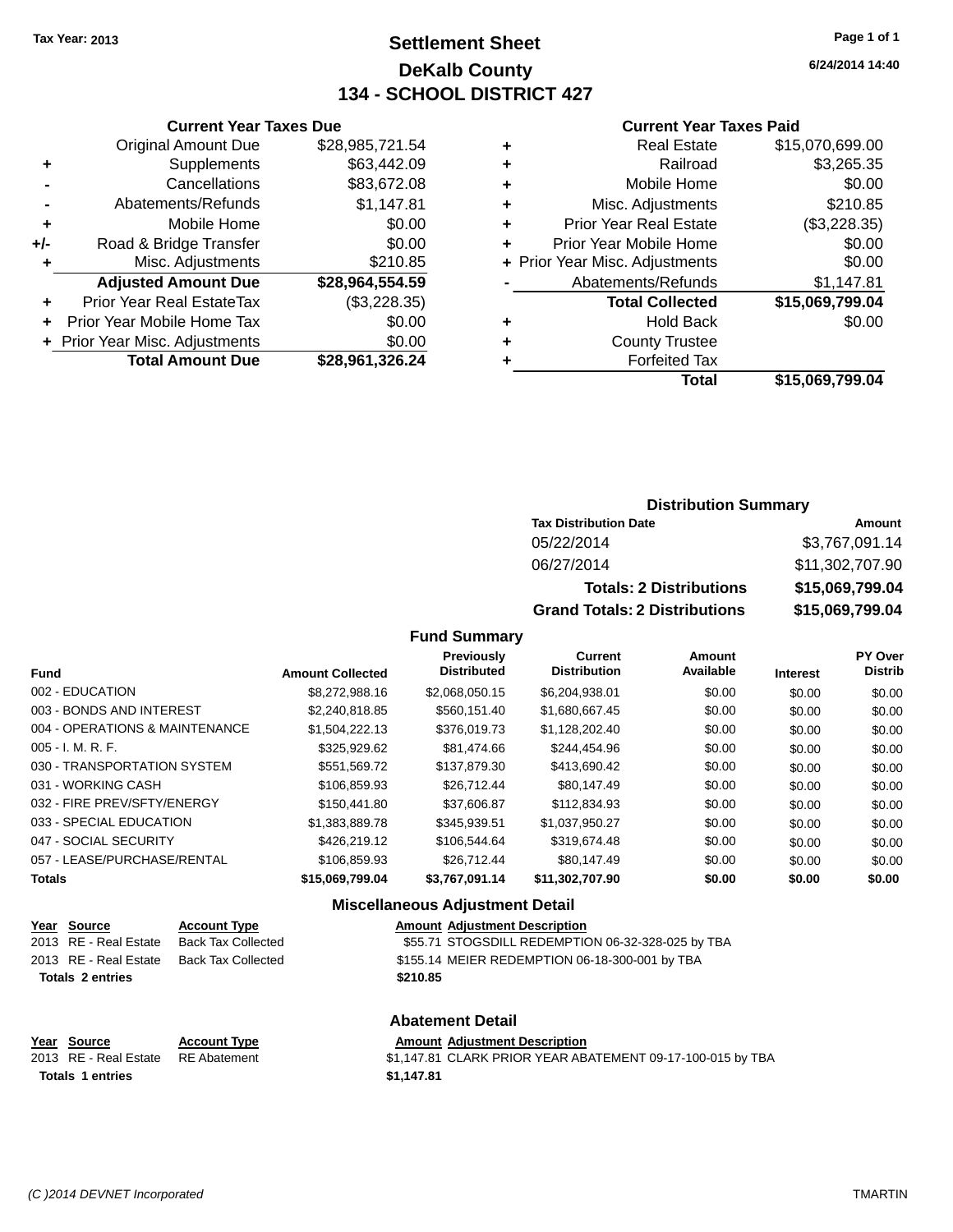**Current Year Taxes Due** Original Amount Due \$49,828,275.15

**Adjusted Amount Due \$49,263,528.97**

**Total Amount Due \$49,256,210.47**

**+** Supplements \$700,684.27 **-** Cancellations \$1,261,817.80 **-** Abatements/Refunds \$3,612.65 **+** Mobile Home \$0.00 **+/-** Road & Bridge Transfer \$0.00 **+** Misc. Adjustments \$0.00

**+** Prior Year Real EstateTax (\$7,318.50) **+** Prior Year Mobile Home Tax \$0.00 **+ Prior Year Misc. Adjustments**  $$0.00$ 

## **Settlement Sheet Tax Year: 2013 Page 1 of 2 DeKalb County 135 - SCHOOL DISTRICT 428**

**6/24/2014 14:40**

#### **Current Year Taxes Paid**

| Total                              | \$25,069,142.47 |
|------------------------------------|-----------------|
| <b>Forfeited Tax</b>               |                 |
| <b>County Trustee</b><br>٠         |                 |
| <b>Hold Back</b><br>٠              | \$0.00          |
| <b>Total Collected</b>             | \$25,069,142.47 |
| Abatements/Refunds                 | \$3,612.65      |
| + Prior Year Misc. Adjustments     | \$0.00          |
| Prior Year Mobile Home<br>٠        | \$0.00          |
| <b>Prior Year Real Estate</b><br>٠ | (\$7,318.50)    |
| Misc. Adjustments<br>٠             | \$0.00          |
| Mobile Home<br>٠                   | \$0.00          |
| Railroad<br>٠                      | \$173,093.91    |
| <b>Real Estate</b><br>٠            | \$24,906,979.71 |
|                                    |                 |

|                              | <b>Distribution Summary</b> |
|------------------------------|-----------------------------|
| <b>Tax Distribution Date</b> | Amount                      |
| 05/22/2014                   | \$5,737,051.42              |
| 06/27/2014                   | \$19.332.091.05             |

| 06/27/2014                           | \$19,332,091.05 |
|--------------------------------------|-----------------|
| <b>Totals: 2 Distributions</b>       | \$25,069,142.47 |
| <b>Grand Totals: 2 Distributions</b> | \$25,069,142.47 |

#### **Fund Summary**

| <b>Fund</b>                             | <b>Amount Collected</b> | <b>Previously</b><br><b>Distributed</b> | <b>Current</b><br><b>Distribution</b> | Amount<br>Available | <b>Interest</b> | <b>PY Over</b><br><b>Distrib</b> |
|-----------------------------------------|-------------------------|-----------------------------------------|---------------------------------------|---------------------|-----------------|----------------------------------|
| 002 - EDUCATION                         | \$12,820,610.11         | \$2,933,985.44                          | \$9,886,624.67                        | \$0.00              | \$0.00          | \$0.00                           |
| 003 - BONDS AND INTEREST                | \$2,425,389.39          | \$555.048.24                            | \$1.870.341.15                        | \$0.00              | \$0.00          | \$0.00                           |
| 004 - OPERATIONS & MAINTENANCE          | \$2,403,855,01          | \$550,120.13                            | \$1,853,734.88                        | \$0.00              | \$0.00          | \$0.00                           |
| $005 - I. M. R. F.$                     | \$608,327.81            | \$139,215.28                            | \$469,112.53                          | \$0.00              | \$0.00          | \$0.00                           |
| 030 - TRANSPORTATION SYSTEM             | \$2,769,237,76          | \$633,737.65                            | \$2,135,500.11                        | \$0.00              | \$0.00          | \$0.00                           |
| 031 - WORKING CASH                      | \$160,267,04            | \$36,676.97                             | \$123,590.07                          | \$0.00              | \$0.00          | \$0.00                           |
| 032 - FIRE PREV/SFTY/ENERGY             | \$320,509.01            | \$73.348.21                             | \$247.160.80                          | \$0.00              | \$0.00          | \$0.00                           |
| 033 - SPECIAL EDUCATION                 | \$2,564,122.03          | \$586,797.10                            | \$1,977,324.93                        | \$0.00              | \$0.00          | \$0.00                           |
| 035 - TORT JUDGEMENTS/LIABILITY<br>INS. | \$343.973.70            | \$78.718.09                             | \$265,255.61                          | \$0.00              | \$0.00          | \$0.00                           |
| 047 - SOCIAL SECURITY                   | \$652,850.61            | \$149,404.31                            | \$503,446.30                          | \$0.00              | \$0.00          | \$0.00                           |
| <b>Totals</b>                           | \$25,069,142.47         | \$5,737,051.42                          | \$19,332,091.05                       | \$0.00              | \$0.00          | \$0.00                           |

#### **Miscellaneous Adjustment Detail**

| Year Source           | <b>Account Type</b>       |        | <b>Amount Adjustment Description</b>       |
|-----------------------|---------------------------|--------|--------------------------------------------|
| 2013 RE - Real Estate | <b>Back Tax Collected</b> |        | \$0.00 LAY REDEMPTION 07-23-155-002 by TBA |
| Totals 1 entries      |                           | \$0.00 |                                            |

#### **Abatement Detail**

| Year Source                         | <b>Account Type</b> | <b>Amount Adjustment Description</b>               |
|-------------------------------------|---------------------|----------------------------------------------------|
| 2013 RE - Real Estate PTAB Decision |                     | \$48.96 PTAB INTEREST REFUND 08-12-451-004 by TBA  |
| 2013 RE - Real Estate PTAB Decision |                     | \$360.16 PTAB INTEREST REFUND 08-12-451-005 by TBA |
| 2013 RE - Real Estate PTAB Decision |                     | \$0.04 PTAB INTEREST REFUND 08-12-451-007 by TBA   |
| 2013 RE - Real Estate PTAB Decision |                     | \$80.37 PTAB INTEREST REFUND 08-12-451-014 by TBA  |
| 2013 RE - Real Estate PTAB Decision |                     | \$6.95 PTAB INTEREST REFUND 07-23-332-002 by TBA   |
|                                     |                     |                                                    |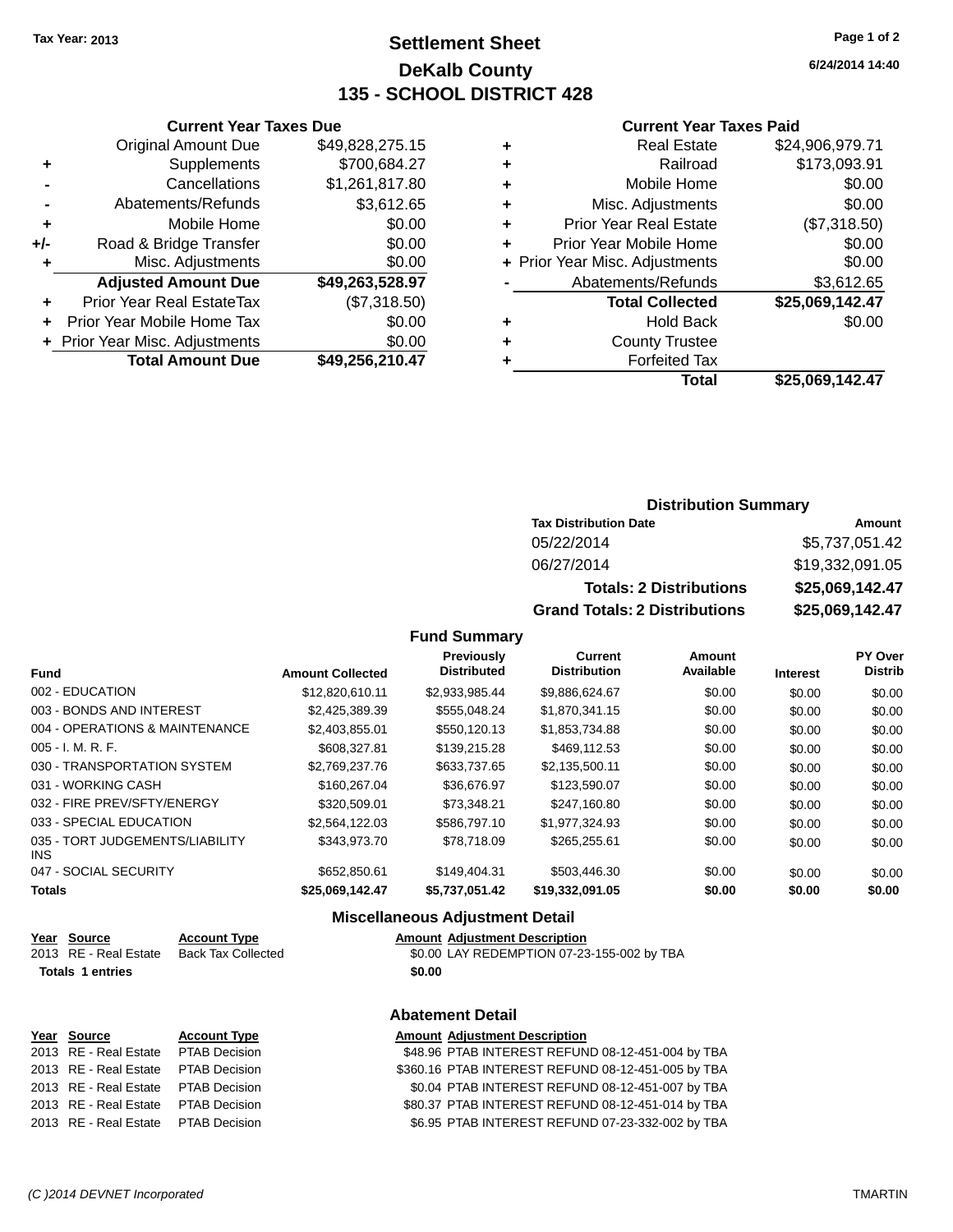# **Settlement Sheet Tax Year: 2013 Page 2 of 2 DeKalb County**

**6/24/2014 14:40**

## **Abatement Detail**

**Totals 6 entries \$3,612.65**

**Year Source Account Type And Amount Adjustment Description**<br>
2013 RE - Real Estate PTAB Decision **Amount Adjustment Description** \$3,116.17 PTAB INTEREST REFUND 08-25-100-021 by TBA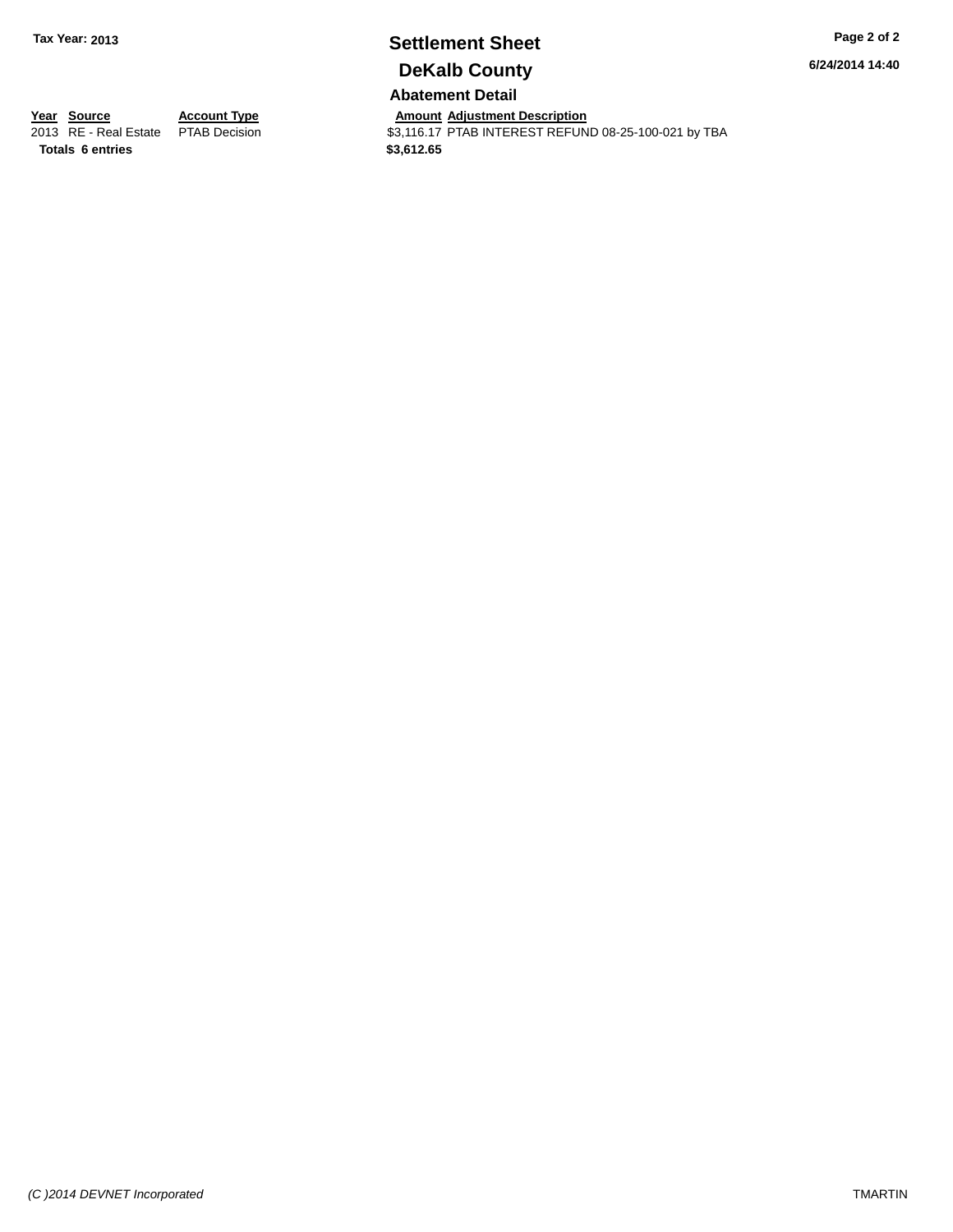## **Settlement Sheet Tax Year: 2013 Page 1 of 2 DeKalb County 136 - SCHOOL DISTRICT 429**

**6/24/2014 14:40**

#### **Current Year Taxes Paid**

|   | Total                          | \$2,648,696.23 |
|---|--------------------------------|----------------|
| ٠ | <b>Forfeited Tax</b>           |                |
| ٠ | <b>County Trustee</b>          |                |
| ٠ | <b>Hold Back</b>               | \$0.00         |
|   | <b>Total Collected</b>         | \$2,648,696.23 |
|   | Abatements/Refunds             | \$370.42       |
|   | + Prior Year Misc. Adjustments | \$0.00         |
| ÷ | Prior Year Mobile Home         | \$0.00         |
| ÷ | <b>Prior Year Real Estate</b>  | (\$18,281.73)  |
| ٠ | Misc. Adjustments              | \$960.29       |
| ٠ | Mobile Home                    | \$0.00         |
| ٠ | Railroad                       | \$28,330.19    |
| ٠ | <b>Real Estate</b>             | \$2,638,057.90 |
|   |                                |                |

| ινιαι                        |                             | <b>PL,UTU,UJU.LJ</b> |
|------------------------------|-----------------------------|----------------------|
|                              |                             |                      |
|                              |                             |                      |
|                              |                             |                      |
|                              |                             |                      |
|                              |                             |                      |
|                              |                             |                      |
|                              | <b>Distribution Summary</b> |                      |
| <b>Tax Distribution Date</b> |                             | Amount               |
| 0.5/22/2014                  |                             |                      |

| <b>Grand Totals: 2 Distributions</b> | \$2,648,696.23 |
|--------------------------------------|----------------|
| <b>Totals: 2 Distributions</b>       | \$2,648,696.23 |
| 06/27/2014                           | \$2,013,464.25 |
| 05/ <i>22</i> /2014                  | \$635,231.98   |

#### **Fund Summary**

| <b>Fund</b>                             | <b>Amount Collected</b> | Previously<br><b>Distributed</b> | <b>Current</b><br><b>Distribution</b> | <b>Amount</b><br>Available | <b>Interest</b> | <b>PY Over</b><br><b>Distrib</b> |
|-----------------------------------------|-------------------------|----------------------------------|---------------------------------------|----------------------------|-----------------|----------------------------------|
| 002 - EDUCATION                         | \$1.502.713.96          | \$360,393.16                     | \$1.142.320.80                        | \$0.00                     | \$0.00          | \$0.00                           |
| 003 - BONDS AND INTEREST                | \$473.163.10            | \$113,477.84                     | \$359.685.26                          | \$0.00                     | \$0.00          | \$0.00                           |
| 004 - OPERATIONS & MAINTENANCE          | \$245,642.74            | \$58,912.05                      | \$186,730.69                          | \$0.00                     | \$0.00          | \$0.00                           |
| $005 - I. M. R. F.$                     | \$46,529.65             | \$11.159.12                      | \$35,370.53                           | \$0.00                     | \$0.00          | \$0.00                           |
| 030 - TRANSPORTATION SYSTEM             | \$115,599.70            | \$27.724.07                      | \$87.875.63                           | \$0.00                     | \$0.00          | \$0.00                           |
| 032 - FIRE PREV/SFTY/ENERGY             | \$323.14                | \$77.49                          | \$245.65                              | \$0.00                     | \$0.00          | \$0.00                           |
| 033 - SPECIAL EDUCATION                 | \$165,882,55            | \$39.783.31                      | \$126,099.24                          | \$0.00                     | \$0.00          | \$0.00                           |
| 035 - TORT JUDGEMENTS/LIABILITY<br>INS. | \$46,529.65             | \$11.159.12                      | \$35,370.53                           | \$0.00                     | \$0.00          | \$0.00                           |
| 047 - SOCIAL SECURITY                   | \$52,311.74             | \$12,545.82                      | \$39.765.92                           | \$0.00                     | \$0.00          | \$0.00                           |
| <b>Totals</b>                           | \$2,648,696.23          | \$635,231,98                     | \$2,013,464.25                        | \$0.00                     | \$0.00          | \$0.00                           |

|                         | <b>Miscellaneous Adjustment Detail</b> |          |                                                         |  |  |
|-------------------------|----------------------------------------|----------|---------------------------------------------------------|--|--|
| Year Source             | <b>Account Type</b>                    |          | <b>Amount Adjustment Description</b>                    |  |  |
| 2013 RE - Real Estate   | <b>Back Tax Collected</b>              |          | \$56.91 VANGUARD HOMES REDEMPTION 15-14-107-008 by TBA  |  |  |
| 2013 RE - Real Estate   | Back Tax Collected                     |          | \$43.55 VANGUARD HOMES REDEMPTION 15-14-107-007 by TBA  |  |  |
| 2013 RE - Real Estate   | <b>Back Tax Collected</b>              |          | \$233.16 VANGUARD HOMES REDEMPTION 15-14-102-033 by TBA |  |  |
| 2013 RE - Real Estate   | Paymt In Lieu of Tax                   |          | \$626.67 HOUSING AUTHORITY-SUNSET VIEW APTS. by TBA     |  |  |
| <b>Totals 4 entries</b> |                                        | \$960.29 |                                                         |  |  |

**Current Year Taxes Due** Original Amount Due \$4,980,520.06

**Adjusted Amount Due \$4,979,784.72**

**Total Amount Due \$4,961,502.99**

**+** Supplements \$19,084.87 **-** Cancellations \$20,410.08 **-** Abatements/Refunds \$370.42 **+** Mobile Home \$0.00 **+/-** Road & Bridge Transfer \$0.00 **+** Misc. Adjustments \$960.29

**+** Prior Year Real EstateTax (\$18,281.73) **+** Prior Year Mobile Home Tax \$0.00 **+** Prior Year Misc. Adjustments  $$0.00$ 

#### **Abatement Detail**

| Year Source                          | <b>Account Type</b> | <b>Amount Adjustment Description</b>               |
|--------------------------------------|---------------------|----------------------------------------------------|
| 2013 RE - Real Estate  PTAB Decision |                     | \$314.25 PTAB INTEREST REFUND 15-14-400-041 by TBA |
| 2013 RE - Real Estate PTAB Decision  |                     | \$9.74 PTAB INTEREST REFUND 15-14-302-006 by TBA   |
| 2013 RE - Real Estate PTAB Decision  |                     | \$18.01 PTAB INTEREST REFUND 15-14-302-007 by TBA  |
| 2013 RE - Real Estate  PTAB Decision |                     | \$3.65 PTAB INTEREST REFUND 15-15-403-020 by TBA   |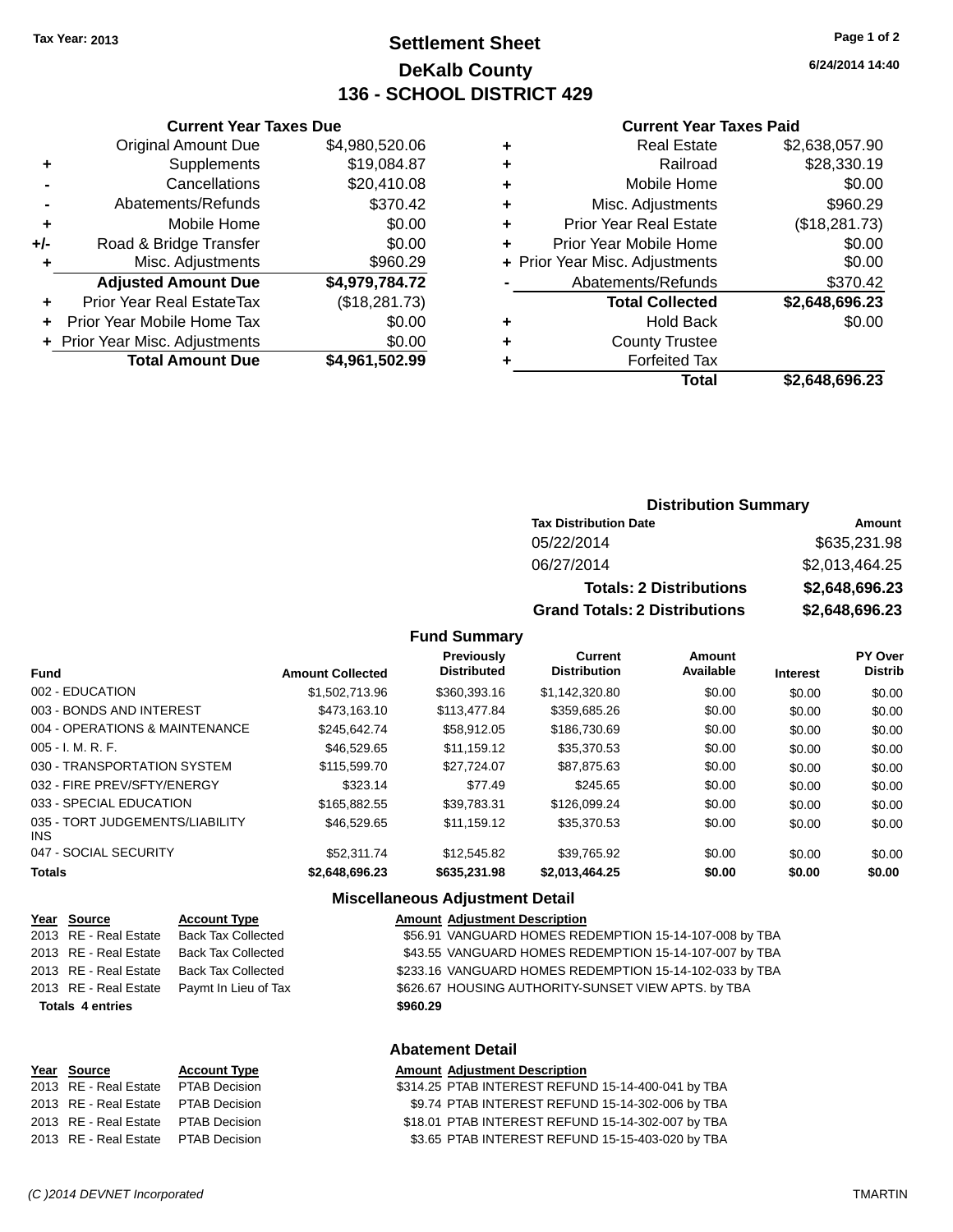# **Settlement Sheet Tax Year: 2013 Page 2 of 2 DeKalb County**

**6/24/2014 14:40**

### **Abatement Detail**

**Totals 5 entries \$370.42**

**Year Source Account Type And Amount Adjustment Description**<br>
2013 RE - Real Estate PTAB Decision **Amount Adjustment Description** \$24.77 PTAB INTEREST REFUND 15-14-302-007 by TBA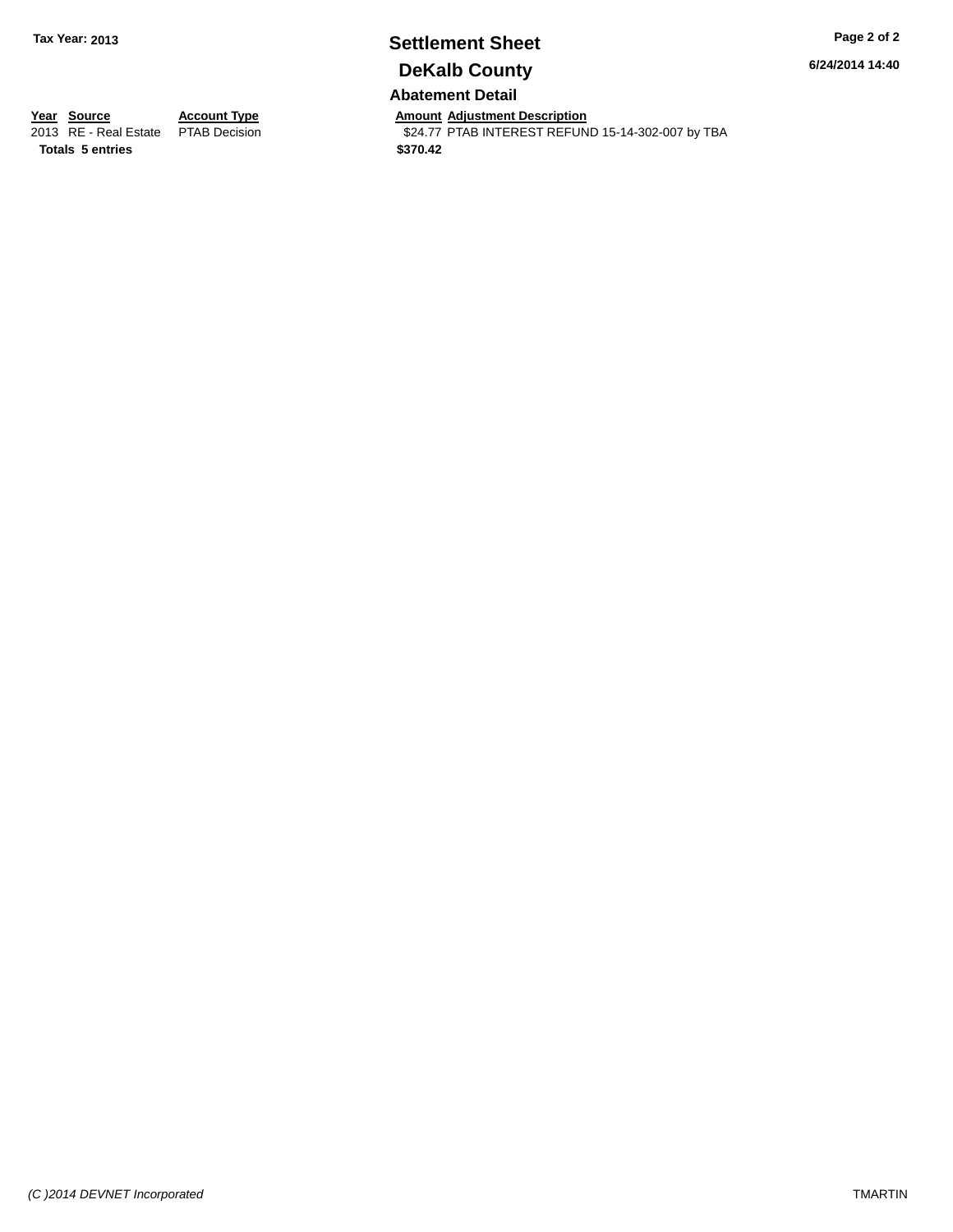## **Settlement Sheet Tax Year: 2013 Page 1 of 1 DeKalb County 137 - SCHOOL DISTRICT 430**

**6/24/2014 14:40**

#### **Current Year Taxes Paid**

|       | <b>Current Year Taxes Due</b>  |                |
|-------|--------------------------------|----------------|
|       | <b>Original Amount Due</b>     | \$7,414,204.70 |
| ٠     | Supplements                    | \$36,319.84    |
|       | Cancellations                  | \$40,957.38    |
|       | Abatements/Refunds             | \$17.14        |
| ٠     | Mobile Home                    | \$0.00         |
| $+/-$ | Road & Bridge Transfer         | \$0.00         |
| ٠     | Misc. Adjustments              | \$7.72         |
|       | <b>Adjusted Amount Due</b>     | \$7,409,557.74 |
|       | Prior Year Real EstateTax      | (\$693.96)     |
|       | Prior Year Mobile Home Tax     | \$0.00         |
|       | + Prior Year Misc. Adjustments | \$0.00         |
|       | <b>Total Amount Due</b>        | \$7,408,863.78 |
|       |                                |                |

| ٠ | <b>Real Estate</b>             | \$3,919,195.81 |
|---|--------------------------------|----------------|
| ٠ | Railroad                       | \$17,286.40    |
| ٠ | Mobile Home                    | \$0.00         |
| ٠ | Misc. Adjustments              | \$7.72         |
| ٠ | <b>Prior Year Real Estate</b>  | (\$693.96)     |
| ٠ | Prior Year Mobile Home         | \$0.00         |
|   | + Prior Year Misc. Adjustments | \$0.00         |
|   | Abatements/Refunds             | \$17.14        |
|   | <b>Total Collected</b>         | \$3,935,778.83 |
| ٠ | <b>Hold Back</b>               | \$0.00         |
|   | <b>County Trustee</b>          |                |
| ٠ | <b>Forfeited Tax</b>           |                |
|   | Total                          | \$3,935,778.83 |
|   |                                |                |

## **Distribution Summary Tax Distribution Date Amount** 05/22/2014 \$952,942.64 06/27/2014 \$2,982,836.19 **Totals: 2 Distributions \$3,935,778.83 Grand Totals: 2 Distributions \$3,935,778.83**

#### **Fund Summary**

| Fund                           | <b>Amount Collected</b> | Previously<br><b>Distributed</b> | Current<br><b>Distribution</b> | Amount<br>Available | <b>Interest</b> | PY Over<br><b>Distrib</b> |
|--------------------------------|-------------------------|----------------------------------|--------------------------------|---------------------|-----------------|---------------------------|
| 002 - EDUCATION                | \$2,986,303.66          | \$723.052.84                     | \$2,263,250.82                 | \$0.00              | \$0.00          | \$0.00                    |
| 003 - BONDS AND INTEREST       | \$290,397.52            | \$70.311.93                      | \$220,085.59                   | \$0.00              | \$0.00          | \$0.00                    |
| 004 - OPERATIONS & MAINTENANCE | \$463.981.09            | \$112,340.50                     | \$351,640.59                   | \$0.00              | \$0.00          | \$0.00                    |
| 005 - I. M. R. F.              | \$0.00                  | \$0.00                           | \$0.00                         | \$0.00              | \$0.00          | \$0.00                    |
| 030 - TRANSPORTATION SYSTEM    | \$195,096.56            | \$47.237.37                      | \$147.859.19                   | \$0.00              | \$0.00          | \$0.00                    |
| 033 - SPECIAL EDUCATION        | \$0.00                  | \$0.00                           | \$0.00                         | \$0.00              | \$0.00          | \$0.00                    |
| 047 - SOCIAL SECURITY          | \$0.00                  | \$0.00                           | \$0.00                         | \$0.00              | \$0.00          | \$0.00                    |
| <b>Totals</b>                  | \$3,935,778.83          | \$952,942.64                     | \$2,982,836.19                 | \$0.00              | \$0.00          | \$0.00                    |

#### **Miscellaneous Adjustment Detail**

| Year Source           | <b>Account Type</b> | <b>Amount Adjustment Description</b>          |
|-----------------------|---------------------|-----------------------------------------------|
| 2013 RE - Real Estate | Back Tax Collected  | \$7.72 PRIMUS REDEMPTION 19-23-397-008 by TBA |
| Totals 1 entries      |                     | \$7.72                                        |

#### **Abatement Detail**

**Year Source Account Type Amount Adjustment Description**<br>2013 RE - Real Estate PTAB Decision **Amount Adjustment Description** \$17.14 PTAB INTEREST REFUND 19-26-431-010 by TBA **Totals 1 entries \$17.14**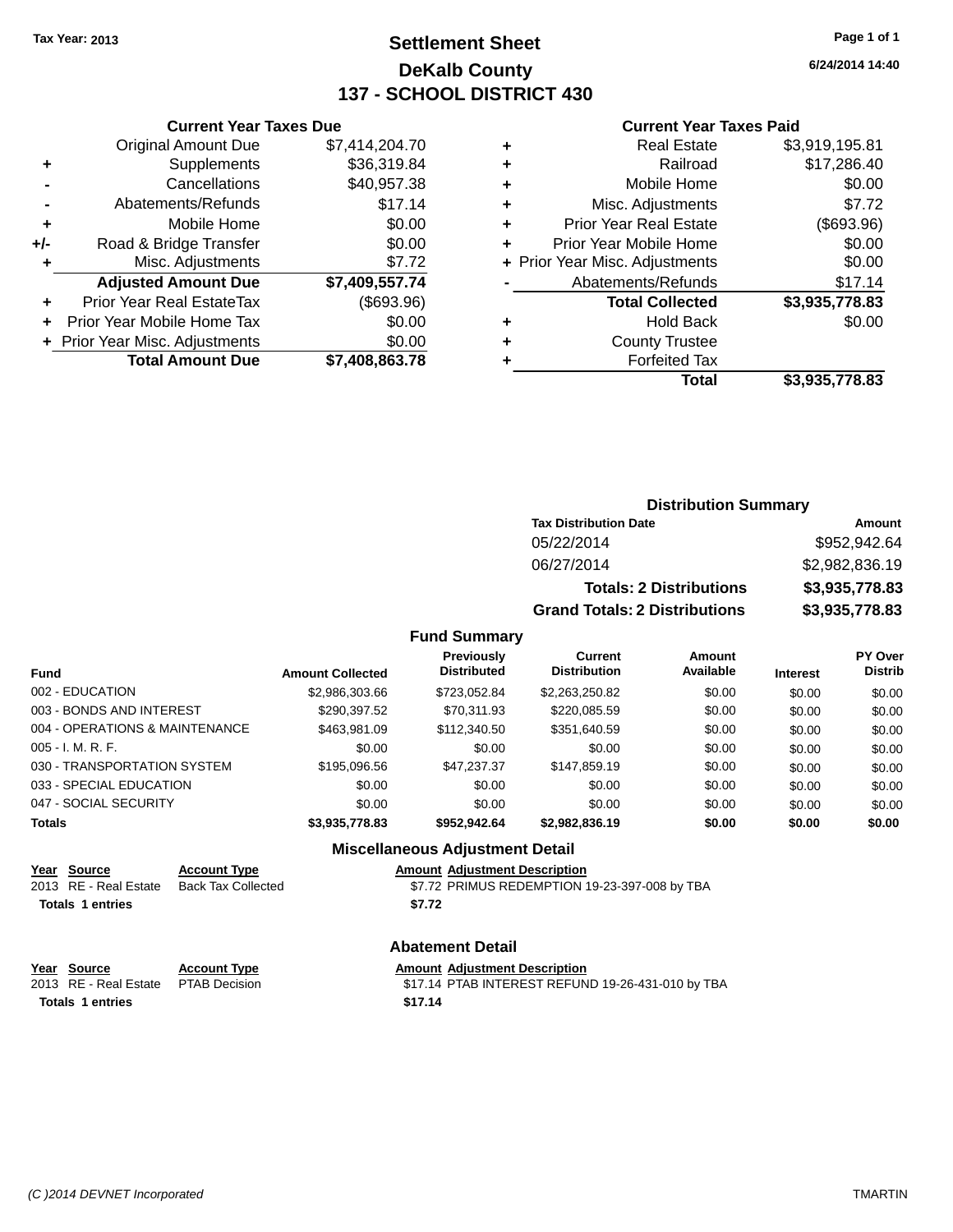## **Settlement Sheet Tax Year: 2013 Page 1 of 1 DeKalb County 139 - SCHOOL DISTRICT 432**

**6/24/2014 14:40**

#### **Current Year Taxes Paid**

|     | <b>Original Amount Due</b>       | \$2,438,564.93 |
|-----|----------------------------------|----------------|
| ٠   | Supplements                      | \$6,089.11     |
|     | Cancellations                    | \$6,931.54     |
|     | Abatements/Refunds               | \$0.00         |
| ٠   | Mobile Home                      | \$0.00         |
| +/- | Road & Bridge Transfer           | \$0.00         |
| ٠   | Misc. Adjustments                | \$0.00         |
|     | <b>Adjusted Amount Due</b>       | \$2,437,722.50 |
| ٠   | <b>Prior Year Real EstateTax</b> | (\$1,113.79)   |
| ٠   | Prior Year Mobile Home Tax       | \$0.00         |
|     | + Prior Year Misc. Adjustments   | \$0.00         |
|     | <b>Total Amount Due</b>          | \$2,436,608.71 |
|     |                                  |                |

**Current Year Taxes Due**

|   | <b>Real Estate</b>             | \$1,384,879.53 |
|---|--------------------------------|----------------|
| ٠ | Railroad                       | \$18,662.18    |
| ٠ | Mobile Home                    | \$0.00         |
| ٠ | Misc. Adjustments              | \$0.00         |
| ٠ | <b>Prior Year Real Estate</b>  | (\$1,113.79)   |
| ÷ | Prior Year Mobile Home         | \$0.00         |
|   | + Prior Year Misc. Adjustments | \$0.00         |
|   | Abatements/Refunds             | \$0.00         |
|   | <b>Total Collected</b>         | \$1,402,427.92 |
| ٠ | <b>Hold Back</b>               | \$0.00         |
| ٠ | <b>County Trustee</b>          |                |
| ٠ | <b>Forfeited Tax</b>           |                |
|   | Total                          | \$1,402,427.92 |
|   |                                |                |

#### **Distribution Summary Tax Distribution Date Amount** 05/22/2014 \$447,512.03 06/27/2014 \$954,915.89 **Totals: 2 Distributions \$1,402,427.92 Grand Totals: 2 Distributions \$1,402,427.92**

|                                               |                         | <b>Previously</b>  | Current             | <b>Amount</b> |                 | PY Over        |
|-----------------------------------------------|-------------------------|--------------------|---------------------|---------------|-----------------|----------------|
| <b>Fund</b>                                   | <b>Amount Collected</b> | <b>Distributed</b> | <b>Distribution</b> | Available     | <b>Interest</b> | <b>Distrib</b> |
| 002 - EDUCATION                               | \$932.216.28            | \$297,468.40       | \$634,747.88        | \$0.00        | \$0.00          | \$0.00         |
| 003 - BONDS AND INTEREST                      | \$176,290.80            | \$56.254.05        | \$120,036.75        | \$0.00        | \$0.00          | \$0.00         |
| 004 - OPERATIONS & MAINTENANCE                | \$87,395.10             | \$27,887.61        | \$59,507.49         | \$0.00        | \$0.00          | \$0.00         |
| $005 - I. M. R. F.$                           | \$9,944.62              | \$3.173.31         | \$6.771.31          | \$0.00        | \$0.00          | \$0.00         |
| 030 - TRANSPORTATION SYSTEM                   | \$46,611.10             | \$14,873.51        | \$31,737.59         | \$0.00        | \$0.00          | \$0.00         |
| 031 - WORKING CASH                            | \$11.652.77             | \$3.718.38         | \$7.934.39          | \$0.00        | \$0.00          | \$0.00         |
| 032 - FIRE PREV/SFTY/ENERGY                   | \$0.00                  | \$0.00             | \$0.00              | \$0.00        | \$0.00          | \$0.00         |
| 033 - SPECIAL EDUCATION                       | \$9,321.95              | \$2,974.62         | \$6,347.33          | \$0.00        | \$0.00          | \$0.00         |
| 035 - TORT JUDGEMENTS/LIABILITY<br><b>INS</b> | \$99.441.95             | \$31.731.73        | \$67,710.22         | \$0.00        | \$0.00          | \$0.00         |
| 047 - SOCIAL SECURITY                         | \$17,900.58             | \$5.712.04         | \$12,188.54         | \$0.00        | \$0.00          | \$0.00         |
| 057 - LEASE/PURCHASE/RENTAL                   | \$11,652.77             | \$3.718.38         | \$7,934.39          | \$0.00        | \$0.00          | \$0.00         |
| Totals                                        | \$1.402.427.92          | \$447.512.03       | \$954.915.89        | \$0.00        | \$0.00          | \$0.00         |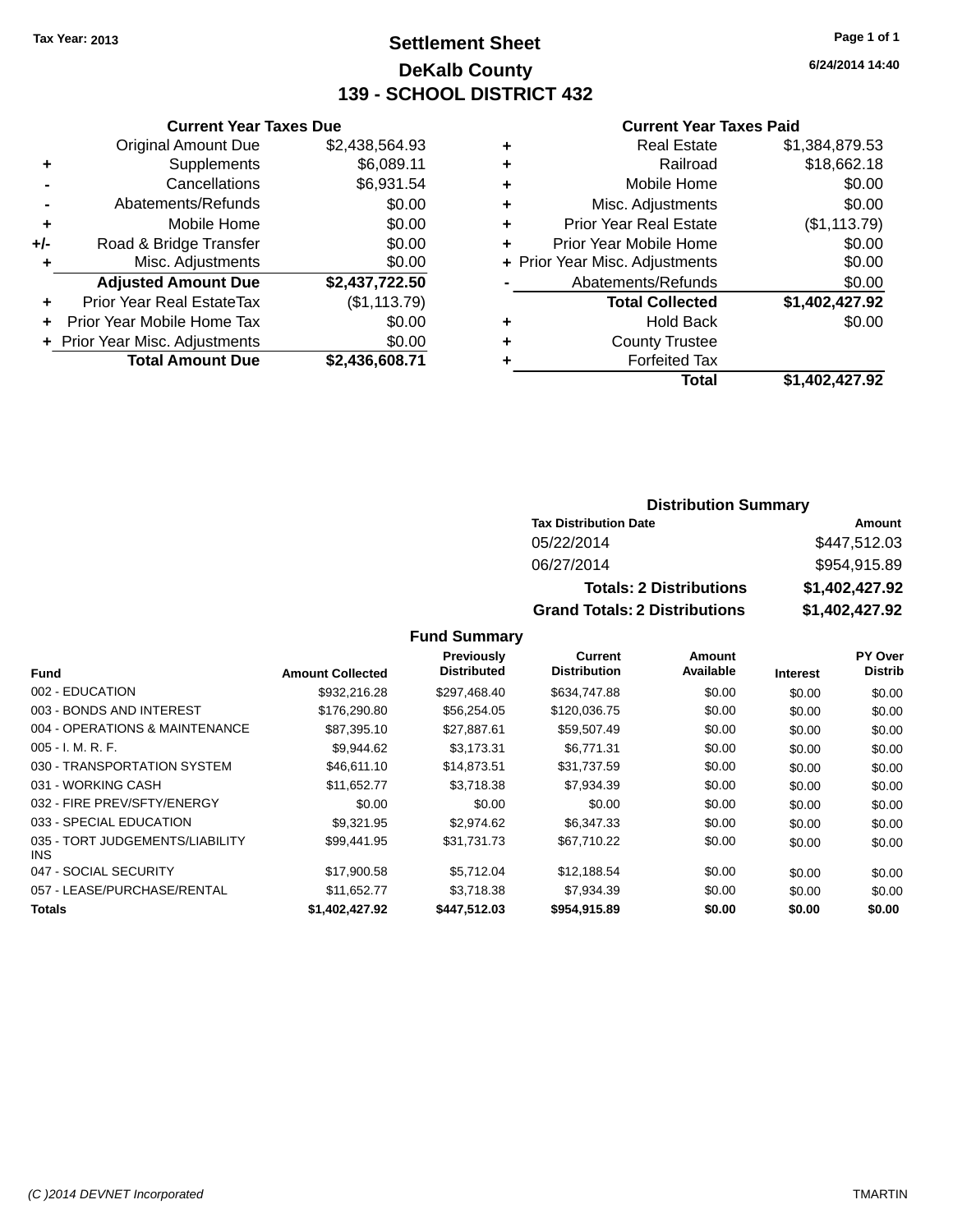## **Settlement Sheet Tax Year: 2013 Page 1 of 1 DeKalb County 141 - CC 509 ELGIN**

|     | <b>Current Year Taxes Due</b>  |            |
|-----|--------------------------------|------------|
|     | <b>Original Amount Due</b>     | \$6,159.10 |
| ٠   | Supplements                    | \$0.00     |
|     | Cancellations                  | \$0.00     |
|     | Abatements/Refunds             | \$0.00     |
| ٠   | Mobile Home                    | \$0.00     |
| +/- | Road & Bridge Transfer         | \$0.00     |
| ٠   | Misc. Adjustments              | \$0.00     |
|     | <b>Adjusted Amount Due</b>     | \$6,159.10 |
|     | Prior Year Real EstateTax      | \$0.00     |
|     | Prior Year Mobile Home Tax     | \$0.00     |
|     | + Prior Year Misc. Adjustments | \$0.00     |
|     | <b>Total Amount Due</b>        | \$6,159.10 |

## **Current Year Taxes Paid +** Real Estate \$3,531.35 **+** Railroad \$0.00

| ٠                              |
|--------------------------------|
| ÷                              |
|                                |
| + Prior Year Misc. Adjustments |
|                                |
|                                |
|                                |
| ٠                              |
|                                |
|                                |
|                                |

**6/24/2014 14:40**

| <b>Distribution Summary</b>          |            |
|--------------------------------------|------------|
| <b>Tax Distribution Date</b>         | Amount     |
| 05/22/2014                           | \$1,860.69 |
| 06/27/2014                           | \$1,670.66 |
| <b>Totals: 2 Distributions</b>       | \$3,531.35 |
| <b>Grand Totals: 2 Distributions</b> | \$3,531.35 |

| <b>Fund</b>                                   | <b>Amount Collected</b> | <b>Previously</b><br><b>Distributed</b> | Current<br><b>Distribution</b> | Amount<br>Available | <b>Interest</b> | <b>PY Over</b><br><b>Distrib</b> |
|-----------------------------------------------|-------------------------|-----------------------------------------|--------------------------------|---------------------|-----------------|----------------------------------|
| 003 - BONDS AND INTEREST                      | \$868.64                | \$457.70                                | \$410.94                       | \$0.00              | \$0.00          | \$0.00                           |
| 027 - AUDIT                                   | \$6.57                  | \$3.46                                  | \$3.11                         | \$0.00              | \$0.00          | \$0.00                           |
| 035 - TORT JUDGEMENTS/LIABILITY<br><b>INS</b> | \$87.50                 | \$46.10                                 | \$41.40                        | \$0.00              | \$0.00          | \$0.00                           |
| 047 - SOCIAL SECURITY                         | \$41.19                 | \$21.70                                 | \$19.49                        | \$0.00              | \$0.00          | \$0.00                           |
| 136 - OPERATIONS & MAINTENANCE<br>(colleges)  | \$540.19                | \$284.63                                | \$255.56                       | \$0.00              | \$0.00          | \$0.00                           |
| 159 - EDUCATIONAL PURPOSES<br>(colleges)      | \$1,987.26              | \$1.047.10                              | \$940.16                       | \$0.00              | \$0.00          | \$0.00                           |
| <b>Totals</b>                                 | \$3,531.35              | \$1,860.69                              | \$1,670.66                     | \$0.00              | \$0.00          | \$0.00                           |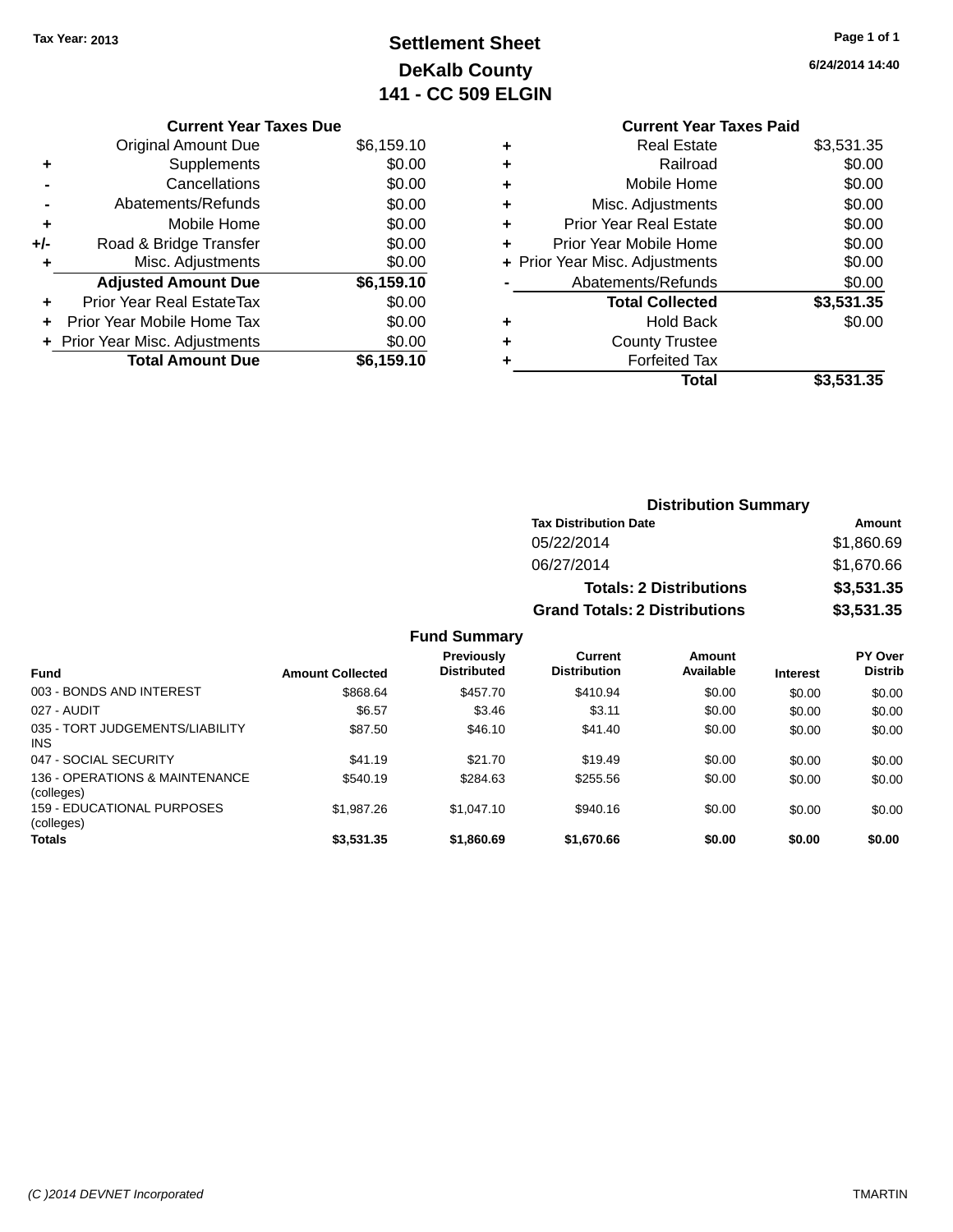## **Settlement Sheet Tax Year: 2013 Page 1 of 1 DeKalb County 142 - CC 511 ROCK VALLEY**

**6/24/2014 14:40**

#### **Current Year Taxes Paid**

|     | <b>Current Year Taxes Due</b>     |            |  |  |  |
|-----|-----------------------------------|------------|--|--|--|
|     | <b>Original Amount Due</b>        | \$1,087.79 |  |  |  |
| ٠   | Supplements                       | \$0.00     |  |  |  |
|     | Cancellations                     | \$0.00     |  |  |  |
|     | Abatements/Refunds                | \$0.00     |  |  |  |
| ٠   | Mobile Home                       | \$0.00     |  |  |  |
| +/- | Road & Bridge Transfer            | \$0.00     |  |  |  |
|     | Misc. Adjustments                 | \$0.00     |  |  |  |
|     | <b>Adjusted Amount Due</b>        | \$1,087.79 |  |  |  |
| ÷   | Prior Year Real EstateTax         | \$0.00     |  |  |  |
| ÷   | <b>Prior Year Mobile Home Tax</b> | \$0.00     |  |  |  |
|     | + Prior Year Misc. Adjustments    | \$0.00     |  |  |  |
|     | <b>Total Amount Due</b>           | \$1.087.79 |  |  |  |

|   | Real Estate                    | \$604.48 |
|---|--------------------------------|----------|
| ٠ | Railroad                       | \$0.00   |
| ٠ | Mobile Home                    | \$0.00   |
| ٠ | Misc. Adjustments              | \$0.00   |
| ٠ | <b>Prior Year Real Estate</b>  | \$0.00   |
| ÷ | Prior Year Mobile Home         | \$0.00   |
|   | + Prior Year Misc. Adjustments | \$0.00   |
|   | Abatements/Refunds             | \$0.00   |
|   | <b>Total Collected</b>         | \$604.48 |
| ٠ | <b>Hold Back</b>               | \$0.00   |
| ٠ | <b>County Trustee</b>          |          |
|   | <b>Forfeited Tax</b>           |          |
|   | Total                          | \$604.48 |
|   |                                |          |

| <b>Distribution Summary</b>          |          |
|--------------------------------------|----------|
| <b>Tax Distribution Date</b>         | Amount   |
| 05/22/2014                           | \$350.15 |
| 06/27/2014                           | \$254.33 |
| <b>Totals: 2 Distributions</b>       | \$604.48 |
| <b>Grand Totals: 2 Distributions</b> | \$604.48 |

| <b>Fund</b>                                     | <b>Amount Collected</b> | Previously<br><b>Distributed</b> | <b>Current</b><br><b>Distribution</b> | Amount<br>Available | <b>Interest</b> | PY Over<br><b>Distrib</b> |
|-------------------------------------------------|-------------------------|----------------------------------|---------------------------------------|---------------------|-----------------|---------------------------|
| 003 - BONDS AND INTEREST                        | \$182.00                | \$105.42                         | \$76.58                               | \$0.00              | \$0.00          | \$0.00                    |
| 027 - AUDIT                                     | \$0.50                  | \$0.29                           | \$0.21                                | \$0.00              | \$0.00          | \$0.00                    |
| 035 - TORT JUDGEMENTS/LIABILITY<br><b>INS</b>   | \$57.59                 | \$33.36                          | \$24.23                               | \$0.00              | \$0.00          | \$0.00                    |
| 047 - SOCIAL SECURITY                           | \$12.01                 | \$6.96                           | \$5.05                                | \$0.00              | \$0.00          | \$0.00                    |
| 136 - OPERATIONS & MAINTENANCE<br>(colleges)    | \$52.20                 | \$30.24                          | \$21.96                               | \$0.00              | \$0.00          | \$0.00                    |
| 141 - HLTH, SFTY/HANDICAP<br>ACCESS/ENERGY      | \$0.00                  | \$0.00                           | \$0.00                                | \$0.00              | \$0.00          | \$0.00                    |
| <b>159 - EDUCATIONAL PURPOSES</b><br>(colleges) | \$300.18                | \$173.88                         | \$126.30                              | \$0.00              | \$0.00          | \$0.00                    |
| <b>Totals</b>                                   | \$604.48                | \$350.15                         | \$254.33                              | \$0.00              | \$0.00          | \$0.00                    |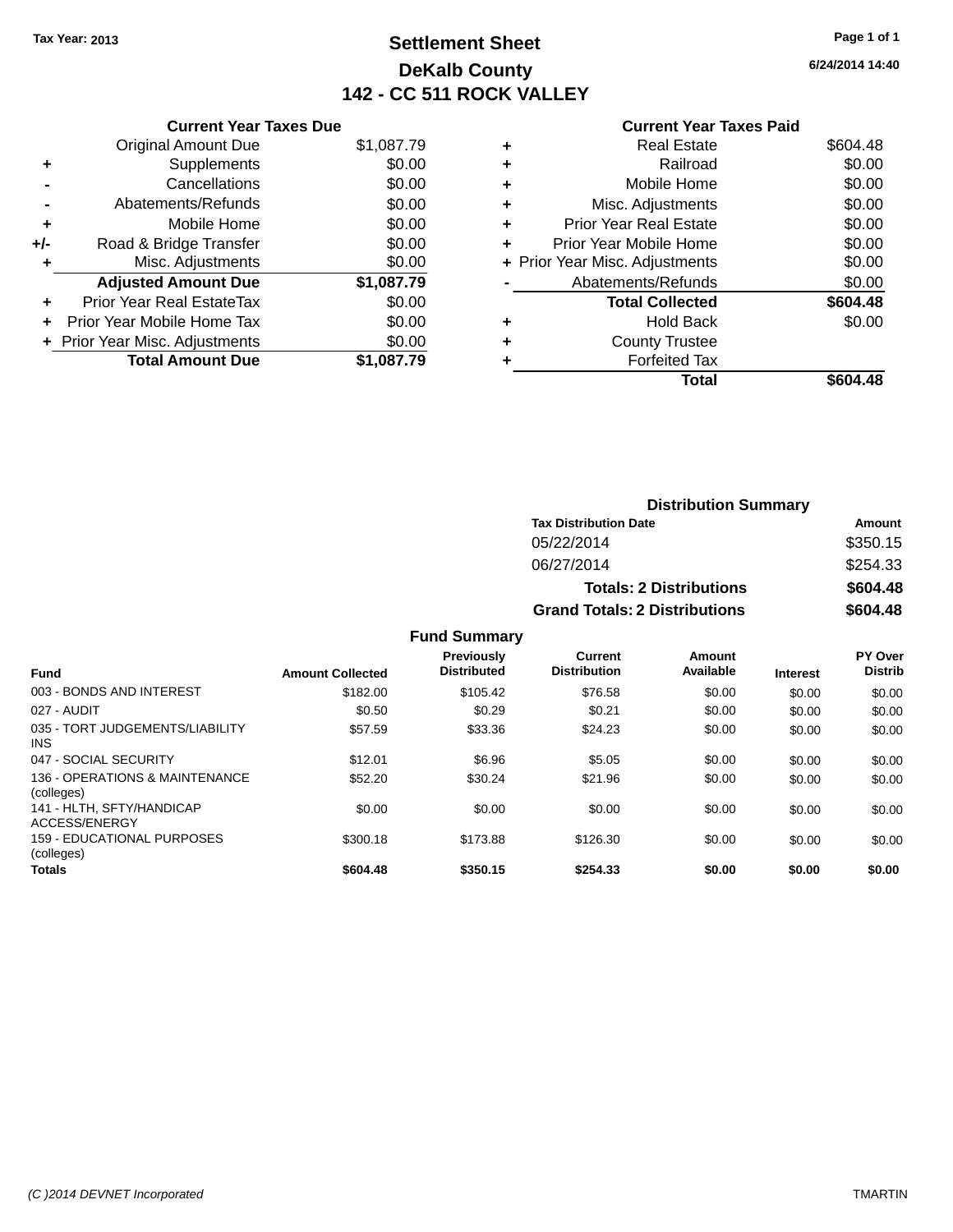## **Settlement Sheet Tax Year: 2013 Page 1 of 1 DeKalb County 143 - CC 513 ILLINOIS VALLEY**

**6/24/2014 14:40**

#### **Current Year Taxes Paid**

|     | <b>Current Year Taxes Due</b>  |            |  |  |  |
|-----|--------------------------------|------------|--|--|--|
|     | <b>Original Amount Due</b>     | \$6,382.33 |  |  |  |
| ÷   | Supplements                    | \$0.00     |  |  |  |
|     | Cancellations                  | \$0.00     |  |  |  |
|     | Abatements/Refunds             | \$0.00     |  |  |  |
| ٠   | Mobile Home                    | \$0.00     |  |  |  |
| +/- | Road & Bridge Transfer         | \$0.00     |  |  |  |
|     | Misc. Adjustments              | \$0.00     |  |  |  |
|     | <b>Adjusted Amount Due</b>     | \$6,382.33 |  |  |  |
| ÷   | Prior Year Real EstateTax      | \$0.00     |  |  |  |
| ٠   | Prior Year Mobile Home Tax     | \$0.00     |  |  |  |
|     | + Prior Year Misc. Adjustments | \$0.00     |  |  |  |
|     | <b>Total Amount Due</b>        | \$6,382,33 |  |  |  |

|   | <b>Real Estate</b>             | \$3,502.90 |
|---|--------------------------------|------------|
| ٠ | Railroad                       | \$210.22   |
| ٠ | Mobile Home                    | \$0.00     |
| ٠ | Misc. Adjustments              | \$0.00     |
| ٠ | <b>Prior Year Real Estate</b>  | \$0.00     |
| ÷ | Prior Year Mobile Home         | \$0.00     |
|   | + Prior Year Misc. Adjustments | \$0.00     |
|   | Abatements/Refunds             | \$0.00     |
|   | <b>Total Collected</b>         | \$3,713.12 |
| ٠ | <b>Hold Back</b>               | \$0.00     |
| ٠ | <b>County Trustee</b>          |            |
| ٠ | <b>Forfeited Tax</b>           |            |
|   | Total                          | \$3,713.12 |
|   |                                |            |

| <b>Distribution Summary</b>          |            |  |  |  |
|--------------------------------------|------------|--|--|--|
| <b>Tax Distribution Date</b>         | Amount     |  |  |  |
| 05/22/2014                           | \$1,436.25 |  |  |  |
| 06/27/2014                           | \$2,276.87 |  |  |  |
| <b>Totals: 2 Distributions</b>       | \$3,713.12 |  |  |  |
| <b>Grand Totals: 2 Distributions</b> | \$3,713.12 |  |  |  |

| <b>Fund</b>                                      | <b>Amount Collected</b> | <b>Previously</b><br><b>Distributed</b> | Current<br><b>Distribution</b> | Amount<br>Available | <b>Interest</b> | PY Over<br><b>Distrib</b> |
|--------------------------------------------------|-------------------------|-----------------------------------------|--------------------------------|---------------------|-----------------|---------------------------|
| 003 - BONDS AND INTEREST                         | \$430.61                | \$166.55                                | \$264.06                       | \$0.00              | \$0.00          | \$0.00                    |
| 027 - AUDIT                                      | \$12.09                 | \$4.68                                  | \$7.41                         | \$0.00              | \$0.00          | \$0.00                    |
| 047 - SOCIAL SECURITY                            | \$84.21                 | \$32.57                                 | \$51.64                        | \$0.00              | \$0.00          | \$0.00                    |
| 136 - OPERATIONS & MAINTENANCE<br>(colleges)     | \$406.32                | \$157.17                                | \$249.15                       | \$0.00              | \$0.00          | \$0.00                    |
| 141 - HLTH, SFTY/HANDICAP<br>ACCESS/ENERGY       | \$501.41                | \$193.95                                | \$307.46                       | \$0.00              | \$0.00          | \$0.00                    |
| 149 - STATEWIDE AVERAGE<br><b>ADDITIONAL TAX</b> | \$957.92                | \$370.53                                | \$587.39                       | \$0.00              | \$0.00          | \$0.00                    |
| 159 - EDUCATIONAL PURPOSES<br>(colleges)         | \$1,320.56              | \$510.80                                | \$809.76                       | \$0.00              | \$0.00          | \$0.00                    |
| <b>Totals</b>                                    | \$3,713.12              | \$1,436.25                              | \$2.276.87                     | \$0.00              | \$0.00          | \$0.00                    |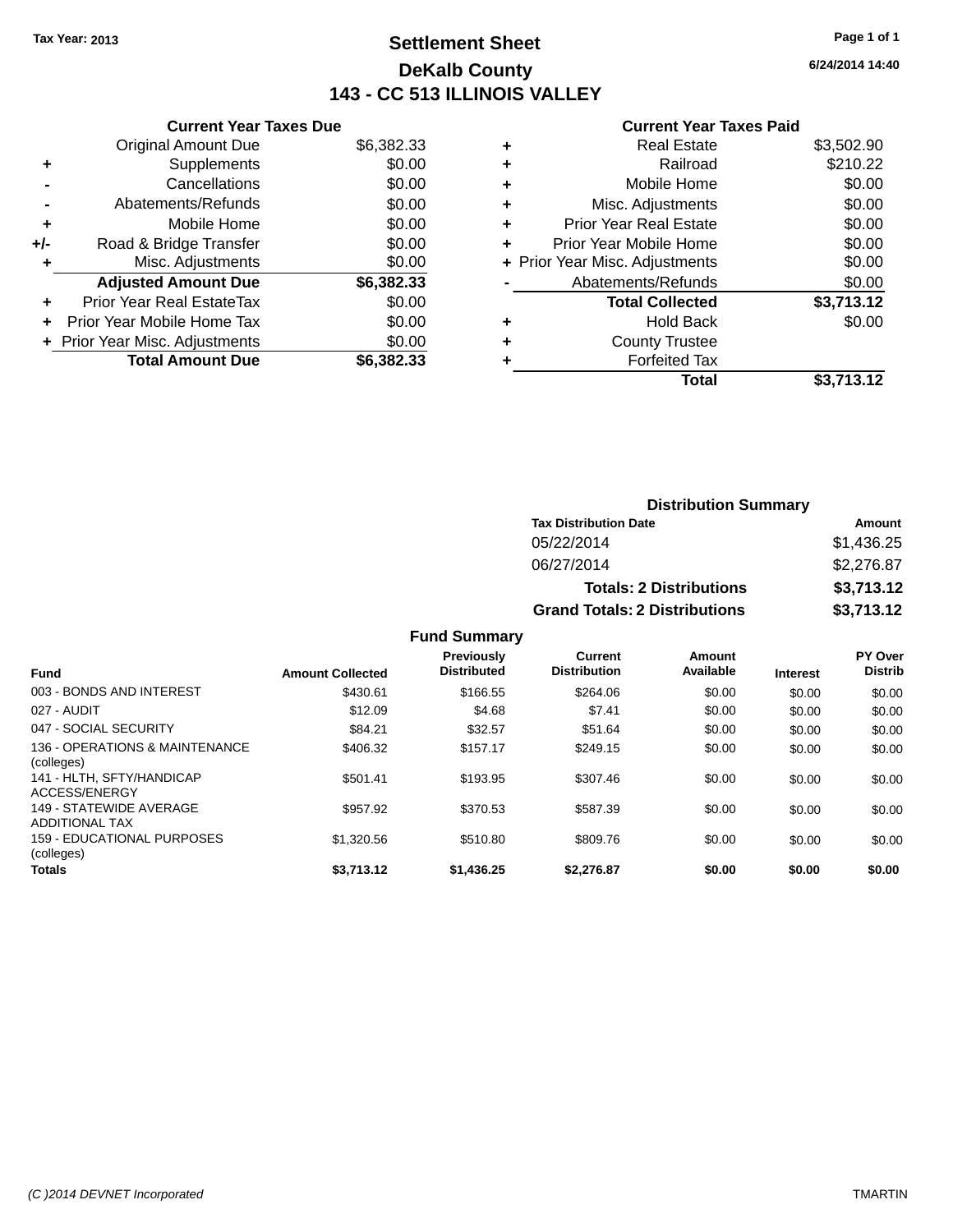## **Settlement Sheet Tax Year: 2013 Page 1 of 2 DeKalb County 144 - CC 516 WAUBONSEE**

**6/24/2014 14:40**

#### **Current Year Taxes Paid**

|     | <b>Current Year Taxes Due</b>            |                |  |  |  |
|-----|------------------------------------------|----------------|--|--|--|
|     | <b>Original Amount Due</b>               | \$1,645,816.73 |  |  |  |
| ٠   | Supplements                              | \$6,622.51     |  |  |  |
|     | Cancellations                            | \$7,369.76     |  |  |  |
|     | Abatements/Refunds                       | \$33.20        |  |  |  |
| ÷   | Mobile Home                              | \$0.00         |  |  |  |
| +/- | Road & Bridge Transfer                   | \$0.00         |  |  |  |
|     | Misc. Adjustments                        | \$82.13        |  |  |  |
|     | <b>Adjusted Amount Due</b>               | \$1,645,118.41 |  |  |  |
| ٠   | Prior Year Real EstateTax                | (\$1,762.70)   |  |  |  |
|     | Prior Year Mobile Home Tax               | \$0.00         |  |  |  |
|     | \$0.00<br>+ Prior Year Misc. Adjustments |                |  |  |  |
|     | <b>Total Amount Due</b>                  | \$1,643,355.71 |  |  |  |
|     |                                          |                |  |  |  |

|   | <b>Real Estate</b>             | \$880,798.03 |
|---|--------------------------------|--------------|
| ٠ | Railroad                       | \$8,049.07   |
| ٠ | Mobile Home                    | \$0.00       |
| ٠ | Misc. Adjustments              | \$82.13      |
| ٠ | <b>Prior Year Real Estate</b>  | (\$1,762.70) |
| ٠ | Prior Year Mobile Home         | \$0.00       |
|   | + Prior Year Misc. Adjustments | \$0.00       |
|   | Abatements/Refunds             | \$33.20      |
|   | <b>Total Collected</b>         | \$887,133.33 |
|   | <b>Hold Back</b>               | \$0.00       |
| ٠ | <b>County Trustee</b>          |              |
|   | <b>Forfeited Tax</b>           |              |
|   | Total                          | \$887,133.33 |
|   |                                |              |

| <b>Distribution Summary</b>          |              |  |  |
|--------------------------------------|--------------|--|--|
| <b>Tax Distribution Date</b>         | Amount       |  |  |
| 05/22/2014                           | \$227,077.78 |  |  |
| 06/27/2014                           | \$660,055.55 |  |  |
| <b>Totals: 2 Distributions</b>       | \$887,133.33 |  |  |
| <b>Grand Totals: 2 Distributions</b> | \$887,133.33 |  |  |

#### **Fund Summary**

| <b>Fund</b>                                   | <b>Amount Collected</b> | <b>Previously</b><br><b>Distributed</b> | Current<br><b>Distribution</b> | Amount<br>Available | <b>Interest</b> | PY Over<br><b>Distrib</b> |
|-----------------------------------------------|-------------------------|-----------------------------------------|--------------------------------|---------------------|-----------------|---------------------------|
| 003 - BONDS AND INTEREST                      | \$130,374,00            | \$33,371.58                             | \$97,002.42                    | \$0.00              | \$0.00          | \$0.00                    |
| 027 - AUDIT                                   | \$1,478.85              | \$378.53                                | \$1,100.32                     | \$0.00              | \$0.00          | \$0.00                    |
| 035 - TORT JUDGEMENTS/LIABILITY<br><b>INS</b> | \$20.361.47             | \$5.211.88                              | \$15,149.59                    | \$0.00              | \$0.00          | \$0.00                    |
| 136 - OPERATIONS & MAINTENANCE<br>(colleges)  | \$130,436.12            | \$33,387.49                             | \$97,048.63                    | \$0.00              | \$0.00          | \$0.00                    |
| 159 - EDUCATIONAL PURPOSES<br>(colleges)      | \$604.482.89            | \$154,728,30                            | \$449.754.59                   | \$0.00              | \$0.00          | \$0.00                    |
| <b>Totals</b>                                 | \$887,133.33            | \$227.077.78                            | \$660,055.55                   | \$0.00              | \$0.00          | \$0.00                    |

#### **Year Source <b>Account Type**  $\overline{2013}$  RE - Real Estate Back Tax Collected 2013 RE - Real Estate Back Tax Collected 2013 RE - Real Estate Back Tax Collected 2013 RE - Real Estate Back Tax Collected 2013 RE - Real Estate Paymt In Lieu of Tax **Totals 5 entries**

## **Miscellaneous Adjustment Detail**

|         | <b>Amount Adjustment Description</b>                   |
|---------|--------------------------------------------------------|
|         | \$4.82 VANGUARD HOMES REDEMPTION 15-14-107-008 by TBA  |
|         | \$3.69 VANGUARD HOMES REDEMPTION 15-14-107-007 by TBA  |
|         | \$19.74 VANGUARD HOMES REDEMPTION 15-14-102-033 by TBA |
|         | \$0.83 PRIMUS REDEMPTION 19-23-397-008 by TBA          |
|         | \$53.05 HOUSING AUTHORITY-SUNSET VIEW APTS. by TBA     |
| \$82.13 |                                                        |

#### **Abatement Detail**

| Year Source                         | <b>Account Type</b> | <b>Amount Adjustment Description</b>              |
|-------------------------------------|---------------------|---------------------------------------------------|
| 2013 RE - Real Estate PTAB Decision |                     | \$26.60 PTAB INTEREST REFUND 15-14-400-041 by TBA |
| 2013 RE - Real Estate               | PTAB Decision       | \$0.82 PTAB INTEREST REFUND 15-14-302-006 by TBA  |
| 2013 RE - Real Estate PTAB Decision |                     | \$1.52 PTAB INTEREST REFUND 15-14-302-007 by TBA  |
| 2013 RE - Real Estate PTAB Decision |                     | \$0.31 PTAB INTEREST REFUND 15-15-403-020 by TBA  |
| 2013 RE - Real Estate PTAB Decision |                     | \$1.85 PTAB INTEREST REFUND 19-26-431-010 by TBA  |
|                                     |                     |                                                   |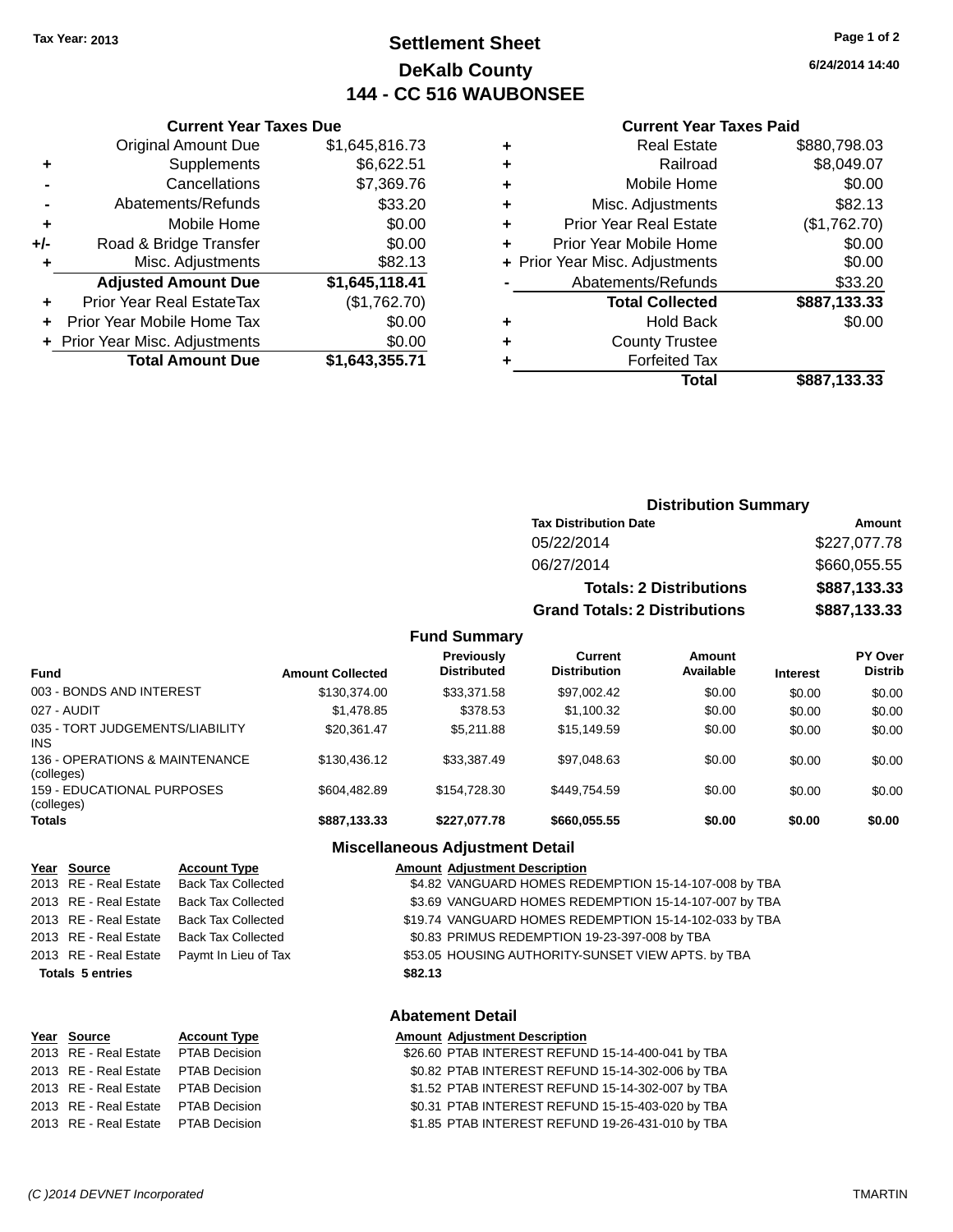# **Settlement Sheet Tax Year: 2013 Page 2 of 2 DeKalb County**

**6/24/2014 14:40**

**Abatement Detail**

**Totals 6 entries \$33.20**

**Year Source Account Type Anneunt Adjustment Description**<br>
2013 RE - Real Estate PTAB Decision **Amount Adjustment Description** \$2.10 PTAB INTEREST REFUND 15-14-302-007 by TBA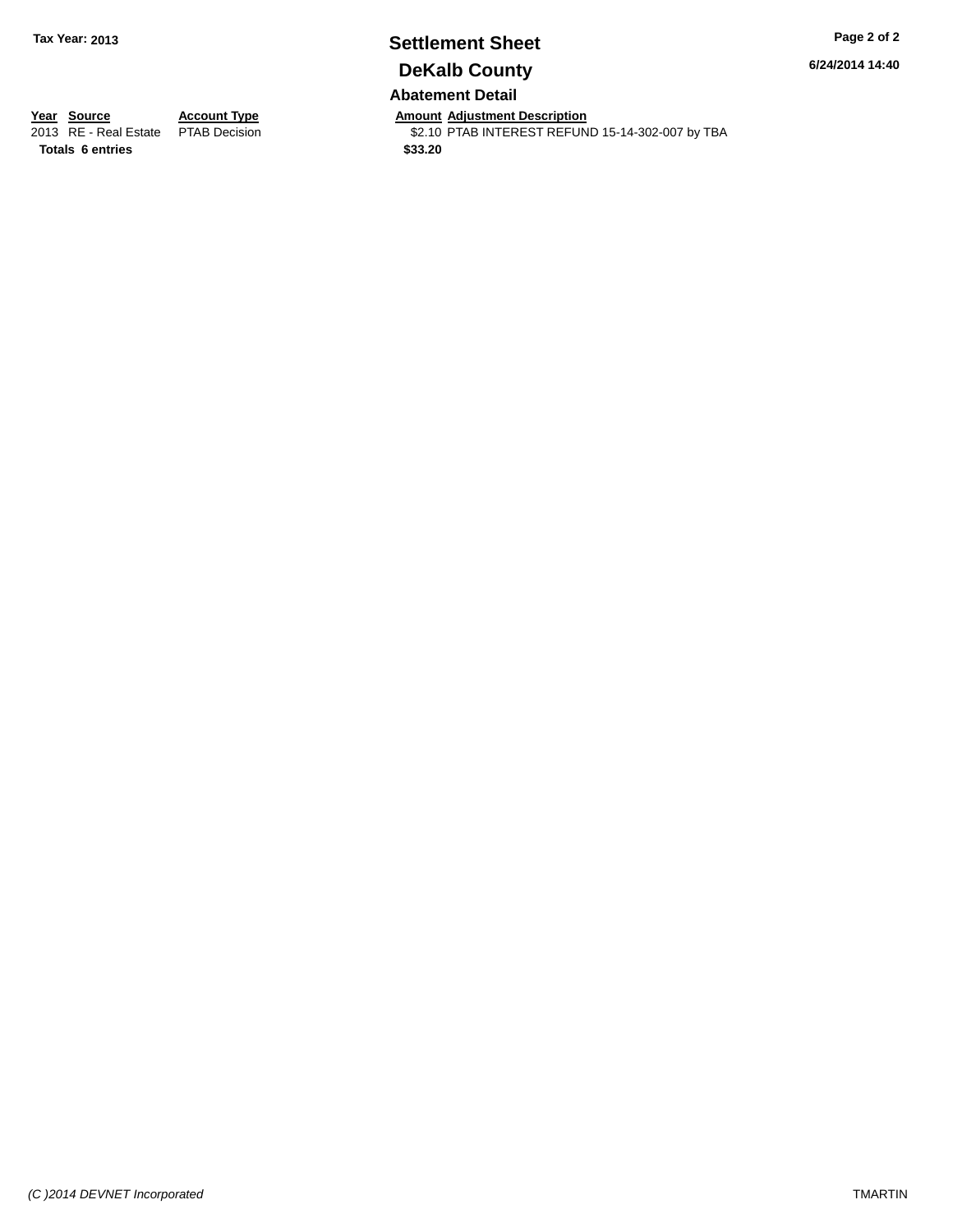## **Settlement Sheet Tax Year: 2013 Page 1 of 2 DeKalb County 145 - CC 523 KISHWAUKEE**

#### **Current Year Taxes Paid**

|       | <b>Total Amount Due</b>          | \$10,412,711.42 |
|-------|----------------------------------|-----------------|
|       | + Prior Year Misc. Adjustments   | \$0.00          |
|       | Prior Year Mobile Home Tax       | \$0.00          |
| ٠     | <b>Prior Year Real EstateTax</b> | (\$1,111.17)    |
|       | <b>Adjusted Amount Due</b>       | \$10,413,822.59 |
| ٠     | Misc. Adjustments                | \$223.01        |
| $+/-$ | Road & Bridge Transfer           | \$0.00          |
| ٠     | Mobile Home                      | \$0.00          |
|       | Abatements/Refunds               | \$467.65        |
|       | Cancellations                    | \$140,355.14    |
| ٠     | Supplements                      | \$84,453.82     |
|       | <b>Original Amount Due</b>       | \$10,469,968.55 |
|       |                                  |                 |

**Current Year Taxes Due**

|   | <b>Real Estate</b>             | \$5,383,842.94 |
|---|--------------------------------|----------------|
| ٠ | Railroad                       | \$35,460.18    |
| ٠ | Mobile Home                    | \$0.00         |
| ٠ | Misc. Adjustments              | \$223.01       |
| ٠ | <b>Prior Year Real Estate</b>  | (\$1,111.17)   |
| ÷ | Prior Year Mobile Home         | \$0.00         |
|   | + Prior Year Misc. Adjustments | \$0.00         |
|   | Abatements/Refunds             | \$467.65       |
|   | <b>Total Collected</b>         | \$5,417,947.31 |
| ٠ | <b>Hold Back</b>               | \$0.00         |
| ٠ | <b>County Trustee</b>          |                |
| ٠ | <b>Forfeited Tax</b>           |                |
|   | Total                          | \$5,417,947.31 |
|   |                                |                |

### **Distribution Summary Tax Distribution Date Amount** 05/22/2014 \$1,255,996.25 06/27/2014 \$4,161,951.06 **Totals: 2 Distributions \$5,417,947.31 Grand Totals: 2 Distributions \$5,417,947.31**

#### **Fund Summary**

| <b>Fund</b>                                  | <b>Amount Collected</b> | <b>Previously</b><br><b>Distributed</b> | Current<br><b>Distribution</b> | Amount<br>Available | <b>Interest</b> | PY Over<br><b>Distrib</b> |
|----------------------------------------------|-------------------------|-----------------------------------------|--------------------------------|---------------------|-----------------|---------------------------|
| 003 - BONDS AND INTEREST                     | \$1.750.148.65          | \$405.721.93                            | \$1,344,426.72                 | \$0.00              | \$0.00          | \$0.00                    |
| 027 - AUDIT                                  | \$32,388.51             | \$7,508.36                              | \$24.880.15                    | \$0.00              | \$0.00          | \$0.00                    |
| 035 - TORT JUDGEMENTS/LIABILITY<br>INS.      | \$579.395.29            | \$134,316,25                            | \$445.079.04                   | \$0.00              | \$0.00          | \$0.00                    |
| 047 - SOCIAL SECURITY                        | \$95,523.83             | \$22.144.47                             | \$73,379.36                    | \$0.00              | \$0.00          | \$0.00                    |
| 109 - PRIOR YEAR ADJUSTMENT                  | \$26,813.42             | \$6.215.93                              | \$20.597.49                    | \$0.00              | \$0.00          | \$0.00                    |
| 136 - OPERATIONS & MAINTENANCE<br>(colleges) | \$557.111.25            | \$129.150.32                            | \$427.960.93                   | \$0.00              | \$0.00          | \$0.00                    |
| 141 - HLTH/SFTY/HANDICAP<br>ACCESS/ENERGY    | \$333,821.41            | \$77.386.95                             | \$256.434.46                   | \$0.00              | \$0.00          | \$0.00                    |
| 159 - EDUCATIONAL PURPOSES<br>(colleges)     | \$2.042.744.95          | \$473.552.04                            | \$1.569.192.91                 | \$0.00              | \$0.00          | \$0.00                    |
| Totals                                       | \$5,417,947.31          | \$1,255,996.25                          | \$4,161,951.06                 | \$0.00              | \$0.00          | \$0.00                    |

#### **Miscellaneous Adjustment Detail**

|                         | Year Source           | <b>Account Type</b>       | <b>Amount Adjustment Description</b>             |
|-------------------------|-----------------------|---------------------------|--------------------------------------------------|
|                         | 2013 RE - Real Estate | <b>Back Tax Collected</b> | \$19.59 DOBSON REDEMPTION 13-15-402-010 by TBA   |
|                         | 2013 RE - Real Estate | <b>Back Tax Collected</b> | \$6.05 STOGSDILL REDEMPTION 06-32-328-025 by TBA |
|                         | 2013 RE - Real Estate | <b>Back Tax Collected</b> | \$0.00 LAY REDEMPTION 07-23-155-002 by TBA       |
|                         | 2013 RE - Real Estate | <b>Back Tax Collected</b> | \$25.46 MANESS REDEMPTION 13-06-331-005 by TBA   |
|                         | 2013 RE - Real Estate | <b>Back Tax Collected</b> | \$16.86 MEIER REDEMPTION 06-18-300-001 by TBA    |
|                         | 2013 RE - Real Estate | <b>Back Tax Collected</b> | \$17.41 SCAVENGER SALE 13-06-332-003 by TBA      |
|                         | 2013 RE - Real Estate | <b>Back Tax Collected</b> | \$60.86 ENBURG REDEMPTION 13-35-201-007 by TBA   |
|                         | 2013 RE - Real Estate | Paymt In Lieu of Tax      | \$76.78 HOUSING AUTHORITY-SEQUOYA APTS by TBA    |
| <b>Totals 8 entries</b> |                       |                           | \$223.01                                         |

#### **Abatement Detail**

## **Year Source Account Type Amount Adjustment Description**<br>2013 RE - Real Estate PTAB Decision **Amount SEAC PTAB INTEREST REFUN** *(C )2014 DEVNET Incorporated* TMARTIN

\$5.26 PTAB INTEREST REFUND 03-30-276-011 by TBA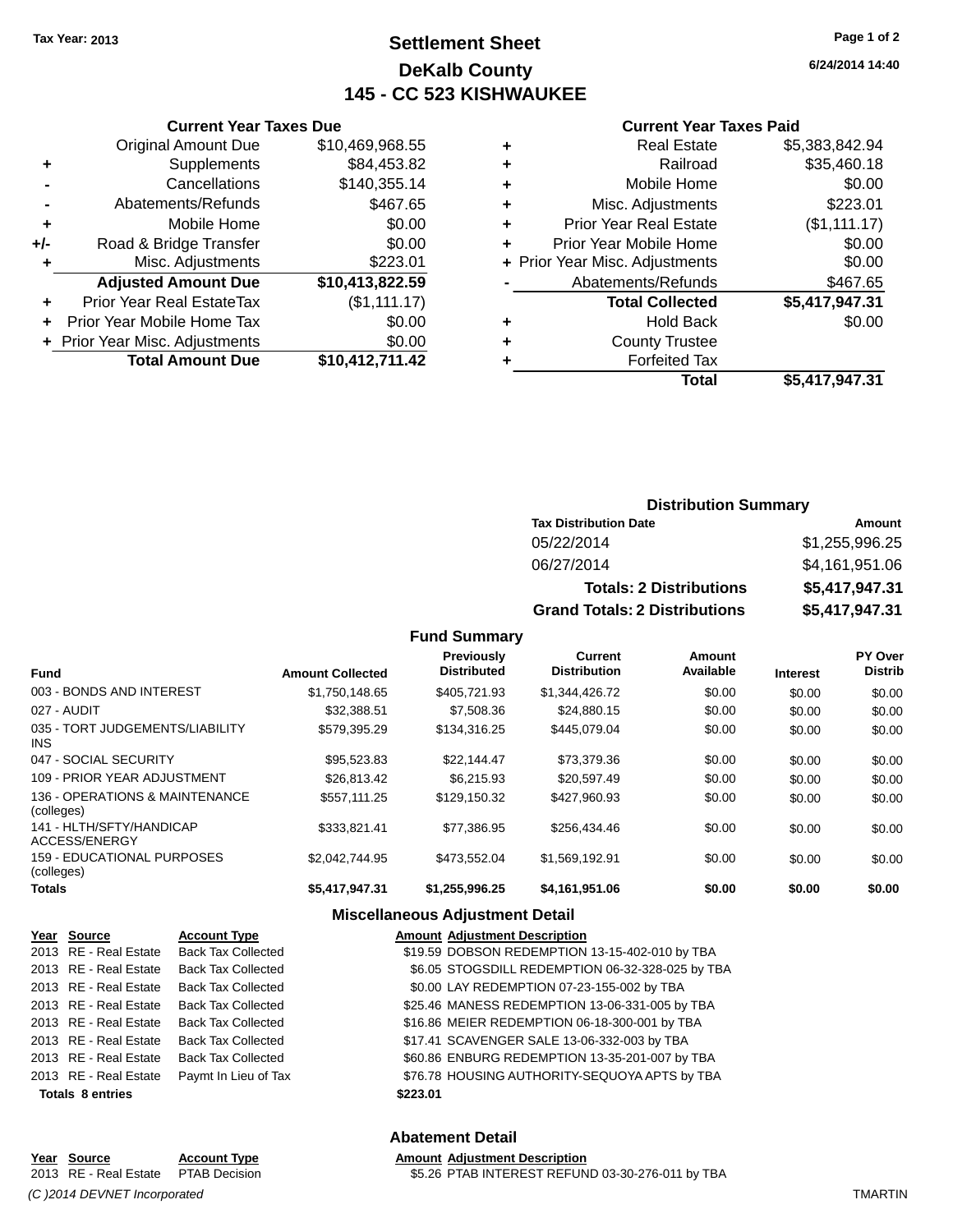| Year Source                         | <b>Account Type</b>  |          | <b>Amount Adjustment Description</b> |
|-------------------------------------|----------------------|----------|--------------------------------------|
| 2013 RE - Real Estate PTAB Decision |                      |          | \$4.57 PTAB INTEREST REFUN           |
| 2013 RE - Real Estate PTAB Decision |                      |          | \$33.59 PTAB INTEREST REFUN          |
| 2013 RE - Real Estate PTAB Decision |                      |          | \$0.00 PTAB INTEREST REFUN           |
| 2013 RE - Real Estate PTAB Decision |                      |          | \$7.49 PTAB INTEREST REFUN           |
| 2013 RE - Real Estate PTAB Decision |                      |          | \$0.65 PTAB INTEREST REFUN           |
| 2013 RE - Real Estate               | <b>PTAB Decision</b> |          | \$0.79 PTAB INTEREST REFUN           |
| 2013 RE - Real Estate               | <b>PTAB Decision</b> |          | \$290.55 PTAB INTEREST REFUN         |
| 2013 RE - Real Estate RE Abatement  |                      |          | \$124.75 CLARK PRIOR YEAR AB         |
| <b>Totals 9 entries</b>             |                      | \$467.65 |                                      |
|                                     |                      |          |                                      |

# **Settlement Sheet Tax Year: 2013 Page 2 of 2 DeKalb County**

**6/24/2014 14:40**

**Abatement Detail**

|                  | Year Source           | <b>Account Type</b>  | <b>Amount Adjustment Description</b>                     |
|------------------|-----------------------|----------------------|----------------------------------------------------------|
|                  | 2013 RE - Real Estate | PTAB Decision        | \$4.57 PTAB INTEREST REFUND 08-12-451-004 by TBA         |
|                  | 2013 RE - Real Estate | PTAB Decision        | \$33.59 PTAB INTEREST REFUND 08-12-451-005 by TBA        |
|                  | 2013 RE - Real Estate | PTAB Decision        | \$0.00 PTAB INTEREST REFUND 08-12-451-007 by TBA         |
|                  | 2013 RE - Real Estate | <b>PTAB Decision</b> | \$7.49 PTAB INTEREST REFUND 08-12-451-014 by TBA         |
|                  | 2013 RE - Real Estate | <b>PTAB Decision</b> | \$0.65 PTAB INTEREST REFUND 07-23-332-002 by TBA         |
|                  | 2013 RE - Real Estate | PTAB Decision        | \$0.79 PTAB INTEREST REFUND 13-15-176-011 by TBA         |
|                  | 2013 RE - Real Estate | <b>PTAB Decision</b> | \$290.55 PTAB INTEREST REFUND 08-25-100-021 by TBA       |
|                  | 2013 RE - Real Estate | <b>RE</b> Abatement  | \$124.75 CLARK PRIOR YEAR ABATEMENT 09-17-100-015 by TBA |
| Totals 9 entries |                       |                      | \$467.65                                                 |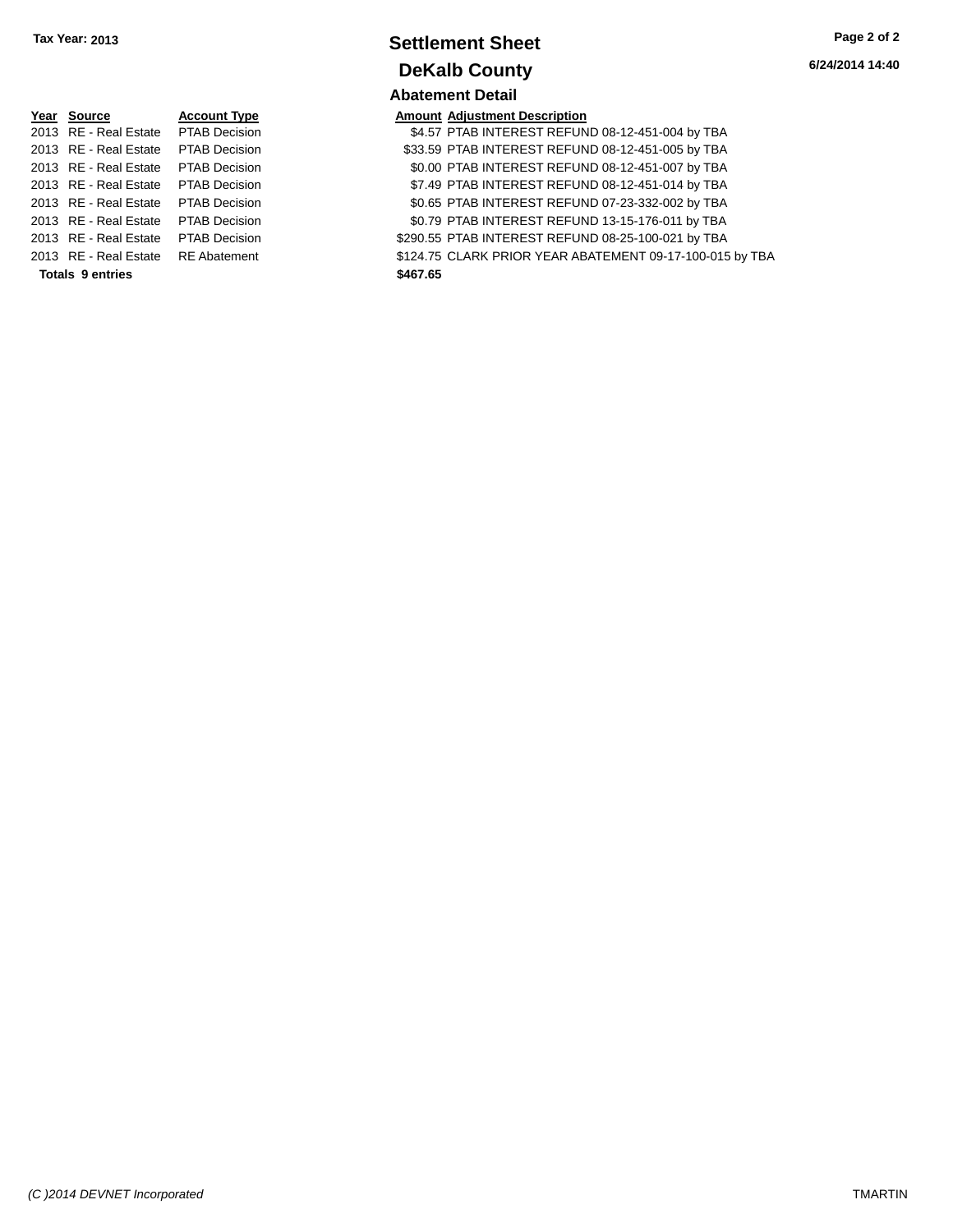## **Settlement Sheet Tax Year: 2013 Page 1 of 1 DeKalb County 150 - DE KALB SANITARY**

**6/24/2014 14:40**

|     | <b>Current Year Taxes Due</b>  |              |  |  |
|-----|--------------------------------|--------------|--|--|
|     | <b>Original Amount Due</b>     | \$664,735.96 |  |  |
| ٠   | Supplements                    | \$12,255.02  |  |  |
|     | Cancellations                  | \$21,926.82  |  |  |
|     | Abatements/Refunds             | \$64.20      |  |  |
| ٠   | Mobile Home                    | \$0.00       |  |  |
| +/- | Road & Bridge Transfer         | \$0.00       |  |  |
| ٠   | Misc. Adjustments              | \$0.00       |  |  |
|     | <b>Adjusted Amount Due</b>     | \$654,999.96 |  |  |
| ٠   | Prior Year Real EstateTax      | (\$123.59)   |  |  |
|     | Prior Year Mobile Home Tax     | \$0.00       |  |  |
|     | + Prior Year Misc. Adjustments | \$0.00       |  |  |
|     | <b>Total Amount Due</b>        | \$654,876.37 |  |  |
|     |                                |              |  |  |

#### **Current Year Taxes Paid**

| ٠ | <b>Real Estate</b>             | \$327,936.95 |
|---|--------------------------------|--------------|
| ÷ | Railroad                       | \$916.38     |
| ٠ | Mobile Home                    | \$0.00       |
| ٠ | Misc. Adjustments              | \$0.00       |
| ٠ | <b>Prior Year Real Estate</b>  | (\$123.59)   |
| ٠ | Prior Year Mobile Home         | \$0.00       |
|   | + Prior Year Misc. Adjustments | \$0.00       |
|   | Abatements/Refunds             | \$64.20      |
|   | <b>Total Collected</b>         | \$328,665.54 |
| ٠ | <b>Hold Back</b>               | \$0.00       |
| ٠ | <b>County Trustee</b>          |              |
| ٠ | <b>Forfeited Tax</b>           |              |
|   | Total                          | \$328,665.54 |
|   |                                |              |

## **Distribution Summary Tax Distribution Date Amount** 05/22/2014 \$75,854.41 06/27/2014 \$252,811.13 **Totals: 2 Distributions \$328,665.54 Grand Totals: 2 Distributions \$328,665.54**

#### **Fund Summary**

| Fund                  | <b>Amount Collected</b> | Previously<br><b>Distributed</b> | Current<br><b>Distribution</b> | Amount<br>Available | <b>Interest</b> | PY Over<br><b>Distrib</b> |
|-----------------------|-------------------------|----------------------------------|--------------------------------|---------------------|-----------------|---------------------------|
| 001 - CORPORATE       | \$103.523.46            | \$23.892.71                      | \$79.630.75                    | \$0.00              | \$0.00          | \$0.00                    |
| 005 - I. M. R. F.     | \$79.978.12             | \$18,458.56                      | \$61,519.56                    | \$0.00              | \$0.00          | \$0.00                    |
| 027 - AUDIT           | \$9,389.64              | \$2.167.08                       | \$7,222.56                     | \$0.00              | \$0.00          | \$0.00                    |
| 045 - PUBLIC BENEFIT  | \$90.783.66             | \$20.952.44                      | \$69.831.22                    | \$0.00              | \$0.00          | \$0.00                    |
| 047 - SOCIAL SECURITY | \$44.990.66             | \$10.383.62                      | \$34,607.04                    | \$0.00              | \$0.00          | \$0.00                    |
| <b>Totals</b>         | \$328,665.54            | \$75.854.41                      | \$252,811.13                   | \$0.00              | \$0.00          | \$0.00                    |

# **Abatement Detail**

**Year Source Account Type Amount Adjustment Description** \$0.87 PTAB INTEREST REFUND 08-12-451-004 by TBA 2013 RE - Real Estate PTAB Decision \$6.41 PTAB INTEREST REFUND 08-12-451-005 by TBA 2013 RE - Real Estate PTAB Decision \$0.00 PTAB INTEREST REFUND 08-12-451-007 by TBA 2013 RE - Real Estate PTAB Decision \$1.43 PTAB INTEREST REFUND 08-12-451-014 by TBA 2013 RE - Real Estate PTAB Decision \$55.48 PTAB INTEREST REFUND 08-25-100-021 by TBA **Totals 5 entries \$64.19**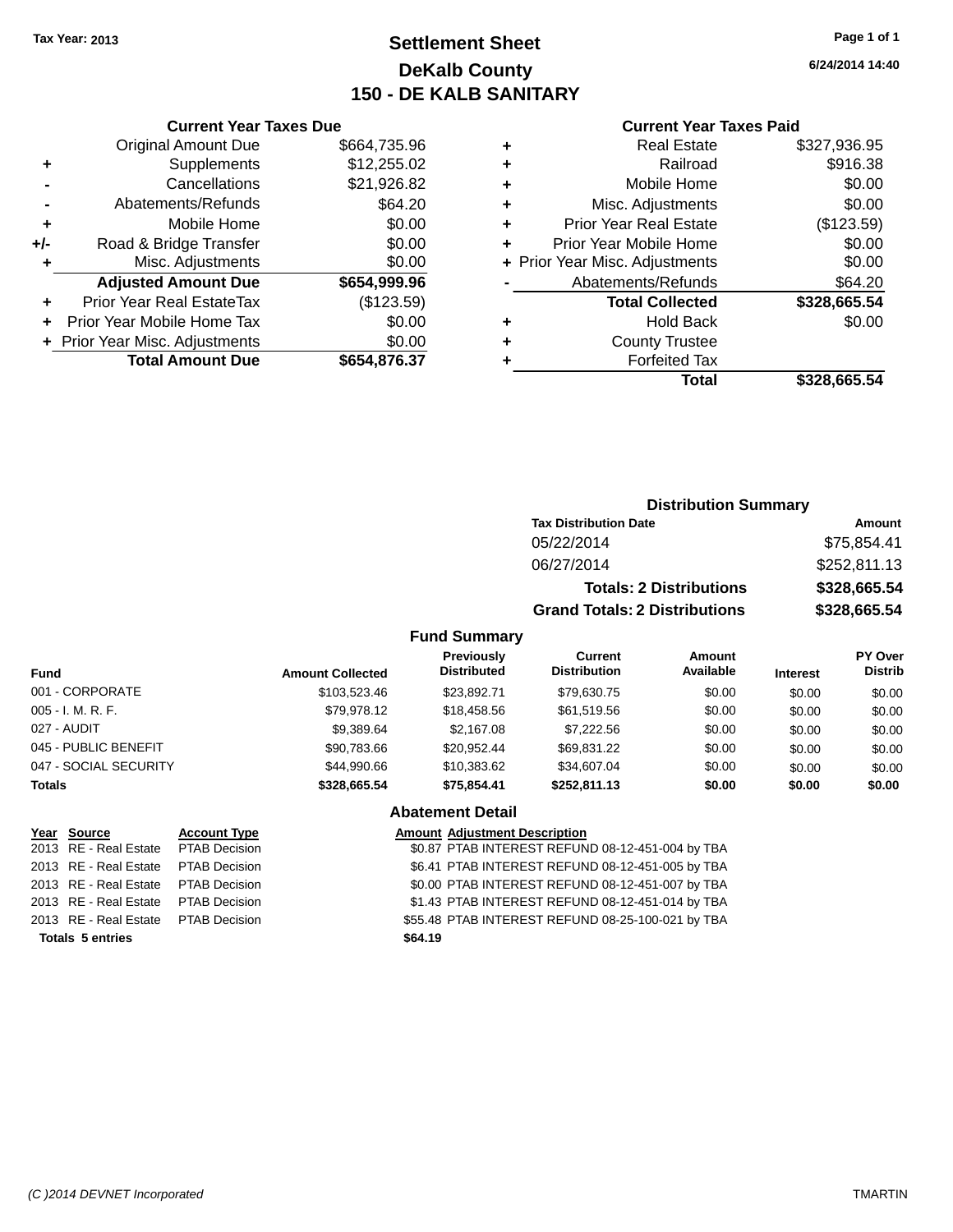## **Settlement Sheet Tax Year: 2013 Page 1 of 1 DeKalb County 151 - FAIRDALE STREET LIGHT**

**6/24/2014 14:40**

|     | <b>Current Year Taxes Due</b>  |            |
|-----|--------------------------------|------------|
|     | <b>Original Amount Due</b>     | \$3,615.04 |
| ÷   | Supplements                    | \$34.23    |
|     | Cancellations                  | \$44.10    |
|     | Abatements/Refunds             | \$0.00     |
| ٠   | Mobile Home                    | \$0.00     |
| +/- | Road & Bridge Transfer         | \$0.00     |
|     | Misc. Adjustments              | \$0.00     |
|     | <b>Adjusted Amount Due</b>     | \$3,605.17 |
| ÷   | Prior Year Real EstateTax      | \$0.00     |
| ٠   | Prior Year Mobile Home Tax     | \$0.00     |
|     | + Prior Year Misc. Adjustments | \$0.00     |
|     | <b>Total Amount Due</b>        | \$3,605.17 |

| ٠ | <b>Real Estate</b>             | \$1,790.19 |
|---|--------------------------------|------------|
| ٠ | Railroad                       | \$0.00     |
| ٠ | Mobile Home                    | \$0.00     |
| ٠ | Misc. Adjustments              | \$0.00     |
| ٠ | <b>Prior Year Real Estate</b>  | \$0.00     |
| ٠ | Prior Year Mobile Home         | \$0.00     |
|   | + Prior Year Misc. Adjustments | \$0.00     |
|   | Abatements/Refunds             | \$0.00     |
|   | <b>Total Collected</b>         | \$1,790.19 |
| ٠ | <b>Hold Back</b>               | \$0.00     |
| ٠ | <b>County Trustee</b>          |            |
| ٠ | <b>Forfeited Tax</b>           |            |
|   | Total                          | \$1.790.19 |
|   |                                |            |

|                 |                         |                                  | <b>Distribution Summary</b>           |                     |                 |                           |  |
|-----------------|-------------------------|----------------------------------|---------------------------------------|---------------------|-----------------|---------------------------|--|
|                 |                         |                                  | <b>Tax Distribution Date</b>          |                     |                 | Amount                    |  |
|                 | 05/22/2014              |                                  |                                       | \$449.04            |                 |                           |  |
|                 |                         |                                  | 06/27/2014                            |                     |                 | \$1,341.15                |  |
|                 |                         |                                  | <b>Totals: 2 Distributions</b>        |                     |                 | \$1,790.19                |  |
|                 |                         |                                  | <b>Grand Totals: 2 Distributions</b>  |                     |                 | \$1,790.19                |  |
|                 |                         | <b>Fund Summary</b>              |                                       |                     |                 |                           |  |
| <b>Fund</b>     | <b>Amount Collected</b> | Previously<br><b>Distributed</b> | <b>Current</b><br><b>Distribution</b> | Amount<br>Available | <b>Interest</b> | PY Over<br><b>Distrib</b> |  |
| 001 - CORPORATE | \$1,790.19              | \$449.04                         | \$1,341.15                            | \$0.00              | \$0.00          | \$0.00                    |  |
| <b>Totals</b>   | \$1,790.19              | \$449.04                         | \$1,341.15                            | \$0.00              | \$0.00          | \$0.00                    |  |
|                 |                         |                                  |                                       |                     |                 |                           |  |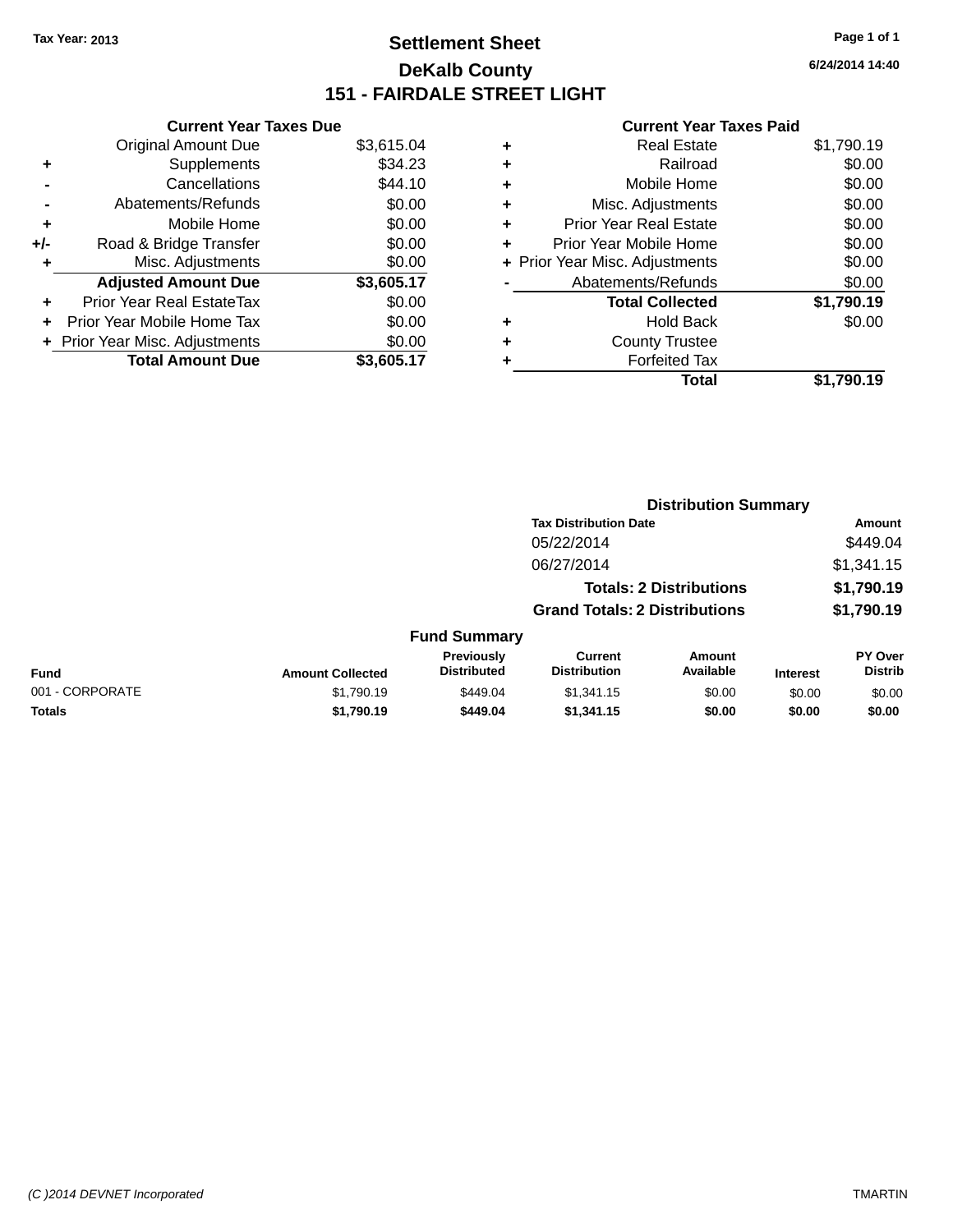## **Settlement Sheet Tax Year: 2013 Page 1 of 1 DeKalb County 152 - AFTON-PIERCE MULTI TWP**

**6/24/2014 14:40**

|     | <b>Current Year Taxes Due</b>  |             |
|-----|--------------------------------|-------------|
|     | <b>Original Amount Due</b>     | \$24,500.33 |
| ٠   | Supplements                    | \$107.38    |
|     | Cancellations                  | \$117.39    |
|     | Abatements/Refunds             | \$0.00      |
| ٠   | Mobile Home                    | \$0.00      |
| +/- | Road & Bridge Transfer         | \$0.00      |
|     | Misc. Adjustments              | \$0.00      |
|     | <b>Adjusted Amount Due</b>     | \$24,490.32 |
| ÷   | Prior Year Real EstateTax      | \$0.00      |
|     | Prior Year Mobile Home Tax     | \$0.00      |
|     | + Prior Year Misc. Adjustments | \$0.00      |
|     | <b>Total Amount Due</b>        | \$24.490.32 |
|     |                                |             |

|   | Total                          | \$13,446.88 |
|---|--------------------------------|-------------|
| ٠ | <b>Forfeited Tax</b>           |             |
| ٠ | <b>County Trustee</b>          |             |
| ٠ | <b>Hold Back</b>               | \$0.00      |
|   | <b>Total Collected</b>         | \$13,446.88 |
|   | Abatements/Refunds             | \$0.00      |
|   | + Prior Year Misc. Adjustments | \$0.00      |
| ٠ | Prior Year Mobile Home         | \$0.00      |
| ÷ | <b>Prior Year Real Estate</b>  | \$0.00      |
| ٠ | Misc. Adjustments              | \$0.00      |
| ÷ | Mobile Home                    | \$0.00      |
| ٠ | Railroad                       | \$162.50    |
| ٠ | <b>Real Estate</b>             | \$13,284.38 |
|   |                                |             |

|                                         |                         |                                  | <b>Distribution Summary</b>           |                                |                 |                                  |
|-----------------------------------------|-------------------------|----------------------------------|---------------------------------------|--------------------------------|-----------------|----------------------------------|
|                                         |                         |                                  | <b>Tax Distribution Date</b>          |                                |                 | Amount                           |
|                                         |                         |                                  | 05/22/2014                            |                                |                 | \$2,659.37                       |
|                                         |                         |                                  | 06/27/2014                            |                                |                 | \$10,787.51                      |
|                                         |                         |                                  |                                       | <b>Totals: 2 Distributions</b> |                 | \$13,446.88                      |
|                                         |                         |                                  | <b>Grand Totals: 2 Distributions</b>  |                                |                 | \$13,446.88                      |
|                                         |                         | <b>Fund Summary</b>              |                                       |                                |                 |                                  |
| <b>Fund</b>                             | <b>Amount Collected</b> | Previously<br><b>Distributed</b> | <b>Current</b><br><b>Distribution</b> | Amount<br>Available            | <b>Interest</b> | <b>PY Over</b><br><b>Distrib</b> |
| 147 - ASSESSING PURPOSES<br>(multi-twp) | \$13,446.88             | \$2.659.37                       | \$10.787.51                           | \$0.00                         | \$0.00          | \$0.00                           |
| <b>Totals</b>                           | \$13,446.88             | \$2,659.37                       | \$10,787.51                           | \$0.00                         | \$0.00          | \$0.00                           |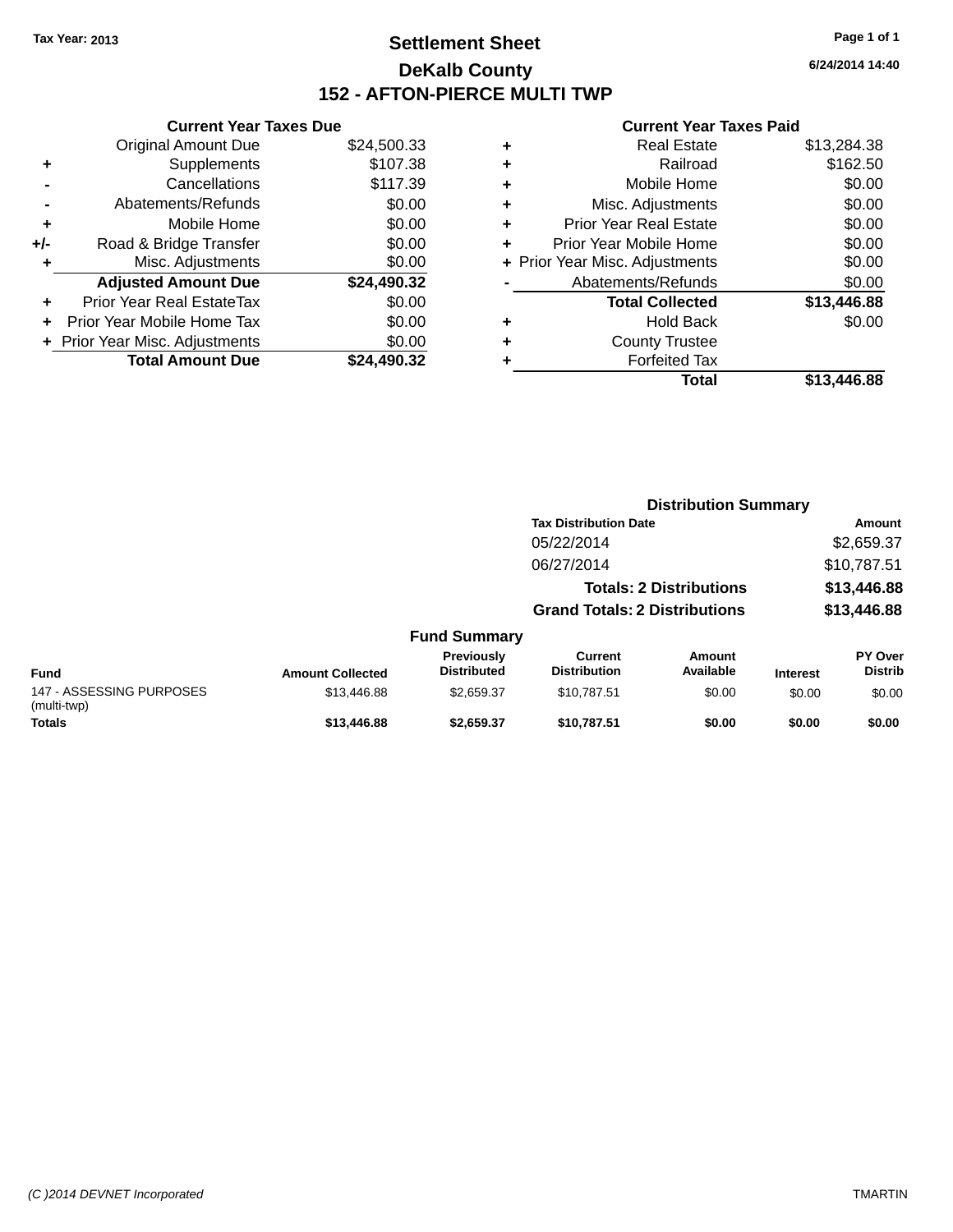## **Settlement Sheet Tax Year: 2013 Page 1 of 1 DeKalb County 153 - MILAN-MALTA MULTI-TWP**

**6/24/2014 14:40**

|     | <b>Current Year Taxes Due</b>  |             |
|-----|--------------------------------|-------------|
|     | <b>Original Amount Due</b>     | \$12,989.71 |
| ٠   | Supplements                    | \$46.70     |
|     | Cancellations                  | \$52.74     |
|     | Abatements/Refunds             | \$0.02      |
| ٠   | Mobile Home                    | \$0.00      |
| +/- | Road & Bridge Transfer         | \$0.00      |
| ٠   | Misc. Adjustments              | \$0.00      |
|     | <b>Adjusted Amount Due</b>     | \$12,983.65 |
| ÷   | Prior Year Real EstateTax      | (\$1.28)    |
|     | Prior Year Mobile Home Tax     | \$0.00      |
|     | + Prior Year Misc. Adjustments | \$0.00      |
|     | <b>Total Amount Due</b>        | \$12,982.37 |
|     |                                |             |

| ٠ | <b>Real Estate</b>             | \$7,067.50 |
|---|--------------------------------|------------|
| ÷ | Railroad                       | \$144.56   |
| ٠ | Mobile Home                    | \$0.00     |
| ٠ | Misc. Adjustments              | \$0.00     |
| ٠ | <b>Prior Year Real Estate</b>  | (\$1.28)   |
| ٠ | Prior Year Mobile Home         | \$0.00     |
|   | + Prior Year Misc. Adjustments | \$0.00     |
|   | Abatements/Refunds             | \$0.02     |
|   | <b>Total Collected</b>         | \$7,210.76 |
| ٠ | <b>Hold Back</b>               | \$0.00     |
| ٠ | <b>County Trustee</b>          |            |
| ٠ | <b>Forfeited Tax</b>           |            |
|   | Total                          | \$7,210.76 |
|   |                                |            |

|                                         |                                                  |                         |                                         |                                                  | <b>Distribution Summary</b>    |                 |                           |
|-----------------------------------------|--------------------------------------------------|-------------------------|-----------------------------------------|--------------------------------------------------|--------------------------------|-----------------|---------------------------|
|                                         |                                                  |                         |                                         | <b>Tax Distribution Date</b>                     |                                |                 | <b>Amount</b>             |
|                                         |                                                  |                         |                                         | 05/22/2014                                       |                                |                 | \$1,093.79                |
|                                         |                                                  |                         |                                         | 06/27/2014                                       |                                |                 | \$6,116.97                |
|                                         |                                                  |                         |                                         |                                                  | <b>Totals: 2 Distributions</b> |                 | \$7,210.76                |
|                                         |                                                  |                         |                                         | <b>Grand Totals: 2 Distributions</b>             |                                |                 | \$7,210.76                |
|                                         |                                                  |                         | <b>Fund Summary</b>                     |                                                  |                                |                 |                           |
| Fund                                    |                                                  | <b>Amount Collected</b> | <b>Previously</b><br><b>Distributed</b> | <b>Current</b><br><b>Distribution</b>            | Amount<br>Available            | <b>Interest</b> | PY Over<br><b>Distrib</b> |
| 147 - ASSESSING PURPOSES<br>(multi-twp) |                                                  | \$7,210.76              | \$1,093.79                              | \$6,116.97                                       | \$0.00                         | \$0.00          | \$0.00                    |
| Totals                                  |                                                  | \$7,210.76              | \$1.093.79                              | \$6,116.97                                       | \$0.00                         | \$0.00          | \$0.00                    |
|                                         |                                                  |                         | <b>Miscellaneous Adjustment Detail</b>  |                                                  |                                |                 |                           |
| Year Source<br>2013 RE - Real Estate    | <b>Account Type</b><br><b>Back Tax Collected</b> |                         | <b>Amount Adjustment Description</b>    | \$0.00 LAY REDEMPTION 07-23-155-002 by TBA       |                                |                 |                           |
| <b>Totals 1 entries</b>                 |                                                  |                         | \$0.00                                  |                                                  |                                |                 |                           |
|                                         |                                                  |                         |                                         |                                                  |                                |                 |                           |
|                                         |                                                  |                         | <b>Abatement Detail</b>                 |                                                  |                                |                 |                           |
| Year Source                             | <b>Account Type</b>                              |                         | <b>Amount Adjustment Description</b>    |                                                  |                                |                 |                           |
| 2013 RE - Real Estate                   | <b>PTAB Decision</b>                             |                         |                                         | \$0.02 PTAB INTEREST REFUND 07-23-332-002 by TBA |                                |                 |                           |
| <b>Totals 1 entries</b>                 |                                                  |                         | \$0.02                                  |                                                  |                                |                 |                           |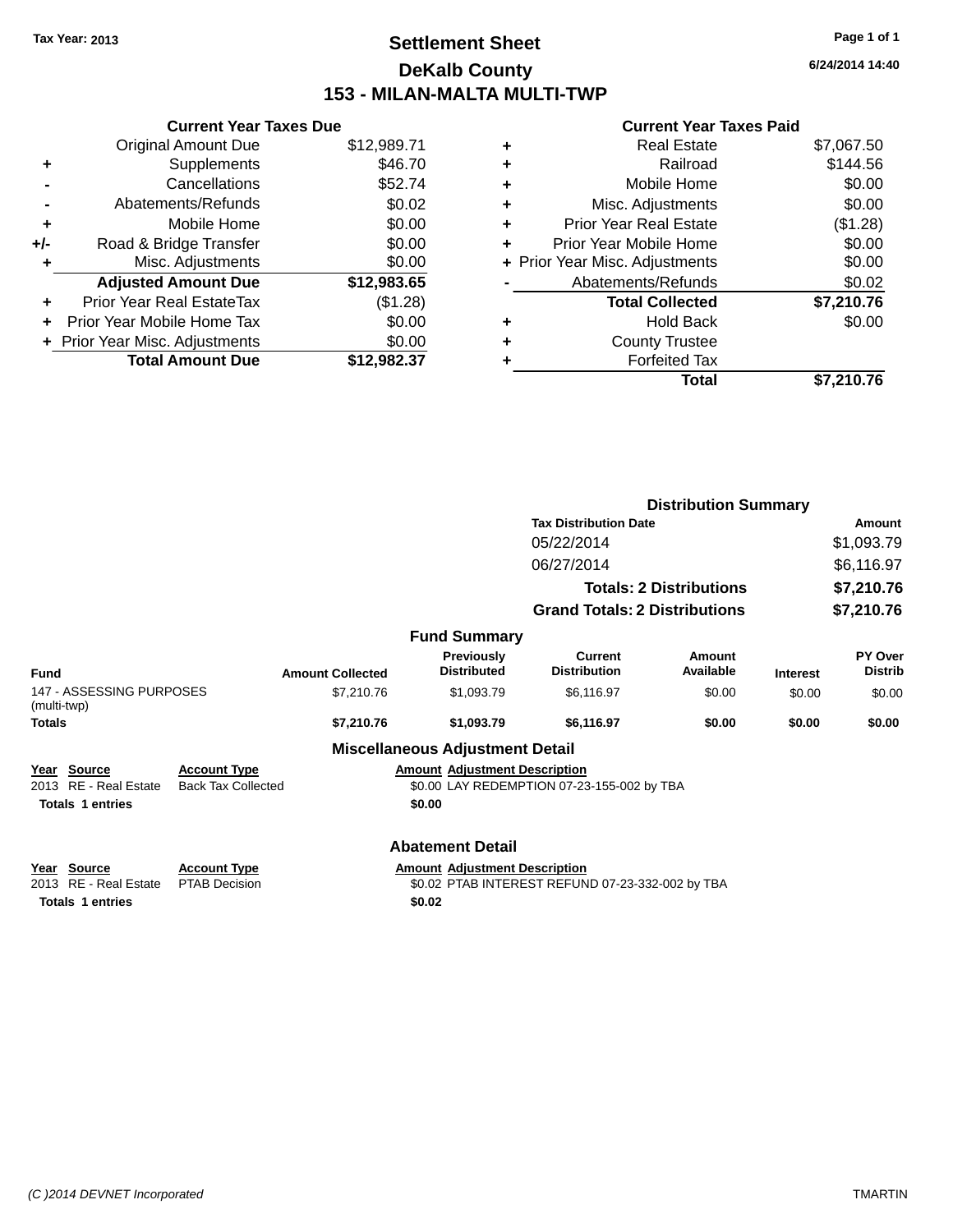## **Settlement Sheet Tax Year: 2013 Page 1 of 1 DeKalb County 154 - PAW PAW-SHABBONA MULT TWP**

| <b>Current Year Taxes Due</b> |                                |  |  |  |  |  |
|-------------------------------|--------------------------------|--|--|--|--|--|
| <b>Original Amount Due</b>    | \$12,555.67                    |  |  |  |  |  |
| Supplements                   | \$17.24                        |  |  |  |  |  |
| Cancellations                 | \$20.24                        |  |  |  |  |  |
| Abatements/Refunds            | \$0.03                         |  |  |  |  |  |
| Mobile Home                   | \$0.00                         |  |  |  |  |  |
| Road & Bridge Transfer        | \$0.00                         |  |  |  |  |  |
| Misc. Adjustments             | \$6.62                         |  |  |  |  |  |
| <b>Adjusted Amount Due</b>    | \$12,559.26                    |  |  |  |  |  |
| Prior Year Real EstateTax     | (\$1.08)                       |  |  |  |  |  |
| Prior Year Mobile Home Tax    | \$0.00                         |  |  |  |  |  |
|                               | \$0.00                         |  |  |  |  |  |
| <b>Total Amount Due</b>       | \$12,558.18                    |  |  |  |  |  |
|                               | + Prior Year Misc. Adjustments |  |  |  |  |  |

#### **Current Year Taxes Paid**

|   | <b>Real Estate</b>             | \$6,648.72 |
|---|--------------------------------|------------|
| ٠ | Railroad                       | \$246.52   |
| ٠ | Mobile Home                    | \$0.00     |
| ٠ | Misc. Adjustments              | \$6.62     |
| ٠ | <b>Prior Year Real Estate</b>  | (\$1.08)   |
|   | Prior Year Mobile Home         | \$0.00     |
|   | + Prior Year Misc. Adjustments | \$0.00     |
|   | Abatements/Refunds             | \$0.03     |
|   | <b>Total Collected</b>         | \$6,900.75 |
| ٠ | Hold Back                      | \$0.00     |
| ٠ | <b>County Trustee</b>          |            |
| ٠ | <b>Forfeited Tax</b>           |            |
|   | Total                          | \$6,900.75 |
|   |                                |            |

|                                   |                          |                           |                                                  | <b>Distribution Summary</b>            |                                               |                                |                 |                           |
|-----------------------------------|--------------------------|---------------------------|--------------------------------------------------|----------------------------------------|-----------------------------------------------|--------------------------------|-----------------|---------------------------|
|                                   |                          |                           |                                                  |                                        | <b>Tax Distribution Date</b>                  |                                |                 | Amount                    |
|                                   |                          |                           |                                                  |                                        | 05/22/2014                                    |                                |                 | \$1,478.51                |
|                                   |                          |                           |                                                  |                                        | 06/27/2014                                    |                                |                 | \$5,422.24                |
|                                   |                          |                           |                                                  |                                        |                                               | <b>Totals: 2 Distributions</b> |                 | \$6,900.75                |
|                                   |                          |                           |                                                  |                                        | <b>Grand Totals: 2 Distributions</b>          |                                |                 | \$6,900.75                |
|                                   |                          |                           |                                                  | <b>Fund Summary</b>                    |                                               |                                |                 |                           |
| Fund                              |                          |                           | <b>Amount Collected</b>                          | Previously<br><b>Distributed</b>       | <b>Current</b><br><b>Distribution</b>         | Amount<br>Available            | <b>Interest</b> | PY Over<br><b>Distrib</b> |
| (multi-twp)                       | 147 - ASSESSING PURPOSES |                           | \$6,900.75                                       | \$1,478.51                             | \$5,422.24                                    | \$0.00                         | \$0.00          | \$0.00                    |
| Totals                            |                          |                           | \$6,900.75                                       | \$1,478.51                             | \$5,422.24                                    | \$0.00                         | \$0.00          | \$0.00                    |
|                                   |                          |                           |                                                  | <b>Miscellaneous Adjustment Detail</b> |                                               |                                |                 |                           |
|                                   | Year Source              | <b>Account Type</b>       |                                                  | <b>Amount Adjustment Description</b>   |                                               |                                |                 |                           |
|                                   | 2013 RE - Real Estate    | <b>Back Tax Collected</b> |                                                  |                                        | \$0.65 DOBSON REDEMPTION 13-15-402-010 by TBA |                                |                 |                           |
|                                   | 2013 RE - Real Estate    | <b>Back Tax Collected</b> |                                                  |                                        | \$0.84 MANESS REDEMPTION 13-06-331-005 by TBA |                                |                 |                           |
|                                   | 2013 RE - Real Estate    | <b>Back Tax Collected</b> |                                                  |                                        | \$0.58 SCAVENGER SALE 13-06-332-003 by TBA    |                                |                 |                           |
|                                   | 2013 RE - Real Estate    | <b>Back Tax Collected</b> |                                                  |                                        | \$2.01 ENBURG REDEMPTION 13-35-201-007 by TBA |                                |                 |                           |
|                                   | 2013 RE - Real Estate    | Paymt In Lieu of Tax      |                                                  |                                        | \$2.54 HOUSING AUTHORITY-SEQUOYA APTS by TBA  |                                |                 |                           |
|                                   | <b>Totals 5 entries</b>  |                           |                                                  | \$6.62                                 |                                               |                                |                 |                           |
|                                   |                          |                           |                                                  | <b>Abatement Detail</b>                |                                               |                                |                 |                           |
|                                   | Year Source              | <b>Account Type</b>       |                                                  | <b>Amount Adjustment Description</b>   |                                               |                                |                 |                           |
|                                   | 2013 RE - Real Estate    | <b>PTAB Decision</b>      | \$0.03 PTAB INTEREST REFUND 13-15-176-011 by TBA |                                        |                                               |                                |                 |                           |
| <b>Totals 1 entries</b><br>\$0.03 |                          |                           |                                                  |                                        |                                               |                                |                 |                           |

**6/24/2014 14:40**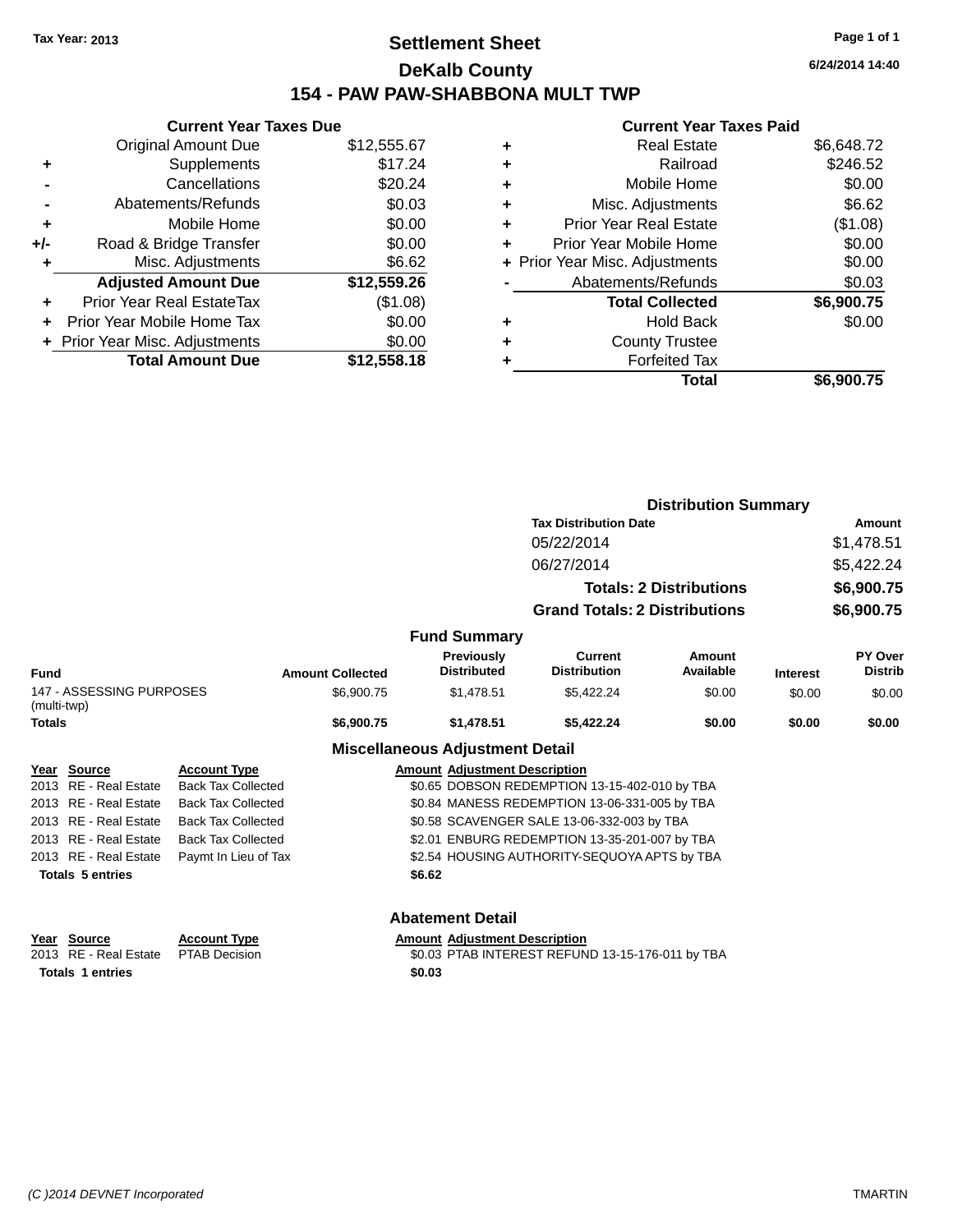## **Settlement Sheet Tax Year: 2013 Page 1 of 1 DeKalb County 155 - SOUTH GROVE-MAYFIELD MULT**

|     | <b>Current Year Taxes Due</b>    |             |  |  |  |  |
|-----|----------------------------------|-------------|--|--|--|--|
|     | <b>Original Amount Due</b>       | \$11,460.34 |  |  |  |  |
| ٠   | Supplements                      | \$18.96     |  |  |  |  |
|     | Cancellations                    | \$24.24     |  |  |  |  |
|     | Abatements/Refunds               | \$0.00      |  |  |  |  |
| ٠   | Mobile Home                      | \$0.00      |  |  |  |  |
| +/- | Road & Bridge Transfer           | \$0.00      |  |  |  |  |
| ٠   | Misc. Adjustments                | \$0.00      |  |  |  |  |
|     | <b>Adjusted Amount Due</b>       | \$11,455.06 |  |  |  |  |
| ÷   | <b>Prior Year Real EstateTax</b> | \$0.00      |  |  |  |  |
|     | Prior Year Mobile Home Tax       | \$0.00      |  |  |  |  |
|     | + Prior Year Misc. Adjustments   | \$0.00      |  |  |  |  |
|     | <b>Total Amount Due</b>          | \$11,455.06 |  |  |  |  |

|   | Real Estate                    | \$6,367.06 |
|---|--------------------------------|------------|
| ٠ | Railroad                       | \$0.00     |
| ٠ | Mobile Home                    | \$0.00     |
| ٠ | Misc. Adjustments              | \$0.00     |
| ٠ | <b>Prior Year Real Estate</b>  | \$0.00     |
| ÷ | Prior Year Mobile Home         | \$0.00     |
|   | + Prior Year Misc. Adjustments | \$0.00     |
|   | Abatements/Refunds             | \$0.00     |
|   | <b>Total Collected</b>         | \$6,367.06 |
| ٠ | Hold Back                      | \$0.00     |
| ٠ | <b>County Trustee</b>          |            |
|   | <b>Forfeited Tax</b>           |            |
|   | Total                          | \$6,367.06 |
|   |                                |            |

|                                         |                         |                                  | <b>Distribution Summary</b>           |                                |                 |                                  |  |
|-----------------------------------------|-------------------------|----------------------------------|---------------------------------------|--------------------------------|-----------------|----------------------------------|--|
|                                         |                         |                                  | <b>Tax Distribution Date</b>          |                                |                 | Amount                           |  |
|                                         |                         |                                  | 05/22/2014                            |                                |                 | \$1,383.69                       |  |
|                                         |                         |                                  | 06/27/2014                            |                                |                 | \$4,983.37                       |  |
|                                         |                         |                                  |                                       | <b>Totals: 2 Distributions</b> |                 | \$6,367.06                       |  |
|                                         |                         |                                  | <b>Grand Totals: 2 Distributions</b>  |                                |                 | \$6,367.06                       |  |
|                                         |                         | <b>Fund Summary</b>              |                                       |                                |                 |                                  |  |
| <b>Fund</b>                             | <b>Amount Collected</b> | Previously<br><b>Distributed</b> | <b>Current</b><br><b>Distribution</b> | Amount<br>Available            | <b>Interest</b> | <b>PY Over</b><br><b>Distrib</b> |  |
| 147 - ASSESSING PURPOSES<br>(multi-twp) | \$6,367.06              | \$1,383.69                       | \$4,983.37                            | \$0.00                         | \$0.00          | \$0.00                           |  |
| <b>Totals</b>                           | \$6,367.06              | \$1,383.69                       | \$4,983.37                            | \$0.00                         | \$0.00          | \$0.00                           |  |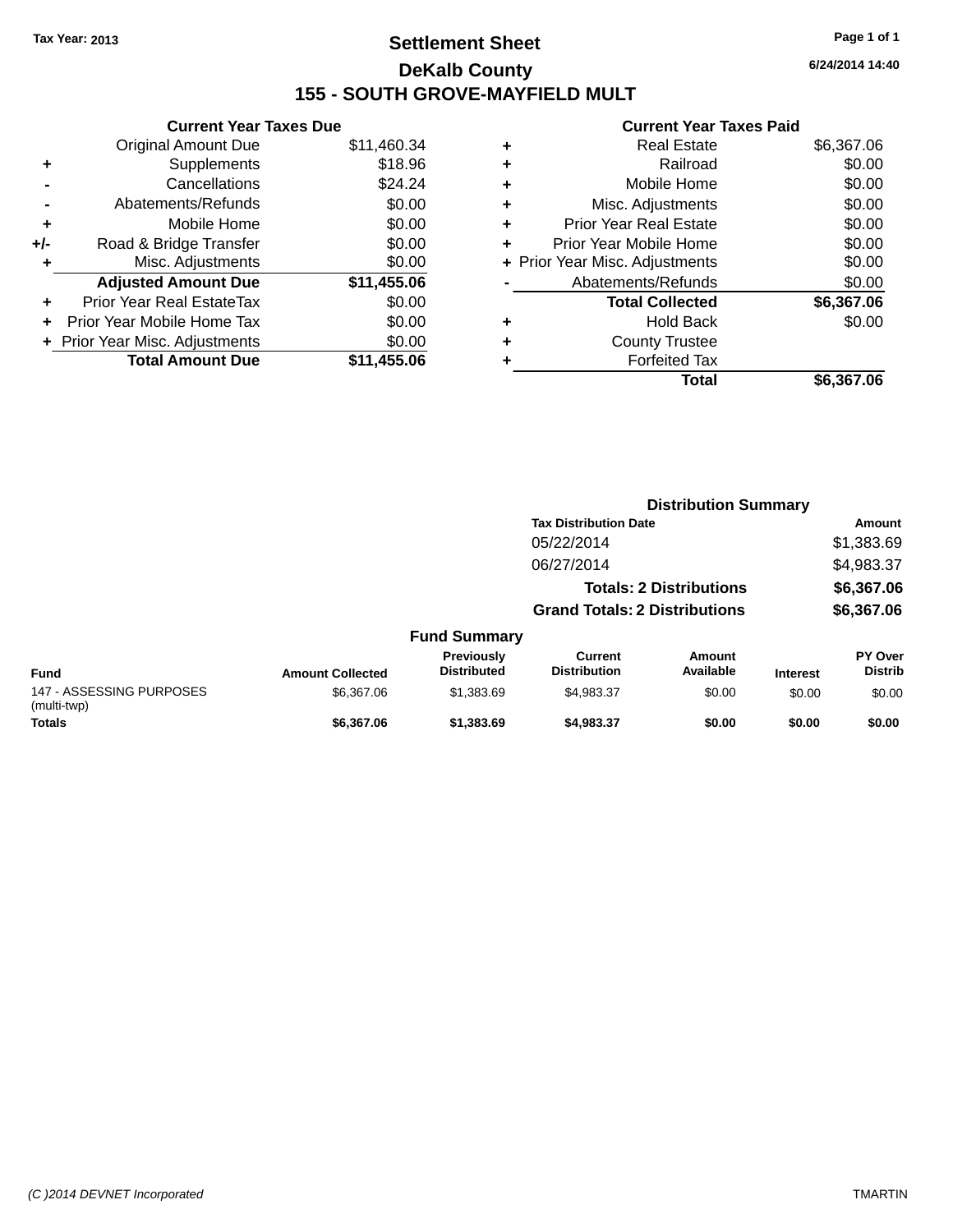## **Settlement Sheet Tax Year: 2013 Page 1 of 1 DeKalb County 156 - VICTOR-SOMONAUK MULTI TWP**

**6/24/2014 14:40**

|     | <b>Current Year Taxes Due</b>            |             |  |  |  |  |
|-----|------------------------------------------|-------------|--|--|--|--|
|     | <b>Original Amount Due</b>               | \$21,638.29 |  |  |  |  |
| ٠   | Supplements                              | \$61.87     |  |  |  |  |
|     | Cancellations                            | \$69.51     |  |  |  |  |
|     | Abatements/Refunds                       | \$0.00      |  |  |  |  |
| ÷   | Mobile Home                              | \$0.00      |  |  |  |  |
| +/- | Road & Bridge Transfer                   | \$0.00      |  |  |  |  |
|     | Misc. Adjustments                        | \$0.00      |  |  |  |  |
|     | <b>Adjusted Amount Due</b>               | \$21,630.65 |  |  |  |  |
|     | Prior Year Real EstateTax                | (\$6.94)    |  |  |  |  |
| ÷   | Prior Year Mobile Home Tax               | \$0.00      |  |  |  |  |
|     | \$0.00<br>+ Prior Year Misc. Adjustments |             |  |  |  |  |
|     | <b>Total Amount Due</b>                  | \$21,623.71 |  |  |  |  |
|     |                                          |             |  |  |  |  |

| ٠ | <b>Real Estate</b>             | \$12,448.79 |
|---|--------------------------------|-------------|
| ٠ | Railroad                       | \$143.88    |
| ٠ | Mobile Home                    | \$0.00      |
| ٠ | Misc. Adjustments              | \$0.00      |
| ٠ | <b>Prior Year Real Estate</b>  | (\$6.94)    |
| ٠ | Prior Year Mobile Home         | \$0.00      |
|   | + Prior Year Misc. Adjustments | \$0.00      |
|   | Abatements/Refunds             | \$0.00      |
|   | <b>Total Collected</b>         | \$12,585.73 |
| ٠ | Hold Back                      | \$0.00      |
| ٠ | <b>County Trustee</b>          |             |
| ٠ | <b>Forfeited Tax</b>           |             |
|   | Total                          | \$12,585.73 |
|   |                                |             |

|                                         |                         |                                  | <b>Distribution Summary</b>           |                                |                 |                           |
|-----------------------------------------|-------------------------|----------------------------------|---------------------------------------|--------------------------------|-----------------|---------------------------|
|                                         |                         |                                  | <b>Tax Distribution Date</b>          |                                |                 | Amount                    |
|                                         |                         |                                  | 05/22/2014                            |                                |                 | \$3,747.29                |
|                                         |                         |                                  | 06/27/2014                            |                                |                 | \$8,838.44                |
|                                         |                         |                                  |                                       | <b>Totals: 2 Distributions</b> |                 | \$12,585.73               |
|                                         |                         |                                  | <b>Grand Totals: 2 Distributions</b>  |                                |                 | \$12,585.73               |
|                                         |                         | <b>Fund Summary</b>              |                                       |                                |                 |                           |
| <b>Fund</b>                             | <b>Amount Collected</b> | Previously<br><b>Distributed</b> | <b>Current</b><br><b>Distribution</b> | Amount<br>Available            | <b>Interest</b> | PY Over<br><b>Distrib</b> |
| 147 - ASSESSING PURPOSES<br>(multi-twp) | \$12,585.73             | \$3,747.29                       | \$8,838.44                            | \$0.00                         | \$0.00          | \$0.00                    |
| <b>Totals</b>                           | \$12,585.73             | \$3,747.29                       | \$8,838.44                            | \$0.00                         | \$0.00          | \$0.00                    |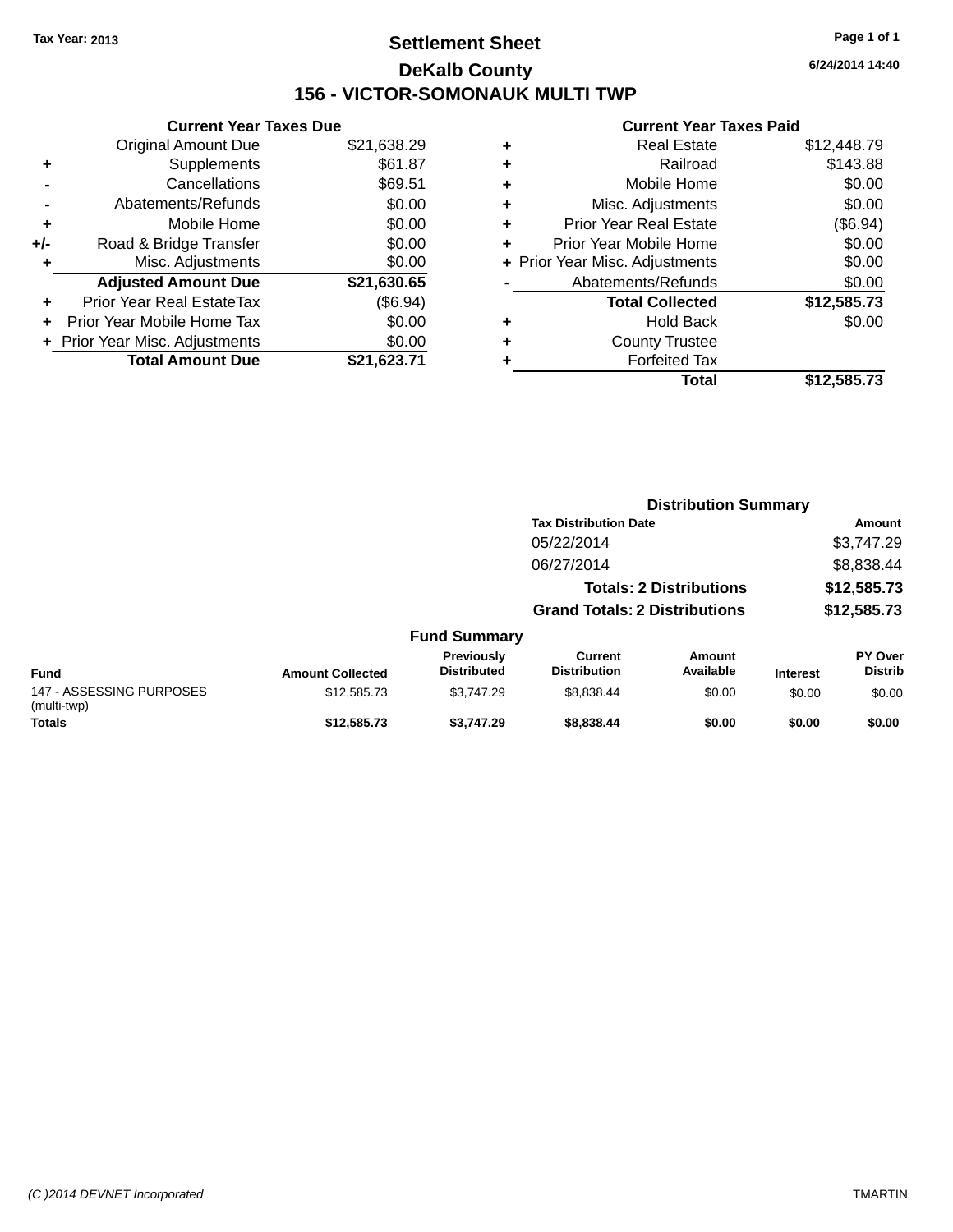## **Settlement Sheet Tax Year: 2013 Page 1 of 1 DeKalb County 157 - GENOA PUBLIC LIBRARY DIST**

#### **Current Year Taxes Due**

|       | <b>Original Amount Due</b>     | \$223,793.68 |
|-------|--------------------------------|--------------|
|       | Supplements                    | \$994.96     |
|       | Cancellations                  | \$1,769.70   |
|       | Abatements/Refunds             | \$2.29       |
| ٠     | Mobile Home                    | \$0.00       |
| $+/-$ | Road & Bridge Transfer         | \$0.00       |
| ٠     | Misc. Adjustments              | \$0.00       |
|       | <b>Adjusted Amount Due</b>     | \$223,016.65 |
| ÷     | Prior Year Real EstateTax      | (\$76.45)    |
|       | Prior Year Mobile Home Tax     | \$0.00       |
|       | + Prior Year Misc. Adjustments | \$0.00       |
|       | <b>Total Amount Due</b>        | \$222.940.20 |
|       |                                |              |

#### **Current Year Taxes Paid**

| ٠ | <b>Real Estate</b>             | \$112,185.91 |
|---|--------------------------------|--------------|
| ٠ | Railroad                       | \$281.63     |
| ٠ | Mobile Home                    | \$0.00       |
| ٠ | Misc. Adjustments              | \$0.00       |
| ٠ | <b>Prior Year Real Estate</b>  | (\$76.45)    |
| ٠ | Prior Year Mobile Home         | \$0.00       |
|   | + Prior Year Misc. Adjustments | \$0.00       |
|   | Abatements/Refunds             | \$2.29       |
|   | <b>Total Collected</b>         | \$112,388.80 |
| ٠ | Hold Back                      | \$0.00       |
| ٠ | <b>County Trustee</b>          |              |
| ٠ | <b>Forfeited Tax</b>           |              |
|   | Total                          | \$112.388.80 |
|   |                                |              |

### **Distribution Summary Tax Distribution Date Amount** 05/22/2014 \$27,537.46 06/27/2014 \$84,851.34 **Totals: 2 Distributions \$112,388.80 Grand Totals: 2 Distributions \$112,388.80**

#### **Fund Summary**

| <b>Fund</b>                             | <b>Amount Collected</b> | Previously<br><b>Distributed</b> | <b>Current</b><br><b>Distribution</b> | Amount<br>Available | <b>Interest</b> | PY Over<br><b>Distrib</b> |
|-----------------------------------------|-------------------------|----------------------------------|---------------------------------------|---------------------|-----------------|---------------------------|
| 001 - CORPORATE                         | \$93.314.29             | \$22,863.84                      | \$70,450.45                           | \$0.00              | \$0.00          | \$0.00                    |
| 004 - OPERATIONS & MAINTENANCE          | \$5,378.59              | \$1,317.86                       | \$4,060.73                            | \$0.00              | \$0.00          | \$0.00                    |
| $005 - I. M. R. F.$                     | \$7,330.67              | \$1,796.15                       | \$5,534.52                            | \$0.00              | \$0.00          | \$0.00                    |
| 027 - AUDIT                             | \$1.471.06              | \$360.44                         | \$1,110.62                            | \$0.00              | \$0.00          | \$0.00                    |
| 035 - TORT JUDGEMENTS/LIABILITY<br>INS. | \$495.07                | \$121.30                         | \$373.77                              | \$0.00              | \$0.00          | \$0.00                    |
| 047 - SOCIAL SECURITY                   | \$4.399.12              | \$1,077.87                       | \$3.321.25                            | \$0.00              | \$0.00          | \$0.00                    |
| <b>Totals</b>                           | \$112,388.80            | \$27,537.46                      | \$84,851.34                           | \$0.00              | \$0.00          | \$0.00                    |

#### **Abatement Detail**

**Totals 1 entries \$2.29**

**Year Source Account Type Anneurs Amount Adjustment Description**<br>
2013 RE - Real Estate PTAB Decision **Amount Adjustment Description** \$2.29 PTAB INTEREST REFUND 03-30-276-011 by TBA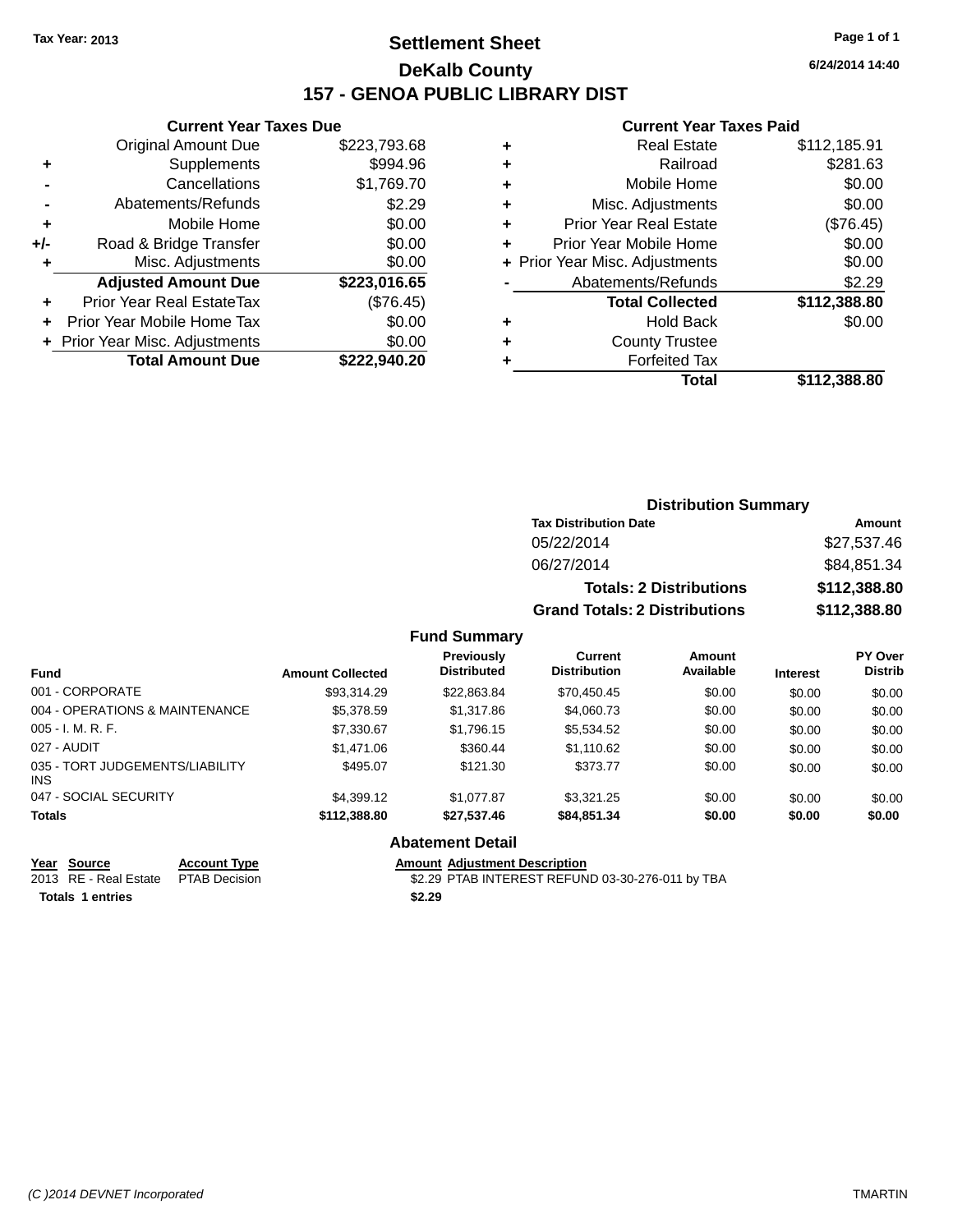## **Settlement Sheet Tax Year: 2013 Page 1 of 1 DeKalb County 158 - DEKALB TIF1**

**6/24/2014 14:40**

#### **Current Year Taxes Due**

|     | <b>Original Amount Due</b>     | \$4,299,597.96 |
|-----|--------------------------------|----------------|
| ٠   | Supplements                    | \$6,836.70     |
|     | Cancellations                  | \$10,871.80    |
|     | Abatements/Refunds             | \$0.00         |
| ٠   | Mobile Home                    | \$0.00         |
| +/- | Road & Bridge Transfer         | \$0.00         |
| ٠   | Misc. Adjustments              | \$0.00         |
|     | <b>Adjusted Amount Due</b>     | \$4,295,562.86 |
|     | Prior Year Real EstateTax      | (\$27,127.56)  |
|     | Prior Year Mobile Home Tax     | \$0.00         |
|     | + Prior Year Misc. Adjustments | \$0.00         |
|     | <b>Total Amount Due</b>        | \$4,268,435.30 |

## **Current Year Taxes Paid**

| ٠ | <b>Real Estate</b>             | \$2,241,291.01 |
|---|--------------------------------|----------------|
| ÷ | Railroad                       | \$0.00         |
| ٠ | Mobile Home                    | \$0.00         |
| ٠ | Misc. Adjustments              | \$0.00         |
| ٠ | <b>Prior Year Real Estate</b>  | (\$27,127.56)  |
| ٠ | Prior Year Mobile Home         | \$0.00         |
|   | + Prior Year Misc. Adjustments | \$0.00         |
|   | Abatements/Refunds             | \$0.00         |
|   | <b>Total Collected</b>         | \$2,214,163.45 |
| ٠ | <b>Hold Back</b>               | \$0.00         |
| ٠ | <b>County Trustee</b>          |                |
| ٠ | <b>Forfeited Tax</b>           |                |
|   | Total                          | \$2,214,163.45 |
|   |                                |                |

#### **Distribution Summary Tax Distribution Date Amount** 05/22/2014 \$627,400.75 06/27/2014 \$1,586,762.70 **Totals: 2 Distributions \$2,214,163.45 Grand Totals: 2 Distributions \$2,214,163.45 Fund Summary Fund Interest Amount Collected Distributed PY Over Distrib Amount Available Current Distribution Previously** 001 - CORPORATE \$2,214,163.45 \$627,400.75 \$1,586,762.70 \$0.00 \$0.00 \$0.00 **Totals \$2,214,163.45 \$627,400.75 \$1,586,762.70 \$0.00 \$0.00 \$0.00 Abatement Detail Year Source Account Type Amount Adjustment Description** 2013 RE - Real Estate PTAB Decision \$0.00 PTAB INTEREST REFUND 08-12-451-004 by TBA 2013 RE - Real Estate PTAB Decision \$0.00 PTAB INTEREST REFUND 08-12-451-005 by TBA 2013 RE - Real Estate PTAB Decision \$0.00 PTAB INTEREST REFUND 08-12-451-007 by TBA 2013 RE - Real Estate PTAB Decision \$0.00 PTAB INTEREST REFUND 08-12-451-014 by TBA

**Totals 4 entries \$0.00**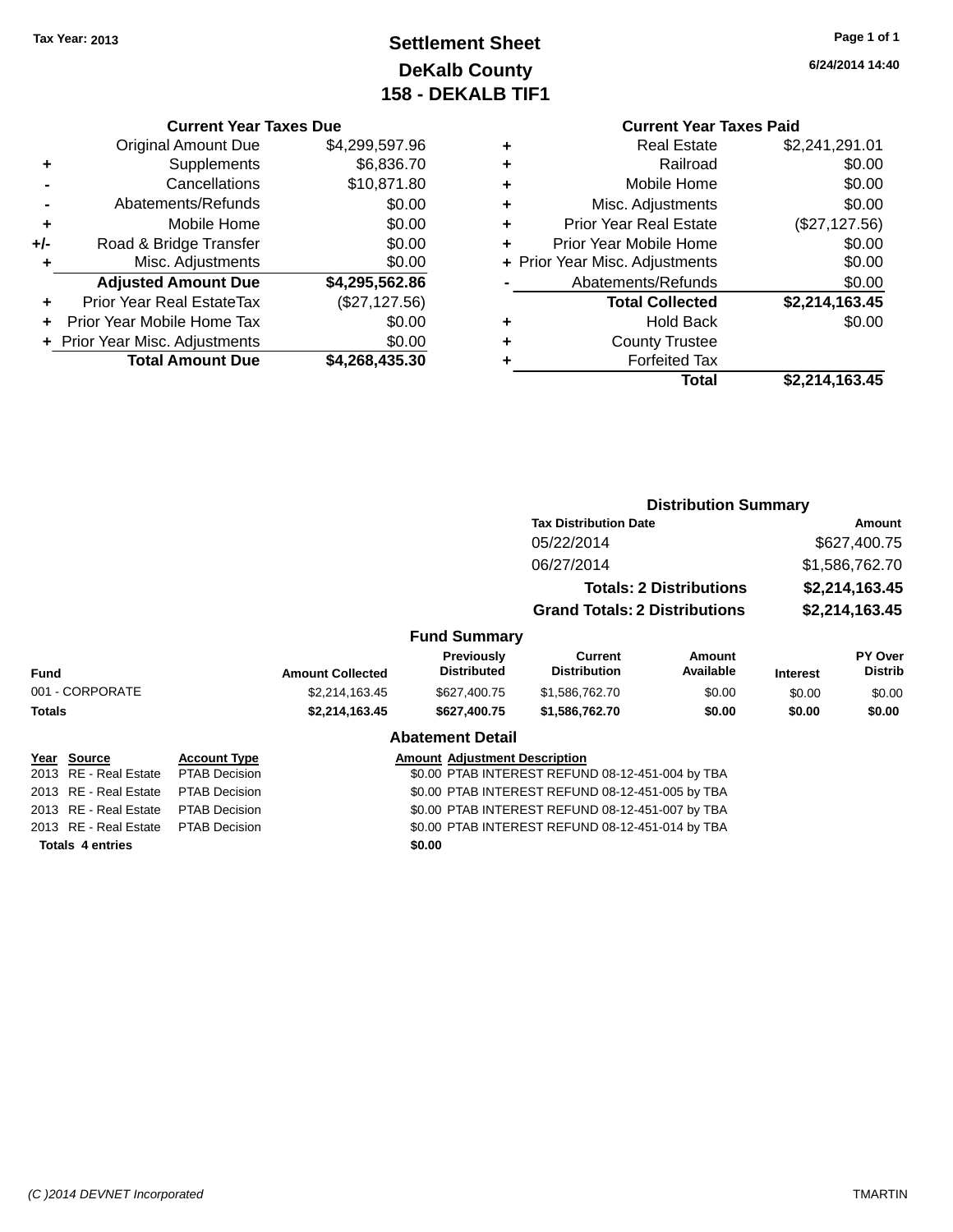## **Settlement Sheet Tax Year: 2013 Page 1 of 1 DeKalb County 159 - DEKALB TIF2**

**6/24/2014 14:40**

#### **Current Year Taxes Due**

|     | <b>Original Amount Due</b>       | \$1,370,554.08 |
|-----|----------------------------------|----------------|
| ٠   | Supplements                      | \$1,289.78     |
|     | Cancellations                    | \$6,352.06     |
|     | Abatements/Refunds               | \$0.00         |
| ÷   | Mobile Home                      | \$0.00         |
| +/- | Road & Bridge Transfer           | \$0.00         |
| ٠   | Misc. Adjustments                | \$0.00         |
|     | <b>Adjusted Amount Due</b>       | \$1,365,491.80 |
|     | <b>Prior Year Real EstateTax</b> | (\$34,351.76)  |
|     | Prior Year Mobile Home Tax       | \$0.00         |
|     | + Prior Year Misc. Adjustments   | \$0.00         |
|     | <b>Total Amount Due</b>          | \$1,331,140.04 |

#### **Current Year Taxes Paid**

|   | <b>Real Estate</b>             | \$689,565.74  |
|---|--------------------------------|---------------|
| ٠ | Railroad                       | \$0.00        |
| ٠ | Mobile Home                    | \$0.00        |
| ٠ | Misc. Adjustments              | \$0.00        |
| ٠ | <b>Prior Year Real Estate</b>  | (\$34,351.76) |
|   | Prior Year Mobile Home         | \$0.00        |
|   | + Prior Year Misc. Adjustments | \$0.00        |
|   | Abatements/Refunds             | \$0.00        |
|   | <b>Total Collected</b>         | \$655,213.98  |
| ٠ | <b>Hold Back</b>               | \$0.00        |
|   | <b>County Trustee</b>          |               |
|   | <b>Forfeited Tax</b>           |               |
|   | Total                          | \$655,213.98  |
|   |                                |               |

#### **Distribution Summary Tax Distribution Date Amount** 05/22/2014 \$67,624.26 06/27/2014 \$587,589.72 **Totals: 2 Distributions \$655,213.98 Grand Totals: 2 Distributions \$655,213.98 Fund Summary Fund Interest Amount Collected Distributed PY Over Distrib Amount Available Current Distribution Previously** 001 - CORPORATE \$655,213.98 \$67,624.26 \$587,589.72 \$0.00 \$0.00 \$0.00 **Totals \$655,213.98 \$67,624.26 \$587,589.72 \$0.00 \$0.00 \$0.00 Abatement Detail Year Source Account Type Amount Adjustment Description** \$0.00 PTAB INTEREST REFUND 08-25-100-021 by TBA

**Totals 1 entries \$0.00**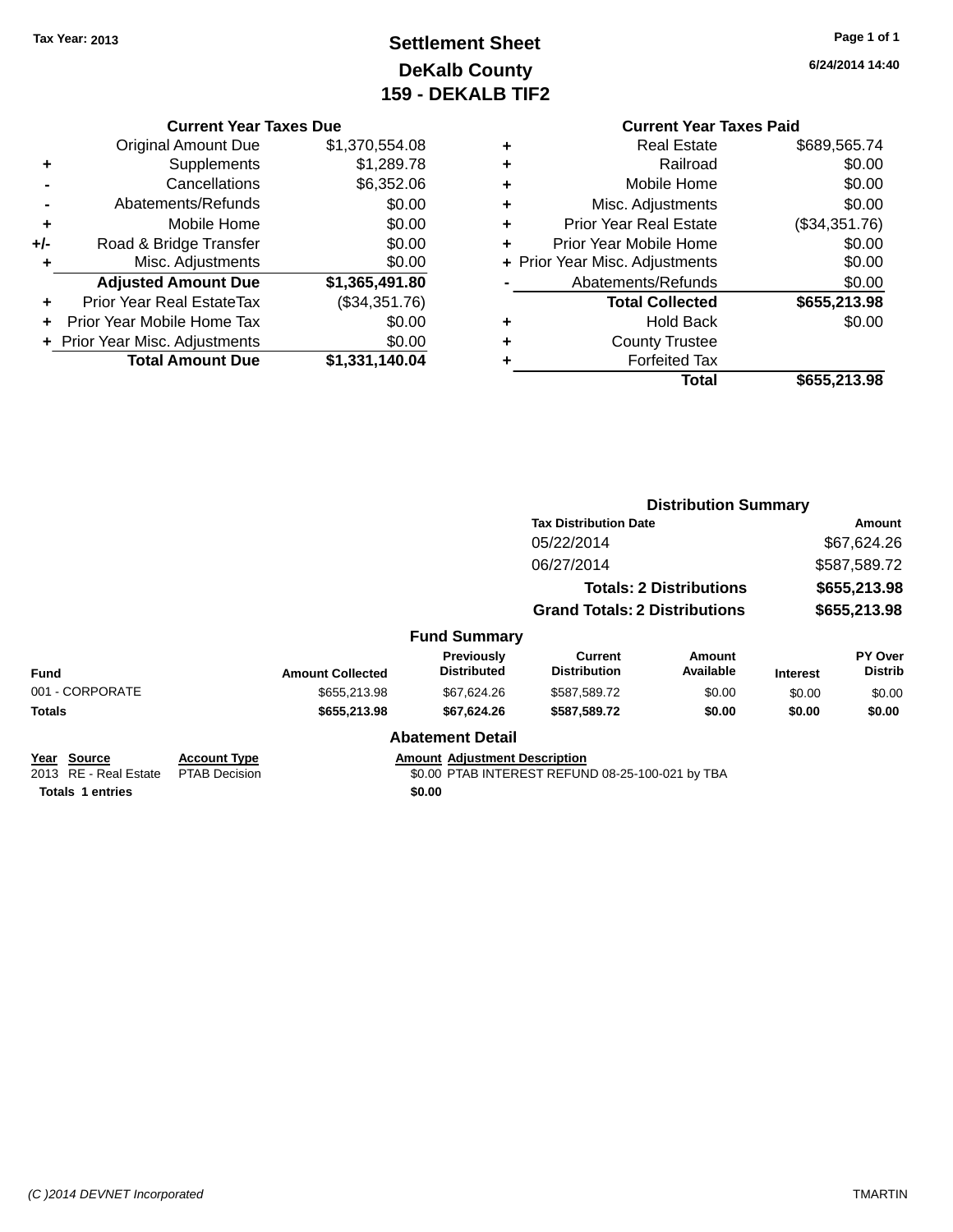## **Settlement Sheet Tax Year: 2013 Page 1 of 1 DeKalb County 160 - DEKALB TIF1 AMENDED**

**6/24/2014 14:40**

#### **Current Year Taxes Paid**

| <b>Current Year Taxes Due</b>            |                |  |  |  |  |  |
|------------------------------------------|----------------|--|--|--|--|--|
| <b>Original Amount Due</b>               | \$2,184,134.16 |  |  |  |  |  |
| \$5,821.10<br>Supplements<br>٠           |                |  |  |  |  |  |
| \$8,881.44<br>Cancellations              |                |  |  |  |  |  |
| \$0.00<br>Abatements/Refunds             |                |  |  |  |  |  |
| Mobile Home                              | \$0.00         |  |  |  |  |  |
| Road & Bridge Transfer                   | \$0.00         |  |  |  |  |  |
| \$0.00<br>Misc. Adjustments<br>٠         |                |  |  |  |  |  |
| <b>Adjusted Amount Due</b>               | \$2,181,073.82 |  |  |  |  |  |
| Prior Year Real EstateTax                | \$0.00         |  |  |  |  |  |
| Prior Year Mobile Home Tax               | \$0.00         |  |  |  |  |  |
| \$0.00<br>+ Prior Year Misc. Adjustments |                |  |  |  |  |  |
| <b>Total Amount Due</b>                  | \$2,181,073.82 |  |  |  |  |  |
|                                          |                |  |  |  |  |  |

|   | <b>Real Estate</b>             | \$1,152,441.83 |
|---|--------------------------------|----------------|
| ٠ | Railroad                       | \$0.00         |
| ٠ | Mobile Home                    | \$0.00         |
| ٠ | Misc. Adjustments              | \$0.00         |
| ٠ | <b>Prior Year Real Estate</b>  | \$0.00         |
| ٠ | Prior Year Mobile Home         | \$0.00         |
|   | + Prior Year Misc. Adjustments | \$0.00         |
|   | Abatements/Refunds             | \$0.00         |
|   | <b>Total Collected</b>         | \$1,152,441.83 |
| ٠ | <b>Hold Back</b>               | \$0.00         |
| ٠ | <b>County Trustee</b>          |                |
| ٠ | <b>Forfeited Tax</b>           |                |
|   | Total                          | \$1,152,441.83 |
|   |                                |                |

| <b>Distribution Summary</b>           |                                                                         |                                                                        |                           |  |
|---------------------------------------|-------------------------------------------------------------------------|------------------------------------------------------------------------|---------------------------|--|
| <b>Tax Distribution Date</b>          |                                                                         |                                                                        | <b>Amount</b>             |  |
| 05/22/2014                            |                                                                         |                                                                        | \$331,698.49              |  |
| 06/27/2014                            |                                                                         |                                                                        | \$820,743.34              |  |
|                                       |                                                                         |                                                                        | \$1,152,441.83            |  |
|                                       |                                                                         |                                                                        | \$1,152,441.83            |  |
|                                       |                                                                         |                                                                        |                           |  |
| <b>Current</b><br><b>Distribution</b> | Amount<br>Available                                                     | <b>Interest</b>                                                        | PY Over<br><b>Distrib</b> |  |
| \$820,743.34                          | \$0.00                                                                  | \$0.00                                                                 | \$0.00                    |  |
|                                       | <b>Fund Summary</b><br>Previously<br><b>Distributed</b><br>\$331,698.49 | <b>Totals: 2 Distributions</b><br><b>Grand Totals: 2 Distributions</b> |                           |  |

**Totals \$1,152,441.83 \$331,698.49 \$820,743.34 \$0.00 \$0.00 \$0.00**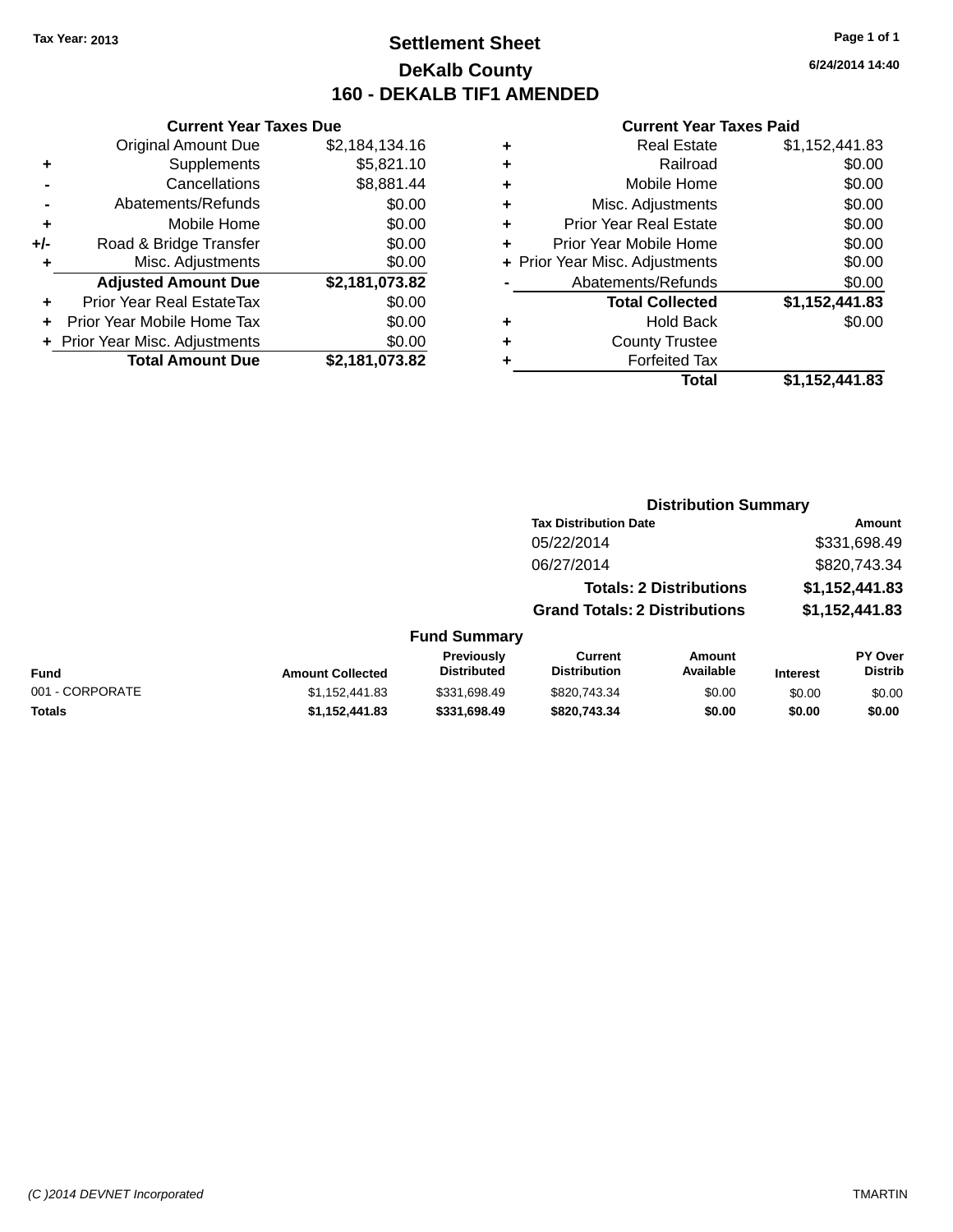## **Settlement Sheet Tax Year: 2013 Page 1 of 1 DeKalb County 163 - MALTA TIF**

|     | <b>Current Year Taxes Due</b>              |              |  |  |  |  |
|-----|--------------------------------------------|--------------|--|--|--|--|
|     | \$381,299.96<br><b>Original Amount Due</b> |              |  |  |  |  |
| ٠   | Supplements                                | \$5,872.48   |  |  |  |  |
|     | \$5,918.78<br>Cancellations                |              |  |  |  |  |
|     | Abatements/Refunds                         | \$0.00       |  |  |  |  |
| ٠   | Mobile Home                                | \$0.00       |  |  |  |  |
| +/- | Road & Bridge Transfer                     | \$0.00       |  |  |  |  |
| ٠   | Misc. Adjustments<br>\$0.00                |              |  |  |  |  |
|     | <b>Adjusted Amount Due</b>                 | \$381,253.66 |  |  |  |  |
|     | Prior Year Real EstateTax                  | \$0.00       |  |  |  |  |
|     | Prior Year Mobile Home Tax                 | \$0.00       |  |  |  |  |
|     | + Prior Year Misc. Adjustments             | \$0.00       |  |  |  |  |
|     | <b>Total Amount Due</b>                    | \$381,253.66 |  |  |  |  |

**6/24/2014 14:40**

|   | <b>Current Year Taxes Paid</b> |              |  |  |  |
|---|--------------------------------|--------------|--|--|--|
| ٠ | <b>Real Estate</b>             | \$187,352.41 |  |  |  |
| ٠ | Railroad                       | \$0.00       |  |  |  |
|   | Mobile Home                    | \$0.00       |  |  |  |
|   | Misc. Adjustments              | \$0.00       |  |  |  |
| ٠ | <b>Prior Year Real Estate</b>  | \$0.00       |  |  |  |
|   | Prior Year Mobile Home         | \$0.00       |  |  |  |
|   | + Prior Year Misc. Adjustments | \$0.00       |  |  |  |
|   | Abatements/Refunds             | \$0.00       |  |  |  |
|   | <b>Total Collected</b>         | \$187,352.41 |  |  |  |
|   | Hold Back                      | \$0.00       |  |  |  |
|   | <b>County Trustee</b>          |              |  |  |  |
|   | <b>Forfeited Tax</b>           |              |  |  |  |
|   | Total                          | \$187,352.41 |  |  |  |
|   |                                |              |  |  |  |

|                         | <b>Distribution Summary</b>      |                                       |                            |                                                                                                        |                           |
|-------------------------|----------------------------------|---------------------------------------|----------------------------|--------------------------------------------------------------------------------------------------------|---------------------------|
|                         |                                  |                                       |                            |                                                                                                        | Amount                    |
|                         |                                  | 05/22/2014                            |                            |                                                                                                        | \$40,116.94               |
|                         |                                  | 06/27/2014                            |                            |                                                                                                        | \$147,235.47              |
|                         |                                  |                                       |                            |                                                                                                        | \$187,352.41              |
|                         |                                  |                                       |                            |                                                                                                        | \$187,352.41              |
|                         |                                  |                                       |                            |                                                                                                        |                           |
| <b>Amount Collected</b> | Previously<br><b>Distributed</b> | <b>Current</b><br><b>Distribution</b> | <b>Amount</b><br>Available | <b>Interest</b>                                                                                        | PY Over<br><b>Distrib</b> |
| \$187,352.41            | \$40.116.94                      | \$147,235.47                          | \$0.00                     | \$0.00                                                                                                 | \$0.00                    |
| \$187.352.41            | \$40,116,94                      | \$147.235.47                          | \$0.00                     | \$0.00                                                                                                 | \$0.00                    |
|                         |                                  |                                       | <b>Fund Summary</b>        | <b>Tax Distribution Date</b><br><b>Totals: 2 Distributions</b><br><b>Grand Totals: 2 Distributions</b> |                           |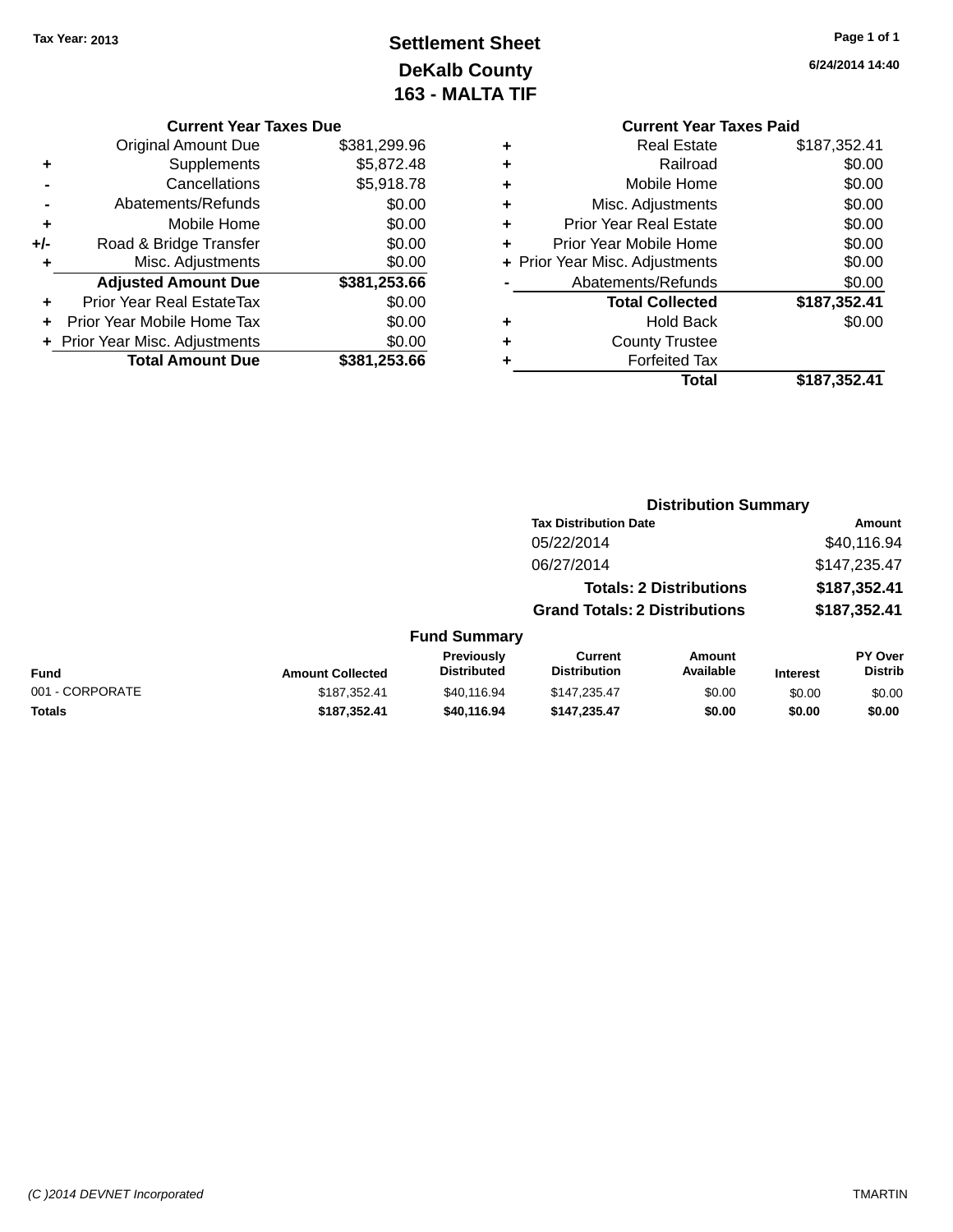## **Settlement Sheet Tax Year: 2013 Page 1 of 1 DeKalb County 164 - DEKALB TIF5**

**6/24/2014 14:40**

|   | <b>Current Year Taxes Paid</b> |          |
|---|--------------------------------|----------|
| ÷ | <b>Real Estate</b>             | \$618.94 |
|   | Railroad                       | \$0.00   |
|   | Mobile Home                    | \$0.00   |
|   | Misc. Adjustments              | \$0.00   |
|   | <b>Prior Year Real Estate</b>  | \$0.00   |
|   | Prior Year Mobile Home         | \$0.00   |
|   | + Prior Year Misc. Adjustments | \$0.00   |
|   | Abatements/Refunds             | \$0.00   |
|   | <b>Total Collected</b>         | \$618.94 |
|   | <b>Hold Back</b>               | \$0.00   |
|   | <b>County Trustee</b>          |          |
|   | <b>Forfeited Tax</b>           |          |
|   | Total                          | \$618.94 |

|     | <b>Current Year Taxes Due</b>  |          |
|-----|--------------------------------|----------|
|     | <b>Original Amount Due</b>     | \$618.94 |
|     | Supplements                    | \$0.00   |
|     | Cancellations                  | \$0.00   |
|     | Abatements/Refunds             | \$0.00   |
| ٠   | Mobile Home                    | \$0.00   |
| +/- | Road & Bridge Transfer         | \$0.00   |
| ٠   | Misc. Adjustments              | \$0.00   |
|     | <b>Adjusted Amount Due</b>     | \$618.94 |
|     | Prior Year Real EstateTax      | \$0.00   |
|     | Prior Year Mobile Home Tax     | \$0.00   |
|     | + Prior Year Misc. Adjustments | \$0.00   |
|     | <b>Total Amount Due</b>        | \$618.94 |
|     |                                |          |

|                 |                         |                                         | <b>Distribution Summary</b>           |                                |                 |                           |
|-----------------|-------------------------|-----------------------------------------|---------------------------------------|--------------------------------|-----------------|---------------------------|
|                 |                         |                                         | <b>Tax Distribution Date</b>          |                                |                 | Amount                    |
|                 |                         |                                         | 06/27/2014                            |                                |                 | \$618.94                  |
|                 |                         |                                         |                                       | <b>Totals: 1 Distributions</b> |                 | \$618.94                  |
|                 |                         |                                         | <b>Grand Totals: 1 Distributions</b>  |                                |                 | \$618.94                  |
|                 |                         | <b>Fund Summary</b>                     |                                       |                                |                 |                           |
| Fund            | <b>Amount Collected</b> | <b>Previously</b><br><b>Distributed</b> | <b>Current</b><br><b>Distribution</b> | Amount<br>Available            | <b>Interest</b> | PY Over<br><b>Distrib</b> |
| 001 - CORPORATE | \$618.94                | \$0.00                                  | \$618.94                              | \$0.00                         | \$0.00          | \$0.00                    |
| <b>Totals</b>   | \$618.94                | \$0.00                                  | \$618.94                              | \$0.00                         | \$0.00          | \$0.00                    |
|                 |                         |                                         |                                       |                                |                 |                           |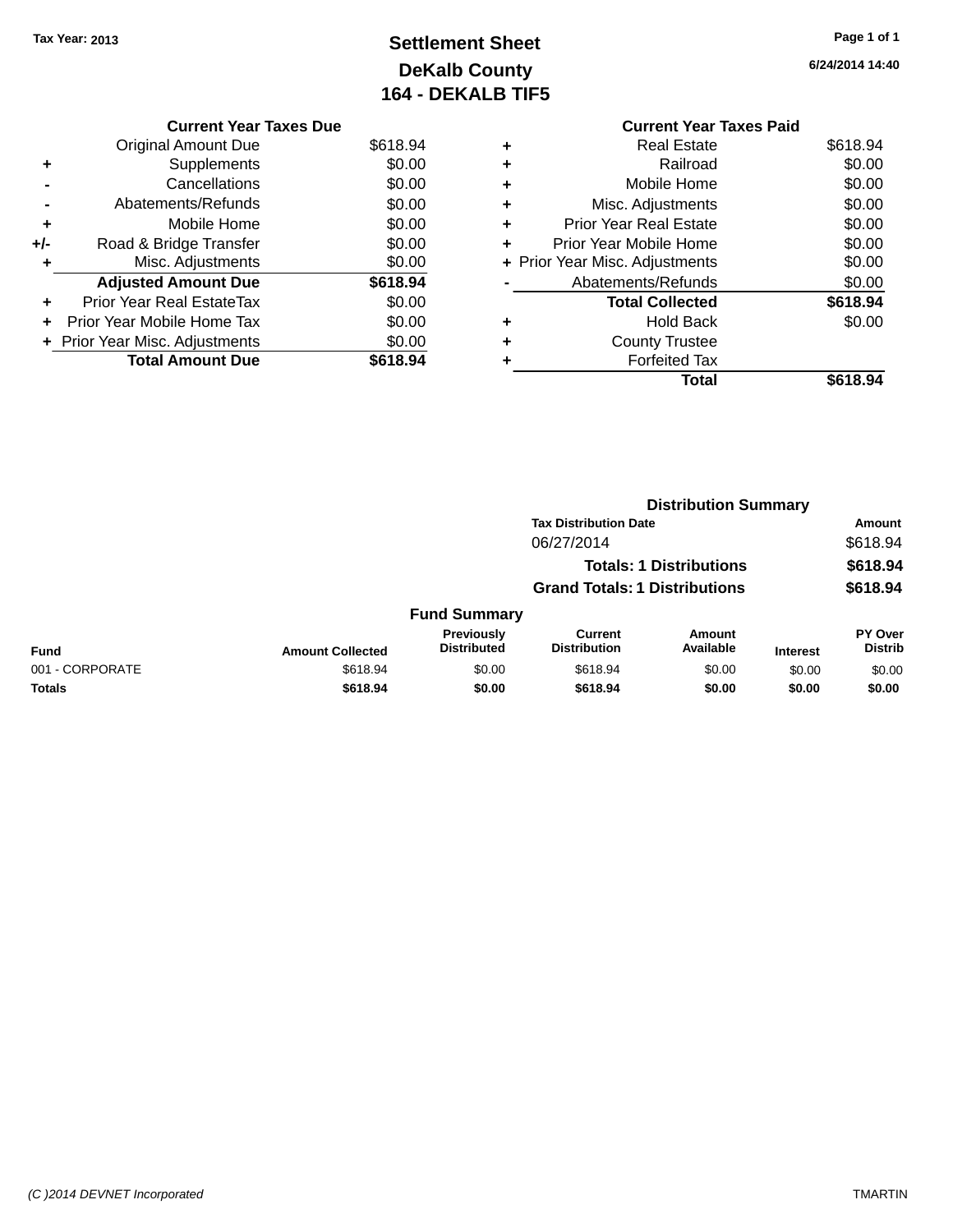### **Settlement Sheet Tax Year: 2013 Page 1 of 1 DeKalb County 170 - KIRKLAND TIF**

**6/24/2014 14:40**

|     | <b>Current Year Taxes Due</b>    |              |
|-----|----------------------------------|--------------|
|     | <b>Original Amount Due</b>       | \$213,415.44 |
| ٠   | Supplements                      | \$1,872.08   |
|     | Cancellations                    | \$2,718.18   |
|     | Abatements/Refunds               | \$0.00       |
| ÷   | Mobile Home                      | \$0.00       |
| +/- | Road & Bridge Transfer           | \$0.00       |
|     | Misc. Adjustments                | \$0.00       |
|     | <b>Adjusted Amount Due</b>       | \$212,569.34 |
| ÷   | <b>Prior Year Real EstateTax</b> | \$0.00       |
|     | Prior Year Mobile Home Tax       | \$0.00       |
|     | + Prior Year Misc. Adjustments   | \$0.00       |
|     | <b>Total Amount Due</b>          | \$212.569.34 |
|     |                                  |              |

|   | <b>Real Estate</b>             | \$112,325.41 |
|---|--------------------------------|--------------|
| ٠ | Railroad                       | \$0.00       |
| ٠ | Mobile Home                    | \$0.00       |
| ٠ | Misc. Adjustments              | \$0.00       |
| ٠ | <b>Prior Year Real Estate</b>  | \$0.00       |
| ٠ | Prior Year Mobile Home         | \$0.00       |
|   | + Prior Year Misc. Adjustments | \$0.00       |
|   | Abatements/Refunds             | \$0.00       |
|   | <b>Total Collected</b>         | \$112,325.41 |
| ٠ | Hold Back                      | \$0.00       |
| ٠ | <b>County Trustee</b>          |              |
| ٠ | <b>Forfeited Tax</b>           |              |
|   | Total                          | \$112,325.41 |
|   |                                |              |

|                         |                                  | <b>Distribution Summary</b>          |                                |                 |                                  |
|-------------------------|----------------------------------|--------------------------------------|--------------------------------|-----------------|----------------------------------|
|                         |                                  | <b>Tax Distribution Date</b>         |                                |                 | Amount                           |
|                         |                                  | 05/22/2014                           |                                |                 | \$31,343.11                      |
|                         |                                  | 06/27/2014                           |                                |                 | \$80,982.30                      |
|                         |                                  |                                      | <b>Totals: 2 Distributions</b> |                 | \$112,325.41                     |
|                         |                                  | <b>Grand Totals: 2 Distributions</b> |                                |                 | \$112,325.41                     |
|                         | <b>Fund Summary</b>              |                                      |                                |                 |                                  |
| <b>Amount Collected</b> | Previously<br><b>Distributed</b> | Current<br><b>Distribution</b>       | Amount<br>Available            | <b>Interest</b> | <b>PY Over</b><br><b>Distrib</b> |
| 0.110205A1              | 0.2121211                        | can nan an                           | en on                          | 0000            | 0000                             |

| Fund            | <b>Amount Collected</b> | Previousiv<br><b>Distributed</b> | ∪urrent<br><b>Distribution</b> | Amount<br>Available | <b>Interest</b> | <b>PY Over</b><br>Distrib |
|-----------------|-------------------------|----------------------------------|--------------------------------|---------------------|-----------------|---------------------------|
| 001 - CORPORATE | \$112.325.41            | \$31.343.11                      | \$80.982.30                    | \$0.00              | \$0.00          | \$0.00                    |
| Totals          | \$112.325.41            | \$31.343.11                      | \$80,982,30                    | \$0.00              | \$0.00          | \$0.00                    |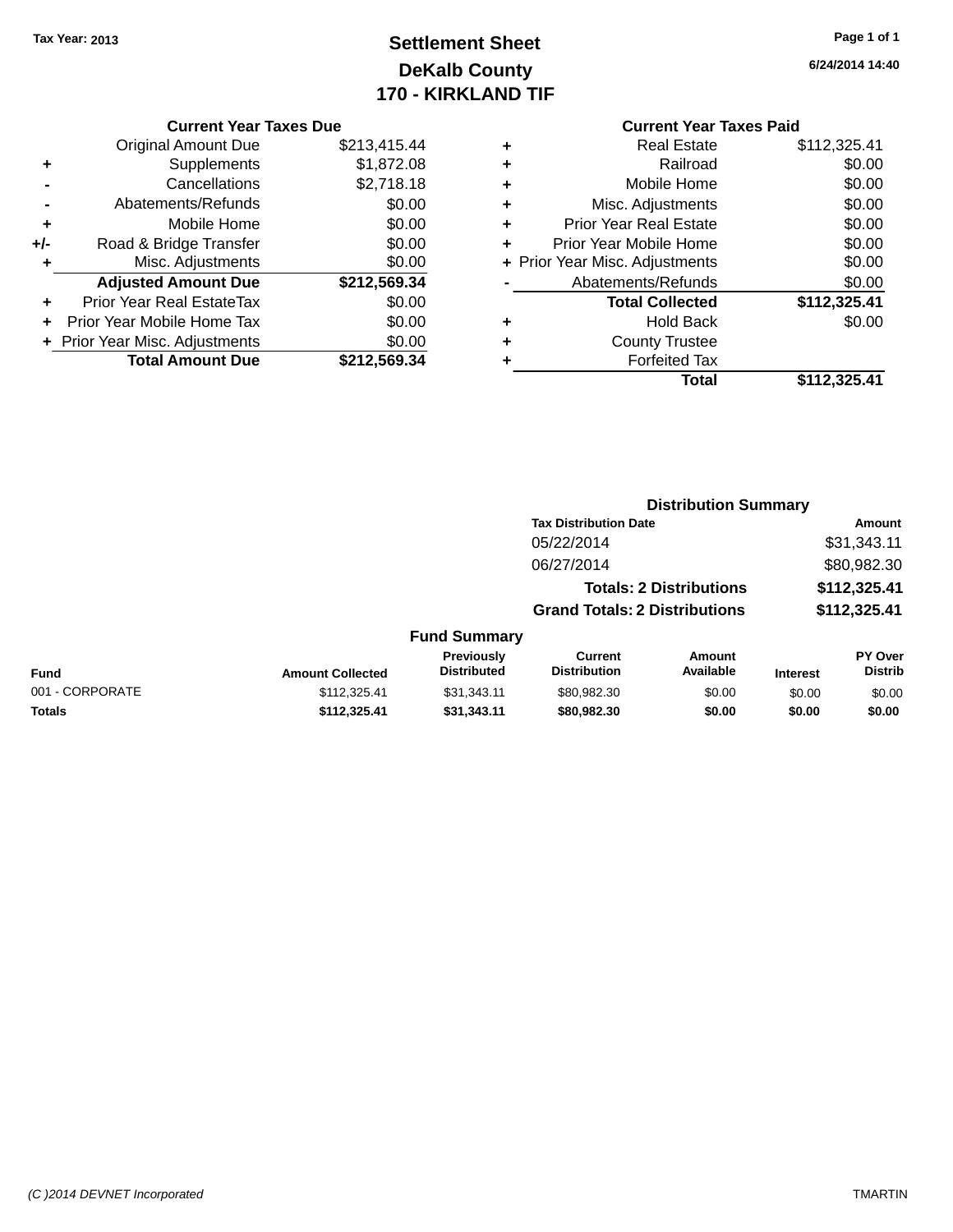### **Settlement Sheet Tax Year: 2013 Page 1 of 1 DeKalb County 171 - WATERMAN TIF**

|     | <b>Current Year Taxes Due</b>    |             |
|-----|----------------------------------|-------------|
|     | <b>Original Amount Due</b>       | \$14,339.90 |
| ٠   | Supplements                      | \$0.00      |
|     | Cancellations                    | \$0.00      |
|     | Abatements/Refunds               | \$0.00      |
| ٠   | Mobile Home                      | \$0.00      |
| +/- | Road & Bridge Transfer           | \$0.00      |
| ٠   | Misc. Adjustments                | \$0.00      |
|     | <b>Adjusted Amount Due</b>       | \$14,339.90 |
| ٠   | <b>Prior Year Real EstateTax</b> | \$0.00      |
|     | Prior Year Mobile Home Tax       | \$0.00      |
|     | + Prior Year Misc. Adjustments   | \$0.00      |
|     | <b>Total Amount Due</b>          | \$14,339.90 |

|   | <b>Current Year Taxes Paid</b> |            |
|---|--------------------------------|------------|
| ٠ | <b>Real Estate</b>             | \$7,169.95 |
| ٠ | Railroad                       | \$0.00     |
| ٠ | Mobile Home                    | \$0.00     |
| ٠ | Misc. Adjustments              | \$0.00     |
| ٠ | <b>Prior Year Real Estate</b>  | \$0.00     |
| ٠ | Prior Year Mobile Home         | \$0.00     |
|   | + Prior Year Misc. Adjustments | \$0.00     |
|   | Abatements/Refunds             | \$0.00     |
|   | <b>Total Collected</b>         | \$7,169.95 |
| ٠ | <b>Hold Back</b>               | \$0.00     |
| ٠ | <b>County Trustee</b>          |            |
|   | <b>Forfeited Tax</b>           |            |
|   | Total                          | \$7,169.95 |
|   |                                |            |

|                 |                         |                                  | <b>Distribution Summary</b>           |                                |                 |                                  |
|-----------------|-------------------------|----------------------------------|---------------------------------------|--------------------------------|-----------------|----------------------------------|
|                 |                         |                                  | <b>Tax Distribution Date</b>          |                                |                 | Amount                           |
|                 |                         |                                  | 05/22/2014                            |                                |                 | \$4,987.98                       |
|                 |                         |                                  | 06/27/2014                            |                                |                 | \$2,181.97                       |
|                 |                         |                                  |                                       | <b>Totals: 2 Distributions</b> |                 | \$7,169.95                       |
|                 |                         |                                  | <b>Grand Totals: 2 Distributions</b>  |                                |                 | \$7,169.95                       |
|                 |                         | <b>Fund Summary</b>              |                                       |                                |                 |                                  |
| <b>Fund</b>     | <b>Amount Collected</b> | Previously<br><b>Distributed</b> | <b>Current</b><br><b>Distribution</b> | Amount<br>Available            | <b>Interest</b> | <b>PY Over</b><br><b>Distrib</b> |
| 001 - CORPORATE | \$7,169.95              | \$4,987.98                       | \$2,181.97                            | \$0.00                         | \$0.00          | \$0.00                           |
| <b>Totals</b>   | \$7,169.95              | \$4,987.98                       | \$2,181.97                            | \$0.00                         | \$0.00          | \$0.00                           |
|                 |                         |                                  |                                       |                                |                 |                                  |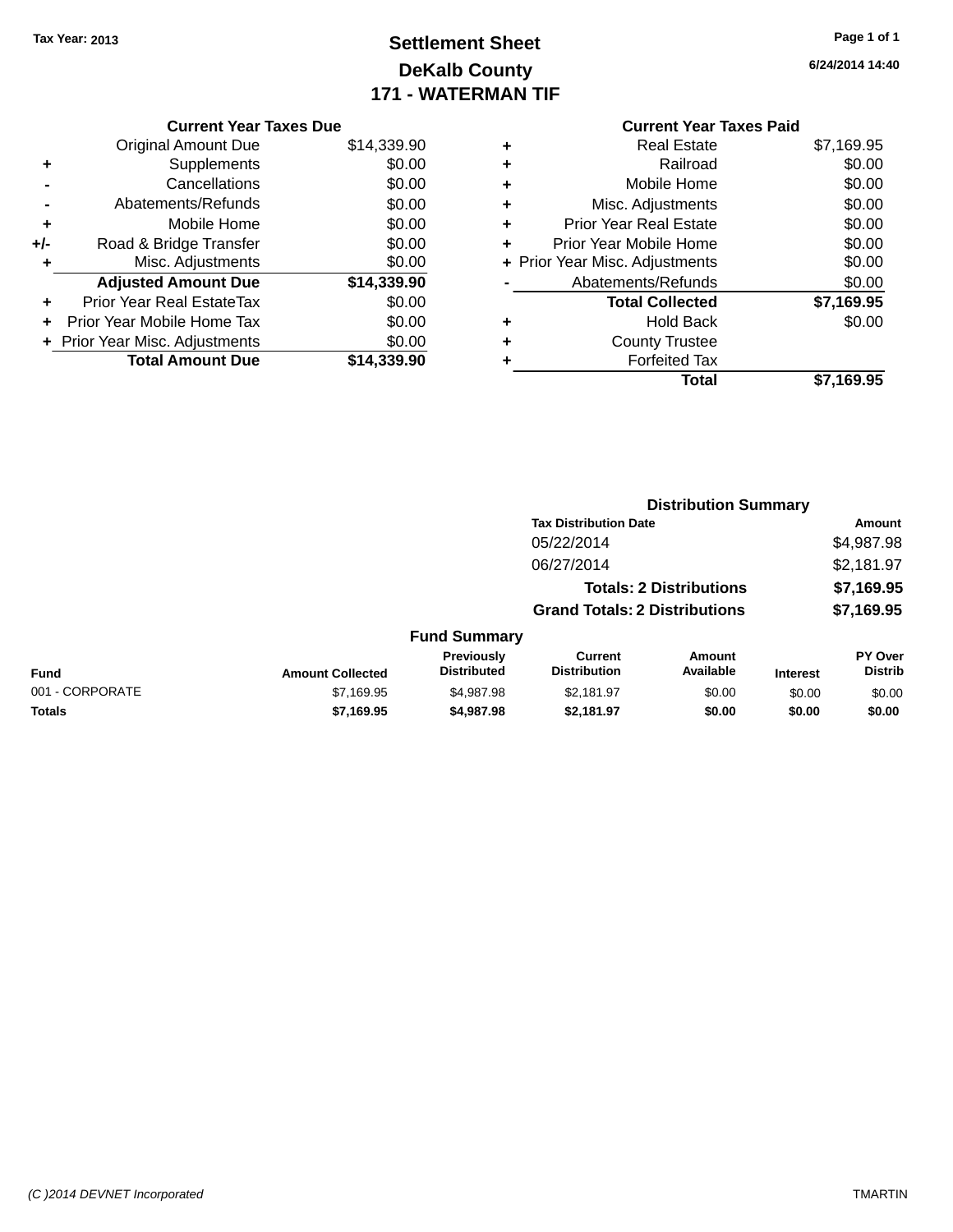### **Settlement Sheet Tax Year: 2013 Page 1 of 1 DeKalb County 172 - MAPLE PARK TIF**

|   | <b>Current Year Taxes Paid</b> |            |
|---|--------------------------------|------------|
| ٠ | <b>Real Estate</b>             | \$1,672.79 |
| ٠ | Railroad                       | \$0.00     |
| ٠ | Mobile Home                    | \$0.00     |
| ٠ | Misc. Adjustments              | \$0.00     |
| ٠ | <b>Prior Year Real Estate</b>  | \$0.00     |
| ÷ | Prior Year Mobile Home         | \$0.00     |
|   | + Prior Year Misc. Adjustments | \$0.00     |
|   | Abatements/Refunds             | \$0.00     |
|   | <b>Total Collected</b>         | \$1,672.79 |
| ٠ | <b>Hold Back</b>               | \$0.00     |
|   | <b>County Trustee</b>          |            |
|   | <b>Forfeited Tax</b>           |            |
|   | Total                          | \$1,672.79 |

|     | <b>Current Year Taxes Due</b>  |            |
|-----|--------------------------------|------------|
|     | <b>Original Amount Due</b>     | \$3,141.24 |
| ٠   | Supplements                    | \$0.00     |
|     | Cancellations                  | \$0.00     |
|     | Abatements/Refunds             | \$0.00     |
| ٠   | Mobile Home                    | \$0.00     |
| +/- | Road & Bridge Transfer         | \$0.00     |
| ٠   | Misc. Adjustments              | \$0.00     |
|     | <b>Adjusted Amount Due</b>     | \$3,141.24 |
| ٠   | Prior Year Real EstateTax      | \$0.00     |
|     | Prior Year Mobile Home Tax     | \$0.00     |
|     | + Prior Year Misc. Adjustments | \$0.00     |
|     | <b>Total Amount Due</b>        | \$3,141.24 |

|                 |                         |                                  |                                       | <b>Distribution Summary</b>    |                 |                                  |
|-----------------|-------------------------|----------------------------------|---------------------------------------|--------------------------------|-----------------|----------------------------------|
|                 |                         |                                  | <b>Tax Distribution Date</b>          |                                |                 | Amount                           |
|                 |                         |                                  | 05/22/2014                            |                                |                 | \$1,155.09                       |
|                 |                         |                                  | 06/27/2014                            |                                |                 | \$517.70                         |
|                 |                         |                                  |                                       | <b>Totals: 2 Distributions</b> |                 | \$1,672.79                       |
|                 |                         |                                  | <b>Grand Totals: 2 Distributions</b>  |                                |                 | \$1,672.79                       |
|                 |                         | <b>Fund Summary</b>              |                                       |                                |                 |                                  |
| <b>Fund</b>     | <b>Amount Collected</b> | Previously<br><b>Distributed</b> | <b>Current</b><br><b>Distribution</b> | Amount<br>Available            | <b>Interest</b> | <b>PY Over</b><br><b>Distrib</b> |
| 001 - CORPORATE | \$1,672.79              | \$1,155.09                       | \$517.70                              | \$0.00                         | \$0.00          | \$0.00                           |
| <b>Totals</b>   | \$1,672.79              | \$1,155.09                       | \$517.70                              | \$0.00                         | \$0.00          | \$0.00                           |
|                 |                         |                                  |                                       |                                |                 |                                  |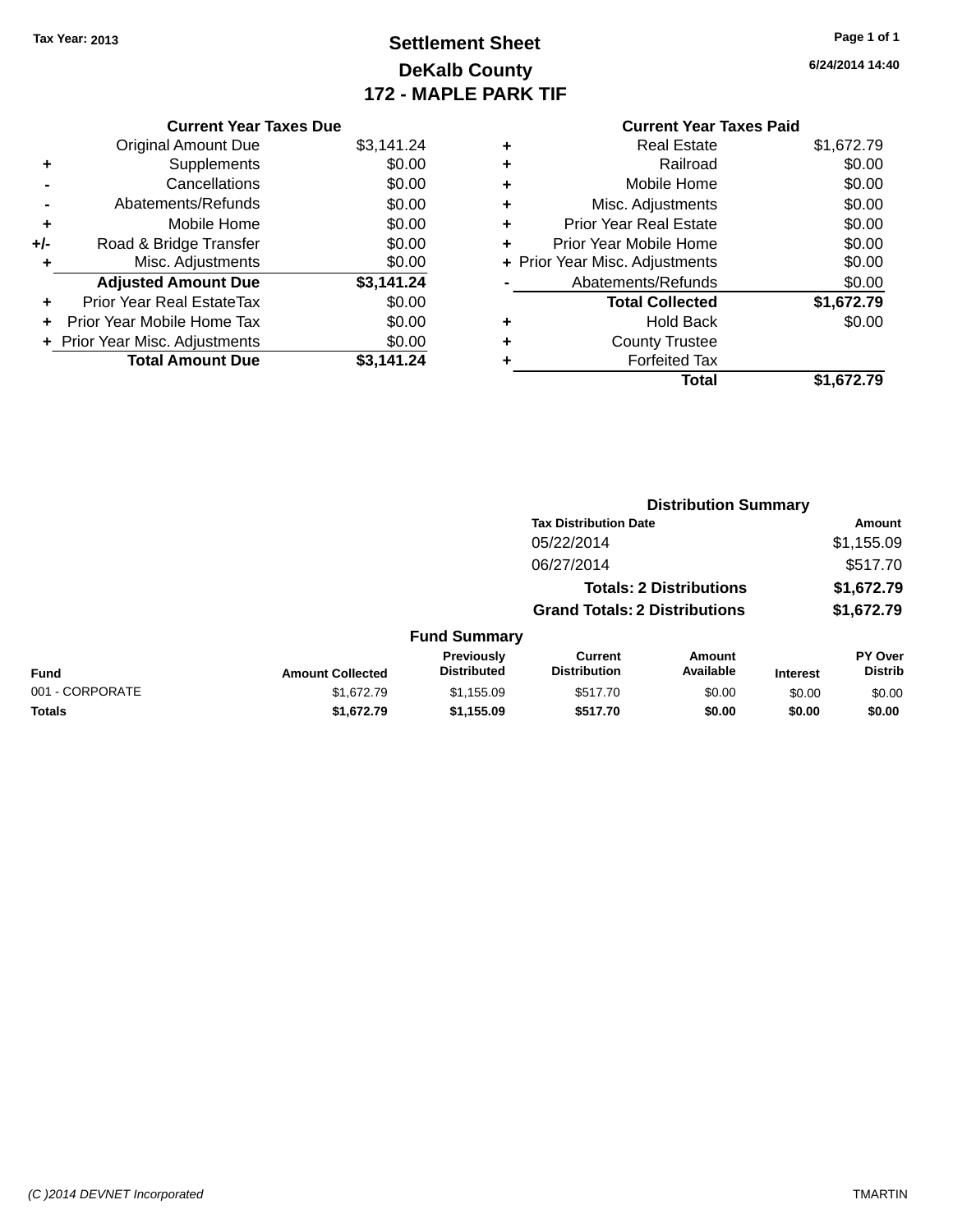### **Settlement Sheet Tax Year: 2013 Page 1 of 1 DeKalb County 180 - SYCAMORE TIF DISTRICT**

**6/24/2014 14:40**

| <b>Original Amount Due</b>   | \$56,409.02                                              |
|------------------------------|----------------------------------------------------------|
| Supplements                  | \$0.00                                                   |
| Cancellations                | \$0.00                                                   |
| Abatements/Refunds           | \$0.00                                                   |
| Mobile Home                  | \$0.00                                                   |
| Road & Bridge Transfer       | \$0.00                                                   |
| Misc. Adjustments            | \$0.00                                                   |
| <b>Adjusted Amount Due</b>   | \$56,409.02                                              |
| Prior Year Real EstateTax    | \$0.00                                                   |
| Prior Year Mobile Home Tax   | \$0.00                                                   |
| Prior Year Misc. Adjustments | \$0.00                                                   |
|                              | \$56.409.02                                              |
|                              | <b>Current Year Taxes Due</b><br><b>Total Amount Due</b> |

| ٠ | <b>Real Estate</b>             | \$28,348.48 |
|---|--------------------------------|-------------|
| ٠ | Railroad                       | \$0.00      |
| ٠ | Mobile Home                    | \$0.00      |
| ٠ | Misc. Adjustments              | \$0.00      |
| ٠ | <b>Prior Year Real Estate</b>  | \$0.00      |
| ٠ | Prior Year Mobile Home         | \$0.00      |
|   | + Prior Year Misc. Adjustments | \$0.00      |
|   | Abatements/Refunds             | \$0.00      |
|   | <b>Total Collected</b>         | \$28,348.48 |
| ٠ | <b>Hold Back</b>               | \$0.00      |
| ٠ | <b>County Trustee</b>          |             |
| ٠ | <b>Forfeited Tax</b>           |             |
|   | Total                          | \$28.348.48 |
|   |                                |             |

|                 |                         |                                  | <b>Distribution Summary</b>           |                                |                 |                                  |  |
|-----------------|-------------------------|----------------------------------|---------------------------------------|--------------------------------|-----------------|----------------------------------|--|
|                 |                         |                                  | <b>Tax Distribution Date</b>          |                                |                 | <b>Amount</b>                    |  |
|                 |                         |                                  | 05/22/2014                            |                                |                 | \$347.57                         |  |
|                 |                         |                                  | 06/27/2014                            |                                |                 | \$28,000.91                      |  |
|                 |                         |                                  |                                       | <b>Totals: 2 Distributions</b> |                 | \$28,348.48                      |  |
|                 |                         |                                  | <b>Grand Totals: 2 Distributions</b>  |                                |                 | \$28,348.48                      |  |
|                 |                         | <b>Fund Summary</b>              |                                       |                                |                 |                                  |  |
| <b>Fund</b>     | <b>Amount Collected</b> | Previously<br><b>Distributed</b> | <b>Current</b><br><b>Distribution</b> | Amount<br>Available            | <b>Interest</b> | <b>PY Over</b><br><b>Distrib</b> |  |
| 001 - CORPORATE | \$28,348.48             | \$347.57                         | \$28,000.91                           | \$0.00                         | \$0.00          | \$0.00                           |  |
| <b>Totals</b>   | \$28,348.48             | \$347.57                         | \$28,000.91                           | \$0.00                         | \$0.00          | \$0.00                           |  |
|                 |                         |                                  |                                       |                                |                 |                                  |  |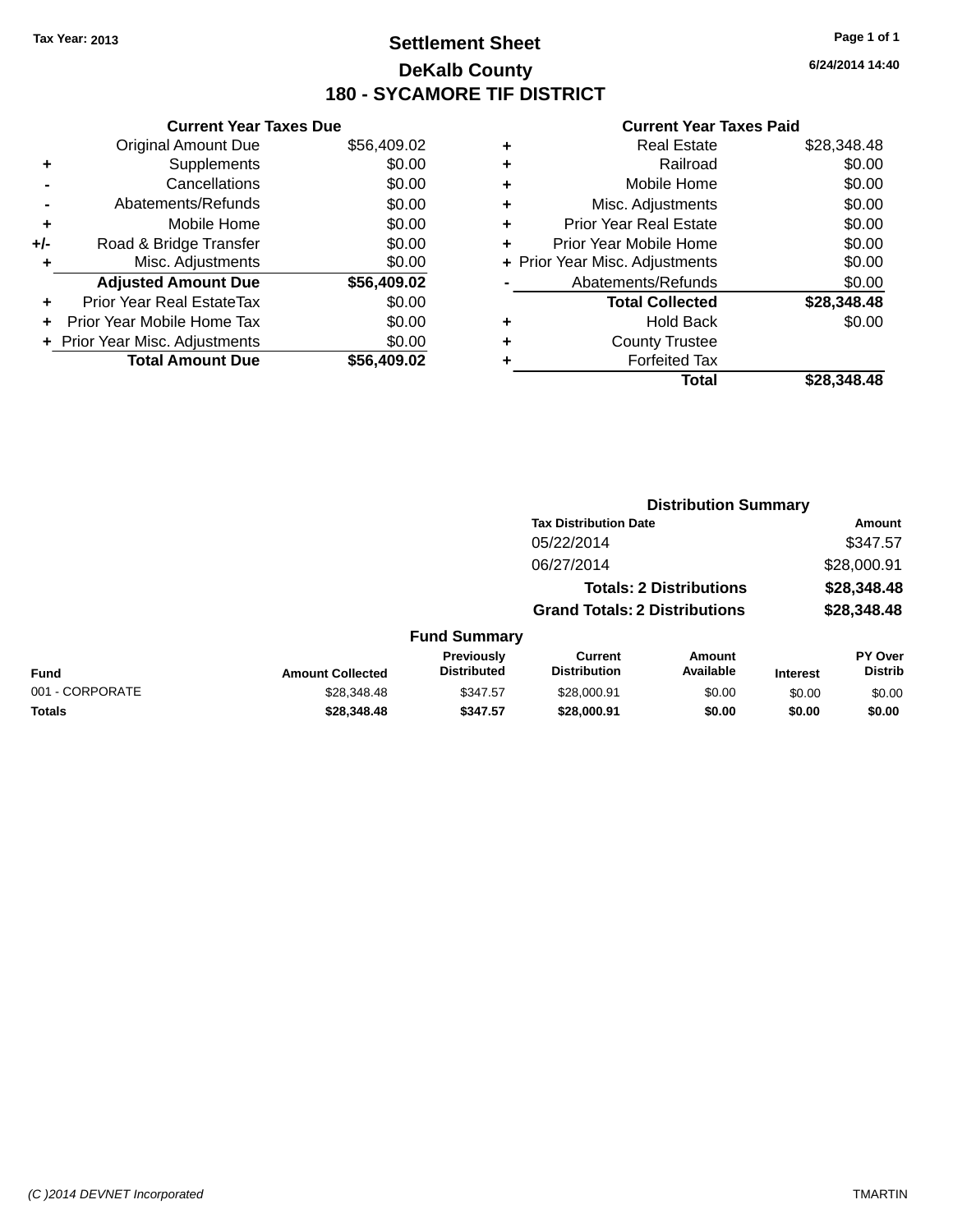### **Settlement Sheet Tax Year: 2013 Page 1 of 1 DeKalb County 190 - CORTLAND TIF**

| Page 1 of 1 |  |  |
|-------------|--|--|
|             |  |  |

**6/24/2014 14:40**

|     | <b>Current Year Taxes Due</b> |             |  |
|-----|-------------------------------|-------------|--|
|     | <b>Original Amount Due</b>    | \$49,859.36 |  |
| ٠   | Supplements                   | \$0.00      |  |
|     | Cancellations                 | \$0.00      |  |
|     | Abatements/Refunds            | \$0.00      |  |
| ٠   | Mobile Home                   | \$0.00      |  |
| +/- | Road & Bridge Transfer        | \$0.00      |  |
| ٠   | Misc. Adjustments             | \$0.00      |  |
|     | <b>Adjusted Amount Due</b>    | \$49,859.36 |  |
| ٠   | Prior Year Real EstateTax     | \$0.00      |  |
| ÷   | Prior Year Mobile Home Tax    | \$0.00      |  |
|     | Prior Year Misc. Adjustments  | \$0.00      |  |
|     | <b>Total Amount Due</b>       | \$49,859.36 |  |
|     |                               |             |  |

#### **Current Year Taxes Paid +** Real Estate \$31,237.90

|   | Total                          | \$31,237.90         |
|---|--------------------------------|---------------------|
|   | <b>Forfeited Tax</b>           |                     |
| ÷ | <b>County Trustee</b>          |                     |
|   | <b>Hold Back</b>               | \$0.00              |
|   | <b>Total Collected</b>         | \$31,237.90         |
|   | Abatements/Refunds             | \$0.00              |
|   | + Prior Year Misc. Adjustments | \$0.00              |
| ÷ | Prior Year Mobile Home         | \$0.00              |
| ٠ | <b>Prior Year Real Estate</b>  | \$0.00              |
| ٠ | Misc. Adjustments              | \$0.00              |
| ٠ | Mobile Home                    | \$0.00              |
| ÷ | Railroad                       | \$0.00              |
| T | ngal Lolal <del>c</del>        | <b>00. וט∠,ו טע</b> |

|                 |                         |                                         | <b>Distribution Summary</b>           |                                |                 |                                  |  |
|-----------------|-------------------------|-----------------------------------------|---------------------------------------|--------------------------------|-----------------|----------------------------------|--|
|                 |                         |                                         | <b>Tax Distribution Date</b>          |                                |                 | Amount                           |  |
|                 |                         |                                         | 05/22/2014                            |                                |                 | \$29,371.90                      |  |
|                 |                         |                                         | 06/27/2014                            |                                |                 | \$1,866.00                       |  |
|                 |                         |                                         |                                       | <b>Totals: 2 Distributions</b> |                 | \$31,237.90                      |  |
|                 |                         |                                         | <b>Grand Totals: 2 Distributions</b>  |                                |                 | \$31,237.90                      |  |
|                 |                         | <b>Fund Summary</b>                     |                                       |                                |                 |                                  |  |
| <b>Fund</b>     | <b>Amount Collected</b> | <b>Previously</b><br><b>Distributed</b> | <b>Current</b><br><b>Distribution</b> | Amount<br>Available            | <b>Interest</b> | <b>PY Over</b><br><b>Distrib</b> |  |
| 001 - CORPORATE | \$31,237.90             | \$29.371.90                             | \$1,866.00                            | \$0.00                         | \$0.00          | \$0.00                           |  |
| <b>Totals</b>   | \$31,237.90             | \$29,371.90                             | \$1,866.00                            | \$0.00                         | \$0.00          | \$0.00                           |  |
|                 |                         |                                         |                                       |                                |                 |                                  |  |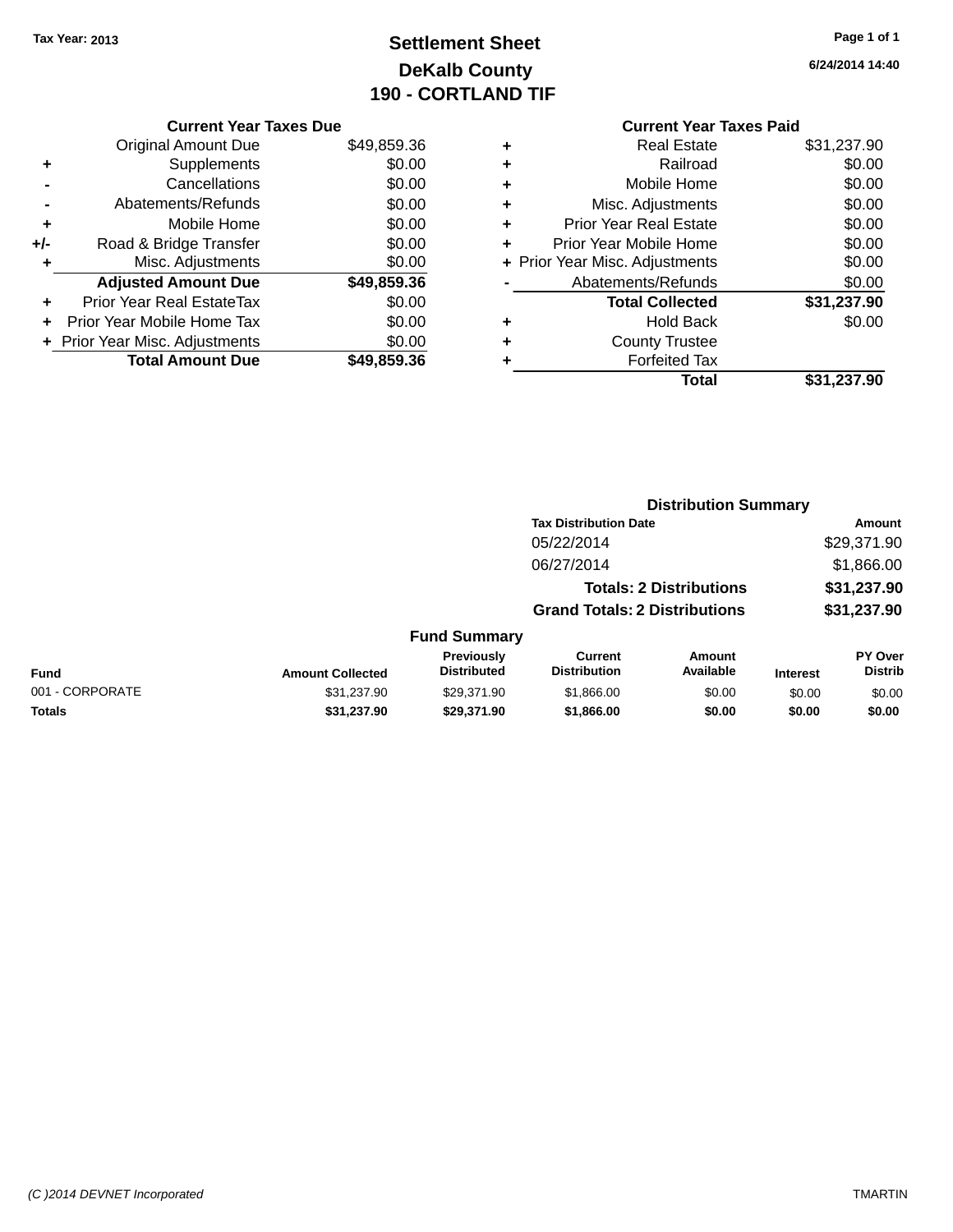### **Settlement Sheet Tax Year: 2013 Page 1 of 1 DeKalb County 201 - DEKALB SSA #6**

**6/24/2014 14:40**

|     | <b>Current Year Taxes Due</b>    |            |
|-----|----------------------------------|------------|
|     | <b>Original Amount Due</b>       | \$5,099.98 |
| ٠   | Supplements                      | \$0.00     |
|     | Cancellations                    | \$0.00     |
|     | Abatements/Refunds               | \$0.00     |
| ٠   | Mobile Home                      | \$0.00     |
| +/- | Road & Bridge Transfer           | \$0.00     |
| ٠   | Misc. Adjustments                | \$0.00     |
|     | <b>Adjusted Amount Due</b>       | \$5,099.98 |
| ٠   | <b>Prior Year Real EstateTax</b> | \$0.00     |
| ÷   | Prior Year Mobile Home Tax       | \$0.00     |
|     | + Prior Year Misc. Adjustments   | \$0.00     |
|     | <b>Total Amount Due</b>          | \$5.099.98 |

#### **Current Year Taxes Paid +** Real Estate \$2,199.27 **+** Railroad \$0.00<br>▲ Mobile Home \$0.00 **+** Mobile Home

|   | Total                          | \$2,199.27 |
|---|--------------------------------|------------|
| ٠ | <b>Forfeited Tax</b>           |            |
| ÷ | <b>County Trustee</b>          |            |
| ٠ | <b>Hold Back</b>               | \$0.00     |
|   | <b>Total Collected</b>         | \$2,199.27 |
|   | Abatements/Refunds             | \$0.00     |
|   | + Prior Year Misc. Adjustments | \$0.00     |
| ÷ | Prior Year Mobile Home         | \$0.00     |
| ÷ | <b>Prior Year Real Estate</b>  | \$0.00     |
| ÷ | Misc. Adjustments              | \$0.00     |
|   | <u>INIONIIC I IUITIC</u>       | vv.vv      |

|                            |                         |                                  | <b>Distribution Summary</b>           |                                |                 |                                  |  |
|----------------------------|-------------------------|----------------------------------|---------------------------------------|--------------------------------|-----------------|----------------------------------|--|
|                            |                         |                                  | <b>Tax Distribution Date</b>          |                                |                 | Amount                           |  |
|                            |                         |                                  | 05/22/2014                            |                                |                 | \$296.63                         |  |
|                            |                         |                                  | 06/27/2014                            |                                |                 | \$1,902.64                       |  |
|                            |                         |                                  |                                       | <b>Totals: 2 Distributions</b> |                 | \$2,199.27                       |  |
|                            |                         |                                  | <b>Grand Totals: 2 Distributions</b>  |                                |                 | \$2,199.27                       |  |
|                            |                         | <b>Fund Summary</b>              |                                       |                                |                 |                                  |  |
| <b>Fund</b>                | <b>Amount Collected</b> | Previously<br><b>Distributed</b> | <b>Current</b><br><b>Distribution</b> | Amount<br>Available            | <b>Interest</b> | <b>PY Over</b><br><b>Distrib</b> |  |
| 023 - SPECIAL SERVICE AREA | \$2,199.27              | \$296.63                         | \$1,902.64                            | \$0.00                         | \$0.00          | \$0.00                           |  |
| <b>Totals</b>              | \$2,199.27              | \$296.63                         | \$1,902.64                            | \$0.00                         | \$0.00          | \$0.00                           |  |
|                            |                         |                                  |                                       |                                |                 |                                  |  |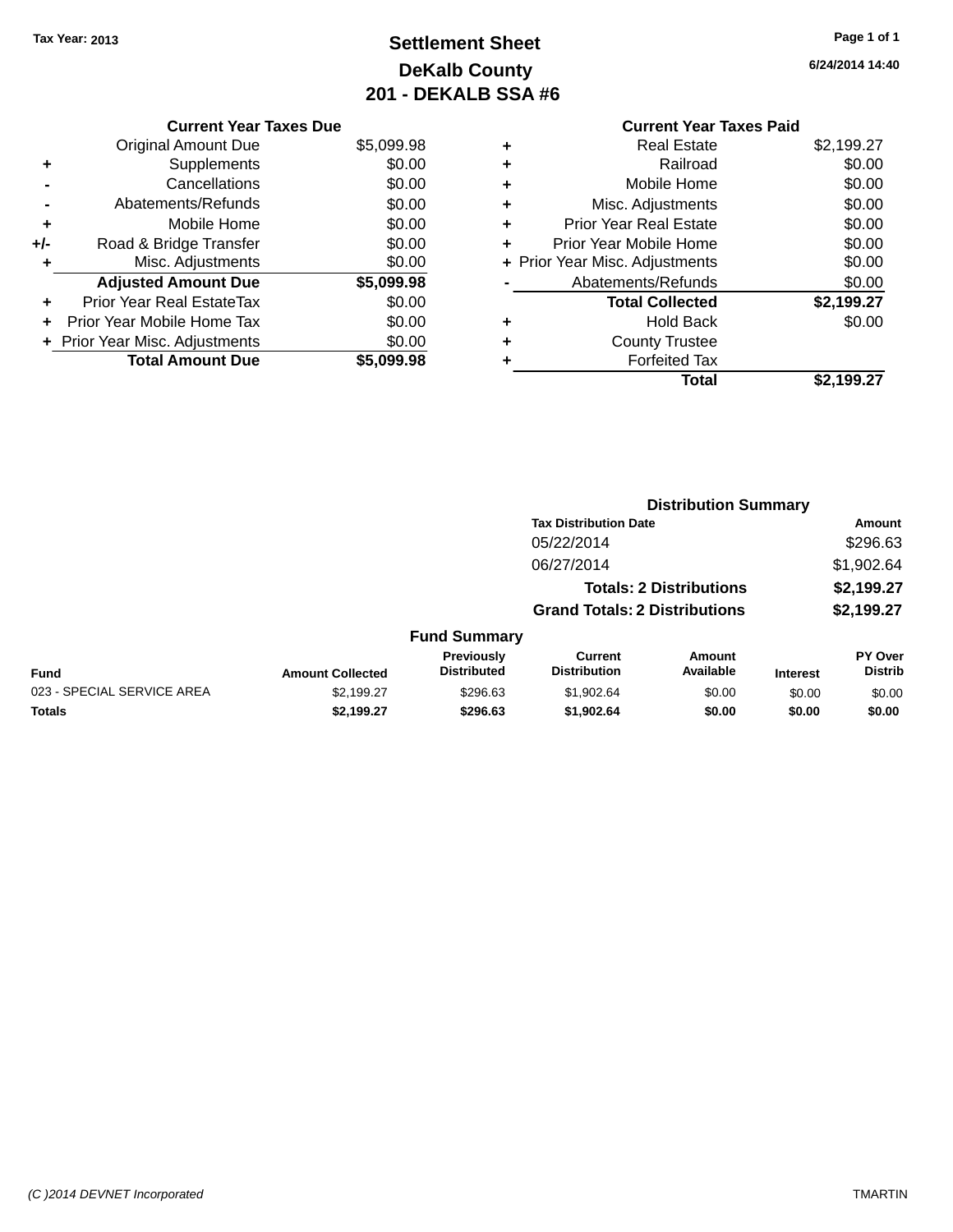### **Settlement Sheet Tax Year: 2013 Page 1 of 1 DeKalb County 204 - GENOA RIVER BEND SSA**

**6/24/2014 14:40**

|     | <b>Current Year Taxes Due</b>  |             |
|-----|--------------------------------|-------------|
|     | Original Amount Due            | \$48,389.57 |
| ٠   | Supplements                    | \$0.00      |
|     | Cancellations                  | \$0.00      |
|     | Abatements/Refunds             | \$0.00      |
| ٠   | Mobile Home                    | \$0.00      |
| +/- | Road & Bridge Transfer         | \$0.00      |
|     | Misc. Adjustments              | \$0.00      |
|     | <b>Adjusted Amount Due</b>     | \$48,389.57 |
| ÷   | Prior Year Real EstateTax      | \$0.00      |
|     | Prior Year Mobile Home Tax     | \$0.00      |
|     | + Prior Year Misc. Adjustments | \$0.00      |
|     | <b>Total Amount Due</b>        | \$48,389.57 |
|     |                                |             |

| <b>Real Estate</b>             | \$24,116.78 |
|--------------------------------|-------------|
| Railroad                       | \$0.00      |
| Mobile Home                    | \$0.00      |
| Misc. Adjustments              | \$0.00      |
| <b>Prior Year Real Estate</b>  | \$0.00      |
| Prior Year Mobile Home         | \$0.00      |
| + Prior Year Misc. Adjustments | \$0.00      |
| Abatements/Refunds             | \$0.00      |
| <b>Total Collected</b>         | \$24,116.78 |
| <b>Hold Back</b>               | \$0.00      |
| <b>County Trustee</b>          |             |
| <b>Forfeited Tax</b>           |             |
| Total                          | \$24,116.78 |
|                                |             |

|                            |                         |                                  |                                       | <b>Distribution Summary</b>    |                 |                           |
|----------------------------|-------------------------|----------------------------------|---------------------------------------|--------------------------------|-----------------|---------------------------|
|                            |                         |                                  | <b>Tax Distribution Date</b>          |                                |                 | Amount                    |
|                            |                         |                                  | 05/22/2014                            |                                |                 | \$8,666.48                |
|                            |                         |                                  | 06/27/2014                            |                                |                 | \$15,450.30               |
|                            |                         |                                  |                                       | <b>Totals: 2 Distributions</b> |                 | \$24,116.78               |
|                            |                         |                                  | <b>Grand Totals: 2 Distributions</b>  |                                |                 | \$24,116.78               |
|                            |                         | <b>Fund Summary</b>              |                                       |                                |                 |                           |
| <b>Fund</b>                | <b>Amount Collected</b> | Previously<br><b>Distributed</b> | <b>Current</b><br><b>Distribution</b> | Amount<br>Available            | <b>Interest</b> | PY Over<br><b>Distrib</b> |
| 023 - SPECIAL SERVICE AREA | \$24,116.78             | \$8,666.48                       | \$15,450.30                           | \$0.00                         | \$0.00          | \$0.00                    |
| <b>Totals</b>              | \$24,116.78             | \$8,666.48                       | \$15,450.30                           | \$0.00                         | \$0.00          | \$0.00                    |
|                            |                         |                                  |                                       |                                |                 |                           |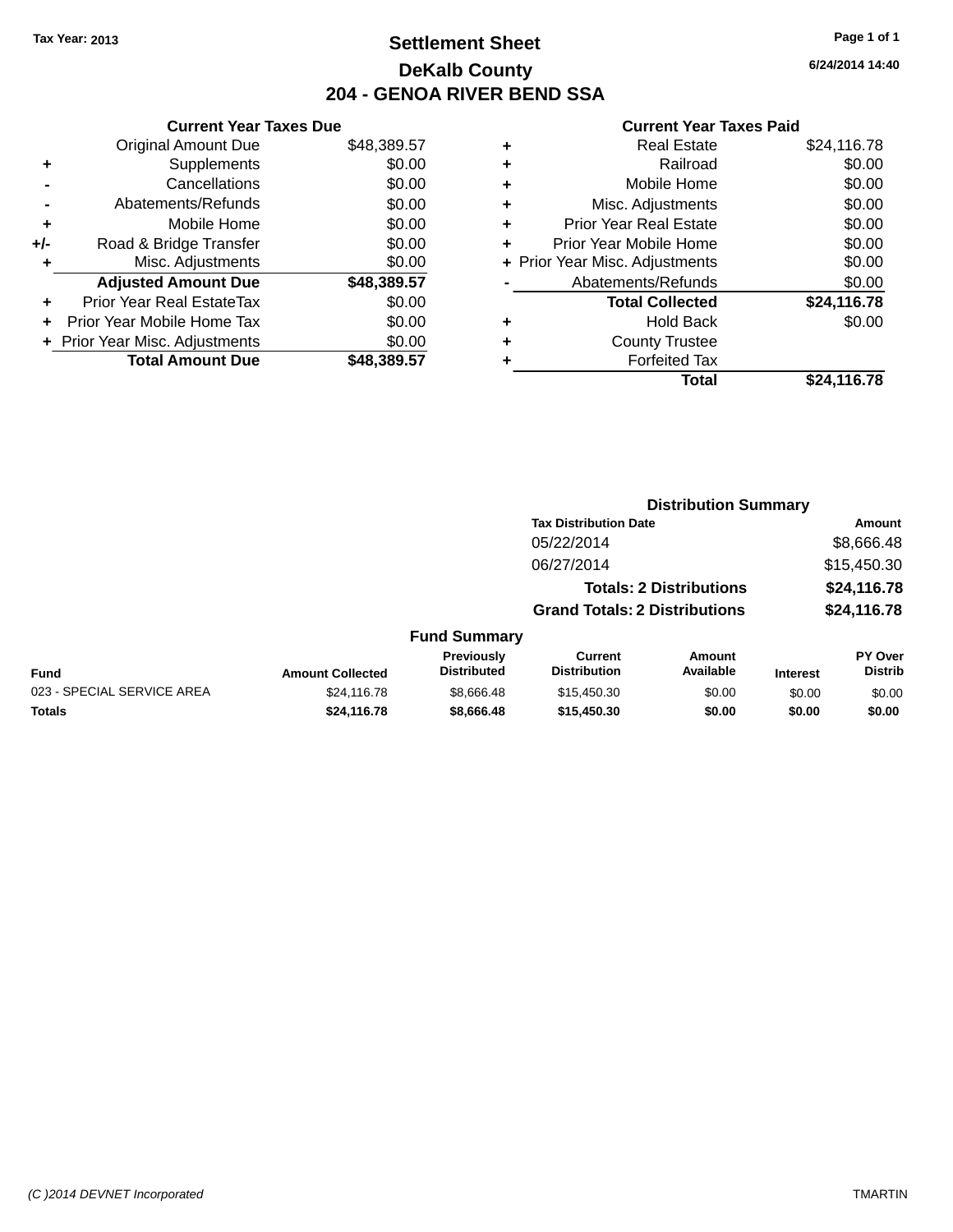### **Settlement Sheet Tax Year: 2013 Page 1 of 1 DeKalb County 207 - DERBY ESTATES SSA**

**6/24/2014 14:40**

|     | <b>Current Year Taxes Due</b>  |            |
|-----|--------------------------------|------------|
|     | <b>Original Amount Due</b>     | \$4,000.15 |
| ٠   | Supplements                    | \$0.00     |
|     | Cancellations                  | \$0.00     |
|     | Abatements/Refunds             | \$0.00     |
| ٠   | Mobile Home                    | \$0.00     |
| +/- | Road & Bridge Transfer         | \$0.00     |
| ٠   | Misc. Adjustments              | \$0.00     |
|     | <b>Adjusted Amount Due</b>     | \$4,000.15 |
| ٠   | Prior Year Real EstateTax      | \$0.00     |
| ٠   | Prior Year Mobile Home Tax     | \$0.00     |
|     | + Prior Year Misc. Adjustments | \$0.00     |
|     | <b>Total Amount Due</b>        | \$4,000.15 |

|   | Total                          | \$2,060.90 |
|---|--------------------------------|------------|
| ٠ | <b>Forfeited Tax</b>           |            |
| ٠ | <b>County Trustee</b>          |            |
| ٠ | <b>Hold Back</b>               | \$0.00     |
|   | <b>Total Collected</b>         | \$2,060.90 |
|   | Abatements/Refunds             | \$0.00     |
|   | + Prior Year Misc. Adjustments | \$0.00     |
| ٠ | Prior Year Mobile Home         | \$0.00     |
| ٠ | <b>Prior Year Real Estate</b>  | \$0.00     |
| ٠ | Misc. Adjustments              | \$0.00     |
| ٠ | Mobile Home                    | \$0.00     |
| ٠ | Railroad                       | \$0.00     |
|   | <b>Real Estate</b>             | \$2,060.90 |

|                            |                         |                                  | <b>Distribution Summary</b>           |                                |                 |                                  |  |
|----------------------------|-------------------------|----------------------------------|---------------------------------------|--------------------------------|-----------------|----------------------------------|--|
|                            |                         |                                  | <b>Tax Distribution Date</b>          |                                |                 | Amount                           |  |
|                            |                         |                                  | 05/22/2014                            |                                |                 | \$530.27                         |  |
|                            |                         |                                  | 06/27/2014                            |                                |                 | \$1,530.63                       |  |
|                            |                         |                                  |                                       | <b>Totals: 2 Distributions</b> |                 | \$2,060.90                       |  |
|                            |                         |                                  | <b>Grand Totals: 2 Distributions</b>  |                                |                 | \$2,060.90                       |  |
|                            |                         | <b>Fund Summary</b>              |                                       |                                |                 |                                  |  |
| <b>Fund</b>                | <b>Amount Collected</b> | Previously<br><b>Distributed</b> | <b>Current</b><br><b>Distribution</b> | Amount<br>Available            | <b>Interest</b> | <b>PY Over</b><br><b>Distrib</b> |  |
| 023 - SPECIAL SERVICE AREA | \$2,060.90              | \$530.27                         | \$1,530.63                            | \$0.00                         | \$0.00          | \$0.00                           |  |
| <b>Totals</b>              | \$2,060.90              | \$530.27                         | \$1,530.63                            | \$0.00                         | \$0.00          | \$0.00                           |  |
|                            |                         |                                  |                                       |                                |                 |                                  |  |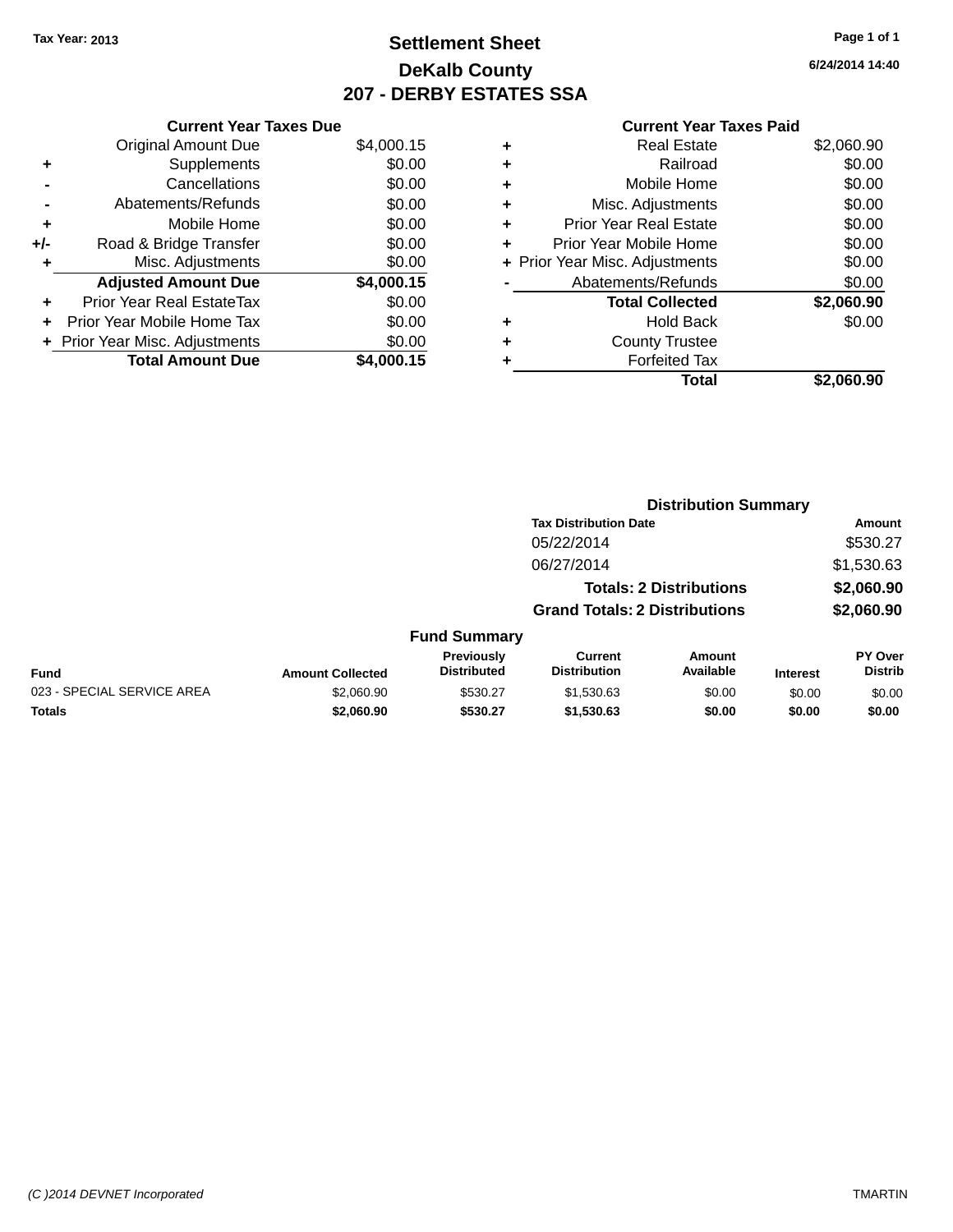### **Settlement Sheet Tax Year: 2013 Page 1 of 1 DeKalb County 209 - DEKALB SSA #14**

| <b>Current Year Taxes Paid</b> |                                |
|--------------------------------|--------------------------------|
| <b>Real Estate</b>             | \$1,241.28                     |
| Railroad                       | \$0.00                         |
| Mobile Home                    | \$0.00                         |
| Misc. Adjustments              | \$0.00                         |
| Prior Year Real Estate         | \$0.00                         |
| Prior Year Mobile Home         | \$0.00                         |
|                                | \$0.00                         |
| Abatements/Refunds             | \$0.00                         |
| <b>Total Collected</b>         | \$1,241.28                     |
| Hold Back                      | \$0.00                         |
| <b>County Trustee</b>          |                                |
| <b>Forfeited Tax</b>           |                                |
| Total                          | \$1.241.28                     |
|                                | + Prior Year Misc. Adjustments |

| <b>Current Year Taxes Due</b>  |            |
|--------------------------------|------------|
| <b>Original Amount Due</b>     | \$2,500.09 |
| Supplements                    | \$0.00     |
| Cancellations                  | \$0.00     |
| Abatements/Refunds             | \$0.00     |
| Mobile Home                    | \$0.00     |
| Road & Bridge Transfer         | \$0.00     |
| Misc. Adjustments              | \$0.00     |
| <b>Adjusted Amount Due</b>     | \$2,500.09 |
| Prior Year Real EstateTax      | \$0.00     |
| Prior Year Mobile Home Tax     | \$0.00     |
| + Prior Year Misc. Adjustments | \$0.00     |
| <b>Total Amount Due</b>        | \$2,500.09 |
|                                |            |

|                            |                         |                                         | <b>Distribution Summary</b>           |                                |                 |                           |
|----------------------------|-------------------------|-----------------------------------------|---------------------------------------|--------------------------------|-----------------|---------------------------|
|                            |                         |                                         | <b>Tax Distribution Date</b>          |                                |                 | Amount                    |
|                            |                         |                                         | 05/22/2014                            |                                |                 | \$474.57                  |
|                            |                         |                                         | 06/27/2014                            |                                |                 | \$766.71                  |
|                            |                         |                                         |                                       | <b>Totals: 2 Distributions</b> |                 | \$1,241.28                |
|                            |                         |                                         | <b>Grand Totals: 2 Distributions</b>  |                                |                 | \$1,241.28                |
|                            |                         | <b>Fund Summary</b>                     |                                       |                                |                 |                           |
| <b>Fund</b>                | <b>Amount Collected</b> | <b>Previously</b><br><b>Distributed</b> | <b>Current</b><br><b>Distribution</b> | Amount<br>Available            | <b>Interest</b> | PY Over<br><b>Distrib</b> |
| 023 - SPECIAL SERVICE AREA | \$1.241.28              | \$474.57                                | \$766.71                              | \$0.00                         | \$0.00          | \$0.00                    |
| <b>Totals</b>              | \$1,241.28              | \$474.57                                | \$766.71                              | \$0.00                         | \$0.00          | \$0.00                    |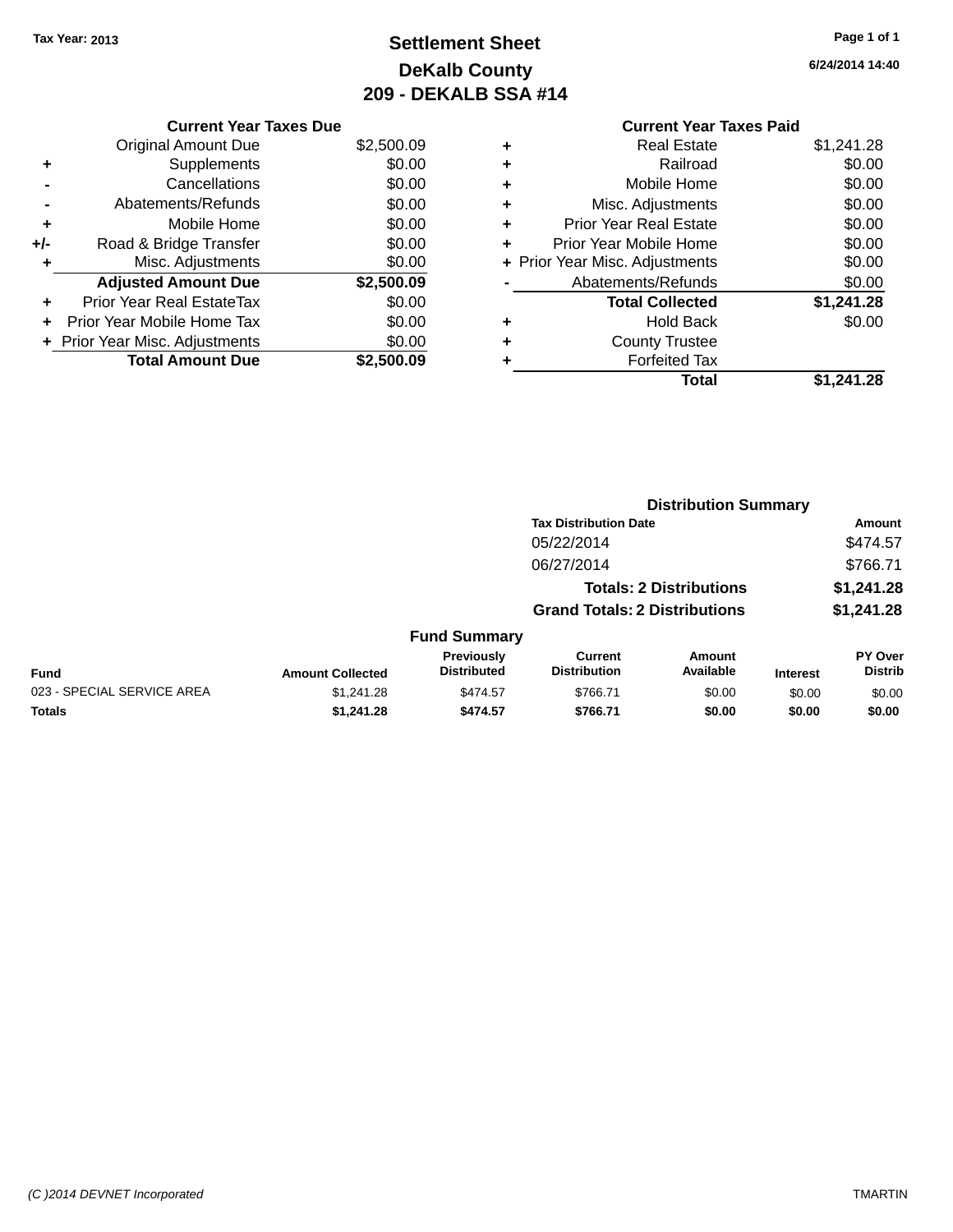### **Settlement Sheet Tax Year: 2013 Page 1 of 1 DeKalb County 213 - GENOA OAK CREEK EST SSA#4**

|       | <b>Current Year Taxes Due</b>  |            |
|-------|--------------------------------|------------|
|       | <b>Original Amount Due</b>     | \$1,391.73 |
| ٠     | Supplements                    | \$0.00     |
|       | Cancellations                  | \$0.00     |
|       | Abatements/Refunds             | \$0.00     |
| ٠     | Mobile Home                    | \$0.00     |
| $+/-$ | Road & Bridge Transfer         | \$0.00     |
| ٠     | Misc. Adjustments              | \$0.00     |
|       | <b>Adjusted Amount Due</b>     | \$1,391.73 |
| ÷     | Prior Year Real EstateTax      | \$0.00     |
|       | Prior Year Mobile Home Tax     | \$0.00     |
|       | + Prior Year Misc. Adjustments | \$0.00     |
|       | <b>Total Amount Due</b>        | \$1,391.73 |

|   | Real Estate                    | \$709.48 |
|---|--------------------------------|----------|
| ٠ | Railroad                       | \$0.00   |
| ٠ | Mobile Home                    | \$0.00   |
| ٠ | Misc. Adjustments              | \$0.00   |
| ٠ | <b>Prior Year Real Estate</b>  | \$0.00   |
| ÷ | Prior Year Mobile Home         | \$0.00   |
|   | + Prior Year Misc. Adjustments | \$0.00   |
|   | Abatements/Refunds             | \$0.00   |
|   | <b>Total Collected</b>         | \$709.48 |
| ٠ | Hold Back                      | \$0.00   |
|   | <b>County Trustee</b>          |          |
|   | <b>Forfeited Tax</b>           |          |
|   | Total                          | \$709.48 |
|   |                                |          |

|                         |                                  | <b>Distribution Summary</b>           |                     |                                                                        |                                  |  |
|-------------------------|----------------------------------|---------------------------------------|---------------------|------------------------------------------------------------------------|----------------------------------|--|
|                         |                                  | <b>Tax Distribution Date</b>          |                     |                                                                        | Amount                           |  |
|                         |                                  | 05/22/2014                            |                     |                                                                        | \$276.39                         |  |
|                         |                                  | 06/27/2014                            |                     |                                                                        | \$433.09                         |  |
|                         |                                  |                                       |                     |                                                                        | \$709.48                         |  |
|                         |                                  |                                       |                     |                                                                        | \$709.48                         |  |
|                         |                                  |                                       |                     |                                                                        |                                  |  |
| <b>Amount Collected</b> | Previously<br><b>Distributed</b> | <b>Current</b><br><b>Distribution</b> | Amount<br>Available | <b>Interest</b>                                                        | <b>PY Over</b><br><b>Distrib</b> |  |
| \$709.48                | \$276.39                         | \$433.09                              | \$0.00              | \$0.00                                                                 | \$0.00                           |  |
| \$709.48                | \$276.39                         | \$433.09                              | \$0.00              | \$0.00                                                                 | \$0.00                           |  |
|                         |                                  |                                       | <b>Fund Summary</b> | <b>Totals: 2 Distributions</b><br><b>Grand Totals: 2 Distributions</b> |                                  |  |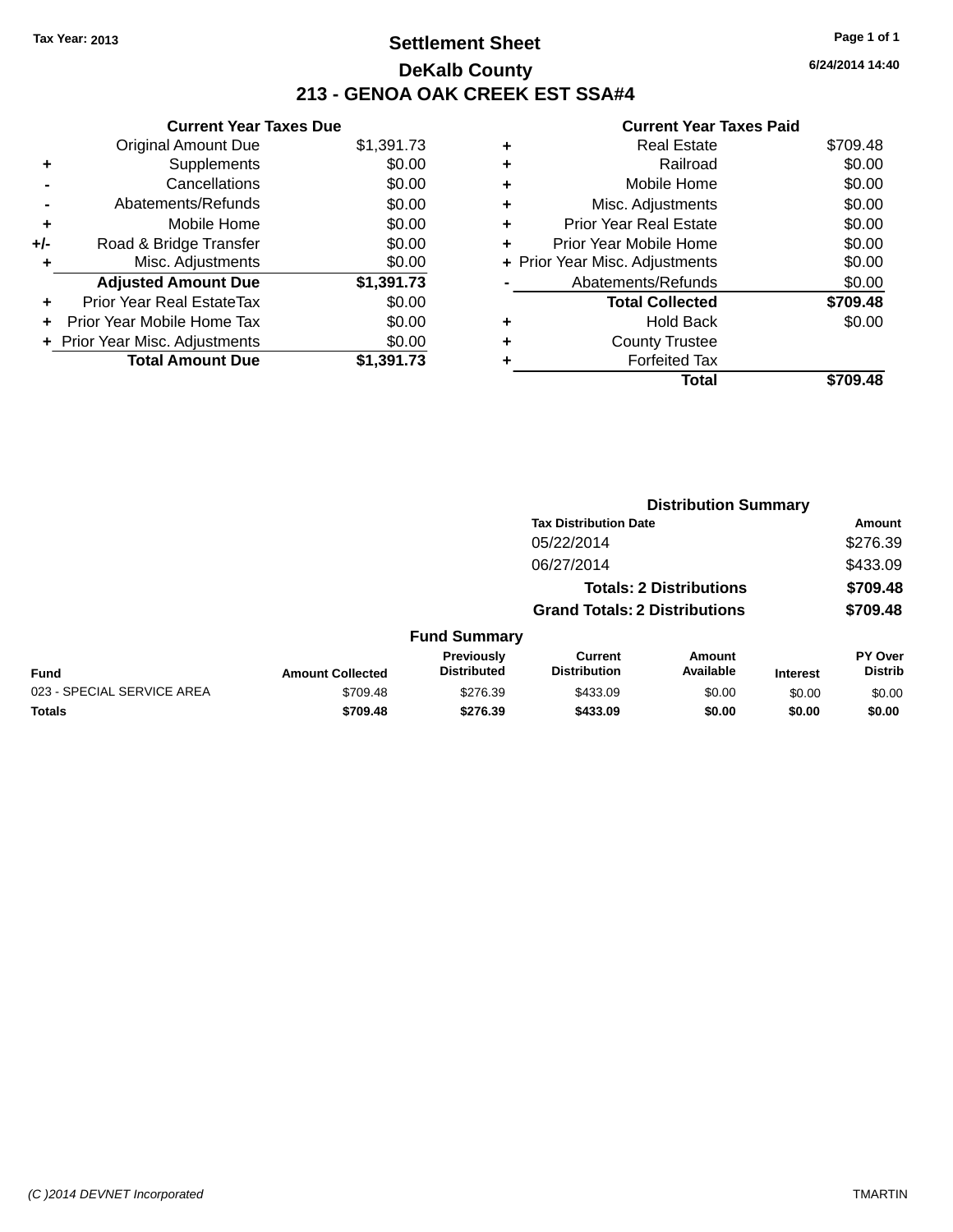### **Settlement Sheet Tax Year: 2013 Page 1 of 1 DeKalb County AF-DK #5 - AFTON DEKALB DRAINAGE #5**

|       | <b>Current Year Taxes Due</b>  |             |
|-------|--------------------------------|-------------|
|       | <b>Original Amount Due</b>     | \$11,325.24 |
| ٠     | Supplements                    | \$0.00      |
|       | Cancellations                  | \$0.00      |
|       | Abatements/Refunds             | \$0.00      |
| ٠     | Mobile Home                    | \$0.00      |
| $+/-$ | Road & Bridge Transfer         | \$0.00      |
| ٠     | Misc. Adjustments              | \$0.00      |
|       | <b>Adjusted Amount Due</b>     | \$11,325.24 |
| ÷     | Prior Year Real EstateTax      | \$0.00      |
|       | Prior Year Mobile Home Tax     | \$0.00      |
|       | + Prior Year Misc. Adjustments | \$0.00      |
|       | <b>Total Amount Due</b>        | \$11,325.24 |

#### **Current Year Taxes Paid**

| ٠ | <b>Real Estate</b>             | \$7,894.54 |
|---|--------------------------------|------------|
| ٠ | Railroad                       | \$0.00     |
| ٠ | Mobile Home                    | \$0.00     |
| ٠ | Misc. Adjustments              | \$0.00     |
| ٠ | <b>Prior Year Real Estate</b>  | \$0.00     |
| ٠ | Prior Year Mobile Home         | \$0.00     |
|   | + Prior Year Misc. Adjustments | \$0.00     |
|   | Abatements/Refunds             | \$0.00     |
|   | <b>Total Collected</b>         | \$7,894.54 |
| ٠ | Hold Back                      | \$0.00     |
| ٠ | <b>County Trustee</b>          |            |
| ٠ | <b>Forfeited Tax</b>           |            |
|   | Total                          | \$7.894.54 |
|   |                                |            |

|                 |                         |                                  | <b>Distribution Summary</b>           |                                |                 |                                  |
|-----------------|-------------------------|----------------------------------|---------------------------------------|--------------------------------|-----------------|----------------------------------|
|                 |                         |                                  | <b>Tax Distribution Date</b>          |                                |                 | Amount                           |
|                 |                         |                                  | 05/22/2014                            |                                |                 | \$1,986.15                       |
|                 |                         |                                  | 06/27/2014                            |                                |                 | \$5,908.39                       |
|                 |                         |                                  |                                       | <b>Totals: 2 Distributions</b> |                 | \$7,894.54                       |
|                 |                         |                                  | <b>Grand Totals: 2 Distributions</b>  |                                |                 | \$7,894.54                       |
|                 |                         | <b>Fund Summary</b>              |                                       |                                |                 |                                  |
| <b>Fund</b>     | <b>Amount Collected</b> | Previously<br><b>Distributed</b> | <b>Current</b><br><b>Distribution</b> | Amount<br>Available            | <b>Interest</b> | <b>PY Over</b><br><b>Distrib</b> |
| 001 - CORPORATE | \$7,894.54              | \$1,986.15                       | \$5,908.39                            | \$0.00                         | \$0.00          | \$0.00                           |
| <b>Totals</b>   | \$7,894.54              | \$1,986.15                       | \$5,908.39                            | \$0.00                         | \$0.00          | \$0.00                           |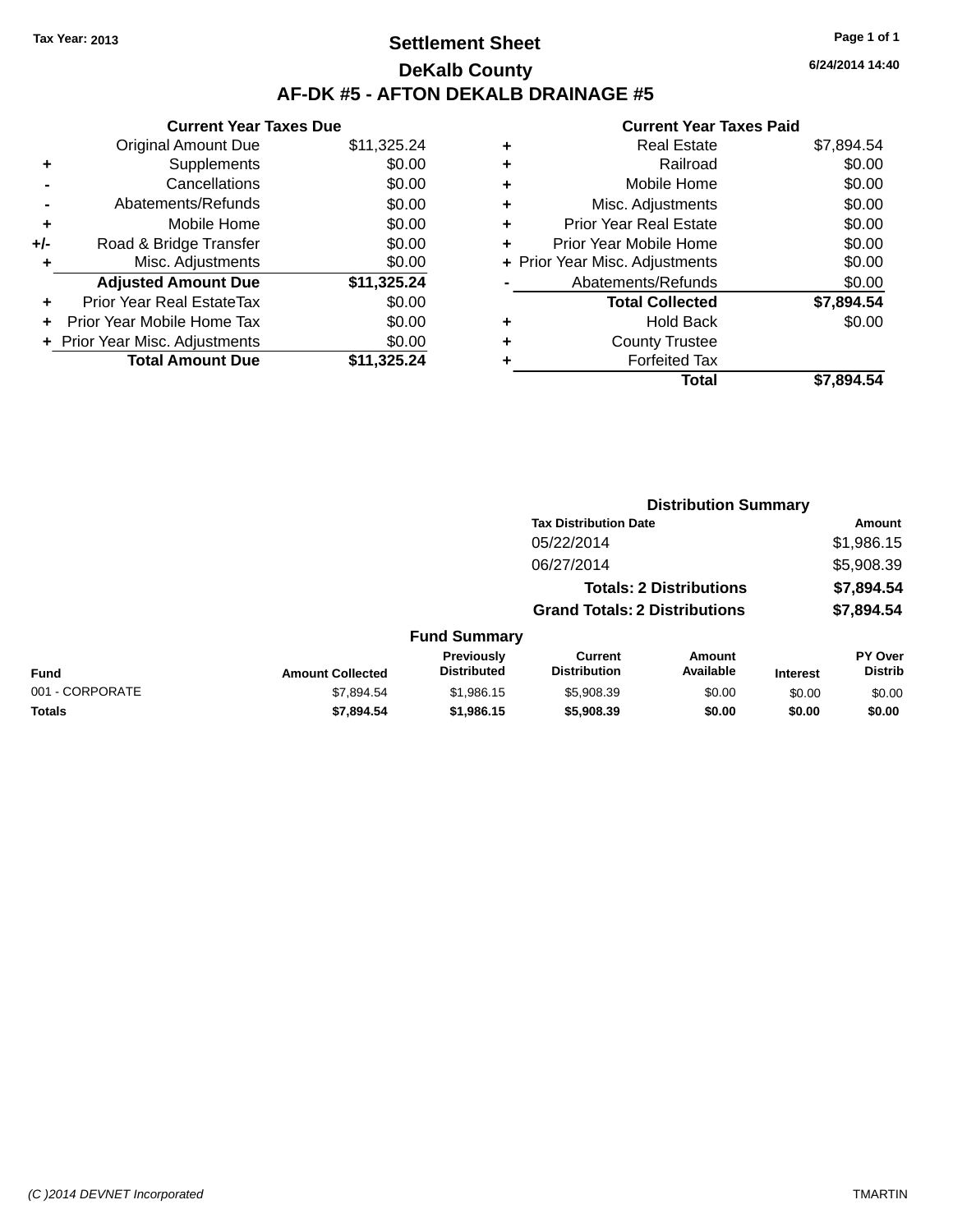### **Settlement Sheet Tax Year: 2013 Page 1 of 1 DeKalb County AF-MI #4 - AF/ MI/ DK DRAINAGE #4**

**Current Year Taxes Due** Original Amount Due \$7,589.22 **+** Supplements \$1.56 **-** Cancellations \$1.56 **-** Abatements/Refunds \$0.00 **+** Mobile Home \$0.00 **+/-** Road & Bridge Transfer \$0.00 **+** Misc. Adjustments \$0.00 **Adjusted Amount Due \$7,589.22 +** Prior Year Real EstateTax \$0.00 **+** Prior Year Mobile Home Tax \$0.00 **+ Prior Year Misc. Adjustments**  $$0.00$ **Total Amount Due \$7,589.22**

#### **Current Year Taxes Paid**

| ٠ | <b>Real Estate</b>             | \$5,021.41 |
|---|--------------------------------|------------|
| ٠ | Railroad                       | \$0.00     |
| ٠ | Mobile Home                    | \$0.00     |
| ٠ | Misc. Adjustments              | \$0.00     |
| ٠ | <b>Prior Year Real Estate</b>  | \$0.00     |
| ٠ | Prior Year Mobile Home         | \$0.00     |
|   | + Prior Year Misc. Adjustments | \$0.00     |
|   | Abatements/Refunds             | \$0.00     |
|   | <b>Total Collected</b>         | \$5,021.41 |
| ٠ | Hold Back                      | \$0.00     |
| ٠ | <b>County Trustee</b>          |            |
| ٠ | <b>Forfeited Tax</b>           |            |
|   | Total                          | \$5,021.41 |
|   |                                |            |

| <b>Distribution Summary</b>  |            |
|------------------------------|------------|
| <b>Tax Distribution Date</b> | Amount     |
| 05/22/2014                   | \$977.45   |
| 06/27/2014                   | \$4,043.96 |

| <b>Fund Summary</b> |                         |                                         |                                |                     |                 |                           |
|---------------------|-------------------------|-----------------------------------------|--------------------------------|---------------------|-----------------|---------------------------|
| <b>Fund</b>         | <b>Amount Collected</b> | <b>Previously</b><br><b>Distributed</b> | Current<br><b>Distribution</b> | Amount<br>Available | <b>Interest</b> | PY Over<br><b>Distrib</b> |
| 001 - CORPORATE     | \$5.021.41              | \$977.45                                | \$4,043.96                     | \$0.00              | \$0.00          | \$0.00                    |
| <b>Totals</b>       | \$5.021.41              | \$977.45                                | \$4,043,96                     | \$0.00              | \$0.00          | \$0.00                    |

**Totals: 2 Distributions \$5,021.41**

**Grand Totals: 2 Distributions \$5,021.41**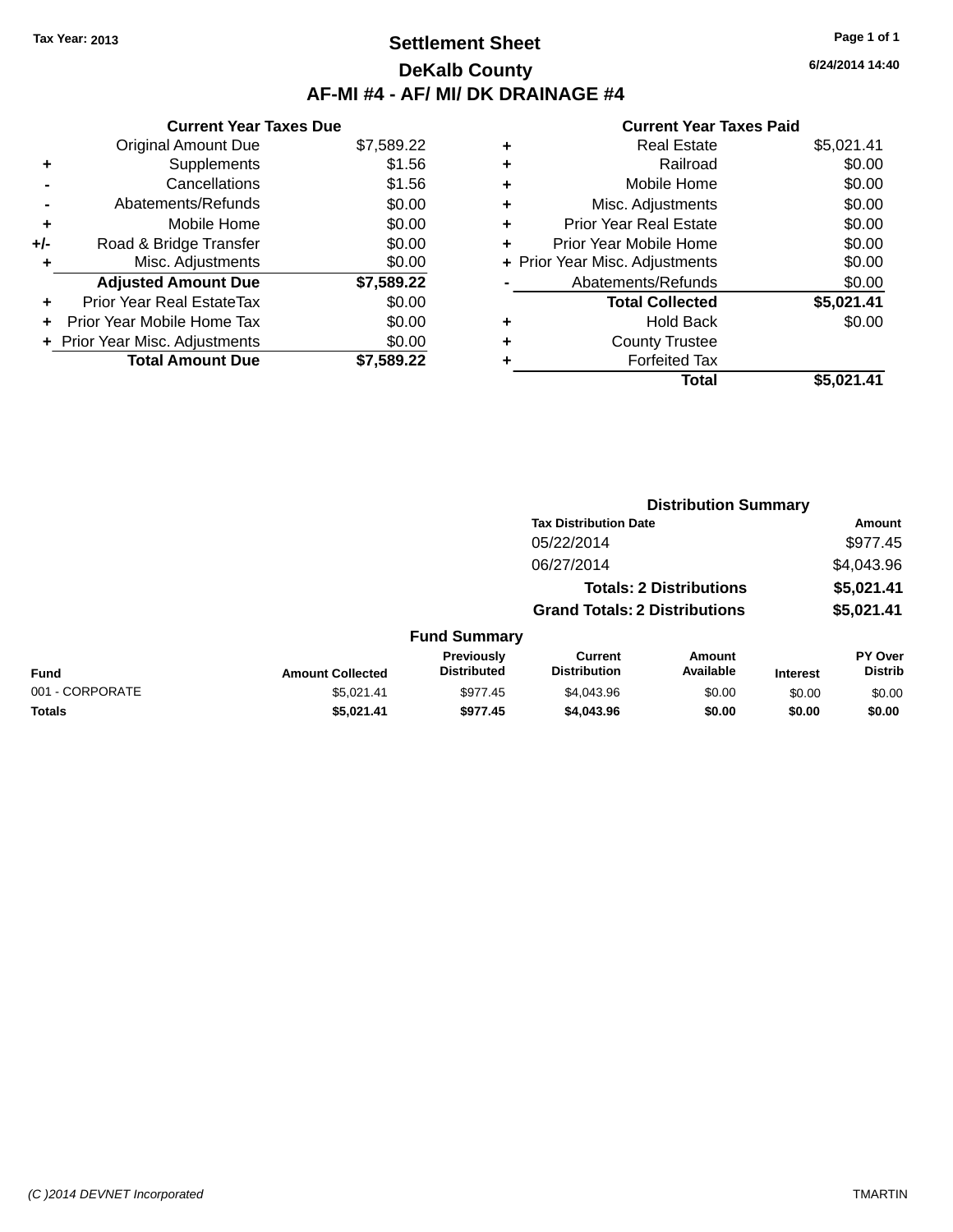### **Settlement Sheet Tax Year: 2013 Page 1 of 1 DeKalb County CL-SH #7 - CLINTON/SHABBONA DRN #7**

**6/24/2014 14:40**

|     | <b>Current Year Taxes Due</b>  |        |
|-----|--------------------------------|--------|
|     | Original Amount Due            | \$0.00 |
| ٠   | Supplements                    | \$0.00 |
|     | Cancellations                  | \$0.00 |
|     | Abatements/Refunds             | \$0.00 |
| ٠   | Mobile Home                    | \$0.00 |
| +/- | Road & Bridge Transfer         | \$0.00 |
| ٠   | Misc. Adjustments              | \$0.00 |
|     | <b>Adjusted Amount Due</b>     | \$0.00 |
| ٠   | Prior Year Real EstateTax      | \$0.00 |
| ÷   | Prior Year Mobile Home Tax     | \$0.00 |
|     | + Prior Year Misc. Adjustments | \$0.00 |
|     | <b>Total Amount Due</b>        | \$0.00 |
|     |                                |        |

|   | <b>Real Estate</b>             | \$0.00 |
|---|--------------------------------|--------|
| ٠ | Railroad                       | \$0.00 |
|   | Mobile Home                    | \$0.00 |
| ٠ | Misc. Adjustments              | \$0.00 |
| ٠ | Prior Year Real Estate         | \$0.00 |
|   | Prior Year Mobile Home         | \$0.00 |
|   | + Prior Year Misc. Adjustments | \$0.00 |
|   | Abatements/Refunds             | \$0.00 |
|   | <b>Total Collected</b>         | \$0.00 |
|   | Hold Back                      | \$0.00 |
|   | <b>County Trustee</b>          |        |
|   | <b>Forfeited Tax</b>           |        |
|   | Total                          |        |

| <b>Fund Summary</b>                                                                                                                                    |        |        |        |        |        |                           |
|--------------------------------------------------------------------------------------------------------------------------------------------------------|--------|--------|--------|--------|--------|---------------------------|
| Previously<br>Current<br>Amount<br>Available<br><b>Distribution</b><br><b>Distributed</b><br><b>Fund</b><br><b>Amount Collected</b><br><b>Interest</b> |        |        |        |        |        | PY Over<br><b>Distrib</b> |
| 001 - CORPORATE                                                                                                                                        | \$0.00 | \$0.00 | \$0.00 | \$0.00 | \$0.00 | \$0.00                    |
| <b>Totals</b>                                                                                                                                          | \$0.00 | \$0.00 | \$0.00 | \$0.00 | \$0.00 | \$0.00                    |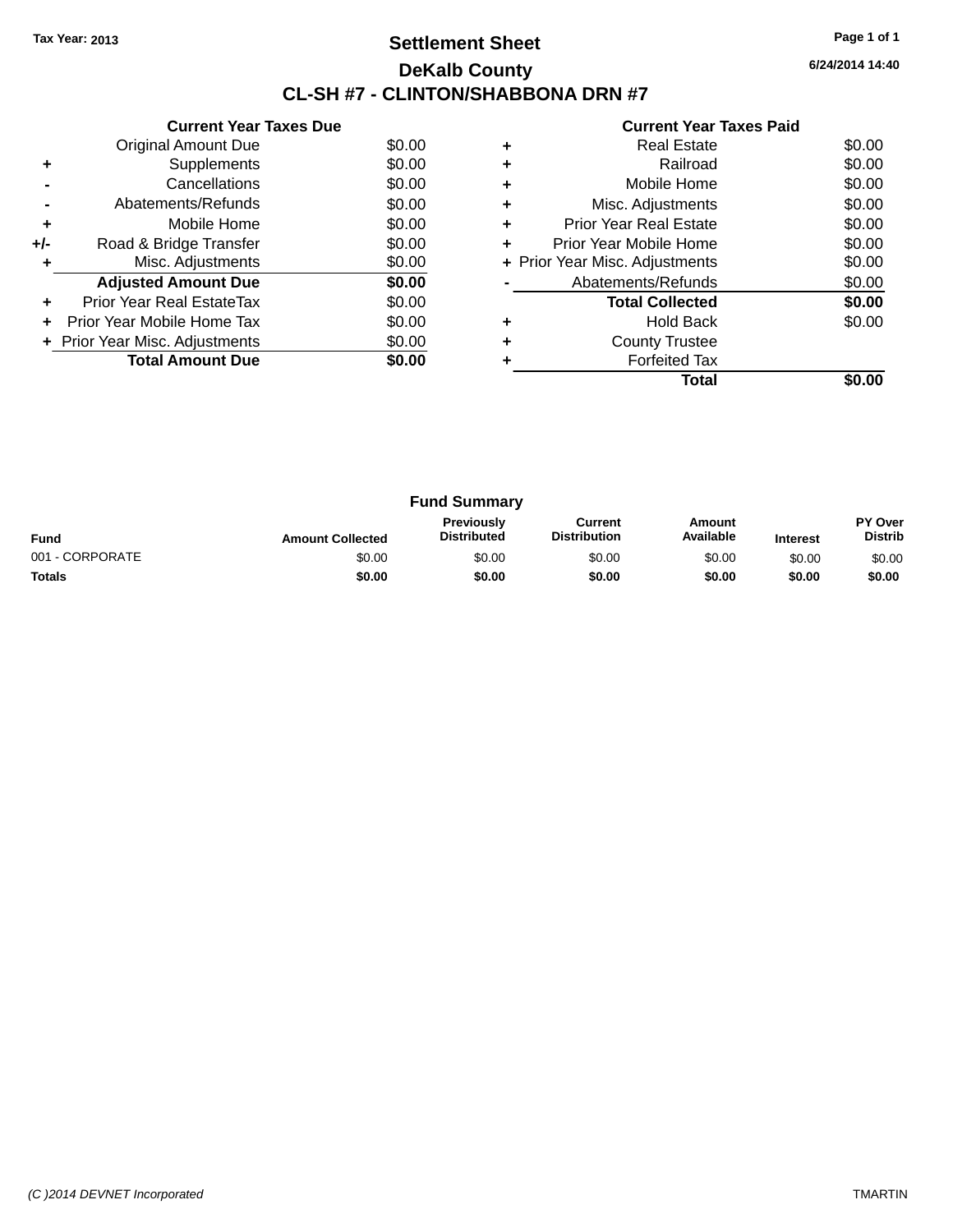### **Settlement Sheet Tax Year: 2013 Page 1 of 1 DeKalb County CO SBA #10 - CORTLAND SBA #10**

**6/24/2014 14:40**

|     | <b>Current Year Taxes Due</b>  |        |
|-----|--------------------------------|--------|
|     | <b>Original Amount Due</b>     | \$0.00 |
| ٠   | Supplements                    | \$0.00 |
|     | Cancellations                  | \$0.00 |
|     | Abatements/Refunds             | \$0.00 |
| ÷   | Mobile Home                    | \$0.00 |
| +/- | Road & Bridge Transfer         | \$0.00 |
|     | Misc. Adjustments              | \$0.00 |
|     | <b>Adjusted Amount Due</b>     | \$0.00 |
|     | Prior Year Real EstateTax      | \$0.00 |
|     | Prior Year Mobile Home Tax     | \$0.00 |
|     | + Prior Year Misc. Adjustments | \$0.00 |
|     | <b>Total Amount Due</b>        | \$0.00 |
|     |                                |        |

|   | Total                          |        |
|---|--------------------------------|--------|
|   | <b>Forfeited Tax</b>           |        |
|   | <b>County Trustee</b>          |        |
|   | Hold Back                      | \$0.00 |
|   | <b>Total Collected</b>         | \$0.00 |
|   | Abatements/Refunds             | \$0.00 |
|   | + Prior Year Misc. Adjustments | \$0.00 |
|   | Prior Year Mobile Home         | \$0.00 |
| ٠ | Prior Year Real Estate         | \$0.00 |
| ٠ | Misc. Adjustments              | \$0.00 |
| ٠ | Mobile Home                    | \$0.00 |
|   | Railroad                       | \$0.00 |
|   | Real Estate                    | \$0.00 |

| <b>Fund Summary</b>        |                         |                                         |                                |                     |                 |                           |
|----------------------------|-------------------------|-----------------------------------------|--------------------------------|---------------------|-----------------|---------------------------|
| <b>Fund</b>                | <b>Amount Collected</b> | <b>Previously</b><br><b>Distributed</b> | Current<br><b>Distribution</b> | Amount<br>Available | <b>Interest</b> | PY Over<br><b>Distrib</b> |
| 023 - SPECIAL SERVICE AREA | \$0.00                  | \$0.00                                  | \$0.00                         | \$0.00              | \$0.00          | \$0.00                    |
| <b>Totals</b>              | \$0.00                  | \$0.00                                  | \$0.00                         | \$0.00              | \$0.00          | \$0.00                    |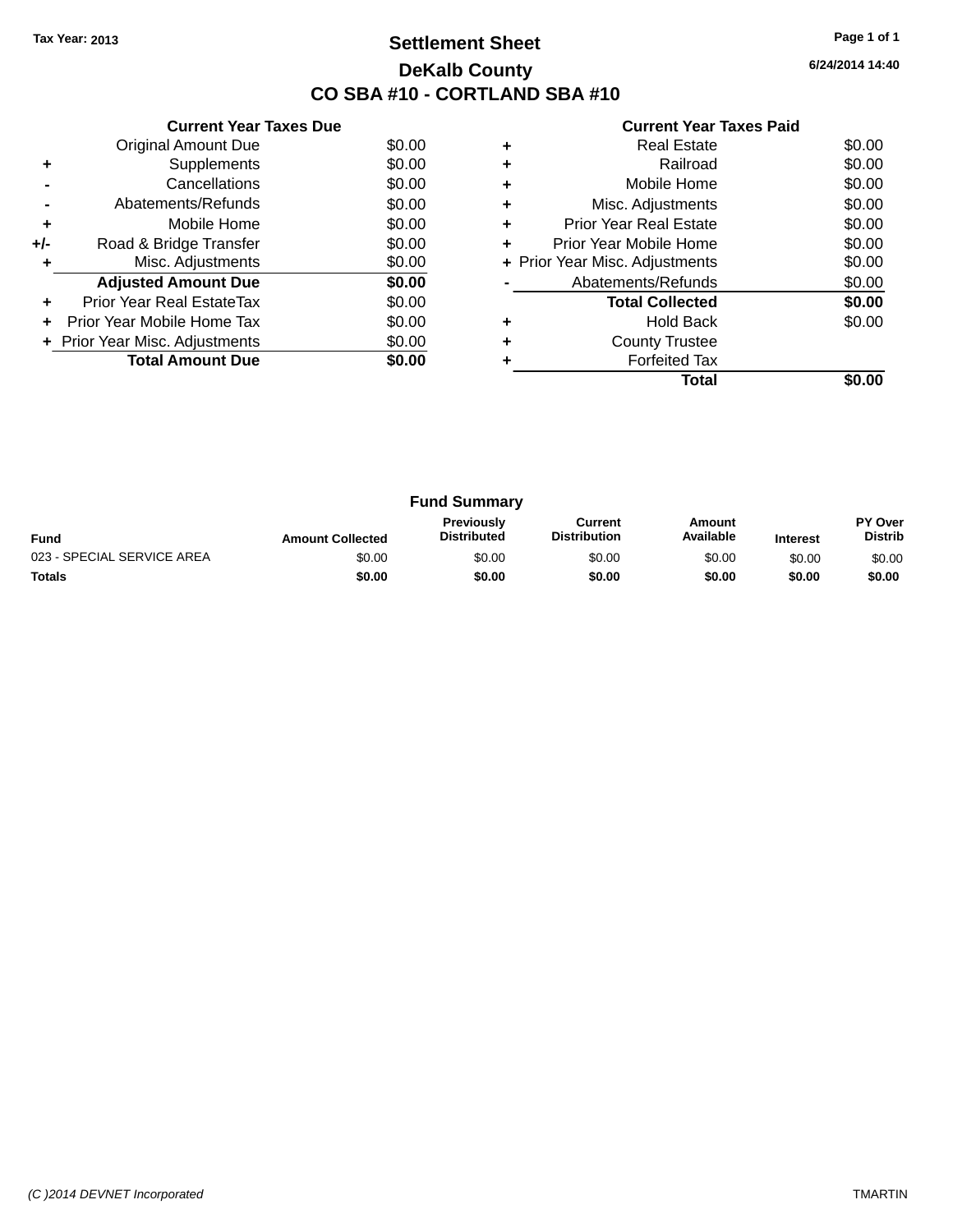### **Settlement Sheet Tax Year: 2013 Page 1 of 1 DeKalb County COON #1 - COON CREEK DRAINAGE #1**

**6/24/2014 14:40**

|     | <b>Current Year Taxes Due</b>  |             |
|-----|--------------------------------|-------------|
|     | <b>Original Amount Due</b>     | \$11,823.50 |
| ٠   | Supplements                    | \$0.00      |
|     | Cancellations                  | \$0.00      |
|     | Abatements/Refunds             | \$0.00      |
| ÷   | Mobile Home                    | \$0.00      |
| +/- | Road & Bridge Transfer         | \$0.00      |
|     | Misc. Adjustments              | \$0.00      |
|     | <b>Adjusted Amount Due</b>     | \$11,823.50 |
| ٠   | Prior Year Real EstateTax      | \$0.00      |
|     | Prior Year Mobile Home Tax     | \$0.00      |
|     | + Prior Year Misc. Adjustments | \$0.00      |
|     | <b>Total Amount Due</b>        | \$11,823.50 |
|     |                                |             |

| ٠ | <b>Real Estate</b>             | \$7,361.52 |
|---|--------------------------------|------------|
| ٠ | Railroad                       | \$0.00     |
| ٠ | Mobile Home                    | \$0.00     |
| ٠ | Misc. Adjustments              | \$0.00     |
| ٠ | <b>Prior Year Real Estate</b>  | \$0.00     |
|   | Prior Year Mobile Home         | \$0.00     |
|   | + Prior Year Misc. Adjustments | \$0.00     |
|   | Abatements/Refunds             | \$0.00     |
|   | <b>Total Collected</b>         | \$7,361.52 |
| ٠ | Hold Back                      | \$0.00     |
| ٠ | <b>County Trustee</b>          |            |
| ٠ | <b>Forfeited Tax</b>           |            |
|   | Total                          | \$7,361.52 |
|   |                                |            |

|                 |                         |                                  | <b>Distribution Summary</b>           |                                |                 |                           |
|-----------------|-------------------------|----------------------------------|---------------------------------------|--------------------------------|-----------------|---------------------------|
|                 |                         |                                  | <b>Tax Distribution Date</b>          |                                |                 | Amount                    |
|                 |                         |                                  | 05/22/2014                            |                                |                 | \$2,790.11                |
|                 |                         |                                  | 06/27/2014                            |                                |                 | \$4,571.41                |
|                 |                         |                                  |                                       | <b>Totals: 2 Distributions</b> |                 | \$7,361.52                |
|                 |                         |                                  | <b>Grand Totals: 2 Distributions</b>  |                                |                 | \$7,361.52                |
|                 |                         | <b>Fund Summary</b>              |                                       |                                |                 |                           |
| <b>Fund</b>     | <b>Amount Collected</b> | Previously<br><b>Distributed</b> | <b>Current</b><br><b>Distribution</b> | <b>Amount</b><br>Available     | <b>Interest</b> | PY Over<br><b>Distrib</b> |
| 001 - CORPORATE | \$7,361.52              | \$2,790.11                       | \$4,571.41                            | \$0.00                         | \$0.00          | \$0.00                    |
| <b>Totals</b>   | \$7,361.52              | \$2,790.11                       | \$4,571.41                            | \$0.00                         | \$0.00          | \$0.00                    |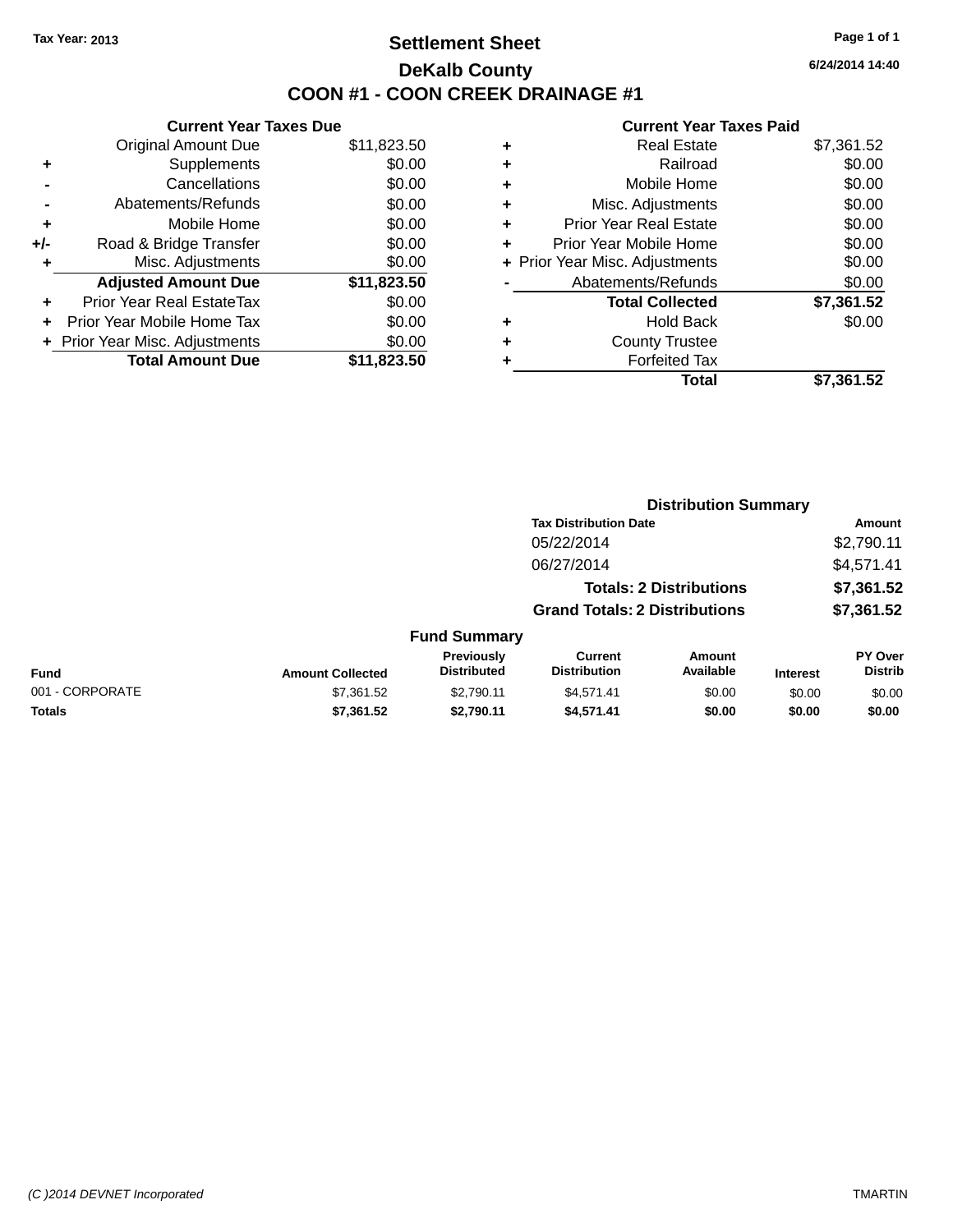#### **Settlement Sheet Tax Year: 2013 Page 1 of 1 DeKalb County CO-PI #15 - CORTLAND PIERCE DRAINAGE**

**6/24/2014 14:40**

|     | <b>Current Year Taxes Due</b>  |        |
|-----|--------------------------------|--------|
|     | <b>Original Amount Due</b>     | \$0.00 |
| ٠   | Supplements                    | \$0.00 |
|     | Cancellations                  | \$0.00 |
|     | Abatements/Refunds             | \$0.00 |
| ٠   | Mobile Home                    | \$0.00 |
| +/- | Road & Bridge Transfer         | \$0.00 |
| ٠   | Misc. Adjustments              | \$0.00 |
|     | <b>Adjusted Amount Due</b>     | \$0.00 |
| ٠   | Prior Year Real EstateTax      | \$0.00 |
|     | Prior Year Mobile Home Tax     | \$0.00 |
|     | + Prior Year Misc. Adjustments | \$0.00 |
|     | <b>Total Amount Due</b>        | \$0.00 |
|     |                                |        |

|   | <b>Real Estate</b>             | \$0.00 |
|---|--------------------------------|--------|
|   | Railroad                       | \$0.00 |
| ٠ | Mobile Home                    | \$0.00 |
| ٠ | Misc. Adjustments              | \$0.00 |
| ٠ | Prior Year Real Estate         | \$0.00 |
|   | Prior Year Mobile Home         | \$0.00 |
|   | + Prior Year Misc. Adjustments | \$0.00 |
|   | Abatements/Refunds             | \$0.00 |
|   | <b>Total Collected</b>         | \$0.00 |
|   | Hold Back                      | \$0.00 |
|   | <b>County Trustee</b>          |        |
|   | <b>Forfeited Tax</b>           |        |
|   | Total                          |        |

| <b>Fund Summary</b> |                         |                                         |                                |                     |                 |                           |
|---------------------|-------------------------|-----------------------------------------|--------------------------------|---------------------|-----------------|---------------------------|
| <b>Fund</b>         | <b>Amount Collected</b> | <b>Previously</b><br><b>Distributed</b> | Current<br><b>Distribution</b> | Amount<br>Available | <b>Interest</b> | PY Over<br><b>Distrib</b> |
| 001 - CORPORATE     | \$0.00                  | \$0.00                                  | \$0.00                         | \$0.00              | \$0.00          | \$0.00                    |
| <b>Totals</b>       | \$0.00                  | \$0.00                                  | \$0.00                         | \$0.00              | \$0.00          | \$0.00                    |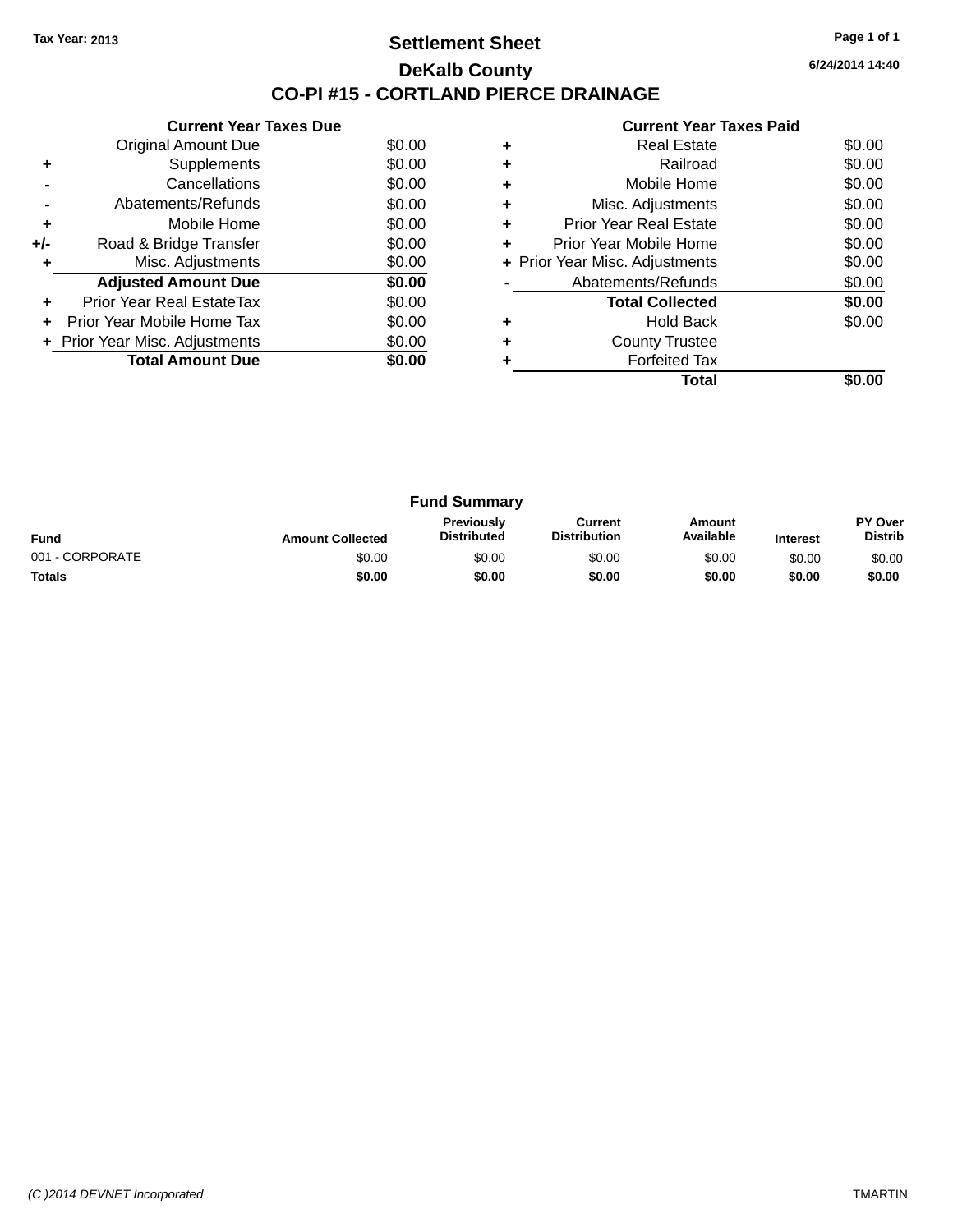### **Settlement Sheet Tax Year: 2013 Page 1 of 1 DeKalb County CO-SBA#5 - CORTLAND SBA #5**

**6/24/2014 14:40**

|     | <b>Current Year Taxes Due</b>  |                |  |  |  |  |
|-----|--------------------------------|----------------|--|--|--|--|
|     | <b>Original Amount Due</b>     | \$1,300,594.02 |  |  |  |  |
| ٠   | Supplements                    | \$0.00         |  |  |  |  |
|     | Cancellations                  | \$0.00         |  |  |  |  |
|     | Abatements/Refunds             | \$0.00         |  |  |  |  |
| ÷   | Mobile Home                    | \$0.00         |  |  |  |  |
| +/- | Road & Bridge Transfer         | \$0.00         |  |  |  |  |
| ٠   | Misc. Adjustments              | \$0.00         |  |  |  |  |
|     | <b>Adjusted Amount Due</b>     | \$1,300,594.02 |  |  |  |  |
| ٠   | Prior Year Real EstateTax      | \$0.00         |  |  |  |  |
| ÷   | Prior Year Mobile Home Tax     | \$0.00         |  |  |  |  |
|     | + Prior Year Misc. Adjustments | \$0.00         |  |  |  |  |
|     | <b>Total Amount Due</b>        | \$1,300,594.02 |  |  |  |  |
|     |                                |                |  |  |  |  |

|   | <b>Real Estate</b>             | \$0.00 |
|---|--------------------------------|--------|
| ٠ | Railroad                       | \$0.00 |
|   | Mobile Home                    | \$0.00 |
|   | Misc. Adjustments              | \$0.00 |
| ٠ | Prior Year Real Estate         | \$0.00 |
| ÷ | Prior Year Mobile Home         | \$0.00 |
|   | + Prior Year Misc. Adjustments | \$0.00 |
|   | Abatements/Refunds             | \$0.00 |
|   | <b>Total Collected</b>         | \$0.00 |
|   | <b>Hold Back</b>               | \$0.00 |
|   | <b>County Trustee</b>          |        |
|   | <b>Forfeited Tax</b>           |        |
|   | Total                          |        |

| <b>Fund Summary</b>        |                         |                                         |                                |                     |                 |                           |
|----------------------------|-------------------------|-----------------------------------------|--------------------------------|---------------------|-----------------|---------------------------|
| <b>Fund</b>                | <b>Amount Collected</b> | <b>Previously</b><br><b>Distributed</b> | Current<br><b>Distribution</b> | Amount<br>Available | <b>Interest</b> | PY Over<br><b>Distrib</b> |
| 023 - SPECIAL SERVICE AREA | \$0.00                  | \$0.00                                  | \$0.00                         | \$0.00              | \$0.00          | \$0.00                    |
| <b>Totals</b>              | \$0.00                  | \$0.00                                  | \$0.00                         | \$0.00              | \$0.00          | \$0.00                    |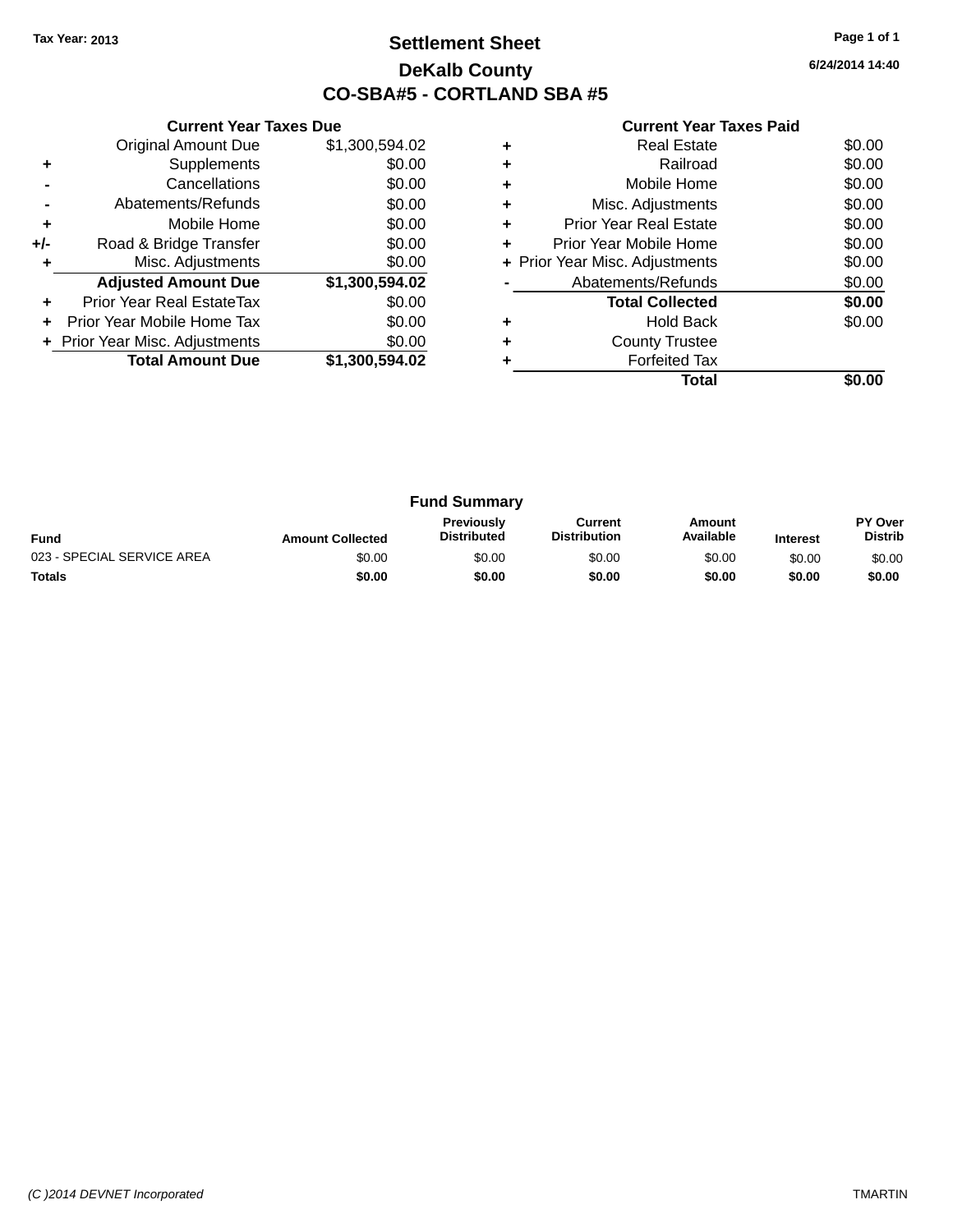### **Settlement Sheet Tax Year: 2013 Page 1 of 1 DeKalb County CO-SBA#6 - CORTLAND SBA #6**

**6/24/2014 14:40**

|     | <b>Current Year Taxes Due</b>  |              |  |  |  |  |
|-----|--------------------------------|--------------|--|--|--|--|
|     | <b>Original Amount Due</b>     | \$791,774.00 |  |  |  |  |
| ٠   | Supplements                    | \$0.00       |  |  |  |  |
|     | Cancellations                  | \$0.00       |  |  |  |  |
|     | Abatements/Refunds             | \$0.00       |  |  |  |  |
| ÷   | Mobile Home                    | \$0.00       |  |  |  |  |
| +/- | Road & Bridge Transfer         | \$0.00       |  |  |  |  |
| ٠   | Misc. Adjustments              | \$0.00       |  |  |  |  |
|     | <b>Adjusted Amount Due</b>     | \$791,774.00 |  |  |  |  |
| ٠   | Prior Year Real EstateTax      | \$0.00       |  |  |  |  |
| ÷   | Prior Year Mobile Home Tax     | \$0.00       |  |  |  |  |
|     | + Prior Year Misc. Adjustments | \$0.00       |  |  |  |  |
|     | <b>Total Amount Due</b>        | \$791.774.00 |  |  |  |  |
|     |                                |              |  |  |  |  |

|   | Real Estate                    | \$0.00 |
|---|--------------------------------|--------|
| ٠ | Railroad                       | \$0.00 |
| ٠ | Mobile Home                    | \$0.00 |
| ٠ | Misc. Adjustments              | \$0.00 |
| ٠ | <b>Prior Year Real Estate</b>  | \$0.00 |
| ٠ | Prior Year Mobile Home         | \$0.00 |
|   | + Prior Year Misc. Adjustments | \$0.00 |
|   | Abatements/Refunds             | \$0.00 |
|   | <b>Total Collected</b>         | \$0.00 |
|   | Hold Back                      | \$0.00 |
| ٠ | <b>County Trustee</b>          |        |
|   | <b>Forfeited Tax</b>           |        |
|   | Total                          |        |

| <b>Fund Summary</b>        |                         |                                         |                                |                     |                 |                           |
|----------------------------|-------------------------|-----------------------------------------|--------------------------------|---------------------|-----------------|---------------------------|
| <b>Fund</b>                | <b>Amount Collected</b> | <b>Previously</b><br><b>Distributed</b> | Current<br><b>Distribution</b> | Amount<br>Available | <b>Interest</b> | PY Over<br><b>Distrib</b> |
| 023 - SPECIAL SERVICE AREA | \$0.00                  | \$0.00                                  | \$0.00                         | \$0.00              | \$0.00          | \$0.00                    |
| <b>Totals</b>              | \$0.00                  | \$0.00                                  | \$0.00                         | \$0.00              | \$0.00          | \$0.00                    |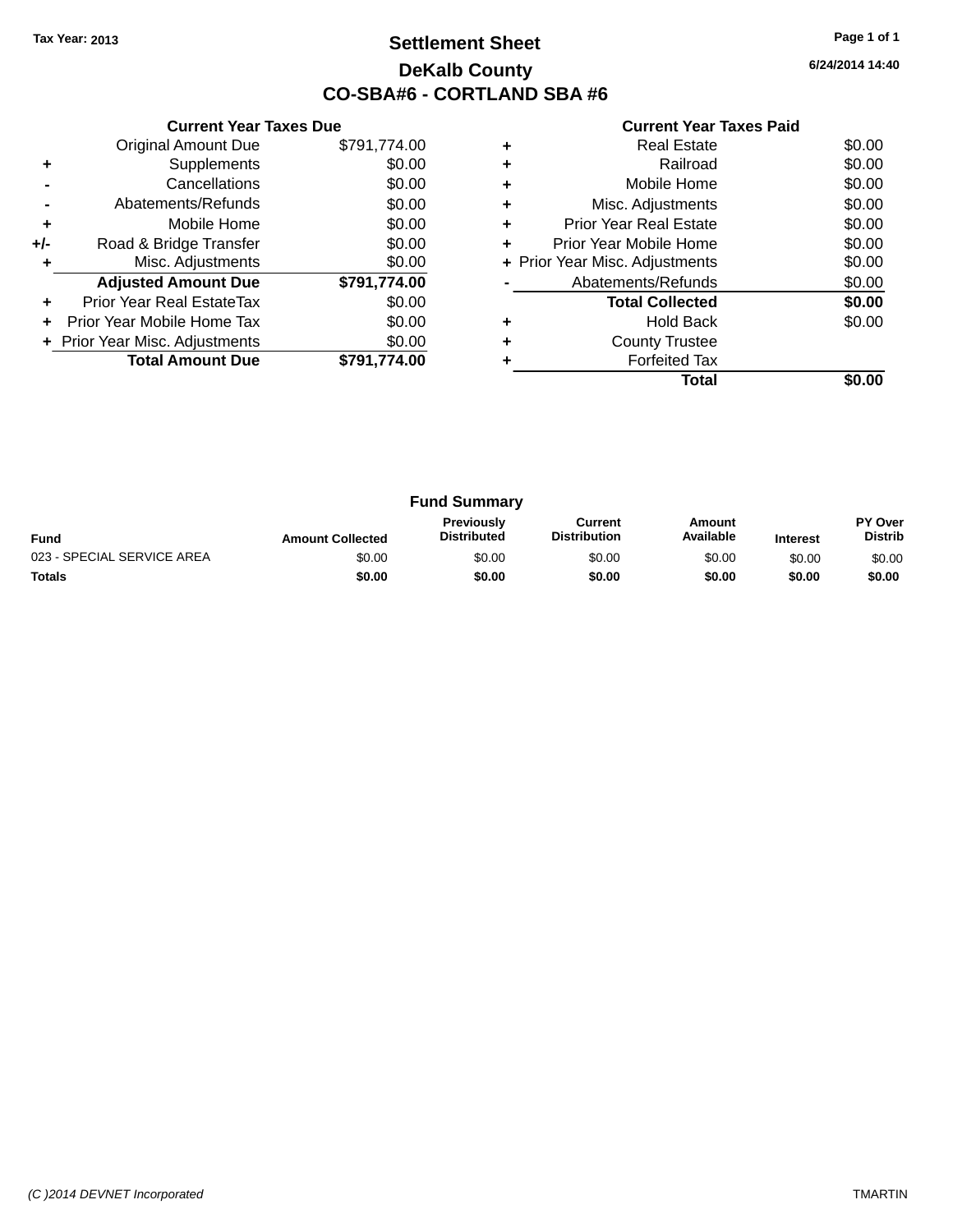### **Settlement Sheet Tax Year: 2013 Page 1 of 1 DeKalb County CO-SBA#9 - CORTLAND SBA #9**

**6/24/2014 14:40**

|     | <b>Current Year Taxes Due</b>  |              |  |  |  |  |
|-----|--------------------------------|--------------|--|--|--|--|
|     | <b>Original Amount Due</b>     | \$400,235.00 |  |  |  |  |
| ٠   | Supplements                    | \$0.00       |  |  |  |  |
|     | Cancellations                  | \$0.00       |  |  |  |  |
|     | Abatements/Refunds             | \$0.00       |  |  |  |  |
| ٠   | Mobile Home                    | \$0.00       |  |  |  |  |
| +/- | Road & Bridge Transfer         | \$0.00       |  |  |  |  |
| ٠   | Misc. Adjustments              | \$0.00       |  |  |  |  |
|     | <b>Adjusted Amount Due</b>     | \$400,235.00 |  |  |  |  |
|     | Prior Year Real EstateTax      | \$0.00       |  |  |  |  |
|     | Prior Year Mobile Home Tax     | \$0.00       |  |  |  |  |
|     | + Prior Year Misc. Adjustments | \$0.00       |  |  |  |  |
|     | <b>Total Amount Due</b>        | \$400,235.00 |  |  |  |  |
|     |                                |              |  |  |  |  |

|   | <b>Real Estate</b>             | \$90,005.00 |
|---|--------------------------------|-------------|
| ٠ | Railroad                       | \$0.00      |
| ٠ | Mobile Home                    | \$0.00      |
| ٠ | Misc. Adjustments              | \$0.00      |
| ٠ | <b>Prior Year Real Estate</b>  | \$0.00      |
| ٠ | Prior Year Mobile Home         | \$0.00      |
|   | + Prior Year Misc. Adjustments | \$0.00      |
|   | Abatements/Refunds             | \$0.00      |
|   | <b>Total Collected</b>         | \$90,005.00 |
| ٠ | <b>Hold Back</b>               | \$0.00      |
| ٠ | <b>County Trustee</b>          |             |
| ٠ | <b>Forfeited Tax</b>           |             |
|   | Total                          | \$90,005.00 |
|   |                                |             |

|                            |                         |                                         |                                      | <b>Distribution Summary</b>    |                 |                                  |
|----------------------------|-------------------------|-----------------------------------------|--------------------------------------|--------------------------------|-----------------|----------------------------------|
|                            |                         |                                         | <b>Tax Distribution Date</b>         |                                |                 | Amount                           |
|                            |                         |                                         | 06/27/2014                           |                                |                 | \$90,005.00                      |
|                            |                         |                                         |                                      | <b>Totals: 1 Distributions</b> |                 | \$90,005.00                      |
|                            |                         |                                         | <b>Grand Totals: 1 Distributions</b> |                                |                 | \$90,005.00                      |
|                            |                         | <b>Fund Summary</b>                     |                                      |                                |                 |                                  |
| <b>Fund</b>                | <b>Amount Collected</b> | <b>Previously</b><br><b>Distributed</b> | Current<br><b>Distribution</b>       | <b>Amount</b><br>Available     | <b>Interest</b> | <b>PY Over</b><br><b>Distrib</b> |
| 023 - SPECIAL SERVICE AREA | \$90,005.00             | \$0.00                                  | \$90,005.00                          | \$0.00                         | \$0.00          | \$0.00                           |
| <b>Totals</b>              | \$90,005.00             | \$0.00                                  | \$90,005,00                          | \$0.00                         | \$0.00          | \$0.00                           |
|                            |                         |                                         |                                      |                                |                 |                                  |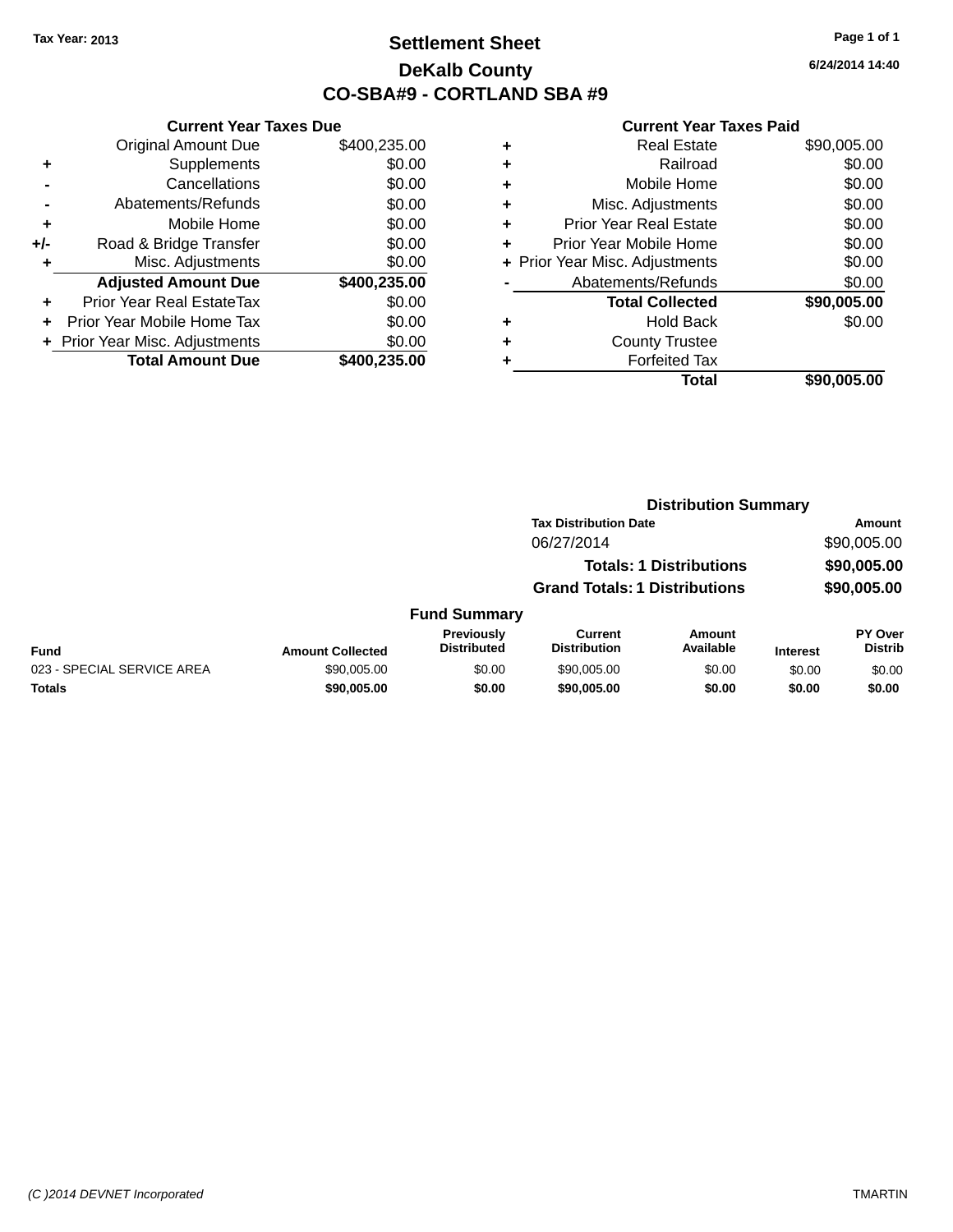### **Settlement Sheet Tax Year: 2013 Page 1 of 1 DeKalb County CO-SSA#1 - CORTLAND SBA #1**

**6/24/2014 14:40**

#### **Current Year Taxes Paid**

| <b>Current Year Taxes Due</b> |                                                                                         |  |  |  |
|-------------------------------|-----------------------------------------------------------------------------------------|--|--|--|
| <b>Original Amount Due</b>    | \$395,000.24                                                                            |  |  |  |
| Supplements                   | \$1,695.28                                                                              |  |  |  |
| Cancellations                 | \$1,695.28                                                                              |  |  |  |
| Abatements/Refunds            | \$0.00                                                                                  |  |  |  |
| Mobile Home                   | \$0.00                                                                                  |  |  |  |
| Road & Bridge Transfer        | \$0.00                                                                                  |  |  |  |
| Misc. Adjustments             | \$0.00                                                                                  |  |  |  |
| <b>Adjusted Amount Due</b>    | \$395,000.24                                                                            |  |  |  |
| Prior Year Real EstateTax     | \$0.00                                                                                  |  |  |  |
|                               | \$0.00                                                                                  |  |  |  |
|                               | \$0.00                                                                                  |  |  |  |
|                               | \$395.000.24                                                                            |  |  |  |
|                               | Prior Year Mobile Home Tax<br>+ Prior Year Misc. Adjustments<br><b>Total Amount Due</b> |  |  |  |

|   | <b>Real Estate</b>             | \$201,738.32 |
|---|--------------------------------|--------------|
| ٠ | Railroad                       | \$0.00       |
| ٠ | Mobile Home                    | \$0.00       |
| ٠ | Misc. Adjustments              | \$0.00       |
| ٠ | <b>Prior Year Real Estate</b>  | \$0.00       |
|   | Prior Year Mobile Home         | \$0.00       |
|   | + Prior Year Misc. Adjustments | \$0.00       |
|   | Abatements/Refunds             | \$0.00       |
|   | <b>Total Collected</b>         | \$201,738.32 |
| ٠ | <b>Hold Back</b>               | \$0.00       |
|   | <b>County Trustee</b>          |              |
| ٠ | <b>Forfeited Tax</b>           |              |
|   | Total                          | \$201,738.32 |
|   |                                |              |

|                            |                         |                                  | <b>Distribution Summary</b>          |                                |                 |                           |
|----------------------------|-------------------------|----------------------------------|--------------------------------------|--------------------------------|-----------------|---------------------------|
|                            |                         |                                  | <b>Tax Distribution Date</b>         |                                |                 | <b>Amount</b>             |
|                            |                         |                                  | 06/27/2014                           |                                | \$201,738.32    |                           |
|                            |                         |                                  |                                      | <b>Totals: 1 Distributions</b> |                 | \$201,738.32              |
|                            |                         |                                  | <b>Grand Totals: 1 Distributions</b> |                                |                 | \$201,738.32              |
|                            |                         | <b>Fund Summary</b>              |                                      |                                |                 |                           |
| <b>Fund</b>                | <b>Amount Collected</b> | Previously<br><b>Distributed</b> | Current<br><b>Distribution</b>       | Amount<br>Available            | <b>Interest</b> | PY Over<br><b>Distrib</b> |
| 023 - SPECIAL SERVICE AREA | \$201,738.32            | \$0.00                           | \$201,738.32                         | \$0.00                         | \$0.00          | \$0.00                    |

**Totals \$201,738.32 \$0.00 \$201,738.32 \$0.00 \$0.00 \$0.00**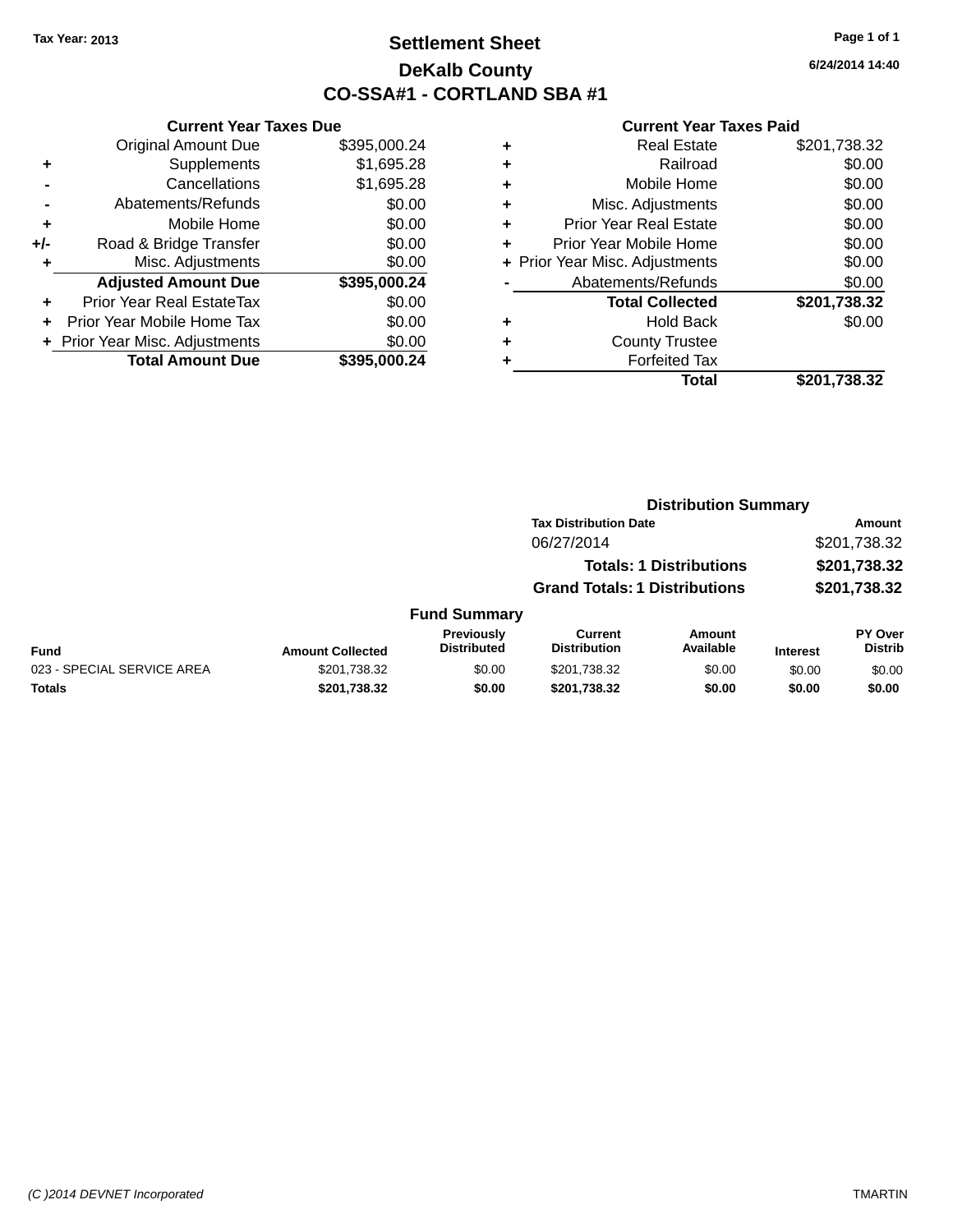### **Settlement Sheet Tax Year: 2013 Page 1 of 1 DeKalb County CO-SSA#4 - CORTLAND SBA #4**

**6/24/2014 14:40**

| <b>Current Year Taxes Paid</b> |  |  |  |
|--------------------------------|--|--|--|
|--------------------------------|--|--|--|

|     | <b>Current Year Taxes Due</b>  |                |  |  |  |  |
|-----|--------------------------------|----------------|--|--|--|--|
|     | <b>Original Amount Due</b>     | \$2,790,886.40 |  |  |  |  |
| ٠   | Supplements                    | \$0.00         |  |  |  |  |
|     | Cancellations                  | \$0.00         |  |  |  |  |
|     | Abatements/Refunds             | \$0.00         |  |  |  |  |
| ٠   | Mobile Home                    | \$0.00         |  |  |  |  |
| +/- | Road & Bridge Transfer         | \$0.00         |  |  |  |  |
|     | Misc. Adjustments              | \$4,361.12     |  |  |  |  |
|     | <b>Adjusted Amount Due</b>     | \$2,795,247.52 |  |  |  |  |
| ٠   | Prior Year Real EstateTax      | \$0.00         |  |  |  |  |
| ÷   | Prior Year Mobile Home Tax     | \$0.00         |  |  |  |  |
|     | + Prior Year Misc. Adjustments | \$0.00         |  |  |  |  |
|     | <b>Total Amount Due</b>        | \$2,795,247.52 |  |  |  |  |
|     |                                |                |  |  |  |  |

|   | <b>Real Estate</b>             | \$2,180.38 |
|---|--------------------------------|------------|
|   | Railroad                       | \$0.00     |
|   | Mobile Home                    | \$0.00     |
| ٠ | Misc. Adjustments              | \$4,361.12 |
| ٠ | <b>Prior Year Real Estate</b>  | \$0.00     |
| ٠ | Prior Year Mobile Home         | \$0.00     |
|   | + Prior Year Misc. Adjustments | \$0.00     |
|   | Abatements/Refunds             | \$0.00     |
|   | <b>Total Collected</b>         | \$6,541.50 |
|   | <b>Hold Back</b>               | \$0.00     |
| ٠ | <b>County Trustee</b>          |            |
|   | <b>Forfeited Tax</b>           |            |
|   | Total                          | \$6.541.50 |

|                            |                         | <b>Fund Summary</b>              |                                |                     |                 |                                  |
|----------------------------|-------------------------|----------------------------------|--------------------------------|---------------------|-----------------|----------------------------------|
| <b>Fund</b>                | <b>Amount Collected</b> | Previously<br><b>Distributed</b> | Current<br><b>Distribution</b> | Amount<br>Available | <b>Interest</b> | <b>PY Over</b><br><b>Distrib</b> |
| 023 - SPECIAL SERVICE AREA | \$6.541.50              | \$0.00                           | \$0.00                         | \$6.541.50          | \$0.00          | \$0.00                           |
| <b>Totals</b>              | \$6,541.50              | \$0.00                           | \$0.00                         | \$6,541.50          | \$0.00          | \$0.00                           |
|                            | - --                    |                                  |                                |                     |                 |                                  |

#### **Miscellaneous Adjustment Detail**

| <u>Year Source</u>      | <b>Account Type</b> |            | <b>Amount Adiustment Description</b> |                                                           |
|-------------------------|---------------------|------------|--------------------------------------|-----------------------------------------------------------|
| 2013 DR - Drainage      | Back Tax Collected  |            |                                      | \$2,180.56 M & I REGIONAL REDEMPTION 09-17-386-003 by TBA |
| 2013 DR - Drainage      | Back Tax Collected  |            |                                      | \$2,180.56 M & I REGIONAL REDEMPTION 09-17-383-003 by TBA |
| <b>Totals 2 entries</b> |                     | \$4,361.12 |                                      |                                                           |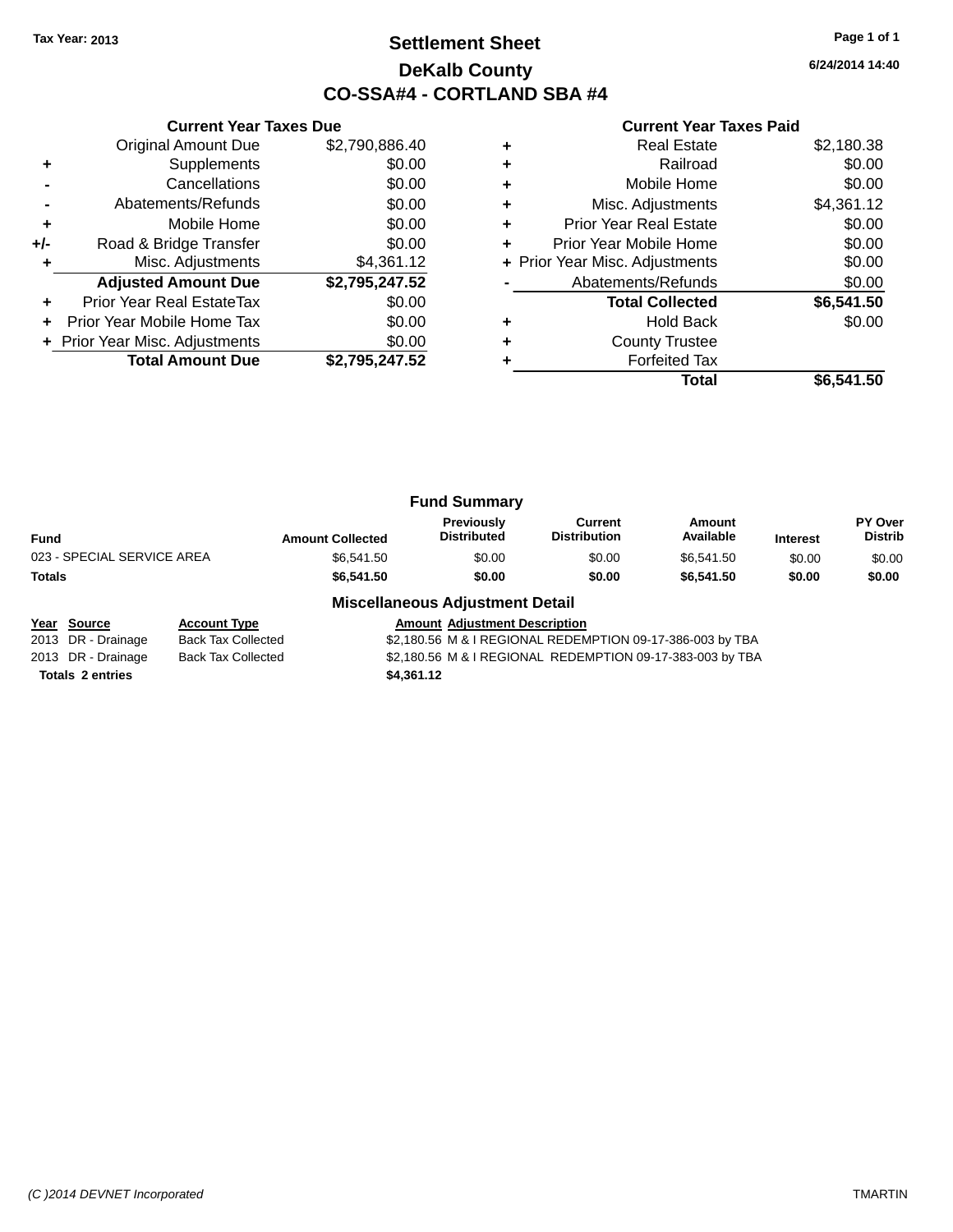### **Settlement Sheet Tax Year: 2013 Page 1 of 1 DeKalb County CO-SSA#7 - CORTLAND SBA #7**

**6/24/2014 14:40**

|     | <b>Current Year Taxes Due</b>  |                |  |  |  |  |  |
|-----|--------------------------------|----------------|--|--|--|--|--|
|     | <b>Original Amount Due</b>     | \$1,155,599.02 |  |  |  |  |  |
| ٠   | Supplements                    | \$0.00         |  |  |  |  |  |
|     | Cancellations                  | \$0.00         |  |  |  |  |  |
|     | \$0.00<br>Abatements/Refunds   |                |  |  |  |  |  |
| ÷   | \$0.00<br>Mobile Home          |                |  |  |  |  |  |
| +/- | Road & Bridge Transfer         | \$0.00         |  |  |  |  |  |
| ٠   | Misc. Adjustments              | \$0.00         |  |  |  |  |  |
|     | <b>Adjusted Amount Due</b>     | \$1,155,599.02 |  |  |  |  |  |
| ٠   | Prior Year Real EstateTax      | \$0.00         |  |  |  |  |  |
| ÷   | Prior Year Mobile Home Tax     | \$0.00         |  |  |  |  |  |
|     | + Prior Year Misc. Adjustments | \$0.00         |  |  |  |  |  |
|     | <b>Total Amount Due</b>        | \$1,155,599.02 |  |  |  |  |  |
|     |                                |                |  |  |  |  |  |

|   | Total                          |        |
|---|--------------------------------|--------|
|   | <b>Forfeited Tax</b>           |        |
| ÷ | <b>County Trustee</b>          |        |
|   | <b>Hold Back</b>               | \$0.00 |
|   | <b>Total Collected</b>         | \$0.00 |
|   | Abatements/Refunds             | \$0.00 |
|   | + Prior Year Misc. Adjustments | \$0.00 |
| ÷ | Prior Year Mobile Home         | \$0.00 |
|   | <b>Prior Year Real Estate</b>  | \$0.00 |
|   | Misc. Adjustments              | \$0.00 |
|   | Mobile Home                    | \$0.00 |
|   | Railroad                       | \$0.00 |
|   | <b>Real Estate</b>             | \$0.00 |

| <b>Fund Summary</b>        |                         |                                         |                                |                     |                 |                           |
|----------------------------|-------------------------|-----------------------------------------|--------------------------------|---------------------|-----------------|---------------------------|
| <b>Fund</b>                | <b>Amount Collected</b> | <b>Previously</b><br><b>Distributed</b> | Current<br><b>Distribution</b> | Amount<br>Available | <b>Interest</b> | PY Over<br><b>Distrib</b> |
| 023 - SPECIAL SERVICE AREA | \$0.00                  | \$0.00                                  | \$0.00                         | \$0.00              | \$0.00          | \$0.00                    |
| <b>Totals</b>              | \$0.00                  | \$0.00                                  | \$0.00                         | \$0.00              | \$0.00          | \$0.00                    |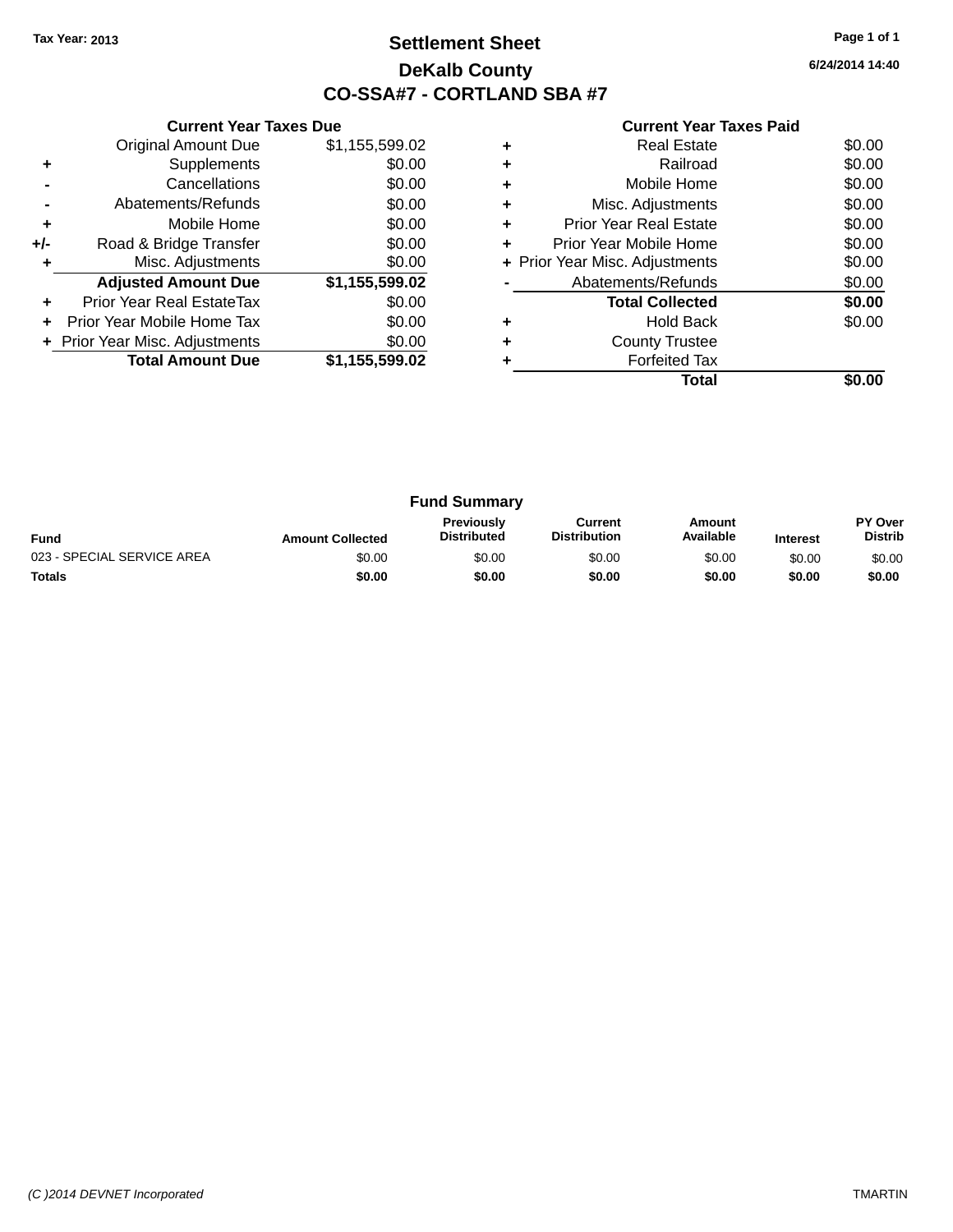### **Settlement Sheet Tax Year: 2013 Page 1 of 1 DeKalb County CO-SSA#8 - CORTLAND SBA #8**

**6/24/2014 14:40**

|     | <b>Current Year Taxes Due</b> |              |  |  |  |  |
|-----|-------------------------------|--------------|--|--|--|--|
|     | <b>Original Amount Due</b>    | \$893,955.80 |  |  |  |  |
| ٠   | Supplements                   | \$0.00       |  |  |  |  |
|     | Cancellations                 | \$0.00       |  |  |  |  |
|     | \$0.00<br>Abatements/Refunds  |              |  |  |  |  |
| ٠   | \$0.00<br>Mobile Home         |              |  |  |  |  |
| +/- | Road & Bridge Transfer        | \$0.00       |  |  |  |  |
| ٠   | Misc. Adjustments             | \$0.00       |  |  |  |  |
|     | <b>Adjusted Amount Due</b>    | \$893,955.80 |  |  |  |  |
| ÷   | Prior Year Real EstateTax     | \$0.00       |  |  |  |  |
|     | Prior Year Mobile Home Tax    | \$0.00       |  |  |  |  |
|     | Prior Year Misc. Adjustments  | \$0.00       |  |  |  |  |
|     | <b>Total Amount Due</b>       | \$893,955,80 |  |  |  |  |
|     |                               |              |  |  |  |  |

|   | Total                          |        |
|---|--------------------------------|--------|
|   | <b>Forfeited Tax</b>           |        |
|   | <b>County Trustee</b>          |        |
| ٠ | <b>Hold Back</b>               | \$0.00 |
|   | <b>Total Collected</b>         | \$0.00 |
|   | Abatements/Refunds             | \$0.00 |
|   | + Prior Year Misc. Adjustments | \$0.00 |
| ٠ | Prior Year Mobile Home         | \$0.00 |
| ٠ | <b>Prior Year Real Estate</b>  | \$0.00 |
| ٠ | Misc. Adjustments              | \$0.00 |
| ٠ | Mobile Home                    | \$0.00 |
| ٠ | Railroad                       | \$0.00 |
|   | <b>Real Estate</b>             | \$0.00 |

| <b>Fund Summary</b>        |                         |                                         |                                |                     |                 |                                  |
|----------------------------|-------------------------|-----------------------------------------|--------------------------------|---------------------|-----------------|----------------------------------|
| <b>Fund</b>                | <b>Amount Collected</b> | <b>Previously</b><br><b>Distributed</b> | Current<br><b>Distribution</b> | Amount<br>Available | <b>Interest</b> | <b>PY Over</b><br><b>Distrib</b> |
| 023 - SPECIAL SERVICE AREA | \$0.00                  | \$0.00                                  | \$0.00                         | \$0.00              | \$0.00          | \$0.00                           |
| <b>Totals</b>              | \$0.00                  | \$0.00                                  | \$0.00                         | \$0.00              | \$0.00          | \$0.00                           |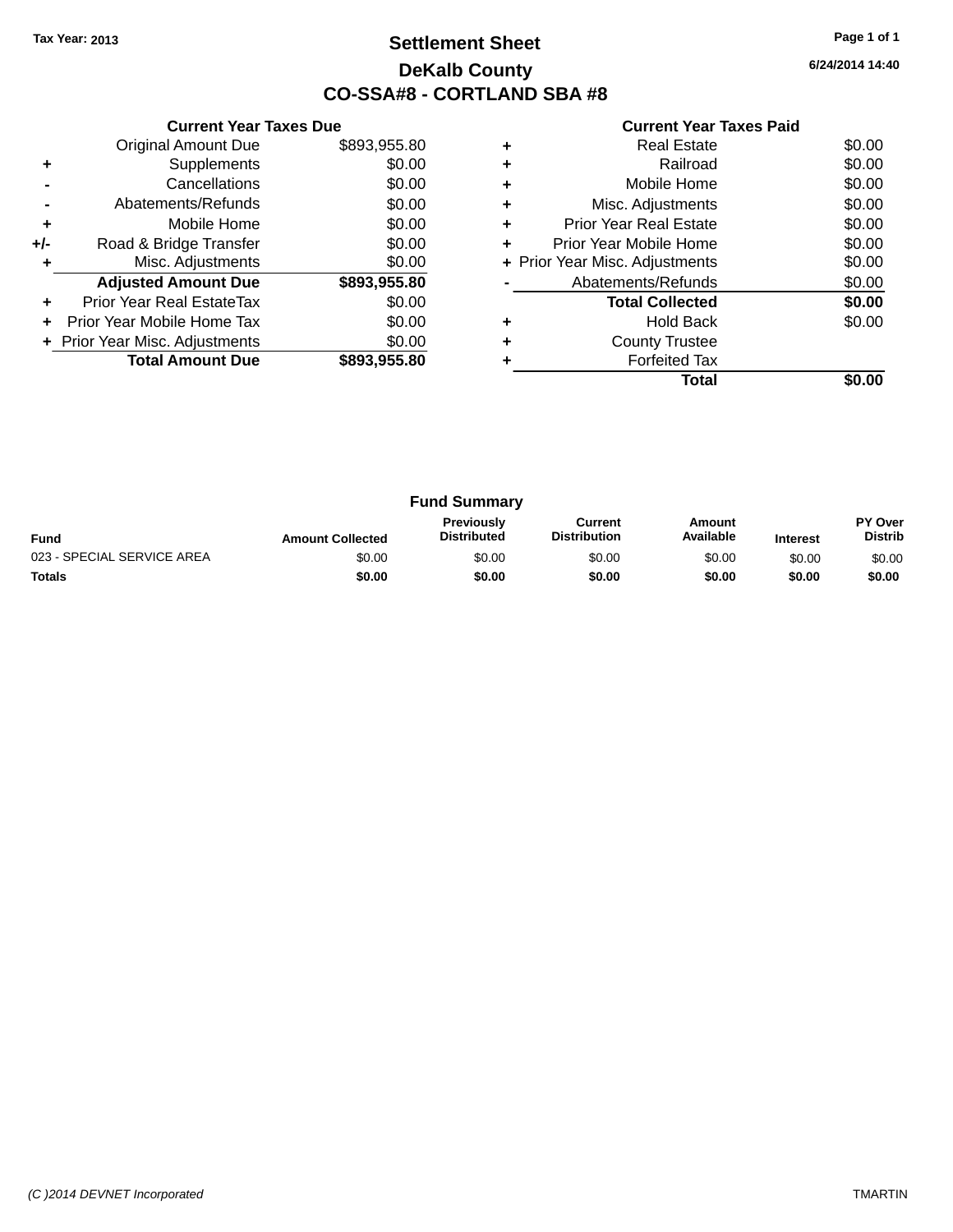### **Settlement Sheet Tax Year: 2013 Page 1 of 1 DeKalb County MA-DK #3 - MALTA DEKALB DRAINAGE #3**

|       | <b>Current Year Taxes Due</b>    |            |  |  |  |  |
|-------|----------------------------------|------------|--|--|--|--|
|       | <b>Original Amount Due</b>       | \$1,252.28 |  |  |  |  |
| ٠     | Supplements                      | \$17.98    |  |  |  |  |
|       | Cancellations                    | \$17.98    |  |  |  |  |
|       | Abatements/Refunds               | \$0.00     |  |  |  |  |
| ٠     | Mobile Home                      | \$0.00     |  |  |  |  |
| $+/-$ | Road & Bridge Transfer           | \$0.00     |  |  |  |  |
|       | Misc. Adjustments                | \$0.00     |  |  |  |  |
|       | <b>Adjusted Amount Due</b>       | \$1,252.28 |  |  |  |  |
|       | <b>Prior Year Real EstateTax</b> | \$0.00     |  |  |  |  |
|       | Prior Year Mobile Home Tax       | \$0.00     |  |  |  |  |
|       | + Prior Year Misc. Adjustments   | \$0.00     |  |  |  |  |
|       | <b>Total Amount Due</b>          | \$1,252.28 |  |  |  |  |

|   | <b>Current Year Taxes Paid</b> |          |
|---|--------------------------------|----------|
| ٠ | <b>Real Estate</b>             | \$616.42 |
| ٠ | Railroad                       | \$0.00   |
| ٠ | Mobile Home                    | \$0.00   |
| ٠ | Misc. Adjustments              | \$0.00   |
| ٠ | <b>Prior Year Real Estate</b>  | \$0.00   |
| ÷ | Prior Year Mobile Home         | \$0.00   |
|   | + Prior Year Misc. Adjustments | \$0.00   |
|   | Abatements/Refunds             | \$0.00   |
|   | <b>Total Collected</b>         | \$616.42 |
| ٠ | <b>Hold Back</b>               | \$0.00   |
|   | <b>County Trustee</b>          |          |
|   | <b>Forfeited Tax</b>           |          |
|   | Total                          | \$616.42 |

|                 |                         |                                  |                                       | <b>Distribution Summary</b>    |                 |                           |
|-----------------|-------------------------|----------------------------------|---------------------------------------|--------------------------------|-----------------|---------------------------|
|                 |                         |                                  | <b>Tax Distribution Date</b>          |                                |                 | <b>Amount</b>             |
|                 |                         |                                  | 05/22/2014                            |                                |                 | \$152.24                  |
|                 |                         |                                  | 06/27/2014                            |                                |                 | \$464.18                  |
|                 |                         |                                  |                                       | <b>Totals: 2 Distributions</b> |                 | \$616.42                  |
|                 |                         |                                  | <b>Grand Totals: 2 Distributions</b>  |                                |                 | \$616.42                  |
|                 |                         | <b>Fund Summary</b>              |                                       |                                |                 |                           |
| <b>Fund</b>     | <b>Amount Collected</b> | Previously<br><b>Distributed</b> | <b>Current</b><br><b>Distribution</b> | Amount<br>Available            | <b>Interest</b> | PY Over<br><b>Distrib</b> |
| 001 - CORPORATE | \$616.42                | \$152.24                         | \$464.18                              | \$0.00                         | \$0.00          | \$0.00                    |
| <b>Totals</b>   | \$616.42                | \$152.24                         | \$464.18                              | \$0.00                         | \$0.00          | \$0.00                    |
|                 |                         |                                  |                                       |                                |                 |                           |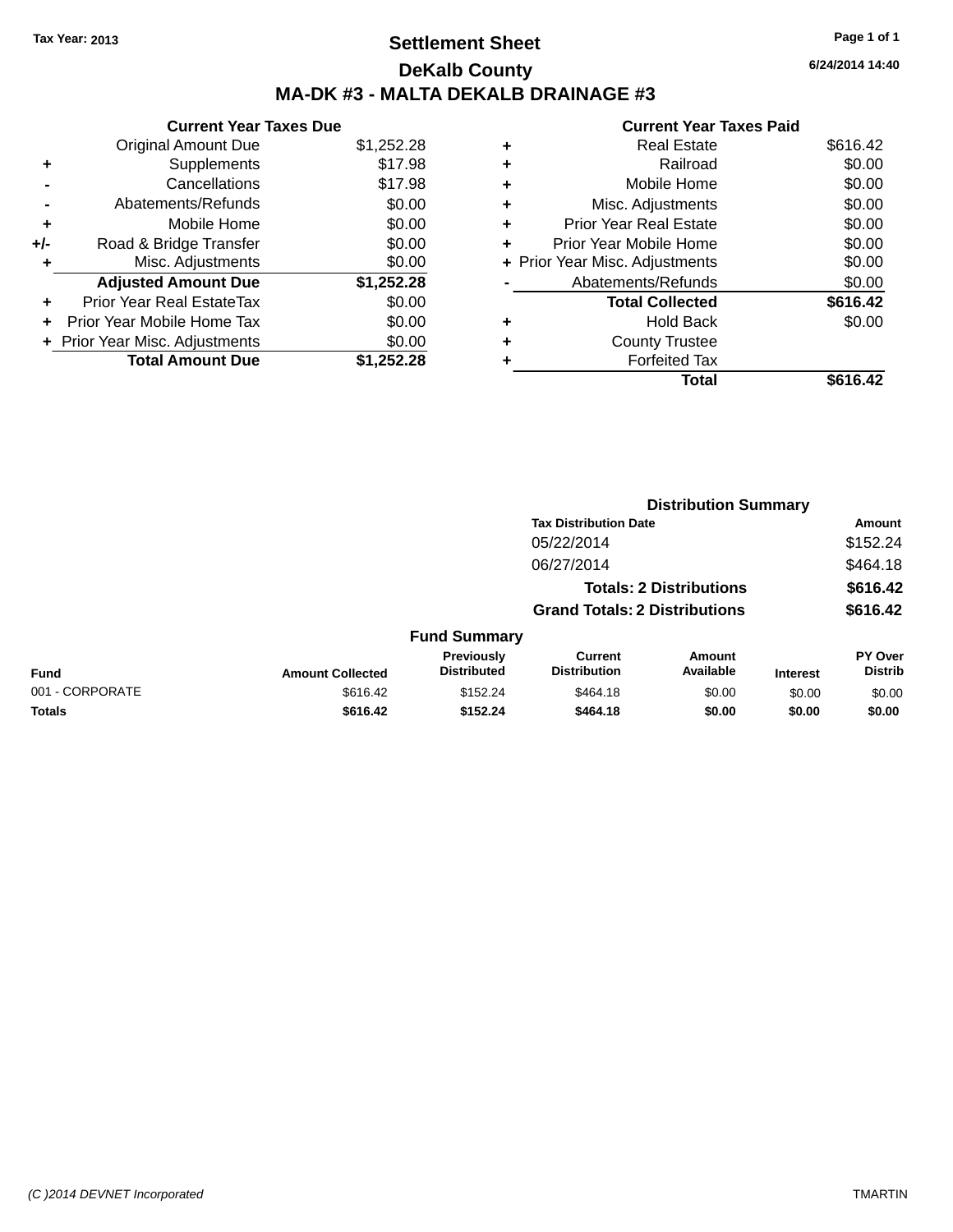### **Settlement Sheet Tax Year: 2013 Page 1 of 1 DeKalb County MAMIAFDK - MA-MI-AF-DK DRAINAGE #11**

**6/24/2014 14:40**

|       | <b>Current Year Taxes Due</b>  |        |
|-------|--------------------------------|--------|
|       | Original Amount Due            | \$0.00 |
| ٠     | Supplements                    | \$0.00 |
|       | Cancellations                  | \$0.00 |
|       | Abatements/Refunds             | \$0.00 |
| ٠     | Mobile Home                    | \$0.00 |
| $+/-$ | Road & Bridge Transfer         | \$0.00 |
|       | Misc. Adjustments              | \$0.00 |
|       | <b>Adjusted Amount Due</b>     | \$0.00 |
|       | Prior Year Real EstateTax      | \$0.00 |
|       | Prior Year Mobile Home Tax     | \$0.00 |
|       | + Prior Year Misc. Adjustments | \$0.00 |
|       | <b>Total Amount Due</b>        | \$0.00 |
|       |                                |        |

|   | <b>Real Estate</b>             | \$0.00 |
|---|--------------------------------|--------|
|   | Railroad                       | \$0.00 |
|   | Mobile Home                    | \$0.00 |
| ٠ | Misc. Adjustments              | \$0.00 |
| ٠ | <b>Prior Year Real Estate</b>  | \$0.00 |
| ٠ | Prior Year Mobile Home         | \$0.00 |
|   | + Prior Year Misc. Adjustments | \$0.00 |
|   | Abatements/Refunds             | \$0.00 |
|   | <b>Total Collected</b>         | \$0.00 |
| ٠ | <b>Hold Back</b>               | \$0.00 |
|   | <b>County Trustee</b>          |        |
|   | <b>Forfeited Tax</b>           |        |
|   | Total                          |        |

| <b>Fund Summary</b> |                         |                                         |                                |                     |                 |                                  |
|---------------------|-------------------------|-----------------------------------------|--------------------------------|---------------------|-----------------|----------------------------------|
| <b>Fund</b>         | <b>Amount Collected</b> | <b>Previously</b><br><b>Distributed</b> | Current<br><b>Distribution</b> | Amount<br>Available | <b>Interest</b> | <b>PY Over</b><br><b>Distrib</b> |
| 001 - CORPORATE     | \$0.00                  | \$0.00                                  | \$0.00                         | \$0.00              | \$0.00          | \$0.00                           |
| <b>Totals</b>       | \$0.00                  | \$0.00                                  | \$0.00                         | \$0.00              | \$0.00          | \$0.00                           |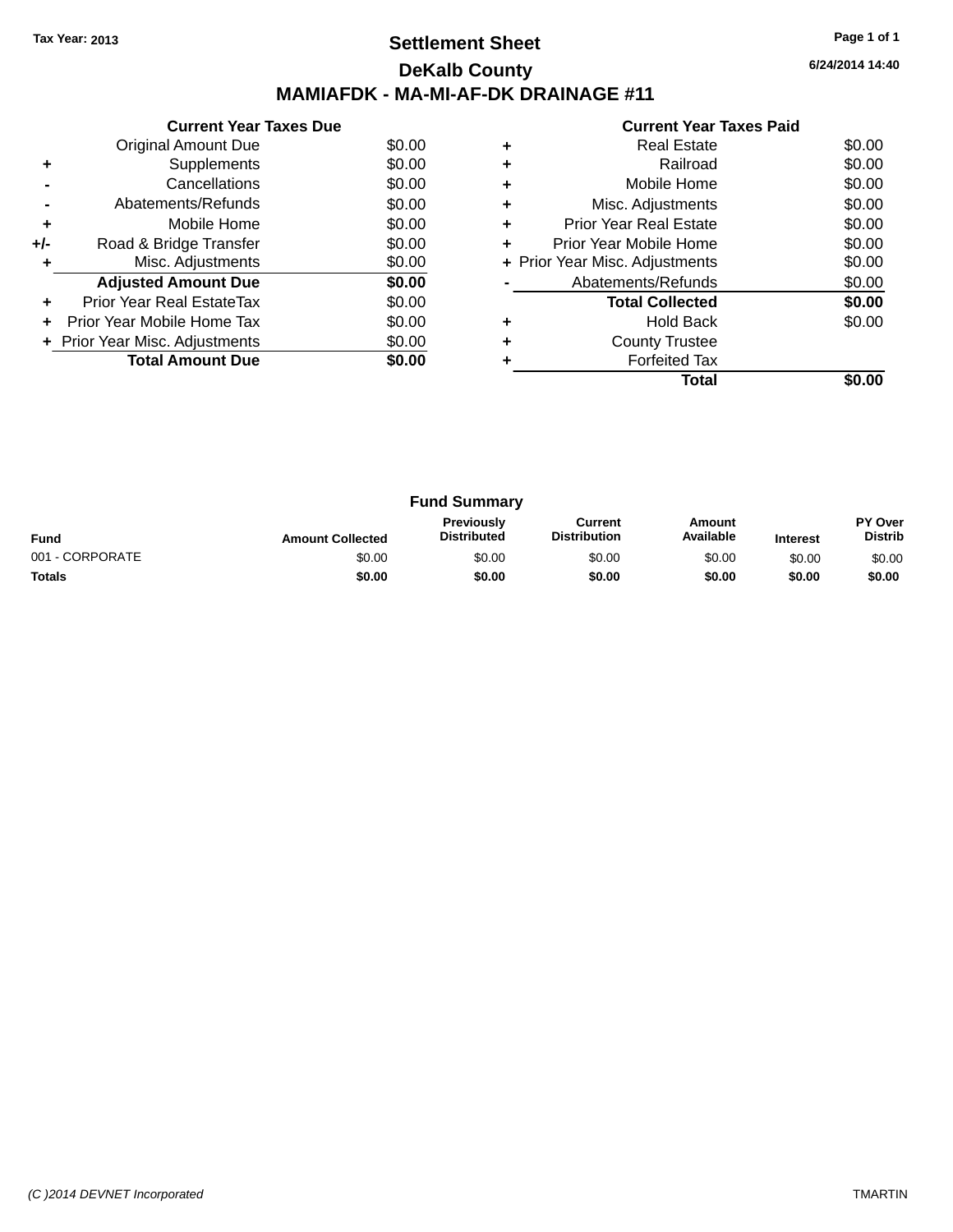### **Settlement Sheet Tax Year: 2013 Page 1 of 1 DeKalb County MY-DK #2 - MAYFIELD DEKALB DRAINAGE**

**Current Year Taxes Due** Original Amount Due \$1,206.46 **+** Supplements \$0.00 **-** Cancellations \$0.00 **-** Abatements/Refunds \$0.00 **+** Mobile Home \$0.00 **+/-** Road & Bridge Transfer \$0.00 **+** Misc. Adjustments \$0.00 **Adjusted Amount Due \$1,206.46 +** Prior Year Real EstateTax \$0.00 **+** Prior Year Mobile Home Tax \$0.00 **+ Prior Year Misc. Adjustments**  $$0.00$ **Total Amount Due \$1,206.46**

|   | <b>Current Year Taxes Paid</b> |          |
|---|--------------------------------|----------|
|   | <b>Real Estate</b>             | \$708.38 |
|   | Railroad                       | \$0.00   |
| ٠ | Mobile Home                    | \$0.00   |
| ٠ | Misc. Adjustments              | \$0.00   |
|   | <b>Prior Year Real Estate</b>  | \$0.00   |
| ÷ | Prior Year Mobile Home         | \$0.00   |
|   | + Prior Year Misc. Adjustments | \$0.00   |
|   | Abatements/Refunds             | \$0.00   |
|   | <b>Total Collected</b>         | \$708.38 |
|   | <b>Hold Back</b>               | \$0.00   |
|   | <b>County Trustee</b>          |          |
|   | <b>Forfeited Tax</b>           |          |
|   | Total                          |          |

|                 | <b>Distribution Summary</b> |                                      |                                       |                                |                 |                                  |
|-----------------|-----------------------------|--------------------------------------|---------------------------------------|--------------------------------|-----------------|----------------------------------|
|                 |                             |                                      | <b>Tax Distribution Date</b>          |                                |                 | Amount                           |
|                 |                             |                                      | 05/22/2014                            |                                |                 | \$81.36                          |
|                 |                             |                                      | 06/27/2014                            |                                |                 | \$627.02                         |
|                 |                             |                                      |                                       | <b>Totals: 2 Distributions</b> |                 | \$708.38                         |
|                 |                             | <b>Grand Totals: 2 Distributions</b> |                                       |                                | \$708.38        |                                  |
|                 |                             | <b>Fund Summary</b>                  |                                       |                                |                 |                                  |
| <b>Fund</b>     | <b>Amount Collected</b>     | Previously<br><b>Distributed</b>     | <b>Current</b><br><b>Distribution</b> | Amount<br>Available            | <b>Interest</b> | <b>PY Over</b><br><b>Distrib</b> |
| 001 - CORPORATE | \$708.38                    | \$81.36                              | \$627.02                              | \$0.00                         | \$0.00          | \$0.00                           |
| <b>Totals</b>   | \$708.38                    | \$81.36                              | \$627.02                              | \$0.00                         | \$0.00          | \$0.00                           |
|                 |                             |                                      |                                       |                                |                 |                                  |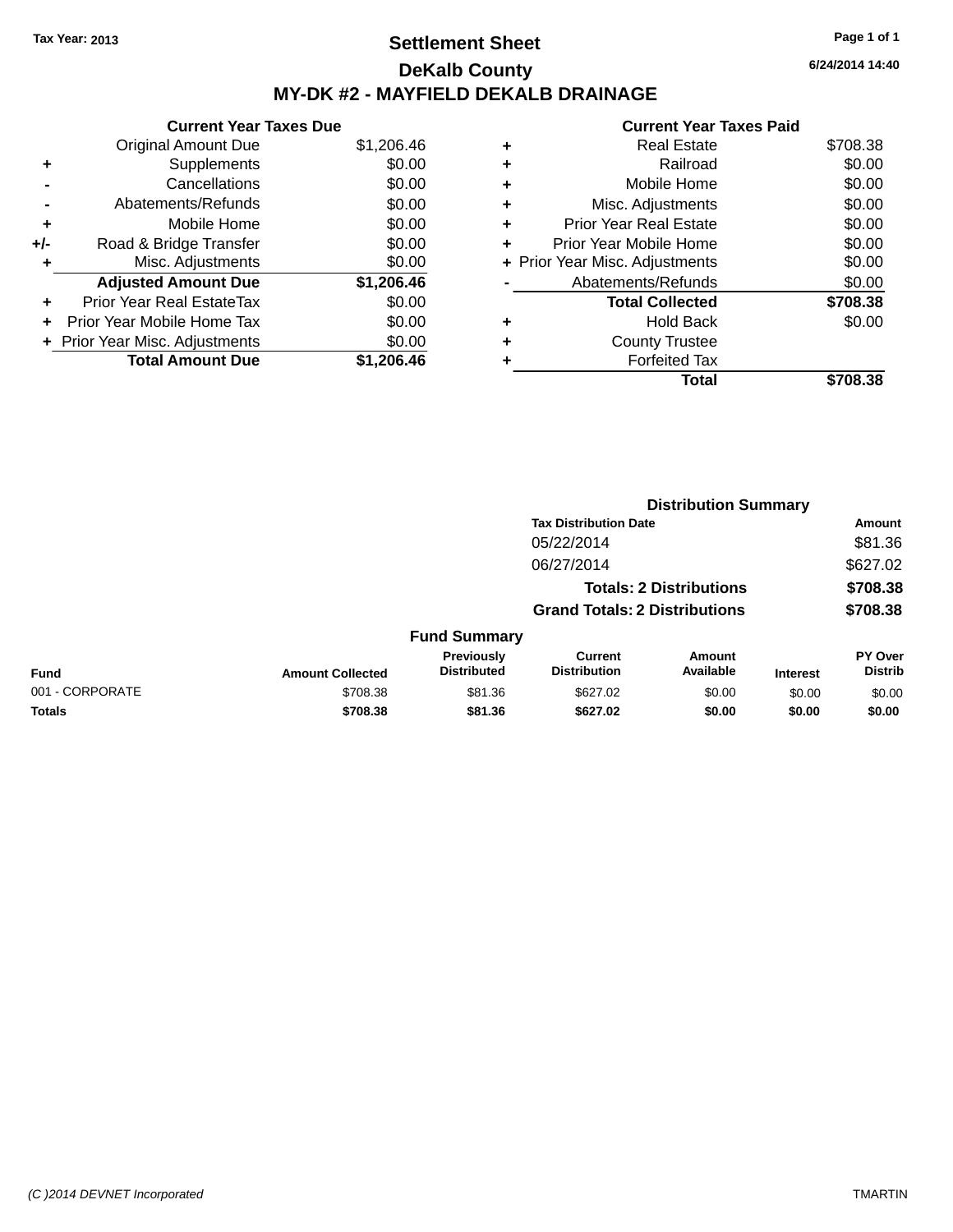### **Settlement Sheet Tax Year: 2013 Page 1 of 1 DeKalb County NO-LR-SA # - NO-LR-SA DRAINAGE #10**

**6/24/2014 14:40**

|     | <b>Current Year Taxes Due</b>  |             |
|-----|--------------------------------|-------------|
|     | <b>Original Amount Due</b>     | \$50,438.86 |
| ٠   | Supplements                    | \$237.90    |
|     | Cancellations                  | \$237.90    |
|     | Abatements/Refunds             | \$0.00      |
| ٠   | Mobile Home                    | \$0.00      |
| +/- | Road & Bridge Transfer         | \$0.00      |
| ٠   | Misc. Adjustments              | \$0.00      |
|     | <b>Adjusted Amount Due</b>     | \$50,438.86 |
|     | Prior Year Real EstateTax      | \$0.00      |
|     | Prior Year Mobile Home Tax     | \$0.00      |
|     | + Prior Year Misc. Adjustments | \$0.00      |
|     | <b>Total Amount Due</b>        | \$50.438.86 |
|     |                                |             |

|   | <b>Real Estate</b>             | \$28,636.74 |
|---|--------------------------------|-------------|
| ٠ | Railroad                       | \$0.00      |
| ٠ | Mobile Home                    | \$0.00      |
| ٠ | Misc. Adjustments              | \$0.00      |
| ٠ | <b>Prior Year Real Estate</b>  | \$0.00      |
| ٠ | Prior Year Mobile Home         | \$0.00      |
|   | + Prior Year Misc. Adjustments | \$0.00      |
|   | Abatements/Refunds             | \$0.00      |
|   | <b>Total Collected</b>         | \$28,636.74 |
| ٠ | <b>Hold Back</b>               | \$0.00      |
| ٠ | <b>County Trustee</b>          |             |
| ٠ | <b>Forfeited Tax</b>           |             |
|   | Total                          | \$28,636.74 |
|   |                                |             |

|                 |                         |                                         | <b>Distribution Summary</b>           |                                |                 |                                  |
|-----------------|-------------------------|-----------------------------------------|---------------------------------------|--------------------------------|-----------------|----------------------------------|
|                 |                         |                                         | <b>Tax Distribution Date</b>          |                                |                 | <b>Amount</b>                    |
|                 |                         |                                         | 05/22/2014                            |                                |                 | \$8,020.77                       |
|                 |                         |                                         | 06/27/2014                            |                                |                 | \$20,615.97                      |
|                 |                         |                                         |                                       | <b>Totals: 2 Distributions</b> |                 | \$28,636.74                      |
|                 |                         |                                         | <b>Grand Totals: 2 Distributions</b>  |                                |                 | \$28,636.74                      |
|                 |                         | <b>Fund Summary</b>                     |                                       |                                |                 |                                  |
| <b>Fund</b>     | <b>Amount Collected</b> | <b>Previously</b><br><b>Distributed</b> | <b>Current</b><br><b>Distribution</b> | Amount<br>Available            | <b>Interest</b> | <b>PY Over</b><br><b>Distrib</b> |
| 001 - CORPORATE | \$28,636.74             | \$8.020.77                              | \$20,615.97                           | \$0.00                         | \$0.00          | \$0.00                           |
| <b>Totals</b>   | \$28,636.74             | \$8,020.77                              | \$20,615.97                           | \$0.00                         | \$0.00          | \$0.00                           |
|                 |                         |                                         |                                       |                                |                 |                                  |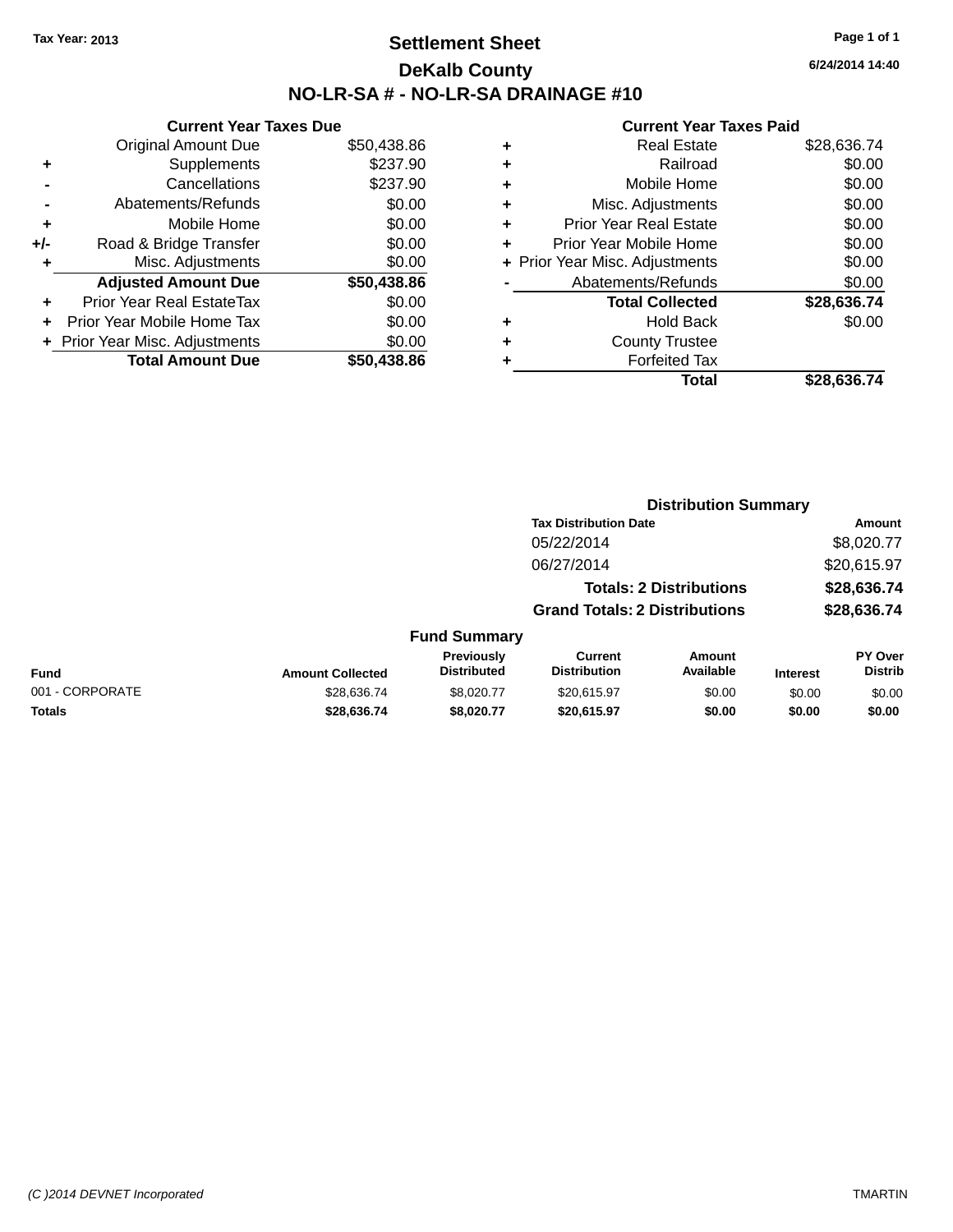### **Settlement Sheet Tax Year: 2013 Page 1 of 1 DeKalb County NORMAL #13 - NORMAL DRAINAGE DISTRICT**

**6/24/2014 14:40**

|     | <b>Current Year Taxes Due</b>  |        |
|-----|--------------------------------|--------|
|     | Original Amount Due            | \$0.00 |
|     | Supplements                    | \$0.00 |
|     | Cancellations                  | \$0.00 |
|     | Abatements/Refunds             | \$0.00 |
| ٠   | Mobile Home                    | \$0.00 |
| +/- | Road & Bridge Transfer         | \$0.00 |
| ٠   | Misc. Adjustments              | \$0.00 |
|     | <b>Adjusted Amount Due</b>     | \$0.00 |
| ٠   | Prior Year Real EstateTax      | \$0.00 |
|     | Prior Year Mobile Home Tax     | \$0.00 |
|     | + Prior Year Misc. Adjustments | \$0.00 |
|     | <b>Total Amount Due</b>        | \$0.00 |
|     |                                |        |

|   | <b>Real Estate</b>             | \$0.00 |
|---|--------------------------------|--------|
| ٠ | Railroad                       | \$0.00 |
| ٠ | Mobile Home                    | \$0.00 |
|   | Misc. Adjustments              | \$0.00 |
|   | <b>Prior Year Real Estate</b>  | \$0.00 |
|   | Prior Year Mobile Home         | \$0.00 |
|   | + Prior Year Misc. Adjustments | \$0.00 |
|   | Abatements/Refunds             | \$0.00 |
|   | <b>Total Collected</b>         | \$0.00 |
| ٠ | <b>Hold Back</b>               | \$0.00 |
|   | <b>County Trustee</b>          |        |
|   | <b>Forfeited Tax</b>           |        |
|   | Total                          |        |
|   |                                |        |

| <b>Fund Summary</b> |                         |                                  |                                |                     |                 |                           |
|---------------------|-------------------------|----------------------------------|--------------------------------|---------------------|-----------------|---------------------------|
| <b>Fund</b>         | <b>Amount Collected</b> | Previously<br><b>Distributed</b> | Current<br><b>Distribution</b> | Amount<br>Available | <b>Interest</b> | PY Over<br><b>Distrib</b> |
| 001 - CORPORATE     | \$0.00                  | \$0.00                           | \$0.00                         | \$0.00              | \$0.00          | \$0.00                    |
| <b>Totals</b>       | \$0.00                  | \$0.00                           | \$0.00                         | \$0.00              | \$0.00          | \$0.00                    |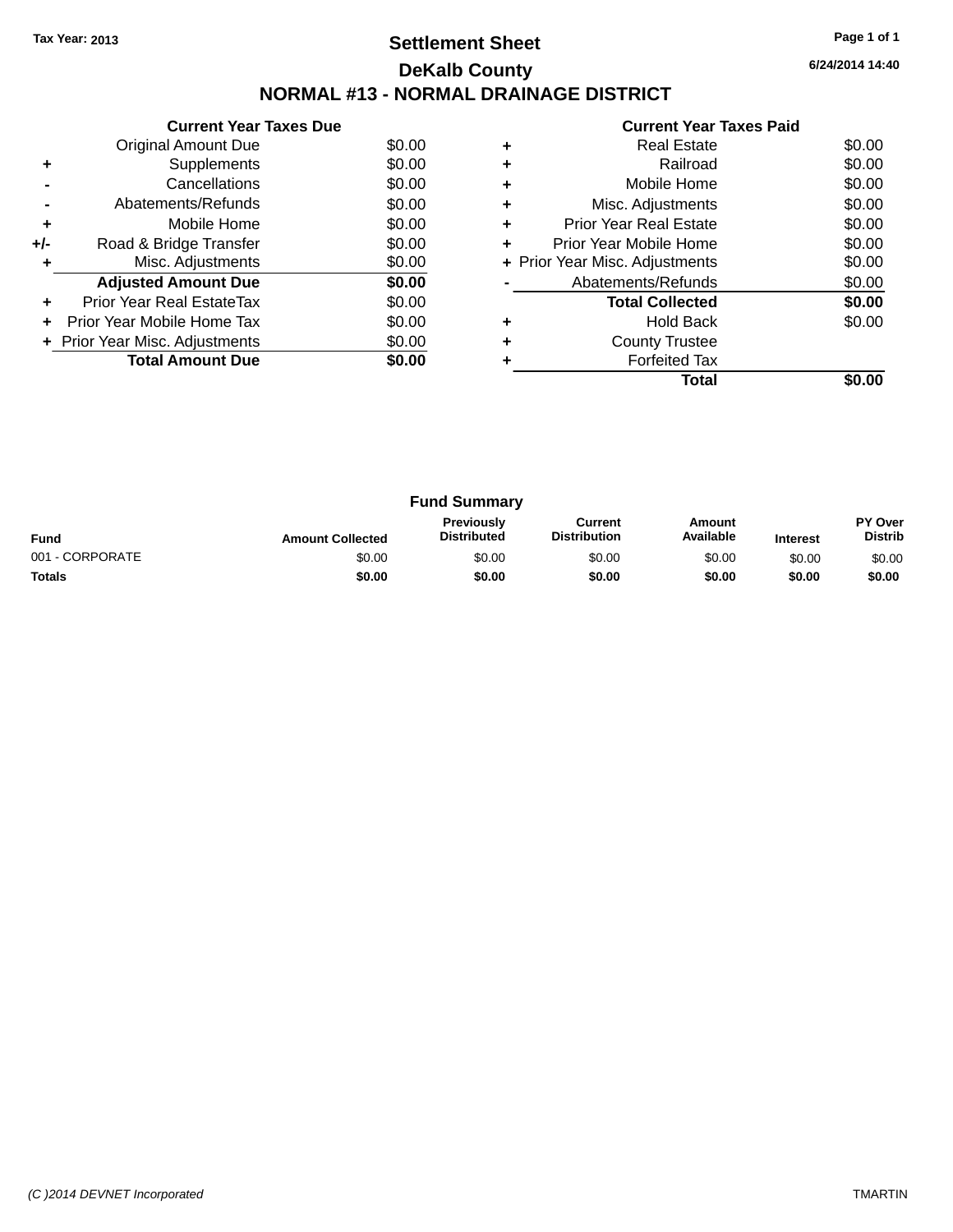### **Settlement Sheet Tax Year: 2013 Page 1 of 1 DeKalb County SH-MI #6 - SHABBONA/MILAN DRAINAGE**

**Current Year Taxes Due** Original Amount Due \$10,961.84 **+** Supplements \$0.00 **-** Cancellations \$0.00 **-** Abatements/Refunds \$0.00 **+** Mobile Home \$0.00 **+/-** Road & Bridge Transfer \$0.00 **+** Misc. Adjustments \$0.00 **Adjusted Amount Due \$10,961.84 +** Prior Year Real EstateTax \$0.00 **+** Prior Year Mobile Home Tax \$0.00 **+ Prior Year Misc. Adjustments**  $$0.00$ **Total Amount Due \$10,961.84**

#### **Current Year Taxes Paid**

|   | <b>Real Estate</b>             | \$6,783.88 |
|---|--------------------------------|------------|
| ٠ | Railroad                       | \$0.00     |
| ٠ | Mobile Home                    | \$0.00     |
| ٠ | Misc. Adjustments              | \$0.00     |
| ٠ | <b>Prior Year Real Estate</b>  | \$0.00     |
| ٠ | Prior Year Mobile Home         | \$0.00     |
|   | + Prior Year Misc. Adjustments | \$0.00     |
|   | Abatements/Refunds             | \$0.00     |
|   | <b>Total Collected</b>         | \$6,783.88 |
| ٠ | Hold Back                      | \$0.00     |
| ٠ | <b>County Trustee</b>          |            |
|   | <b>Forfeited Tax</b>           |            |
|   | Total                          | \$6,783,88 |
|   |                                |            |

|                  |                                      | <b>Distribution Summary</b>    |            |
|------------------|--------------------------------------|--------------------------------|------------|
|                  | <b>Tax Distribution Date</b>         |                                | Amount     |
|                  | 05/22/2014                           |                                | \$411.50   |
|                  | 06/27/2014                           |                                | \$6,372.38 |
|                  |                                      | <b>Totals: 2 Distributions</b> | \$6,783.88 |
|                  | <b>Grand Totals: 2 Distributions</b> |                                | \$6,783.88 |
| <b>Summary</b>   |                                      |                                |            |
| reviouslv        | <b>Current</b>                       | Amount                         | PY Over    |
| المدافع بما استد | Diateikutian                         | $A \cdot A$                    | n:         |

#### **Fund**

| <b>Fund</b>     | <b>Amount Collected</b> | <b>Previously</b><br><b>Distributed</b> | Current<br><b>Distribution</b> | Amount<br>Available | <b>Interest</b> | PY Over<br>Distrib |
|-----------------|-------------------------|-----------------------------------------|--------------------------------|---------------------|-----------------|--------------------|
| 001 - CORPORATE | \$6,783,88              | \$411.50                                | \$6,372.38                     | \$0.00              | \$0.00          | \$0.00             |
| <b>Totals</b>   | \$6,783,88              | \$411.50                                | \$6,372.38                     | \$0.00              | \$0.00          | \$0.00             |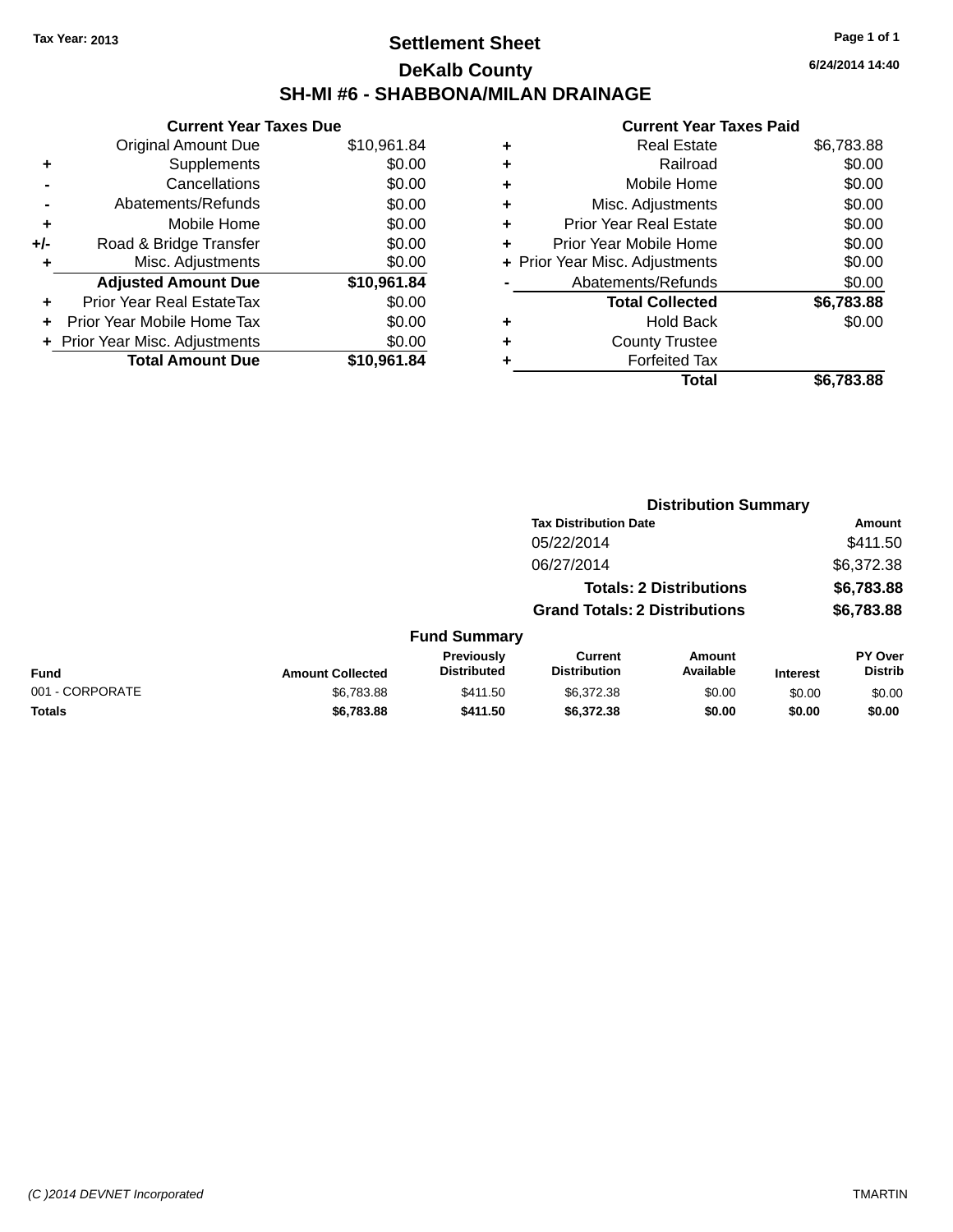### **Settlement Sheet Tax Year: 2013 Page 1 of 1 DeKalb County SQ GR #12 - SQUAW GROVE DRAINAGE**

**6/24/2014 14:40**

|     | <b>Current Year Taxes Due</b>  |            |
|-----|--------------------------------|------------|
|     | Original Amount Due            | \$7,028.28 |
| ٠   | Supplements                    | \$0.00     |
|     | Cancellations                  | \$0.00     |
|     | Abatements/Refunds             | \$0.00     |
| ٠   | Mobile Home                    | \$0.00     |
| +/- | Road & Bridge Transfer         | \$0.00     |
|     | Misc. Adjustments              | \$0.00     |
|     | <b>Adjusted Amount Due</b>     | \$7,028.28 |
| ÷   | Prior Year Real EstateTax      | \$0.00     |
|     | Prior Year Mobile Home Tax     | \$0.00     |
|     | + Prior Year Misc. Adjustments | \$0.00     |
|     | <b>Total Amount Due</b>        | \$7.028.28 |
|     |                                |            |

| ٠ | <b>Real Estate</b>             | \$3,740.94 |
|---|--------------------------------|------------|
| ٠ | Railroad                       | \$0.00     |
| ٠ | Mobile Home                    | \$0.00     |
| ٠ | Misc. Adjustments              | \$0.00     |
| ٠ | <b>Prior Year Real Estate</b>  | \$0.00     |
| ٠ | Prior Year Mobile Home         | \$0.00     |
|   | + Prior Year Misc. Adjustments | \$0.00     |
|   | Abatements/Refunds             | \$0.00     |
|   | <b>Total Collected</b>         | \$3,740.94 |
| ٠ | <b>Hold Back</b>               | \$0.00     |
| ٠ | <b>County Trustee</b>          |            |
|   | <b>Forfeited Tax</b>           |            |
|   | Total                          | \$3.740.94 |
|   |                                |            |

|                 |                         |                                  |                                       | <b>Distribution Summary</b>    |                 |                           |
|-----------------|-------------------------|----------------------------------|---------------------------------------|--------------------------------|-----------------|---------------------------|
|                 |                         |                                  | <b>Tax Distribution Date</b>          |                                |                 | Amount                    |
|                 |                         |                                  | 05/22/2014                            |                                |                 | \$1,034.46                |
|                 |                         |                                  | 06/27/2014                            |                                |                 | \$2,706.48                |
|                 |                         |                                  |                                       | <b>Totals: 2 Distributions</b> |                 | \$3,740.94                |
|                 |                         |                                  | <b>Grand Totals: 2 Distributions</b>  |                                |                 | \$3,740.94                |
|                 |                         | <b>Fund Summary</b>              |                                       |                                |                 |                           |
| <b>Fund</b>     | <b>Amount Collected</b> | Previously<br><b>Distributed</b> | <b>Current</b><br><b>Distribution</b> | Amount<br>Available            | <b>Interest</b> | PY Over<br><b>Distrib</b> |
| 001 - CORPORATE | \$3.740.94              | \$1.034.46                       | \$2,706.48                            | \$0.00                         | \$0.00          | \$0.00                    |
| <b>Totals</b>   | \$3,740.94              | \$1,034.46                       | \$2,706.48                            | \$0.00                         | \$0.00          | \$0.00                    |
|                 |                         |                                  |                                       |                                |                 |                           |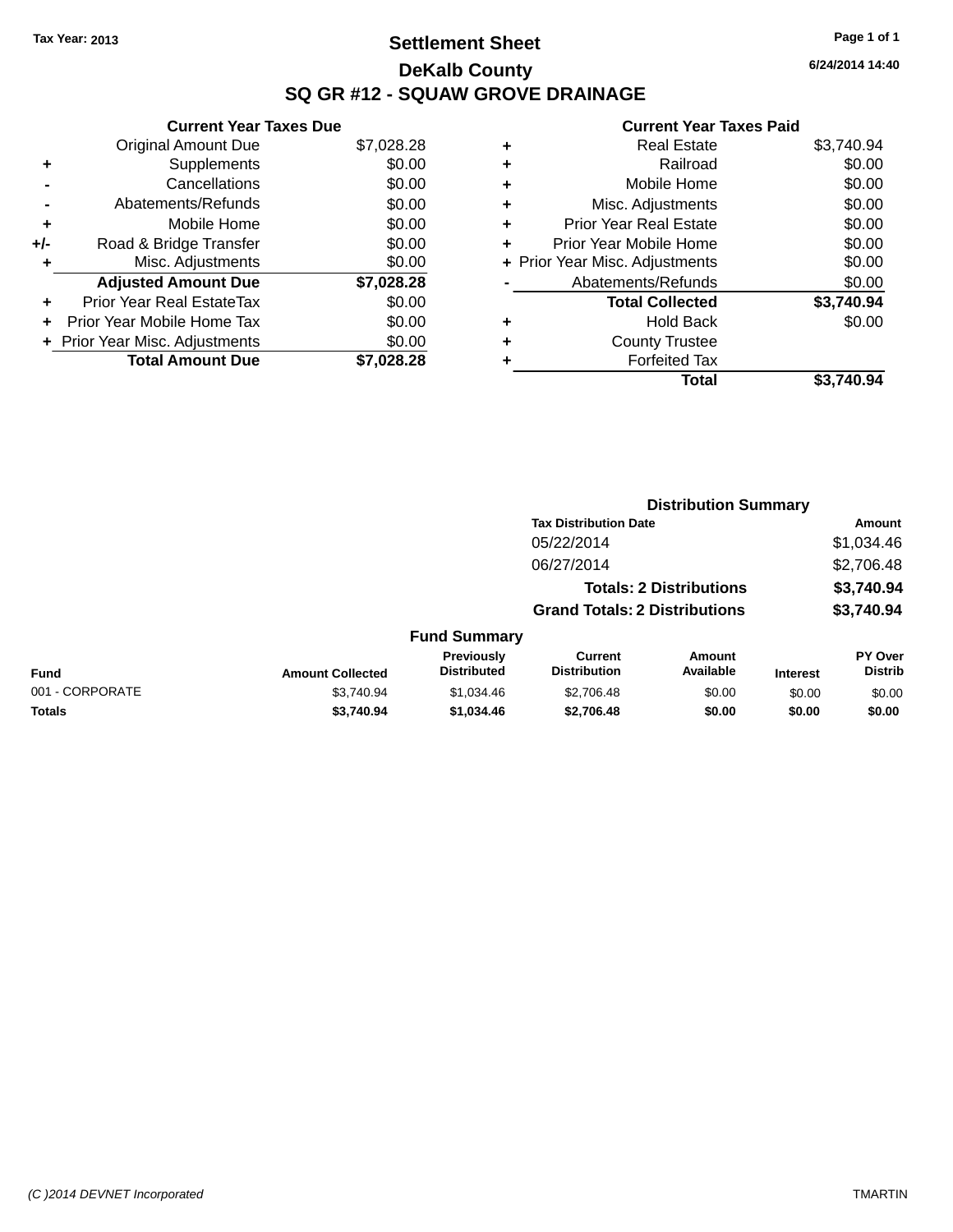### **Settlement Sheet Tax Year: 2013 Page 1 of 1 DeKalb County VG-CO #16 - VIRGIL CORTLAND DRAIN #16**

**6/24/2014 14:40**

|     | <b>Current Year Taxes Due</b>  |            |
|-----|--------------------------------|------------|
|     | <b>Original Amount Due</b>     | \$8,913.04 |
| ٠   | Supplements                    | \$16.68    |
|     | Cancellations                  | \$16.68    |
|     | Abatements/Refunds             | \$0.00     |
| ٠   | Mobile Home                    | \$0.00     |
| +/- | Road & Bridge Transfer         | \$0.00     |
| ٠   | Misc. Adjustments              | \$0.00     |
|     | <b>Adjusted Amount Due</b>     | \$8,913.04 |
| ÷   | Prior Year Real EstateTax      | \$0.00     |
| ÷   | Prior Year Mobile Home Tax     | \$0.00     |
|     | + Prior Year Misc. Adjustments | \$0.00     |
|     | <b>Total Amount Due</b>        | \$8.913.04 |
|     |                                |            |

| ٠ | <b>Real Estate</b>             | \$5,169.46 |
|---|--------------------------------|------------|
| ÷ | Railroad                       | \$0.00     |
| ٠ | Mobile Home                    | \$0.00     |
| ٠ | Misc. Adjustments              | \$0.00     |
| ٠ | <b>Prior Year Real Estate</b>  | \$0.00     |
| ٠ | Prior Year Mobile Home         | \$0.00     |
|   | + Prior Year Misc. Adjustments | \$0.00     |
|   | Abatements/Refunds             | \$0.00     |
|   | <b>Total Collected</b>         | \$5,169.46 |
| ٠ | <b>Hold Back</b>               | \$0.00     |
| ٠ | <b>County Trustee</b>          |            |
| ٠ | <b>Forfeited Tax</b>           |            |
|   | Total                          | \$5,169.46 |
|   |                                |            |

|                 | <b>Distribution Summary</b> |                                  |                                       |                                |                 |                           |
|-----------------|-----------------------------|----------------------------------|---------------------------------------|--------------------------------|-----------------|---------------------------|
|                 |                             |                                  | <b>Tax Distribution Date</b>          |                                |                 | <b>Amount</b>             |
|                 |                             |                                  | 05/22/2014                            |                                |                 | \$978.40                  |
|                 |                             |                                  | 06/27/2014                            |                                |                 | \$4,191.06                |
|                 |                             |                                  |                                       | <b>Totals: 2 Distributions</b> |                 | \$5,169.46                |
|                 |                             |                                  | <b>Grand Totals: 2 Distributions</b>  |                                |                 | \$5,169.46                |
|                 |                             | <b>Fund Summary</b>              |                                       |                                |                 |                           |
| <b>Fund</b>     | <b>Amount Collected</b>     | Previously<br><b>Distributed</b> | <b>Current</b><br><b>Distribution</b> | Amount<br>Available            | <b>Interest</b> | PY Over<br><b>Distrib</b> |
| 001 - CORPORATE | \$5,169.46                  | \$978.40                         | \$4,191,06                            | \$0.00                         | \$0.00          | \$0.00                    |
| <b>Totals</b>   | \$5,169.46                  | \$978.40                         | \$4,191.06                            | \$0.00                         | \$0.00          | \$0.00                    |
|                 |                             |                                  |                                       |                                |                 |                           |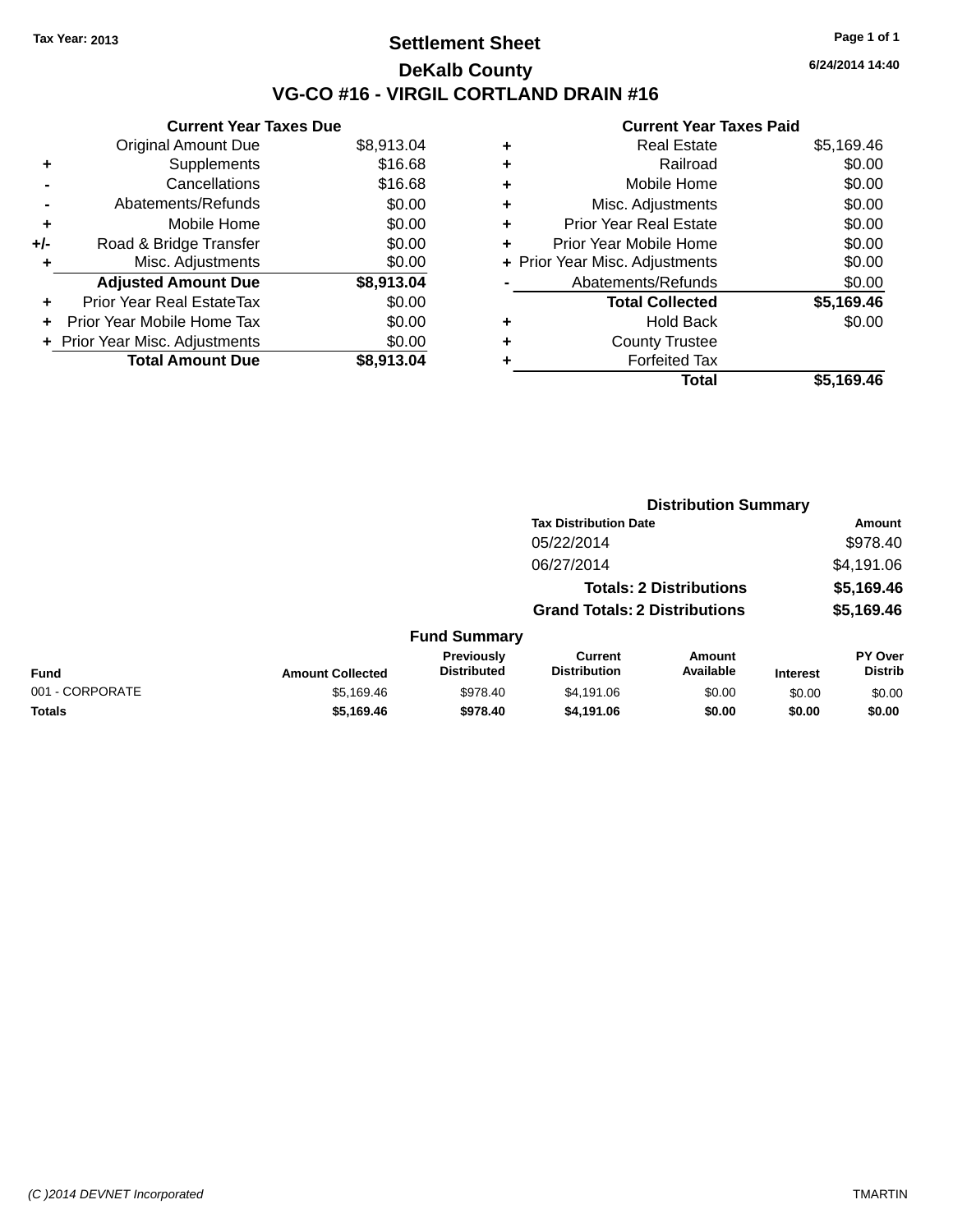### **Settlement Sheet Tax Year: 2013 Page 1 of 1 DeKalb County VI-AD #9 - VICTOR/ADAMS DRAINAGE #9**

|       | <b>Current Year Taxes Due</b>  |            |  |  |  |  |
|-------|--------------------------------|------------|--|--|--|--|
|       | <b>Original Amount Due</b>     | \$1,126.16 |  |  |  |  |
| ٠     | Supplements                    | \$0.00     |  |  |  |  |
|       | Cancellations                  | \$0.00     |  |  |  |  |
|       | Abatements/Refunds             | \$0.00     |  |  |  |  |
| ٠     | Mobile Home                    | \$0.00     |  |  |  |  |
| $+/-$ | Road & Bridge Transfer         | \$0.00     |  |  |  |  |
| ٠     | Misc. Adjustments              | \$0.00     |  |  |  |  |
|       | <b>Adjusted Amount Due</b>     | \$1,126.16 |  |  |  |  |
| ÷     | Prior Year Real EstateTax      | \$0.00     |  |  |  |  |
| ÷     | Prior Year Mobile Home Tax     | \$0.00     |  |  |  |  |
|       | + Prior Year Misc. Adjustments | \$0.00     |  |  |  |  |
|       | <b>Total Amount Due</b>        | \$1,126.16 |  |  |  |  |

#### **Current Year Taxes Paid +** Real Estate \$649.32 **+** Railroad \$0.00 **+** Mobile Home \$0.00 **+** Misc. Adjustments \$0.00 **+** Prior Year Real Estate \$0.00

| Prior Year Mobile Home         | \$0.00   |
|--------------------------------|----------|
| + Prior Year Misc. Adjustments | \$0.00   |
| Abatements/Refunds             | \$0.00   |
| <b>Total Collected</b>         | \$649.32 |
| <b>Hold Back</b>               | \$0.00   |
| <b>County Trustee</b>          |          |
| <b>Forfeited Tax</b>           |          |
| Total                          | \$649.32 |

|                 |                         |                                         | <b>Distribution Summary</b>           |                     |                 |                           |
|-----------------|-------------------------|-----------------------------------------|---------------------------------------|---------------------|-----------------|---------------------------|
|                 |                         |                                         | <b>Tax Distribution Date</b>          |                     |                 | <b>Amount</b>             |
|                 |                         |                                         | 05/22/2014                            |                     |                 | \$172.48                  |
|                 |                         |                                         | 06/27/2014                            |                     |                 | \$476.84                  |
|                 |                         |                                         | <b>Totals: 2 Distributions</b>        |                     |                 | \$649.32                  |
|                 |                         |                                         | <b>Grand Totals: 2 Distributions</b>  |                     |                 | \$649.32                  |
|                 |                         | <b>Fund Summary</b>                     |                                       |                     |                 |                           |
| <b>Fund</b>     | <b>Amount Collected</b> | <b>Previously</b><br><b>Distributed</b> | <b>Current</b><br><b>Distribution</b> | Amount<br>Available | <b>Interest</b> | PY Over<br><b>Distrib</b> |
| 001 - CORPORATE | \$649.32                | \$172.48                                | \$476.84                              | \$0.00              | \$0.00          | \$0.00                    |
| <b>Totals</b>   | \$649.32                | \$172.48                                | \$476.84                              | \$0.00              | \$0.00          | \$0.00                    |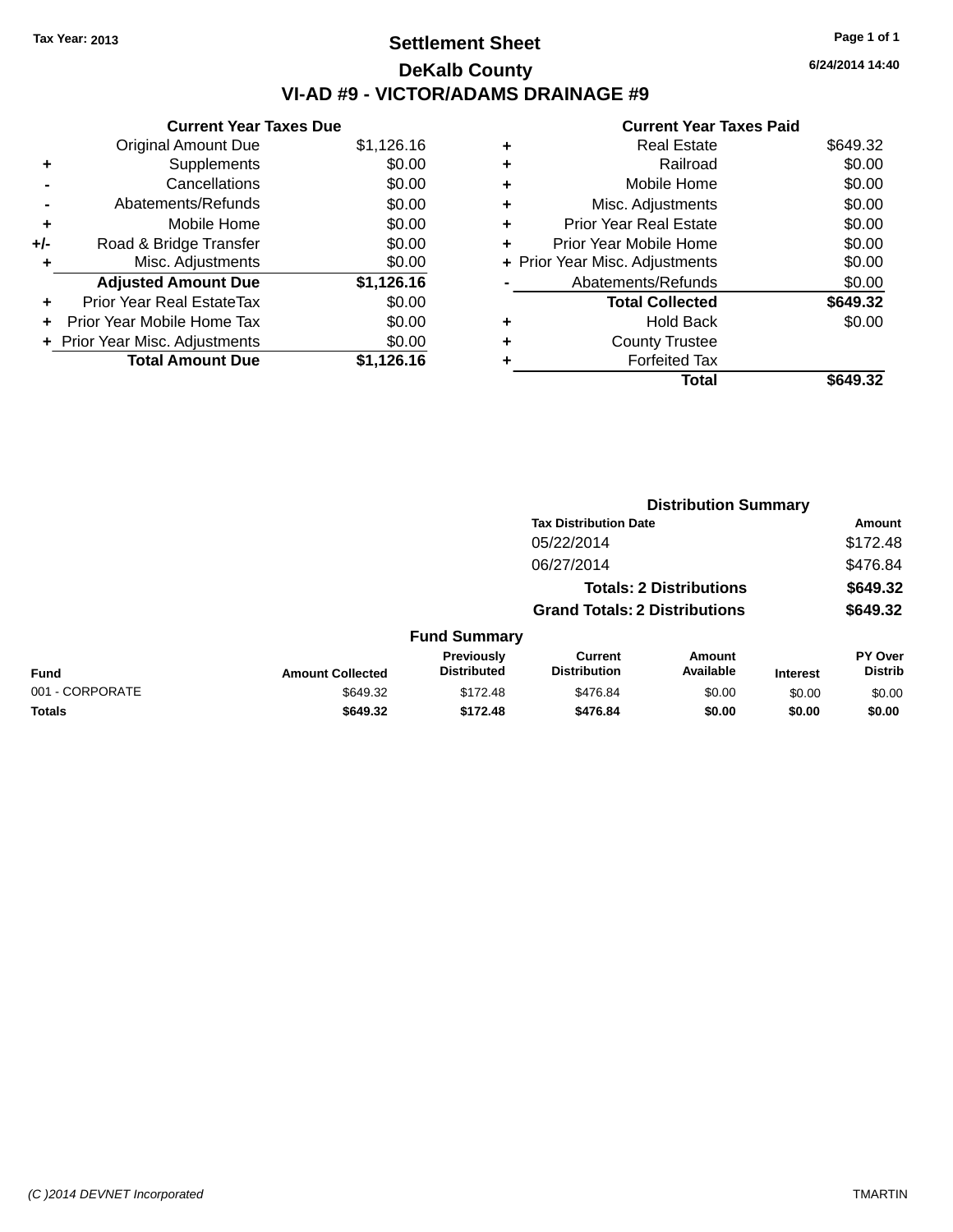### **Settlement Sheet Tax Year: 2013 Page 1 of 1 DeKalb County VI-CL #14 - VICTOR-CLINTON DRAINAGE**

**Current Year Taxes Due** Original Amount Due \$5,232.00 **+** Supplements \$0.00 **-** Cancellations \$0.00 **-** Abatements/Refunds \$0.00 **+** Mobile Home \$0.00 **+/-** Road & Bridge Transfer \$0.00 **+** Misc. Adjustments \$0.00 **Adjusted Amount Due \$5,232.00 +** Prior Year Real EstateTax \$0.00 **+** Prior Year Mobile Home Tax \$0.00 **+** Prior Year Misc. Adjustments  $$0.00$ **Total Amount Due \$5,232.00**

#### **Current Year Taxes Paid +** Real Estate \$4,118.96 **+** Railroad \$0.00 **+** Mobile Home \$0.00 **+** Misc. Adjustments \$0.00 **+** Prior Year Real Estate \$0.00 **+** Prior Year Mobile Home \$0.00 **+** Prior Year Misc. Adjustments  $$0.00$ Abatements/Refunds \$0.00 **Total Collected \$4,118.96 +** Hold Back \$0.00 **+** County Trustee **+** Forfeited Tax **Total \$4,118.96**

**Distribution Summary**

|                 |                         |                                  | <b>Tax Distribution Date</b>                                           |                            |                 | Amount                           |
|-----------------|-------------------------|----------------------------------|------------------------------------------------------------------------|----------------------------|-----------------|----------------------------------|
|                 |                         |                                  | 05/22/2014                                                             |                            |                 | \$1,231.54                       |
|                 |                         |                                  | 06/27/2014                                                             |                            | \$2,887.42      |                                  |
|                 |                         |                                  | <b>Totals: 2 Distributions</b><br><b>Grand Totals: 2 Distributions</b> |                            |                 | \$4,118.96                       |
|                 |                         |                                  |                                                                        |                            | \$4,118.96      |                                  |
|                 |                         | <b>Fund Summary</b>              |                                                                        |                            |                 |                                  |
| <b>Fund</b>     | <b>Amount Collected</b> | Previously<br><b>Distributed</b> | Current<br><b>Distribution</b>                                         | <b>Amount</b><br>Available | <b>Interest</b> | <b>PY Over</b><br><b>Distrib</b> |
| 001 - CORPORATE | \$4,118.96              | \$1,231.54                       | \$2,887.42                                                             | \$0.00                     | \$0.00          | \$0.00                           |
| <b>Totals</b>   | \$4,118.96              | \$1,231.54                       | \$2,887.42                                                             | \$0.00                     | \$0.00          | \$0.00                           |